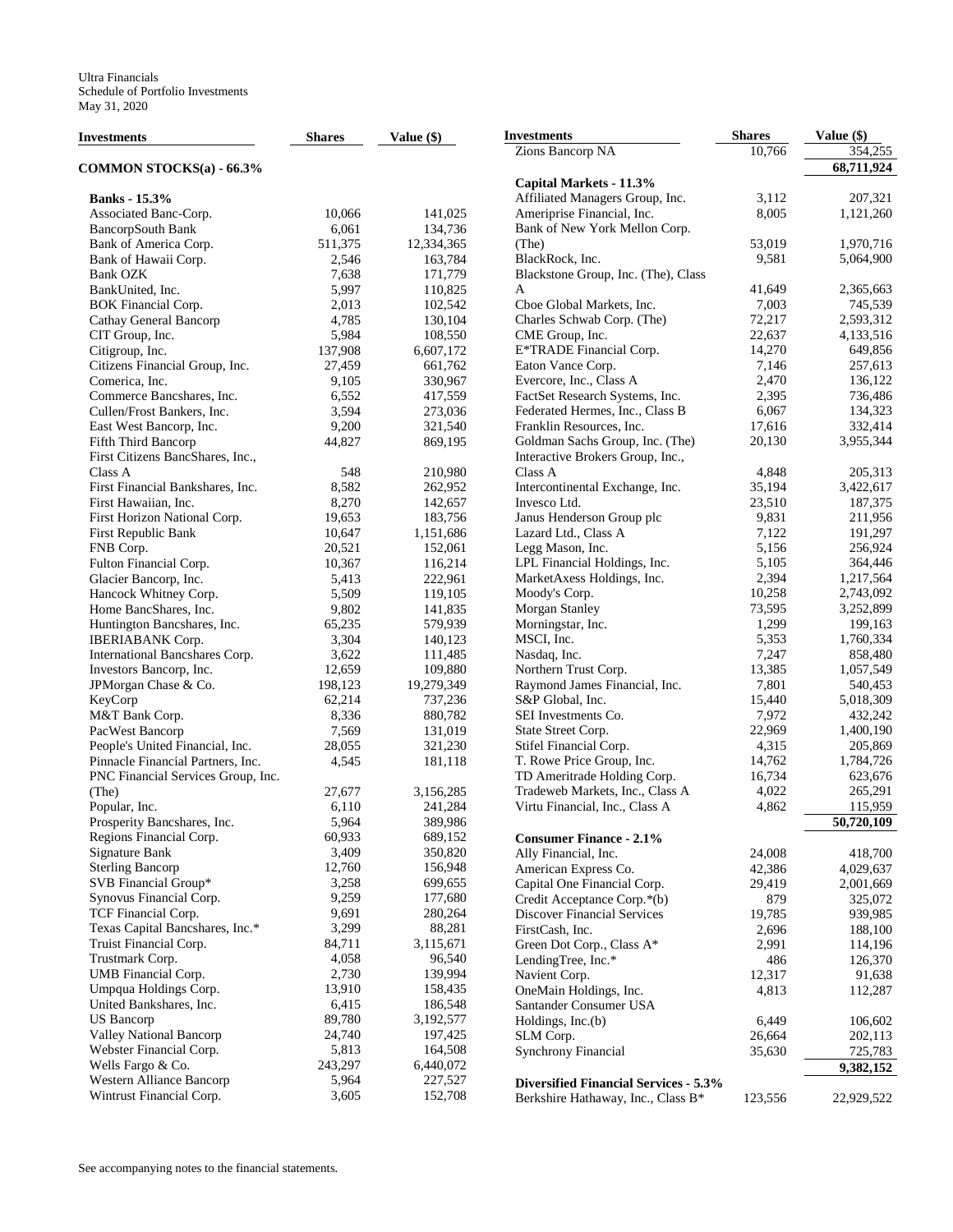Ultra Financials Schedule of Portfolio Investments May 31, 2020

| <b>Investments</b>                                           | <b>Shares</b>  | Value (\$)           | <b>Investments</b>                  | <b>Shares</b>   | Value (\$)         |
|--------------------------------------------------------------|----------------|----------------------|-------------------------------------|-----------------|--------------------|
| Equitable Holdings, Inc.                                     | 26,397         | 504,447              | Mid-America Apartment               |                 |                    |
| Voya Financial, Inc.                                         | 8,526          | 384,096              | Communities, Inc.                   | 7,206           | 838,490            |
|                                                              |                | 23,818,065           | National Health Investors, Inc.     | 2,778           | 154,151            |
| Equity Real Estate Investment Trusts (REITs) - 13.8%         |                |                      | National Retail Properties, Inc.    | 10,844          | 340,393            |
| Acadia Realty Trust                                          | 5,490          | 64,398               | Omega Healthcare Investors, Inc.    | 13,822          | 430,417            |
| Alexandria Real Estate Equities,                             |                |                      | Outfront Media, Inc.                | 9,064           | 127,259            |
| Inc.                                                         | 7,743          | 1,190,254            | Paramount Group, Inc.               | 12,715          | 98,033             |
| American Campus Communities,                                 |                |                      | Park Hotels & Resorts, Inc.         | 15,121          | 148,639            |
| Inc.                                                         | 8,679          | 280,332              | Pebblebrook Hotel Trust             | 8,248           | 112,668            |
| American Homes 4 Rent, Class A                               | 16,098         | 406,313              | Physicians Realty Trust             | 11,715          | 202,318            |
| American Tower Corp.                                         | 27,980         | 7,223,597            | Piedmont Office Realty Trust, Inc., |                 |                    |
| <b>Americold Realty Trust</b>                                | 12,127         | 433,055              | Class A                             | 7,946           | 132,539            |
| Apartment Investment and                                     |                |                      | PotlatchDeltic Corp.                | 4,243           | 144,220            |
| Management Co., Class A                                      | 9,407          | 346,836              | Prologis, Inc.                      | 46,633          | 4,266,919          |
| Apple Hospitality REIT, Inc.                                 | 13,289         | 135,681              | PS Business Parks, Inc.             | 1,266           | 169,188            |
| AvalonBay Communities, Inc.                                  | 8,824          | 1,376,632            | Public Storage                      | 9,488           | 1,923,597          |
| Boston Properties, Inc.                                      | 9,083          | 780,956              | Rayonier, Inc.                      | 8,169           | 194,014            |
| <b>Brandywine Realty Trust</b>                               | 11,128         | 107,385              | Realty Income Corp.                 | 20,587          | 1,138,667          |
| Brixmor Property Group, Inc.                                 | 18,814         | 209,964              | Regency Centers Corp.               | 10,584          | 452,889            |
| <b>Camden Property Trust</b>                                 | 6,114          | 559,859              | Retail Properties of America, Inc., |                 |                    |
| Colony Capital, Inc.                                         | 30,756         | 61,820               | Class A                             | 13,492          | 73,127             |
| Columbia Property Trust, Inc.                                | 7,386          | 94,024               | Rexford Industrial Realty, Inc.     | 7,002           | 278,680            |
| CoreCivic, Inc.                                              | 7,522          | 90,490               | <b>RLJ</b> Lodging Trust            | 10,769          | 111,028            |
| CoreSite Realty Corp.                                        | 2,380          | 297,072              | Ryman Hospitality Properties, Inc.  | 3,437           | 117,477            |
| Corporate Office Properties Trust                            | 7,076          | 176,688              | Sabra Health Care REIT, Inc.        | 12,215          | 164,414            |
| Cousins Properties, Inc.                                     | 9,271          | 288,513              | SBA Communications Corp.            | 7,111           | 2,233,778          |
| Crown Castle International Corp.                             | 26,262         | 4,521,266            | Service Properties Trust            | 10,394          | 70,159             |
| CubeSmart                                                    | 12,226         | 347,952              | Simon Property Group, Inc.          | 19,410          | 1,119,957          |
| CyrusOne, Inc.                                               | 7,151          | 531,605              | SITE Centers Corp.                  | 9,424           | 53,434             |
| DiamondRock Hospitality Co.                                  | 12,642         | 75,726               | SL Green Realty Corp.               | 5,164           | 217,508            |
| Digital Realty Trust, Inc.                                   | 16,578         | 2,379,938            | Spirit Realty Capital, Inc.         | 6,299           | 179,081            |
| Diversified Healthcare Trust                                 | 15,021         | 53,775               | STORE Capital Corp.                 | 13,497          | 261,032            |
| Douglas Emmett, Inc.                                         | 10,413         | 305,726              | Sun Communities, Inc.               | 5,852           | 802,836            |
| Duke Realty Corp.                                            | 23,219         | 800,591              | Sunstone Hotel Investors, Inc.      | 14,200          | 125,670            |
| EastGroup Properties, Inc.                                   | 2,434          | 282,952              | Taubman Centers, Inc.               | 3,868           | 159,903            |
| <b>EPR</b> Properties                                        | 4,956          | 156,461              | UDR, Inc.                           | 18,512          | 684,574<br>70,892  |
| Equinix, Inc.                                                | 5,387          | 3,758,133            | <b>Urban Edge Properties</b>        | 7,271<br>23,543 |                    |
| Equity Commonwealth                                          | 7,702          | 259,557              | Ventas, Inc.<br>VEREIT, Inc.        | 67,439          | 822,828<br>369,566 |
| Equity LifeStyle Properties, Inc.                            | 11,503         | 716,637              | VICI Properties, Inc.               | 29,120          | 571,334            |
| <b>Equity Residential</b>                                    | 22,049         | 1,335,287            | Vornado Realty Trust                | 10,007          | 362,353            |
| Essex Property Trust, Inc.                                   | 4,176<br>8,181 | 1,013,807<br>791,512 | <b>Washington REIT</b>              | 5,092           | 111,668            |
| Extra Space Storage, Inc.<br>Federal Realty Investment Trust | 4,437          | 354,561              | Weingarten Realty Investors         | 7,640           | 136,603            |
| First Industrial Realty Trust, Inc.                          | 8,019          | 303,760              | Welltower, Inc.                     | 25,632          | 1,298,773          |
|                                                              | 12.884         | 445,013              | Weyerhaeuser Co.                    | 47,068          | 950,303            |
| Gaming and Leisure Properties, Inc.<br>GEO Group, Inc. (The) | 7,658          | 91,743               | WP Carey, Inc.                      | 10,883          | 652,000            |
| Healthcare Realty Trust, Inc.                                | 8,448          | 259,354              | Xenia Hotels & Resorts, Inc.        | 7,112           | 64,008             |
| Healthcare Trust of America, Inc.,                           |                |                      |                                     |                 | 61,748,238         |
| Class A                                                      | 13,089         | 346,466              | <b>Insurance - 8.6%</b>             |                 |                    |
| Healthpeak Properties, Inc.                                  | 31,262         | 770,296              | Aflac, Inc.                         | 46,375          | 1,691,296          |
| Highwoods Properties, Inc.                                   | 6,557          | 250,936              | Alleghany Corp.                     | 911             | 467,434            |
| Host Hotels & Resorts, Inc.                                  | 45,303         | 540,918              | Allstate Corp. (The)                | 20,465          | 2,001,682          |
| Hudson Pacific Properties, Inc.                              | 9,788          | 236,576              | American Financial Group, Inc.      | 4,728           | 284,815            |
| Invitation Homes, Inc.                                       | 34,005         | 894,331              | American International Group, Inc.  | 54,965          | 1,652,248          |
| Iron Mountain, Inc.                                          | 18,138         | 467,235              | Aon plc, Class A                    | 14,790          | 2,912,891          |
| <b>JBG SMITH Properties</b>                                  | 7,454          | 221,607              | Arch Capital Group Ltd.*            | 25,602          | 722,488            |
| Kilroy Realty Corp.                                          | 6,161          | 351,916              | Arthur J Gallagher & Co.            | 11,782          | 1,110,807          |
| Kimco Realty Corp.                                           | 26,669         | 296,293              | Assurant, Inc.                      | 3,828           | 392,676            |
| Lamar Advertising Co., Class A                               | 5,432          | 360,142              | Assured Guaranty Ltd.               | 6,024           | 156,202            |
| Lexington Realty Trust                                       | 15,655         | 152,167              | Athene Holding Ltd., Class A*       | 7,493           | 216,473            |
| Life Storage, Inc.                                           | 2,947          | 287,273              | Axis Capital Holdings Ltd.          | 5,304           | 199,112            |
| Macerich Co. (The)(b)                                        | 6,960          | 47,398               | Brighthouse Financial, Inc.*        | 6,902           | 205,058            |
| Mack-Cali Realty Corp.                                       | 5,714          | 86,910               | Brown & Brown, Inc.                 | 14,751          | 592,990            |
| Medical Properties Trust, Inc.                               | 32,697         | 591,162              | Chubb Ltd.                          | 28,626          | 3,490,654          |
|                                                              |                |                      |                                     |                 |                    |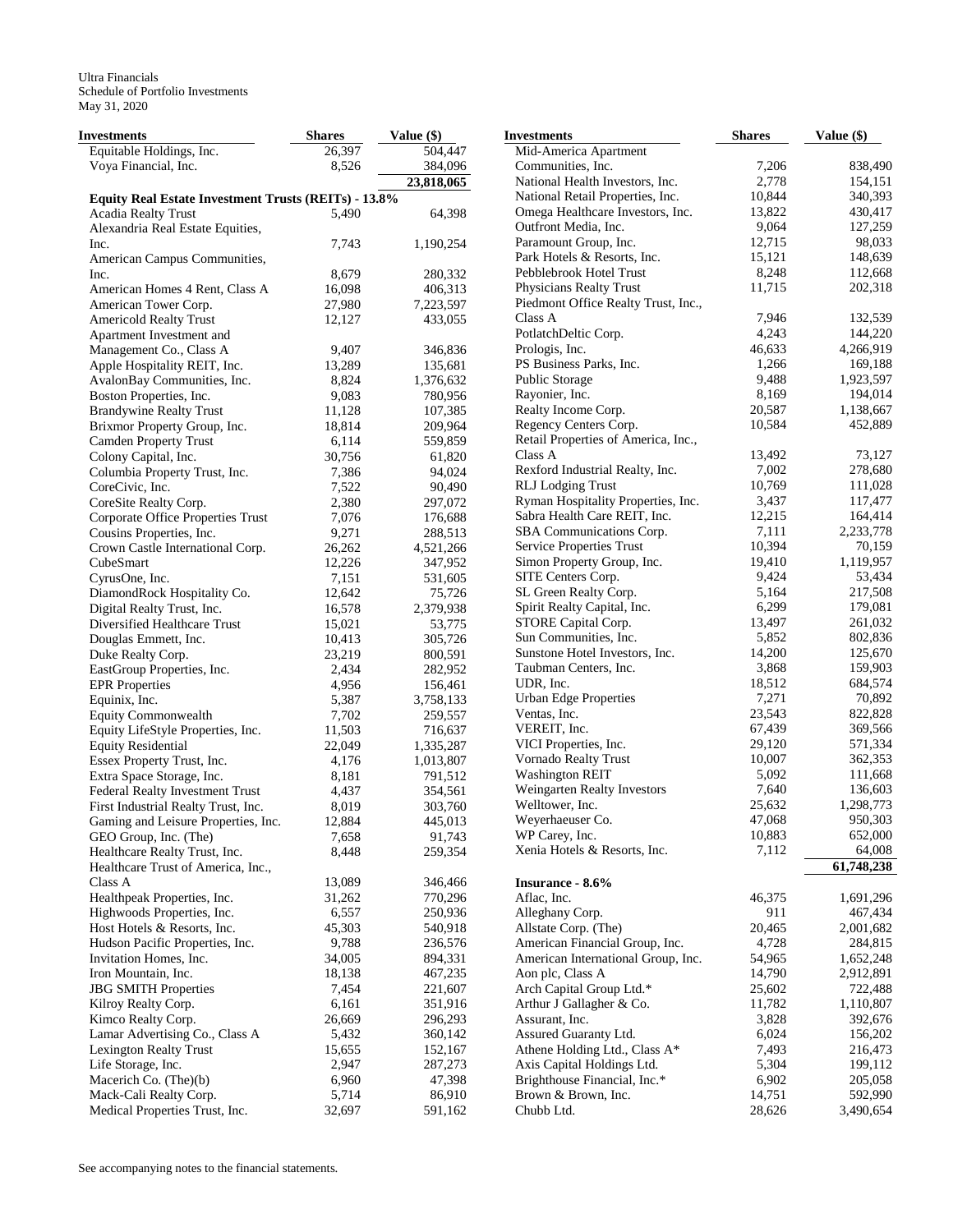Ultra Financials Schedule of Portfolio Investments May 31, 2020

| Investments                                           | <b>Shares</b>   | Value (\$)         |
|-------------------------------------------------------|-----------------|--------------------|
| Cincinnati Financial Corp.                            | 9,597           | 565,743            |
| CNA Financial Corp.                                   | 1,715           | 51,844             |
| CNO Financial Group, Inc.                             | 9,546           | 136,985            |
| Enstar Group Ltd.*                                    | 932             | 132,717            |
| Erie Indemnity Co., Class A                           | 1,166           | 210,160            |
| Everest Re Group Ltd.                                 | 2,575           | 510,906            |
| Fidelity National Financial, Inc.                     | 17,377          | 554,326            |
| First American Financial Corp.                        | 7,095           | 358,227            |
| Genworth Financial, Inc., Class A*                    | 31,789          | 96,956             |
| Globe Life, Inc.                                      | 6,293           | 484,687            |
| Hanover Insurance Group, Inc.                         |                 |                    |
| (The)                                                 | 2,488           | 249,671            |
| Hartford Financial Services Group,                    |                 |                    |
| Inc. $(The)$<br>Kemper Corp.                          | 22,765<br>3,958 | 871,672<br>250,937 |
| Lincoln National Corp.                                |                 |                    |
| Loews Corp.                                           | 12,527          | 475,149<br>537,125 |
| Markel Corp.*                                         | 16,159<br>875   | 785,242            |
| Marsh & McLennan Cos., Inc.                           | 31,876          | 3,376,306          |
| Mercury General Corp.                                 | 1,713           | 68,914             |
| MetLife, Inc.                                         | 49,378          | 1,778,102          |
| Old Republic International Corp.                      | 18,035          | 281,166            |
| Primerica, Inc.                                       | 2,614           | 297,055            |
| Principal Financial Group, Inc.                       | 16,311          | 629,931            |
| ProAssurance Corp.                                    | 3,397           | 46,879             |
| Progressive Corp. (The)                               | 36,932          | 2,868,878          |
| Prudential Financial, Inc.                            | 25,391          | 1,547,835          |
| Reinsurance Group of America,                         |                 |                    |
| Inc.                                                  | 3,956           | 359,007            |
| RenaissanceRe Holdings Ltd.                           | 2,788           | 467,994            |
| RLI Corp.                                             | 2,522           | 199,137            |
| Selective Insurance Group, Inc.                       | 3,753           | 196,845            |
| Travelers Cos., Inc. (The)                            | 16,302          | 1,743,988          |
| <b>Unum Group</b>                                     | 13,028          | 197,374            |
| White Mountains Insurance Group                       |                 |                    |
| Ltd.                                                  | 191             | 174,872            |
| Willis Towers Watson plc                              | 8,121           | 1,647,751          |
| WR Berkley Corp.                                      | 9,164           | 531,054            |
|                                                       |                 | 38,782,261         |
| IT Services - 8.5%                                    |                 |                    |
| Mastercard, Inc., Class A                             | 56,075          | 16,872,407         |
| Visa, Inc., Class A                                   | 108,132         | 21,111,692         |
|                                                       |                 | 37,984,099         |
| Mortgage Real Estate Investment Trusts (REITs) - 0.4% |                 |                    |
| AGNC Investment Corp. 34,165                          |                 | 442,095            |
| Annaly Capital Management, Inc.                       | 90,331          | 556,439            |
| Blackstone Mortgage Trust, Inc.,                      |                 |                    |
| Class A                                               | 8,482           | 200,090            |
| Chimera Investment Corp.(b)                           | 11,821          | 98,232             |
| Invesco Mortgage Capital, Inc.(b)                     | 10,154          | 28,127             |
| MFA Financial, Inc.                                   | 28,533          | 48,221             |
| New Residential Investment Corp.                      | 26,245          | 188,177            |
| Starwood Property Trust, Inc.                         | 17,809          | 236,147            |
| Two Harbors Investment Corp.                          | 17,236          | 77,907             |
|                                                       |                 | 1,875,435          |
| <b>Professional Services - 0.4%</b>                   |                 |                    |
| CoStar Group, Inc.*                                   | 2,461           | 1,616,385          |
| Real Estate Management & Development - 0.3%           |                 |                    |
| CBRE Group, Inc., Class A*                            | 21,145          | 929,957            |
| Howard Hughes Corp. (The)*                            | 2,731           | 138,325            |
| Jones Lang LaSalle, Inc.                              | 3,256           | 333,415            |
|                                                       |                 | 1,401,697          |

| <b>Investments</b>                | <b>Shares</b> | Value (\$)  |
|-----------------------------------|---------------|-------------|
| Thrifts & Mortgage Finance - 0.3% |               |             |
| Capitol Federal Financial, Inc.   | 8.939         | 104.810     |
| Essent Group Ltd.                 | 6.214         | 205,373     |
| MGIC Investment Corp.             | 22,025        | 180.825     |
| New York Community Bancorp,       |               |             |
| Inc.                              | 29,518        | 296,656     |
| Radian Group, Inc.                | 12.708        | 201.803     |
| TFS Financial Corp.               | 3.182         | 49.034      |
| Washington Federal, Inc.          | 4.950         | 128,007     |
|                                   |               | 1,166,508   |
| TOTAL COMMON STOCKS               |               |             |
| (Cost \$249,518,565)              |               | 297,206,873 |

# **SECURITIES LENDING REINVESTMENTS(c) - 0.1%**

#### **INVESTMENT COMPANIES - 0.1%**

|                                                  | <b>Principal</b> |         |
|--------------------------------------------------|------------------|---------|
| $0.11\%$ (Cost \$417,797)                        | 417.797          | 417.797 |
| BlackRock Liquidity FedFund, Institutional Class |                  |         |

|             | $         -$ |              |
|-------------|--------------|--------------|
| Investments | Amount (\$)  | Value $(\$)$ |
|             |              |              |

# **SHORT-TERM INVESTMENTS - 10.1%**

# **REPURCHASE AGREEMENTS(d) - 10.1%**

Repurchase Agreements with various counterparties, rate 0.05%, dated 5/29/2020, due 6/1/2020, total to be received \$45,298,201 (Cost \$45,298,012) 45,298,012 45,298,012

## **Total Investments - 76.5% (Cost \$295,234,374) 342,922,682** Other Assets Less Liabilities - 23.5% 105,375,974<br>Net Assets - 100.0% 148,298,656 **Net Assets - 100.0%**

\* Non-income producing security.

- (a) All or a portion of these securities are segregated in connection with obligations for swaps with a total value of \$81,718,269.
- (b) The security or a portion of this security is on loan at May 31, 2020. The total value of securities on loan at May 31, 2020 was \$539,222, collateralized in the form of cash with a value of \$417,797 that was reinvested in the securities shown in the Securities Lending Reinvestment section of the Schedule of Investments and \$143,164 of collateral in the form of U.S. Government Treasury Securities, interest rates ranging from 0.13% – 8.75%, and maturity dates ranging from August 15, 2020 – May 15, 2048; a total value of \$560,961.
- (c) The security was purchased with cash collateral held from securities on loan at May 31, 2020. The total value of securities purchased was \$417,797.
- (d) The Fund invests in Repurchase Agreements jointly with other funds in the Trust. See "Repurchase Agreements" in the Notes to Financial Statements to view the details of each individual agreement and counterparty as well as a description of the securities subject to repurchase.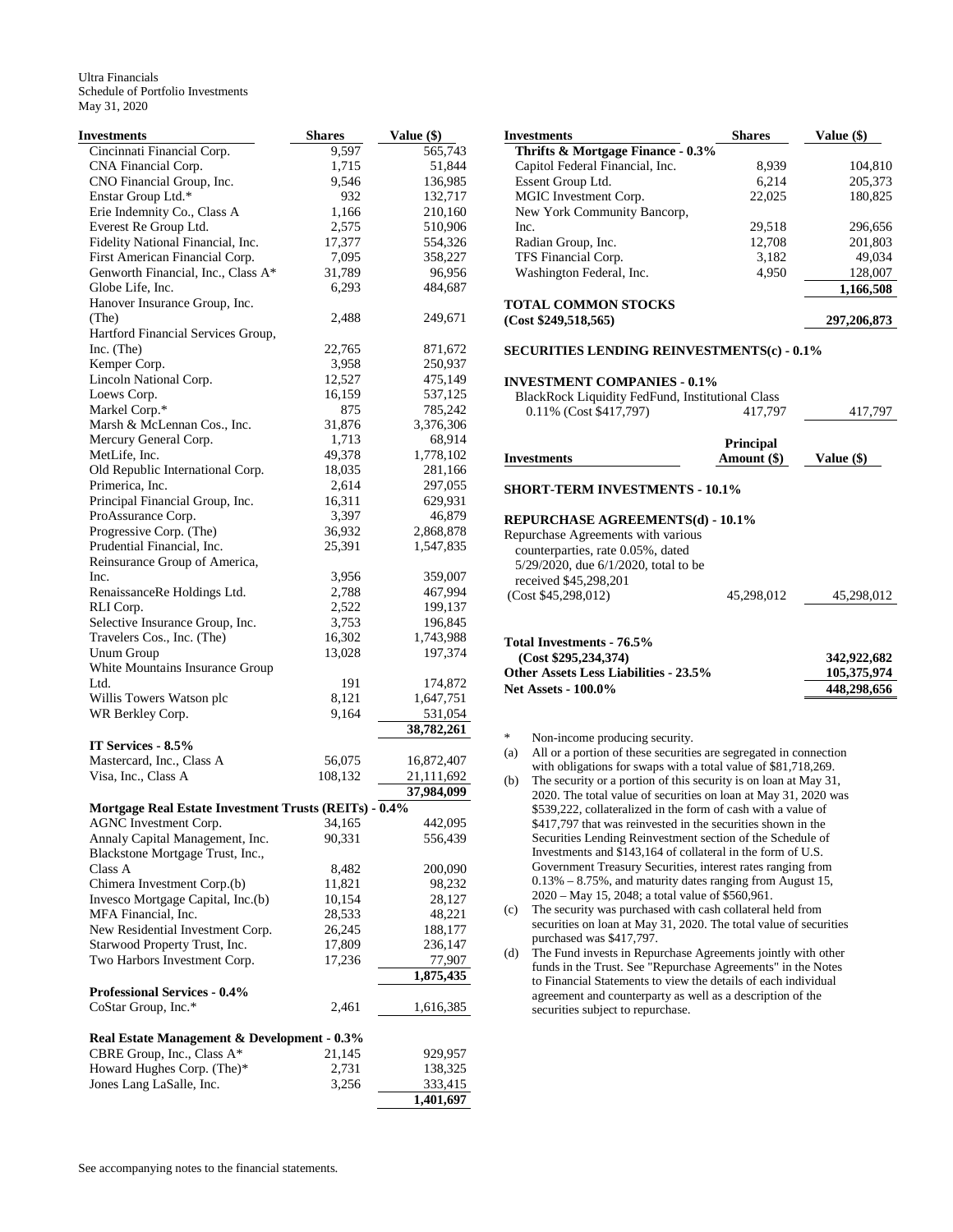Ultra Financials Schedule of Portfolio Investments May 31, 2020

As of May 31, 2020, the gross unrealized appreciation (depreciation) of investments based on the aggregate cost of investment securities and derivative instruments, if applicable, for federal income tax purposes was as follows:

| Aggregate gross unrealized appreciation | -S | 180.041.851    |
|-----------------------------------------|----|----------------|
| Aggregate gross unrealized depreciation |    | (37, 146, 890) |
| Net unrealized appreciation             |    | 142,894,961    |
| Federal income tax cost                 |    | 295.597.125    |

#### **Swap Agreements<sup>a</sup>**

Ultra Financials had the following open non-exchange traded total return swap agreements as of May 31, 2020:

|                 |                          |                      |                  |                                               | <b>Value and</b><br><b>Unrealized</b> | <b>Financial</b><br><b>Instruments</b><br>for the<br><b>Benefit of (the</b> | Cash<br><b>Collateral for</b><br>the Benefit of<br>(the Fund) |                          |
|-----------------|--------------------------|----------------------|------------------|-----------------------------------------------|---------------------------------------|-----------------------------------------------------------------------------|---------------------------------------------------------------|--------------------------|
|                 |                          |                      |                  |                                               | Appreciation/                         | Fund)/the                                                                   | the                                                           |                          |
| <b>Notional</b> | <b>Termination</b>       |                      | <b>Rate Paid</b> |                                               | (Depreciation) <sup>d</sup>           | <b>Counterparty Counterparty</b>                                            |                                                               | <b>Net</b>               |
| Amount (\$)     | <b>Date</b> <sup>b</sup> | Counterparty         |                  | (Received) <sup>c</sup> Underlying Instrument | $($)$                                 | $($)$                                                                       | $($ \$)                                                       | Amount <sup>e</sup> (\$) |
|                 |                          | Bank of              |                  | Dow Jones U.S.                                |                                       |                                                                             |                                                               |                          |
| 21,965,047      | 1/8/2021                 | America NA           | 0.77%            | Financials SM Index <sup>f</sup>              | 6,763,756                             | (6,763,756)                                                                 |                                                               |                          |
|                 |                          | <b>BNP</b> Paribas   |                  | Dow Jones U.S.                                |                                       |                                                                             |                                                               |                          |
| 127,870,276     | 1/8/2021                 | <b>SA</b>            | 0.77%            | Financials SM Index <sup>f</sup>              | 12,012,686                            | (12,012,686)                                                                |                                                               |                          |
|                 |                          |                      |                  | Dow Jones U.S.                                |                                       |                                                                             |                                                               |                          |
| 17,922,367      | 3/8/2021                 | Citibank NA          | 0.79%            | Financials SM Index <sup>f</sup>              | 4,679,805                             |                                                                             | (4,679,805)                                                   |                          |
|                 |                          | <b>Credit Suisse</b> |                  | Dow Jones U.S.                                |                                       |                                                                             |                                                               |                          |
| 67,718,695      | 1/8/2021                 | International        | 0.52%            | Financials SM Index <sup>f</sup>              | 6,043,464                             |                                                                             | (6,043,464)                                                   |                          |
|                 |                          | Goldman              |                  |                                               |                                       |                                                                             |                                                               |                          |
|                 |                          | Sachs                |                  | Dow Jones U.S.                                |                                       |                                                                             |                                                               |                          |
| 93,064,496      | 2/8/2021                 | International        | 0.59%            | Financials SM Index <sup>f</sup>              | 5,479,686                             | (5,479,686)                                                                 |                                                               |                          |
|                 |                          | Morgan               |                  |                                               |                                       |                                                                             |                                                               |                          |
|                 |                          | Stanley & Co.        |                  |                                               |                                       |                                                                             |                                                               |                          |
|                 |                          | International        |                  | Dow Jones U.S.                                |                                       |                                                                             |                                                               |                          |
| 1,694,763       | 1/6/2021                 | plc                  | 0.19%            | Financials SM Index <sup>f</sup>              | (340.911)                             |                                                                             | 340,911                                                       |                          |
|                 |                          | Societe              |                  | Dow Jones U.S.                                |                                       |                                                                             |                                                               |                          |
| 159,764,917     | 1/8/2021                 | Generale             | 0.92%            | Financials SM Index <sup>f</sup>              | 48,823,072                            | (48, 823, 072)                                                              |                                                               |                          |
|                 |                          |                      |                  | Dow Jones U.S.                                |                                       |                                                                             |                                                               |                          |
| 110,274,453     | 1/8/2021                 | <b>UBS AG</b>        | 0.87%            | Financials SM Index <sup>f</sup>              | 12,107,846                            | (12, 107, 846)                                                              |                                                               |                          |
|                 |                          |                      |                  |                                               |                                       |                                                                             |                                                               |                          |
| 600,275,014     |                          |                      |                  |                                               | 95,569,404                            |                                                                             |                                                               |                          |
|                 |                          |                      |                  | Total                                         |                                       |                                                                             |                                                               |                          |
|                 |                          |                      |                  | Unrealized Appreciation                       | 95,910,315                            |                                                                             |                                                               |                          |
|                 |                          |                      |                  | Total                                         |                                       |                                                                             |                                                               |                          |
|                 |                          |                      |                  | Unrealized Depreciation                       | (340, 911)                            |                                                                             |                                                               |                          |

<sup>a</sup> The Fund's Swap Agreements are not accounted for as hedging instruments under ASC 815.

b Agreements may be terminated at will by either party without penalty. Payment is due at termination/maturity.<br>  $\frac{1}{2}$  Reflects the floating financing rate, as of May 31, 2020, on the notional amount of the swap agree

Reflects the floating financing rate, as of May 31, 2020, on the notional amount of the swap agreement paid to the counterparty or received from the counterparty, excluding any commissions. This amount is included as part of the unrealized appreciation/(depreciation).

The Fund discloses amounts due to the Fund from the counterparty (unrealized appreciation on swap agreements) at period end as an asset on its Statements of Assets and Liabilities. Amounts due to the counterparty from the Fund (unrealized depreciation on swap agreements) are disclosed as a liability on its Statements of Assets and Liabilities. The Fund presents these amounts on a gross basis and does not offset or "net" these amounts on its Statements of Assets and Liabilities.

e Represents the "uncollateralized" amount due from or (to) the counterparty at period end. These amounts could be due to timing differences between the movement of collateral in relation to market movements, or due to agreement provisions allowing minimum "thresholds" that would need to be exceeded prior to the movement of collateral. To the extent that a net amount is due from a counterparty, the Fund would be exposed to the counterparty by such amount and could suffer losses or delays in recovery of that amount in the event of a counterparty default.

f See the Common Stocks section of the preceding Summary Schedule of Portfolio Investments for the representative components of the underlying reference instrument and their relative weightings.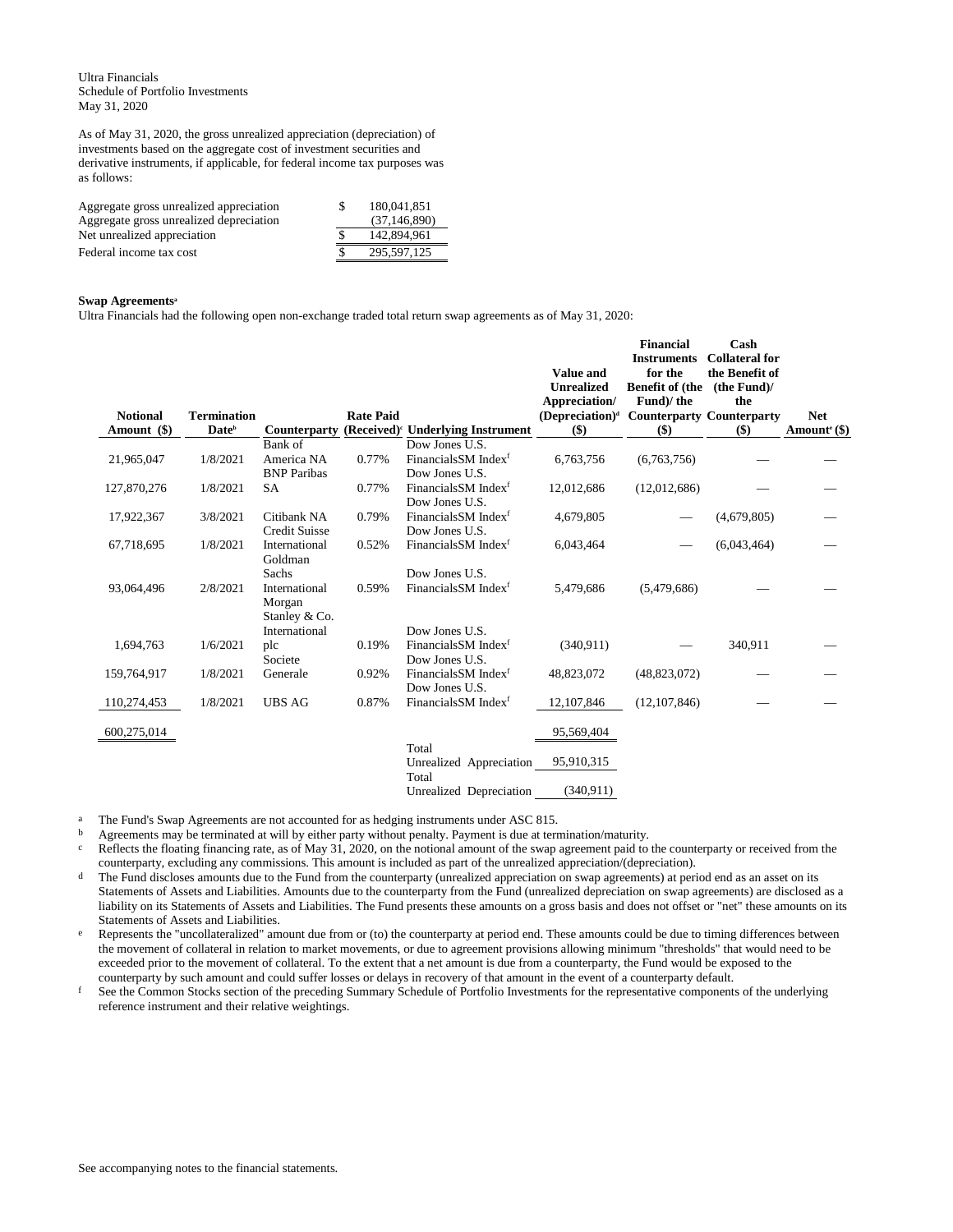| <b>Investments</b>                               | <b>Shares</b> | Value $(\$)$ | <b>Investments</b>                                    | <b>Shares</b> | Value (\$)       |
|--------------------------------------------------|---------------|--------------|-------------------------------------------------------|---------------|------------------|
|                                                  |               |              | Tetra Tech, Inc.                                      | 175           | 13,808           |
| COMMON STOCKS(a) - 72.2%                         |               |              | Waste Management, Inc.                                | 1,255         | 133,971          |
|                                                  |               |              |                                                       |               | 334,715          |
| Aerospace & Defense - 10.6%                      |               |              | <b>Construction &amp; Engineering - 0.7%</b>          |               |                  |
| Axon Enterprise, Inc.*                           | 191           | 14,508       | AECOM*                                                | 504           | 19,540           |
| Boeing Co. (The)                                 | 1,719         | 250,716      | EMCOR Group, Inc.                                     | 181           | 11,503           |
| BWX Technologies, Inc.                           | 307           | 19,209       | Fluor Corp.                                           | 453           | 5,259            |
| Curtiss-Wright Corp.                             | 137           | 13,741       | Jacobs Engineering Group, Inc.                        | 435           | 36,549           |
| General Dynamics Corp.                           | 752           | 110,416      | MasTec, Inc.*                                         | 193           | 7,556            |
| HEICO Corp.                                      | 129           | 12,998       | Quanta Services, Inc.                                 | 458           | 16,914           |
| HEICO Corp., Class A                             | 232           | 19,476       | Valmont Industries, Inc.                              | 70            | 7,980            |
| Hexcel Corp.                                     | 271           | 9,808        |                                                       |               | 105,301          |
| Howmet Aerospace, Inc.                           | 1,245         | 16,285       | <b>Construction Materials - 0.7%</b>                  |               |                  |
| Huntington Ingalls Industries, Inc.              | 132           | 26,386       | Eagle Materials, Inc.                                 | 133           | 8,879            |
| L3Harris Technologies, Inc.                      | 712           | 142,008      | Martin Marietta Materials, Inc.                       | 201           | 38,610           |
| Lockheed Martin Corp.                            | 797           | 309,587      | Summit Materials, Inc., Class A*                      | 362           | 5,499            |
| Mercury Systems, Inc.*                           | 178           | 15,904       | Vulcan Materials Co.                                  | 425           | 46,036           |
| Moog, Inc., Class A                              | 104           | 5,646        |                                                       |               | 99,024           |
| Northrop Grumman Corp.                           | 504           | 168,941      |                                                       |               |                  |
| Raytheon Technologies Corp.                      | 4,694         | 302,857      | Containers & Packaging - 2.6%                         |               |                  |
|                                                  |               |              | Amcor plc                                             | 5,212         | 53,214           |
| Spirit AeroSystems Holdings, Inc.,               |               |              | AptarGroup, Inc.                                      | 205           | 22,835           |
| Class A                                          | 332           | 7,195        | Avery Dennison Corp.                                  | 267           | 29,549           |
| Teledyne Technologies, Inc.*                     | 118           | 44,146       | Ball Corp.                                            | 1,051         | 74,894           |
| Textron, Inc.                                    | 734           | 22,732       | Berry Global Group, Inc.*                             | 425           | 19,087           |
| TransDigm Group, Inc.                            | 161           | 68,396       | Crown Holdings, Inc.*                                 | 436           | 28,527           |
|                                                  |               | 1,580,955    | Graphic Packaging Holding Co.                         | 935           | 13,529           |
| Air Freight & Logistics - 2.9%                   |               |              | International Paper Co.                               | 1,260         | 42,903           |
| CH Robinson Worldwide, Inc.                      | 434           | 35,211       | O-I Glass, Inc.                                       | 504           | 3,861            |
| Expeditors International of                      |               |              | Packaging Corp. of America                            | 304           | 30,829           |
| Washington, Inc.                                 | 547           | 41,774       | Sealed Air Corp.                                      | 497           | 15,954           |
| FedEx Corp.                                      | 770           | 100,531      | Silgan Holdings, Inc.                                 | 249           | 8,326            |
| United Parcel Service, Inc., Class B             | 2,252         | 224,547      | Sonoco Products Co.                                   | 322           | 16,683           |
| XPO Logistics, Inc.*                             | 298           | 23,485       | Westrock Co.                                          | 828           | 23,234           |
|                                                  |               | 425,548      |                                                       |               | 383,425          |
| <b>Building Products - 2.7%</b>                  |               |              | <b>Electrical Equipment - 3.2%</b>                    |               |                  |
| Allegion plc                                     | 299           | 29,811       | Acuity Brands, Inc.                                   | 127           | 10,941           |
| AO Smith Corp.                                   | 441           | 20,948       | AMETEK, Inc.                                          | 735           | 67,407           |
| Armstrong World Industries, Inc.                 | 156           | 11,761       | Eaton Corp. plc                                       | 1,331         | 113,002          |
| Carrier Global Corp.*                            | 2,608         | 53,386       | Emerson Electric Co.                                  | 1,960         | 119,599          |
| Fortune Brands Home & Security,                  |               |              | EnerSys                                               | 135           | 8,546            |
| Inc.                                             | 447           | 27,249       | Generac Holdings, Inc.*                               | 201           | 22,365           |
| Johnson Controls International plc               | 2,479         | 77,865       | GrafTech International Ltd.                           | 199           | 1,361            |
| Lennox International, Inc.                       | 113           | 24,164       | Hubbell, Inc.                                         | 174           | 21,301           |
| Masco Corp.                                      | 915           | 42,685       |                                                       | 501           | 9,183            |
| <b>Owens Corning</b>                             | 351           | 18,427       | nVent Electric plc                                    | 132           | 10,499           |
| Resideo Technologies, Inc.*                      | 399           | 2,817        | Regal Beloit Corp.<br>Rockwell Automation, Inc.       | 371           |                  |
| Trane Technologies plc                           | 770           | 69,462       |                                                       |               | 80,195<br>18,182 |
| Trex Co., Inc.*                                  | 187           | 22,462       | Sensata Technologies Holding plc*                     | 510           |                  |
|                                                  |               |              |                                                       |               | 482,581          |
|                                                  |               | 401,037      | Electronic Equipment, Instruments & Components - 3.8% |               |                  |
| Chemicals - 1.0%                                 |               |              | Amphenol Corp., Class A                               | 953           | 92,022           |
| Sherwin-Williams Co. (The)                       | 263           | 156,183      | Anixter International, Inc.*                          | 97            | 9,284            |
|                                                  |               |              | Arrow Electronics, Inc.*                              | 262           | 18,099           |
| <b>Commercial Services &amp; Supplies - 2.3%</b> |               |              | Avnet, Inc.                                           | 323           | 8,798            |
| $ADT$ , Inc. $(b)$                               | 340           | 2,407        | Belden, Inc.                                          | 125           | 4,255            |
| Brink's Co. (The)                                | 162           | 6,496        | Cognex Corp.                                          | 548           | 31,094           |
| Cimpress plc*                                    | 84            | 7,571        | Coherent, Inc.*                                       | 77            | 11,181           |
| Cintas Corp.                                     | 268           | 66,453       | Corning, Inc.                                         | 2,473         | 56,360           |
| Clean Harbors, Inc.*                             | 166           | 9,859        | Dolby Laboratories, Inc., Class A                     | 205           | 12,450           |
| Covanta Holding Corp.                            | 377           | 3,393        | FLIR Systems, Inc.                                    | 431           | 19,912           |
| Deluxe Corp.                                     | 134           | 3,126        | IPG Photonics Corp.*                                  | 115           | 17,871           |
| MSA Safety, Inc.                                 | 115           | 13,678       | Itron, Inc.*                                          | 114           | 7,344            |
| Republic Services, Inc.                          | 678           | 57,942       | Jabil, Inc.                                           | 446           | 13,344           |
| Stericycle, Inc.*                                | 292           | 16,011       | Keysight Technologies, Inc.*                          | 604           | 65,310           |
|                                                  |               |              |                                                       |               |                  |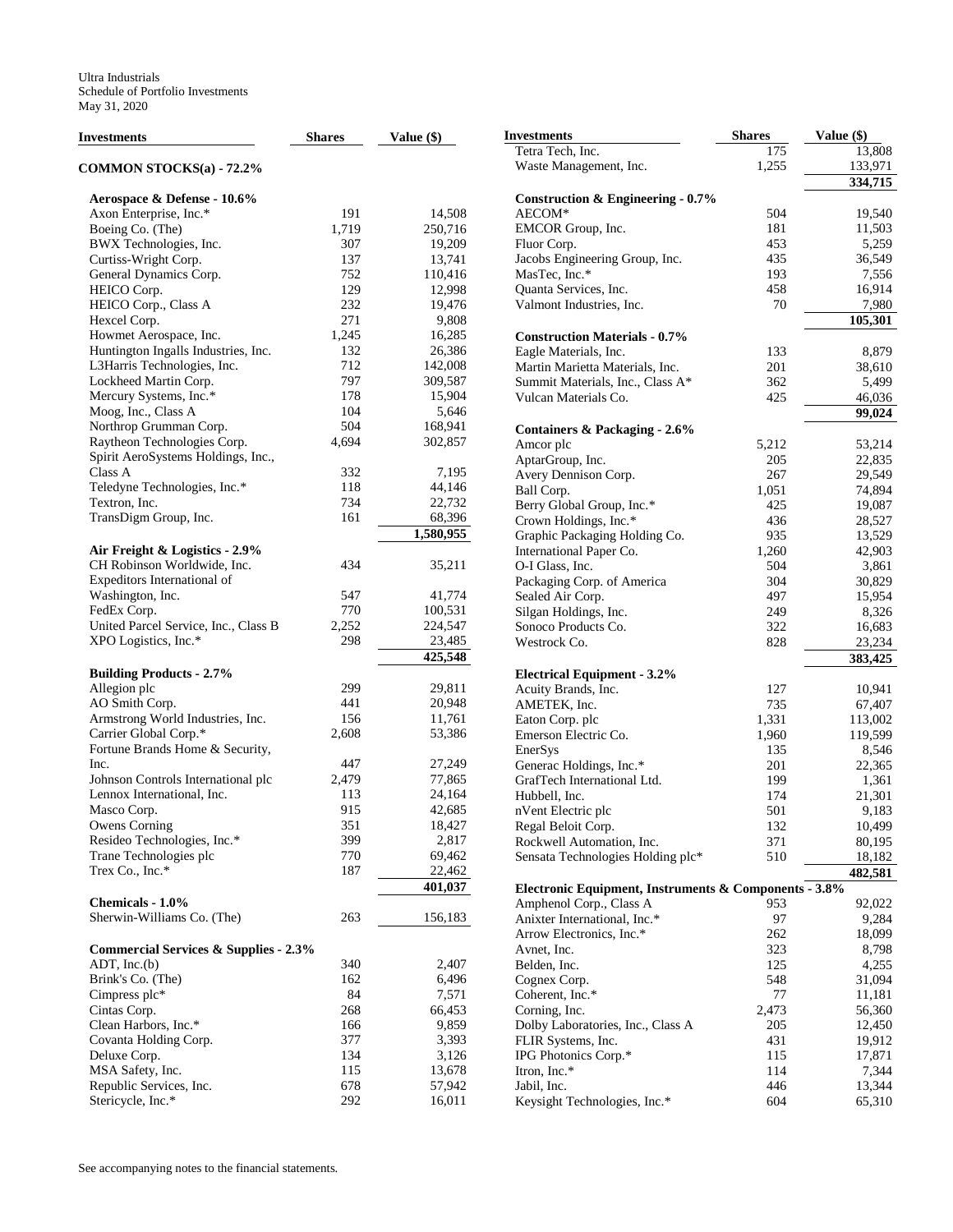Ultra Industrials Schedule of Portfolio Investments May 31, 2020

| Investments                            | <b>Shares</b> | Value (\$) |
|----------------------------------------|---------------|------------|
| Littelfuse, Inc.                       | 78            | 12,674     |
| National Instruments Corp.             | 380           | 14,714     |
| TE Connectivity Ltd.                   | 1,076         | 87,425     |
| Trimble, Inc.*                         | 801           | 31,335     |
| Vishay Intertechnology, Inc.           | 427           | 6,943      |
| Zebra Technologies Corp., Class        |               |            |
| $A^*$                                  | 173           | 45,208     |
|                                        |               | 565,623    |
| <b>Industrial Conglomerates - 6.5%</b> |               |            |
| 3M Co.                                 | 1,849         | 289,258    |
| Carlisle Cos., Inc.                    | 182           | 21,815     |
| General Electric Co.                   | 28,083        | 184,505    |
| Honeywell International, Inc.          | 2,298         | 335,163    |
| Roper Technologies, Inc.               | 335           | 131,923    |
|                                        |               | 962,664    |
| IT Services - 15.6%                    |               |            |
| Accenture plc, Class A                 | 2,043         | 411,910    |
| Alliance Data Systems Corp.            | 132           | 6,116      |
| Automatic Data Processing, Inc.        | 1,391         | 203,768    |
| Black Knight, Inc.*                    | 481           | 37,027     |
| Broadridge Financial Solutions,        |               |            |
| Inc.                                   | 370           | 44,807     |
| Euronet Worldwide, Inc.*               | 173           | 16,388     |
| <b>Fidelity National Information</b>   |               |            |
| Services, Inc.                         | 1,976         | 274,328    |
| Fiserv, Inc.*                          | 1,837         | 196,137    |
| FleetCor Technologies, Inc.*           | 280           | 68,261     |
| Genpact Ltd.                           | 495           | 17,795     |
| Global Payments, Inc.                  | 968           | 173,746    |
| Jack Henry & Associates, Inc.          | 247           | 44,672     |
| MAXIMUS, Inc.                          | 205           | 14,764     |
| Paychex, Inc.                          | 1,024         | 74,015     |
| PayPal Holdings, Inc.*                 | 3,775         | 585,162    |
| Sabre Corp.                            | 884           | 6,161      |
| Square, Inc., Class A*                 | 1,102         | 89,350     |
| Western Union Co. (The)                | 1,349         | 27,007     |
| WEX, Inc.*                             | 138           | 20,435     |
|                                        |               | 2,311,849  |
| Life Sciences Tools & Services - 0.2%  |               |            |
| PerkinElmer, Inc.                      | 357           | 35,868     |
|                                        |               |            |
| Machinery - 9.5%                       |               |            |
| AGCO Corp.                             | 201           | 11,101     |
| Allison Transmission Holdings,         |               |            |
| Inc.                                   | 383           | 14,447     |
| Barnes Group, Inc.                     | 152           | 5,743      |
| Caterpillar, Inc.                      | 1,777         | 213,471    |
| Colfax Corp.*                          | 267           | 7,492      |
| Crane Co.                              | 164           | 9,138      |
| Cummins, Inc.                          | 492           | 83,443     |
| Deere & Co.                            | 1,012         | 153,945    |
| Donaldson Co., Inc.                    | 407           | 19,312     |
| Dover Corp.                            | 467           | 45,416     |
| Flowserve Corp.                        | 421           | 10,988     |
| Fortive Corp.                          | 951           | 57,992     |
| Gates Industrial Corp. plc*            | 152           | 1,528      |
| Graco, Inc.                            | 537           | 25,889     |
| Hillenbrand, Inc.                      | 239           | 6,152      |
| IDEX Corp.                             | 245           | 39,046     |
| Illinois Tool Works, Inc.              | 939           | 161,940    |
| Ingersoll Rand, Inc.*                  | 1,104         | 31,133     |
| ITT, Inc.                              | 282           | 16,271     |
| Kennametal, Inc.                       | 266           | 7,379      |

| <b>Investments</b>                                         | <b>Shares</b> | Value (\$)       |
|------------------------------------------------------------|---------------|------------------|
| Lincoln Electric Holdings, Inc.                            | 197           | 16,187           |
| Middleby Corp. (The)*                                      | 181           | 12,326           |
| Navistar International Corp.*                              | 211           | 5,305            |
| Nordson Corp.                                              | 165           | 31,078           |
| Oshkosh Corp.                                              | 220           | 15,800           |
| Otis Worldwide Corp.                                       | 1,302         | 68,550           |
| PACCAR, Inc.                                               | 1,112         | 82,132           |
| Parker-Hannifin Corp.                                      | 413           | 74,328           |
| Pentair plc                                                | 542<br>176    | 21,214           |
| Snap-on, Inc.<br>Terex Corp.                               | 214           | 22,825<br>3,364  |
| Timken Co. (The)                                           | 219           | 9,316            |
| Toro Co. (The)                                             | 343           | 24,377           |
| Trinity Industries, Inc.                                   | 318           | 6,350            |
| Welbilt, Inc.*                                             | 426           | 2,590            |
| Westinghouse Air Brake                                     |               |                  |
| Technologies Corp.                                         | 586           | 35,787           |
| Woodward, Inc.                                             | 181           | 12,413           |
| Xylem, Inc.                                                | 578           | 38,345           |
|                                                            |               | 1,404,113        |
| <b>Marine - 0.1%</b><br>Kirby Corp.*                       | 193           | 9,897            |
|                                                            |               |                  |
| Metals & Mining - $0.0\%$ (c)                              |               |                  |
| Arconic Corp.*                                             | 1             | 14               |
| Paper & Forest Products - 0.1%                             |               |                  |
| Louisiana-Pacific Corp.                                    | 378           | 8,925            |
|                                                            |               |                  |
| <b>Professional Services - 2.1%</b>                        |               |                  |
| ASGN, Inc.*                                                | 169           | 10,409           |
| CoreLogic, Inc.                                            | 255           | 12,638           |
| Equifax, Inc.                                              | 389           | 59,735           |
| FTI Consulting, Inc.*                                      | 121           | 14,576           |
| Insperity, Inc.                                            | 121           | 6,272            |
| Korn Ferry                                                 | 178           | 5,386            |
| ManpowerGroup, Inc.<br>Nielsen Holdings plc                | 190<br>1,145  | 13,136<br>15,904 |
| Robert Half International, Inc.                            | 378           | 19,180           |
| TransUnion                                                 | 607           | 52,378           |
| TriNet Group, Inc.*                                        | 142           | 7,630            |
| Verisk Analytics, Inc.                                     | 527           | 91,002           |
|                                                            |               | 308,246          |
| Road & Rail - 5.9%                                         |               |                  |
| CSX Corp.                                                  | 2,500         | 178,950          |
| JB Hunt Transport Services, Inc.                           | 273<br>319    | 32,670<br>48,016 |
| Kansas City Southern<br>Knight-Swift Transportation        |               |                  |
| Holdings, Inc.                                             | 397           | 16,519           |
| Landstar System, Inc.                                      | 127           | 14,765           |
| Norfolk Southern Corp.                                     | 839           | 149,585          |
| Old Dominion Freight Line, Inc.                            | 305           | 52,182           |
| Ryder System, Inc.                                         | 171           | 5,859            |
| Union Pacific Corp.                                        | 2,232         | 379,128          |
|                                                            |               | 877,674          |
| Trading Companies & Distributors - 1.7%<br>Air Lease Corp. | 337           | 10,147           |
| Applied Industrial Technologies,                           |               |                  |
| Inc.                                                       | 124           | 7,192            |
| Fastenal Co.                                               | 1,844         | 76,084           |
| GATX Corp.                                                 | 114           | 7,152            |
| HD Supply Holdings, Inc.*                                  | 534           | 16,933           |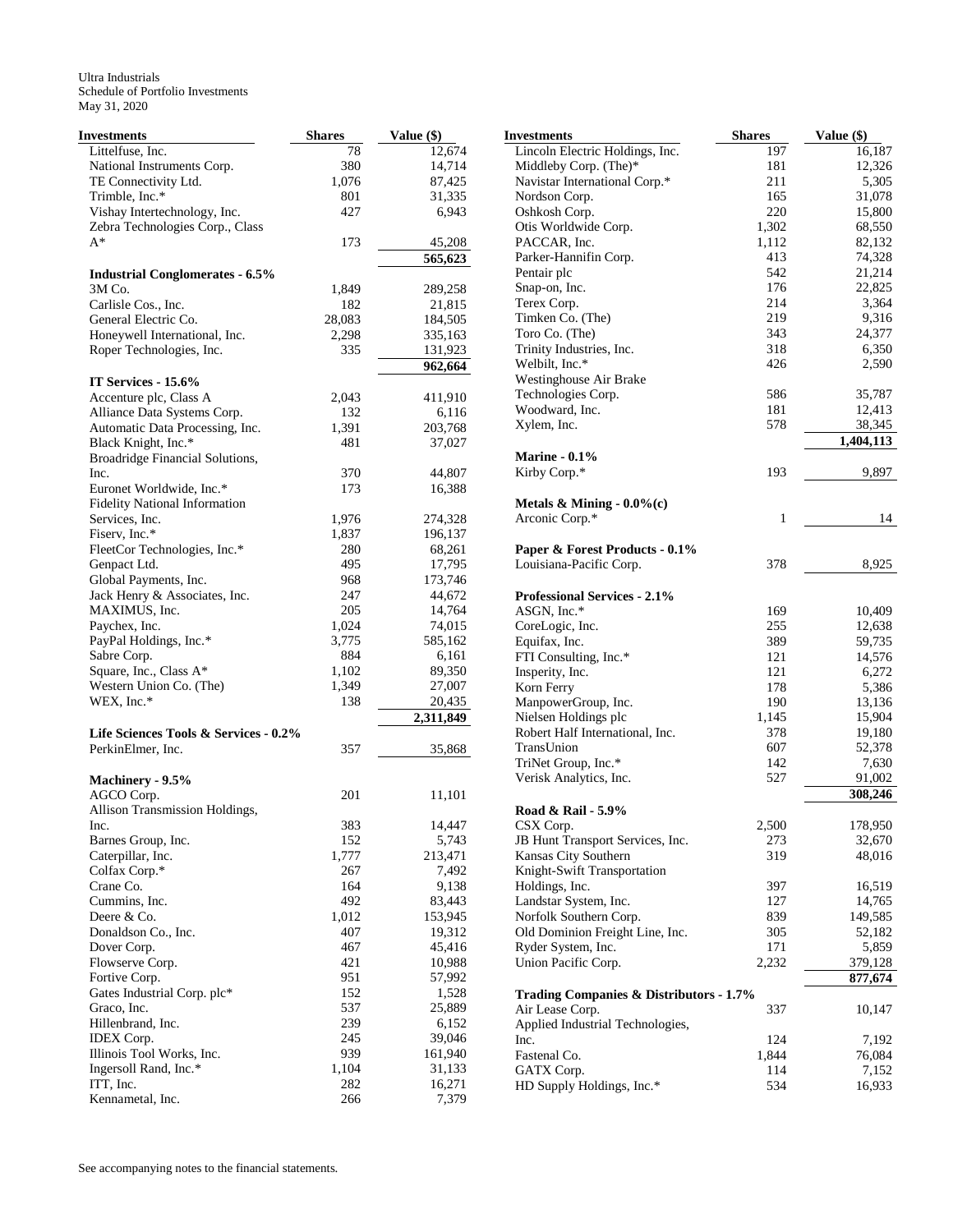Ultra Industrials Schedule of Portfolio Investments May 31, 2020

| <b>Investments</b>                                                                                                                                                        | <b>Shares</b>                   | Value (\$)   |
|---------------------------------------------------------------------------------------------------------------------------------------------------------------------------|---------------------------------|--------------|
| MSC Industrial Direct Co., Inc.,                                                                                                                                          |                                 |              |
| Class A                                                                                                                                                                   | 144                             | 9,985        |
| SiteOne Landscape Supply, Inc.*                                                                                                                                           | 133                             | 14,139       |
| United Rentals, Inc.*                                                                                                                                                     | 243                             | 33,750       |
| Univar Solutions, Inc.*                                                                                                                                                   | 447                             | 6,911        |
| Watsco, Inc.                                                                                                                                                              | 105                             | 18,681       |
| WESCO International, Inc.*                                                                                                                                                | 134                             | 4,462        |
| WW Grainger, Inc.                                                                                                                                                         | 140                             | 43,347       |
|                                                                                                                                                                           |                                 | 248,783      |
| Transportation Infrastructure - $0.0\%$ (c)                                                                                                                               |                                 |              |
| Macquarie Infrastructure Corp.                                                                                                                                            | 249                             | 7,069        |
| <b>TOTAL COMMON STOCKS</b>                                                                                                                                                |                                 |              |
| (Cost \$11,895,053)                                                                                                                                                       |                                 | 10,709,494   |
|                                                                                                                                                                           |                                 |              |
| <b>SECURITIES LENDING REINVESTMENTS(d) - 0.0%(c)</b><br><b>INVESTMENT COMPANIES - 0.0%(c)</b><br>BlackRock Liquidity FedFund, Institutional Class<br>0.11% (Cost \$1,994) | 1.994                           |              |
|                                                                                                                                                                           |                                 | 1,994        |
| <b>Investments</b>                                                                                                                                                        | <b>Principal</b><br>Amount (\$) | Value $(\$)$ |
| <b>SHORT-TERM INVESTMENTS - 23.1%</b>                                                                                                                                     |                                 |              |
| <b>REPURCHASE AGREEMENTS(e) - 23.1%</b>                                                                                                                                   |                                 |              |
| Repurchase Agreements with various                                                                                                                                        |                                 |              |
| counterparties, rate 0.05%, dated                                                                                                                                         |                                 |              |
| 5/29/2020, due 6/1/2020, total to be                                                                                                                                      |                                 |              |
| received \$3,433,813                                                                                                                                                      |                                 |              |
| (Cost \$3,433,798)                                                                                                                                                        | 3,433,798                       | 3,433,798    |

| Total Investments - 95.3%                   |            |
|---------------------------------------------|------------|
| (Cost \$15,330,845)                         | 14.145.286 |
| <b>Other Assets Less Liabilities - 4.7%</b> | 692,494    |
| <b>Net Assets - 100.0%</b>                  | 14,837,780 |

\* Non-income producing security.

- (a) All or a portion of these securities are segregated in connection with obligations for swaps with a total value of \$3,145,827.
- (b) The security or a portion of this security is on loan at May 31, 2020. The total value of securities on loan at May 31, 2020 was \$2,166, collateralized in the form of cash with a value of \$1,994 that was reinvested in the securities shown in the Securities Lending Reinvestment section of the Schedule of Investments and \$222 of collateral in the form of U.S. Government Treasury Securities, interest rates ranging from 0.13% – 8.75%, and maturity dates ranging from August 15, 2020 – May 15, 2048; a total value of \$2,216.
- (c) Represents less than 0.05% of net assets.
- (d) The security was purchased with cash collateral held from securities on loan at May 31, 2020. The total value of securities purchased was \$1,994.
- (e) The Fund invests in Repurchase Agreements jointly with other funds in the Trust. See "Repurchase Agreements" in the Notes to Financial Statements to view the details of each individual agreement and counterparty as well as a description of the securities subject to repurchase.

As of May 31, 2020, the gross unrealized appreciation (depreciation) of investments based on the aggregate cost of investment securities and derivative instruments, if applicable, for federal income tax purposes was as follows:

| Aggregate gross unrealized appreciation | 1.548.591   |
|-----------------------------------------|-------------|
| Aggregate gross unrealized depreciation | (6.475.821) |
| Net unrealized depreciation             | (4.927.230) |
| Federal income tax cost                 | 15.335.996  |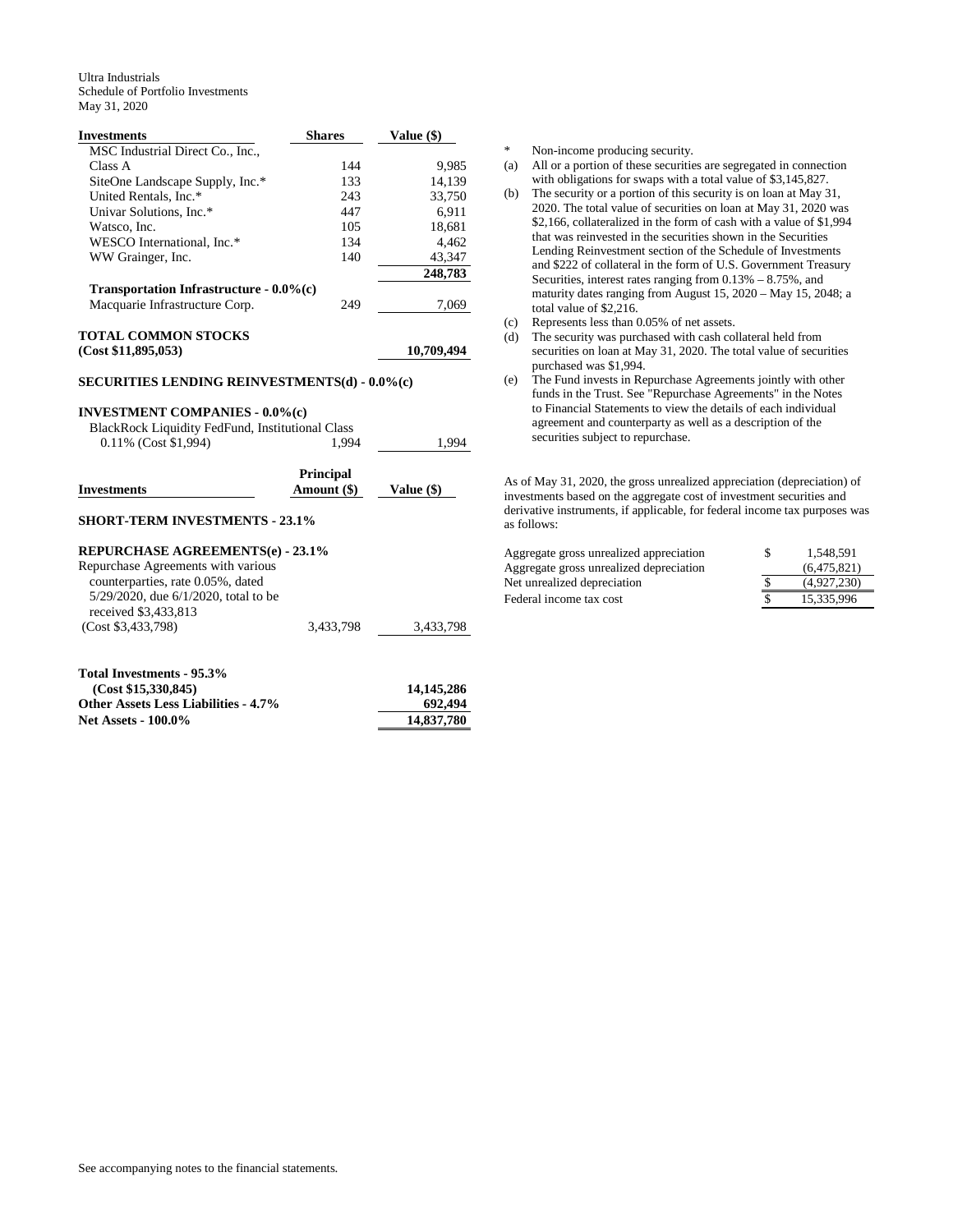Ultra Industrials Schedule of Portfolio Investments May 31, 2020

### **Swap Agreements<sup>a</sup>**

Ultra Industrials had the following open non-exchange traded total return swap agreements as of May 31, 2020:

| <b>Notional</b>        | <b>Termination</b> |                                                                            | <b>Rate Paid</b> |                                                                       | <b>Value and</b><br><b>Unrealized</b><br>Appreciation/<br>(Depreciation) <sup>d</sup> Counterparty Counterparty | <b>Financial</b><br><b>Instruments</b><br>for the<br>Benefit of (the (the Fund)/<br>Fund)/ the | Cash<br><b>Collateral for</b><br>the Benefit of<br>the | <b>Net</b>                 |
|------------------------|--------------------|----------------------------------------------------------------------------|------------------|-----------------------------------------------------------------------|-----------------------------------------------------------------------------------------------------------------|------------------------------------------------------------------------------------------------|--------------------------------------------------------|----------------------------|
| Amount (\$)            | Date <sup>b</sup>  | Counterparty                                                               |                  | (Received) <sup>c</sup> Underlying Instrument                         | $($)$                                                                                                           | $($)$                                                                                          | $($)$                                                  | Amount <sup>e</sup> $(\$)$ |
| 2,468,665              | 1/6/2021           | Bank of<br>America NA<br>Bank of                                           | 0.22%            | iShares <sup>®</sup> U.S.<br><b>Industrials ETF</b><br>Dow Jones U.S. | (316, 403)                                                                                                      |                                                                                                |                                                        |                            |
| 3,249,241              | 1/6/2021           | America NA                                                                 | 0.52%            | Industrials SM Index                                                  | (2,156,502)                                                                                                     |                                                                                                |                                                        |                            |
| 5,717,906              |                    |                                                                            |                  |                                                                       | (2,472,905)                                                                                                     |                                                                                                | 2,472,905                                              |                            |
| 656,902                | 1/20/2021          | Citibank NA                                                                | 0.39%            | Dow Jones U.S.<br>IndustrialsSM Index                                 | (73,270)                                                                                                        |                                                                                                | 73,270                                                 |                            |
| 130,236                | 11/8/2021          | <b>Credit Suisse</b><br>International                                      | 0.52%            | Dow Jones U.S.<br>IndustrialsSM Index                                 | (15,526)                                                                                                        |                                                                                                | 15,526                                                 |                            |
| 625,417                | 12/7/2020          | Goldman<br>Sachs<br>International                                          | 0.59%            | Dow Jones U.S.<br>Industrials SM Index                                | (70, 560)                                                                                                       |                                                                                                | 70,560                                                 |                            |
| 344,541                | 11/6/2020          | Morgan<br>Stanley & Co.<br>International<br>plc<br>Morgan<br>Stanley & Co. | 0.72%            | Dow Jones U.S.<br>Industrials SM Index                                | (27, 361)                                                                                                       |                                                                                                |                                                        |                            |
| 1,926,086<br>2,270,627 | 11/6/2020          | International<br>plc                                                       | 0.47%            | iShares <sup>®</sup> U.S.<br><b>Industrials ETF</b>                   | (130,769)<br>(158, 130)                                                                                         |                                                                                                | 158,130                                                |                            |
| 8,212,510              | 11/6/2020          | Societe<br>Generale                                                        | 0.72%            | Dow Jones U.S.<br>IndustrialsSM Index                                 | 452,024                                                                                                         | (312,901)                                                                                      |                                                        | 139,123                    |
| 1,373,914              | 11/8/2021          | <b>UBS AG</b>                                                              | 0.57%            | Dow Jones U.S.<br>IndustrialsSM Index                                 | (1,398,153)                                                                                                     | 1,394,656                                                                                      | 3,497                                                  |                            |
| 18,987,512             |                    |                                                                            |                  |                                                                       | (3,736,520)                                                                                                     |                                                                                                |                                                        |                            |
|                        |                    |                                                                            |                  | Total                                                                 |                                                                                                                 |                                                                                                |                                                        |                            |
|                        |                    |                                                                            |                  | Unrealized Appreciation<br>Total                                      | 452,024                                                                                                         |                                                                                                |                                                        |                            |
|                        |                    |                                                                            |                  | Unrealized Depreciation                                               | (4, 188, 544)                                                                                                   |                                                                                                |                                                        |                            |

<sup>a</sup> The Fund's Swap Agreements are not accounted for as hedging instruments under ASC 815.<br>
<sup>b</sup> Agreements may be terminated at will by either party without penalty. Payment is due at term

b Agreements may be terminated at will by either party without penalty. Payment is due at termination/maturity.

 $c$  Reflects the floating financing rate, as of May 31, 2020, on the notional amount of the swap agreement paid to the counterparty or received from the counterparty, excluding any commissions. This amount is included as part of the unrealized appreciation/(depreciation).

<sup>d</sup> The Fund discloses amounts due to the Fund from the counterparty (unrealized appreciation on swap agreements) at period end as an asset on its Statements of Assets and Liabilities. Amounts due to the counterparty from the Fund (unrealized depreciation on swap agreements) are disclosed as a liability on its Statements of Assets and Liabilities. The Fund presents these amounts on a gross basis and does not offset or "net" these amounts on its Statements of Assets and Liabilities.

e Represents the "uncollateralized" amount due from or (to) the counterparty at period end. These amounts could be due to timing differences between the movement of collateral in relation to market movements, or due to agreement provisions allowing minimum "thresholds" that would need to be exceeded prior to the movement of collateral. To the extent that a net amount is due from a counterparty, the Fund would be exposed to the counterparty by such amount and could suffer losses or delays in recovery of that amount in the event of a counterparty default.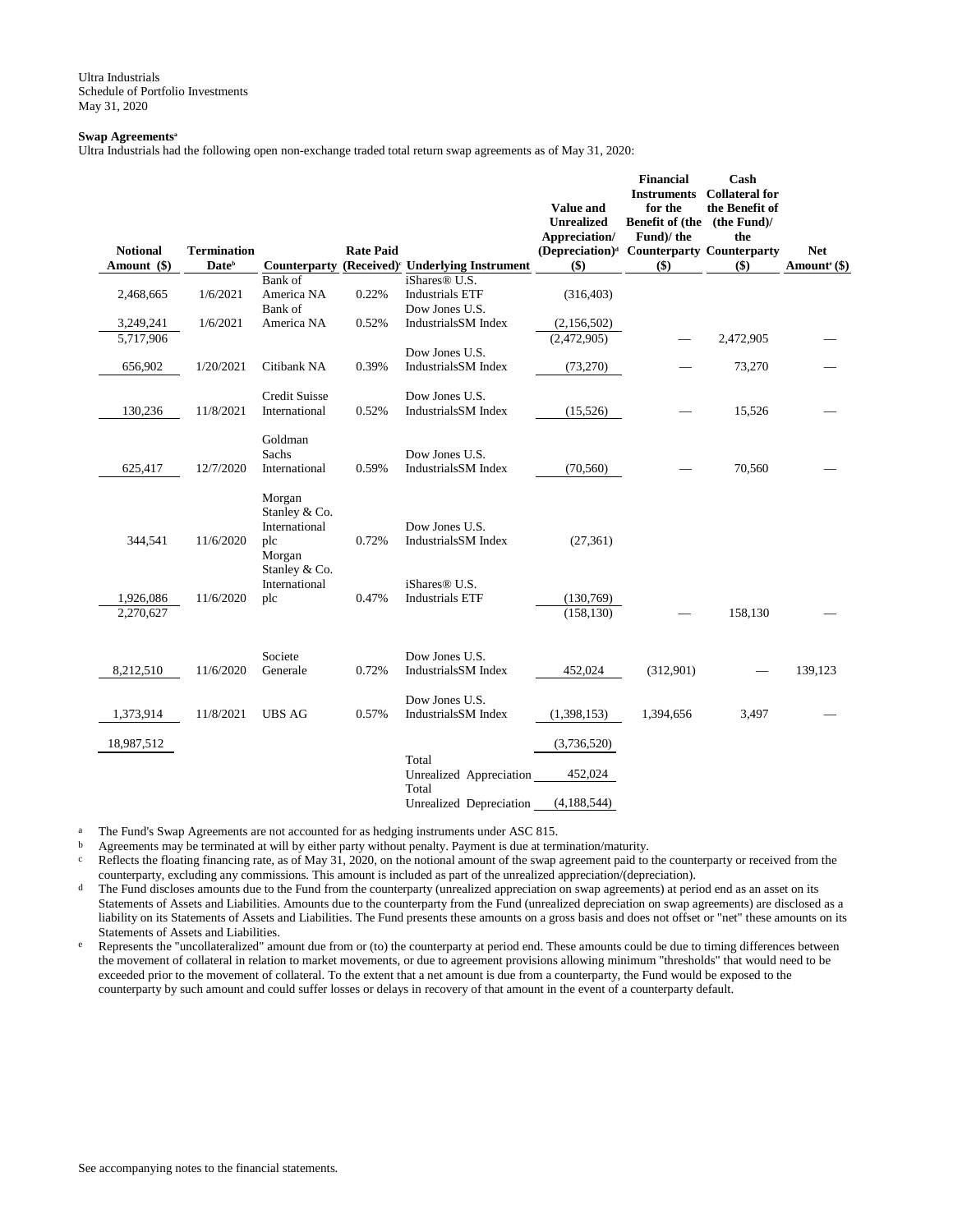| Investments                       | <b>Shares</b> | Value $(\$)$ | <b>Investments</b>                               | <b>Shares</b> | Value (\$) |
|-----------------------------------|---------------|--------------|--------------------------------------------------|---------------|------------|
|                                   |               |              | Beverages - 0.2%                                 |               |            |
| COMMON STOCKS(a) - 71.1%          |               |              | Boston Beer Co., Inc. (The), Class               |               |            |
|                                   |               |              | $A^*$                                            | 445           | 251,305    |
| Aerospace & Defense - 1.3%        |               |              |                                                  |               |            |
| Axon Enterprise, Inc.*            | 2,853         | 216,714      | Biotechnology - 0.8%                             |               |            |
| Curtiss-Wright Corp.              | 2,057         | 206,317      | Arrowhead Pharmaceuticals, Inc.*                 | 4,814         | 155,203    |
| Mercury Systems, Inc.*            | 2,674         | 238,922      | Exelixis, Inc.*                                  | 14,611        | 361,038    |
| Teledyne Technologies, Inc.*      | 1,750         | 654,710      | Ligand Pharmaceuticals, Inc.*(b)                 | 792           | 80,444     |
|                                   |               | 1,316,663    | United Therapeutics Corp.*                       | 2,114         | 249,346    |
| Air Freight & Logistics - 0.3%    |               |              |                                                  |               | 846,031    |
| XPO Logistics, Inc.*              | 4,435         | 349,522      | <b>Building Products - 1.0%</b>                  |               |            |
|                                   |               |              | Lennox International, Inc.                       | 1,685         | 360,320    |
|                                   |               |              | Owens Corning                                    | 5,237         | 274,943    |
| Airlines - $0.1\%$                |               |              | Resideo Technologies, Inc.*                      | 5,911         | 41,732     |
| JetBlue Airways Corp.*            | 13,883        | 139,802      | Trex Co., Inc.*                                  | 2,804         | 336,816    |
|                                   |               |              |                                                  |               |            |
| <b>Auto Components - 1.0%</b>     |               |              |                                                  |               | 1,013,811  |
| Adient plc*                       | 4,188         | 71,238       | Capital Markets - 2.0%                           |               |            |
| Dana, Inc.                        | 6,925         | 87,532       | Affiliated Managers Group, Inc.                  | 2,366         | 157,623    |
| Delphi Technologies plc*          | 4,140         | 53,323       | Eaton Vance Corp.                                | 5,439         | 196,076    |
| Gentex Corp.                      | 12,170        | 321,775      | Evercore, Inc., Class A                          | 1,884         | 103,827    |
| Goodyear Tire & Rubber Co. (The)  | 11,186        | 85,125       | FactSet Research Systems, Inc.                   | 1,829         | 562,436    |
| Lear Corp.                        | 2,643         | 280,290      | Federated Hermes, Inc., Class B                  | 4,625         | 102,397    |
| Visteon Corp.*                    | 1,344         | 96,768       | Interactive Brokers Group, Inc.,                 |               |            |
|                                   |               | 996,051      | Class A                                          | 3,691         | 156,314    |
| <b>Automobiles - 0.2%</b>         |               |              | Janus Henderson Group plc                        | 7,487         | 161,420    |
| Thor Industries, Inc.             | 2,659         | 229,206      | Legg Mason, Inc.                                 | 3,923         | 195,483    |
|                                   |               |              | SEI Investments Co.                              | 6,074         | 329,332    |
| <b>Banks</b> - 4.2%               |               |              | Stifel Financial Corp.                           | 3,291         | 157,014    |
| Associated Banc-Corp.             | 7,663         | 107,359      |                                                  |               | 2,121,922  |
| <b>BancorpSouth Bank</b>          | 4,619         | 102,680      | Chemicals - 1.9%                                 |               |            |
| Bank of Hawaii Corp.              | 1,941         | 124,865      | Ashland Global Holdings, Inc.                    | 2,899         | 194,697    |
| <b>Bank OZK</b>                   | 5,815         | 130,779      | Cabot Corp.                                      | 2,741         | 97,908     |
| Cathay General Bancorp            | 3,640         | 98,972       | Chemours Co. (The)                               | 7,869         | 103,163    |
| CIT Group, Inc.                   | 4,560         | 82,718       | Ingevity Corp.*                                  | 2,012         | 105,972    |
| Commerce Bancshares, Inc.         | 4,987         | 317,821      | Minerals Technologies, Inc.                      | 1,677         | 82,693     |
| Cullen/Frost Bankers, Inc.        | 2,739         | 208,082      | NewMarket Corp.                                  | 351           | 153,082    |
| East West Bancorp, Inc.           | 7,002         | 244,720      | Olin Corp.                                       | 7,676         | 92,342     |
| First Financial Bankshares, Inc.  | 6,537         | 200,294      | PolyOne Corp.                                    | 4,345         | 107,669    |
| First Horizon National Corp.      | 14,970        | 139,969      | RPM International, Inc.                          | 6,241         | 466,702    |
|                                   |               |              | Scotts Miracle-Gro Co. (The)                     | 1,905         | 271,596    |
| FNB Corp.                         | 15,633        | 115,841      | Sensient Technologies Corp.                      | 2,031         | 101,794    |
| Fulton Financial Corp.            | 7,892         | 88,469       | Valvoline, Inc.                                  | 9,061         | 166,269    |
| Hancock Whitney Corp.             | 4,195         | 90,696       |                                                  |               | 1,943,887  |
| Home BancShares, Inc.             | 7,467         | 108,047      |                                                  |               |            |
| International Bancshares Corp.    | 2,755         | 84,799       | <b>Commercial Services &amp; Supplies - 1.2%</b> |               |            |
| PacWest Bancorp                   | 5,763         | 99,758       | Brink's Co. (The)                                | 2,406         | 96,481     |
| Pinnacle Financial Partners, Inc. | 3,463         | 138,001      | Clean Harbors, Inc.*                             | 2,468         | 146,575    |
| Prosperity Bancshares, Inc.       | 4,538         | 296,740      | Deluxe Corp.                                     | 2,022         | 47,173     |
| Signature Bank                    | 2,592         | 266,743      | Healthcare Services Group, Inc.                  | 3,568         | 85,347     |
| <b>Sterling Bancorp</b>           | 9,720         | 119,556      | Herman Miller, Inc.                              | 2,843         | 65,446     |
| Synovus Financial Corp.           | 7,048         | 135,251      | HNI Corp.                                        | 2,062         | 52,519     |
| TCF Financial Corp.               | 7,379         | 213,401      | KAR Auction Services, Inc.                       | 6,197         | 88,927     |
| Texas Capital Bancshares, Inc.*   | 2,418         | 64,706       | MSA Safety, Inc.                                 | 1,718         | 204,339    |
| Trustmark Corp.                   | 3,092         | 73,559       | Stericycle, Inc.*                                | 4,380         | 240,155    |
| UMB Financial Corp.               | 2,076         | 106,457      | Tetra Tech, Inc.                                 | 2,626         | 207,191    |
| Umpqua Holdings Corp.             | 10,596        | 120,688      |                                                  |               | 1,234,153  |
| United Bankshares, Inc.           | 6,161         | 179,162      | <b>Communications Equipment - 0.9%</b>           |               |            |
| <b>Valley National Bancorp</b>    | 18,841        | 150,351      | Ciena Corp.*                                     | 7,440         | 411,135    |
| Webster Financial Corp.           | 4,425         | 125,227      | InterDigital, Inc.                               | 1,500         | 82,455     |
| Wintrust Financial Corp.          | 2,745         | 116,278      | Lumentum Holdings, Inc.*                         | 3,709         | 271,944    |
|                                   |               | 4,451,989    | NetScout Systems, Inc.*                          | 3,171         | 87,107     |
|                                   |               |              | ViaSat, Inc.*                                    | 2,778         | 116,676    |

**969,317**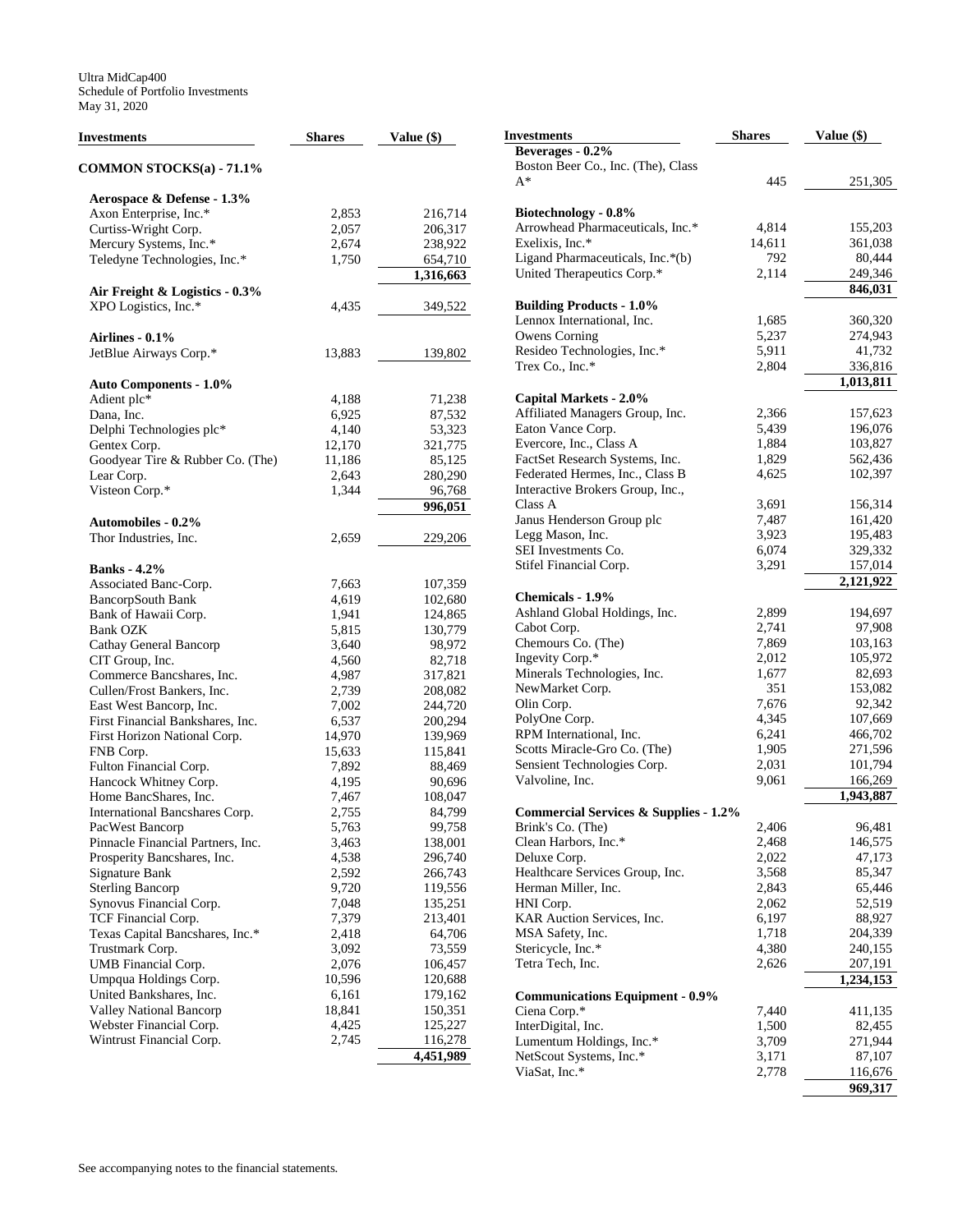| Investments                                           | <b>Shares</b> | Value (\$) |
|-------------------------------------------------------|---------------|------------|
| <b>Construction &amp; Engineering - 0.8%</b>          |               |            |
| AECOM*                                                | 7,555         | 292,907    |
| Dycom Industries, Inc.*                               | 1,516         | 63,824     |
| EMCOR Group, Inc.                                     | 2,697         | 171,394    |
| Fluor Corp.                                           | 6,745         | 78,310     |
| MasTec, Inc.*                                         | 2,902         | 113,613    |
| Valmont Industries, Inc.                              | 1,041         | 118,674    |
|                                                       |               |            |
|                                                       |               | 838,722    |
| <b>Construction Materials - 0.1%</b>                  |               |            |
| Eagle Materials, Inc.                                 | 2,005         | 133,854    |
|                                                       |               |            |
| <b>Consumer Finance - 0.4%</b>                        |               |            |
| FirstCash, Inc.                                       | 2,056         | 143,447    |
| LendingTree, Inc.*                                    | 373           | 96,988     |
| Navient Corp.                                         | 8,180         | 60,859     |
| SLM Corp.                                             | 20,305        | 153,912    |
|                                                       |               | 455,206    |
| <b>Containers &amp; Packaging - 0.8%</b>              |               |            |
| AptarGroup, Inc.                                      | 3,075         | 342,524    |
| Greif, Inc., Class A                                  | 1,268         | 43,087     |
| O-I Glass, Inc.                                       |               |            |
|                                                       | 7,487         | 57,350     |
| Silgan Holdings, Inc.                                 | 3,733         | 124,832    |
| Sonoco Products Co.                                   | 4,814         | 249,413    |
|                                                       |               | 817,206    |
| Distributors - 0.5%                                   |               |            |
| Pool Corp.                                            | 1,921         | 516,787    |
|                                                       |               |            |
| <b>Diversified Consumer Services - 0.8%</b>           |               |            |
| Adtalem Global Education, Inc.*                       | 2,592         | 86,728     |
| Graham Holdings Co., Class B                          | 212           | 75,945     |
| Grand Canyon Education, Inc.*                         | 2,324         | 226,799    |
| Service Corp. International                           | 8,789         | 346,550    |
| WW International, Inc.*                               | 2,235         | 53,417     |
|                                                       |               | 789,439    |
| <b>Diversified Financial Services - 0.2%</b>          |               |            |
| Jefferies Financial Group, Inc.                       | 11,508        |            |
|                                                       |               | 168,592    |
|                                                       |               |            |
| <b>Electric Utilities - 1.0%</b>                      |               |            |
| ALLETE, Inc.                                          | 2,480         | 145,650    |
| Hawaiian Electric Industries, Inc.                    | 5,245         | 206,968    |
| IDACORP, Inc.                                         | 2,421         | 225,710    |
| OGE Energy Corp.                                      | 9,626         | 301,486    |
| PNM Resources, Inc.                                   | 3,836         | 156,586    |
|                                                       |               | 1,036,400  |
| <b>Electrical Equipment - 1.2%</b>                    |               |            |
| Acuity Brands, Inc.                                   | 1,905         | 164,116    |
| EnerSys                                               | 2,030         | 128,499    |
| Generac Holdings, Inc.*                               | 3,010         | 334,923    |
| Hubbell, Inc.                                         | 2,618         | 320,495    |
| nVent Electric plc                                    | 7,484         | 137,182    |
| Regal Beloit Corp.                                    | 1,967         | 156,455    |
|                                                       |               | 1,241,670  |
| Electronic Equipment, Instruments & Components - 2.8% |               |            |
| Arrow Electronics, Inc.*                              | 3,917         | 270,586    |
|                                                       |               |            |
| Avnet, Inc.                                           | 4,858         | 132,332    |
| Belden, Inc.                                          | 1,855         | 63,144     |
| Cognex Corp.                                          | 8,220         | 466,403    |
| Coherent, Inc.*                                       | 1,164         | 169,025    |
| II-VI, Inc. $*$                                       | 4,195         | 199,388    |
| Jabil, Inc.                                           | 6,685         | 200,015    |
| Littelfuse, Inc.                                      | 1,173         | 190,601    |
| National Instruments Corp.                            | 5,678         | 219,852    |
| SYNNEX Corp.                                          | 1,963         | 209,354    |
|                                                       |               |            |

| Investments                                                                                | <b>Shares</b>  | Value (\$)         |
|--------------------------------------------------------------------------------------------|----------------|--------------------|
| Tech Data Corp.*                                                                           | 1,698          | 231,336            |
| Trimble, Inc.*                                                                             | 11,980         | 468,658            |
| Vishay Intertechnology, Inc.                                                               | 6,367          | 103,527            |
|                                                                                            |                | 2,924,221          |
| <b>Energy Equipment &amp; Services - 0.1%</b><br>Apergy Corp.*(b)                          | 3,730          | 33,831             |
| Transocean Ltd.*                                                                           | 27,665         | 36,795             |
|                                                                                            |                | 70,626             |
| Entertainment - 0.2%                                                                       |                |                    |
| Cinemark Holdings, Inc.                                                                    | 5,128          | 77,074             |
| World Wrestling Entertainment,                                                             |                |                    |
| Inc., Class A                                                                              | 2,284          | 105,681            |
|                                                                                            |                | 182,755            |
| <b>Equity Real Estate Investment Trusts (REITs) - 6.6%</b><br>American Campus Communities, |                |                    |
| Inc.                                                                                       | 6,607          | 213,406            |
| Brixmor Property Group, Inc.                                                               | 14,324         | 159,856            |
| <b>Camden Property Trust</b>                                                               | 4,654          | 426,167            |
| CoreCivic, Inc.                                                                            | 5,723          | 68,848             |
| CoreSite Realty Corp.                                                                      | 1,942          | 242,400            |
| Corporate Office Properties Trust                                                          | 5,386          | 134,488            |
| Cousins Properties, Inc.                                                                   | 7,057          | 219,614            |
| CyrusOne, Inc.                                                                             | 5,440          | 404,410            |
| Douglas Emmett, Inc.<br>EastGroup Properties, Inc.                                         | 7,930          | 232,825            |
| <b>EPR</b> Properties                                                                      | 1,847<br>3,778 | 214,714<br>119,272 |
| First Industrial Realty Trust, Inc.                                                        | 6,104          | 231,220            |
| GEO Group, Inc. (The)                                                                      | 5,829          | 69,831             |
| Healthcare Realty Trust, Inc.                                                              | 6,432          | 197,462            |
| Highwoods Properties, Inc.                                                                 | 4,989          | 190,929            |
| Hudson Pacific Properties, Inc.                                                            | 7,428          | 179,535            |
| <b>JBG SMITH Properties</b>                                                                | 5,680          | 168,866            |
| Kilroy Realty Corp.                                                                        | 4,692          | 268,007            |
| Lamar Advertising Co., Class A                                                             | 4,137          | 274,283            |
| Life Storage, Inc.                                                                         | 2,242          | 218,550            |
| Macerich Co. (The)(b)<br>Mack-Cali Realty Corp.                                            | 5,303<br>4,357 | 36,113<br>66,270   |
| Medical Properties Trust, Inc.                                                             | 24,889         | 449,993            |
| National Retail Properties, Inc.                                                           | 8,260          | 259,281            |
| Omega Healthcare Investors, Inc.                                                           | 10,510         | 327,281            |
| Park Hotels & Resorts, Inc.                                                                | 11,516         | 113,202            |
| Pebblebrook Hotel Trust                                                                    | 6,280          | 85,785             |
| Physicians Realty Trust                                                                    | 9,558          | 165,067            |
| PotlatchDeltic Corp.                                                                       | 3,235          | 109,958            |
| PS Business Parks, Inc.                                                                    | 961            | 128,428            |
| Rayonier, Inc.                                                                             | 6,668          | 158,365            |
| Sabra Health Care REIT, Inc.<br>Service Properties Trust                                   | 9,876<br>7,919 | 132,931<br>53,453  |
| Spirit Realty Capital, Inc.                                                                | 4,799          | 136,436            |
| STORE Capital Corp.                                                                        | 10,339         | 199,956            |
| Taubman Centers, Inc.                                                                      | 2,949          | 121,912            |
| <b>Urban Edge Properties</b>                                                               | 5,535          | 53,966             |
| Weingarten Realty Investors                                                                | 5,818          | 104,026            |
|                                                                                            |                | 6,937,106          |
| Food & Staples Retailing - 0.6%                                                            |                |                    |
| BJ's Wholesale Club Holdings,                                                              |                |                    |
| $Inc.*$                                                                                    | 5,876          | 211,536            |
| Casey's General Stores, Inc.<br>Sprouts Farmers Market, Inc.*                              | 1,773<br>5,686 | 283,201<br>142,889 |
|                                                                                            |                | 637,626            |
| Food Products - 1.5%                                                                       |                |                    |
| Darling Ingredients, Inc.*                                                                 | 7,876          | 183,590            |
| Flowers Foods, Inc.                                                                        | 9,261          | 218,467            |
|                                                                                            |                |                    |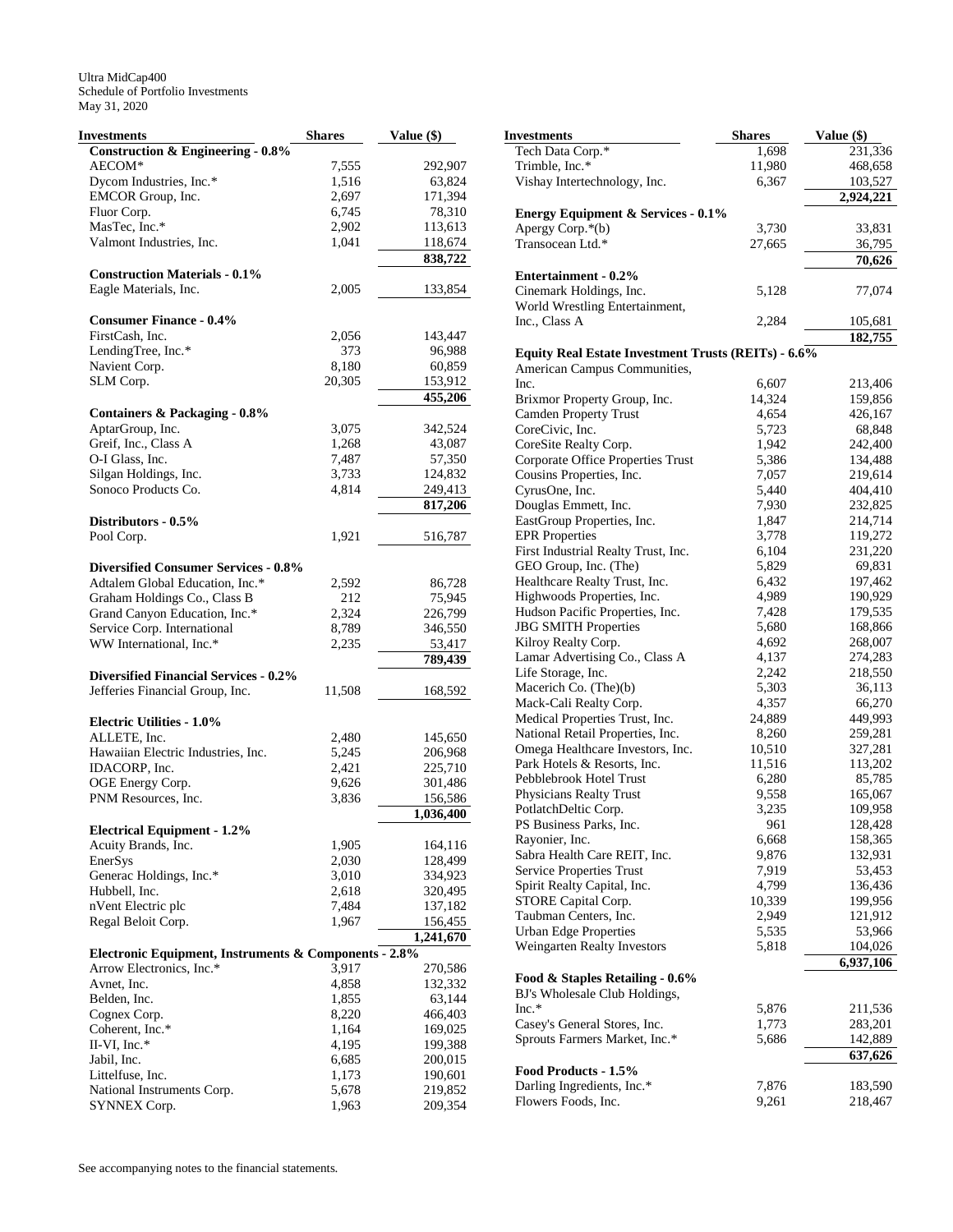| Investments                                                                 | <b>Shares</b> | Value (\$)           |
|-----------------------------------------------------------------------------|---------------|----------------------|
| Hain Celestial Group, Inc. (The)*                                           | 3,863         | 121,607              |
| Ingredion, Inc.                                                             | 3,207         | 270,126              |
| Lancaster Colony Corp.                                                      | 952           | 146,094              |
| Pilgrim's Pride Corp.*                                                      | 2,520         | 52,088               |
| Post Holdings, Inc.*                                                        | 3,195         | 278,157              |
| Sanderson Farms, Inc.                                                       | 949           | 125,287              |
| Tootsie Roll Industries, Inc.                                               | 833           | 29,687               |
| TreeHouse Foods, Inc.*                                                      | 2,700         | 142,317              |
|                                                                             |               | 1,567,420            |
| Gas Utilities - 1.2%                                                        |               |                      |
| National Fuel Gas Co.                                                       | 4,150         | 174,175              |
| New Jersey Resources Corp.                                                  | 4,592         | 161,271              |
| ONE Gas, Inc.                                                               | 2,533         | 212,696              |
| Southwest Gas Holdings, Inc.                                                | 2,628         | 199,597              |
| Spire, Inc.                                                                 | 2,454         | 178,946              |
| UGI Corp.                                                                   | 10,056        | 320,183              |
|                                                                             |               | 1,246,868            |
| <b>Health Care Equipment &amp; Supplies - 2.3%</b><br>Avanos Medical, Inc.* | 2,303         | 66,925               |
| Cantel Medical Corp.                                                        | 1,800         | 75,744               |
| Globus Medical, Inc., Class A*                                              | 3,699         | 202,150              |
| Haemonetics Corp.*                                                          | 2,442         | 267,838              |
|                                                                             | 3,207         |                      |
| Hill-Rom Holdings, Inc.<br>ICU Medical, Inc.*                               | 930           | 326,056              |
|                                                                             |               | 185,647              |
| <b>Integra LifeSciences Holdings</b><br>Corp.*                              | 3,424         | 178,425              |
| LivaNova plc*                                                               | 2,332         | 124,739              |
| Masimo Corp.*                                                               | 2,358         |                      |
| NuVasive, Inc.*                                                             | 2,507         | 566,368              |
| Penumbra, Inc.*                                                             | 1,549         | 151,924              |
|                                                                             |               | 267,078<br>2,412,894 |
| Health Care Providers & Services - 2.3%                                     |               |                      |
| Acadia Healthcare Co., Inc.*                                                | 4,261         | 121,907              |
| Amedisys, Inc.*                                                             | 1,554         | 298,446              |
| Chemed Corp.                                                                | 772           | 369,410              |
| Encompass Health Corp.                                                      | 4,744         | 347,498              |
| HealthEquity, Inc.*                                                         | 3,410         | 211,318              |
| LHC Group, Inc.*                                                            | 1,420         | 230,764              |
| MEDNAX, Inc.*                                                               | 4,058         | 63,021               |
| Molina Healthcare, Inc.*                                                    | 3,016         | 560,433              |
| Patterson Cos., Inc.                                                        | 4,143         | 81,575               |
| Tenet Healthcare Corp.*                                                     | 4,993         | 108,648              |
|                                                                             |               | 2,393,020            |
| Health Care Technology - 0.0%(c)                                            |               |                      |
| Allscripts Healthcare Solutions,                                            |               |                      |
| $Inc.*$                                                                     | 7,814         | 49,384               |
| Hotels, Restaurants & Leisure - 2.5%                                        |               |                      |
| Boyd Gaming Corp.                                                           | 3,851         | 82,334               |
| Brinker International, Inc.                                                 | 1,796         | 47,325               |
| Caesars Entertainment Corp.*                                                | 26,845        | 305,765              |
| Cheesecake Factory, Inc. (The)                                              | 1,971         | 42,337               |
| Choice Hotels International, Inc.                                           | 1,525         | 123,266              |
| Churchill Downs, Inc.                                                       | 1,708         | 226,600              |
| Cracker Barrel Old Country Store,                                           |               |                      |
| Inc.                                                                        | 1,161         | 124,378              |
|                                                                             | 3,982         | 254,330              |
| Dunkin' Brands Group, Inc.<br>Eldorado Resorts, Inc.*(b)                    | 3,140         | 111,344              |
| Jack in the Box, Inc.                                                       |               |                      |
| <b>Marriott Vacations Worldwide</b>                                         | 1,134         | 76,001               |
| Corp.                                                                       | 1,798         | 161,515              |
| Papa John's International, Inc.                                             | 1,061         | 82,641               |
| Penn National Gaming, Inc.*                                                 | 6,054         | 198,632              |
|                                                                             |               |                      |

| Investments                                                            | Shares | Value (\$) |
|------------------------------------------------------------------------|--------|------------|
| Scientific Games Corp.*                                                | 2,605  | 40,977     |
| Six Flags Entertainment Corp.                                          | 3,785  | 86,979     |
| Texas Roadhouse, Inc.                                                  | 3,137  | 162,653    |
| Wendy's Co. (The)                                                      | 8,849  | 188,130    |
| Wyndham Destinations, Inc.                                             | 4,363  | 138,743    |
| Wyndham Hotels & Resorts, Inc.                                         | 4,579  | 210,314    |
|                                                                        |        | 2,664,264  |
| <b>Household Durables - 0.9%</b>                                       |        |            |
| Helen of Troy Ltd.*                                                    | 1,214  | 220,851    |
| <b>KB</b> Home                                                         | 4,124  | 136,422    |
| Taylor Morrison Home Corp., Class                                      |        |            |
| A*                                                                     | 6,364  | 123,016    |
| Tempur Sealy International, Inc.*                                      | 2,184  | 142,462    |
| Toll Brothers, Inc.                                                    | 5,808  | 187,657    |
| TRI Pointe Group, Inc.*                                                | 6,700  | 95,944     |
|                                                                        |        | 906,352    |
| <b>Household Products - 0.1%</b>                                       |        |            |
| Energizer Holdings, Inc.                                               | 3,091  | 135,633    |
|                                                                        |        |            |
| <b>Industrial Conglomerates - 0.3%</b>                                 |        |            |
| Carlisle Cos., Inc.                                                    | 2,729  | 327,098    |
| Insurance - 3.3%                                                       |        |            |
| Alleghany Corp.                                                        | 688    | 353,013    |
| American Financial Group, Inc.                                         | 3,596  | 216,623    |
|                                                                        | 5,256  |            |
| Brighthouse Financial, Inc.*                                           |        | 156,156    |
| Brown & Brown, Inc.                                                    | 11,246 | 452,089    |
| CNO Financial Group, Inc.                                              | 7,270  | 104,324    |
| First American Financial Corp.                                         | 5,408  | 273,050    |
| Genworth Financial, Inc., Class A*                                     | 24,210 | 73,840     |
| Hanover Insurance Group, Inc.                                          |        |            |
| (The)                                                                  | 1,896  | 190,264    |
| Kemper Corp.                                                           | 3,014  | 191,088    |
| Mercury General Corp.                                                  | 1,301  | 52,339     |
| Old Republic International Corp.                                       | 13,730 | 214,051    |
| Primerica, Inc.                                                        | 1,994  | 226,598    |
| Reinsurance Group of America,                                          |        |            |
| Inc.                                                                   | 3,013  | 273,430    |
| RenaissanceRe Holdings Ltd.                                            | 2,124  | 356,535    |
| RLI Corp.                                                              | 1,915  | 151,208    |
| Selective Insurance Group, Inc.                                        | 2,856  | 149,797    |
|                                                                        |        | 3,434,405  |
| <b>Interactive Media &amp; Services - 0.2%</b>                         |        |            |
| TripAdvisor, Inc.                                                      | 5,049  | 97,345     |
| Yelp, Inc.*                                                            | 3,073  | 66,807     |
|                                                                        |        | 164,152    |
| <b>Internet &amp; Direct Marketing Retail - 0.7%</b><br>Etsy, Inc. $*$ | 5,700  |            |
| Grubhub, Inc.*                                                         |        | 461,586    |
|                                                                        | 4,402  | 249,769    |
| IT Services - 1.5%                                                     |        | 711,355    |
|                                                                        |        |            |
| CACI International, Inc., Class A*                                     | 1,210  | 303,444    |
| KBR, Inc.                                                              | 6,818  | 159,882    |
| LiveRamp Holdings, Inc.*                                               | 3,254  | 164,099    |
| MAXIMUS, Inc.                                                          | 3,077  | 221,606    |
| Perspecta, Inc.                                                        | 6,611  | 146,566    |
| Sabre Corp.                                                            | 13,176 | 91,837     |
| Science Applications International                                     |        |            |
| Corp.                                                                  | 2,358  | 207,598    |
| WEX, Inc.*                                                             | 2,079  | 307,858    |
|                                                                        |        | 1,602,890  |
| Leisure Products - 0.6%                                                |        |            |
| Brunswick Corp.                                                        | 3,922  | 215,749    |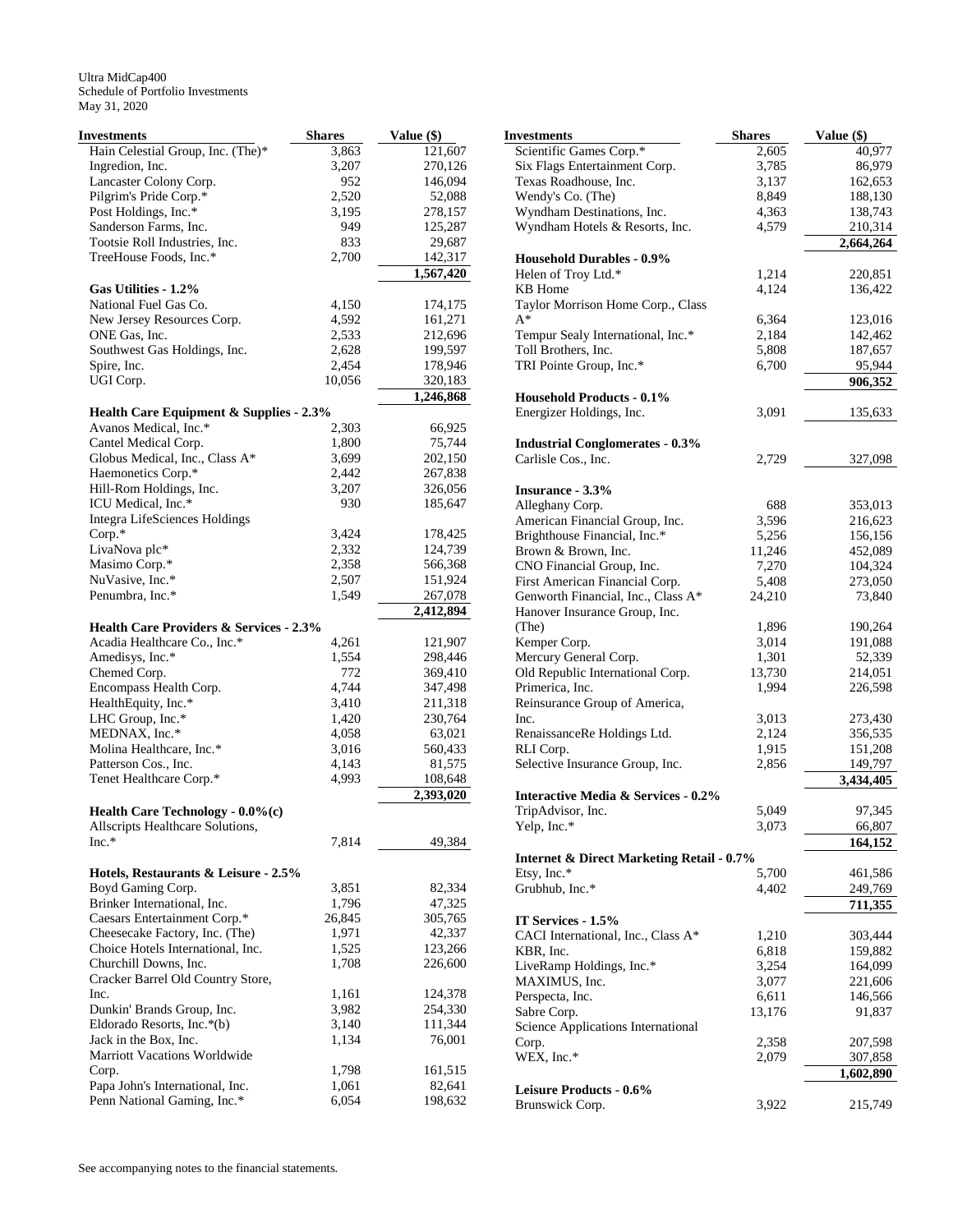| Investments                           | <b>Shares</b> | Value (\$) |
|---------------------------------------|---------------|------------|
| Mattel, Inc.*                         | 16,675        | 153,577    |
| Polaris, Inc.                         | 2,761         | 241,146    |
|                                       |               | 610,472    |
| Life Sciences Tools & Services - 2.1% |               |            |
| Bio-Rad Laboratories, Inc., Class     |               |            |
| A*                                    | 1,044         | 512,938    |
| Bio-Techne Corp.                      | 1,836         | 486,173    |
| <b>Charles River Laboratories</b>     |               |            |
| International, Inc.*                  | 2,349         | 422,021    |
| PRA Health Sciences, Inc.*            | 3,038         | 314,433    |
| Repligen Corp.*                       | 2,250         | 294,683    |
| Syneos Health, Inc.*                  | 3,001         | 183,031    |
|                                       |               | 2,213,279  |
| Machinery - 3.1%                      |               |            |
| AGCO Corp.                            | 3,016         | 166,574    |
| Colfax Corp.*                         | 4,022         | 112,857    |
| Crane Co.                             | 2,454         | 136,737    |
| Donaldson Co., Inc.                   | 6,089         | 288,923    |
| Graco, Inc.                           | 8,027         | 386,982    |
| ITT, Inc.                             | 4,214         | 243,148    |
| Kennametal, Inc.                      | 3,983         | 110,488    |
| Lincoln Electric Holdings, Inc.       | 2,946         | 242,073    |
| Nordson Corp.                         | 2,461         | 463,529    |
| Oshkosh Corp.                         | 3,276         | 235,282    |
|                                       | 3,151         |            |
| Terex Corp.                           |               | 49,534     |
| Timken Co. (The)                      | 3,258         | 138,595    |
| Toro Co. (The)                        | 5,131         | 364,660    |
| Trinity Industries, Inc.              | 4,716         | 94,179     |
| Woodward, Inc.                        | 2,714         | 186,126    |
|                                       |               | 3,219,687  |
| <b>Marine - 0.1%</b>                  |               |            |
| Kirby Corp.*                          | 2,888         | 148,097    |
| <b>Media - 0.9%</b>                   |               |            |
| AMC Networks, Inc., Class A*          | 2,120         | 59,932     |
| Cable One, Inc.                       | 238           | 449,080    |
| John Wiley & Sons, Inc., Class A      | 2,109         | 84,782     |
|                                       |               |            |
| New York Times Co. (The), Class       |               |            |
| A                                     | 6,919         | 271,432    |
| TEGNA, Inc.                           | 10,436        | 122,310    |
| Metals & Mining - 1.3%                |               | 987,536    |
| Allegheny Technologies, Inc.*         | 6,069         | 52,679     |
| Carpenter Technology Corp.            | 2,295         | 53,634     |
| Commercial Metals Co.                 | 5,707         | 97,932     |
| Compass Minerals International,       |               |            |
| Inc.                                  | 1,628         | 78,437     |
| Reliance Steel & Aluminum Co.         | 3,203         | 310,691    |
|                                       | 3,155         |            |
| Royal Gold, Inc.                      |               | 420,246    |
| Steel Dynamics, Inc.                  | 10,360        | 275,162    |
| United States Steel Corp.(b)          | 8,176         | 65,735     |
| Worthington Industries, Inc.          | 1,778         | 53,198     |
| <b>Multiline Retail - 0.2%</b>        |               | 1,407,714  |
| Dillard's, Inc., Class A(b)           | 469           | 14,075     |
|                                       |               |            |
| Ollie's Bargain Outlet Holdings,      |               |            |
| $Inc.*$                               | 2,630         | 240,513    |
|                                       |               | 254,588    |
| Multi-Utilities - 0.5%                |               |            |
| <b>Black Hills Corp.</b>              | 2,957         | 182,476    |
| MDU Resources Group, Inc.             | 9,635         | 209,658    |
| NorthWestern Corp.                    | 2,423         | 145,671    |
|                                       |               | 537,805    |

| Investments                                     | <b>Shares</b> | Value (\$) |
|-------------------------------------------------|---------------|------------|
| Oil, Gas & Consumable Fuels - 0.9%              |               |            |
| Antero Midstream Corp.                          | 14,290        | 68,306     |
| Cimarex Energy Co.                              | 4,901         | 128,798    |
| CNX Resources Corp.*                            | 8,978         | 91,486     |
| EQT Corp.                                       | 12,298        | 164,055    |
| Equitrans Midstream Corp.(b)                    | 9,929         | 80,326     |
| Matador Resources Co.*(b)                       | 5,270         | 41,317     |
| Murphy Oil Corp.                                | 7,189         | 85,909     |
| PBF Energy, Inc., Class A                       | 4,904         | 52,080     |
| World Fuel Services Corp.                       | 3,143         | 80,084     |
| WPX Energy, Inc.*                               | 20,006        | 113,434    |
|                                                 |               | 905,795    |
| Paper & Forest Products - 0.2%                  |               |            |
| Domtar Corp.                                    | 2,752         | 56,141     |
| Louisiana-Pacific Corp.                         | 5,649         | 133,373    |
|                                                 |               | 189,514    |
| <b>Personal Products - 0.2%</b>                 |               |            |
| Edgewell Personal Care Co.*                     | 2,611         | 79,427     |
| Nu Skin Enterprises, Inc., Class A              | 2,674         | 99,419     |
|                                                 |               | 178,846    |
| <b>Pharmaceuticals - 0.8%</b>                   |               |            |
| Catalent, Inc.*                                 | 7,443         | 578,544    |
| Nektar Therapeutics*                            | 8,459         | 183,560    |
| Prestige Consumer Healthcare,                   |               |            |
| $Inc.*$                                         | 2,414         | 101,871    |
|                                                 |               | 863,975    |
| <b>Professional Services - 0.8%</b>             |               |            |
| ASGN, Inc.*                                     | 2,535         | 156,131    |
| CoreLogic, Inc.                                 | 3,821         | 189,369    |
| FTI Consulting, Inc.*                           | 1,806         | 217,551    |
| Insperity, Inc.                                 | 1,804         | 93,519     |
| ManpowerGroup, Inc.                             | 2,839         | 196,288    |
|                                                 |               | 852,858    |
| Real Estate Management & Development - 0.2%     |               |            |
| Jones Lang LaSalle, Inc.                        | 2,476         | 253,542    |
|                                                 |               |            |
| Road & Rail - 0.7%                              |               |            |
| Avis Budget Group, Inc.*(b)                     | 2,734         | 58,863     |
| Knight-Swift Transportation                     |               |            |
| Holdings, Inc.                                  | 5,913         | 246,040    |
| Landstar System, Inc.                           | 1,899         | 220,778    |
| Ryder System, Inc.                              | 2,566         | 87,911     |
| Werner Enterprises, Inc.                        | 2,129         | 98,402     |
|                                                 |               | 711,994    |
| Semiconductors & Semiconductor Equipment - 3.2% |               |            |
| Cabot Microelectronics Corp.                    | 1,399         | 202,659    |
| Cirrus Logic, Inc.*                             | 2,783         | 201,712    |
| Cree, Inc.*                                     | 5,185         | 273,198    |
| Enphase Energy, Inc.*                           | 3,831         | 222,926    |
| First Solar, Inc.*                              | 3,647         | 170,023    |
| MKS Instruments, Inc.                           | 2,623         | 277,067    |
| Monolithic Power Systems, Inc.                  | 1,946         | 408,173    |
| Semtech Corp.*                                  | 3,187         | 169,485    |
| Silicon Laboratories, Inc.*                     | 2,083         | 195,094    |
| SolarEdge Technologies, Inc.*                   | 2,340         | 332,046    |
| Synaptics, Inc.*                                | 1,612         | 102,717    |
| Teradyne, Inc.                                  | 8,059         | 540,114    |
| Universal Display Corp.                         | 2,034         | 298,184    |
|                                                 |               | 3,393,398  |
| Software - 3.4%                                 |               |            |
| ACI Worldwide, Inc.*                            | 5,556         | 153,234    |
| Blackbaud, Inc.                                 | 2,363         | 138,495    |
| CDK Global, Inc.                                | 5,834         | 229,335    |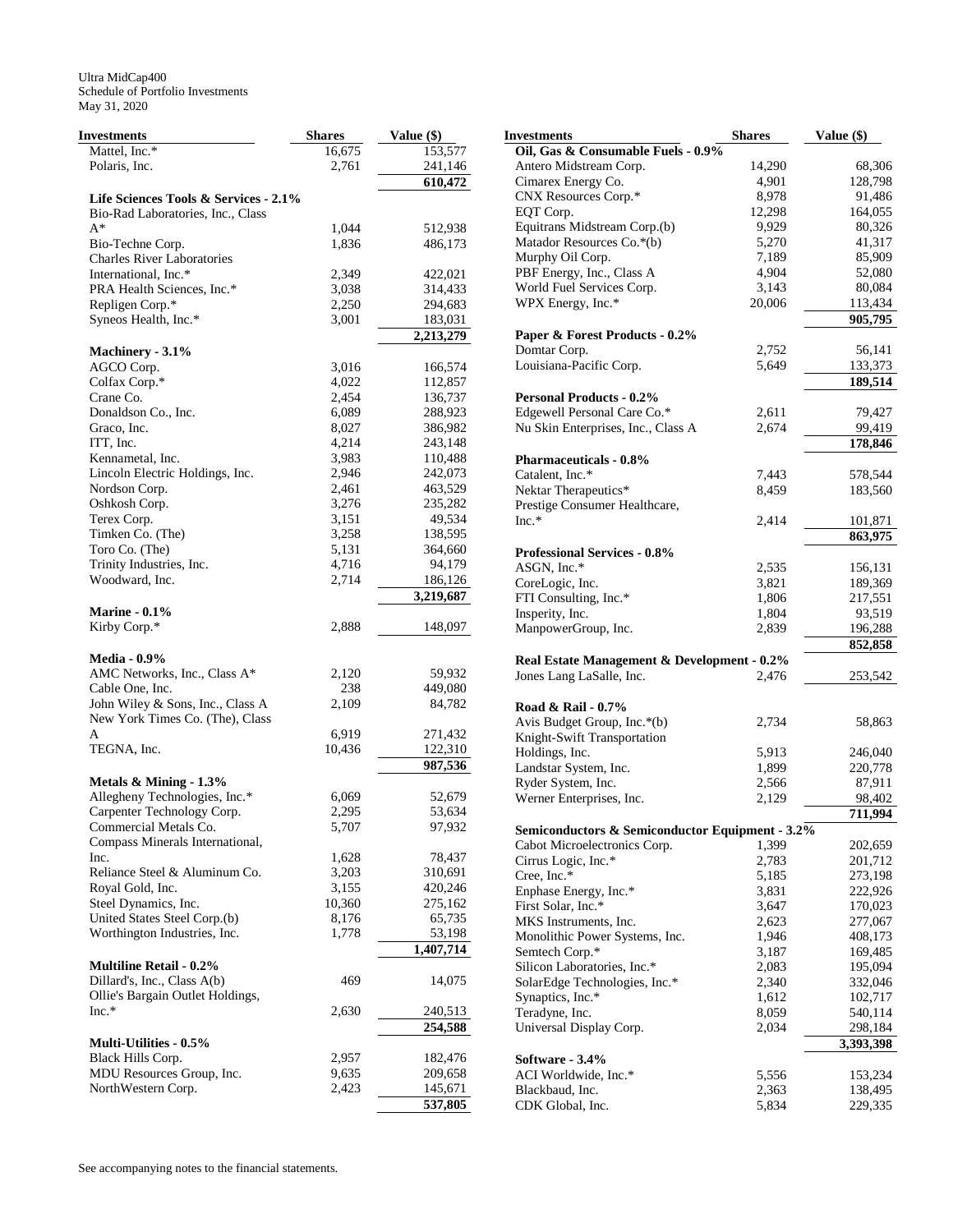| <b>Investments</b>                                | <b>Shares</b> | Value (\$) |
|---------------------------------------------------|---------------|------------|
| Ceridian HCM Holding, Inc.*                       | 4,851         | 334,088    |
| CommVault Systems, Inc.*                          | 2,021         | 81,770     |
| Fair Isaac Corp.*                                 | 1,394         | 561,294    |
| J2 Global, Inc.*                                  | 2,228         | 174,452    |
| LogMeIn, Inc.                                     | 2,348         | 199,345    |
| Manhattan Associates, Inc.*                       | 3,074         | 271,742    |
| Paylocity Holding Corp.*                          | 1,708         | 222,049    |
| PTC, Inc.*                                        | 4,995         | 381,518    |
| Teradata Corp.*                                   | 5,414         | 115,914    |
| Tyler Technologies, Inc.*                         | 1,880         | 705,583    |
|                                                   |               |            |
| <b>Specialty Retail - 1.6%</b>                    |               | 3,568,819  |
| Aaron's, Inc.                                     | 3,232         | 119,293    |
| American Eagle Outfitters, Inc.                   | 7,644         | 70,019     |
| AutoNation, Inc.*                                 | 2,836         | 111,965    |
| Bed Bath & Beyond, Inc.(b)                        | 6,090         | 44,274     |
|                                                   |               |            |
| Dick's Sporting Goods, Inc.                       | 3,061         | 110,380    |
| Five Below, Inc.*                                 | 2,679         | 280,357    |
| Foot Locker, Inc.                                 | 5,148         | 142,600    |
| Murphy USA, Inc.*                                 | 1,392         | 161,611    |
| $RH^*$                                            | 785           | 170,259    |
| Sally Beauty Holdings, Inc.*                      | 5,596         | 72,972     |
| Urban Outfitters, Inc.*                           | 3,396         | 57,528     |
| Williams-Sonoma, Inc.                             | 3,736         | 310,873    |
|                                                   |               | 1,652,131  |
| Technology Hardware, Storage & Peripherals - 0.1% |               |            |
| NCR Corp.*                                        | 6,141         | 110,845    |
|                                                   |               |            |
| Textiles, Apparel & Luxury Goods - 0.7%           |               |            |
| Carter's, Inc.                                    | 2,123         | 182,387    |
| Columbia Sportswear Co.                           | 1,397         | 102,065    |
| Deckers Outdoor Corp.*                            | 1,345         | 245,503    |
| Skechers USA, Inc., Class A*                      | 6,439         | 201,669    |
|                                                   |               | 731,624    |
| Thrifts & Mortgage Finance - 0.5%                 |               |            |
| Essent Group Ltd.                                 | 4,716         | 155,864    |
| New York Community Bancorp,                       |               |            |
| Inc.                                              | 22,479        | 225,914    |
| Washington Federal, Inc.                          | 3,764         | 97,337     |
|                                                   |               | 479,115    |
|                                                   |               |            |
| Trading Companies & Distributors - 0.5%           |               |            |
| GATX Corp.                                        | 1,686         | 105,779    |
| MSC Industrial Direct Co., Inc.,                  |               |            |
| Class A                                           | 2,170         | 150,468    |
| NOW, Inc.*                                        | 5,238         | 39,023     |
| Watsco, Inc.                                      | 1,569         | 279,141    |
|                                                   |               | 574.411    |
| Water Utilities - 0.4%                            |               |            |
| Essential Utilities, Inc.                         | 10,386        | 454,491    |
| <b>Wireless Telecommunication Services - 0.1%</b> |               |            |
|                                                   |               |            |
| Telephone and Data Systems, Inc.                  | 4,703         | 96,364     |
| <b>TOTAL COMMON STOCKS</b>                        |               |            |
| (Cost \$79,174,554)                               |               | 74,626,504 |
| <b>SECURITIES LENDING REINVESTMENTS(d) - 0.1%</b> |               |            |
|                                                   |               |            |
| <b>INVESTMENT COMPANIES - 0.1%</b>                |               |            |

| <b>Investments</b>                         | Amount (\$) | Value (\$) |
|--------------------------------------------|-------------|------------|
| <b>SHORT-TERM INVESTMENTS - 37.6%</b>      |             |            |
| <b>REPURCHASE AGREEMENTS(e) - 37.6%</b>    |             |            |
| Repurchase Agreements with various         |             |            |
| counterparties, rate 0.05%, dated          |             |            |
| $5/29/2020$ , due $6/1/2020$ , total to be |             |            |
| received \$39,498,918                      |             |            |

 **Principal** 

# **Total Investments - 108.8% (Cost \$118,829,880)** 114,281,830<br>abilities in Excess of Other Assets - (8.8%) (9,246,057) **Liabilities in Excess of Other Assets - (8.8%)** (9,246,057)<br>Net Assets - 100.0% (105,035,773) **Net Assets - 100.0%**

(Cost \$39,498,753) 39,498,753 39,498,753

BlackRock Liquidity FedFund, Institutional Class<br>0.11% (Cost \$156,573) 156,573

0.11% (Cost \$156,573) 156,573 156,573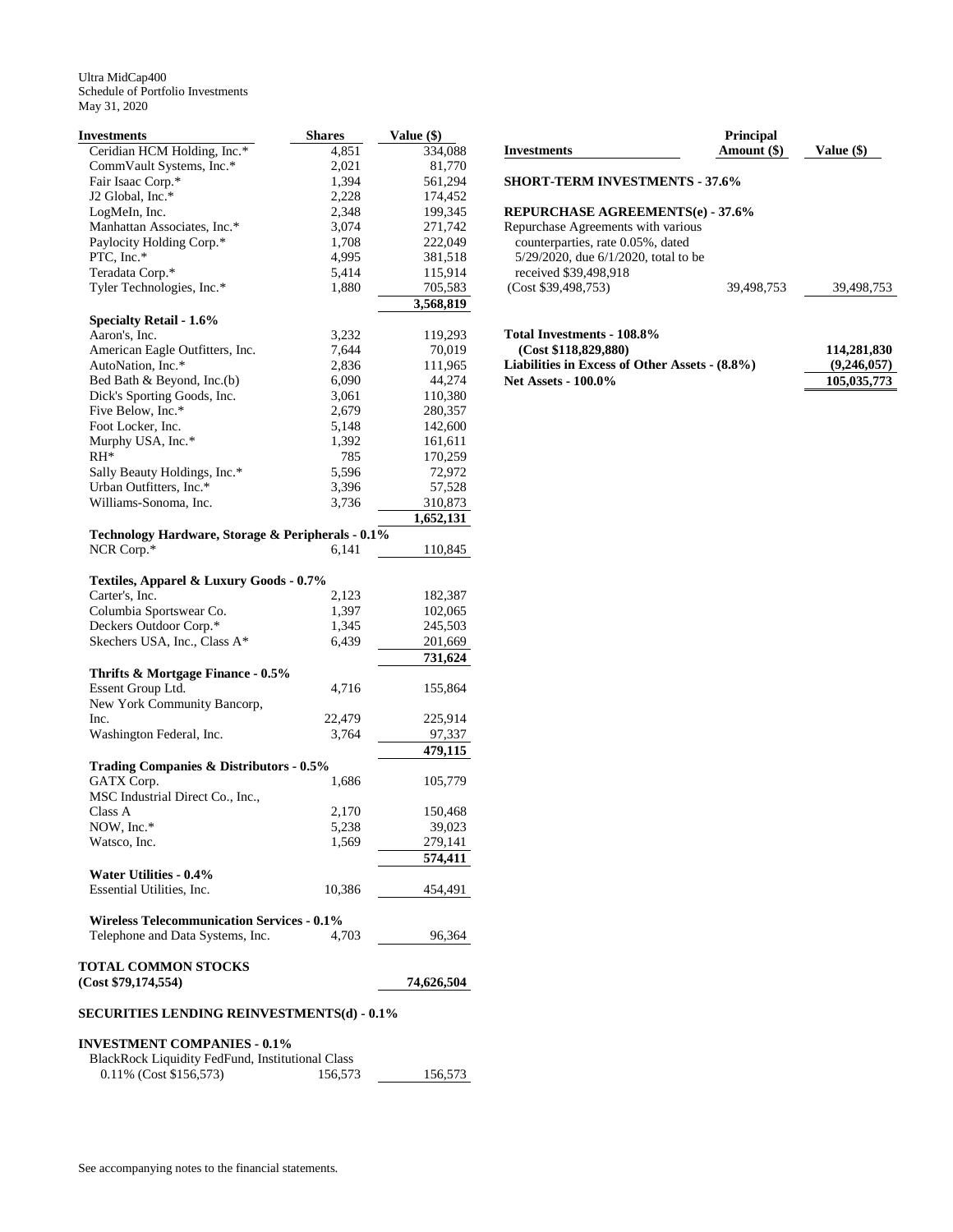- \* Non-income producing security.
- (a) All or a portion of these securities are segregated in connection with obligations for swaps with a total value of \$35,322,187.
- (b) The security or a portion of this security is on loan at May 31, 2020. The total value of securities on loan at May 31, 2020 was \$251,342, collateralized in the form of cash with a value of \$156,573 that was reinvested in the securities shown in the Securities Lending Reinvestment section of the Schedule of Investments and \$102,674 of collateral in the form of U.S. Government Treasury Securities, interest rates ranging from 0.13% – 8.75%, and maturity dates ranging from August 15, 2020 – November 15, 2048; a total value of \$259,247.
- (c) Represents less than 0.05% of net assets.
- (d) The security was purchased with cash collateral held from securities on loan at May 31, 2020. The total value of securities purchased was \$156,573.
- (e) The Fund invests in Repurchase Agreements jointly with other funds in the Trust. See "Repurchase Agreements" in the Notes to Financial Statements to view the details of each individual agreement and counterparty as well as a description of the securities subject to repurchase.

As of May 31, 2020, the gross unrealized appreciation (depreciation) of investments based on the aggregate cost of investment securities and derivative instruments, if applicable, for federal income tax purposes was as follows:

| Aggregate gross unrealized appreciation | 6.266.757    |
|-----------------------------------------|--------------|
| Aggregate gross unrealized depreciation | (34.054.391) |
| Net unrealized depreciation             | (27.787.634) |
| Federal income tax cost                 | 119.094.118  |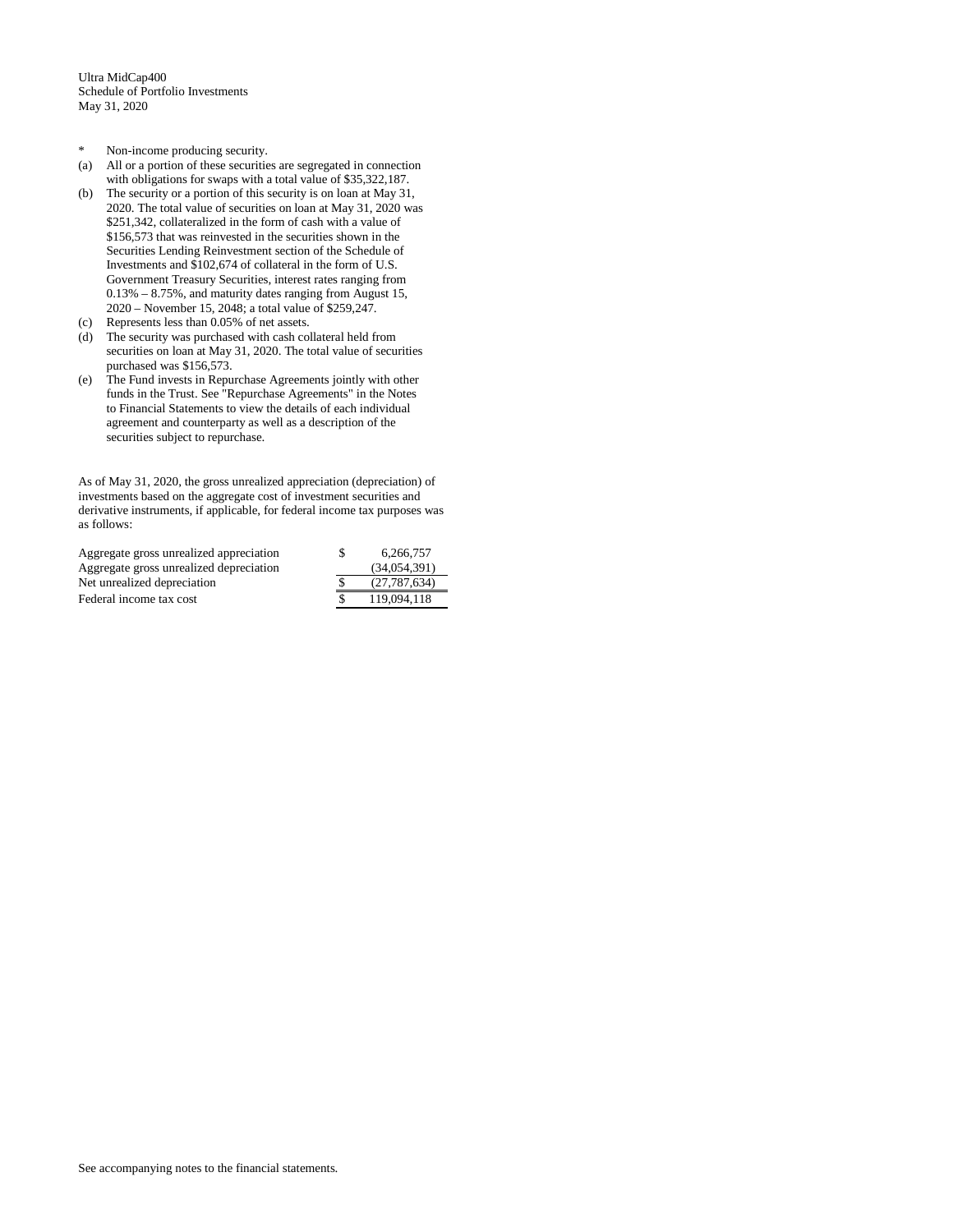### **Futures Contracts Purchased**

Ultra MidCap400 had the following open long futures contracts as of May 31, 2020:

|                             | Number of<br>.\ontracts | <b>Expiration</b><br>Date | Trading<br>Aurrency | <b>Notional Amount</b> | v alut allu<br>Unrealized<br><b>Appreciation</b> |
|-----------------------------|-------------------------|---------------------------|---------------------|------------------------|--------------------------------------------------|
| S&P Midcap 400 E-Mini Index | 38                      | 6/19/2020                 | USD                 | 6.691.800              | 698,57                                           |

**Value and** 

# **Swap Agreements<sup>a</sup>**

Ultra MidCap400 had the following open non-exchange traded total return swap agreements as of May 31, 2020:

| <b>Notional</b><br>Amount (\$) | <b>Termination</b><br><b>Date</b> <sup>b</sup> | Counterparty                                    | <b>Rate Paid</b> | (Received) <sup>c</sup> Underlying Instrument | <b>Value and</b><br><b>Unrealized</b><br><b>Depreciationd</b><br>\$) | <b>Financial</b><br><b>Instruments</b><br>for the Benefit the Benefit of<br>of (the Fund)/<br>the<br><b>Counterparty Counterparty</b><br>\$) | Cash<br><b>Collateral for</b><br>(the Fund)<br>the<br>$($ \$) | <b>Net</b><br>Amount <sup>e</sup> (\$) |
|--------------------------------|------------------------------------------------|-------------------------------------------------|------------------|-----------------------------------------------|----------------------------------------------------------------------|----------------------------------------------------------------------------------------------------------------------------------------------|---------------------------------------------------------------|----------------------------------------|
|                                |                                                | Bank of                                         |                  |                                               |                                                                      |                                                                                                                                              |                                                               |                                        |
| 18,573,240                     | 11/6/2020                                      | America NA                                      | 0.62%            | S&P MidCap 400®                               | (959, 675)                                                           |                                                                                                                                              | 959,675                                                       |                                        |
| 13,824,785                     | 11/6/2020                                      | <b>BNP</b> Paribas<br><b>SA</b>                 | 0.62%            | S&P MidCap 400®                               | (653, 527)                                                           |                                                                                                                                              | 653,527                                                       |                                        |
| 14,356,789                     | 11/6/2020                                      | Citibank NA                                     | 0.49%            | S&P MidCap 400 <sup>®</sup>                   | (2,516,437)                                                          |                                                                                                                                              | 2,516,437                                                     |                                        |
| 13,682,960                     | 11/8/2021                                      | <b>Credit Suisse</b><br>International           | 0.47%            | S&P MidCap 400®                               | (2,853,329)                                                          |                                                                                                                                              | 2,853,329                                                     |                                        |
| 6,969,366                      | 12/7/2020                                      | Goldman<br>Sachs<br>International<br>Goldman    | 0.54%            | S&P MidCap 400 <sup>®</sup>                   | (3,337,307)                                                          |                                                                                                                                              |                                                               |                                        |
| 36,082,171<br>43,051,537       | 11/6/2020                                      | Sachs<br>International                          | 0.29%            | SPDR® S&P MidCap<br>400® ETF Trust            | (2,678,371)<br>(6,015,678)                                           | 6,013,737                                                                                                                                    | 1,941                                                         |                                        |
| 786,722                        | 1/6/2021                                       | Morgan<br>Stanley & Co.<br>International<br>plc | 0.05%            | S&P MidCap 400 <sup>®</sup>                   | (1,642,544)                                                          |                                                                                                                                              | 1,642,544                                                     |                                        |
|                                |                                                |                                                 |                  |                                               |                                                                      |                                                                                                                                              |                                                               |                                        |
| 18,341,552                     | 1/6/2021                                       | Societe<br>Generale                             | 0.34%            | S&P MidCap 400®                               | (3,753,716)                                                          |                                                                                                                                              | 3,753,716                                                     |                                        |
| 6,051,624                      | 11/6/2020                                      | <b>UBS AG</b>                                   | 0.57%            | S&P MidCap 400®                               | (5,279,017)                                                          | 5,157,790                                                                                                                                    | 121,227                                                       |                                        |
| 128,669,209                    |                                                |                                                 |                  |                                               | (23, 673, 923)                                                       |                                                                                                                                              |                                                               |                                        |
|                                |                                                |                                                 |                  | Total<br>Unrealized Depreciation              | (23, 673, 923)                                                       |                                                                                                                                              |                                                               |                                        |

a The Fund's Swap Agreements are not accounted for as hedging instruments under ASC 815.

b Agreements may be terminated at will by either party without penalty. Payment is due at termination/maturity.

 $c$  Reflects the floating financing rate, as of May 31, 2020, on the notional amount of the swap agreement paid to the counterparty or received from the counterparty, excluding any commissions. This amount is included as part of the unrealized appreciation/(depreciation).

<sup>d</sup> The Fund discloses amounts due to the Fund from the counterparty (unrealized appreciation on swap agreements) at period end as an asset on its Statements of Assets and Liabilities. Amounts due to the counterparty from the Fund (unrealized depreciation on swap agreements) are disclosed as a liability on its Statements of Assets and Liabilities. The Fund presents these amounts on a gross basis and does not offset or "net" these amounts on its Statements of Assets and Liabilities.

e Represents the "uncollateralized" amount due from or (to) the counterparty at period end. These amounts could be due to timing differences between the movement of collateral in relation to market movements, or due to agreement provisions allowing minimum "thresholds" that would need to be exceeded prior to the movement of collateral. To the extent that a net amount is due from a counterparty, the Fund would be exposed to the counterparty by such amount and could suffer losses or delays in recovery of that amount in the event of a counterparty default.

### **Abbreviations**

USD U.S. Dollar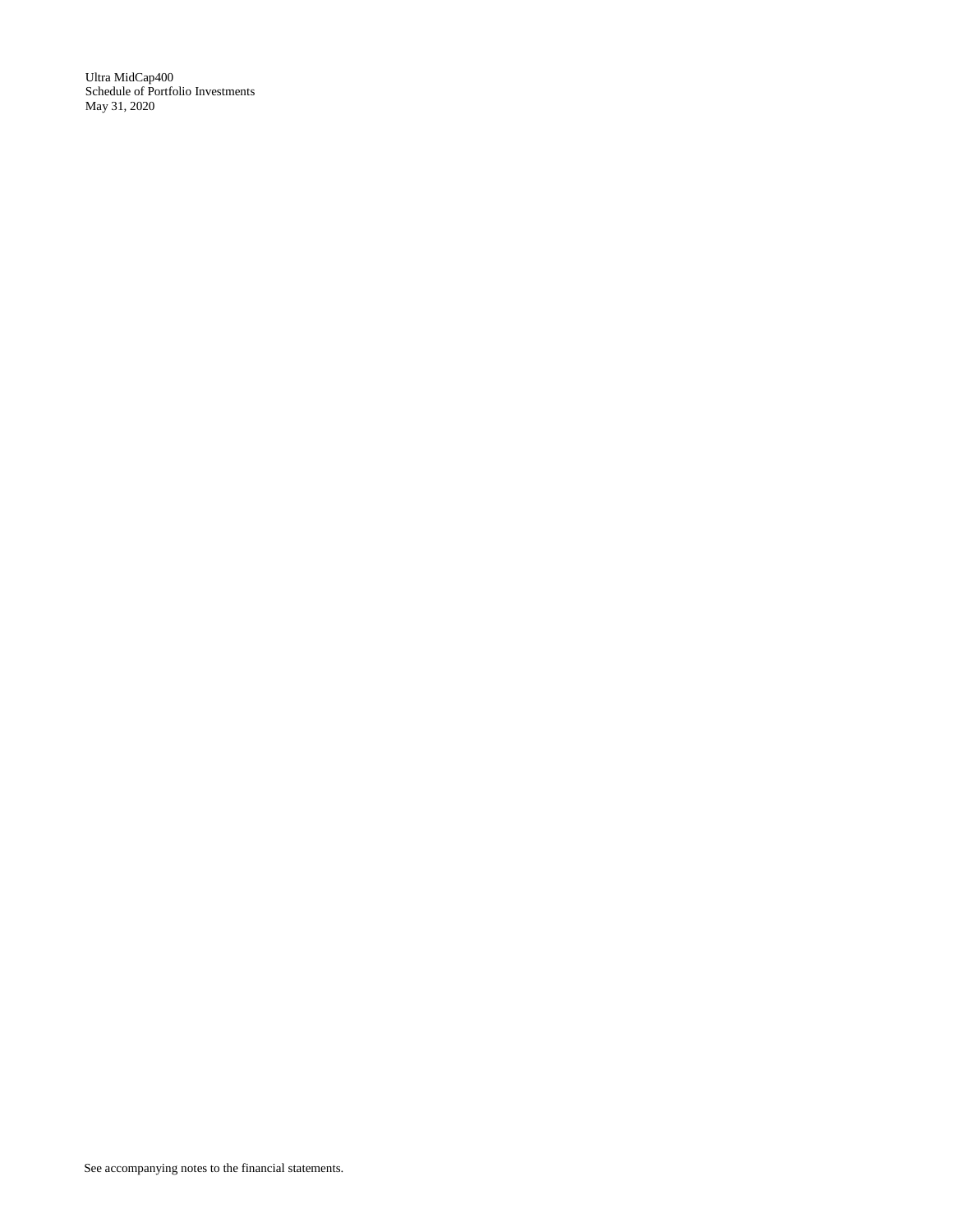| Investments                       | <b>Shares</b> | Value (\$) | <b>Investments</b>                | <b>Shares</b> | Value (\$) |
|-----------------------------------|---------------|------------|-----------------------------------|---------------|------------|
|                                   |               |            | Enanta Pharmaceuticals, Inc.*     | 2,655         | 136,706    |
| COMMON STOCKS(a) - 66.6%          |               |            | Epizyme, Inc.*                    | 13,430        | 235,696    |
|                                   |               |            | Esperion Therapeutics, Inc.*(b)   | 3,667         | 155,371    |
| Biotechnology - 53.8%             |               |            | Exelixis, Inc.*                   | 40,701        | 1,005,722  |
| AC Immune SA*                     | 9,004         | 69,691     | Fate Therapeutics, Inc.*          | 10,074        | 326,700    |
| ACADIA Pharmaceuticals, Inc.*     | 20,702        | 1,028,475  | FibroGen, Inc.*                   | 11,628        | 388,840    |
| Acceleron Pharma, Inc.*           | 7,109         | 702,582    | Flexion Therapeutics, Inc.*       | 5,088         | 58,156     |
| ADMA Biologics, Inc.*             | 11,508        | 37,861     | G1 Therapeutics, Inc.*            | 5,017         | 85,138     |
| Adverum Biotechnologies, Inc.*    | 10,530        | 217,234    | Galapagos NV, ADR*                | 960           | 194,669    |
| Aeglea BioTherapeutics, Inc.*     | 5,943         | 52,358     | Genmab A/S, ADR*                  | 4,567         | 139,156    |
|                                   | 10.161        |            | Geron Corp. $*(b)$                | 26,624        | 42,865     |
| Affimed NV*                       |               | 33,430     | Gilead Sciences, Inc.             | 119,337       | 9,287,999  |
| Agios Pharmaceuticals, Inc.*      | 9,131         | 472,438    | Global Blood Therapeutics, Inc.*  | 8,106         | 566,772    |
| Aimmune Therapeutics, Inc.*       | 8,669         | 143,992    |                                   | 5,808         |            |
| Akcea Therapeutics, Inc.*(b)      | 12,514        | 186,459    | GlycoMimetics, Inc.*              |               | 16,437     |
| Akebia Therapeutics, Inc.*        | 18,827        | 219,146    | Gossamer Bio, Inc.*               | 10,118        | 122,934    |
| Akero Therapeutics, Inc.*         | 3,806         | 96,749     | Grifols SA, ADR                   | 17,165        | 324,933    |
| Alector, Inc.*                    | 10,482        | 342,761    | Gritstone Oncology, Inc.*         | 4,772         | 30,827     |
| Alexion Pharmaceuticals, Inc.*    | 29,506        | 3,537,769  | Halozyme Therapeutics, Inc.*      | 18,422        | 447,102    |
| Alkermes plc*                     | 21,029        | 344,034    | Homology Medicines, Inc.*         | 5,869         | 83,575     |
| Allakos, Inc.*(b)                 | 6,491         | 421,915    | ImmunoGen, Inc.*                  | 23,217        | 108,656    |
| Allogene Therapeutics, Inc.*      | 16,647        | 801,720    | Immunomedics, Inc.*               | 28,511        | 957,684    |
| Alnylam Pharmaceuticals, Inc.*    | 15,004        | 2,029,591  | Incyte Corp.*                     | 28,890        | 2,944,180  |
| Amarin Corp. plc, ADR*            | 47,528        | 326,042    | Inovio Pharmaceuticals, Inc.*(b)  | 21,077        | 310,886    |
| Amgen, Inc.                       | 41,447        | 9,520,376  | Insmed, Inc.*                     | 13,465        | 327,065    |
| Amicus Therapeutics, Inc.*        | 33,960        | 423,651    | Intellia Therapeutics, Inc.*(b)   | 6,731         | 117,860    |
| AnaptysBio, Inc.*                 | 3,616         | 68,993     | Intercept Pharmaceuticals, Inc.*  | 4,379         | 316,427    |
| Apellis Pharmaceuticals, Inc.*    | 10.038        | 338,180    | Ionis Pharmaceuticals, Inc.*      | 18,746        | 1,053,713  |
| Ardelyx, Inc.*                    | 11,835        | 86,751     | Iovance Biotherapeutics, Inc.*    | 16,859        | 541,005    |
| Arena Pharmaceuticals, Inc.*      | 6,697         | 400,286    | Ironwood Pharmaceuticals, Inc.*   | 21,085        | 205,157    |
| Argenx SE, ADR*                   | 3,090         | 677,637    | Karuna Therapeutics, Inc.*        | 3,467         | 325,413    |
| Arrowhead Pharmaceuticals, Inc.*  | 13,548        | 436,787    | Karyopharm Therapeutics, Inc.*    | 9,745         | 180,185    |
| Ascendis Pharma A/S, ADR*         | 6,148         | 894,473    | Kodiak Sciences, Inc.*            | 5,895         | 380,876    |
|                                   |               |            | Kura Oncology, Inc.*              | 7,268         | 124,210    |
| Assembly Biosciences, Inc.*       | 4,330         | 84,392     | Lexicon Pharmaceuticals, Inc.*(b) | 14,163        | 27,051     |
| Atara Biotherapeutics, Inc.*      | 7,806         | 89,769     | Ligand Pharmaceuticals, Inc.*     | 2,200         | 223,454    |
| Athenex, Inc.*                    | 10,877        | 118,233    |                                   | 6,528         | 125,599    |
| Atreca, Inc., Class A*            | 2,935         | 54,209     | MacroGenics, Inc.*                |               |            |
| Aurinia Pharmaceuticals, Inc.*    | 14,275        | 226,544    | Magenta Therapeutics, Inc.*       | 5,197         | 45,941     |
| Autolus Therapeutics plc, ADR*    | 4,497         | 56,302     | MannKind Corp.*(b)                | 28,293        | 42,722     |
| Avrobio, Inc.*                    | 4,801         | 97,076     | MeiraGTx Holdings plc*            | 4,874         | 72,330     |
| BeiGene Ltd., ADR*                | 5,610         | 928,679    | Mirati Therapeutics, Inc.*        | 5,795         | 574,806    |
| BioCryst Pharmaceuticals, Inc.*   | 20,532        | 92,291     | Moderna, Inc.*                    | 49,130        | 3,021,495  |
| Biogen, Inc.*                     | 22,829        | 7,010,558  | Momenta Pharmaceuticals, Inc.*    | 15,629        | 492,001    |
| BioMarin Pharmaceutical, Inc.*    | 23,971        | 2,554,110  | Myriad Genetics, Inc.*            | 9,936         | 144,370    |
| Bluebird Bio, Inc.*               | 8,646         | 550,145    | Neurocrine Biosciences, Inc.*     | 12,300        | 1,534,548  |
| Blueprint Medicines Corp.*        | 7,200         | 469,008    | OPKO Health, Inc.*(b)             | 88,706        | 202,250    |
| Bridgebio Pharma, Inc.*           | 16,469        | 483,036    | Orchard Therapeutics plc, ADR*    | 7,364         | 69,958     |
| Castle Biosciences, Inc.*         | 2,276         | 87,467     | PDL BioPharma, Inc.*              | 15,218        | 49,763     |
| Cellectis SA, ADR*                | 2,304         | 42,555     | Portola Pharmaceuticals, Inc.*    | 10,406        | 186,788    |
| ChemoCentryx, Inc.*               | 7,745         | 483,211    | Precigen, Inc. $*(b)$             | 21,681        | 47,698     |
| China Biologic Products Holdings, |               |            | Precision BioSciences, Inc.*      | 6,768         | 47,444     |
| Inc.*                             | 5,124         | 567,585    | Prevail Therapeutics, Inc.*       | 4,545         | 75,811     |
| Coherus Biosciences, Inc.*        | 9,413         | 175,458    | Principia Biopharma, Inc.*        | 4,370         | 279,199    |
| Corbus Pharmaceuticals Holdings,  |               |            | Progenics Pharmaceuticals, Inc.*  | 11,517        | 48,890     |
| $Inc.*(b)$                        | 9,527         | 71,071     | ProOR Therapeutics NV*            | 6,580         | 36,585     |
| CRISPR Therapeutics AG*           | 8,109         | 523,679    | Protagonist Therapeutics, Inc.*   | 4,590         | 75,873     |
| Cytokinetics, Inc.*               | 7,874         | 163,071    | Prothena Corp. plc*               | 5,317         | 56,679     |
|                                   |               |            | PTC Therapeutics, Inc.*           | 8,213         | 416,481    |
| CytomX Therapeutics, Inc.*        | 6,073         | 53,807     | Puma Biotechnology, Inc.*         | 5,237         | 53,470     |
| Deciphera Pharmaceuticals, Inc.*  | 7,227         | 423,285    |                                   |               |            |
| Denali Therapeutics, Inc.*        | 14,050        | 391,011    | Radius Health, Inc.*              | 6,159         | 77,973     |
| Dicerna Pharmaceuticals, Inc.*    | 9,829         | 212,012    | Regeneron Pharmaceuticals, Inc.*  | 14,187        | 8,693,935  |
| Eagle Pharmaceuticals, Inc.*      | 1,822         | 93,396     | REGENXBIO, Inc.*                  | 4,949         | 186,379    |
| Editas Medicine, Inc.*            | 7,314         | 197,990    | Retrophin, Inc.*                  | 5,746         | 90,126     |
| Eidos Therapeutics, Inc.*         | 5,132         | 251,006    | Rhythm Pharmaceuticals, Inc.*     | 5,854         | 113,509    |
| Eiger BioPharmaceuticals, Inc.*   | 3,265         | 39,409     | Rigel Pharmaceuticals, Inc.*      | 22,466        | 43,921     |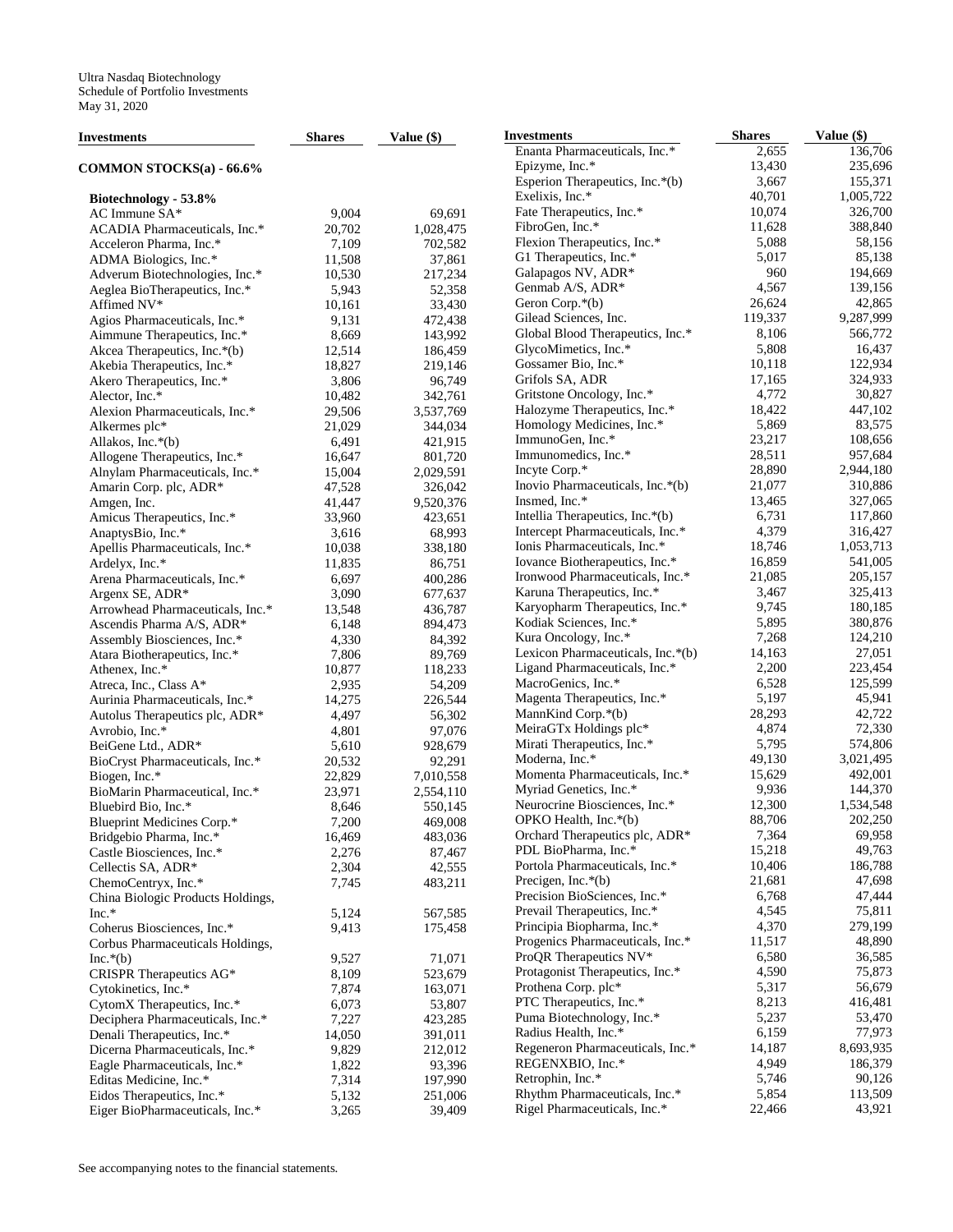Ultra Nasdaq Biotechnology Schedule of Portfolio Investments May 31, 2020

| Investments                                          | <b>Shares</b>  | Value (\$)             |
|------------------------------------------------------|----------------|------------------------|
| Rocket Pharmaceuticals, Inc.*                        | 7,222          | 135,846                |
| Rubius Therapeutics, Inc.*(b)                        | 10,635         | 68,596                 |
| Sage Therapeutics, Inc.*                             | 6,918          | 247,111                |
| Sangamo Therapeutics, Inc.*                          | 18,776         | 210,103                |
| Sarepta Therapeutics, Inc.*                          | 10,366         | 1,578,431              |
| Scholar Rock Holding Corp.*                          | 3,955          | 72,772                 |
| Seattle Genetics, Inc.*                              | 22,958         | 3,609,227              |
| Seres Therapeutics, Inc.*                            | 9,331          | 51,227                 |
| Solid Biosciences, Inc.*(b)                          | 6,129          | 18,081                 |
| Spectrum Pharmaceuticals, Inc.*                      | 15,057         | 44,268                 |
| Stoke Therapeutics, Inc.*                            | 4,362          | 120,653                |
| Syros Pharmaceuticals, Inc.*                         | 5,657          | 55,382                 |
| Translate Bio, Inc.*                                 | 7,999          | 165,739                |
| Turning Point Therapeutics, Inc.*                    | 5,520          | 382,260                |
| Twist Bioscience Corp.*                              | 5,052          | 191,723                |
| Ultragenyx Pharmaceutical, Inc.*                     | 7,714          | 528,100                |
| uniQure NV*                                          | 5,812          | 390,334                |
| United Therapeutics Corp.*                           | 5,849          | 689,890                |
| UNITY Biotechnology, Inc.*(b)<br>UroGen Pharma Ltd.* | 6,122          | 50,078                 |
| Vanda Pharmaceuticals, Inc.*                         | 2,796          | 65,622                 |
| Veracyte, Inc.*                                      | 7,149<br>6,629 | 83,786<br>165,327      |
| Vertex Pharmaceuticals, Inc.*                        | 34,004         | 9,791,793              |
| Voyager Therapeutics, Inc.*                          | 4,941          | 59,786                 |
| XBiotech, Inc.*                                      | 3,846          | 53,729                 |
| Xencor, Inc.*                                        | 7,589          | 229,567                |
| Y-mAbs Therapeutics, Inc.*                           | 5,295          | 202,163                |
| Zai Lab Ltd., ADR*                                   | 7,140          | 531,216                |
|                                                      |                | 98,994,520             |
| Chemicals - $0.0\%$ (c)                              |                |                        |
| Amyris, Inc.*(b)                                     | 21,730         | 81,053                 |
|                                                      |                |                        |
| Health Care Equipment & Supplies - 0.7%              |                |                        |
| Axonics Modulation Technologies,<br>$Inc.*(b)$       | 5,213          |                        |
| Cerus Corp.*                                         | 21,613         | 191,161<br>134,433     |
| Novocure Ltd.*                                       | 13,280         | 895,470                |
|                                                      |                | 1,221,064              |
| <b>Health Care Providers &amp; Services - 0.7%</b>   |                |                        |
| Guardant Health, Inc.*                               | 12,515         | 1,131,231              |
| PetIO, Inc. $*(b)$                                   | 3,121          | 95,752                 |
|                                                      |                | $\overline{1,}226,983$ |
| Life Sciences Tools & Services - 5.7%                |                |                        |
| Adaptive Biotechnologies Corp.*                      | 16,834         | 651,476                |
| Bio-Techne Corp.                                     | 5,111          | 1,353,393              |
| Compugen Ltd.*                                       | 10,162         | 156,393                |
| Illumina, Inc.*                                      | 15,580         | 5,656,319              |
| Luminex Corp.                                        | 6,019          | 187,552                |
| Medpace Holdings, Inc.*                              | 4,810          | 446,464                |
| NanoString Technologies, Inc.*                       | 4,763          | 145,414                |
| Pacific Biosciences of California,                   |                |                        |
| $Inc.*$                                              | 20,466         | 72,040                 |
| Personalis, Inc.*                                    | 4,163          | 49,290                 |
| PRA Health Sciences, Inc.*                           | 8,471          | 876,749                |
| Quanterix Corp.*                                     | 3,734          | 103,021                |
| Syneos Health, Inc.*                                 | 13,893         | 847,334                |
|                                                      |                | 10,545,445             |
| <b>Pharmaceuticals - 5.7%</b>                        |                |                        |
| Aerie Pharmaceuticals, Inc.*                         | 6,188          | 86,818                 |
| AMAG Pharmaceuticals, Inc.*(b)                       | 4,520          | 34,849                 |
| Amphastar Pharmaceuticals, Inc.*                     | 6,256          | 116,612                |
| ANI Pharmaceuticals, Inc.*                           | 1,613          | 50,100                 |
| Arvinas, Inc.*                                       | 5,195          | 172,838                |

| <b>Investments</b>                  | <b>Shares</b> | Value (\$)  |
|-------------------------------------|---------------|-------------|
| Axsome Therapeutics, Inc.*          | 4,864         | 374,431     |
| BioDelivery Sciences International, |               |             |
| $Inc.*$                             | 13,313        | 63,636      |
| Cara Therapeutics, Inc.*(b)         | 6,227         | 98,822      |
| Chiasma, Inc.*                      | 5,599         | 34,994      |
| Collegium Pharmaceutical, Inc.*     | 4,538         | 100,063     |
| Cymabay Therapeutics, Inc.*         | 9,156         | 33,923      |
| Endo International plc*             | 30,231        | 116,692     |
| Evolus, Inc. $*(b)$                 | 4,495         | 20,542      |
| EyePoint Pharmaceuticals, Inc.*(b)  | 16,582        | 14,261      |
| GW Pharmaceuticals plc, ADR*        | 3,936         | 483,144     |
| Horizon Therapeutics plc*           | 25,314        | 1,284,179   |
| Hutchison China MediTech Ltd.,      |               |             |
| $ADR*$                              | 6,506         | 141,896     |
| Innoviva, Inc.*                     | 13,500        | 188,595     |
| Intra-Cellular Therapies, Inc.*     | 8.718         | 182,032     |
| Jazz Pharmaceuticals plc*           | 7,481         | 892,633     |
| Mylan NV*                           | 68,793        | 1,174,296   |
| MyoKardia, Inc.*                    | 7,036         | 719,712     |
| Nektar Therapeutics*                | 23,664        | 513,509     |
| NGM Biopharmaceuticals, Inc.*       | 8,884         | 175,281     |
| Omeros Corp.*(b)                    | 7,139         | 106,228     |
| Optinose, Inc.*(b)                  | 6,110         | 26,395      |
| Osmotica Pharmaceuticals plc*       | 7,830         | 46,745      |
| Pacira BioSciences, Inc.*           | 5,602         | 246,208     |
| Reata Pharmaceuticals, Inc., Class  |               |             |
| $A^*$                               | 3,726         | 541,462     |
| resTORbio, Inc.*                    | 4,857         | 10,540      |
| Revance Therapeutics, Inc.*         | 7,587         | 158,568     |
| Sanofi, ADR                         | 27,727        | 1,361,673   |
| SIGA Technologies, Inc.*            | 10,805        | 64,722      |
| Supernus Pharmaceuticals, Inc.*     | 7,002         | 168,888     |
| TherapeuticsMD, Inc.*(b)            | 36,187        | 40,891      |
| Theravance Biopharma, Inc.*         | 8,332         | 210,383     |
| Tricida, Inc.*                      | 6,612         | 177,598     |
| WaVe Life Sciences Ltd.*            | 4,570         | 46,523      |
| Xeris Pharmaceuticals, Inc.*        | 4,834         | 24,847      |
| Zogenix, Inc.*                      | 7,375         | 214,834     |
|                                     |               | 10,520,363  |
| <b>TOTAL COMMON STOCKS</b>          |               |             |
| (Cost \$129,818,291)                |               | 122,589,428 |

**Investments Number of Value (\$) RIGHTS - 0.0%(c) Biotechnology - 0.0%(c)**  Achillion Pharmaceuticals, Inc.,  $CVR^*(d)(e)$ 

# (Cost \$11,641) 25,307  $\frac{11,641}{Value ($)}$ <br>westments Investments

### **SECURITIES LENDING REINVESTMENTS(f) - 1.0%**

### **INVESTMENT COMPANIES - 1.0%**

| BlackRock Liquidity FedFund, Institutional Class |           |           |
|--------------------------------------------------|-----------|-----------|
| $0.11\%$ (Cost \$1,767,503)                      | 1.767.503 | 1,767,503 |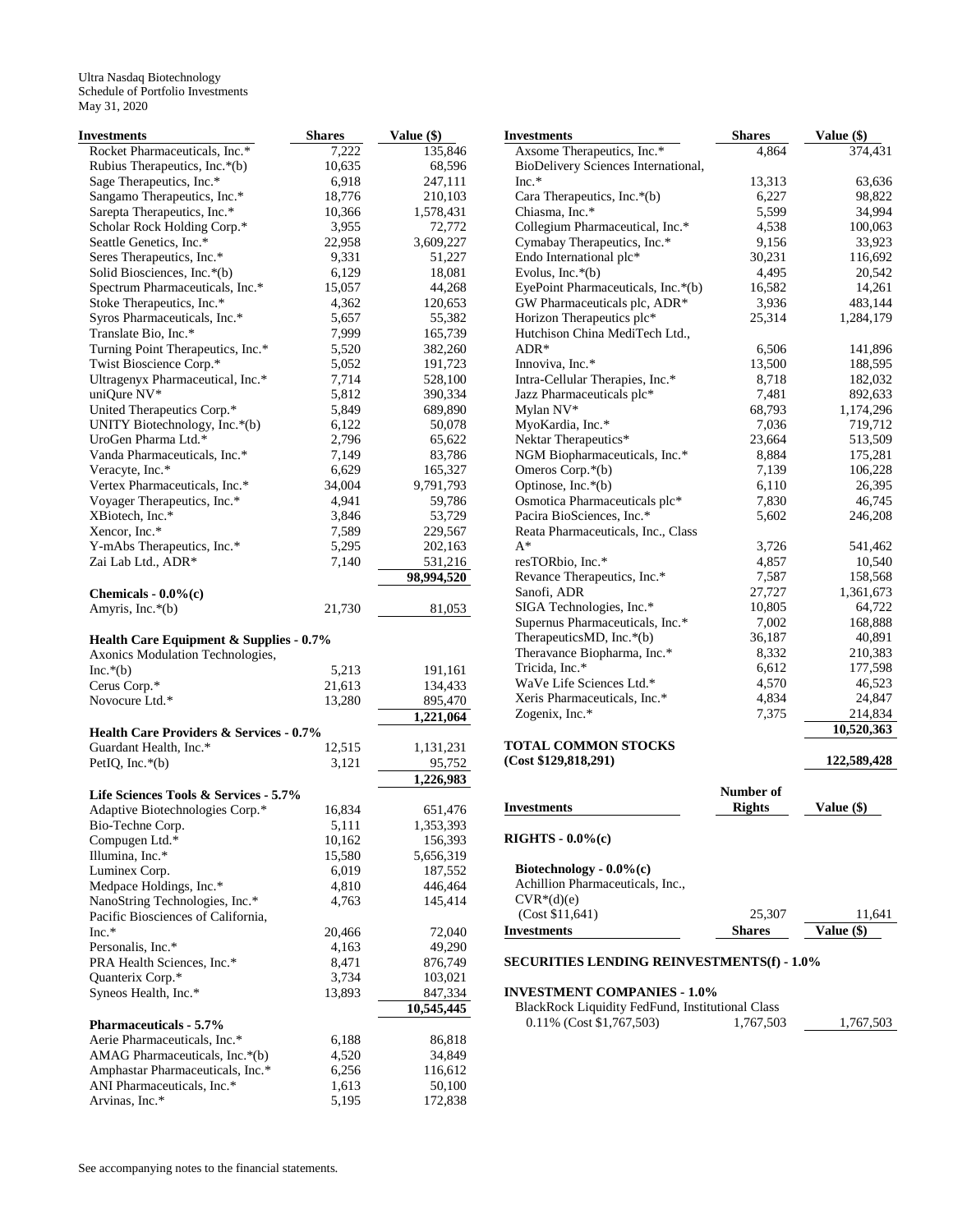| <b>Investments</b>                                                                                                                             | <b>Principal</b><br>Amount (\$) | Value (\$)                |
|------------------------------------------------------------------------------------------------------------------------------------------------|---------------------------------|---------------------------|
| <b>SHORT-TERM INVESTMENTS - 6.4%</b>                                                                                                           |                                 |                           |
| REPURCHASE AGREEMENTS(g) - 6.4%                                                                                                                |                                 |                           |
| Repurchase Agreements with various<br>counterparties, rate 0.05%, dated<br>$5/29/2020$ , due $6/1/2020$ , total to be<br>received \$11,826,132 |                                 |                           |
| (Cost \$11.826.082)                                                                                                                            | 11.826.082                      | 11,826,082                |
| Total Investments - 74.0%<br>(Cost \$143, 423, 517)<br><b>Other Assets Less Liabilities - 26.0%</b>                                            |                                 | 136,194,654<br>47.784.985 |

**Net Assets - 100.0% 183,979,639**

- Non-income producing security.
- (a) All or a portion of these securities are segregated in connection with obligations for swaps with a total value of \$22,118,535.
- (b) The security or a portion of this security is on loan at May 31, 2020. The total value of securities on loan at May 31, 2020 was \$2,015,709, collateralized in the form of cash with a value of \$1,770,636 that was reinvested in the securities shown in the Securities Lending Reinvestment section of the Schedule of Investments and \$292,841 of collateral in the form of U.S. Government Treasury Securities, interest rates ranging from 0.13% – 8.75%, and maturity dates ranging from August 15, 2020 – May 15, 2048; a total value of \$2,063,477.
- (c) Represents less than 0.05% of net assets.
- (d) Security fair valued as of May 31, 2020 in accordance with procedures approved by the Board of Trustees. Total value of all such securities at May 31, 2020 amounted to \$11,641, which represents approximately 0.01% of net assets of the Fund.
- (e) Illiquid security.
- (f) The security was purchased with cash collateral held from securities on loan at May 31, 2020. The total value of securities purchased was \$1,767,503.
- (g) The Fund invests in Repurchase Agreements jointly with other funds in the Trust. See "Repurchase Agreements" in the Notes to Financial Statements to view the details of each individual agreement and counterparty as well as a description of the securities subject to repurchase.

### **Abbreviations**

| ADR  | American Depositary Receipt |  |
|------|-----------------------------|--|
| $-1$ |                             |  |

CVR Contingent Value Rights - No defined expiration

As of May 31, 2020, the gross unrealized appreciation (depreciation) of investments based on the aggregate cost of investment securities and derivative instruments, if applicable, for federal income tax purposes was as follows:

| Aggregate gross unrealized appreciation | S | 48.192.254   |
|-----------------------------------------|---|--------------|
| Aggregate gross unrealized depreciation |   | (23.081.112) |
| Net unrealized appreciation             |   | 25.111.142   |
| Federal income tax cost                 |   | 144,214,073  |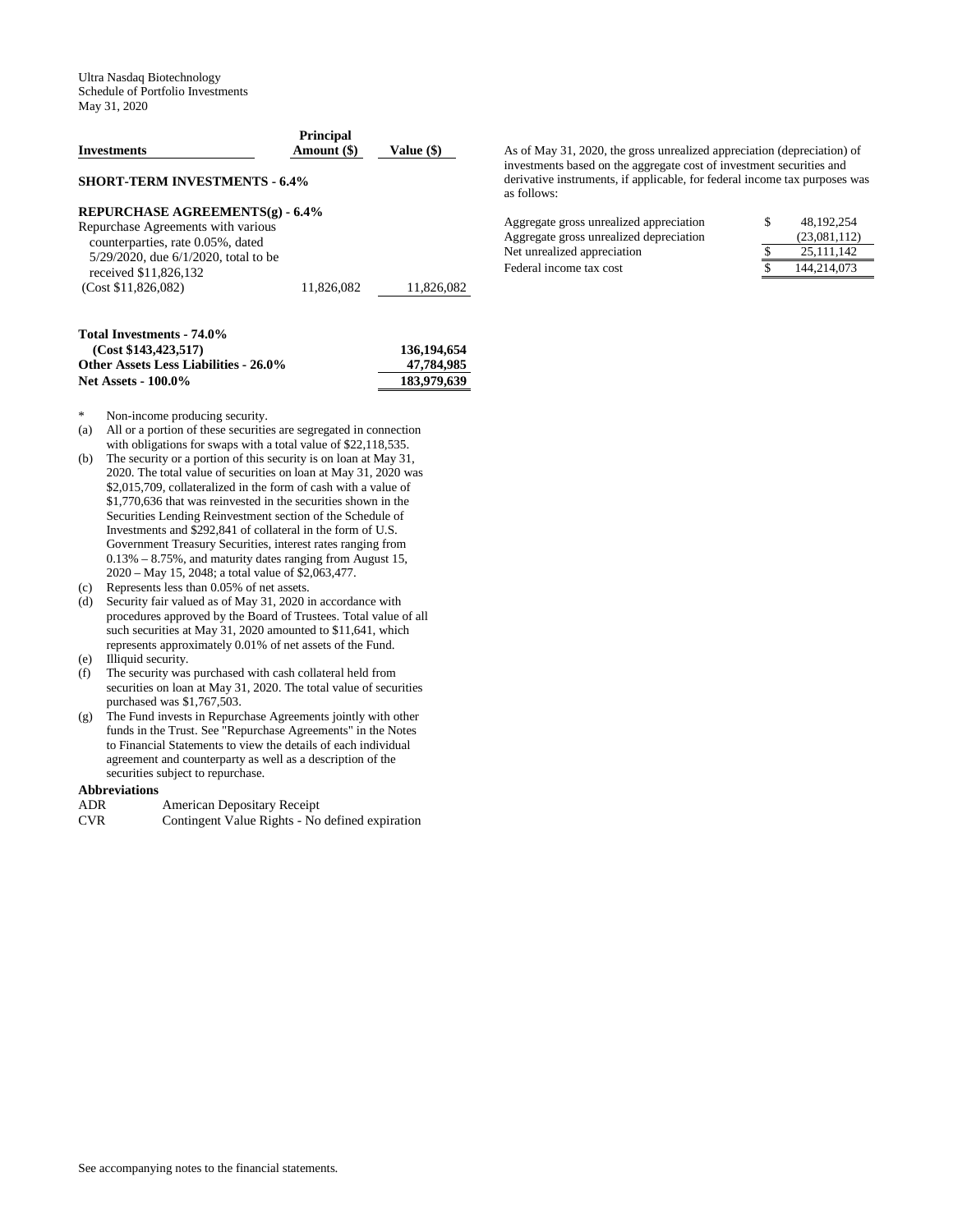Ultra Nasdaq Biotechnology Schedule of Portfolio Investments May 31, 2020

### **Swap Agreements<sup>a</sup>**

Ultra Nasdaq Biotechnology had the following open non-exchange traded total return swap agreements as of May 31, 2020:

|                 |                    |                       |                  |                                                   |                                                       | <b>Financial</b>            | Cash                  |                          |
|-----------------|--------------------|-----------------------|------------------|---------------------------------------------------|-------------------------------------------------------|-----------------------------|-----------------------|--------------------------|
|                 |                    |                       |                  |                                                   |                                                       | <b>Instruments</b>          | <b>Collateral for</b> |                          |
|                 |                    |                       |                  |                                                   | Value and                                             | for the                     | the Benefit of        |                          |
|                 |                    |                       |                  |                                                   | <b>Unrealized</b>                                     | Benefit of (the (the Fund)/ |                       |                          |
|                 |                    |                       |                  |                                                   | Appreciation/                                         | Fund)/the                   | the                   |                          |
| <b>Notional</b> | <b>Termination</b> |                       | <b>Rate Paid</b> |                                                   | (Depreciation) <sup>d</sup> Counterparty Counterparty |                             |                       | Net                      |
| Amount (\$)     | Date <sup>b</sup>  | <b>Counterparty</b>   |                  | (Received) <sup>c</sup> Underlying Instrument     | $($ \$)                                               | \$)                         | $($)$                 | Amount <sup>e</sup> (\$) |
|                 |                    | Bank of               |                  | iShares <sup>®</sup> Nasdaq                       |                                                       |                             |                       |                          |
| 20,421,983      | 11/6/2020          | America NA            | $(0.15)$ %       | <b>Biotechnology ETF</b>                          | (69, 403)                                             |                             |                       |                          |
|                 | 12/7/2020          | Bank of<br>America NA |                  | <b>NASDAO</b>                                     |                                                       |                             |                       |                          |
| 34,858,039      |                    |                       | 0.32%            | Biotechnology Index®                              | 6,588,613                                             |                             |                       |                          |
| 55,280,022      |                    |                       |                  | <b>NASDAQ</b>                                     | 6,519,210                                             | (5,646,369)                 |                       | 872,841                  |
| 19,265,691      | 11/6/2020          | Citibank NA           | 0.24%            | Biotechnology Index <sup>®</sup>                  | 3,234,754                                             |                             | (2,870,000)           | 364,754                  |
|                 |                    |                       |                  |                                                   |                                                       |                             |                       |                          |
|                 |                    | <b>Credit Suisse</b>  |                  | <b>NASDAQ</b>                                     |                                                       |                             |                       |                          |
| 13,517,706      | 11/8/2021          | International         | 0.22%            | Biotechnology Index®                              | 2,384,084                                             |                             | (2,010,000)           | 374,084                  |
|                 |                    |                       |                  |                                                   |                                                       |                             |                       |                          |
|                 |                    | Goldman               |                  |                                                   |                                                       |                             |                       |                          |
|                 |                    | Sachs                 |                  | <b>NASDAQ</b>                                     |                                                       |                             |                       |                          |
| 18,085,641      | 12/7/2020          | International         | 0.59%            | Biotechnology Index <sup>®</sup>                  | 3,167,925                                             |                             |                       |                          |
|                 |                    | Goldman               |                  |                                                   |                                                       |                             |                       |                          |
|                 |                    | Sachs                 |                  | iShares <sup>®</sup> Nasdaq                       |                                                       |                             |                       |                          |
| 41,984,544      | 12/7/2020          | International         | 0.12%            | <b>Biotechnology ETF</b>                          | 5,278,924                                             |                             |                       |                          |
| 60,070,185      |                    |                       |                  |                                                   | 8,446,849                                             | (7,463,067)                 |                       | 983,782                  |
|                 |                    |                       |                  |                                                   |                                                       |                             |                       |                          |
|                 |                    | Morgan                |                  |                                                   |                                                       |                             |                       |                          |
|                 |                    | Stanley & Co.         |                  |                                                   |                                                       |                             |                       |                          |
|                 |                    | International         |                  | iShares <sup>®</sup> Nasdaq                       |                                                       |                             |                       |                          |
| 8,194,616       | 1/6/2021           | plc                   | 0.17%            | <b>Biotechnology ETF</b>                          | 1,186,602                                             |                             |                       |                          |
|                 |                    | Morgan                |                  |                                                   |                                                       |                             |                       |                          |
|                 |                    | Stanley & Co.         |                  |                                                   |                                                       |                             |                       |                          |
|                 |                    | International         |                  | <b>NASDAQ</b>                                     |                                                       |                             |                       |                          |
| 9,004,755       | 1/6/2021           | plc                   | 0.57%            | Biotechnology Index®                              | 944,813                                               |                             |                       |                          |
| 17,199,371      |                    |                       |                  |                                                   | 2,131,415                                             | (1,833,000)                 |                       | 298,415                  |
|                 |                    |                       |                  |                                                   |                                                       |                             |                       |                          |
|                 |                    |                       |                  |                                                   |                                                       |                             |                       |                          |
| 32,390,047      | 1/6/2021           | Societe<br>Generale   | 0.52%            | <b>NASDAQ</b><br>Biotechnology Index <sup>®</sup> | 3,353,096                                             | (2,879,459)                 |                       |                          |
|                 |                    |                       |                  |                                                   |                                                       |                             |                       | 473,637                  |
|                 |                    |                       |                  | <b>NASDAQ</b>                                     |                                                       |                             |                       |                          |
| 47,426,168      | 11/8/2021          | <b>UBS AG</b>         | 0.22%            | Biotechnology Index <sup>®</sup>                  | 7,061,153                                             | (6,237,769)                 |                       | 823,384                  |
|                 |                    |                       |                  |                                                   |                                                       |                             |                       |                          |
| 245,149,190     |                    |                       |                  |                                                   | 33,130,561                                            |                             |                       |                          |
|                 |                    |                       |                  | Total                                             |                                                       |                             |                       |                          |
|                 |                    |                       |                  | Unrealized Appreciation                           | 33,199,964                                            |                             |                       |                          |
|                 |                    |                       |                  | Total                                             |                                                       |                             |                       |                          |
|                 |                    |                       |                  | Unrealized Depreciation                           | (69, 403)                                             |                             |                       |                          |

a The Fund's Swap Agreements are not accounted for as hedging instruments under ASC 815.

b Agreements may be terminated at will by either party without penalty. Payment is due at termination/maturity.<br>Reflects the floating financing rate, as of May 31, 2020, on the notional amount of the swap agreement paid t Reflects the floating financing rate, as of May  $31$ , 2020, on the notional amount of the swap agreement paid to the counterparty or received from the counterparty, excluding any commissions. This amount is included as part of the unrealized appreciation/(depreciation).

- <sup>d</sup> The Fund discloses amounts due to the Fund from the counterparty (unrealized appreciation on swap agreements) at period end as an asset on its Statements of Assets and Liabilities. Amounts due to the counterparty from the Fund (unrealized depreciation on swap agreements) are disclosed as a liability on its Statements of Assets and Liabilities. The Fund presents these amounts on a gross basis and does not offset or "net" these amounts on its Statements of Assets and Liabilities.
- e Represents the "uncollateralized" amount due from or (to) the counterparty at period end. These amounts could be due to timing differences between the movement of collateral in relation to market movements, or due to agreement provisions allowing minimum "thresholds" that would need to be exceeded prior to the movement of collateral. To the extent that a net amount is due from a counterparty, the Fund would be exposed to the counterparty by such amount and could suffer losses or delays in recovery of that amount in the event of a counterparty default.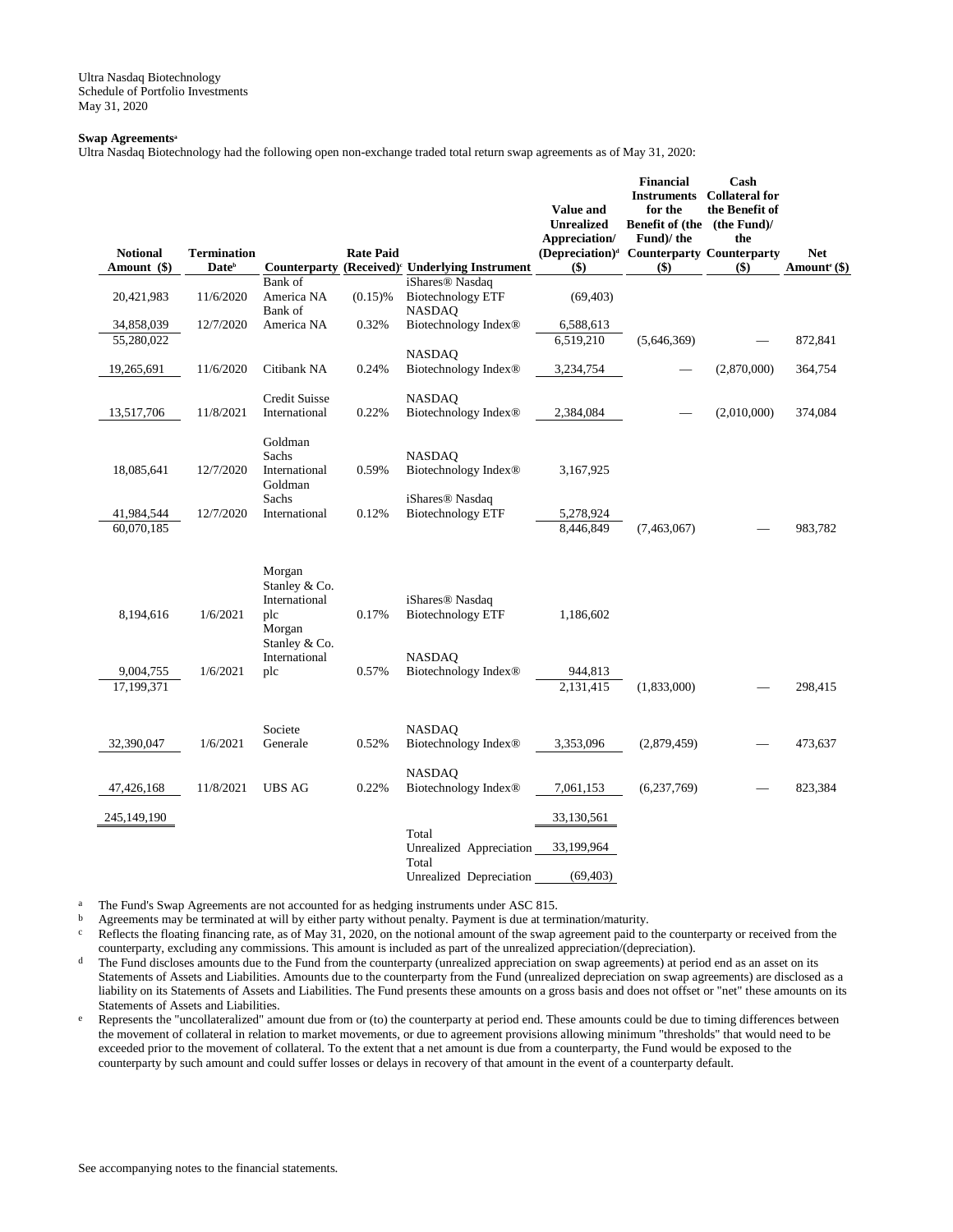| Investments                         | <b>Shares</b> | Value (\$) | Ц |
|-------------------------------------|---------------|------------|---|
| COMMON STOCKS(a) - 69.0%            |               |            |   |
| Aerospace & Defense - 0.9%          |               |            |   |
| AAR Corp.                           | 1,637         | 33,018     |   |
| Aerojet Rocketdyne Holdings, Inc.*  | 3,590         | 157,421    |   |
| AeroVironment, Inc.*                | 1,046         | 74,088     |   |
| Astronics Corp.*                    | 1,123         | 10,253     |   |
| Axon Enterprise, Inc.*              | 2,866         | 217,701    |   |
| Cubic Corp.                         | 1,536         | 63,299     |   |
| Ducommun, Inc.*                     | 528           | 17,002     |   |
| Kratos Defense & Security           |               |            |   |
| Solutions, Inc.*                    | 4,426         | 82,102     |   |
| Maxar Technologies, Inc.            | 2,936         | 44,245     |   |
| Mercury Systems, Inc.*              | 2,665         | 238,118    |   |
| Moog, Inc., Class A                 | 1,524         | 82,738     |   |
| National Presto Industries, Inc.    | 244           | 21,958     |   |
| Park Aerospace Corp.                | 916           | 11,111     |   |
| Parsons Corp.*                      | 944           | 38,383     |   |
| Triumph Group, Inc.                 | 2,435         | 18,238     |   |
| Vectrus, Inc.*                      | 555           | 30,481     |   |
|                                     |               | 1,140,156  |   |
|                                     |               |            |   |
| Air Freight & Logistics - 0.2%      |               |            |   |
| Air Transport Services Group, Inc.* | 2,873         | 61,884     |   |
| Atlas Air Worldwide Holdings,       |               |            |   |
| Inc.*                               | 1,142         | 44,606     |   |
| Echo Global Logistics, Inc.*        | 1,317         | 27,262     |   |
| Forward Air Corp.                   | 1,385         | 68,807     |   |
| Hub Group, Inc., Class A*           | 1,588         | 74,271     |   |
| Radiant Logistics, Inc.*            | 1,919         | 7,657      |   |
|                                     |               | 284,487    |   |
| Airlines - 0.2%                     |               |            |   |
| Allegiant Travel Co.                | 638           | 67,979     |   |
| Hawaiian Holdings, Inc.             | 2,234         | 32,236     |   |
| Mesa Air Group, Inc.*               | 1,415         | 4,599      |   |
| SkyWest, Inc.                       | 2,421         | 77,641     |   |
| Spirit Airlines, Inc.*(b)           | 3,367         | 43,603     |   |
|                                     |               | 226,058    |   |
| <b>Auto Components - 0.7%</b>       |               |            |   |
| Adient plc*                         | 4,317         | 73,432     |   |
| American Axle & Manufacturing       |               |            |   |
| Holdings, Inc.*                     | 5,503         | 39,126     |   |
| Cooper Tire & Rubber Co.            | 2,470         | 63,553     |   |
| Cooper-Standard Holdings, Inc.*     | 824           | 8,644      |   |
| Dana. Inc.                          | 7,097         | 89,706     |   |
| Dorman Products, Inc.*              | 1,323         | 92,504     |   |
| Fox Factory Holding Corp.*          | 1,848         | 133,259    |   |
| Gentherm, Inc.*                     | 1,625         | 66,138     |   |
| <b>LCI</b> Industries               | 1,198         | 118,518    |   |
| Modine Manufacturing Co.*           | 2,433         | 13,017     |   |
| Motorcar Parts of America, Inc.*    | 919           | 14,539     |   |
| Standard Motor Products, Inc.       | 1,035         | 44,039     |   |
| Stoneridge, Inc.*                   | 1,300         | 26,754     |   |
| Tenneco, Inc., Class A*             | 2,488         | 16,819     |   |
| Visteon Corp.*                      | 1,371         | 98,712     |   |
|                                     |               | 898,760    |   |
| Automobiles - 0.1%                  |               |            |   |
| Winnebago Industries, Inc.          | 1,529         | 83,178     |   |
| <b>Banks</b> - 5.5%                 |               |            |   |
| 1st Constitution Bancorp            | 436           | 5,598      |   |
| 1st Source Corp.                    | 694           | 24,005     |   |
| ACNB Corp.                          | 395           | 9,812      |   |

| 23,561<br>Allegiance Bancshares, Inc.<br>920<br>Amalgamated Bank, Class A<br>681<br>7,648<br>Amerant Bancorp, Inc.*<br>951<br>12,401<br>American National Bankshares,<br>Inc.<br>525<br>13,051<br>Ameris Bancorp<br>3,003<br>72,763<br>436<br>Ames National Corp.<br>8,764<br>Arrow Financial Corp.<br>627<br>18,340<br>Atlantic Capital Bancshares, Inc.*<br>1,052<br>11,993<br>Atlantic Union Bankshares Corp.<br>90,864<br>3,925<br>Banc of California, Inc.<br>2,225<br>24,364<br>914<br>BancFirst Corp.<br>34,842<br>Bancorp, Inc. (The)*<br>2,467<br>21,710<br>BancorpSouth Bank<br>4,874<br>108,349<br>Bank First Corp.(b)<br>284<br>17,707<br><b>Bank of Commerce Holdings</b><br>852<br>6,501<br><b>Bank of Marin Bancorp</b><br>649<br>21,839<br>Bank of NT Butterfield & Son Ltd.<br>(The)<br>2,601<br>63,542<br>Bank of Princeton (The)<br>276<br>5,699<br>183<br>Bank7 Corp.<br>1,867<br>686<br>BankFinancial Corp.<br>6,229<br>Bankwell Financial Group, Inc.<br>326<br>4,773<br>Banner Corp.<br>1,725<br>64,791<br><b>Bar Harbor Bankshares</b><br>14,770<br>749<br>Baycom Corp.*<br>514<br>6,774<br>BCB Bancorp, Inc.<br>732<br>7,020<br>Berkshire Hills Bancorp, Inc.<br>2,214<br>23,955<br>Boston Private Financial Holdings,<br>Inc.<br>4,075<br>27,995<br>801<br>Bridge Bancorp, Inc.<br>17,061<br>Brookline Bancorp, Inc.<br>3,852<br>35,824<br>Bryn Mawr Bank Corp.<br>977<br>27,131<br>Business First Bancshares, Inc.<br>614<br>8,897<br>Byline Bancorp, Inc.<br>1,144<br>13,900<br>C&F Financial Corp.<br>167<br>6,019<br>Cadence Bancorp<br>6,169<br>49,784<br>Cambridge Bancorp<br>236<br>13,688<br>Camden National Corp.<br>740<br>24,820<br>Capital Bancorp, Inc.*<br>396<br>4,506<br>Capital City Bank Group, Inc.<br>661<br>13,451<br>Capstar Financial Holdings, Inc.<br>8,260<br>717<br>Carter Bank & Trust<br>1,112<br>7,851<br>Cathay General Bancorp<br>3,769<br>102,479<br>18.031<br>CBTX, Inc.<br>883<br>CenterState Bank Corp.<br>5,924<br>93,599<br>Central Pacific Financial Corp.<br>1,353<br>21,797<br><b>Central Valley Community</b><br>547<br>8,238<br>Bancorp<br>Century Bancorp, Inc., Class A<br>139<br>10,481<br>Chemung Financial Corp.<br>176<br>4,456<br>589<br>11,297<br>Citizens & Northern Corp.<br>781<br>49,125<br>City Holding Co.<br>754<br>Civista Bancshares, Inc.<br>11,491<br>CNB Financial Corp.<br>713<br>12,634<br>Coastal Financial Corp.*<br>381<br>4,839<br>Codorus Valley Bancorp, Inc.<br>464<br>6,148<br>365<br>Colony Bankcorp, Inc.<br>4,643<br>Columbia Banking System, Inc.<br>3,542<br>86,283<br>Community Bank System, Inc.<br>2,499<br>148,491<br>Community Bankers Trust Corp.<br>6,041<br>1,073<br>Community Financial Corp. (The)<br>240<br>5,688<br>Community Trust Bancorp, Inc.<br>24,991<br>761<br>24,453<br>ConnectOne Bancorp, Inc.<br>1,668 | Investments | <b>Shares</b> | Value (\$) |
|---------------------------------------------------------------------------------------------------------------------------------------------------------------------------------------------------------------------------------------------------------------------------------------------------------------------------------------------------------------------------------------------------------------------------------------------------------------------------------------------------------------------------------------------------------------------------------------------------------------------------------------------------------------------------------------------------------------------------------------------------------------------------------------------------------------------------------------------------------------------------------------------------------------------------------------------------------------------------------------------------------------------------------------------------------------------------------------------------------------------------------------------------------------------------------------------------------------------------------------------------------------------------------------------------------------------------------------------------------------------------------------------------------------------------------------------------------------------------------------------------------------------------------------------------------------------------------------------------------------------------------------------------------------------------------------------------------------------------------------------------------------------------------------------------------------------------------------------------------------------------------------------------------------------------------------------------------------------------------------------------------------------------------------------------------------------------------------------------------------------------------------------------------------------------------------------------------------------------------------------------------------------------------------------------------------------------------------------------------------------------------------------------------------------------------------------------------------------------------------------------------------------------------------------------------------------------------------------------------------------------------------------------------------------------------------------------------------------------------------------------------------------------------------------------------------------------------------|-------------|---------------|------------|
|                                                                                                                                                                                                                                                                                                                                                                                                                                                                                                                                                                                                                                                                                                                                                                                                                                                                                                                                                                                                                                                                                                                                                                                                                                                                                                                                                                                                                                                                                                                                                                                                                                                                                                                                                                                                                                                                                                                                                                                                                                                                                                                                                                                                                                                                                                                                                                                                                                                                                                                                                                                                                                                                                                                                                                                                                                       |             |               |            |
|                                                                                                                                                                                                                                                                                                                                                                                                                                                                                                                                                                                                                                                                                                                                                                                                                                                                                                                                                                                                                                                                                                                                                                                                                                                                                                                                                                                                                                                                                                                                                                                                                                                                                                                                                                                                                                                                                                                                                                                                                                                                                                                                                                                                                                                                                                                                                                                                                                                                                                                                                                                                                                                                                                                                                                                                                                       |             |               |            |
|                                                                                                                                                                                                                                                                                                                                                                                                                                                                                                                                                                                                                                                                                                                                                                                                                                                                                                                                                                                                                                                                                                                                                                                                                                                                                                                                                                                                                                                                                                                                                                                                                                                                                                                                                                                                                                                                                                                                                                                                                                                                                                                                                                                                                                                                                                                                                                                                                                                                                                                                                                                                                                                                                                                                                                                                                                       |             |               |            |
|                                                                                                                                                                                                                                                                                                                                                                                                                                                                                                                                                                                                                                                                                                                                                                                                                                                                                                                                                                                                                                                                                                                                                                                                                                                                                                                                                                                                                                                                                                                                                                                                                                                                                                                                                                                                                                                                                                                                                                                                                                                                                                                                                                                                                                                                                                                                                                                                                                                                                                                                                                                                                                                                                                                                                                                                                                       |             |               |            |
|                                                                                                                                                                                                                                                                                                                                                                                                                                                                                                                                                                                                                                                                                                                                                                                                                                                                                                                                                                                                                                                                                                                                                                                                                                                                                                                                                                                                                                                                                                                                                                                                                                                                                                                                                                                                                                                                                                                                                                                                                                                                                                                                                                                                                                                                                                                                                                                                                                                                                                                                                                                                                                                                                                                                                                                                                                       |             |               |            |
|                                                                                                                                                                                                                                                                                                                                                                                                                                                                                                                                                                                                                                                                                                                                                                                                                                                                                                                                                                                                                                                                                                                                                                                                                                                                                                                                                                                                                                                                                                                                                                                                                                                                                                                                                                                                                                                                                                                                                                                                                                                                                                                                                                                                                                                                                                                                                                                                                                                                                                                                                                                                                                                                                                                                                                                                                                       |             |               |            |
|                                                                                                                                                                                                                                                                                                                                                                                                                                                                                                                                                                                                                                                                                                                                                                                                                                                                                                                                                                                                                                                                                                                                                                                                                                                                                                                                                                                                                                                                                                                                                                                                                                                                                                                                                                                                                                                                                                                                                                                                                                                                                                                                                                                                                                                                                                                                                                                                                                                                                                                                                                                                                                                                                                                                                                                                                                       |             |               |            |
|                                                                                                                                                                                                                                                                                                                                                                                                                                                                                                                                                                                                                                                                                                                                                                                                                                                                                                                                                                                                                                                                                                                                                                                                                                                                                                                                                                                                                                                                                                                                                                                                                                                                                                                                                                                                                                                                                                                                                                                                                                                                                                                                                                                                                                                                                                                                                                                                                                                                                                                                                                                                                                                                                                                                                                                                                                       |             |               |            |
|                                                                                                                                                                                                                                                                                                                                                                                                                                                                                                                                                                                                                                                                                                                                                                                                                                                                                                                                                                                                                                                                                                                                                                                                                                                                                                                                                                                                                                                                                                                                                                                                                                                                                                                                                                                                                                                                                                                                                                                                                                                                                                                                                                                                                                                                                                                                                                                                                                                                                                                                                                                                                                                                                                                                                                                                                                       |             |               |            |
|                                                                                                                                                                                                                                                                                                                                                                                                                                                                                                                                                                                                                                                                                                                                                                                                                                                                                                                                                                                                                                                                                                                                                                                                                                                                                                                                                                                                                                                                                                                                                                                                                                                                                                                                                                                                                                                                                                                                                                                                                                                                                                                                                                                                                                                                                                                                                                                                                                                                                                                                                                                                                                                                                                                                                                                                                                       |             |               |            |
|                                                                                                                                                                                                                                                                                                                                                                                                                                                                                                                                                                                                                                                                                                                                                                                                                                                                                                                                                                                                                                                                                                                                                                                                                                                                                                                                                                                                                                                                                                                                                                                                                                                                                                                                                                                                                                                                                                                                                                                                                                                                                                                                                                                                                                                                                                                                                                                                                                                                                                                                                                                                                                                                                                                                                                                                                                       |             |               |            |
|                                                                                                                                                                                                                                                                                                                                                                                                                                                                                                                                                                                                                                                                                                                                                                                                                                                                                                                                                                                                                                                                                                                                                                                                                                                                                                                                                                                                                                                                                                                                                                                                                                                                                                                                                                                                                                                                                                                                                                                                                                                                                                                                                                                                                                                                                                                                                                                                                                                                                                                                                                                                                                                                                                                                                                                                                                       |             |               |            |
|                                                                                                                                                                                                                                                                                                                                                                                                                                                                                                                                                                                                                                                                                                                                                                                                                                                                                                                                                                                                                                                                                                                                                                                                                                                                                                                                                                                                                                                                                                                                                                                                                                                                                                                                                                                                                                                                                                                                                                                                                                                                                                                                                                                                                                                                                                                                                                                                                                                                                                                                                                                                                                                                                                                                                                                                                                       |             |               |            |
|                                                                                                                                                                                                                                                                                                                                                                                                                                                                                                                                                                                                                                                                                                                                                                                                                                                                                                                                                                                                                                                                                                                                                                                                                                                                                                                                                                                                                                                                                                                                                                                                                                                                                                                                                                                                                                                                                                                                                                                                                                                                                                                                                                                                                                                                                                                                                                                                                                                                                                                                                                                                                                                                                                                                                                                                                                       |             |               |            |
|                                                                                                                                                                                                                                                                                                                                                                                                                                                                                                                                                                                                                                                                                                                                                                                                                                                                                                                                                                                                                                                                                                                                                                                                                                                                                                                                                                                                                                                                                                                                                                                                                                                                                                                                                                                                                                                                                                                                                                                                                                                                                                                                                                                                                                                                                                                                                                                                                                                                                                                                                                                                                                                                                                                                                                                                                                       |             |               |            |
|                                                                                                                                                                                                                                                                                                                                                                                                                                                                                                                                                                                                                                                                                                                                                                                                                                                                                                                                                                                                                                                                                                                                                                                                                                                                                                                                                                                                                                                                                                                                                                                                                                                                                                                                                                                                                                                                                                                                                                                                                                                                                                                                                                                                                                                                                                                                                                                                                                                                                                                                                                                                                                                                                                                                                                                                                                       |             |               |            |
|                                                                                                                                                                                                                                                                                                                                                                                                                                                                                                                                                                                                                                                                                                                                                                                                                                                                                                                                                                                                                                                                                                                                                                                                                                                                                                                                                                                                                                                                                                                                                                                                                                                                                                                                                                                                                                                                                                                                                                                                                                                                                                                                                                                                                                                                                                                                                                                                                                                                                                                                                                                                                                                                                                                                                                                                                                       |             |               |            |
|                                                                                                                                                                                                                                                                                                                                                                                                                                                                                                                                                                                                                                                                                                                                                                                                                                                                                                                                                                                                                                                                                                                                                                                                                                                                                                                                                                                                                                                                                                                                                                                                                                                                                                                                                                                                                                                                                                                                                                                                                                                                                                                                                                                                                                                                                                                                                                                                                                                                                                                                                                                                                                                                                                                                                                                                                                       |             |               |            |
|                                                                                                                                                                                                                                                                                                                                                                                                                                                                                                                                                                                                                                                                                                                                                                                                                                                                                                                                                                                                                                                                                                                                                                                                                                                                                                                                                                                                                                                                                                                                                                                                                                                                                                                                                                                                                                                                                                                                                                                                                                                                                                                                                                                                                                                                                                                                                                                                                                                                                                                                                                                                                                                                                                                                                                                                                                       |             |               |            |
|                                                                                                                                                                                                                                                                                                                                                                                                                                                                                                                                                                                                                                                                                                                                                                                                                                                                                                                                                                                                                                                                                                                                                                                                                                                                                                                                                                                                                                                                                                                                                                                                                                                                                                                                                                                                                                                                                                                                                                                                                                                                                                                                                                                                                                                                                                                                                                                                                                                                                                                                                                                                                                                                                                                                                                                                                                       |             |               |            |
|                                                                                                                                                                                                                                                                                                                                                                                                                                                                                                                                                                                                                                                                                                                                                                                                                                                                                                                                                                                                                                                                                                                                                                                                                                                                                                                                                                                                                                                                                                                                                                                                                                                                                                                                                                                                                                                                                                                                                                                                                                                                                                                                                                                                                                                                                                                                                                                                                                                                                                                                                                                                                                                                                                                                                                                                                                       |             |               |            |
|                                                                                                                                                                                                                                                                                                                                                                                                                                                                                                                                                                                                                                                                                                                                                                                                                                                                                                                                                                                                                                                                                                                                                                                                                                                                                                                                                                                                                                                                                                                                                                                                                                                                                                                                                                                                                                                                                                                                                                                                                                                                                                                                                                                                                                                                                                                                                                                                                                                                                                                                                                                                                                                                                                                                                                                                                                       |             |               |            |
|                                                                                                                                                                                                                                                                                                                                                                                                                                                                                                                                                                                                                                                                                                                                                                                                                                                                                                                                                                                                                                                                                                                                                                                                                                                                                                                                                                                                                                                                                                                                                                                                                                                                                                                                                                                                                                                                                                                                                                                                                                                                                                                                                                                                                                                                                                                                                                                                                                                                                                                                                                                                                                                                                                                                                                                                                                       |             |               |            |
|                                                                                                                                                                                                                                                                                                                                                                                                                                                                                                                                                                                                                                                                                                                                                                                                                                                                                                                                                                                                                                                                                                                                                                                                                                                                                                                                                                                                                                                                                                                                                                                                                                                                                                                                                                                                                                                                                                                                                                                                                                                                                                                                                                                                                                                                                                                                                                                                                                                                                                                                                                                                                                                                                                                                                                                                                                       |             |               |            |
|                                                                                                                                                                                                                                                                                                                                                                                                                                                                                                                                                                                                                                                                                                                                                                                                                                                                                                                                                                                                                                                                                                                                                                                                                                                                                                                                                                                                                                                                                                                                                                                                                                                                                                                                                                                                                                                                                                                                                                                                                                                                                                                                                                                                                                                                                                                                                                                                                                                                                                                                                                                                                                                                                                                                                                                                                                       |             |               |            |
|                                                                                                                                                                                                                                                                                                                                                                                                                                                                                                                                                                                                                                                                                                                                                                                                                                                                                                                                                                                                                                                                                                                                                                                                                                                                                                                                                                                                                                                                                                                                                                                                                                                                                                                                                                                                                                                                                                                                                                                                                                                                                                                                                                                                                                                                                                                                                                                                                                                                                                                                                                                                                                                                                                                                                                                                                                       |             |               |            |
|                                                                                                                                                                                                                                                                                                                                                                                                                                                                                                                                                                                                                                                                                                                                                                                                                                                                                                                                                                                                                                                                                                                                                                                                                                                                                                                                                                                                                                                                                                                                                                                                                                                                                                                                                                                                                                                                                                                                                                                                                                                                                                                                                                                                                                                                                                                                                                                                                                                                                                                                                                                                                                                                                                                                                                                                                                       |             |               |            |
|                                                                                                                                                                                                                                                                                                                                                                                                                                                                                                                                                                                                                                                                                                                                                                                                                                                                                                                                                                                                                                                                                                                                                                                                                                                                                                                                                                                                                                                                                                                                                                                                                                                                                                                                                                                                                                                                                                                                                                                                                                                                                                                                                                                                                                                                                                                                                                                                                                                                                                                                                                                                                                                                                                                                                                                                                                       |             |               |            |
|                                                                                                                                                                                                                                                                                                                                                                                                                                                                                                                                                                                                                                                                                                                                                                                                                                                                                                                                                                                                                                                                                                                                                                                                                                                                                                                                                                                                                                                                                                                                                                                                                                                                                                                                                                                                                                                                                                                                                                                                                                                                                                                                                                                                                                                                                                                                                                                                                                                                                                                                                                                                                                                                                                                                                                                                                                       |             |               |            |
|                                                                                                                                                                                                                                                                                                                                                                                                                                                                                                                                                                                                                                                                                                                                                                                                                                                                                                                                                                                                                                                                                                                                                                                                                                                                                                                                                                                                                                                                                                                                                                                                                                                                                                                                                                                                                                                                                                                                                                                                                                                                                                                                                                                                                                                                                                                                                                                                                                                                                                                                                                                                                                                                                                                                                                                                                                       |             |               |            |
|                                                                                                                                                                                                                                                                                                                                                                                                                                                                                                                                                                                                                                                                                                                                                                                                                                                                                                                                                                                                                                                                                                                                                                                                                                                                                                                                                                                                                                                                                                                                                                                                                                                                                                                                                                                                                                                                                                                                                                                                                                                                                                                                                                                                                                                                                                                                                                                                                                                                                                                                                                                                                                                                                                                                                                                                                                       |             |               |            |
|                                                                                                                                                                                                                                                                                                                                                                                                                                                                                                                                                                                                                                                                                                                                                                                                                                                                                                                                                                                                                                                                                                                                                                                                                                                                                                                                                                                                                                                                                                                                                                                                                                                                                                                                                                                                                                                                                                                                                                                                                                                                                                                                                                                                                                                                                                                                                                                                                                                                                                                                                                                                                                                                                                                                                                                                                                       |             |               |            |
|                                                                                                                                                                                                                                                                                                                                                                                                                                                                                                                                                                                                                                                                                                                                                                                                                                                                                                                                                                                                                                                                                                                                                                                                                                                                                                                                                                                                                                                                                                                                                                                                                                                                                                                                                                                                                                                                                                                                                                                                                                                                                                                                                                                                                                                                                                                                                                                                                                                                                                                                                                                                                                                                                                                                                                                                                                       |             |               |            |
|                                                                                                                                                                                                                                                                                                                                                                                                                                                                                                                                                                                                                                                                                                                                                                                                                                                                                                                                                                                                                                                                                                                                                                                                                                                                                                                                                                                                                                                                                                                                                                                                                                                                                                                                                                                                                                                                                                                                                                                                                                                                                                                                                                                                                                                                                                                                                                                                                                                                                                                                                                                                                                                                                                                                                                                                                                       |             |               |            |
|                                                                                                                                                                                                                                                                                                                                                                                                                                                                                                                                                                                                                                                                                                                                                                                                                                                                                                                                                                                                                                                                                                                                                                                                                                                                                                                                                                                                                                                                                                                                                                                                                                                                                                                                                                                                                                                                                                                                                                                                                                                                                                                                                                                                                                                                                                                                                                                                                                                                                                                                                                                                                                                                                                                                                                                                                                       |             |               |            |
|                                                                                                                                                                                                                                                                                                                                                                                                                                                                                                                                                                                                                                                                                                                                                                                                                                                                                                                                                                                                                                                                                                                                                                                                                                                                                                                                                                                                                                                                                                                                                                                                                                                                                                                                                                                                                                                                                                                                                                                                                                                                                                                                                                                                                                                                                                                                                                                                                                                                                                                                                                                                                                                                                                                                                                                                                                       |             |               |            |
|                                                                                                                                                                                                                                                                                                                                                                                                                                                                                                                                                                                                                                                                                                                                                                                                                                                                                                                                                                                                                                                                                                                                                                                                                                                                                                                                                                                                                                                                                                                                                                                                                                                                                                                                                                                                                                                                                                                                                                                                                                                                                                                                                                                                                                                                                                                                                                                                                                                                                                                                                                                                                                                                                                                                                                                                                                       |             |               |            |
|                                                                                                                                                                                                                                                                                                                                                                                                                                                                                                                                                                                                                                                                                                                                                                                                                                                                                                                                                                                                                                                                                                                                                                                                                                                                                                                                                                                                                                                                                                                                                                                                                                                                                                                                                                                                                                                                                                                                                                                                                                                                                                                                                                                                                                                                                                                                                                                                                                                                                                                                                                                                                                                                                                                                                                                                                                       |             |               |            |
|                                                                                                                                                                                                                                                                                                                                                                                                                                                                                                                                                                                                                                                                                                                                                                                                                                                                                                                                                                                                                                                                                                                                                                                                                                                                                                                                                                                                                                                                                                                                                                                                                                                                                                                                                                                                                                                                                                                                                                                                                                                                                                                                                                                                                                                                                                                                                                                                                                                                                                                                                                                                                                                                                                                                                                                                                                       |             |               |            |
|                                                                                                                                                                                                                                                                                                                                                                                                                                                                                                                                                                                                                                                                                                                                                                                                                                                                                                                                                                                                                                                                                                                                                                                                                                                                                                                                                                                                                                                                                                                                                                                                                                                                                                                                                                                                                                                                                                                                                                                                                                                                                                                                                                                                                                                                                                                                                                                                                                                                                                                                                                                                                                                                                                                                                                                                                                       |             |               |            |
|                                                                                                                                                                                                                                                                                                                                                                                                                                                                                                                                                                                                                                                                                                                                                                                                                                                                                                                                                                                                                                                                                                                                                                                                                                                                                                                                                                                                                                                                                                                                                                                                                                                                                                                                                                                                                                                                                                                                                                                                                                                                                                                                                                                                                                                                                                                                                                                                                                                                                                                                                                                                                                                                                                                                                                                                                                       |             |               |            |
|                                                                                                                                                                                                                                                                                                                                                                                                                                                                                                                                                                                                                                                                                                                                                                                                                                                                                                                                                                                                                                                                                                                                                                                                                                                                                                                                                                                                                                                                                                                                                                                                                                                                                                                                                                                                                                                                                                                                                                                                                                                                                                                                                                                                                                                                                                                                                                                                                                                                                                                                                                                                                                                                                                                                                                                                                                       |             |               |            |
|                                                                                                                                                                                                                                                                                                                                                                                                                                                                                                                                                                                                                                                                                                                                                                                                                                                                                                                                                                                                                                                                                                                                                                                                                                                                                                                                                                                                                                                                                                                                                                                                                                                                                                                                                                                                                                                                                                                                                                                                                                                                                                                                                                                                                                                                                                                                                                                                                                                                                                                                                                                                                                                                                                                                                                                                                                       |             |               |            |
|                                                                                                                                                                                                                                                                                                                                                                                                                                                                                                                                                                                                                                                                                                                                                                                                                                                                                                                                                                                                                                                                                                                                                                                                                                                                                                                                                                                                                                                                                                                                                                                                                                                                                                                                                                                                                                                                                                                                                                                                                                                                                                                                                                                                                                                                                                                                                                                                                                                                                                                                                                                                                                                                                                                                                                                                                                       |             |               |            |
|                                                                                                                                                                                                                                                                                                                                                                                                                                                                                                                                                                                                                                                                                                                                                                                                                                                                                                                                                                                                                                                                                                                                                                                                                                                                                                                                                                                                                                                                                                                                                                                                                                                                                                                                                                                                                                                                                                                                                                                                                                                                                                                                                                                                                                                                                                                                                                                                                                                                                                                                                                                                                                                                                                                                                                                                                                       |             |               |            |
|                                                                                                                                                                                                                                                                                                                                                                                                                                                                                                                                                                                                                                                                                                                                                                                                                                                                                                                                                                                                                                                                                                                                                                                                                                                                                                                                                                                                                                                                                                                                                                                                                                                                                                                                                                                                                                                                                                                                                                                                                                                                                                                                                                                                                                                                                                                                                                                                                                                                                                                                                                                                                                                                                                                                                                                                                                       |             |               |            |
|                                                                                                                                                                                                                                                                                                                                                                                                                                                                                                                                                                                                                                                                                                                                                                                                                                                                                                                                                                                                                                                                                                                                                                                                                                                                                                                                                                                                                                                                                                                                                                                                                                                                                                                                                                                                                                                                                                                                                                                                                                                                                                                                                                                                                                                                                                                                                                                                                                                                                                                                                                                                                                                                                                                                                                                                                                       |             |               |            |
|                                                                                                                                                                                                                                                                                                                                                                                                                                                                                                                                                                                                                                                                                                                                                                                                                                                                                                                                                                                                                                                                                                                                                                                                                                                                                                                                                                                                                                                                                                                                                                                                                                                                                                                                                                                                                                                                                                                                                                                                                                                                                                                                                                                                                                                                                                                                                                                                                                                                                                                                                                                                                                                                                                                                                                                                                                       |             |               |            |
|                                                                                                                                                                                                                                                                                                                                                                                                                                                                                                                                                                                                                                                                                                                                                                                                                                                                                                                                                                                                                                                                                                                                                                                                                                                                                                                                                                                                                                                                                                                                                                                                                                                                                                                                                                                                                                                                                                                                                                                                                                                                                                                                                                                                                                                                                                                                                                                                                                                                                                                                                                                                                                                                                                                                                                                                                                       |             |               |            |
|                                                                                                                                                                                                                                                                                                                                                                                                                                                                                                                                                                                                                                                                                                                                                                                                                                                                                                                                                                                                                                                                                                                                                                                                                                                                                                                                                                                                                                                                                                                                                                                                                                                                                                                                                                                                                                                                                                                                                                                                                                                                                                                                                                                                                                                                                                                                                                                                                                                                                                                                                                                                                                                                                                                                                                                                                                       |             |               |            |
|                                                                                                                                                                                                                                                                                                                                                                                                                                                                                                                                                                                                                                                                                                                                                                                                                                                                                                                                                                                                                                                                                                                                                                                                                                                                                                                                                                                                                                                                                                                                                                                                                                                                                                                                                                                                                                                                                                                                                                                                                                                                                                                                                                                                                                                                                                                                                                                                                                                                                                                                                                                                                                                                                                                                                                                                                                       |             |               |            |
|                                                                                                                                                                                                                                                                                                                                                                                                                                                                                                                                                                                                                                                                                                                                                                                                                                                                                                                                                                                                                                                                                                                                                                                                                                                                                                                                                                                                                                                                                                                                                                                                                                                                                                                                                                                                                                                                                                                                                                                                                                                                                                                                                                                                                                                                                                                                                                                                                                                                                                                                                                                                                                                                                                                                                                                                                                       |             |               |            |
|                                                                                                                                                                                                                                                                                                                                                                                                                                                                                                                                                                                                                                                                                                                                                                                                                                                                                                                                                                                                                                                                                                                                                                                                                                                                                                                                                                                                                                                                                                                                                                                                                                                                                                                                                                                                                                                                                                                                                                                                                                                                                                                                                                                                                                                                                                                                                                                                                                                                                                                                                                                                                                                                                                                                                                                                                                       |             |               |            |
|                                                                                                                                                                                                                                                                                                                                                                                                                                                                                                                                                                                                                                                                                                                                                                                                                                                                                                                                                                                                                                                                                                                                                                                                                                                                                                                                                                                                                                                                                                                                                                                                                                                                                                                                                                                                                                                                                                                                                                                                                                                                                                                                                                                                                                                                                                                                                                                                                                                                                                                                                                                                                                                                                                                                                                                                                                       |             |               |            |
|                                                                                                                                                                                                                                                                                                                                                                                                                                                                                                                                                                                                                                                                                                                                                                                                                                                                                                                                                                                                                                                                                                                                                                                                                                                                                                                                                                                                                                                                                                                                                                                                                                                                                                                                                                                                                                                                                                                                                                                                                                                                                                                                                                                                                                                                                                                                                                                                                                                                                                                                                                                                                                                                                                                                                                                                                                       |             |               |            |
|                                                                                                                                                                                                                                                                                                                                                                                                                                                                                                                                                                                                                                                                                                                                                                                                                                                                                                                                                                                                                                                                                                                                                                                                                                                                                                                                                                                                                                                                                                                                                                                                                                                                                                                                                                                                                                                                                                                                                                                                                                                                                                                                                                                                                                                                                                                                                                                                                                                                                                                                                                                                                                                                                                                                                                                                                                       |             |               |            |
|                                                                                                                                                                                                                                                                                                                                                                                                                                                                                                                                                                                                                                                                                                                                                                                                                                                                                                                                                                                                                                                                                                                                                                                                                                                                                                                                                                                                                                                                                                                                                                                                                                                                                                                                                                                                                                                                                                                                                                                                                                                                                                                                                                                                                                                                                                                                                                                                                                                                                                                                                                                                                                                                                                                                                                                                                                       |             |               |            |
|                                                                                                                                                                                                                                                                                                                                                                                                                                                                                                                                                                                                                                                                                                                                                                                                                                                                                                                                                                                                                                                                                                                                                                                                                                                                                                                                                                                                                                                                                                                                                                                                                                                                                                                                                                                                                                                                                                                                                                                                                                                                                                                                                                                                                                                                                                                                                                                                                                                                                                                                                                                                                                                                                                                                                                                                                                       |             |               |            |
|                                                                                                                                                                                                                                                                                                                                                                                                                                                                                                                                                                                                                                                                                                                                                                                                                                                                                                                                                                                                                                                                                                                                                                                                                                                                                                                                                                                                                                                                                                                                                                                                                                                                                                                                                                                                                                                                                                                                                                                                                                                                                                                                                                                                                                                                                                                                                                                                                                                                                                                                                                                                                                                                                                                                                                                                                                       |             |               |            |
|                                                                                                                                                                                                                                                                                                                                                                                                                                                                                                                                                                                                                                                                                                                                                                                                                                                                                                                                                                                                                                                                                                                                                                                                                                                                                                                                                                                                                                                                                                                                                                                                                                                                                                                                                                                                                                                                                                                                                                                                                                                                                                                                                                                                                                                                                                                                                                                                                                                                                                                                                                                                                                                                                                                                                                                                                                       |             |               |            |
|                                                                                                                                                                                                                                                                                                                                                                                                                                                                                                                                                                                                                                                                                                                                                                                                                                                                                                                                                                                                                                                                                                                                                                                                                                                                                                                                                                                                                                                                                                                                                                                                                                                                                                                                                                                                                                                                                                                                                                                                                                                                                                                                                                                                                                                                                                                                                                                                                                                                                                                                                                                                                                                                                                                                                                                                                                       |             |               |            |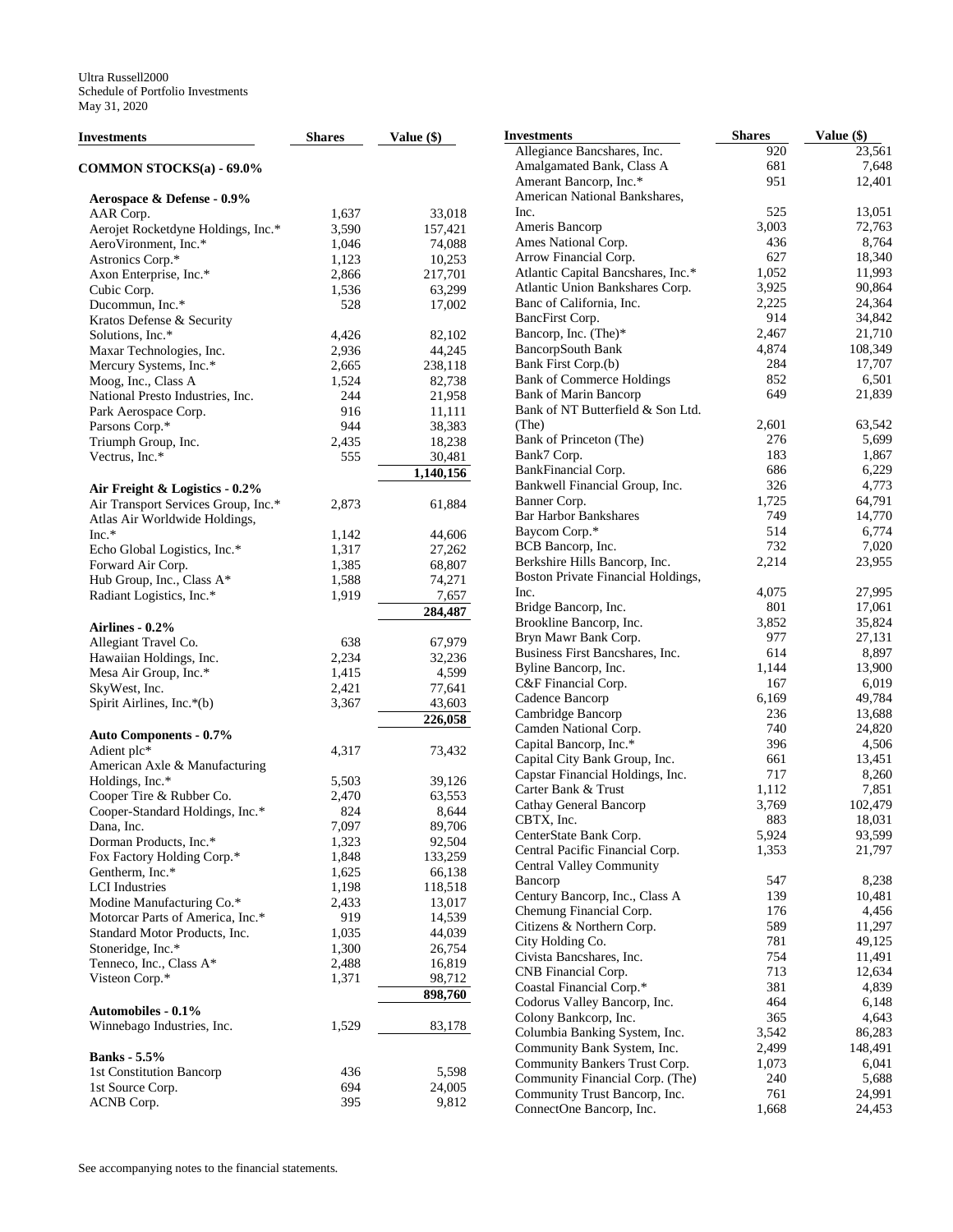| Investments                         | <b>Shares</b> | Value (\$) | <b>Investments</b>                 | <b>Shares</b> | Value (\$) |
|-------------------------------------|---------------|------------|------------------------------------|---------------|------------|
| CrossFirst Bankshares, Inc.*        | 2,329         | 22,661     | Hope Bancorp, Inc.                 | 5,925         | 56,258     |
| Customers Bancorp, Inc.*            | 1,393         | 15,448     | Horizon Bancorp, Inc.              | 1,834         | 18,817     |
| CVB Financial Corp.                 | 6,561         | 128,005    | Howard Bancorp, Inc.*              | 633           | 6,526      |
| Dime Community Bancshares, Inc.     | 1,519         | 21,919     | <b>IBERIABANK</b> Corp.            | 2,566         | 108,824    |
| Eagle Bancorp, Inc.                 | 1,591         | 51,485     | Independent Bank Corp.             | 1,632         | 113,375    |
| Enterprise Bancorp, Inc.            | 439           | 10,114     | Independent Bank Corp./MI          | 1,063         | 14,691     |
| Enterprise Financial Services Corp. | 1,194         | 35,068     | Independent Bank Group, Inc.       | 1,753         | 66,404     |
| Equity Bancshares, Inc., Class A*   | 730           | 11,906     | International Bancshares Corp.     | 2,732         | 84,091     |
| Esquire Financial Holdings, Inc.*   | 317           | 5,430      | Investar Holding Corp.             | 453           | 5,912      |
| Evans Bancorp, Inc.                 | 251           | 6,134      | Investors Bancorp, Inc.            | 11,169        | 96,947     |
| Farmers & Merchants Bancorp, Inc.   | 496           | 10,778     | Lakeland Bancorp, Inc.             | 2,394         | 26,573     |
| Farmers National Banc Corp.         | 1,259         | 14,793     | Lakeland Financial Corp.           | 1,211         | 51,698     |
| FB Financial Corp.                  | 836           | 19,738     | LCNB Corp.                         | 597           | 8,877      |
| Fidelity D&D Bancorp, Inc.          | 138           | 5,243      | Level One Bancorp, Inc.            | 252           | 4,740      |
| Financial Institutions, Inc.        | 761           | 13,462     | Live Oak Bancshares, Inc.          | 1,283         | 17,372     |
| First Bancorp, Inc. (The)           | 504           | 10,387     | Macatawa Bank Corp.                | 1,278         | 9,444      |
| First Bancorp/NC                    | 1,440         | 36,605     | Mackinac Financial Corp.           | 453           | 4,761      |
| First Bancorp/PR                    | 10,547        | 57,692     | MainStreet Bancshares, Inc.*       | 348           | 4,618      |
| First Bancshares, Inc. (The)        | 915           | 19,389     | Malvern Bancorp, Inc.*             | 370           | 4,396      |
| First Bank                          | 815           | 6,088      | Mercantile Bank Corp.              | 788           | 18,077     |
| First Busey Corp.                   | 2,523         | 45,187     | Metrocity Bankshares, Inc.(b)      | 780           | 9,017      |
| First Business Financial Services,  |               |            | Metropolitan Bank Holding Corp.*   | 345           | 9,660      |
| Inc.                                | 405           | 6,703      |                                    | 339           | 6,326      |
|                                     |               |            | Mid Penn Bancorp, Inc.             |               |            |
| First Capital, Inc.(b)              | 159           | 9,770      | Midland States Bancorp, Inc.       | 1,078         | 16,138     |
| <b>First Choice Bancorp</b>         | 496           | 6,969      | MidWestOne Financial Group, Inc.   | 583           | 11,188     |
| First Commonwealth Financial        |               |            | MVB Financial Corp.                | 470           | 6,674      |
| Corp.                               | 4,809         | 39,338     | National Bank Holdings Corp.,      |               |            |
| First Community Bankshares, Inc.    | 880           | 18,806     | Class A                            | 1,450         | 38,135     |
| <b>First Financial Bancorp</b>      | 4,789         | 63,646     | National Bankshares, Inc.          | 310           | 9,548      |
| First Financial Bankshares, Inc.    | 6,373         | 195,269    | NBT Bancorp, Inc.                  | 2,097         | 65,678     |
| First Financial Corp.               | 644           | 22,604     | Nicolet Bankshares, Inc.*          | 454           | 25,383     |
| First Financial Northwest, Inc.     | 384           | 3,752      | Northeast Bank                     | 405           | 6,950      |
| First Foundation, Inc.              | 1,920         | 28,608     | Northrim Bancorp, Inc.             | 316           | 7,290      |
| First Guaranty Bancshares, Inc.     | 252           | 2,999      | Norwood Financial Corp.            | 283           | 6,931      |
| First Internet Bancorp              | 465           | 7,477      | Oak Valley Bancorp                 | 335           | 4,610      |
| First Interstate BancSystem, Inc.,  |               |            | OceanFirst Financial Corp.         | 2,687         | 44,873     |
| Class A                             | 1,859         | 58,094     | OFG Bancorp                        | 2,484         | 30,181     |
| First Merchants Corp.               | 2,651         | 74,387     | Ohio Valley Banc Corp.             | 205           | 5,135      |
| First Mid Bancshares, Inc.          | 714           | 18,171     | Old National Bancorp               | 8,307         | 112,892    |
| First Midwest Bancorp, Inc.         | 5,235         | 68,317     | Old Second Bancorp, Inc.           | 1,426         | 10,980     |
| <b>First Northwest Bancorp</b>      | 430           | 5,831      | Origin Bancorp, Inc.               | 939           | 19,587     |
| First of Long Island Corp. (The)    | 1,130         | 17,255     | Orrstown Financial Services, Inc.  | 497           | 6,699      |
| Flushing Financial Corp.            | 1,328         | 15,059     | Pacific Mercantile Bancorp*        | 955           | 3,629      |
| FNCB Bancorp, Inc.                  | 841           | 4,676      | Pacific Premier Bancorp, Inc.      | 3,810         | 82,372     |
| Franklin Financial Network, Inc.    | 644           | 15,881     | Park National Corp.                | 653           | 48,890     |
| Franklin Financial Services Corp.   | 205           | 5,125      | Parke Bancorp, Inc.                | 487           | 6,779      |
| Fulton Financial Corp.              | 7,884         | 88,380     | PCB Bancorp                        | 598           | 5,394      |
| FVCBankcorp, Inc.*                  | 603           | 6,711      | Peapack-Gladstone Financial Corp.  | 910           | 17,135     |
| German American Bancorp, Inc.       | 1,218         | 37,734     | Penns Woods Bancorp, Inc.          | 338           | 7,253      |
| Glacier Bancorp, Inc.               | 4,267         | 175,758    | Peoples Bancorp of North Carolina, |               |            |
| Great Southern Bancorp, Inc.        | 545           | 22,105     | Inc.                               | 226           | 3,955      |
| Great Western Bancorp, Inc.         | 2,779         | 39,573     | Peoples Bancorp, Inc.              | 883           | 19,841     |
| Guaranty Bancshares, Inc.           | 399           | 10,143     | Peoples Financial Services Corp.   | 339           | 11,204     |
| Hancock Whitney Corp.               | 4,265         | 92,209     | People's Utah Bancorp              | 771           | 19,098     |
| Hanmi Financial Corp.               | 1,488         | 13,437     | Preferred Bank                     | 674           | 25,322     |
| HarborOne Bancorp, Inc.*            | 1,288         | 10,265     | Premier Financial Bancorp, Inc.    | 641           | 8,500      |
| Hawthorn Bancshares, Inc.           | 277           | 5,457      | Professional Holding Corp., Class  |               |            |
| HBT Financial, Inc.                 | 447           | 5,686      | $A^*$                              | 168           | 2,382      |
| Heartland Financial USA, Inc.       | 1,708         | 54,673     | QCR Holdings, Inc.                 | 724           | 21,988     |
| Heritage Commerce Corp.             | 2,689         | 21,862     | <b>RBB</b> Bancorp                 | 797           | 10,225     |
| Heritage Financial Corp.            | 1,800         | 34,200     | Red River Bancshares, Inc.         | 241           | 9,700      |
|                                     |               |            |                                    | 503           |            |
| Hilltop Holdings, Inc.              | 3,435         | 64,200     | Reliant Bancorp, Inc.              |               | 7,042      |
| Home BancShares, Inc.               | 7,624         | 110,319    | Renasant Corp.                     | 2,735         | 65,968     |
| HomeTrust Bancshares, Inc.          | 761           | 11,735     | Republic Bancorp, Inc., Class A    | 476           | 15,256     |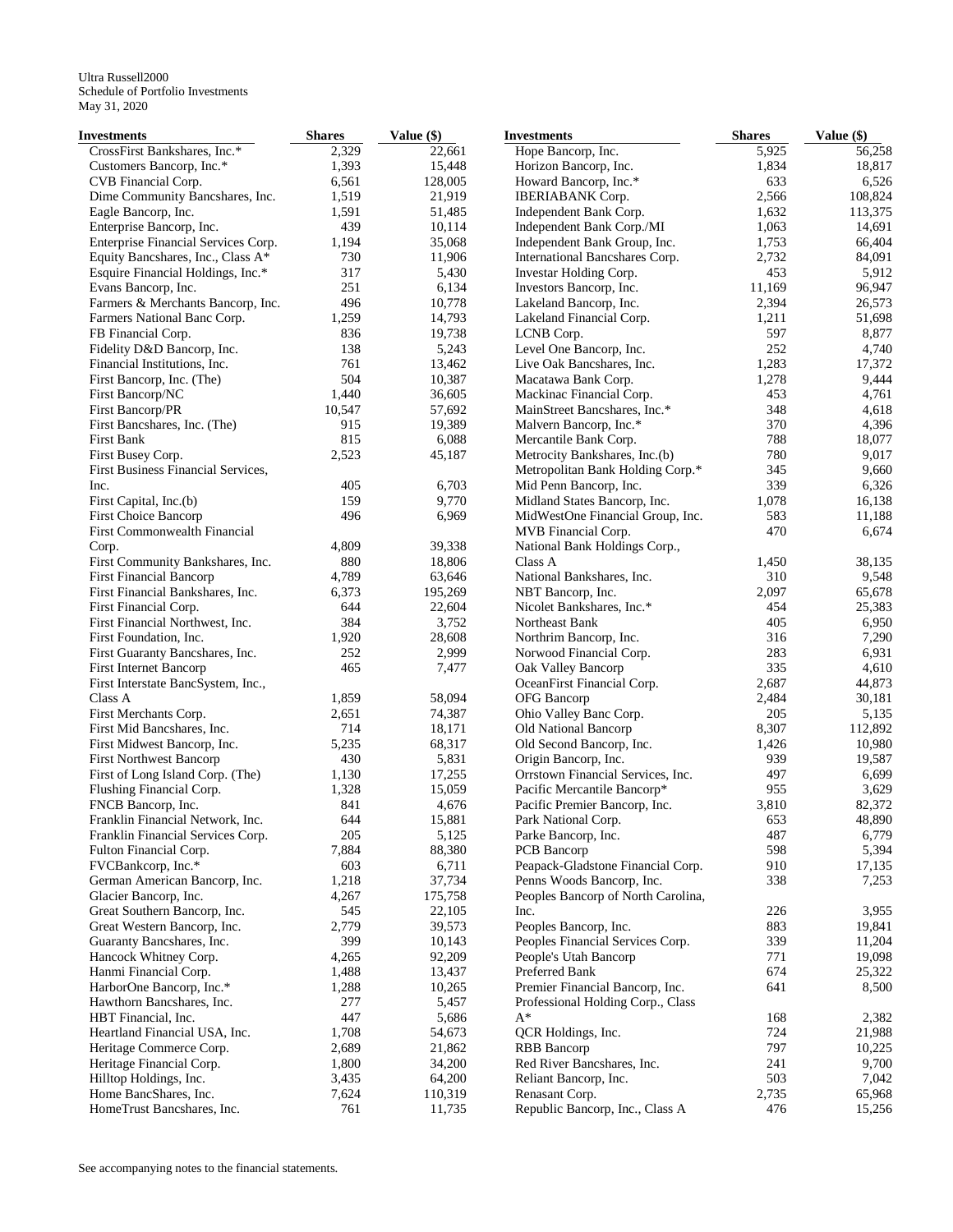| <b>Investments</b>                 | <b>Shares</b> | Value (\$) | <b>Investments</b>                     | <b>Shares</b> | Value (\$) |
|------------------------------------|---------------|------------|----------------------------------------|---------------|------------|
| Republic First Bancorp, Inc.*      | 2,142         | 5,076      | Affimed NV*                            | 3,611         | 11,880     |
| Richmond Mutual Bancorp, Inc.*     | 616           | 6,850      | Agenus, Inc.*                          | 5,255         | 19,601     |
| S&T Bancorp, Inc.                  | 1,867         | 41,522     | AgeX Therapeutics, Inc.*(b)            | 1,041         | 1,176      |
| Sandy Spring Bancorp, Inc.         | 1,696         | 41,128     | Aimmune Therapeutics, Inc.*            | 2,210         | 36,708     |
| SB One Bancorp                     | 397           | 6,745      | Akcea Therapeutics, Inc.*(b)           | 619           | 9,223      |
| Seacoast Banking Corp. of Florida* | 2,481         | 53,962     | Akebia Therapeutics, Inc.*             | 5,799         | 67,500     |
| Select Bancorp, Inc.*              | 772           | 5,790      | Akero Therapeutics, Inc.*              | 410           | 10,422     |
| ServisFirst Bancshares, Inc.       | 2,338         | 81,549     | Albireo Pharma, Inc.*                  | 627           | 16,779     |
| Shore Bancshares, Inc.             | 607           | 6,070      | Aldeyra Therapeutics, Inc.*            | 1,125         | 5,535      |
| Sierra Bancorp                     | 695           | 13,094     | Alector, Inc.*                         | 1,696         | 55,459     |
| Silvergate Capital Corp., Class A* | 157           | 2,291      | Allakos, Inc.*(b)                      | 956           | 62,140     |
| Simmons First National Corp.,      |               |            | Allogene Therapeutics, Inc.*           | 1,905         | 91,745     |
| Class A                            | 4,683         | 80,313     | Amicus Therapeutics, Inc.*             | 12,570        | 156,811    |
| SmartFinancial, Inc.               | 625           | 9,625      | AnaptysBio, Inc.*                      | 1,207         | 23,030     |
| South Plains Financial, Inc.       | 497           | 6,560      | Anavex Life Sciences Corp.*(b)         | 2,420         | 9,946      |
| South State Corp.                  | 1,644         | 86,447     | Anika Therapeutics, Inc.*              | 657           | 22,029     |
| Southern First Bancshares, Inc.*   | 348           | 10,113     | Apellis Pharmaceuticals, Inc.*         | 2,811         | 94,703     |
| Southern National Bancorp of       |               |            | Applied Therapeutics, Inc.*            | 399           | 18,162     |
| Virginia, Inc.                     | 969           | 9,748      | Aprea Therapeutics, Inc.*              | 317           | 8,515      |
| Southside Bancshares, Inc.         | 1,575         | 44,415     | Arcus Biosciences, Inc.*               | 1,594         | 49,972     |
| Spirit of Texas Bancshares, Inc.*  | 675           | 8,127      | Arcutis Biotherapeutics, Inc.*         | 510           | 17,110     |
| Stock Yards Bancorp, Inc.          | 996           | 33,894     | Ardelyx, Inc.*                         | 3,068         | 22,488     |
| Summit Financial Group, Inc.       | 537           | 9,022      | Arena Pharmaceuticals, Inc.*           | 2,481         | 148,289    |
| Tompkins Financial Corp.           | 706           | 45,431     | Arrowhead Pharmaceuticals, Inc.*       | 4,919         | 158,589    |
| Towne Bank                         | 3,275         | 61,766     | Assembly Biosciences, Inc.*            | 1,396         | 27,208     |
| TriCo Bancshares                   | 1,316         | 37,335     | Atara Biotherapeutics, Inc.*           | 2,530         | 29,095     |
| TriState Capital Holdings, Inc.*   | 1,333         | 19,928     | Athenex, Inc.*                         | 3,354         | 36,458     |
| Triumph Bancorp, Inc.*             | 1,114         | 27,349     | Athersys, Inc.*(b)                     | 6,578         | 19,142     |
| Trustmark Corp.                    | 3,161         | 75,200     | Atreca, Inc., Class A*                 | 846           | 15,626     |
| UMB Financial Corp.                | 2,179         | 111,739    | Avid Bioservices, Inc.*                | 2,755         | 16,089     |
| Union Bankshares, Inc.             | 191           | 3,744      | Avrobio, Inc.*                         | 1,152         | 23,293     |
| United Bankshares, Inc.            | 6,091         | 177,126    | Axcella Health, Inc.*                  | 383           | 2,298      |
| United Community Banks, Inc.       | 3,870         | 75,658     | Beam Therapeutics, Inc.*               | 604           | 15,432     |
| United Security Bancshares         | 662           | 4,058      | Beyondspring, Inc.*                    | 632           | 10,744     |
| Unity Bancorp, Inc.                | 387           | 5,538      | BioCryst Pharmaceuticals, Inc.*        | 7,554         | 33,955     |
| Univest Financial Corp.            | 1,413         | 23,230     | <b>Biohaven Pharmaceutical Holding</b> |               |            |
| Valley National Bancorp            | 19,047        | 151,995    | $Co.$ Ltd. $*$                         | 2,102         | 131,312    |
| Veritex Holdings, Inc.             | 2,431         | 42,591     | BioSpecifics Technologies Corp.*       | 300           | 18,660     |
| Washington Trust Bancorp, Inc.     | 742           | 23,722     | Bioxcel Therapeutics, Inc.*            | 341           | 15,877     |
| WesBanco, Inc.                     | 3,183         | 68,180     | Black Diamond Therapeutics, Inc.*      | 592           | 23,118     |
| West Bancorp, Inc.                 | 786           | 13,865     | Blueprint Medicines Corp.*             | 2,630         | 171,318    |
| Westamerica Bancorp                | 1,280         | 75,494     | Bridgebio Pharma, Inc.*                | 3,681         | 107,964    |
|                                    |               | 6,863,139  | Cabaletta Bio, Inc.*                   | 326           | 2,787      |
| Beverages - 0.3%                   |               |            | Calithera Biosciences, Inc.*           | 2,738         | 15,935     |
| Boston Beer Co., Inc. (The), Class |               |            | Calyxt, Inc. $*(b)$                    | 454           | 1,970      |
| $A^*$                              | 410           | 231,539    | CareDx, Inc.*                          | 2,020         | 64,882     |
| Celsius Holdings, Inc.*(b)         | 1,483         | 13,748     | CASI Pharmaceuticals, Inc.*            | 2,475         | 6,534      |
| Coca-Cola Consolidated, Inc.       | 230           | 55,989     | Castle Biosciences, Inc.*              | 466           | 17,908     |
| Craft Brew Alliance, Inc.*(b)      | 570           | 8,613      | Catalyst Pharmaceuticals, Inc.*        | 4,740         | 20,429     |
| MGP Ingredients, Inc.              | 638           | 23,931     | Celcuity, Inc.*                        | 289           | 2,812      |
| National Beverage Corp.*(b)        | 580           | 33,048     | Cellular Biomedicine Group,            |               |            |
| New Age Beverages Corp.*(b)        | 3,682         | 5,560      | $Inc.*(b)$                             | 594           | 8,179      |
|                                    |               | 372,428    | CEL-SCI Corp.*(b)                      | 1,613         | 21,501     |
|                                    |               |            | Centogene NV*                          | 91            | 1,603      |
| Biotechnology - 6.9%               |               |            | Checkpoint Therapeutics, Inc.*         | 1,727         | 3,661      |
| 89bio, Inc. $*(b)$                 | 144           | 3,709      | ChemoCentryx, Inc.*                    | 2,002         | 124,905    |
| Abeona Therapeutics, Inc.*         | 2,682         | 8,877      | Chimerix, Inc.*                        | 2,353         | 7,341      |
| ACADIA Pharmaceuticals, Inc.*      | 5,529         | 274,681    | Clovis Oncology, Inc. $*(b)$           | 2,473         | 17,113     |
| Acceleron Pharma, Inc.*            | 2,213         | 218,711    | Coherus Biosciences, Inc.*             | 3,074         | 57,299     |
| Acorda Therapeutics, Inc.*         | 2,201         | 1,645      | Concert Pharmaceuticals, Inc.*         | 1,316         | 13,976     |
| Adamas Pharmaceuticals, Inc.*      | 1,122         | 3,097      | Constellation Pharmaceuticals,         |               |            |
| ADMA Biologics, Inc.*              | 3,450         | 11,350     | $Inc.*$                                | 929           | 33,007     |
| Aduro Biotech, Inc.*               | 3,216         | 10,516     | Corbus Pharmaceuticals Holdings,       |               |            |
| Adverum Biotechnologies, Inc.*     | 3,106         | 64,077     | $Inc.*(b)$                             | 3,234         | 24,126     |
| Aeglea BioTherapeutics, Inc.*      | 1,284         | 11,312     |                                        |               |            |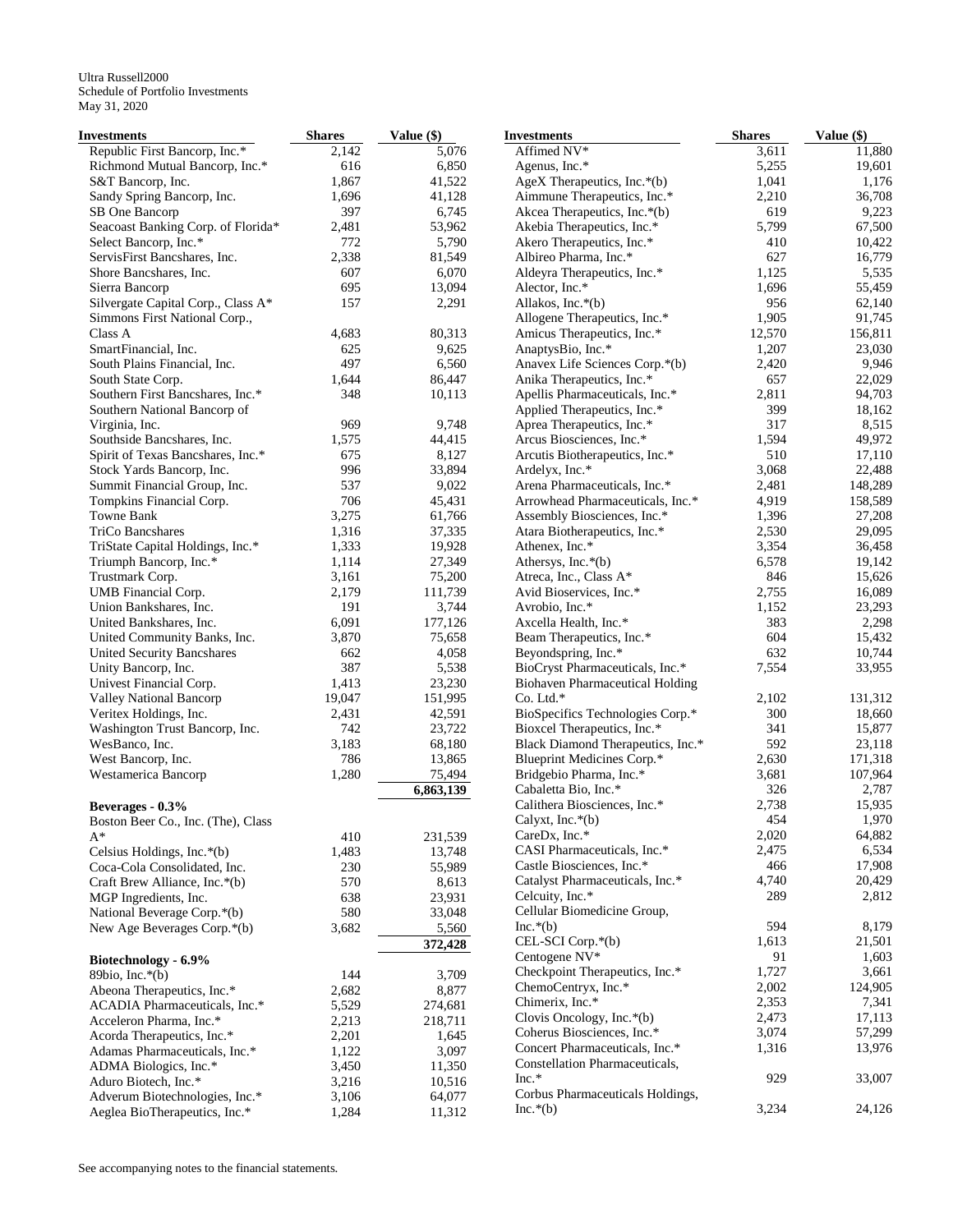| Investments                                                | <b>Shares</b> | Value (\$)        | <b>Investments</b>                                          | <b>Shares</b> | Value (\$)     |
|------------------------------------------------------------|---------------|-------------------|-------------------------------------------------------------|---------------|----------------|
| Cortexyme, Inc. $*(b)$                                     | 558           | 25,718            | LogicBio Therapeutics, Inc.*(b)                             | 408           | 2,799          |
| Crinetics Pharmaceuticals, Inc.*                           | 542           | 8,856             | MacroGenics, Inc.*                                          | 2,342         | 45,060         |
| Cue Biopharma, Inc.*                                       | 981           | 27,154            | Madrigal Pharmaceuticals, Inc.*                             | 445           | 51,629         |
| Cyclerion Therapeutics, Inc.*                              | 1,160         | 4,617             | Magenta Therapeutics, Inc.*                                 | 944           | 8,345          |
| Cytokinetics, Inc.*                                        | 2,735         | 56,642            | MannKind Corp.*(b)                                          | 9,208         | 13,904         |
| CytomX Therapeutics, Inc.*                                 | 2,211         | 19,589            | Marker Therapeutics, Inc.*(b)                               | 1,328         | 3,015          |
| Deciphera Pharmaceuticals, Inc.*                           | 1,031         | 60,386            | MediciNova, Inc. $*(b)$                                     | 2,058         | 10,990         |
| Denali Therapeutics, Inc.*                                 | 2,561         | 71,273            | MEI Pharma, Inc.*                                           | 4,976         | 18,187         |
| Dicerna Pharmaceuticals, Inc.*                             | 2,625         | 56,621            | MeiraGTx Holdings plc*                                      | 841           | 12,480         |
| Dynavax Technologies Corp.*(b)                             | 4,093         | 25,049            | Mersana Therapeutics, Inc.*                                 | 1,765         | 39,960         |
| Eagle Pharmaceuticals, Inc.*                               | 447           | 22,913            | Millendo Therapeutics, Inc.*                                | 606           | 1,612          |
| Editas Medicine, Inc.*                                     | 2,540         | 68,758            | Minerva Neurosciences, Inc.*                                | 1,452         | 5,387          |
| Eidos Therapeutics, Inc.*                                  | 554           | 27,096            | Mirati Therapeutics, Inc.*                                  | 1,461         | 144,917        |
| Eiger BioPharmaceuticals, Inc.*                            | 1,152         | 13,905            | Mirum Pharmaceuticals, Inc.*(b)                             | 256           | 4,314          |
| Emergent BioSolutions, Inc.*                               | 2,242         | 187,185           | Molecular Templates, Inc.*                                  | 998           | 15,489         |
| Enanta Pharmaceuticals, Inc.*                              | 935           | 48,143            | Momenta Pharmaceuticals, Inc.*                              | 5,574         | 175,470        |
| Enochian Biosciences, Inc.*(b)                             | 676           | 2,400             | Morphic Holding, Inc.*(b)                                   | 525           | 10,910         |
| Epizyme, Inc.*                                             | 3,816         | 66,971            | Mustang Bio, Inc.*                                          | 1,366         | 5,095          |
| Esperion Therapeutics, Inc.*(b)                            | 1,243         | 52,666            | Myriad Genetics, Inc.*                                      | 3,493         | 50,753         |
| Evelo Biosciences, Inc.*(b)                                | 675           | 2,950             | Natera, Inc.*                                               | 3,062         | 134,269        |
| Fate Therapeutics, Inc.*                                   | 2,981         | 96,674<br>129,078 | NextCure, Inc.*                                             | 707           | 22,065         |
| FibroGen, Inc.*                                            | 3,860         |                   | Novavax, Inc.*                                              | 1,577         | 72,605         |
| Five Prime Therapeutics, Inc.*                             | 1,676         | 8,883             | Oncocyte Corp.*                                             | 1,098         | 3,030          |
| Flexion Therapeutics, Inc.*                                | 1,659<br>286  | 18,962            | OPKO Health, Inc.*(b)                                       | 18,940<br>587 | 43,183         |
| Frequency Therapeutics, Inc.*(b)<br>G1 Therapeutics, Inc.* | 1,662         | 5,308<br>28,204   | Organogenesis Holdings, Inc.*<br>Oyster Point Pharma, Inc.* | 276           | 2,424<br>7,855 |
| Galectin Therapeutics, Inc.*(b)                            | 1,966         | 5,957             | Palatin Technologies, Inc.*                                 | 11,214        | 5,684          |
| Galera Therapeutics, Inc.*                                 | 85            | 889               | PDL BioPharma, Inc.*                                        | 5,532         | 18,090         |
| Geron Corp.*(b)                                            | 9,098         | 14,648            | Pfenex, Inc.*                                               | 1,466         | 10,716         |
| Global Blood Therapeutics, Inc.*                           | 2,846         | 198,992           | PhaseBio Pharmaceuticals, Inc.*(b)                          | 674           | 4,051          |
| GlycoMimetics, Inc.*                                       | 1,660         | 4,698             | Pieris Pharmaceuticals, Inc.*                               | 2,273         | 8,183          |
| Gossamer Bio, Inc.*                                        | 2,106         | 25,588            | PolarityTE, Inc.*                                           | 1,046         | 1,021          |
| Gritstone Oncology, Inc.*                                  | 1,223         | 7,901             | Portola Pharmaceuticals, Inc.*                              | 3,746         | 67,241         |
| Halozyme Therapeutics, Inc.*                               | 6,607         | 160,352           | Precigen, Inc. $*(b)$                                       | 3,566         | 7,845          |
| Harpoon Therapeutics, Inc.*                                | 360           | 7,834             | Precision BioSciences, Inc.*                                | 1,765         | 12,373         |
| Heron Therapeutics, Inc.*                                  | 4,128         | 75,212            | Prevail Therapeutics, Inc.*                                 | 689           | 11,493         |
| Homology Medicines, Inc.*                                  | 1,219         | 17,359            | Principia Biopharma, Inc.*                                  | 903           | 57,693         |
| Hookipa Pharma, Inc.*                                      | 489           | 5,335             | Progenics Pharmaceuticals, Inc.*                            | 4,269         | 18,122         |
| IGM Biosciences, Inc.*(b)                                  | 242           | 15,677            | Protagonist Therapeutics, Inc.*                             | 865           | 14,298         |
| ImmunoGen, Inc.*                                           | 8,300         | 38,844            | Prothena Corp. plc*                                         | 1,974         | 21,043         |
| Immunomedics, Inc.*                                        | 10,010        | 336,236           | PTC Therapeutics, Inc.*                                     | 2,968         | 150,507        |
| Inovio Pharmaceuticals, Inc.*(b)                           | 4,662         | 68,765            | Puma Biotechnology, Inc.*                                   | 1,510         | 15,417         |
| Insmed, Inc.*                                              | 4,374         | 106,244           | Radius Health, Inc.*                                        | 2,214         | 28,029         |
| Intellia Therapeutics, Inc.*                               | 1,899         | 33,251            | RAPT Therapeutics, Inc.*                                    | 88            | 1,609          |
| Intercept Pharmaceuticals, Inc.*                           | 1,237         | 89,386            | REGENXBIO, Inc.*                                            | 1,640         | 61,762         |
| Invitae Corp.*(b)                                          | 4,257         | 71,603            | Replimune Group, Inc.*                                      | 661           | 12,414         |
| Iovance Biotherapeutics, Inc.*                             | 5,756         | 184,710           | Retrophin, Inc.*                                            | 2,034         | 31,903         |
| Ironwood Pharmaceuticals, Inc.*                            | 7,676         | 74,687            | REVOLUTION Medicines, Inc.*                                 | 694           | 21,320         |
| Jounce Therapeutics, Inc.*                                 | 795           | 4,285             | Rhythm Pharmaceuticals, Inc.*                               | 1,440         | 27,922         |
| Kadmon Holdings, Inc.*                                     | 7,879         | 34,983            | Rigel Pharmaceuticals, Inc.*                                | 8,261         | 16,150         |
| KalVista Pharmaceuticals, Inc.*                            | 621           | 6,986             | Rocket Pharmaceuticals, Inc.*                               | 1,574         | 29,607         |
| Karuna Therapeutics, Inc.*                                 | 516           | 48,432            | Rubius Therapeutics, Inc.*(b)                               | 1,716         | 11,068         |
| Karyopharm Therapeutics, Inc.*                             | 2,928         | 54,139            | Sangamo Therapeutics, Inc.*                                 | 5,643         | 63,145         |
| Kezar Life Sciences, Inc.*                                 | 1,524         | 7,269             | Savara, Inc.*                                               | 1,702         | 4,153          |
| Kindred Biosciences, Inc.*                                 | 1,819         | 7,804             | Scholar Rock Holding Corp.*                                 | 862           | 15,861         |
| Kiniksa Pharmaceuticals Ltd., Class                        |               |                   | Seres Therapeutics, Inc.*                                   | 1,793         | 9,844          |
| $A^*$                                                      | 686           | 14,317            | Solid Biosciences, Inc.*(b)                                 | 965           | 2,847          |
| Kodiak Sciences, Inc.*                                     | 1,378         | 89,033            | Sorrento Therapeutics, Inc.*(b)                             | 6,402         | 32,330         |
| Krystal Biotech, Inc.*                                     | 516           | 26,528            | Spectrum Pharmaceuticals, Inc.*                             | 5,477         | 16,102         |
| Kura Oncology, Inc.*                                       | 1,684         | 28,780            | Spero Therapeutics, Inc.*                                   | 633           | 7,482          |
| La Jolla Pharmaceutical Co.*(b)                            | 1,016         | 4,796             | SpringWorks Therapeutics, Inc.*                             | 514           | 19,568         |
| Lexicon Pharmaceuticals, Inc.*                             | 2,038         | 3,893             | Stemline Therapeutics, Inc.*                                | 2,259         | 26,837         |
| Ligand Pharmaceuticals, Inc.*                              | 841           | 85,420            | Stoke Therapeutics, Inc.*                                   | 835           | 23,096         |
| Lineage Cell Therapeutics, Inc.*(b)                        | 5,309         | 4,681             | Sutro Biopharma, Inc.*                                      | 534           | 5,345          |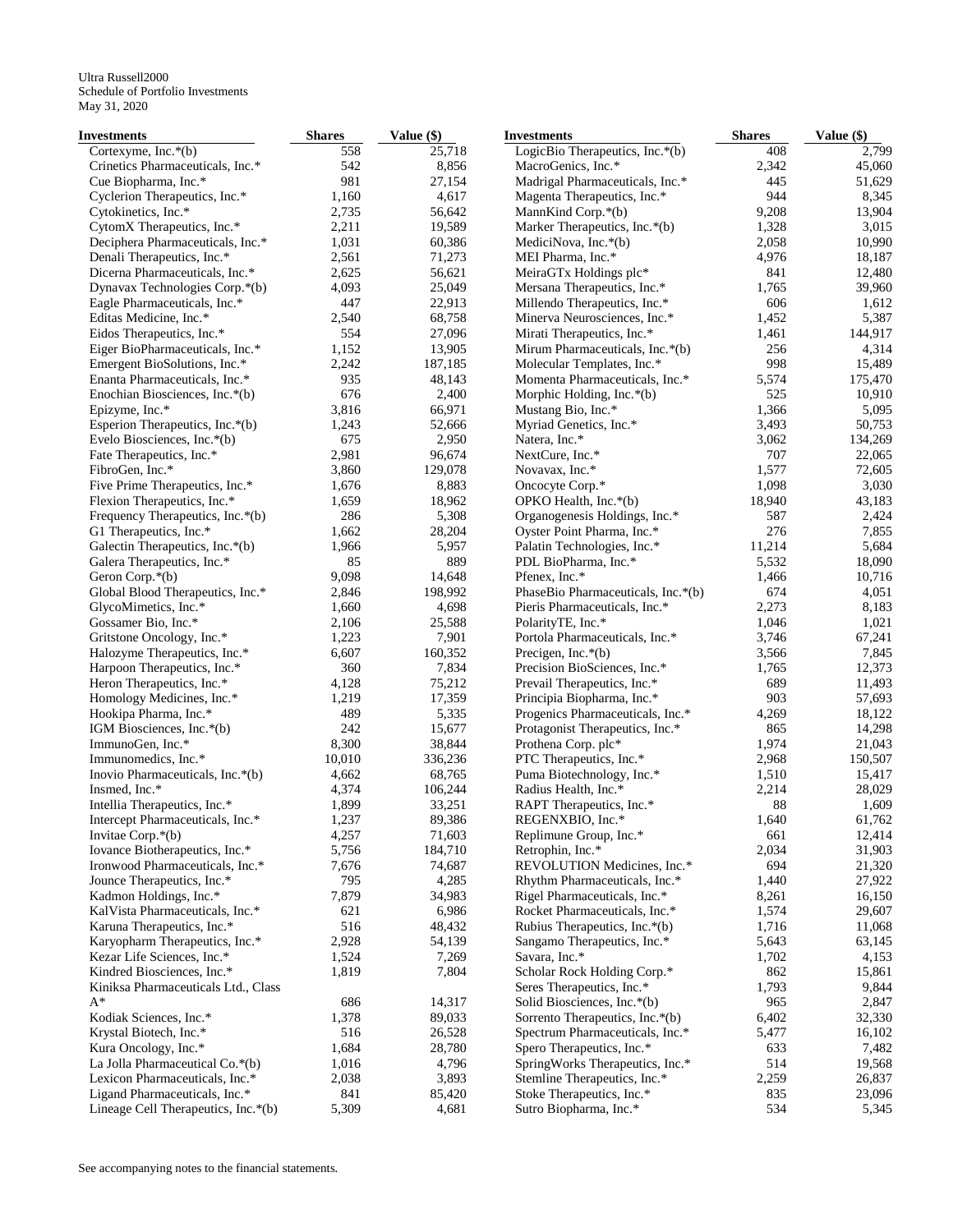| Investments                         | <b>Shares</b>  | Value (\$) | <b>Investments</b>                  | <b>Shares</b> | Value (\$) |
|-------------------------------------|----------------|------------|-------------------------------------|---------------|------------|
| Syndax Pharmaceuticals, Inc.*       | 1,101          | 17,836     | Cowen, Inc., Class A                | 1,386         | 18,115     |
| Synlogic, Inc.*                     | 770            | 1,933      | Diamond Hill Investment Group,      |               |            |
| Syros Pharmaceuticals, Inc.*        | 1,703          | 16,672     | Inc.                                | 155           | 16,269     |
| TCR2 Therapeutics, Inc.*            | 575            | 5,808      | Donnelley Financial Solutions,      |               |            |
| TG Therapeutics, Inc.*              | 4,233          | 78,945     | $Inc.*$                             | 1,531         | 12,478     |
| Tocagen, Inc.*(b)                   | 1,039          | 1,257      | Federated Hermes, Inc., Class B     | 4,738         | 104,899    |
| Translate Bio, Inc.*                | 1,701          | 35,245     | Focus Financial Partners, Inc.,     |               |            |
| Turning Point Therapeutics, Inc.*   | 1,361          | 94,249     | Class $A^*$                         | 1,507         | 41,955     |
| Twist Bioscience Corp.*             | 1,284          | 48,728     | GAIN Capital Holdings, Inc.(b)      | 949           | 5,960      |
| Tyme Technologies, Inc.*(b)         | 2,952          | 4,546      | GAMCO Investors, Inc., Class A      | 255           | 3,295      |
| Ultragenyx Pharmaceutical, Inc.*    | 2,686          | 183,884    | Greenhill & Co., Inc.               | 749           | 7,467      |
| UNITY Biotechnology, Inc.*(b)       | 1,404          | 11,485     | Hamilton Lane, Inc., Class A        | 1,082         | 79,170     |
| UroGen Pharma Ltd.*                 | 920            | 21,592     | Hercules Capital, Inc.              | 6             | 67         |
| Vanda Pharmaceuticals, Inc.*        | 2,558          | 29,980     | Houlihan Lokey, Inc.                | 2,067         | 125,012    |
|                                     | 7,522          |            | INTL. FCStone, Inc.*                | 783           | 39,941     |
| VBI Vaccines, Inc.*                 |                | 16,398     |                                     |               |            |
| Veracyte, Inc.*                     | 2,318          | 57,811     | Moelis & Co., Class A               | 2,332         | 78,425     |
| Vericel Corp.*                      | 2,199          | 31,622     | Oppenheimer Holdings, Inc., Class   |               |            |
| Viela Bio, Inc.*                    | 267            | 12,522     | A                                   | 468           | 9,912      |
| Viking Therapeutics, Inc.*          | 3,188          | 22,794     | Piper Sandler Cos.                  | 651           | 38,826     |
| Vir Biotechnology, Inc.*            | 355            | 12,134     | PJT Partners, Inc., Class A         | 1,111         | 60,761     |
| Voyager Therapeutics, Inc.*         | 1,187          | 14,363     | Prospect Capital Corp.              | 3             | 15         |
| X4 Pharmaceuticals, Inc.*           | 757            | 6,465      | Pzena Investment Management,        |               |            |
| XBiotech, Inc.*                     | 645            | 9,011      | Inc., Class A                       | 866           | 3,533      |
| Xencor, Inc.*                       | 2,324          | 70,301     | Safeguard Scientifics, Inc.         | 956           | 6,051      |
| Y-mAbs Therapeutics, Inc.*          | 1,161          | 44,327     | Sculptor Capital Management, Inc.,  |               |            |
| ZIOPHARM Oncology, Inc.*(b)         | 9,095          | 26,921     | Class A                             | 827           | 10,371     |
|                                     |                | 8,645,606  | Siebert Financial Corp.*            | 417           | 2,852      |
| <b>Building Products - 1.2%</b>     |                |            | <b>Silvercrest Asset Management</b> |               |            |
| AAON, Inc.                          | 2,017          | 109,261    | Group, Inc., Class A                | 425           | 4,790      |
| Advanced Drainage Systems, Inc.     | 2,131          | 94,489     | Stifel Financial Corp.              | 3,265         | 155,795    |
| American Woodmark Corp.*            | 828            | 51,965     | Value Line, Inc.                    | 52            | 1,482      |
| Apogee Enterprises, Inc.            | 1,287          | 26,577     | Virtus Investment Partners, Inc.    | 317           | 29,475     |
| Armstrong Flooring, Inc.*           | 868            | 2,969      | Waddell & Reed Financial, Inc.,     |               |            |
| Builders FirstSource, Inc.*         | 5,599          | 116,515    | Class A                             | 3,339         | 43,541     |
|                                     |                |            | Westwood Holdings Group, Inc.       | 397           | 7,039      |
| Caesarstone Ltd.                    | 1,107          | 12,332     | WisdomTree Investments, Inc.        | 6,546         | 19,572     |
| Cornerstone Building Brands, Inc.*  | 2,259          | 12,244     |                                     |               |            |
| CSW Industrials, Inc.               | 730            | 52,239     |                                     |               | 1,299,369  |
| Gibraltar Industries, Inc.*         | 1,586          | 69,800     | Chemicals - 1.2%                    |               |            |
| Griffon Corp.                       | 1,793          | 30,122     | Advanced Emissions Solutions,       |               |            |
| Insteel Industries, Inc.            | 905            | 15,973     | Inc(b)                              | 808           | 4,072      |
| JELD-WEN Holding, Inc.*             | 3,318          | 45,224     | AdvanSix, Inc.*                     | 1,370         | 16,221     |
| Masonite International Corp.*       | 1,210          | 80,320     | American Vanguard Corp.             | 1,417         | 18,846     |
| Patrick Industries, Inc.            | 1,109          | 57,524     | Amyris, Inc.*(b)                    | 2,930         | 10,929     |
| PGT Innovations, Inc.*              | 2,789          | 37,958     | Balchem Corp.                       | 1,582         | 159,228    |
| Quanex Building Products Corp.      | 1,620          | 20,088     | Chase Corp.                         | 359           | 35,774     |
| Simpson Manufacturing Co., Inc.     | 2,200          | 176,132    | Ferro Corp.*                        | 4,009         | 48,188     |
| Trex Co., Inc.*                     | 2,887          | 346,786    | Flotek Industries, Inc.*            | 2,638         | 2,585      |
| UFP Industries, Inc.                | 2,927          | 133,852    | FutureFuel Corp.                    | 1,268         | 16,585     |
|                                     |                | 1,492,370  | GCP Applied Technologies, Inc.*     | 2,658         | 53,532     |
| Capital Markets - 1.0%              |                |            | Hawkins, Inc.                       | 479           | 20,549     |
| Ares Management Corp.               | 3,512          | 132,613    | HB Fuller Co.                       | 2,501         | 94,088     |
| Artisan Partners Asset              |                |            | Ingevity Corp.*                     | 2,066         | 108,816    |
| Management, Inc., Class A           | 2,458          | 71,208     | Innospec, Inc.                      | 1,194         | 92,046     |
| Assetmark Financial Holdings,       |                |            | Intrepid Potash, Inc.*              | 4,680         | 5,756      |
| $Inc.*$                             | 677            | 18,076     | Koppers Holdings, Inc.*             | 923           | 15,294     |
|                                     |                |            | Kraton Corp.*                       | 1,537         | 23,439     |
| Associated Capital Group, Inc.,     |                |            | Kronos Worldwide, Inc.              | 1,112         | 10,853     |
| Class A                             | 94             | 3,862      |                                     |               |            |
| B Riley Financial, Inc.             | 1,007          | 19,365     | Livent Corp.*                       | 7,205         | 48,562     |
| <b>BlackRock Capital Investment</b> |                |            | LSB Industries, Inc.*               | 1,101         | 1,189      |
| Corp.                               | $\overline{c}$ | 5          | Marrone Bio Innovations, Inc.*      | 2,546         | 2,724      |
| Blucora, Inc.*                      | 2,389          | 29,026     | Minerals Technologies, Inc.         | 1,694         | 83,531     |
| Brightsphere Investment Group,      |                |            | Orion Engineered Carbons SA         | 2,960         | 32,738     |
| Inc.                                | 3,230          | 26,970     | PolyOne Corp.                       | 4,525         | 112,130    |
| Cohen & Steers, Inc.                | 1,120          | 71,176     | PQ Group Holdings, Inc.*            | 1,861         | 23,356     |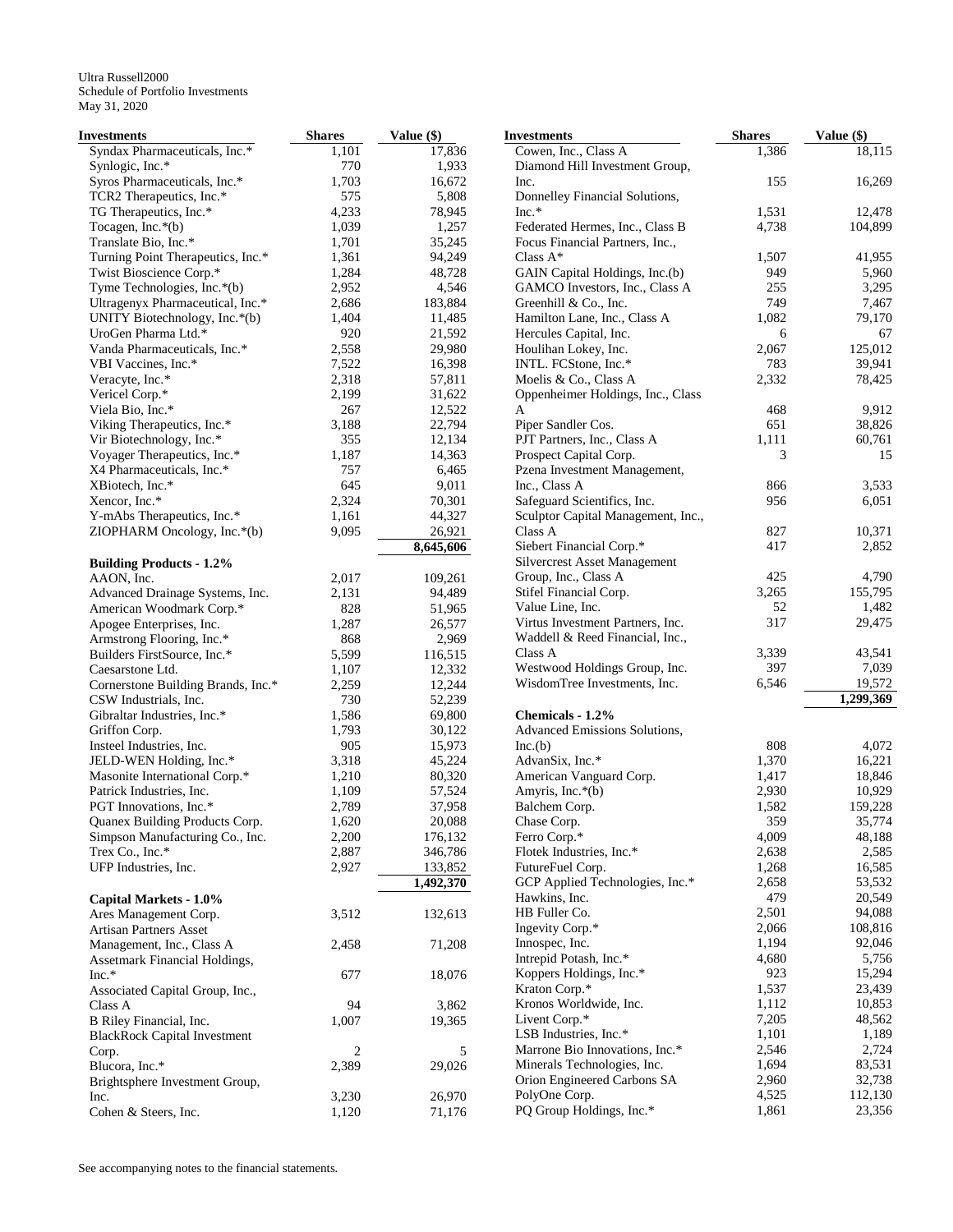| Investments                                      | <b>Shares</b> | Value (\$) | <b>Investments</b>                   | <b>Shares</b> | Value (\$) |
|--------------------------------------------------|---------------|------------|--------------------------------------|---------------|------------|
| Quaker Chemical Corp.                            | 645           | 110,198    | DASAN Zhone Solutions, Inc.*         | 387           | 2,845      |
| Rayonier Advanced Materials, Inc.                | 2,396         | 5,199      | Digi International, Inc.*            | 1,404         | 15,627     |
| Sensient Technologies Corp.                      | 2,082         | 104,350    | Extreme Networks, Inc.*              | 5,730         | 18,909     |
| Stepan Co.                                       | 1,005         | 97,646     | Harmonic, Inc.*                      | 4,378         | 23,597     |
| Trecora Resources*                               | 1,049         | 6,703      | Infinera Corp.*                      | 8,765         | 43,650     |
| Tredegar Corp.                                   | 1,280         | 19,597     | Inseego Corp.*(b)                    | 2,233         | 23,715     |
| Trinseo SA                                       | 1,931         | 39,740     | InterDigital, Inc.                   | 1,534         | 84,324     |
| Tronox Holdings plc, Class A                     | 4,484         | 29,774     | KVH Industries, Inc.*                | 806           | 7,407      |
| Valhi, Inc.                                      | 1,418         | 1,112      | Lumentum Holdings, Inc.*             | 3,674         | 269,378    |
|                                                  |               | 1,455,350  | NETGEAR, Inc.*                       | 1,462         | 37,617     |
| <b>Commercial Services &amp; Supplies - 1.6%</b> |               |            | NetScout Systems, Inc.*              | 3,483         | 95,678     |
| ABM Industries, Inc.                             | 3,272         | 100,549    | Plantronics, Inc.(b)                 | 1,660         | 21,630     |
| ACCO Brands Corp.                                | 4,735         | 29,310     | Ribbon Communications, Inc.*         | 2,931         | 12,896     |
| Advanced Disposal Services, Inc.*                | 3,570         | 111,313    | TESSCO Technologies, Inc.            | 320           | 1,702      |
| Brady Corp., Class A                             | 2,379         | 121,638    | Viavi Solutions, Inc.*               | 11,294        | 130,898    |
| BrightView Holdings, Inc.*                       | 1,534         | 21,000     |                                      |               | 1,031,820  |
| Brink's Co. (The)                                | 2,453         | 98,365     | Construction & Engineering - $0.7\%$ |               |            |
| Casella Waste Systems, Inc., Class               |               |            | Aegion Corp.*                        | 1,497         | 22,470     |
| $A^*$                                            | 2,252         | 114,739    | Ameresco, Inc., Class A*             | 1,103         | 23,670     |
| CECO Environmental Corp.*                        | 1,509         | 8,013      | Arcosa, Inc.                         | 2,392         | 91,303     |
| Charah Solutions, Inc.*                          | 455           | 842        | Argan, Inc.                          | 723           | 26,744     |
| Cimpress plc*                                    | 916           | 82,559     | Comfort Systems USA, Inc.            | 1,786         | 66,082     |
| CompX International, Inc.                        | 81            | 1,140      | Concrete Pumping Holdings, Inc.*     | 1,301         | 4,332      |
| Covanta Holding Corp.                            | 5,798         | 52,182     | Construction Partners, Inc., Class   |               |            |
| Deluxe Corp.                                     | 2,073         | 48,363     | $A^*$                                | 916           | 16,213     |
| Ennis, Inc.                                      | 1,253         | 22,303     | Dycom Industries, Inc.*              | 1,495         | 62,940     |
| Harsco Corp.*                                    | 3,832         | 42,765     | EMCOR Group, Inc.                    | 2,742         | 174,254    |
| Healthcare Services Group, Inc.                  | 3,654         | 87,404     | Granite Construction, Inc.           | 2,304         | 40,551     |
| Heritage-Crystal Clean, Inc.*                    | 738           | 12,516     | Great Lakes Dredge & Dock Corp.*     | 2,994         | 27,754     |
| Herman Miller, Inc.                              | 2,896         | 66,666     | IES Holdings, Inc.*                  | 405           | 9,477      |
| HNI Corp.                                        | 2,105         | 53,614     | MasTec, Inc.*                        | 2,949         | 115,453    |
| Interface, Inc.                                  | 2,844         | 24,146     | MYR Group, Inc.*                     | 791           | 22,789     |
| Kimball International, Inc., Class B             | 1,753         | 19,616     | Northwest Pipe Co.*                  | 470           | 11,792     |
| Knoll, Inc.                                      | 2,409         | 25,439     | NV5 Global, Inc.*                    | 508           | 23,957     |
| Matthews International Corp., Class              |               |            | Primoris Services Corp.              | 2,176         | 36,318     |
| A                                                | 1,495         | 30,947     | Sterling Construction Co., Inc.*     | 1,281         | 11,593     |
| McGrath RentCorp                                 | 1,189         | 66,299     | Tutor Perini Corp.*                  | 1,958         | 20,559     |
| Mobile Mini, Inc.                                | 2,156         | 69,078     | WillScot Corp.*                      | 2,538         | 33,857     |
| MSA Safety, Inc.                                 | 1,734         | 206,242    |                                      |               | 842,108    |
| NL Industries, Inc.                              | 410           | 1,283      | <b>Construction Materials - 0.1%</b> |               |            |
| PICO Holdings, Inc.*                             | 882           | 7,391      | Forterra, Inc.*                      | 913           | 8,052      |
| Pitney Bowes, Inc.                               | 8,418         | 19,951     | Summit Materials, Inc., Class A*     | 5,589         | 84,897     |
| Quad/Graphics, Inc.                              | 1,578         | 4,497      | United States Lime & Minerals,       |               |            |
| RR Donnelley & Sons Co.                          | 3,467         | 3,779      | Inc.                                 | 99            | 7,342      |
| SP Plus Corp.*                                   | 1,121         | 22,835     | US Concrete, Inc.*                   | 786           | 16,396     |
| Steelcase, Inc., Class A                         | 4,330         | 50,141     |                                      |               | 116,687    |
| Team, Inc.*                                      | 1,463         | 7,213      | <b>Consumer Finance - 0.4%</b>       |               |            |
| Tetra Tech, Inc.                                 | 2,681         | 211,531    | Curo Group Holdings Corp.            | 763           | 5,104      |
| UniFirst Corp.                                   | 744           | 133,771    | Elevate Credit, Inc.*                | 1,072         | 1,822      |
| US Ecology, Inc.                                 | 1,186         | 39,932     | Encore Capital Group, Inc.*          | 1,518         | 48,227     |
| Viad Corp.                                       | 986           | 18,083     | Enova International, Inc.*           | 1,584         | 22,414     |
| VSE Corp.                                        | 429           | 11,154     | EZCORP, Inc., Class A*               | 2,499         | 12,895     |
|                                                  |               | 2,048,609  | FirstCash, Inc.                      | 2,026         | 141,354    |
| <b>Communications Equipment - 0.8%</b>           |               |            | Green Dot Corp., Class A*            | 2,377         | 90,754     |
| Acacia Communications, Inc.*                     | 1,864         | 125,820    | LendingClub Corp.*                   | 3,297         | 17,639     |
| ADTRAN, Inc.                                     | 2,342         | 26,699     | Medallion Financial Corp.*           | 1,012         | 2,358      |
| Applied Optoelectronics, Inc.*(b)                | 933           | 8,238      | Nelnet, Inc., Class A                | 880           | 43,375     |
| CalAmp Corp.*                                    | 1,629         | 12,543     | Oportun Financial Corp.*             | 357           | 3,445      |
| Calix, Inc.*                                     | 2,294         | 32,345     | PRA Group, Inc.*                     | 2,211         | 75,439     |
| Cambium Networks Corp.*                          | 271           | 1,187      | Regional Management Corp.*           | 420           | 6,661      |
| Casa Systems, Inc.*                              | 1,555         | 6,764      | World Acceptance Corp.*              | 269           | 17,889     |
| Clearfield, Inc.*                                | 551           | 7,620      |                                      |               | 489,376    |
| Comtech Telecommunications                       |               |            |                                      |               |            |
| Corp.                                            | 1,164         | 20,731     |                                      |               |            |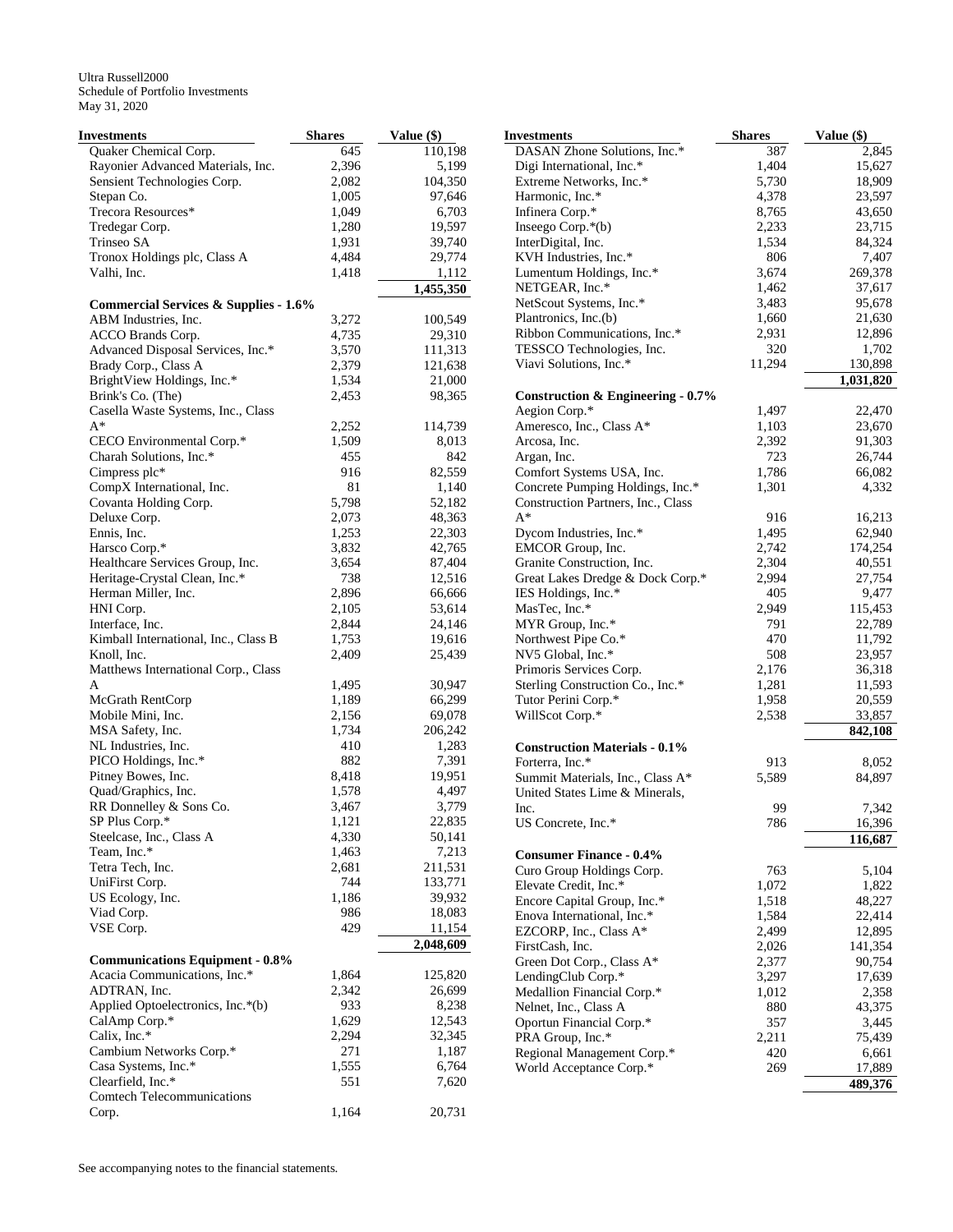| Investments                                          | <b>Shares</b> | Value (\$)           |
|------------------------------------------------------|---------------|----------------------|
| Containers & Packaging - 0.1%                        |               |                      |
| Greif, Inc., Class A                                 | 1,271         | 43,189               |
| Greif, Inc., Class B                                 | 296           | 11,349               |
| Myers Industries, Inc.                               | 1,743         | 23,722               |
| UFP Technologies, Inc.*                              | 331           | 14,964               |
|                                                      |               | 93,224               |
| Distributors - 0.1%                                  |               |                      |
| Core-Mark Holding Co., Inc.                          | 2,225         | 62,256               |
| Funko, Inc., Class A*(b)                             | 1,074         | 6,068                |
| Greenlane Holdings, Inc., Class                      |               |                      |
| $A^*(b)$                                             | 494           | 1,699                |
| Weyco Group, Inc.                                    | 298           | 5,564                |
|                                                      |               | 75,587               |
| <b>Diversified Consumer Services - 0.7%</b>          |               |                      |
| Adtalem Global Education, Inc.*                      | 2,594         | 86,795               |
| American Public Education, Inc.*                     | 742           | 23,321               |
| Carriage Services, Inc.                              | 807           | 15,107               |
| Chegg, Inc.*                                         | 5,817         | 355,302              |
| Collectors Universe, Inc.                            | 441           |                      |
| Houghton Mifflin Harcourt Co.*                       | 5,127         | 9,808                |
| $K12$ . Inc.*                                        |               | 7,844<br>47,541      |
|                                                      | 1,931         |                      |
| Laureate Education, Inc., Class A*                   | 5,538         | 53,885               |
| OneSpaWorld Holdings Ltd.                            | 2,231         | 14,591               |
| Perdoceo Education Corp.*                            | 3,386         | 55,124               |
| Regis Corp.*                                         | 1,145         | 12,045               |
| Select Interior Concepts, Inc., Class                |               |                      |
| $A^*$                                                | 1,018         | 3,268                |
| Strategic Education, Inc.                            | 1,048         | 177,772              |
| WW International, Inc.*                              | 2,296         | 54,875               |
|                                                      |               | $\overline{917,}278$ |
| <b>Diversified Financial Services - 0.1%</b>         |               |                      |
| Alerus Financial Corp.                               | 148           | 2,683                |
| Banco Latinoamericano de                             |               |                      |
| Comercio Exterior SA, Class E                        | 1,517         | 17,901               |
| Cannae Holdings, Inc.*                               | 3,629         | 133,656              |
| GWG Holdings, Inc.*(b)                               | 142           | 1,123                |
| Marlin Business Services Corp.                       | 425           | 3,183                |
| On Deck Capital, Inc.*                               | 2,852         | 2,133                |
|                                                      |               | 160,679              |
| <b>Diversified Telecommunication Services - 0.5%</b> |               |                      |
| Anterix, Inc.*                                       | 529           | 28,354               |
| ATN International, Inc.                              | 545           | 32,373               |
| Bandwidth, Inc., Class A*                            | 790           | 87,571               |
| Cincinnati Bell, Inc.*                               | 2,437         | 35,897               |
| Cogent Communications Holdings,                      |               |                      |
| Inc.                                                 | 2,085         | 159,544              |
| <b>Consolidated Communications</b>                   |               |                      |
| Holdings, Inc.*                                      | 3,463         | 20,986               |
| IDT Corp., Class B*                                  | 818           | 5,186                |
| Iridium Communications, Inc.*                        | 4,865         | 111,895              |
| Ooma, Inc.*                                          | 1,003         | 12,578               |
| ORBCOMM, Inc.*                                       | 3,590         | 9,837                |
| Vonage Holdings Corp.*                               | 11,124        | 107,124              |
|                                                      |               | 611,345              |
| <b>Electric Utilities - 0.7%</b>                     |               |                      |
| ALLETE, Inc.                                         | 2,548         | 149,644              |
| El Paso Electric Co.                                 | 1,995         | 135,600              |
| Genie Energy Ltd., Class B                           | 696           | 5,992                |
| MGE Energy, Inc.                                     | 1,715         | 116,431              |
| Otter Tail Corp.                                     | 1,936         | 83,074               |
| PNM Resources, Inc.                                  | 3,907         | 159,484              |
| Portland General Electric Co.                        | 4,415         | 207,991              |

| Investments                                           | <b>Shares</b>  | Value (\$)       |
|-------------------------------------------------------|----------------|------------------|
| Spark Energy, Inc., Class A                           | 582            | 4,784            |
|                                                       |                | 863,000          |
| <b>Electrical Equipment - 0.8%</b>                    |                |                  |
| Allied Motion Technologies, Inc.                      | 347            | 12,558           |
| American Superconductor Corp.*                        | 1,049          | 7,605            |
| Atkore International Group, Inc.*                     | 2,332          | 62,591           |
| AZZ, Inc.                                             | 1,277          | 40,430           |
| Bloom Energy Corp., Class A*(b)                       | 2,708          | 21,745           |
| Encore Wire Corp.                                     | 1,001          | 48,338           |
| Energous Corp.*                                       | 1,417          | 2,735            |
| EnerSys                                               | 2,096          | 132,677          |
| Generac Holdings, Inc.*                               | 3,005          | 334,366          |
| Plug Power, Inc. $*(b)$<br>Powell Industries, Inc.    | 14,656<br>438  | 61,702<br>11,651 |
| Preformed Line Products Co.                           | 151            | 7,494            |
| Sunrun, Inc.*                                         | 5,551          | 92,702           |
| Thermon Group Holdings, Inc.*                         | 1,596          | 25,584           |
| TPI Composites, Inc.*                                 | 1,419          | 29,444           |
| Vicor Corp.*                                          | 874            | 53,296           |
| Vivint Solar, Inc.*                                   | 2,169          | 16,311           |
|                                                       |                | 961,229          |
| Electronic Equipment, Instruments & Components - 1.9% |                |                  |
| Airgain, Inc.*                                        | 438            | 3,955            |
| Akoustis Technologies, Inc.*(b)                       | 1,486          | 10,981           |
| Anixter International, Inc.*                          | 1,497          | 143,278          |
| Arlo Technologies, Inc.*                              | 3,685          | 8,144            |
| Badger Meter, Inc.                                    | 1,405          | 85,972           |
| Bel Fuse, Inc., Class B                               | 486            | 4,554            |
| Belden, Inc.                                          | 1,917          | 65,255           |
| Benchmark Electronics, Inc.                           | 1,814          | 38,439           |
| Coda Octopus Group, Inc.*                             | 291            | 1,630            |
| CTS Corp.                                             | 1,596          | 34,059           |
| Daktronics, Inc.                                      | 1,799          | 7,628            |
| ePlus, Inc.*                                          | 656            | 48,354           |
| Fabrinet*                                             | 1,792          | 114,580          |
| FARO Technologies, Inc.*                              | 846            | 47,613           |
| Fitbit, Inc., Class A*                                | 11,363         | 72,041           |
| $II-VI$ , Inc.*                                       | 4,438          | 210,938          |
| Insight Enterprises, Inc.*<br>Iteris, Inc.*           | 1,716          | 87,962<br>9,480  |
| Itron, Inc.*                                          | 1,971<br>1,685 | 108,548          |
| KEMET Corp.                                           | 2,797          | 75,603           |
| Kimball Electronics, Inc.*                            | 1,206          | 17,113           |
| Knowles Corp.*                                        | 3,998          | 60,130           |
| Methode Electronics, Inc.                             | 1,795          | 56,273           |
| MTS Systems Corp.                                     | 953            | 16,782           |
| Napco Security Technologies, Inc.*                    | 568            | 12,905           |
| nLight, Inc.*                                         | 1,624          | 35,013           |
| Novanta, Inc.*                                        | 1,655          | 169,985          |
| OSI Systems, Inc.*                                    | 830            | 62,889           |
| PAR Technology Corp.*(b)                              | 567            | 14,181           |
| PC Connection, Inc.                                   | 553            | 23,934           |
| Plexus Corp.*                                         | 1,420          | 91,192           |
| Rogers Corp.*                                         | 910            | 98,517           |
| Sanmina Corp.*                                        | 3,372          | 89,729           |
| ScanSource, Inc.*                                     | 1,246          | 30,714           |
| Tech Data Corp.*                                      | 1,745          | 237,739          |
| TTM Technologies, Inc.*                               | 4,865          | 56,288           |
| Vishay Intertechnology, Inc.                          | 6,518          | 105,983          |
| Vishay Precision Group, Inc.*                         | 513            | 12,117           |
| Wrap Technologies, Inc.*(b)                           | 401            | 2,586            |
|                                                       |                | 2,373,084        |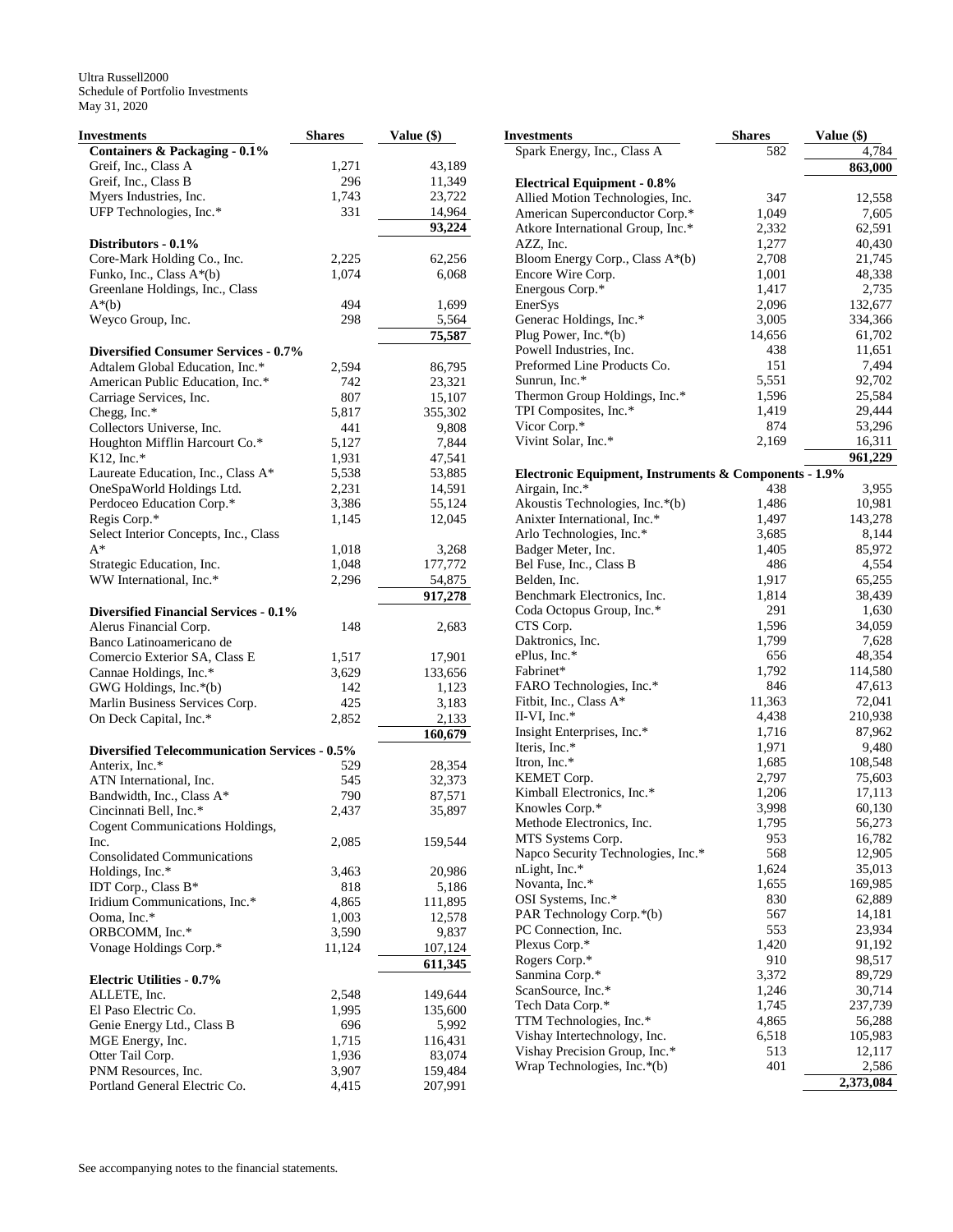| Investments                            | <b>Shares</b> | Value (\$) | <b>Investments</b>                                                   | <b>Shares</b> | Value (\$) |
|----------------------------------------|---------------|------------|----------------------------------------------------------------------|---------------|------------|
| Energy Equipment & Services - 0.4%     |               |            | Reading International, Inc., Class                                   |               |            |
| Archrock, Inc.                         | 6,331         | 40,202     | A*                                                                   | 798           | 2,793      |
| Cactus, Inc., Class A                  | 2,313         | 44,132     |                                                                      |               | 189,886    |
| Covia Holdings Corp.*                  | 2,040         | 1,024      | Equity Real Estate Investment Trusts (REITs) - 4.3%                  |               |            |
| DMC Global, Inc.                       | 694           | 19,814     | Acadia Realty Trust                                                  | 4,202         | 49,289     |
| Dril-Quip, Inc.*                       | 1,778         | 54,033     | Agree Realty Corp.                                                   | 2,038         | 127,925    |
| Era Group, Inc.*                       | 956           | 4,790      | Alexander & Baldwin, Inc.                                            | 3,371         | 38,463     |
| Exterran Corp.*                        | 1,426         | 9,155      | Alexander's, Inc.                                                    | 103           | 26,764     |
| Forum Energy Technologies, Inc.*       | 4,062         | 1,178      | American Assets Trust, Inc.                                          | 2,375         | 62,154     |
| Frank's International NV*              | 5,235         | 11,779     | American Finance Trust, Inc.                                         | 5,252         | 38,445     |
| FTS International. Inc.*               | 78            | 477        | Armada Hoffler Properties, Inc.                                      | 2,747         | 23,679     |
| Geospace Technologies Corp.*           | 649           | 5,114      |                                                                      |               |            |
| Helix Energy Solutions Group,          |               |            | Ashford Hospitality Trust, Inc.<br>Bluerock Residential Growth REIT, | 4,420         | 3,050      |
| $Inc.*$                                | 6,970         | 23,419     | Inc.                                                                 | 1,155         | 7,427      |
| Independence Contract Drilling,        |               |            | Braemar Hotels & Resorts, Inc.                                       | 1,473         | 5,008      |
| $Inc.*$                                | 103           | 635        | BRT Apartments Corp.                                                 | 484           | 5,460      |
| KLX Energy Services Holdings,          |               |            | CareTrust REIT, Inc.                                                 | 4,691         | 87,393     |
| $Inc.*(b)$                             | 1,062         | 1,572      | CatchMark Timber Trust, Inc.,                                        |               |            |
| Liberty Oilfield Services, Inc.,       |               |            | Class A                                                              | 2,409         | 18,911     |
| Class A                                | 2,613         | 13,457     |                                                                      |               | 2,501      |
| Mammoth Energy Services, Inc.*         | 635           | 800        | CBL & Associates Properties, Inc.*                                   | 8,324         |            |
|                                        |               |            | Cedar Realty Trust, Inc.                                             | 4,211         | 3,135      |
| Matrix Service Co.*                    | 1,298         | 14,304     | Chatham Lodging Trust                                                | 2,255         | 15,221     |
| Nabors Industries Ltd.                 | 346           | 12,823     | CIM Commercial Trust Corp.                                           | 583           | 5,772      |
| National Energy Services Reunited      |               |            | City Office REIT, Inc.                                               | 2,621         | 24,323     |
| $Corp.*$                               | 1,164         | 6,612      | Clipper Realty, Inc.                                                 | 707           | 5,218      |
| Natural Gas Services Group, Inc.*      | 629           | 3,938      | Community Healthcare Trust, Inc.                                     | 943           | 34,344     |
| NCS Multistage Holdings, Inc.*         | 562           | 292        | CoreCivic, Inc.                                                      | 5,853         | 70,412     |
| Newpark Resources, Inc.*               | 4,368         | 8,823      | CorEnergy Infrastructure Trust, Inc.                                 | 633           | 6,334      |
| NexTier Oilfield Solutions, Inc.*      | 7,826         | 22,695     | CorePoint Lodging, Inc.                                              | 1,964         | 7,777      |
| Nine Energy Service, Inc.*(b)          | 779           | 1,581      | DiamondRock Hospitality Co.                                          | 9,894         | 59,265     |
| Noble Corp. plc*                       | 12,186        | 1,584      | Diversified Healthcare Trust                                         | 11,631        | 41,639     |
| Oceaneering International, Inc.*       | 4,866         | 31,240     | Easterly Government Properties,                                      |               |            |
| Oil States International, Inc.*        | 2,941         | 12,470     | Inc.                                                                 | 3,655         | 91,631     |
| Pacific Drilling SA*                   | 1,464         | 596        | EastGroup Properties, Inc.                                           | 1,887         | 219,364    |
| ProPetro Holding Corp.*                | 3,926         | 19,434     | <b>Essential Properties Realty Trust,</b>                            |               |            |
| RigNet, Inc.*                          | 710           | 696        | Inc.                                                                 | 4,499         | 61,366     |
| RPC, Inc.*                             | 2,852         | 9,069      | Farmland Partners, Inc.(b)                                           | 1,366         | 9,425      |
| SEACOR Holdings, Inc.*                 | 854           | 22,887     | First Industrial Realty Trust, Inc.                                  | 6,196         | 234,704    |
| SEACOR Marine Holdings, Inc.*          | 965           | 1,496      | Four Corners Property Trust, Inc.                                    | 3,445         | 74,481     |
| Seadrill Ltd.*                         | 2,877         | 1,352      | Franklin Street Properties Corp.                                     | 5,099         | 27,229     |
| Select Energy Services, Inc., Class    |               |            | Front Yard Residential Corp.                                         | 2,433         | 18,247     |
| $A^*$                                  | 2,856         | 16,965     | GEO Group, Inc. (The)                                                | 5,848         | 70,059     |
| Smart Sand, Inc.*                      | 1,057         | 1,120      |                                                                      |               |            |
| Solaris Oilfield Infrastructure, Inc., |               |            | Getty Realty Corp.                                                   | 1,640         | 43,657     |
| Class A                                | 1,527         | 10,582     | Gladstone Commercial Corp.                                           | 1,595         | 28,582     |
|                                        |               |            | Gladstone Land Corp.                                                 | 903           | 13,093     |
| TETRA Technologies, Inc.*              | 5,950         | 1,963      | Global Medical REIT, Inc.                                            | 1,895         | 20,314     |
| Tidewater, Inc.*                       | 1,936         | 9,235      | Global Net Lease, Inc.                                               | 4,424         | 62,069     |
| US Silica Holdings, Inc.(b)            | 3,600         | 10,620     | Hannon Armstrong Sustainable                                         |               |            |
| US Well Services, Inc.*                | 983           | 463        | Infrastructure Capital, Inc.                                         | 3,112         | 90,279     |
|                                        |               | 454,421    | Healthcare Realty Trust, Inc.                                        | 6,507         | 199,765    |
| Entertainment - 0.1%                   |               |            | Hersha Hospitality Trust                                             | 1,688         | 8,508      |
| AMC Entertainment Holdings, Inc.,      |               |            | Independence Realty Trust, Inc.                                      | 4,473         | 44,238     |
| Class $A(b)$                           | 2,534         | 12,999     | <b>Industrial Logistics Properties Trust</b>                         | 3,184         | 59,700     |
| Eros International plc*                | 3,584         | 11,576     | Innovative Industrial Properties,                                    |               |            |
| Gaia, Inc.*                            | 508           | 3,978      | Inc(b)                                                               | 801           | 65,458     |
| Glu Mobile, Inc.*                      | 5,689         | 56,776     | <b>Investors Real Estate Trust</b>                                   | 573           | 40,626     |
| IMAX Corp.*                            | 2,570         | 32,408     | iStar, Inc.                                                          | 2,919         | 31,905     |
| Liberty Media Corp.-Liberty            |               |            | Jernigan Capital, Inc.                                               | 1,094         | 13,205     |
| Braves, Class A*                       | 488           | 11,024     | Kite Realty Group Trust                                              | 4,070         | 39,479     |
| Liberty Media Corp.-Liberty            |               |            | Lexington Realty Trust                                               | 11,879        | 115,464    |
| Braves, Class C*                       | 1,769         | 38,830     | LTC Properties, Inc.                                                 | 1,934         | 71,191     |
| LiveXLive Media, Inc.*(b)              | 1,639         | 4,688      | Mack-Cali Realty Corp.                                               | 4,257         | 64,749     |
|                                        |               |            |                                                                      |               |            |
| Marcus Corp. (The)                     | 1,099         | 14,814     | Monmouth Real Estate Investment                                      |               |            |
|                                        |               |            | Corp.                                                                | 4,650         | 60,357     |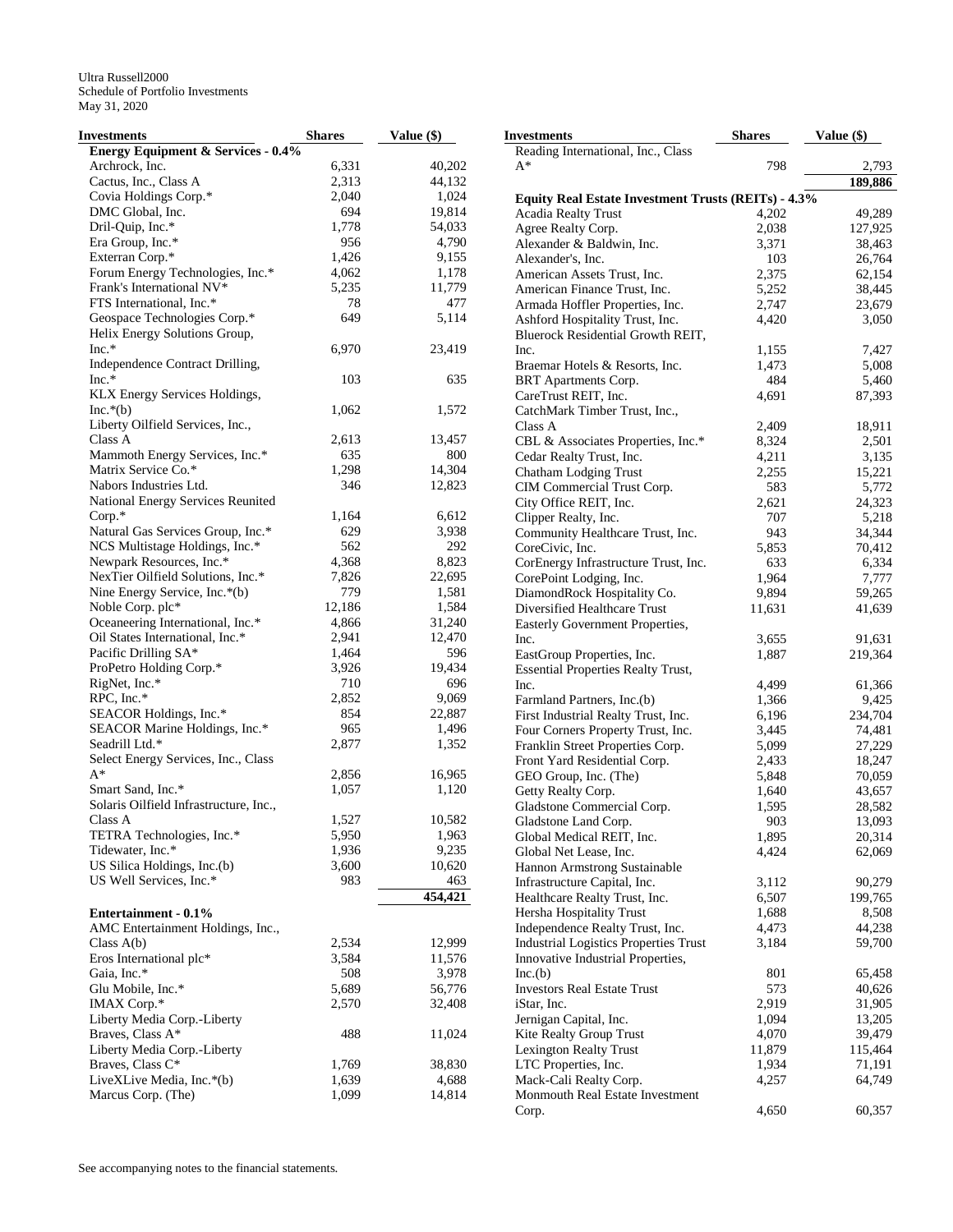| Investments                           | <b>Shares</b> | Value (\$) | <b>Investments</b>                      | <b>Shares</b> | Value (\$) |
|---------------------------------------|---------------|------------|-----------------------------------------|---------------|------------|
| National Health Investors, Inc.       | 2,093         | 116.141    | Food Products - 0.9%                    |               |            |
| National Storage Affiliates Trust     | 2,916         | 87,509     | Alico, Inc.                             | 256           | 8,215      |
| New Senior Investment Group, Inc.     | 4,112         | 11,925     | B&G Foods, Inc.(b)                      | 3,118         | 72,400     |
| NexPoint Residential Trust, Inc.      | 989           | 31,628     | Bridgford Foods Corp.*                  | 85            | 1,340      |
| Office Properties Income Trust        | 2,343         | 59,254     | Calavo Growers, Inc.                    | 796           | 46,574     |
| One Liberty Properties, Inc.          | 764           | 12,109     | Cal-Maine Foods, Inc.*                  | 1,549         | 69,023     |
| Pebblebrook Hotel Trust               | 6,390         | 87,287     | Darling Ingredients, Inc.*              | 8,068         | 188,065    |
| Pennsylvania REIT(b)                  | 3,409         | 3,852      | Farmer Bros Co.*                        | 525           | 4,048      |
| Physicians Realty Trust               | 9,275         | 160,179    | Fresh Del Monte Produce, Inc.           | 1,507         | 37,509     |
| Piedmont Office Realty Trust, Inc.,   |               |            | Freshpet, Inc.*                         | 1,691         | 130,511    |
| Class A                               | 6,152         | 102,615    | Hostess Brands, Inc.*                   | 5,871         | 70,892     |
| PotlatchDeltic Corp.                  | 3,251         | 110,501    | J&J Snack Foods Corp.                   | 742           | 95,443     |
| Preferred Apartment Communities,      |               |            | John B Sanfilippo & Son, Inc.           | 424           | 36,863     |
| Inc., Class A                         | 2,249         | 15,720     | Lancaster Colony Corp.                  | 929           | 142,564    |
| PS Business Parks, Inc.               | 984           | 131,502    | Landec Corp.*                           | 1,272         | 13,572     |
| QTS Realty Trust, Inc., Class A       | 2,828         | 194,001    | Limoneira Co.                           | 769           | 10,274     |
| <b>Retail Opportunity Investments</b> |               |            | Sanderson Farms, Inc.                   | 979           | 129,248    |
| Corp.                                 | 5,615         | 52,725     | Seneca Foods Corp., Class A*            | 321           | 11,707     |
| Retail Value, Inc.                    | 732           | 8,484      | Simply Good Foods Co. (The)*            | 4,055         | 69,057     |
| Rexford Industrial Realty, Inc.       | 5,582         | 222,164    | Tootsie Roll Industries, Inc.           | 818           | 29,151     |
|                                       | 8,307         | 85,645     |                                         |               |            |
| <b>RLJ</b> Lodging Trust              |               |            |                                         |               | 1,166,456  |
| <b>RPT</b> Realty                     | 3,837         | 22,139     | Gas Utilities - 0.9%                    |               |            |
| Ryman Hospitality Properties, Inc.    | 2,407         | 82,271     | Chesapeake Utilities Corp.              | 786           | 71,007     |
| Sabra Health Care REIT, Inc.          | 9,911         | 133,402    | New Jersey Resources Corp.              | 4,673         | 164,116    |
| Safehold, Inc.                        | 624           | 34,189     | Northwest Natural Holding Co.           | 1,486         | 95,267     |
| Saul Centers, Inc.                    | 591           | 17,955     | ONE Gas, Inc.                           | 2,567         | 215,551    |
| Seritage Growth Properties, Class     |               |            | RGC Resources, Inc.                     | 368           | 9,715      |
| $A^*(b)$                              | 1,657         | 13,041     | South Jersey Industries, Inc.           | 4,553         | 129,123    |
| STAG Industrial, Inc.                 | 7,354         | 197,823    | Southwest Gas Holdings, Inc.            | 2,668         | 202,635    |
| Summit Hotel Properties, Inc.         | 5,087         | 31,794     | Spire, Inc.                             | 2,442         | 178,071    |
| Sunstone Hotel Investors, Inc.        | 11,030        | 97,615     |                                         |               | 1,065,485  |
| Tanger Factory Outlet Centers,        |               |            | Health Care Equipment & Supplies - 3.3% |               |            |
| Inc(b)                                | 4,432         | 27,257     | Accelerate Diagnostics, Inc.*(b)        | 1,340         | 11,189     |
| Terreno Realty Corp.                  | 3,243         | 166,009    | Accuray, Inc.*                          | 4,384         | 9,206      |
| UMH Properties, Inc.                  | 1,778         | 22,189     | Alphatec Holdings, Inc.*                | 1,919         | 8,540      |
| Uniti Group, Inc.                     | 9,093         | 75,017     | AngioDynamics, Inc.*                    | 1,812         | 18,501     |
| Universal Health Realty Income        |               |            | Antares Pharma, Inc.*                   | 7,944         | 22,799     |
| Trust                                 | 629           | 58,742     | Apyx Medical Corp.*                     | 1,635         | 7,259      |
| <b>Urban Edge Properties</b>          | 5,657         | 55,156     | AtriCure, Inc.*                         | 1,866         | 89,213     |
| Urstadt Biddle Properties, Inc.,      |               |            | Atrion Corp.                            | 71            | 45,581     |
| Class A                               | 1,452         | 18,528     | Avanos Medical, Inc.*                   | 2,324         | 67,535     |
| Washington Prime Group, Inc.(b)       | 9,177         | 5,879      | Axogen, Inc.*                           | 1,667         | 16,170     |
| <b>Washington REIT</b>                | 4,042         | 88,641     | Axonics Modulation Technologies,        |               |            |
| Whitestone REIT                       | 1,883         | 11,580     | $Inc.*(b)$                              | 912           | 33,443     |
| Xenia Hotels & Resorts, Inc.          | 5,570         | 50,130     | BioLife Solutions, Inc.*                | 357           | 5,873      |
|                                       |               | 5,351,652  | BioSig Technologies, Inc.*              | 792           | 7,429      |
| Food & Staples Retailing - 0.5%       |               |            | Cardiovascular Systems, Inc.*           | 1,696         | 65,669     |
| Andersons, Inc. (The)                 | 1,547         | 20,049     | Cerus Corp.*                            | 7,712         | 47,969     |
| BJ's Wholesale Club Holdings,         |               |            | Conformis, Inc.*                        | 3,172         | 3,136      |
| Inc.*                                 | 5,480         | 197,280    | CONMED Corp.                            | 1,339         | 98,296     |
| Chefs' Warehouse, Inc. (The)*         | 1,201         | 17,775     | CryoLife, Inc.*                         | 1,792         | 40,732     |
| HF Foods Group, Inc.*(b)              | 1,081         | 7,740      | CryoPort, Inc.*(b)                      | 1,549         | 38,059     |
| Ingles Markets, Inc., Class A         | 695           | 29,614     | Cutera, Inc.*                           | 688           | 9,137      |
| Natural Grocers by Vitamin            |               |            | CytoSorbents Corp.*                     | 1,504         | 15,356     |
| Cottage, Inc.                         | 446           | 6,422      |                                         |               |            |
| Performance Food Group Co.*           | 6,283         | 167,442    | ElectroCore, Inc.*                      | 635           | 590        |
|                                       |               | 60,036     | GenMark Diagnostics, Inc.*              | 2,723         | 25,841     |
| PriceSmart, Inc.                      | 1,104         |            | Glaukos Corp.*                          | 1,912         | 74,530     |
| Rite Aid Corp.*                       | 2,709         | 35,569     | Globus Medical, Inc., Class A*          | 3,734         | 204,063    |
| SpartanNash Co.                       | 1,762         | 37,724     | Haemonetics Corp.*                      | 2,481         | 272,116    |
| United Natural Foods, Inc.*           | 2,620         | 51,352     | Heska Corp.*                            | 345           | 30,336     |
| Village Super Market, Inc., Class A   | 405           | 9,692      | Inogen, Inc.*                           | 897           | 34,086     |
| Weis Markets, Inc.                    | 468           | 26,082     | Integer Holdings Corp.*                 | 1,596         | 126,371    |
|                                       |               | 666,777    | IntriCon Corp.*                         | 404           | 5,713      |
|                                       |               |            | Invacare Corp.                          | 1,653         | 10,182     |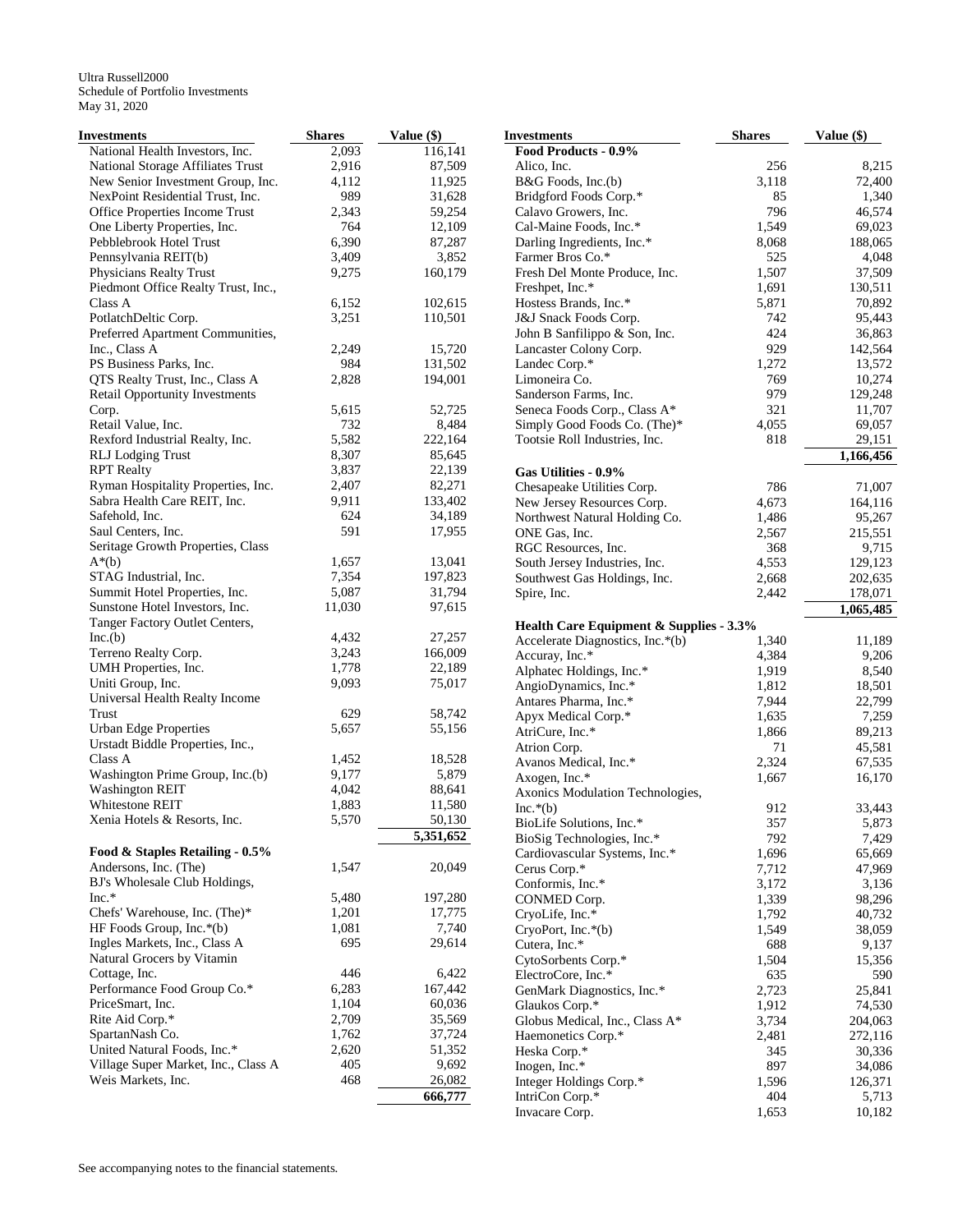| Investments                                        | <b>Shares</b> | Value (\$) | <b>Investments</b>                   | <b>Shares</b> | Value $(\$)$ |
|----------------------------------------------------|---------------|------------|--------------------------------------|---------------|--------------|
| iRadimed Corp.*                                    | 224           | 5,208      | Magellan Health, Inc.*               | 1,078         | 80.839       |
| iRhythm Technologies, Inc.*                        | 1,300         | 161,603    | National HealthCare Corp.            | 601           | 40,309       |
| Lantheus Holdings, Inc.*                           | 1,895         | 26,018     | National Research Corp.              | 591           | 33,522       |
| LeMaitre Vascular, Inc.                            | 807           | 21,700     | Option Care Health, Inc.*            | 1,512         | 22,982       |
| LivaNova plc*                                      | 2,384         | 127,520    | Owens & Minor, Inc.                  | 3,028         | 24,012       |
| Meridian Bioscience, Inc.*                         | 2,068         | 31,971     | Patterson Cos., Inc.                 | 4,107         | 80,867       |
| Merit Medical Systems, Inc.*                       | 2,631         | 118,369    | Pennant Group, Inc. (The)*           | 1,243         | 31,684       |
| Mesa Laboratories, Inc.                            | 197           | 52,057     | PetIQ, Inc. $*(b)$                   | 971           | 29,790       |
| Misonix, Inc.*                                     | 446           | 6,213      | Progyny, Inc.*(b)                    | 583           | 14,552       |
| Natus Medical, Inc.*                               | 1,658         | 35,481     | Providence Service Corp. (The)*      | 573           | 46,126       |
| Neogen Corp.*                                      | 2,548         | 181,469    | R1 RCM, Inc.*                        | 5,098         | 54,090       |
| Neuronetics, Inc.*                                 | 653           | 1,195      | RadNet, Inc.*                        | 2,065         | 35,188       |
| Nevro Corp.*                                       | 1,469         | 184,506    | Select Medical Holdings Corp.*       | 5,405         | 87,237       |
| Novocure Ltd.*                                     | 4,267         | 287,724    | Surgery Partners, Inc.*              | 1,194         | 16,006       |
| NuVasive, Inc.*                                    | 2,551         | 154,591    | Tenet Healthcare Corp.*              | 5,054         | 109,975      |
|                                                    |               |            |                                      |               |              |
| OraSure Technologies, Inc.*                        | 3,022         | 43,940     | Tivity Health, Inc.*(b)              | 2,332         | 24,836       |
| Orthofix Medical, Inc.*                            | 887           | 30,229     | Triple-S Management Corp., Class     |               |              |
| OrthoPediatrics Corp.*                             | 493           | 22,742     | $B^*$                                | 1,125         | 22,387       |
| Quidel Corp.*                                      | 1,758         | 307,650    | US Physical Therapy, Inc.            | 617           | 45,744       |
| Rockwell Medical, Inc.*(b)                         | 3,213         | 6,876      |                                      |               | 2,087,064    |
| RTI Surgical Holdings, Inc.*                       | 2,787         | 7,581      | <b>Health Care Technology - 1.2%</b> |               |              |
| SeaSpine Holdings Corp.*                           | 1,068         | 11,374     | Allscripts Healthcare Solutions,     |               |              |
| Senseonics Holdings, Inc.*                         | 6,012         | 2,806      | $Inc.*$                              | 7,949         | 50,238       |
| Shockwave Medical, Inc.*                           | 1,251         | 55,057     | Castlight Health, Inc., Class B*     | 5,004         | 3,942        |
| SI-BONE, Inc.*                                     | 940           | 16,441     | Computer Programs and Systems,       |               |              |
| Sientra, Inc.*                                     | 1,893         | 7,345      | Inc.                                 | 624           | 13,803       |
| Silk Road Medical, Inc.*                           | 790           | 30,233     | Evolent Health, Inc., Class A*       | 3,640         | 32,323       |
| Soliton, Inc. $*(b)$                               | 274           | 2,721      | Health Catalyst, Inc.*               | 932           | 25,294       |
| STAAR Surgical Co.*                                | 2,183         | 84,700     | HealthStream, Inc.*                  | 1,279         | 29,136       |
| Surmodics, Inc.*                                   | 644           | 23,815     | HMS Holdings Corp.*                  | 4,314         | 134,769      |
| Tactile Systems Technology, Inc.*                  | 902           | 43,702     | Inovalon Holdings, Inc., Class A*    | 3,575         | 67,281       |
| Tandem Diabetes Care, Inc.*                        | 2,755         | 229,078    | Inspire Medical Systems, Inc.*       | 662           | 53,979       |
| TransEnterix, Inc.*                                | 1,166         | 494        | Livongo Health, Inc.*                | 2,528         | 151,503      |
| TransMedics Group, Inc.*                           | 698           | 9,221      | NextGen Healthcare, Inc.*            | 2,687         | 27,730       |
| Utah Medical Products, Inc.                        | 171           | 17,011     | Omnicell, Inc.*                      | 2,035         | 136,162      |
| Vapotherm, Inc.*                                   | 738           | 19,653     | OptimizeRx Corp.*                    | 678           | 7,702        |
| Varex Imaging Corp.*                               | 1,849         | 34,687     |                                      |               |              |
| ViewRay, Inc. $*(b)$                               | 5,176         | 9,058      | Phreesia, Inc.*                      | 1,337         | 39,201       |
|                                                    | 6,199         | 183,180    | Schrodinger, Inc.*                   | 677           | 46,341       |
| Wright Medical Group NV*                           |               |            | Simulations Plus, Inc.               | 587           | 29,743       |
| Zynex, Inc. $*(b)$                                 | 777           | 15,074     | Tabula Rasa HealthCare, Inc.*(b)     | 960           | 51,293       |
|                                                    |               | 4,055,213  | Teladoc Health, Inc.*                | 3,549         | 617,738      |
| <b>Health Care Providers &amp; Services - 1.7%</b> |               |            | Vocera Communications, Inc.*         | 1,530         | 30,034       |
| 1Life Healthcare, Inc.*                            | 948           | 30,620     |                                      |               | 1,548,212    |
| Addus HomeCare Corp.*                              | 612           | 60,564     | Hotels, Restaurants & Leisure - 1.7% |               |              |
| Amedisys, Inc.*                                    | 1,541         | 295,949    | <b>BBX</b> Capital Corp.             | 3,155         | 5,648        |
| American Renal Associates                          |               |            | Biglari Holdings, Inc., Class B*     | 47            | 2,861        |
| Holdings, Inc.*                                    | 901           | 5,577      | BJ's Restaurants, Inc.               | 939           | 20,395       |
| AMN Healthcare Services, Inc.*                     | 2,263         | 100,387    | Bloomin' Brands, Inc.                | 4,276         | 48,789       |
| Apollo Medical Holdings, Inc.*                     | 415           | 7,839      | Bluegreen Vacations Corp.            | 351           | 1,530        |
| Avalon GloboCare Corp.*(b)                         | 1,061         | 1,687      | Boyd Gaming Corp.                    | 3,959         | 84,643       |
| BioTelemetry, Inc.*                                | 1,629         | 76,856     | Brinker International, Inc.          | 1,835         | 48,352       |
| Brookdale Senior Living, Inc.*                     | 9,066         | 33,182     | Carrols Restaurant Group, Inc.*      | 1,714         | 7,353        |
| Catasys, Inc. $*(b)$                               | 355           | 7,033      | Century Casinos, Inc.*               | 1,339         | 7,324        |
| Community Health Systems, Inc.*                    | 4,232         | 13,331     | Cheesecake Factory, Inc. (The)       | 2,043         | 43,884       |
| CorVel Corp.*                                      | 434           | 29,464     | Churchill Downs, Inc.                | 1,727         | 229,121      |
| Cross Country Healthcare, Inc.*                    | 1,755         | 10,653     |                                      | 814           |              |
| Ensign Group, Inc. (The)                           | 2,487         | 108,732    | Chuy's Holdings, Inc.*               |               | 13,016       |
|                                                    |               |            | Cracker Barrel Old Country Store,    |               |              |
| Enzo Biochem, Inc.*                                | 2,140         | 6,099      | Inc.                                 | 1,180         | 126,413      |
| Exagen, Inc. $*(b)$                                | 162           | 1,878      | Dave & Buster's Entertainment, Inc.  | 1,517         | 20,009       |
| Genesis Healthcare, Inc.*                          | 4,113         | 3,546      | Del Taco Restaurants, Inc.*          | 1,418         | 8,650        |
| Hanger, Inc.*                                      | 1,779         | 32,662     | Denny's Corp.*                       | 2,846         | 30,865       |
| HealthEquity, Inc.*                                | 3,402         | 210,822    | Dine Brands Global, Inc.             | 786           | 35,677       |
| Joint Corp. (The)*                                 | 641           | 9,685      | Drive Shack, Inc.*                   | 2,967         | 5,281        |
| LHC Group, Inc.*                                   | 1,479         | 240,352    | El Pollo Loco Holdings, Inc.*        | 962           | 13,343       |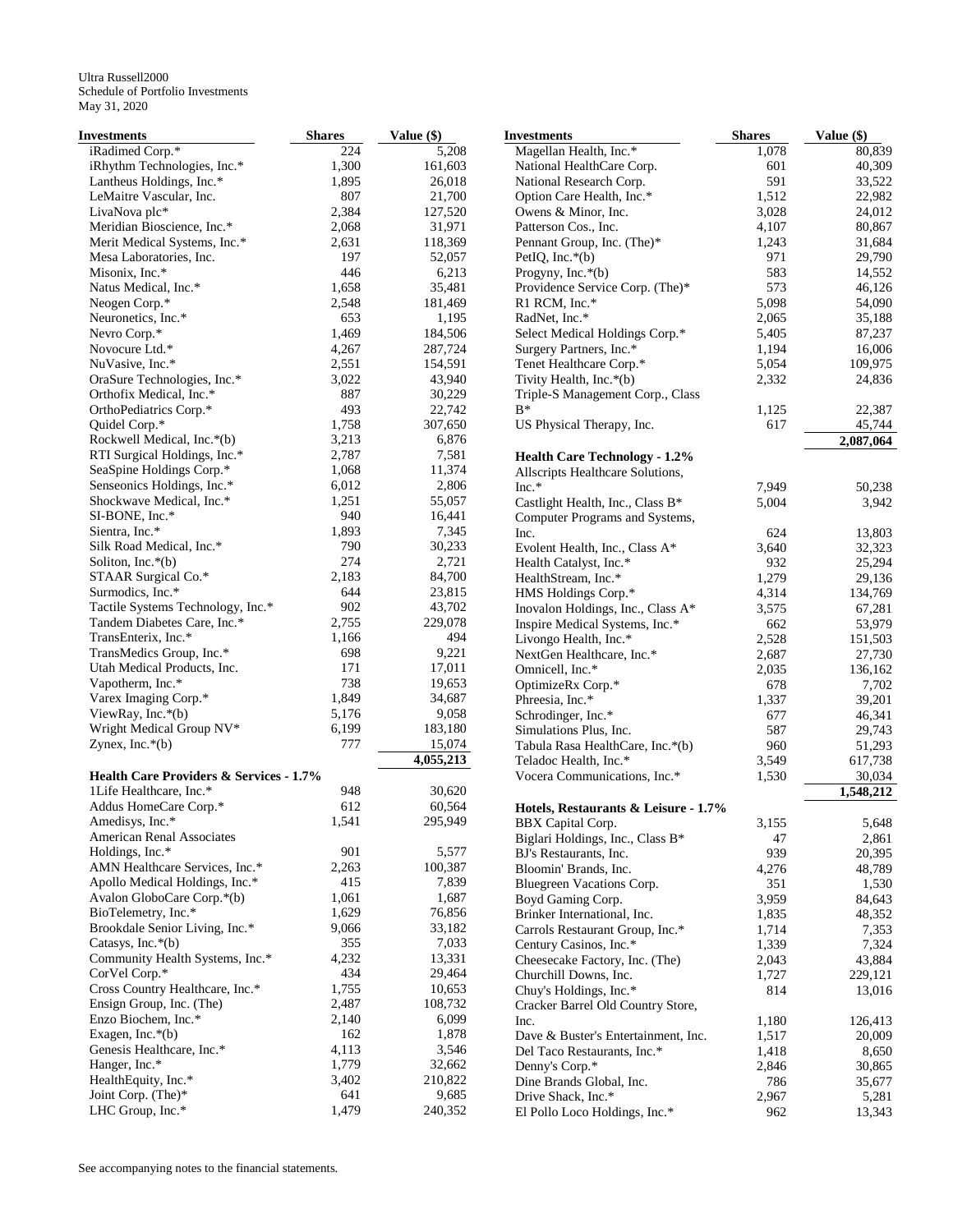| <b>Investments</b>                  | <b>Shares</b> | Value (\$) | <b>Investments</b>    |
|-------------------------------------|---------------|------------|-----------------------|
| Eldorado Resorts, Inc.*(b)          | 3,236         | 114,749    | TopBuild Corp         |
| Everi Holdings, Inc.*               | 3,946         | 24,505     | TRI Pointe Gro        |
| Fiesta Restaurant Group, Inc.*      | 1,152         | 9,481      | Tupperware Br         |
| Golden Entertainment, Inc.*         | 841           | 10,256     | Universal Elect       |
| Inspired Entertainment, Inc.*       | 432           | 1,162      | ZAGG, Inc.*           |
| J Alexander's Holdings, Inc.*       | 642           | 2,722      |                       |
| Jack in the Box, Inc.               | 1,135         | 76,068     | <b>Household Pro</b>  |
| Kura Sushi USA, Inc., Class A*(b)   | 166           | 2,422      | Central Garden        |
| Lindblad Expeditions Holdings,      |               |            | Central Garden        |
| $Inc.*$                             | 1,128         | 8,855      | Oil-Dri Corp. o       |
| <b>Marriott Vacations Worldwide</b> |               |            | WD-40 Co.             |
| Corp.                               | 2,035         | 182,804    |                       |
| Monarch Casino & Resort, Inc.*      | 556           | 22,318     | <b>Independent P</b>  |
| Nathan's Famous, Inc.               | 144           | 8,068      | <b>Atlantic Power</b> |
| Noodles & Co.*                      | 1,402         | 8,216      | Clearway Energ        |
| Papa John's International, Inc.     | 1,086         | 84,589     | Clearway Energ        |
| Penn National Gaming, Inc.*         | 6,160         | 202,110    | Ormat Technol         |
| PlayAGS, Inc.*                      | 1,306         | 6,804      | Sunnova Energ         |
| Potbelly Corp.*                     | 1,019         | 2,140      | $Inc.*$               |
| RCI Hospitality Holdings, Inc.      | 425           | 6,158      | TerraForm Pow         |
| Red Lion Hotels Corp.*              | 1,180         | 2,077      |                       |
| Red Robin Gourmet Burgers,          |               |            | <b>Industrial Cor</b> |
| $Inc.*(b)$                          | 637           | 8,829      | Raven Industrie       |
| Red Rock Resorts, Inc., Class A     | 3,430         | 47,334     |                       |
| Ruth's Hospitality Group, Inc.      | 1,358         | 11,013     | <b>Insurance - 1.</b> |
| Scientific Games Corp.*             | 2,740         | 43,100     | Ambac Financi         |
| SeaWorld Entertainment, Inc.*       | 2,317         | 41,845     | American Equi         |
| Shake Shack, Inc., Class A*         | 1,426         | 79,214     | Holding Co.           |
| Target Hospitality Corp.*           | 1,593         | 3,791      | AMERISAFE,            |
| Texas Roadhouse, Inc.               | 3,245         | 168,253    | Argo Group Int        |
| Twin River Worldwide Holdings,      |               |            | Ltd.                  |
| Inc.                                | 857           | 17,920     | Benefytt Techn        |
| Wingstop, Inc.                      | 1,441         | 175,730    | BRP Group, In         |
|                                     |               | 2,125,687  | Citizens, Inc.*(      |
| <b>Household Durables - 1.4%</b>    |               |            | <b>CNO</b> Financial  |
| Bassett Furniture Industries, Inc.  | 468           | 2,995      | Crawford & Co         |
| Beazer Homes USA, Inc.*             | 1,431         | 14,052     | Donegal Group         |
| Casper Sleep, Inc. $*(b)$           | 331           | 2,337      | eHealth, Inc.*        |
| Cavco Industries, Inc.*             | 424           | 80,641     | <b>Employers Hol</b>  |
| Century Communities, Inc.*          | 1,405         | 41,504     | Enstar Group L        |
| Ethan Allen Interiors, Inc.         | 1,151         | 13,006     | FBL Financial         |
| Flexsteel Industries, Inc.          | 372           | 3,694      | FedNat Holding        |
| GoPro, Inc., Class A*(b)            | 6,266         | 29,513     | Genworth Fina         |
| Green Brick Partners, Inc.*         | 1,194         | 12,776     | Global Indemni        |
| Hamilton Beach Brands Holding       |               |            | Goosehead Insu        |
| Co., Class A                        | 317           | 3,027      | A*                    |
| Helen of Troy Ltd.*                 | 1,233         | 224,307    | Greenlight Cap        |
| Hooker Furniture Corp.              | 572           | 9,324      | A*                    |
| Installed Building Products, Inc.*  | 1,112         | 71,479     | Hallmark Finar        |
| $i$ Robot Corp. $*(b)$              | 1,362         | 100,407    | HCI Group, Inc        |
| KB Home                             | 4,264         | 141,053    | Heritage Insura       |
| La-Z-Boy, Inc.                      | 2,205         | 56,713     | Horace Mann E         |
| Legacy Housing Corp.*               | 283           | 3,682      | Independence I        |
| LGI Homes, Inc.*                    | 984           | 82,085     | Investors Title       |
| Lifetime Brands, Inc.               | 583           | 3,317      | James River Gr        |
| Lovesac Co. $(The)*(b)$             | 431           | 7,892      | Kinsale Capital       |
| M/I Homes, Inc.*                    | 1,331         | 44,562     | MBIA, Inc.*           |
| MDC Holdings, Inc.                  | 2,482         | 84,363     | <b>National Gener</b> |
| Meritage Homes Corp.*               | 1,779         | 123,641    | National Weste        |
| Purple Innovation, Inc.*            | 409           | 5,865      | Class A               |
| Skyline Champion Corp.*             | 2,473         | 61,429     | NI Holdings, Ir       |
| Sonos, Inc.*                        | 3,936         | 42,745     | Palomar Holdir        |
| Taylor Morrison Home Corp., Class   |               |            | ProAssurance 0        |
| A*                                  | 6,419         | 124,079    |                       |

| Investments                                                         | <b>Shares</b> | Value (\$) |
|---------------------------------------------------------------------|---------------|------------|
| TopBuild Corp.*                                                     | 1,644         | 188,550    |
| TRI Pointe Group, Inc.*                                             | 6,799         | 97,362     |
| Tupperware Brands Corp.                                             | 2,396         | 7,739      |
| Universal Electronics, Inc.*                                        | 661           | 29,904     |
| ZAGG, Inc.*                                                         | 1,376         | 4,107      |
|                                                                     |               | 1,718,150  |
| <b>Household Products - 0.2%</b>                                    |               |            |
| Central Garden & Pet Co.*                                           | 486           | 17,831     |
| Central Garden & Pet Co., Class A*                                  | 1,986         | 68,040     |
| Oil-Dri Corp. of America                                            | 258           | 9,141      |
| WD-40 Co.                                                           | 675           | 129,499    |
|                                                                     |               | 224,511    |
| <b>Independent Power and Renewable Electricity Producers - 0.3%</b> |               |            |
| Atlantic Power Corp.*                                               | 5,249         | 11,023     |
| Clearway Energy, Inc., Class A                                      | 1,712         | 34,736     |
| Clearway Energy, Inc., Class C                                      | 3,890         | 85,230     |
| Ormat Technologies, Inc.                                            | 1,949         | 141,907    |
| Sunnova Energy International,                                       |               |            |
| $Inc.*$                                                             | 1,560         | 23,400     |
| TerraForm Power, Inc., Class A                                      | 3,899         | 71,664     |
|                                                                     |               | 367,960    |
| Industrial Conglomerates $-0.0\%$ (c)                               |               |            |
| Raven Industries, Inc.                                              | 1,762         | 37,795     |
|                                                                     |               |            |
| Insurance - 1.6%                                                    |               |            |
| Ambac Financial Group, Inc.*                                        | 2,221         | 29,806     |
| American Equity Investment Life                                     |               |            |
| Holding Co.                                                         | 4,429         | 96,065     |
| AMERISAFE, Inc.                                                     | 939           | 57,636     |
| Argo Group International Holdings                                   |               |            |
| Ltd.                                                                | 1,604         | 49,227     |
| Benefytt Technologies, Inc.*(b)                                     | 479           | 9,403      |
| BRP Group, Inc., Class A*                                           | 869           | 10,776     |
| Citizens, Inc.*(b)                                                  | 2,431         | 14,780     |
| CNO Financial Group, Inc.                                           | 7,282         | 104,497    |
| Crawford & Co., Class A                                             | 800           | 4,816      |
| Donegal Group, Inc., Class A                                        | 507           | 7,225      |
| eHealth, Inc.*                                                      | 1,122         | 146,331    |
| Employers Holdings, Inc.                                            | 1,551         | 46,359     |
| Enstar Group Ltd.*                                                  | 565           | 80,456     |
| FBL Financial Group, Inc., Class A                                  | 476           | 16,998     |
| FedNat Holding Co.                                                  | 567           | 6,912      |
| Genworth Financial, Inc., Class A*                                  | 24,867        | 75,844     |
| Global Indemnity Ltd.                                               | 408           | 9,898      |
| Goosehead Insurance, Inc., Class                                    |               |            |
| A*                                                                  | 563           | 33,752     |
| Greenlight Capital Re Ltd., Class                                   |               |            |
| A*                                                                  | 1,433         | 10,375     |
| Hallmark Financial Services, Inc.*                                  | 641           | 1,494      |
| HCI Group, Inc.                                                     | 300           | 13,455     |
| Heritage Insurance Holdings, Inc.                                   | 1,288         | 16,151     |
| Horace Mann Educators Corp.                                         | 2,033         | 74,245     |
| Independence Holding Co.                                            | 244           | 7,088      |
| Investors Title Co.                                                 | 68            | 8,575      |
| James River Group Holdings Ltd.                                     | 1,455         | 56,265     |
| Kinsale Capital Group, Inc.                                         | 1,003         | 149,768    |
| MBIA, Inc.*                                                         | 3,696         | 26,168     |
| National General Holdings Corp.                                     | 3,330         | 67,599     |
| National Western Life Group, Inc.,                                  |               |            |
| Class A                                                             | 111           | 21,748     |
| NI Holdings, Inc.*                                                  | 468           | 7,015      |
| Palomar Holdings, Inc.*                                             | 907           | 67,499     |
| ProAssurance Corp.                                                  | 2,618         | 36,128     |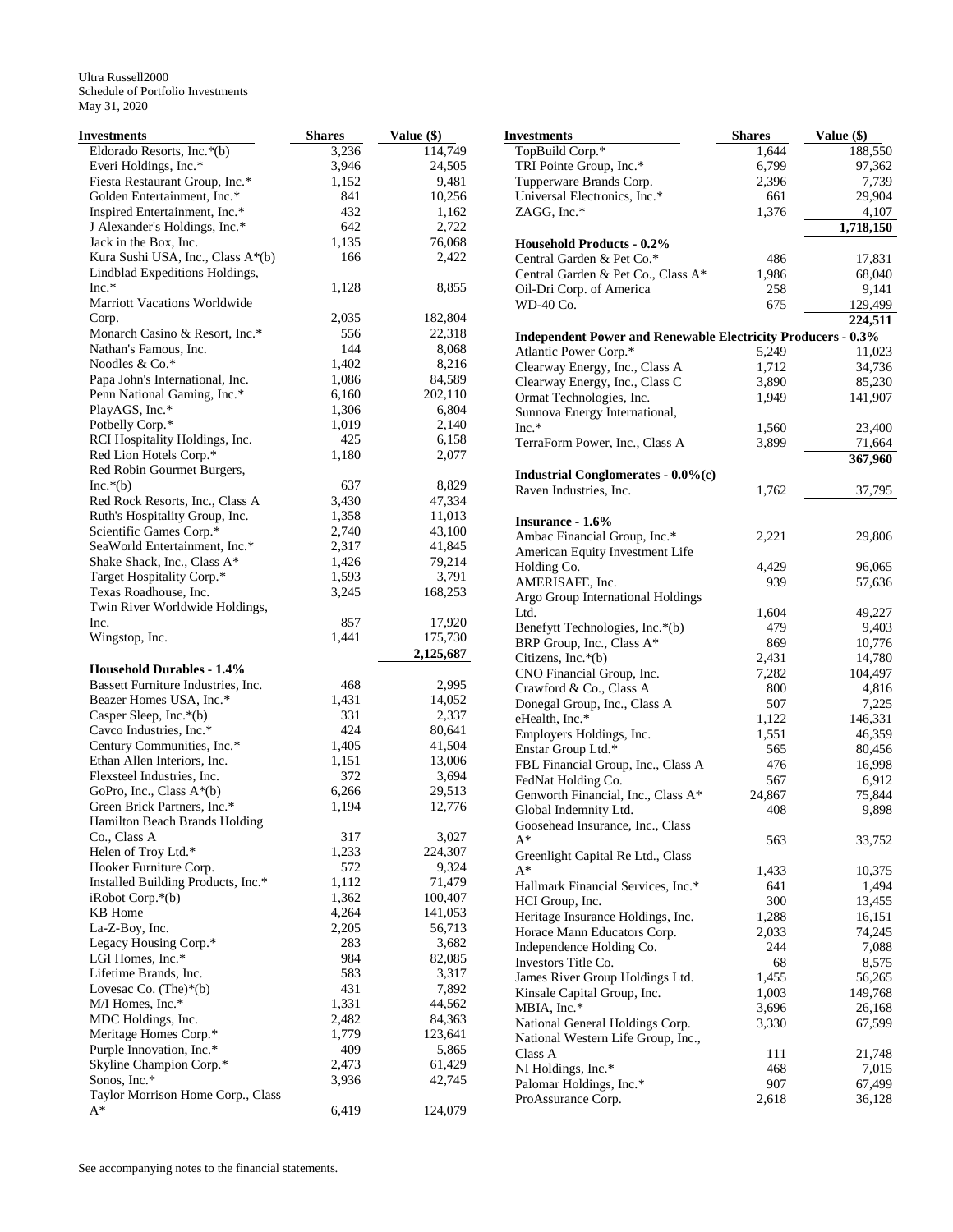| <b>Investments</b>                                                    | <b>Shares</b>  | Value (\$)       |
|-----------------------------------------------------------------------|----------------|------------------|
| ProSight Global, Inc.*                                                | 436            | 3,863            |
| Protective Insurance Corp., Class B                                   | 449            | 6,205            |
| RLI Corp.                                                             | 1,964          | 155,077          |
| Safety Insurance Group, Inc.                                          | 725            | 55,274           |
| Selective Insurance Group, Inc.                                       | 2,877          | 150,899          |
| State Auto Financial Corp.                                            | 845            | 16,849           |
| Stewart Information Services Corp.                                    | 1,152          | 35,505           |
| Third Point Reinsurance Ltd.*                                         | 3,628          | 26,775           |
| Tiptree, Inc.                                                         | 1,222          | 7,454            |
| Trupanion, Inc.*(b)                                                   | 1,416          | 42,650           |
| United Fire Group, Inc.                                               | 1,040          | 27,903           |
| United Insurance Holdings Corp.<br>Universal Insurance Holdings, Inc. | 1,013<br>1,461 | 7,942            |
| Watford Holdings Ltd.*                                                | 875            | 26,093<br>12,924 |
|                                                                       |                | 1,939,767        |
| <b>Interactive Media &amp; Services - 0.2%</b>                        |                |                  |
| Cargurus, Inc.*                                                       | 3,683          | 95,684           |
| Cars.com, Inc.*                                                       | 3,295          | 20,330           |
| DHI Group, Inc.*                                                      | 2,458          | 6,563            |
| Eventbrite, Inc., Class A*                                            | 1,795          | 15,473           |
| EverQuote, Inc., Class A*                                             | 431            | 23,240           |
| Liberty TripAdvisor Holdings, Inc.,                                   |                |                  |
| Class $A^*$                                                           | 3,566          | 8,469            |
| Meet Group, Inc. (The)*                                               | 3,395          | 20,981           |
| QuinStreet, Inc.*                                                     | 2,275          | 23,069           |
| Travelzoo*                                                            | 258            | 1,579            |
| TrueCar, Inc.*                                                        | 5,150          | 13,905           |
| Yelp, Inc.*                                                           | 3,369          | 73,242           |
|                                                                       |                | 302,535          |
| <b>Internet &amp; Direct Marketing Retail - 0.4%</b>                  |                |                  |
| 1-800-Flowers.com, Inc., Class A*                                     | 1,219          | 26,989           |
| Duluth Holdings, Inc., Class B*(b)                                    | 526            | 2,388            |
| Groupon, Inc.*                                                        | 22,191         | 28,293           |
| Lands' End, Inc.*                                                     | 522            | 3,278            |
| Leaf Group Ltd.*                                                      | 859            | 2,345            |
| Liquidity Services, Inc.*<br>PetMed Express, Inc.                     | 1,304<br>963   | 7,446<br>34,764  |
| Quotient Technology, Inc.*                                            | 3,687          | 25,661           |
| RealReal, Inc. (The)*                                                 | 2,548          | 34,169           |
| Rubicon Project, Inc. (The)*                                          | 4,803          | 30,115           |
| Shutterstock, Inc.                                                    | 938            | 35,569           |
| Stamps.com, Inc.*                                                     | 812            | 160,898          |
| Stitch Fix, Inc., Class $A^*(b)$                                      | 2,032          | 46,980           |
| Waitr Holdings, Inc.*(b)                                              | 2,834          | 7,000            |
|                                                                       |                | 445,895          |
| IT Services - 1.6%                                                    |                |                  |
| Brightcove, Inc.*                                                     | 1,909          | 15,329           |
| Cardtronics plc, Class A*                                             | 1,807          | 43,711           |
| Cass Information Systems, Inc.                                        | 692            | 27,915           |
| Conduent, Inc.*                                                       | 8,499          | 20,313           |
| CSG Systems International, Inc.                                       | 1,617          | 76,565           |
| <b>Endurance International Group</b>                                  | 3,557          |                  |
| Holdings, Inc.*                                                       | 2,980          | 12,734           |
| EVERTEC, Inc.<br>Evo Payments, Inc., Class A*                         |                | 86,778           |
| Exela Technologies, Inc.*                                             | 1,964<br>2,199 | 43,483<br>714    |
| ExlService Holdings, Inc.*                                            | 1,646          | 100,686          |
| GTT Communications, Inc.*(b)                                          | 1,658          | 13,247           |
| Hackett Group, Inc. (The)                                             | 1,202          | 16,576           |
| 13 Verticals, Inc., Class A*                                          | 719            | 20,750           |
| Information Services Group, Inc.*                                     | 1,750          | 3,010            |
| International Money Express, Inc.*                                    | 885            | 9,762            |
| KBR, Inc.                                                             | 6,957          | 163,142          |

| Investments                                    | <b>Shares</b> | Value (\$) |
|------------------------------------------------|---------------|------------|
| Limelight Networks, Inc.*                      | 5,689         | 28,104     |
| LiveRamp Holdings, Inc.*                       | 3,294         | 166,116    |
| ManTech International Corp., Class             |               |            |
| A                                              | 1,316         | 102,306    |
| MAXIMUS, Inc.                                  | 3,126         | 225,134    |
| NIC, Inc.                                      | 3,230         | 77,714     |
| Paysign, Inc.*                                 | 1,485         | 10,722     |
| Perficient, Inc.*                              | 1,569         | 53,409     |
| Perspecta, Inc.                                | 6,873         | 152,374    |
| PRGX Global, Inc.*                             | 1,002         | 3,948      |
| Priority Technology Holdings,                  |               |            |
| $Inc.*$                                        | 319           | 596        |
| Science Applications International             |               |            |
| Corp.                                          | 2,845         | 250,474    |
| StarTek, Inc.*                                 | 815           | 3,431      |
|                                                |               |            |
| Sykes Enterprises, Inc.*                       | 1,878         | 51,194     |
| TTEC Holdings, Inc.                            | 852           | 36,091     |
| Tucows, Inc., Class A*(b)                      | 464           | 27,872     |
| Unisys Corp.*                                  | 2,503         | 28,434     |
| Verra Mobility Corp.*                          | 6,268         | 68,384     |
| Virtusa Corp.*                                 | 1,410         | 42,399     |
|                                                |               | 1,983,417  |
| Leisure Products - 0.4%                        |               |            |
| Acushnet Holdings Corp.                        | 1,728         | 57,750     |
| American Outdoor Brands Corp.*                 | 2,658         | 31,418     |
| Callaway Golf Co.                              | 4,592         | 70,349     |
| Clarus Corp.                                   | 1,153         | 12,107     |
| Escalade, Inc.                                 | 518           | 5,221      |
| Johnson Outdoors, Inc., Class A                | 264           | 20,489     |
| Malibu Boats, Inc., Class A*                   | 1,002         | 47,224     |
| Marine Products Corp.                          | 364           | 4,095      |
| MasterCraft Boat Holdings, Inc.*               | 904           | 13,433     |
| Sturm Ruger & Co., Inc.                        | 822           | 51,243     |
| Vista Outdoor, Inc.*                           | 2,839         | 27,567     |
| YETI Holdings, Inc.*                           | 3,436         | 110,296    |
|                                                |               | 451,192    |
| Life Sciences Tools & Services - 0.8%          |               |            |
| ChromaDex Corp.*                               | 2,015         | 9,692      |
| Codexis, Inc.*                                 | 2,597         | 32,255     |
| Fluidigm Corp.*                                | 3,396         | 14,807     |
| Luminex Corp.                                  | 2,065         | 64,345     |
| Medpace Holdings, Inc.*                        | 1,356         | 125,864    |
| NanoString Technologies, Inc.*                 | 1,675         | 51,138     |
| NeoGenomics, Inc.*                             | 4,683         | 124,989    |
| $\cdots$<br>Pacific Biosciences of California, |               |            |
| $Inc.*$                                        | 6,991         | 24,608     |
| Personalis, Inc.*                              | 922           | 10,917     |
| Quanterix Corp.*                               | 656           | 18,099     |
| Repligen Corp.*                                | 2,568         | 336,331    |
| Syneos Health, Inc.*                           | 3,057         | 186,446    |
|                                                |               | 999.491    |
| Machinery - 2.4%                               |               |            |
|                                                | 479           |            |
| Alamo Group, Inc.                              |               | 49,490     |
| Albany International Corp., Class A            | 1,505         | 90,751     |
| Altra Industrial Motion Corp.                  | 3,161         | 97,991     |
| Astec Industries, Inc.                         | 1,098         | 46,643     |
| Barnes Group, Inc.                             | 2,315         | 87,461     |
| Blue Bird Corp.*                               | 755           | 10,834     |
| Briggs & Stratton Corp.                        | 2,021         | 3,314      |
| Chart Industries, Inc.*                        | 1,768         | 69,394     |
| CIRCOR International, Inc.*                    | 960           | 15,437     |
| Columbus McKinnon Corp.                        | 1,132         | 34,424     |
| Commercial Vehicle Group, Inc.*                | 1,489         | 3,767      |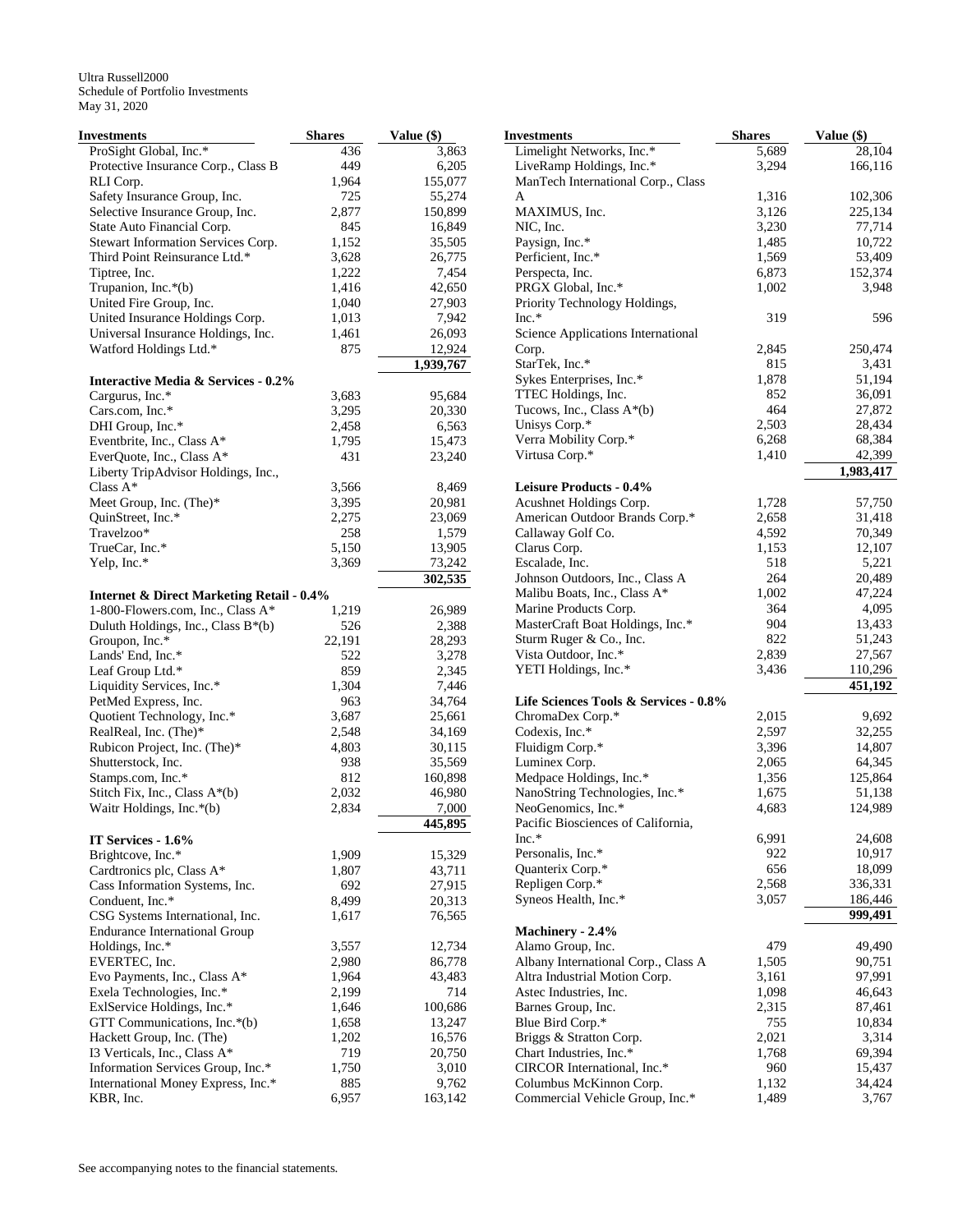| Investments                         | <b>Shares</b> | Value (\$)       | <b>Investments</b>                | <b>Shares</b> | Value (\$) |
|-------------------------------------|---------------|------------------|-----------------------------------|---------------|------------|
| Douglas Dynamics, Inc.              | 1,101         | 40,231           | Cardlytics, Inc.*                 | 704           | 47,935     |
| Eastern Co. (The)                   | 265           | 4,958            | Central European Media            |               |            |
| Energy Recovery, Inc.*              | 1,846         | 14,187           | Enterprises Ltd., Class A*        | 4,356         | 17,424     |
| Enerpac Tool Group Corp.            | 2,700         | 48,330           | Clear Channel Outdoor Holdings,   |               |            |
| EnPro Industries, Inc.              | 1,012         | 45,621           | $Inc.*$                           | 2,397         | 2,315      |
| ESCO Technologies, Inc.             | 1,256         | 103,758          | comScore, Inc.*                   | 2,404         | 9,051      |
| Evoqua Water Technologies Corp.*    | 3,731         | 70,180           | Cumulus Media, Inc., Class A*     | 706           | 3,650      |
| Federal Signal Corp.                | 2,936         | 85,555           | Daily Journal Corp.*(b)           | 56            | 15,686     |
| Franklin Electric Co., Inc.         | 2,272         | 115,236          | Emerald Holding, Inc.             | 1,211         | 2,688      |
| Gencor Industries, Inc.*            | 447           | 5,324            | Entercom Communications Corp.,    |               |            |
| Gorman-Rupp Co. (The)               | 865           | 26,521           | Class A                           | 5,853         | 9,774      |
| Graham Corp.                        | 472           | 5,400            | Entravision Communications Corp., |               |            |
| Greenbrier Cos., Inc. (The)         | 1,577         | 33,464           | Class A                           | 2,936         | 4,404      |
| Helios Technologies, Inc.           | 1,438         | 51,437           | EW Scripps Co. (The), Class A     | 2,688         | 23,305     |
| Hillenbrand, Inc.                   | 3,588         | 92,355           | Fluent, Inc.*                     | 2,092         | 4,173      |
| Hurco Cos., Inc.                    | 316           | 9,878            | Gannett Co., Inc.                 | 5,764         | 7,551      |
| Hyster-Yale Materials Handling,     |               |                  | Gray Television, Inc.*            | 4,473         | 62,354     |
| Inc.                                | 497           | 18,195           | Hemisphere Media Group, Inc.*     | 854           | 8,369      |
| John Bean Technologies Corp.        | 1,534         | 126,018          | Lee Enterprises, Inc.*            | 2,628         | 2,917      |
| Kadant, Inc.                        | 539           | 52,191           | Liberty Latin America Ltd., Class |               |            |
| Kennametal, Inc.                    | 4,035         | 111,931          | $A^*$                             | 2,273         | 22,662     |
| LB Foster Co., Class A*             | 490           | 5,988            | Liberty Latin America Ltd., Class |               |            |
| Lindsay Corp.                       | 530           | 49,778           | $C^*$                             | 5,593         | 53,693     |
| Luxfer Holdings plc                 | 1,347         | 18,845           | Loral Space & Communications,     |               |            |
| Lydall, Inc.*                       | 838           | 9,067            | Inc.                              | 632           | 11,901     |
| Manitowoc Co., Inc. (The)*          | 1,724         | 16,119           | Marchex, Inc., Class B*           | 1,761         | 2,730      |
| Mayville Engineering Co., Inc.*     | 309           | 1,891            | MDC Partners, Inc., Class A*      | 2,776         | 3,650      |
| Meritor, Inc.*                      | 3,489         | 71,106           | Meredith Corp.                    | 1,956         | 29,223     |
| Miller Industries, Inc.             | 542           | 16,059           | MSG Networks, Inc., Class A*      | 2,110         | 26,122     |
| Mueller Industries, Inc.            | 2,725         | 72,976           | National CineMedia, Inc.          | 3,059         | 8,412      |
| Mueller Water Products, Inc., Class |               |                  | Saga Communications, Inc., Class  |               |            |
| A                                   | 7,711         | 72,021           | A                                 | 188           | 4,995      |
| Navistar International Corp.*       | 2,437         | 61,266           | Scholastic Corp.                  | 1,450         | 42,630     |
| NN, Inc.                            | 2,059         | 9,204            | TechTarget, Inc.*                 | 1,132         | 31,119     |
| Omega Flex, Inc.                    | 142           | 14,527           | TEGNA, Inc.                       | 10,683        | 125,205    |
| Park-Ohio Holdings Corp.            | 427           | 6,230            | Tribune Publishing Co.            | 861           | 8,179      |
| Proto Labs, Inc.*                   | 1,326         | 167,540          | WideOpenWest, Inc.*               | 1,210         | 7,877      |
| RBC Bearings, Inc.*                 | 1,192         | 167,655          |                                   |               |            |
| REV Group, Inc.                     | 1,334         | 8,137            |                                   |               | 608,399    |
| Rexnord Corp.                       | 5,228         | 157,363          | Metals & Mining - 0.8%            |               |            |
| Spartan Motors, Inc.                | 1,657         | 28,302           | Allegheny Technologies, Inc.*     | 6,180         | 53,642     |
| SPX Corp.*                          | 2,146         | 85,797           | Carpenter Technology Corp.        | 2,314         | 54,078     |
|                                     |               | 71,131           | Century Aluminum Co.*             | 2,466         | 14,697     |
| SPX FLOW, Inc.*                     | 2,057<br>606  | 32,063           | Cleveland-Cliffs, Inc.(b)         | 19,395        | 101,242    |
| Standex International Corp.         | 883           |                  | Coeur Mining, Inc.*               | 11,702        | 67,287     |
| Tennant Co.                         | 3,113         | 56,459<br>48,936 | Commercial Metals Co.             | 5,794         | 99,425     |
| Terex Corp.                         |               |                  | Compass Minerals International,   |               |            |
| Titan International, Inc.           | 2,461         | 3,027            | Inc.                              | 1,676         | 80,750     |
| TriMas Corp.*                       | 2,203         | 52,101           | Contura Energy, Inc.*             | 890           | 3,418      |
| Twin Disc, Inc.*                    | 514           | 2,822            | Gold Resource Corp.               | 2,981         | 11,626     |
| Wabash National Corp.               | 2,589         | 24,725           | Haynes International, Inc.        | 611           | 13,949     |
| Watts Water Technologies, Inc.,     |               |                  | Hecla Mining Co.                  | 25,466        | 84,547     |
| Class A                             | 1,356         | 112,765          | Kaiser Aluminum Corp.             | 774           | 55,534     |
| Welbilt, Inc.*                      | 6,381         | 38,796           | Materion Corp.                    | 998           | 52,395     |
|                                     |               | 3,052,972        | Novagold Resources, Inc.*         | 11,371        | 108,707    |
| <b>Marine - 0.1%</b>                |               |                  | Olympic Steel, Inc.               | 454           | 5,008      |
| Costamare, Inc.                     | 2,538         | 11,675           | Ramaco Resources, Inc.*(b)        | 401           | 1,087      |
| Eagle Bulk Shipping, Inc.*          | 2,172         | 3,844            | Ryerson Holding Corp.*            | 795           | 3,967      |
| Genco Shipping & Trading Ltd.       | 745           | 3,516            | Schnitzer Steel Industries, Inc., |               |            |
| Matson, Inc.                        | 2,088         | 59,654           | Class A                           | 1,279         | 20,080     |
| Safe Bulkers, Inc.*                 | 2,497         | 2,547            | SunCoke Energy, Inc.              | 3,480         | 11,867     |
| Scorpio Bulkers, Inc.               | 267           | 4,649            | Synalloy Corp.*                   | 408           | 3,811      |
|                                     |               | 85,885           | TimkenSteel Corp.*                | 1,976         | 6,916      |
| <b>Media - 0.5%</b>                 |               |                  | Warrior Met Coal, Inc.            | 2,540         | 35,763     |
| Boston Omaha Corp., Class A*        | 515           | 8,405            |                                   |               |            |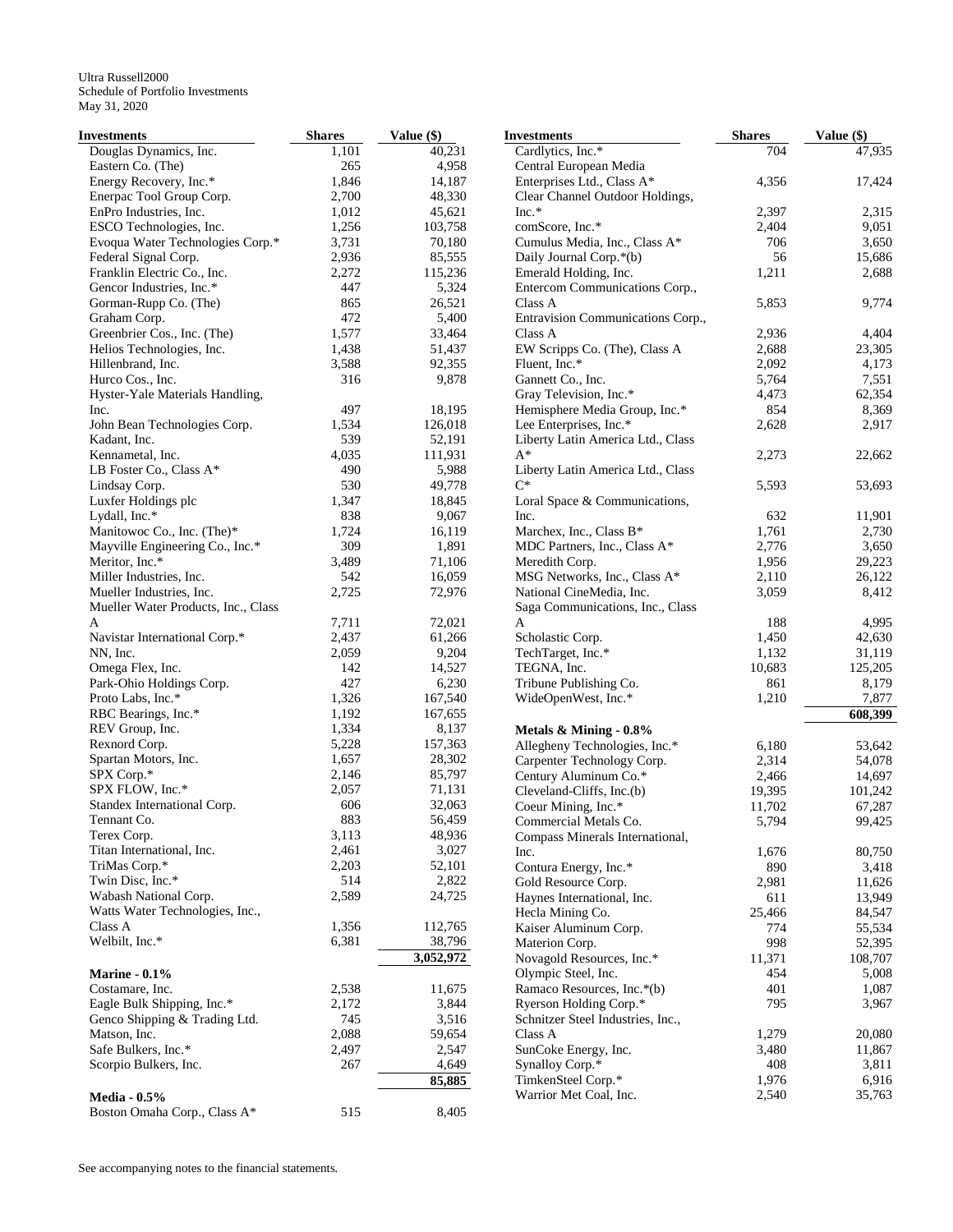| <b>Investments</b>                                    | <b>Shares</b> | Value (\$) | <b>Investments</b>                 | <b>Shares</b> | Value (\$) |
|-------------------------------------------------------|---------------|------------|------------------------------------|---------------|------------|
| Worthington Industries, Inc.                          | 1.899         | 56,818     | CVR Energy, Inc.                   | 1,454         | 29,662     |
|                                                       |               | 946,614    | Delek US Holdings, Inc.            | 3,636         | 71,520     |
| Mortgage Real Estate Investment Trusts (REITs) - 0.5% |               |            | Denbury Resources, Inc.*           | 23,665        | 5,041      |
| AG Mortgage Investment Trust,                         |               |            | DHT Holdings, Inc.                 | 5,436         | 32,290     |
| Inc.                                                  | 1,596         | 3,926      | Diamond S Shipping, Inc.*          | 1,327         | 14,531     |
| Anworth Mortgage Asset Corp.                          | 4,795         | 7,001      | Dorian LPG Ltd.*                   | 1,331         | 10,941     |
| Apollo Commercial Real Estate                         |               |            | Earthstone Energy, Inc., Class     |               |            |
| Finance, Inc.                                         | 7,582         | 62,400     | $A^*(b)$                           | 969           | 2,888      |
| Ares Commercial Real Estate Corp.                     | 1,534         | 11,428     | Energy Fuels, Inc.*                | 4,806         | 8,266      |
| Arlington Asset Investment Corp.,                     |               |            | Evolution Petroleum Corp.          | 1,333         | 3,253      |
|                                                       |               |            | Extraction Oil & Gas, Inc.*        | 4,157         | 1,206      |
| Class A                                               | 1,772         | 4,253      | Falcon Minerals Corp.              | 1,893         | 4,714      |
| ARMOUR Residential REIT, Inc.                         | 2,896         | 22,676     | GasLog Ltd.                        | 1,987         | 6,815      |
| Blackstone Mortgage Trust, Inc.,                      |               |            |                                    |               |            |
| Class A                                               | 6,302         | 148,664    | Golar LNG Ltd.                     | 4,655         | 36,914     |
| Capstead Mortgage Corp.                               | 4,593         | 23,241     | Goodrich Petroleum Corp.*          | 447           | 3,594      |
| Cherry Hill Mortgage Investment                       |               |            | Green Plains, Inc.*(b)             | 1,686         | 14,415     |
| Corp.                                                 | 794           | 6,852      | Gulfport Energy Corp.*             | 7,866         | 11,878     |
| Colony Credit Real Estate, Inc.                       | 3,974         | 19,671     | Hallador Energy Co.                | 996           | 701        |
| Dynex Capital, Inc.                                   | 1,099         | 14,133     | HighPoint Resources Corp.*         | 5,516         | 1,324      |
| Ellington Financial, Inc.                             | 1,957         | 19,961     | International Seaways, Inc.        | 1,239         | 28,100     |
| Exantas Capital Corp.                                 | 1,502         | 3,004      | Laredo Petroleum, Inc.*            | 8,860         | 7,518      |
| Granite Point Mortgage Trust, Inc.                    | 2,663         | 13,102     | Magnolia Oil & Gas Corp., Class    |               |            |
| Great Ajax Corp.                                      | 847           | 6,945      | $A^*$                              | 4,964         | 27,550     |
| Invesco Mortgage Capital, Inc.(b)                     | 8,152         | 22,581     | Matador Resources Co.*(b)          | 5,455         | 42,767     |
| <b>KKR Real Estate Finance Trust,</b>                 |               |            | Montage Resources Corp.*(b)        | 1,051         | 6,432      |
| Inc.                                                  | 1,240         | 20,076     | NACCO Industries, Inc., Class A    | 182           | 4,783      |
| Ladder Capital Corp.                                  | 5,059         | 40,219     | NextDecade Corp.*(b)               | 613           | 926        |
| New York Mortgage Trust, Inc.                         | 18,580        | 38,646     | Nordic American Tankers Ltd.       | 6,844         | 31,277     |
|                                                       |               |            | Northern Oil and Gas, Inc.*        | 14,566        | 11,351     |
| Orchid Island Capital, Inc.                           | 3,183         | 13,273     | Oasis Petroleum, Inc.*             | 15,686        | 7,225      |
| PennyMac Mortgage Investment                          |               |            |                                    |               |            |
| Trust                                                 | 4,855         | 53,454     | Overseas Shipholding Group, Inc.,  |               |            |
| Ready Capital Corp.                                   | 1,878         | 11,024     | Class $A^*$                        | 3,176         | 7,019      |
| Redwood Trust, Inc.                                   | 5,495         | 29,398     | Panhandle Oil and Gas, Inc., Class |               |            |
| TPG RE Finance Trust, Inc.                            | 2,434         | 18,036     | A                                  | 754           | 3,152      |
| Western Asset Mortgage Capital                        |               |            | Par Pacific Holdings, Inc.*        | 1,740         | 16,165     |
| Corp.(b)                                              | 2,552         | 5,053      | PDC Energy, Inc.*                  | 4,914         | 59,853     |
|                                                       |               | 619,017    | Peabody Energy Corp.               | 3,145         | 9,907      |
| <b>Multiline Retail - 0.1%</b>                        |               |            | Penn Virginia Corp.*               | 666           | 5,847      |
| Big Lots, Inc.                                        | 1,914         | 74,167     | PrimeEnergy Resources Corp.*       | 25            | 1,899      |
| Dillard's, Inc., Class A(b)                           | 484           | 14,525     | QEP Resources, Inc.                | 11,752        | 10,031     |
|                                                       |               | 88,692     | Renewable Energy Group, Inc.*      | 1,808         | 51,438     |
| Multi-Utilities - 0.4%                                |               |            | REX American Resources Corp.*      | 276           | 16,187     |
|                                                       |               |            | Ring Energy, Inc.*(b)              | 2,954         | 3,515      |
| Avista Corp.                                          | 3,272         | 128,164    | Rosehill Resources, Inc.*          | 515           | 173        |
| Black Hills Corp.                                     | 3,001         | 185,192    | SandRidge Energy, Inc.*            | 1,511         | 2,387      |
| NorthWestern Corp.                                    | 2,489         | 149,639    | Scorpio Tankers, Inc.              | 2,166         | 38,425     |
| Unitil Corp.                                          | 717           | 34,538     |                                    | 3,994         | 39,620     |
|                                                       |               | 497,533    | SFL Corp. Ltd.                     |               |            |
| Oil, Gas & Consumable Fuels - 0.9%                    |               |            | SilverBow Resources, Inc.*(b)      | 348           | 1,315      |
| Abraxas Petroleum Corp.*                              | 7,865         | 1,527      | SM Energy Co.                      | 5,505         | 19,378     |
| Altus Midstream Co.*                                  | 2,471         | 1,705      | Southwestern Energy Co.*           | 26,706        | 80,385     |
| Amplify Energy Corp.                                  | 639           | 703        | Talos Energy, Inc.*                | 989           | 12,016     |
| Arch Resources, Inc.                                  | 741           | 24,423     | Teekay Corp.*                      | 3,372         | 9,880      |
| Ardmore Shipping Corp.                                | 1,639         | 9,572      | Teekay Tankers Ltd., Class A*      | 1,170         | 20,335     |
| Berry Corp.                                           | 3,078         | 13,051     | Tellurian, Inc. $*(b)$             | 4,637         | 4,637      |
| Bonanza Creek Energy, Inc.*                           | 930           | 15,717     | Uranium Energy Corp.*(b)           | 8,905         | 9,350      |
| Brigham Minerals, Inc., Class A                       | 1,386         | 18,364     | W&T Offshore, Inc. $*(b)$          | 4,625         | 12,071     |
|                                                       |               |            | Whiting Petroleum Corp.*(b)        | 4,468         | 3,127      |
| California Resources Corp.*(b)                        | 2,372         | 3,155      | World Fuel Services Corp.          | 3,171         | 80,797     |
| Callon Petroleum Co.*                                 | 18,880        | 12,625     |                                    |               | 1,168,234  |
| Chaparral Energy, Inc., Class A*                      | 1,523         | 759        | Paper & Forest Products - 0.3%     |               |            |
| Clean Energy Fuels Corp.*                             | 6,597         | 13,788     | Boise Cascade Co.                  | 1,907         | 64,895     |
| CNX Resources Corp.*                                  | 9,160         | 93,340     | Clearwater Paper Corp.*            | 786           | 22,771     |
| Comstock Resources, Inc.*                             | 761           | 4,079      |                                    |               |            |
| CONSOL Energy, Inc.*                                  | 1,268         | 8,635      | Louisiana-Pacific Corp.            | 5,539         | 130,776    |
|                                                       |               |            | Neenah, Inc.                       | 823           | 41,611     |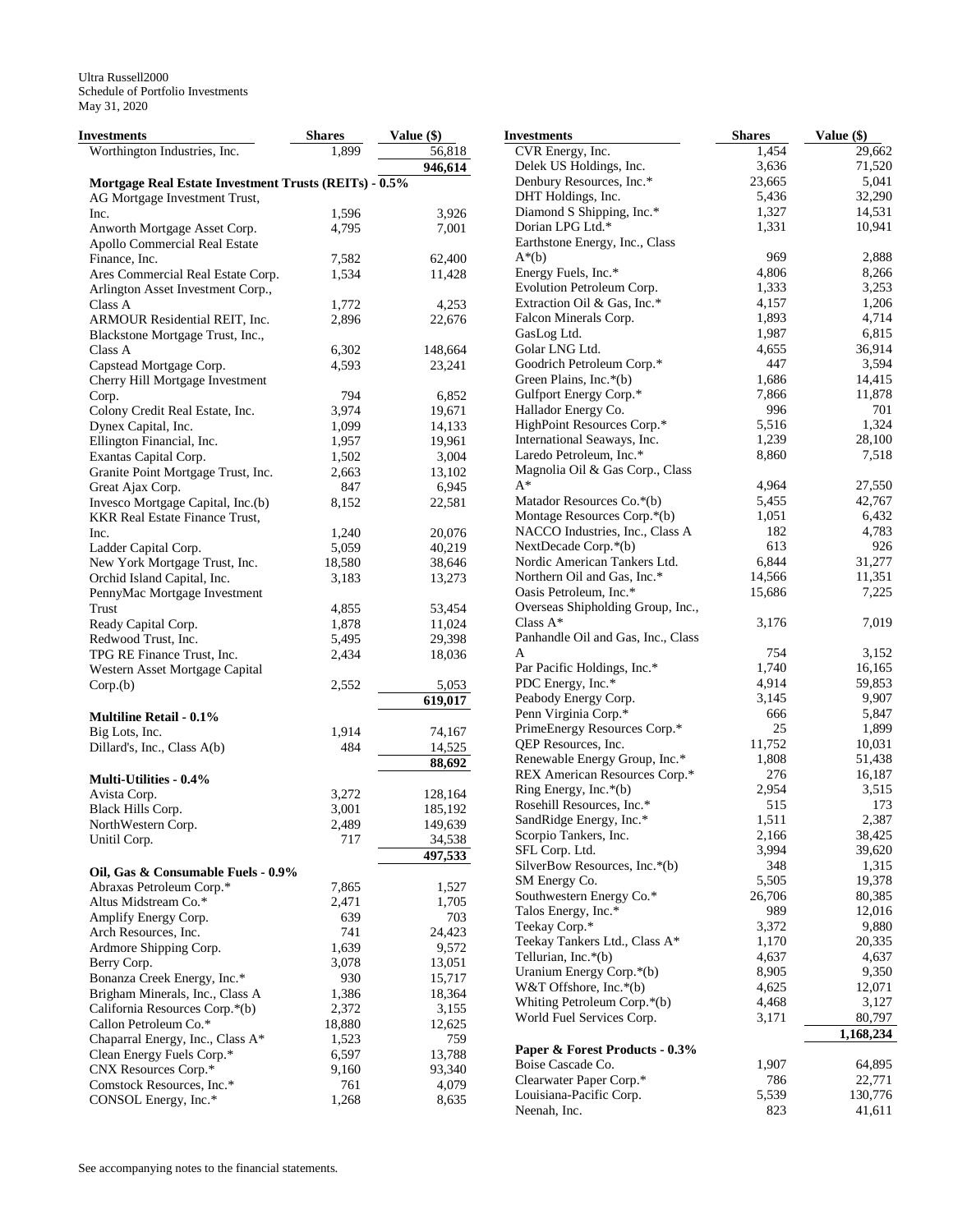| PH Glatfelter Co.<br>2,140<br>32,977<br>Paratek Pharmaceuticals, Inc.*<br>1,615<br>7,171<br>Schweitzer-Mauduit International,<br>Phathom Pharmaceuticals, Inc.*<br>529<br>22,366<br>1,518<br>46,132<br>Phibro Animal Health Corp., Class<br>Inc.<br>1,002<br>Verso Corp., Class A*<br>1,713<br>24,633<br>26,252<br>A<br>363,795<br>Prestige Consumer Healthcare,<br>$Inc.*$<br>2,479<br>104,614<br><b>Personal Products - 0.2%</b><br>Reata Pharmaceuticals, Inc., Class<br>BellRing Brands, Inc., Class A*<br>1,953<br>39,216<br>$A^*$<br>1,112<br>161,596<br>Edgewell Personal Care Co.*<br>2,656<br>80,796<br>964<br>Recro Pharma, Inc.*<br>4,357<br>1,289<br>22,094<br>elf Beauty, Inc.*<br>resTORbio, Inc.*<br>752<br>1,632<br>Inter Parfums, Inc.<br>864<br>40,098<br>Revance Therapeutics, Inc.*<br>2,537<br>53,023<br>687<br>Lifevantage Corp.*<br>10,518<br>221<br>5,790<br>Satsuma Pharmaceuticals, Inc.*<br>Medifast, Inc.(b)<br>545<br>55,775<br>2,707<br>SIGA Technologies, Inc.*<br>16,215<br>Nature's Sunshine Products, Inc.*<br>430<br>4,171<br>1,777<br>6,077<br>Strongbridge Biopharma plc*<br>Revlon, Inc., Class A*(b)<br>339<br>3,471<br>Supernus Pharmaceuticals, Inc.*<br>2,422<br>58,419<br>52,188<br>616<br>USANA Health Sciences, Inc.*<br>TherapeuticsMD, Inc.*(b)<br>10,875<br>12,289<br>Youngevity International, Inc.*<br>421<br>707<br>Theravance Biopharma, Inc.*<br>2,410<br>60,853<br>309,034<br>1,072<br>Tricida, Inc.*<br>28,794<br><b>Pharmaceuticals - 1.4%</b><br>633<br>Verrica Pharmaceuticals, Inc.*<br>7,267<br>AcelRx Pharmaceuticals, Inc.*(b)<br>3,847<br>5,347<br>1,105<br>WaVe Life Sciences Ltd.*<br>11,249<br>246<br>755<br>Acer Therapeutics, Inc.*<br>8,990<br>Xeris Pharmaceuticals, Inc.*<br>1,749<br>2,131<br>Aclaris Therapeutics, Inc.*<br>1,511<br>2,094<br>Zogenix, Inc.*<br>60,998<br>Aerie Pharmaceuticals, Inc.*<br>2,074<br>29,098<br>Zynerba Pharmaceuticals, Inc.*(b)<br>1,123<br>5,907<br>12,752<br>AMAG Pharmaceuticals, Inc.*(b)<br>1,654<br>1,810,825<br>Amneal Pharmaceuticals, Inc.*<br>5,807<br>28,280<br><b>Professional Services - 1.0%</b><br>32,844<br>Amphastar Pharmaceuticals, Inc.*<br>1,762<br>Acacia Research Corp.*<br>2,416<br>6,257<br>449<br>13,946<br>ANI Pharmaceuticals, Inc.*<br>2,511<br>154,652<br>ASGN, Inc. $*$<br>Arvinas, Inc.*<br>1,042<br>34,667<br>Barrett Business Services, Inc.<br>357<br>18,100<br>Assertio Holdings, Inc.*<br>2,760<br>2,723<br>488<br>5,095<br>BG Staffing, Inc.<br>Axsome Therapeutics, Inc.*<br>1,327<br>102,152<br>CBIZ, Inc.*<br>2,521<br>57,101<br>Baudax Bio, Inc.*<br>399<br>1,696<br>370<br>14,944<br>CRA International, Inc.<br>BioDelivery Sciences International,<br>2,541<br>188,644<br>Exponent, Inc.<br>$Inc.*$<br>4,102<br>19,608<br>Forrester Research, Inc.*<br>529<br>16,611<br>Cara Therapeutics, Inc.*(b)<br>1,956<br>31,042<br>479<br>10,203<br>Franklin Covey Co.*<br>2,303<br>cbdMD, $Inc.*(b)$<br>1,567<br>220,321<br>FTI Consulting, Inc.*<br>1,829<br>Cerecor, Inc.*<br>1,118<br>3,611<br>GP Strategies Corp.*<br>628<br>4,930<br>Chiasma, Inc.*<br>1,684<br>10,525<br>Heidrick & Struggles International,<br>34,795<br>Collegium Pharmaceutical, Inc.*<br>1,578<br>923<br>20,472<br>Corcept Therapeutics, Inc.*<br>4,703<br>71,203<br>Inc.<br>Huron Consulting Group, Inc.*<br>1,102<br>50,978<br>5,507<br>CorMedix, Inc.*(b)<br>1,246<br>893<br>ICF International, Inc.<br>58,563<br>Cymabay Therapeutics, Inc.*<br>3,383<br>12,534<br>InnerWorkings, Inc.*<br>2,166<br>2,578<br>4,187<br>Eloxx Pharmaceuticals, Inc.*(b)<br>1,235<br>94,193<br>Insperity, Inc.<br>1,817<br>Endo International plc*<br>42,634<br>11,045<br>Kelly Services, Inc., Class A<br>1,627<br>24,389<br>7,284<br>Evofem Biosciences, Inc.*(b)<br>1,334<br>994<br>Kforce, Inc.<br>30,019<br>907<br>4,145<br>Evolus, Inc. $*(b)$<br>2,714<br>82,126<br>Korn Ferry<br>3,094<br>EyePoint Pharmaceuticals, Inc.*(b)<br>2,661<br>Mistras Group, Inc.*<br>883<br>3,567<br>Fulcrum Therapeutics, Inc.*<br>622<br>12,384<br>Resources Connection, Inc.<br>1,502<br>16,507<br>Innoviva, Inc.*<br>3,138<br>43,838<br>2,156<br>115,842<br>TriNet Group, Inc.*<br>Intersect ENT, Inc.*<br>1,508<br>16,814<br>1,899<br>TrueBlue, Inc.*<br>29,358<br>Intra-Cellular Therapies, Inc.*<br>2,589<br>54,058<br>Upwork, Inc.*<br>2,820<br>35,081<br>14,329<br>Kala Pharmaceuticals, Inc.*(b)<br>1,164<br>Willdan Group, Inc.*<br>495<br>12,103<br>557<br>Kaleido Biosciences, Inc.*(b)<br>4,022<br>1,272,634<br>Lannett Co., Inc.*<br>1,595<br>12,202<br>Liquidia Technologies, Inc.*<br>658<br>6,080<br>Real Estate Management & Development - 0.4%<br>4,127<br>11,638<br>Altisource Portfolio Solutions SA*<br>3,942<br>Mallinckrodt plc*(b)<br>277<br>122<br>916<br>Marinus Pharmaceuticals, Inc.*<br>4,036<br>10,251<br>American Realty Investors, Inc.*<br>2,281<br>5,452<br>240<br>10,027<br>Menlo Therapeutics, Inc.*<br>CTO Realty Growth, Inc.<br>MyoKardia, Inc.*<br>249,383<br>Cushman & Wakefield plc*<br>5,536<br>2,438<br>56,744<br>NGM Biopharmaceuticals, Inc.*<br>1,013<br>1,201<br>23,696<br>eXp World Holdings, Inc.*(b)<br>10,829<br>Ocular Therapeutix, Inc.*<br>2,074<br>14,601<br>Forestar Group, Inc.*<br>816<br>12,379<br>472<br>FRP Holdings, Inc.*<br>Odonate Therapeutics, Inc.*<br>15,420<br>343<br>13,566<br>37,393<br>48<br>Omeros Corp. $*(b)$<br>2,513<br>Griffin Industrial Realty, Inc.<br>1,939<br>Kennedy-Wilson Holdings, Inc.<br>6,028<br>Optinose, Inc. $*(b)$<br>1,360<br>5,875<br>84,513<br>Osmotica Pharmaceuticals plc*<br>2,585<br>Marcus & Millichap, Inc.*<br>433<br>1,128<br>31,099<br>Pacira BioSciences, Inc.*<br>2,014<br>88,515<br>Maui Land & Pineapple Co., Inc.*<br>331<br>3,479 | Investments | <b>Shares</b> | Value (\$) | <b>Investments</b> | <b>Shares</b> | Value (\$) |
|--------------------------------------------------------------------------------------------------------------------------------------------------------------------------------------------------------------------------------------------------------------------------------------------------------------------------------------------------------------------------------------------------------------------------------------------------------------------------------------------------------------------------------------------------------------------------------------------------------------------------------------------------------------------------------------------------------------------------------------------------------------------------------------------------------------------------------------------------------------------------------------------------------------------------------------------------------------------------------------------------------------------------------------------------------------------------------------------------------------------------------------------------------------------------------------------------------------------------------------------------------------------------------------------------------------------------------------------------------------------------------------------------------------------------------------------------------------------------------------------------------------------------------------------------------------------------------------------------------------------------------------------------------------------------------------------------------------------------------------------------------------------------------------------------------------------------------------------------------------------------------------------------------------------------------------------------------------------------------------------------------------------------------------------------------------------------------------------------------------------------------------------------------------------------------------------------------------------------------------------------------------------------------------------------------------------------------------------------------------------------------------------------------------------------------------------------------------------------------------------------------------------------------------------------------------------------------------------------------------------------------------------------------------------------------------------------------------------------------------------------------------------------------------------------------------------------------------------------------------------------------------------------------------------------------------------------------------------------------------------------------------------------------------------------------------------------------------------------------------------------------------------------------------------------------------------------------------------------------------------------------------------------------------------------------------------------------------------------------------------------------------------------------------------------------------------------------------------------------------------------------------------------------------------------------------------------------------------------------------------------------------------------------------------------------------------------------------------------------------------------------------------------------------------------------------------------------------------------------------------------------------------------------------------------------------------------------------------------------------------------------------------------------------------------------------------------------------------------------------------------------------------------------------------------------------------------------------------------------------------------------------------------------------------------------------------------------------------------------------------------------------------------------------------------------------------------------------------------------------------------------------------------------------------------------------------------------------------------------------------------------------------------------------------------------------------------------------------------------------------------------------------------------------------------------------------------------------------------------------------------------------------------------------------------------------------------------------------------------------------------------------------------------------------------------------------------------------------------------------------------------------------------------------------------------------------------------------------------------------------------------------------------------------------------------------------------------------------------------------------------------------------------------------------------------------------------------------------------------------------------------------------------------------------------------------------------------------------------------------------------------------------------------------------------------------------------------------------------------------------------|-------------|---------------|------------|--------------------|---------------|------------|
|                                                                                                                                                                                                                                                                                                                                                                                                                                                                                                                                                                                                                                                                                                                                                                                                                                                                                                                                                                                                                                                                                                                                                                                                                                                                                                                                                                                                                                                                                                                                                                                                                                                                                                                                                                                                                                                                                                                                                                                                                                                                                                                                                                                                                                                                                                                                                                                                                                                                                                                                                                                                                                                                                                                                                                                                                                                                                                                                                                                                                                                                                                                                                                                                                                                                                                                                                                                                                                                                                                                                                                                                                                                                                                                                                                                                                                                                                                                                                                                                                                                                                                                                                                                                                                                                                                                                                                                                                                                                                                                                                                                                                                                                                                                                                                                                                                                                                                                                                                                                                                                                                                                                                                                                                                                                                                                                                                                                                                                                                                                                                                                                                                                                                                                                                  |             |               |            |                    |               |            |
|                                                                                                                                                                                                                                                                                                                                                                                                                                                                                                                                                                                                                                                                                                                                                                                                                                                                                                                                                                                                                                                                                                                                                                                                                                                                                                                                                                                                                                                                                                                                                                                                                                                                                                                                                                                                                                                                                                                                                                                                                                                                                                                                                                                                                                                                                                                                                                                                                                                                                                                                                                                                                                                                                                                                                                                                                                                                                                                                                                                                                                                                                                                                                                                                                                                                                                                                                                                                                                                                                                                                                                                                                                                                                                                                                                                                                                                                                                                                                                                                                                                                                                                                                                                                                                                                                                                                                                                                                                                                                                                                                                                                                                                                                                                                                                                                                                                                                                                                                                                                                                                                                                                                                                                                                                                                                                                                                                                                                                                                                                                                                                                                                                                                                                                                                  |             |               |            |                    |               |            |
|                                                                                                                                                                                                                                                                                                                                                                                                                                                                                                                                                                                                                                                                                                                                                                                                                                                                                                                                                                                                                                                                                                                                                                                                                                                                                                                                                                                                                                                                                                                                                                                                                                                                                                                                                                                                                                                                                                                                                                                                                                                                                                                                                                                                                                                                                                                                                                                                                                                                                                                                                                                                                                                                                                                                                                                                                                                                                                                                                                                                                                                                                                                                                                                                                                                                                                                                                                                                                                                                                                                                                                                                                                                                                                                                                                                                                                                                                                                                                                                                                                                                                                                                                                                                                                                                                                                                                                                                                                                                                                                                                                                                                                                                                                                                                                                                                                                                                                                                                                                                                                                                                                                                                                                                                                                                                                                                                                                                                                                                                                                                                                                                                                                                                                                                                  |             |               |            |                    |               |            |
|                                                                                                                                                                                                                                                                                                                                                                                                                                                                                                                                                                                                                                                                                                                                                                                                                                                                                                                                                                                                                                                                                                                                                                                                                                                                                                                                                                                                                                                                                                                                                                                                                                                                                                                                                                                                                                                                                                                                                                                                                                                                                                                                                                                                                                                                                                                                                                                                                                                                                                                                                                                                                                                                                                                                                                                                                                                                                                                                                                                                                                                                                                                                                                                                                                                                                                                                                                                                                                                                                                                                                                                                                                                                                                                                                                                                                                                                                                                                                                                                                                                                                                                                                                                                                                                                                                                                                                                                                                                                                                                                                                                                                                                                                                                                                                                                                                                                                                                                                                                                                                                                                                                                                                                                                                                                                                                                                                                                                                                                                                                                                                                                                                                                                                                                                  |             |               |            |                    |               |            |
|                                                                                                                                                                                                                                                                                                                                                                                                                                                                                                                                                                                                                                                                                                                                                                                                                                                                                                                                                                                                                                                                                                                                                                                                                                                                                                                                                                                                                                                                                                                                                                                                                                                                                                                                                                                                                                                                                                                                                                                                                                                                                                                                                                                                                                                                                                                                                                                                                                                                                                                                                                                                                                                                                                                                                                                                                                                                                                                                                                                                                                                                                                                                                                                                                                                                                                                                                                                                                                                                                                                                                                                                                                                                                                                                                                                                                                                                                                                                                                                                                                                                                                                                                                                                                                                                                                                                                                                                                                                                                                                                                                                                                                                                                                                                                                                                                                                                                                                                                                                                                                                                                                                                                                                                                                                                                                                                                                                                                                                                                                                                                                                                                                                                                                                                                  |             |               |            |                    |               |            |
|                                                                                                                                                                                                                                                                                                                                                                                                                                                                                                                                                                                                                                                                                                                                                                                                                                                                                                                                                                                                                                                                                                                                                                                                                                                                                                                                                                                                                                                                                                                                                                                                                                                                                                                                                                                                                                                                                                                                                                                                                                                                                                                                                                                                                                                                                                                                                                                                                                                                                                                                                                                                                                                                                                                                                                                                                                                                                                                                                                                                                                                                                                                                                                                                                                                                                                                                                                                                                                                                                                                                                                                                                                                                                                                                                                                                                                                                                                                                                                                                                                                                                                                                                                                                                                                                                                                                                                                                                                                                                                                                                                                                                                                                                                                                                                                                                                                                                                                                                                                                                                                                                                                                                                                                                                                                                                                                                                                                                                                                                                                                                                                                                                                                                                                                                  |             |               |            |                    |               |            |
|                                                                                                                                                                                                                                                                                                                                                                                                                                                                                                                                                                                                                                                                                                                                                                                                                                                                                                                                                                                                                                                                                                                                                                                                                                                                                                                                                                                                                                                                                                                                                                                                                                                                                                                                                                                                                                                                                                                                                                                                                                                                                                                                                                                                                                                                                                                                                                                                                                                                                                                                                                                                                                                                                                                                                                                                                                                                                                                                                                                                                                                                                                                                                                                                                                                                                                                                                                                                                                                                                                                                                                                                                                                                                                                                                                                                                                                                                                                                                                                                                                                                                                                                                                                                                                                                                                                                                                                                                                                                                                                                                                                                                                                                                                                                                                                                                                                                                                                                                                                                                                                                                                                                                                                                                                                                                                                                                                                                                                                                                                                                                                                                                                                                                                                                                  |             |               |            |                    |               |            |
|                                                                                                                                                                                                                                                                                                                                                                                                                                                                                                                                                                                                                                                                                                                                                                                                                                                                                                                                                                                                                                                                                                                                                                                                                                                                                                                                                                                                                                                                                                                                                                                                                                                                                                                                                                                                                                                                                                                                                                                                                                                                                                                                                                                                                                                                                                                                                                                                                                                                                                                                                                                                                                                                                                                                                                                                                                                                                                                                                                                                                                                                                                                                                                                                                                                                                                                                                                                                                                                                                                                                                                                                                                                                                                                                                                                                                                                                                                                                                                                                                                                                                                                                                                                                                                                                                                                                                                                                                                                                                                                                                                                                                                                                                                                                                                                                                                                                                                                                                                                                                                                                                                                                                                                                                                                                                                                                                                                                                                                                                                                                                                                                                                                                                                                                                  |             |               |            |                    |               |            |
|                                                                                                                                                                                                                                                                                                                                                                                                                                                                                                                                                                                                                                                                                                                                                                                                                                                                                                                                                                                                                                                                                                                                                                                                                                                                                                                                                                                                                                                                                                                                                                                                                                                                                                                                                                                                                                                                                                                                                                                                                                                                                                                                                                                                                                                                                                                                                                                                                                                                                                                                                                                                                                                                                                                                                                                                                                                                                                                                                                                                                                                                                                                                                                                                                                                                                                                                                                                                                                                                                                                                                                                                                                                                                                                                                                                                                                                                                                                                                                                                                                                                                                                                                                                                                                                                                                                                                                                                                                                                                                                                                                                                                                                                                                                                                                                                                                                                                                                                                                                                                                                                                                                                                                                                                                                                                                                                                                                                                                                                                                                                                                                                                                                                                                                                                  |             |               |            |                    |               |            |
|                                                                                                                                                                                                                                                                                                                                                                                                                                                                                                                                                                                                                                                                                                                                                                                                                                                                                                                                                                                                                                                                                                                                                                                                                                                                                                                                                                                                                                                                                                                                                                                                                                                                                                                                                                                                                                                                                                                                                                                                                                                                                                                                                                                                                                                                                                                                                                                                                                                                                                                                                                                                                                                                                                                                                                                                                                                                                                                                                                                                                                                                                                                                                                                                                                                                                                                                                                                                                                                                                                                                                                                                                                                                                                                                                                                                                                                                                                                                                                                                                                                                                                                                                                                                                                                                                                                                                                                                                                                                                                                                                                                                                                                                                                                                                                                                                                                                                                                                                                                                                                                                                                                                                                                                                                                                                                                                                                                                                                                                                                                                                                                                                                                                                                                                                  |             |               |            |                    |               |            |
|                                                                                                                                                                                                                                                                                                                                                                                                                                                                                                                                                                                                                                                                                                                                                                                                                                                                                                                                                                                                                                                                                                                                                                                                                                                                                                                                                                                                                                                                                                                                                                                                                                                                                                                                                                                                                                                                                                                                                                                                                                                                                                                                                                                                                                                                                                                                                                                                                                                                                                                                                                                                                                                                                                                                                                                                                                                                                                                                                                                                                                                                                                                                                                                                                                                                                                                                                                                                                                                                                                                                                                                                                                                                                                                                                                                                                                                                                                                                                                                                                                                                                                                                                                                                                                                                                                                                                                                                                                                                                                                                                                                                                                                                                                                                                                                                                                                                                                                                                                                                                                                                                                                                                                                                                                                                                                                                                                                                                                                                                                                                                                                                                                                                                                                                                  |             |               |            |                    |               |            |
|                                                                                                                                                                                                                                                                                                                                                                                                                                                                                                                                                                                                                                                                                                                                                                                                                                                                                                                                                                                                                                                                                                                                                                                                                                                                                                                                                                                                                                                                                                                                                                                                                                                                                                                                                                                                                                                                                                                                                                                                                                                                                                                                                                                                                                                                                                                                                                                                                                                                                                                                                                                                                                                                                                                                                                                                                                                                                                                                                                                                                                                                                                                                                                                                                                                                                                                                                                                                                                                                                                                                                                                                                                                                                                                                                                                                                                                                                                                                                                                                                                                                                                                                                                                                                                                                                                                                                                                                                                                                                                                                                                                                                                                                                                                                                                                                                                                                                                                                                                                                                                                                                                                                                                                                                                                                                                                                                                                                                                                                                                                                                                                                                                                                                                                                                  |             |               |            |                    |               |            |
|                                                                                                                                                                                                                                                                                                                                                                                                                                                                                                                                                                                                                                                                                                                                                                                                                                                                                                                                                                                                                                                                                                                                                                                                                                                                                                                                                                                                                                                                                                                                                                                                                                                                                                                                                                                                                                                                                                                                                                                                                                                                                                                                                                                                                                                                                                                                                                                                                                                                                                                                                                                                                                                                                                                                                                                                                                                                                                                                                                                                                                                                                                                                                                                                                                                                                                                                                                                                                                                                                                                                                                                                                                                                                                                                                                                                                                                                                                                                                                                                                                                                                                                                                                                                                                                                                                                                                                                                                                                                                                                                                                                                                                                                                                                                                                                                                                                                                                                                                                                                                                                                                                                                                                                                                                                                                                                                                                                                                                                                                                                                                                                                                                                                                                                                                  |             |               |            |                    |               |            |
|                                                                                                                                                                                                                                                                                                                                                                                                                                                                                                                                                                                                                                                                                                                                                                                                                                                                                                                                                                                                                                                                                                                                                                                                                                                                                                                                                                                                                                                                                                                                                                                                                                                                                                                                                                                                                                                                                                                                                                                                                                                                                                                                                                                                                                                                                                                                                                                                                                                                                                                                                                                                                                                                                                                                                                                                                                                                                                                                                                                                                                                                                                                                                                                                                                                                                                                                                                                                                                                                                                                                                                                                                                                                                                                                                                                                                                                                                                                                                                                                                                                                                                                                                                                                                                                                                                                                                                                                                                                                                                                                                                                                                                                                                                                                                                                                                                                                                                                                                                                                                                                                                                                                                                                                                                                                                                                                                                                                                                                                                                                                                                                                                                                                                                                                                  |             |               |            |                    |               |            |
|                                                                                                                                                                                                                                                                                                                                                                                                                                                                                                                                                                                                                                                                                                                                                                                                                                                                                                                                                                                                                                                                                                                                                                                                                                                                                                                                                                                                                                                                                                                                                                                                                                                                                                                                                                                                                                                                                                                                                                                                                                                                                                                                                                                                                                                                                                                                                                                                                                                                                                                                                                                                                                                                                                                                                                                                                                                                                                                                                                                                                                                                                                                                                                                                                                                                                                                                                                                                                                                                                                                                                                                                                                                                                                                                                                                                                                                                                                                                                                                                                                                                                                                                                                                                                                                                                                                                                                                                                                                                                                                                                                                                                                                                                                                                                                                                                                                                                                                                                                                                                                                                                                                                                                                                                                                                                                                                                                                                                                                                                                                                                                                                                                                                                                                                                  |             |               |            |                    |               |            |
|                                                                                                                                                                                                                                                                                                                                                                                                                                                                                                                                                                                                                                                                                                                                                                                                                                                                                                                                                                                                                                                                                                                                                                                                                                                                                                                                                                                                                                                                                                                                                                                                                                                                                                                                                                                                                                                                                                                                                                                                                                                                                                                                                                                                                                                                                                                                                                                                                                                                                                                                                                                                                                                                                                                                                                                                                                                                                                                                                                                                                                                                                                                                                                                                                                                                                                                                                                                                                                                                                                                                                                                                                                                                                                                                                                                                                                                                                                                                                                                                                                                                                                                                                                                                                                                                                                                                                                                                                                                                                                                                                                                                                                                                                                                                                                                                                                                                                                                                                                                                                                                                                                                                                                                                                                                                                                                                                                                                                                                                                                                                                                                                                                                                                                                                                  |             |               |            |                    |               |            |
|                                                                                                                                                                                                                                                                                                                                                                                                                                                                                                                                                                                                                                                                                                                                                                                                                                                                                                                                                                                                                                                                                                                                                                                                                                                                                                                                                                                                                                                                                                                                                                                                                                                                                                                                                                                                                                                                                                                                                                                                                                                                                                                                                                                                                                                                                                                                                                                                                                                                                                                                                                                                                                                                                                                                                                                                                                                                                                                                                                                                                                                                                                                                                                                                                                                                                                                                                                                                                                                                                                                                                                                                                                                                                                                                                                                                                                                                                                                                                                                                                                                                                                                                                                                                                                                                                                                                                                                                                                                                                                                                                                                                                                                                                                                                                                                                                                                                                                                                                                                                                                                                                                                                                                                                                                                                                                                                                                                                                                                                                                                                                                                                                                                                                                                                                  |             |               |            |                    |               |            |
|                                                                                                                                                                                                                                                                                                                                                                                                                                                                                                                                                                                                                                                                                                                                                                                                                                                                                                                                                                                                                                                                                                                                                                                                                                                                                                                                                                                                                                                                                                                                                                                                                                                                                                                                                                                                                                                                                                                                                                                                                                                                                                                                                                                                                                                                                                                                                                                                                                                                                                                                                                                                                                                                                                                                                                                                                                                                                                                                                                                                                                                                                                                                                                                                                                                                                                                                                                                                                                                                                                                                                                                                                                                                                                                                                                                                                                                                                                                                                                                                                                                                                                                                                                                                                                                                                                                                                                                                                                                                                                                                                                                                                                                                                                                                                                                                                                                                                                                                                                                                                                                                                                                                                                                                                                                                                                                                                                                                                                                                                                                                                                                                                                                                                                                                                  |             |               |            |                    |               |            |
|                                                                                                                                                                                                                                                                                                                                                                                                                                                                                                                                                                                                                                                                                                                                                                                                                                                                                                                                                                                                                                                                                                                                                                                                                                                                                                                                                                                                                                                                                                                                                                                                                                                                                                                                                                                                                                                                                                                                                                                                                                                                                                                                                                                                                                                                                                                                                                                                                                                                                                                                                                                                                                                                                                                                                                                                                                                                                                                                                                                                                                                                                                                                                                                                                                                                                                                                                                                                                                                                                                                                                                                                                                                                                                                                                                                                                                                                                                                                                                                                                                                                                                                                                                                                                                                                                                                                                                                                                                                                                                                                                                                                                                                                                                                                                                                                                                                                                                                                                                                                                                                                                                                                                                                                                                                                                                                                                                                                                                                                                                                                                                                                                                                                                                                                                  |             |               |            |                    |               |            |
|                                                                                                                                                                                                                                                                                                                                                                                                                                                                                                                                                                                                                                                                                                                                                                                                                                                                                                                                                                                                                                                                                                                                                                                                                                                                                                                                                                                                                                                                                                                                                                                                                                                                                                                                                                                                                                                                                                                                                                                                                                                                                                                                                                                                                                                                                                                                                                                                                                                                                                                                                                                                                                                                                                                                                                                                                                                                                                                                                                                                                                                                                                                                                                                                                                                                                                                                                                                                                                                                                                                                                                                                                                                                                                                                                                                                                                                                                                                                                                                                                                                                                                                                                                                                                                                                                                                                                                                                                                                                                                                                                                                                                                                                                                                                                                                                                                                                                                                                                                                                                                                                                                                                                                                                                                                                                                                                                                                                                                                                                                                                                                                                                                                                                                                                                  |             |               |            |                    |               |            |
|                                                                                                                                                                                                                                                                                                                                                                                                                                                                                                                                                                                                                                                                                                                                                                                                                                                                                                                                                                                                                                                                                                                                                                                                                                                                                                                                                                                                                                                                                                                                                                                                                                                                                                                                                                                                                                                                                                                                                                                                                                                                                                                                                                                                                                                                                                                                                                                                                                                                                                                                                                                                                                                                                                                                                                                                                                                                                                                                                                                                                                                                                                                                                                                                                                                                                                                                                                                                                                                                                                                                                                                                                                                                                                                                                                                                                                                                                                                                                                                                                                                                                                                                                                                                                                                                                                                                                                                                                                                                                                                                                                                                                                                                                                                                                                                                                                                                                                                                                                                                                                                                                                                                                                                                                                                                                                                                                                                                                                                                                                                                                                                                                                                                                                                                                  |             |               |            |                    |               |            |
|                                                                                                                                                                                                                                                                                                                                                                                                                                                                                                                                                                                                                                                                                                                                                                                                                                                                                                                                                                                                                                                                                                                                                                                                                                                                                                                                                                                                                                                                                                                                                                                                                                                                                                                                                                                                                                                                                                                                                                                                                                                                                                                                                                                                                                                                                                                                                                                                                                                                                                                                                                                                                                                                                                                                                                                                                                                                                                                                                                                                                                                                                                                                                                                                                                                                                                                                                                                                                                                                                                                                                                                                                                                                                                                                                                                                                                                                                                                                                                                                                                                                                                                                                                                                                                                                                                                                                                                                                                                                                                                                                                                                                                                                                                                                                                                                                                                                                                                                                                                                                                                                                                                                                                                                                                                                                                                                                                                                                                                                                                                                                                                                                                                                                                                                                  |             |               |            |                    |               |            |
|                                                                                                                                                                                                                                                                                                                                                                                                                                                                                                                                                                                                                                                                                                                                                                                                                                                                                                                                                                                                                                                                                                                                                                                                                                                                                                                                                                                                                                                                                                                                                                                                                                                                                                                                                                                                                                                                                                                                                                                                                                                                                                                                                                                                                                                                                                                                                                                                                                                                                                                                                                                                                                                                                                                                                                                                                                                                                                                                                                                                                                                                                                                                                                                                                                                                                                                                                                                                                                                                                                                                                                                                                                                                                                                                                                                                                                                                                                                                                                                                                                                                                                                                                                                                                                                                                                                                                                                                                                                                                                                                                                                                                                                                                                                                                                                                                                                                                                                                                                                                                                                                                                                                                                                                                                                                                                                                                                                                                                                                                                                                                                                                                                                                                                                                                  |             |               |            |                    |               |            |
|                                                                                                                                                                                                                                                                                                                                                                                                                                                                                                                                                                                                                                                                                                                                                                                                                                                                                                                                                                                                                                                                                                                                                                                                                                                                                                                                                                                                                                                                                                                                                                                                                                                                                                                                                                                                                                                                                                                                                                                                                                                                                                                                                                                                                                                                                                                                                                                                                                                                                                                                                                                                                                                                                                                                                                                                                                                                                                                                                                                                                                                                                                                                                                                                                                                                                                                                                                                                                                                                                                                                                                                                                                                                                                                                                                                                                                                                                                                                                                                                                                                                                                                                                                                                                                                                                                                                                                                                                                                                                                                                                                                                                                                                                                                                                                                                                                                                                                                                                                                                                                                                                                                                                                                                                                                                                                                                                                                                                                                                                                                                                                                                                                                                                                                                                  |             |               |            |                    |               |            |
|                                                                                                                                                                                                                                                                                                                                                                                                                                                                                                                                                                                                                                                                                                                                                                                                                                                                                                                                                                                                                                                                                                                                                                                                                                                                                                                                                                                                                                                                                                                                                                                                                                                                                                                                                                                                                                                                                                                                                                                                                                                                                                                                                                                                                                                                                                                                                                                                                                                                                                                                                                                                                                                                                                                                                                                                                                                                                                                                                                                                                                                                                                                                                                                                                                                                                                                                                                                                                                                                                                                                                                                                                                                                                                                                                                                                                                                                                                                                                                                                                                                                                                                                                                                                                                                                                                                                                                                                                                                                                                                                                                                                                                                                                                                                                                                                                                                                                                                                                                                                                                                                                                                                                                                                                                                                                                                                                                                                                                                                                                                                                                                                                                                                                                                                                  |             |               |            |                    |               |            |
|                                                                                                                                                                                                                                                                                                                                                                                                                                                                                                                                                                                                                                                                                                                                                                                                                                                                                                                                                                                                                                                                                                                                                                                                                                                                                                                                                                                                                                                                                                                                                                                                                                                                                                                                                                                                                                                                                                                                                                                                                                                                                                                                                                                                                                                                                                                                                                                                                                                                                                                                                                                                                                                                                                                                                                                                                                                                                                                                                                                                                                                                                                                                                                                                                                                                                                                                                                                                                                                                                                                                                                                                                                                                                                                                                                                                                                                                                                                                                                                                                                                                                                                                                                                                                                                                                                                                                                                                                                                                                                                                                                                                                                                                                                                                                                                                                                                                                                                                                                                                                                                                                                                                                                                                                                                                                                                                                                                                                                                                                                                                                                                                                                                                                                                                                  |             |               |            |                    |               |            |
|                                                                                                                                                                                                                                                                                                                                                                                                                                                                                                                                                                                                                                                                                                                                                                                                                                                                                                                                                                                                                                                                                                                                                                                                                                                                                                                                                                                                                                                                                                                                                                                                                                                                                                                                                                                                                                                                                                                                                                                                                                                                                                                                                                                                                                                                                                                                                                                                                                                                                                                                                                                                                                                                                                                                                                                                                                                                                                                                                                                                                                                                                                                                                                                                                                                                                                                                                                                                                                                                                                                                                                                                                                                                                                                                                                                                                                                                                                                                                                                                                                                                                                                                                                                                                                                                                                                                                                                                                                                                                                                                                                                                                                                                                                                                                                                                                                                                                                                                                                                                                                                                                                                                                                                                                                                                                                                                                                                                                                                                                                                                                                                                                                                                                                                                                  |             |               |            |                    |               |            |
|                                                                                                                                                                                                                                                                                                                                                                                                                                                                                                                                                                                                                                                                                                                                                                                                                                                                                                                                                                                                                                                                                                                                                                                                                                                                                                                                                                                                                                                                                                                                                                                                                                                                                                                                                                                                                                                                                                                                                                                                                                                                                                                                                                                                                                                                                                                                                                                                                                                                                                                                                                                                                                                                                                                                                                                                                                                                                                                                                                                                                                                                                                                                                                                                                                                                                                                                                                                                                                                                                                                                                                                                                                                                                                                                                                                                                                                                                                                                                                                                                                                                                                                                                                                                                                                                                                                                                                                                                                                                                                                                                                                                                                                                                                                                                                                                                                                                                                                                                                                                                                                                                                                                                                                                                                                                                                                                                                                                                                                                                                                                                                                                                                                                                                                                                  |             |               |            |                    |               |            |
|                                                                                                                                                                                                                                                                                                                                                                                                                                                                                                                                                                                                                                                                                                                                                                                                                                                                                                                                                                                                                                                                                                                                                                                                                                                                                                                                                                                                                                                                                                                                                                                                                                                                                                                                                                                                                                                                                                                                                                                                                                                                                                                                                                                                                                                                                                                                                                                                                                                                                                                                                                                                                                                                                                                                                                                                                                                                                                                                                                                                                                                                                                                                                                                                                                                                                                                                                                                                                                                                                                                                                                                                                                                                                                                                                                                                                                                                                                                                                                                                                                                                                                                                                                                                                                                                                                                                                                                                                                                                                                                                                                                                                                                                                                                                                                                                                                                                                                                                                                                                                                                                                                                                                                                                                                                                                                                                                                                                                                                                                                                                                                                                                                                                                                                                                  |             |               |            |                    |               |            |
|                                                                                                                                                                                                                                                                                                                                                                                                                                                                                                                                                                                                                                                                                                                                                                                                                                                                                                                                                                                                                                                                                                                                                                                                                                                                                                                                                                                                                                                                                                                                                                                                                                                                                                                                                                                                                                                                                                                                                                                                                                                                                                                                                                                                                                                                                                                                                                                                                                                                                                                                                                                                                                                                                                                                                                                                                                                                                                                                                                                                                                                                                                                                                                                                                                                                                                                                                                                                                                                                                                                                                                                                                                                                                                                                                                                                                                                                                                                                                                                                                                                                                                                                                                                                                                                                                                                                                                                                                                                                                                                                                                                                                                                                                                                                                                                                                                                                                                                                                                                                                                                                                                                                                                                                                                                                                                                                                                                                                                                                                                                                                                                                                                                                                                                                                  |             |               |            |                    |               |            |
|                                                                                                                                                                                                                                                                                                                                                                                                                                                                                                                                                                                                                                                                                                                                                                                                                                                                                                                                                                                                                                                                                                                                                                                                                                                                                                                                                                                                                                                                                                                                                                                                                                                                                                                                                                                                                                                                                                                                                                                                                                                                                                                                                                                                                                                                                                                                                                                                                                                                                                                                                                                                                                                                                                                                                                                                                                                                                                                                                                                                                                                                                                                                                                                                                                                                                                                                                                                                                                                                                                                                                                                                                                                                                                                                                                                                                                                                                                                                                                                                                                                                                                                                                                                                                                                                                                                                                                                                                                                                                                                                                                                                                                                                                                                                                                                                                                                                                                                                                                                                                                                                                                                                                                                                                                                                                                                                                                                                                                                                                                                                                                                                                                                                                                                                                  |             |               |            |                    |               |            |
|                                                                                                                                                                                                                                                                                                                                                                                                                                                                                                                                                                                                                                                                                                                                                                                                                                                                                                                                                                                                                                                                                                                                                                                                                                                                                                                                                                                                                                                                                                                                                                                                                                                                                                                                                                                                                                                                                                                                                                                                                                                                                                                                                                                                                                                                                                                                                                                                                                                                                                                                                                                                                                                                                                                                                                                                                                                                                                                                                                                                                                                                                                                                                                                                                                                                                                                                                                                                                                                                                                                                                                                                                                                                                                                                                                                                                                                                                                                                                                                                                                                                                                                                                                                                                                                                                                                                                                                                                                                                                                                                                                                                                                                                                                                                                                                                                                                                                                                                                                                                                                                                                                                                                                                                                                                                                                                                                                                                                                                                                                                                                                                                                                                                                                                                                  |             |               |            |                    |               |            |
|                                                                                                                                                                                                                                                                                                                                                                                                                                                                                                                                                                                                                                                                                                                                                                                                                                                                                                                                                                                                                                                                                                                                                                                                                                                                                                                                                                                                                                                                                                                                                                                                                                                                                                                                                                                                                                                                                                                                                                                                                                                                                                                                                                                                                                                                                                                                                                                                                                                                                                                                                                                                                                                                                                                                                                                                                                                                                                                                                                                                                                                                                                                                                                                                                                                                                                                                                                                                                                                                                                                                                                                                                                                                                                                                                                                                                                                                                                                                                                                                                                                                                                                                                                                                                                                                                                                                                                                                                                                                                                                                                                                                                                                                                                                                                                                                                                                                                                                                                                                                                                                                                                                                                                                                                                                                                                                                                                                                                                                                                                                                                                                                                                                                                                                                                  |             |               |            |                    |               |            |
|                                                                                                                                                                                                                                                                                                                                                                                                                                                                                                                                                                                                                                                                                                                                                                                                                                                                                                                                                                                                                                                                                                                                                                                                                                                                                                                                                                                                                                                                                                                                                                                                                                                                                                                                                                                                                                                                                                                                                                                                                                                                                                                                                                                                                                                                                                                                                                                                                                                                                                                                                                                                                                                                                                                                                                                                                                                                                                                                                                                                                                                                                                                                                                                                                                                                                                                                                                                                                                                                                                                                                                                                                                                                                                                                                                                                                                                                                                                                                                                                                                                                                                                                                                                                                                                                                                                                                                                                                                                                                                                                                                                                                                                                                                                                                                                                                                                                                                                                                                                                                                                                                                                                                                                                                                                                                                                                                                                                                                                                                                                                                                                                                                                                                                                                                  |             |               |            |                    |               |            |
|                                                                                                                                                                                                                                                                                                                                                                                                                                                                                                                                                                                                                                                                                                                                                                                                                                                                                                                                                                                                                                                                                                                                                                                                                                                                                                                                                                                                                                                                                                                                                                                                                                                                                                                                                                                                                                                                                                                                                                                                                                                                                                                                                                                                                                                                                                                                                                                                                                                                                                                                                                                                                                                                                                                                                                                                                                                                                                                                                                                                                                                                                                                                                                                                                                                                                                                                                                                                                                                                                                                                                                                                                                                                                                                                                                                                                                                                                                                                                                                                                                                                                                                                                                                                                                                                                                                                                                                                                                                                                                                                                                                                                                                                                                                                                                                                                                                                                                                                                                                                                                                                                                                                                                                                                                                                                                                                                                                                                                                                                                                                                                                                                                                                                                                                                  |             |               |            |                    |               |            |
|                                                                                                                                                                                                                                                                                                                                                                                                                                                                                                                                                                                                                                                                                                                                                                                                                                                                                                                                                                                                                                                                                                                                                                                                                                                                                                                                                                                                                                                                                                                                                                                                                                                                                                                                                                                                                                                                                                                                                                                                                                                                                                                                                                                                                                                                                                                                                                                                                                                                                                                                                                                                                                                                                                                                                                                                                                                                                                                                                                                                                                                                                                                                                                                                                                                                                                                                                                                                                                                                                                                                                                                                                                                                                                                                                                                                                                                                                                                                                                                                                                                                                                                                                                                                                                                                                                                                                                                                                                                                                                                                                                                                                                                                                                                                                                                                                                                                                                                                                                                                                                                                                                                                                                                                                                                                                                                                                                                                                                                                                                                                                                                                                                                                                                                                                  |             |               |            |                    |               |            |
|                                                                                                                                                                                                                                                                                                                                                                                                                                                                                                                                                                                                                                                                                                                                                                                                                                                                                                                                                                                                                                                                                                                                                                                                                                                                                                                                                                                                                                                                                                                                                                                                                                                                                                                                                                                                                                                                                                                                                                                                                                                                                                                                                                                                                                                                                                                                                                                                                                                                                                                                                                                                                                                                                                                                                                                                                                                                                                                                                                                                                                                                                                                                                                                                                                                                                                                                                                                                                                                                                                                                                                                                                                                                                                                                                                                                                                                                                                                                                                                                                                                                                                                                                                                                                                                                                                                                                                                                                                                                                                                                                                                                                                                                                                                                                                                                                                                                                                                                                                                                                                                                                                                                                                                                                                                                                                                                                                                                                                                                                                                                                                                                                                                                                                                                                  |             |               |            |                    |               |            |
|                                                                                                                                                                                                                                                                                                                                                                                                                                                                                                                                                                                                                                                                                                                                                                                                                                                                                                                                                                                                                                                                                                                                                                                                                                                                                                                                                                                                                                                                                                                                                                                                                                                                                                                                                                                                                                                                                                                                                                                                                                                                                                                                                                                                                                                                                                                                                                                                                                                                                                                                                                                                                                                                                                                                                                                                                                                                                                                                                                                                                                                                                                                                                                                                                                                                                                                                                                                                                                                                                                                                                                                                                                                                                                                                                                                                                                                                                                                                                                                                                                                                                                                                                                                                                                                                                                                                                                                                                                                                                                                                                                                                                                                                                                                                                                                                                                                                                                                                                                                                                                                                                                                                                                                                                                                                                                                                                                                                                                                                                                                                                                                                                                                                                                                                                  |             |               |            |                    |               |            |
|                                                                                                                                                                                                                                                                                                                                                                                                                                                                                                                                                                                                                                                                                                                                                                                                                                                                                                                                                                                                                                                                                                                                                                                                                                                                                                                                                                                                                                                                                                                                                                                                                                                                                                                                                                                                                                                                                                                                                                                                                                                                                                                                                                                                                                                                                                                                                                                                                                                                                                                                                                                                                                                                                                                                                                                                                                                                                                                                                                                                                                                                                                                                                                                                                                                                                                                                                                                                                                                                                                                                                                                                                                                                                                                                                                                                                                                                                                                                                                                                                                                                                                                                                                                                                                                                                                                                                                                                                                                                                                                                                                                                                                                                                                                                                                                                                                                                                                                                                                                                                                                                                                                                                                                                                                                                                                                                                                                                                                                                                                                                                                                                                                                                                                                                                  |             |               |            |                    |               |            |
|                                                                                                                                                                                                                                                                                                                                                                                                                                                                                                                                                                                                                                                                                                                                                                                                                                                                                                                                                                                                                                                                                                                                                                                                                                                                                                                                                                                                                                                                                                                                                                                                                                                                                                                                                                                                                                                                                                                                                                                                                                                                                                                                                                                                                                                                                                                                                                                                                                                                                                                                                                                                                                                                                                                                                                                                                                                                                                                                                                                                                                                                                                                                                                                                                                                                                                                                                                                                                                                                                                                                                                                                                                                                                                                                                                                                                                                                                                                                                                                                                                                                                                                                                                                                                                                                                                                                                                                                                                                                                                                                                                                                                                                                                                                                                                                                                                                                                                                                                                                                                                                                                                                                                                                                                                                                                                                                                                                                                                                                                                                                                                                                                                                                                                                                                  |             |               |            |                    |               |            |
|                                                                                                                                                                                                                                                                                                                                                                                                                                                                                                                                                                                                                                                                                                                                                                                                                                                                                                                                                                                                                                                                                                                                                                                                                                                                                                                                                                                                                                                                                                                                                                                                                                                                                                                                                                                                                                                                                                                                                                                                                                                                                                                                                                                                                                                                                                                                                                                                                                                                                                                                                                                                                                                                                                                                                                                                                                                                                                                                                                                                                                                                                                                                                                                                                                                                                                                                                                                                                                                                                                                                                                                                                                                                                                                                                                                                                                                                                                                                                                                                                                                                                                                                                                                                                                                                                                                                                                                                                                                                                                                                                                                                                                                                                                                                                                                                                                                                                                                                                                                                                                                                                                                                                                                                                                                                                                                                                                                                                                                                                                                                                                                                                                                                                                                                                  |             |               |            |                    |               |            |
|                                                                                                                                                                                                                                                                                                                                                                                                                                                                                                                                                                                                                                                                                                                                                                                                                                                                                                                                                                                                                                                                                                                                                                                                                                                                                                                                                                                                                                                                                                                                                                                                                                                                                                                                                                                                                                                                                                                                                                                                                                                                                                                                                                                                                                                                                                                                                                                                                                                                                                                                                                                                                                                                                                                                                                                                                                                                                                                                                                                                                                                                                                                                                                                                                                                                                                                                                                                                                                                                                                                                                                                                                                                                                                                                                                                                                                                                                                                                                                                                                                                                                                                                                                                                                                                                                                                                                                                                                                                                                                                                                                                                                                                                                                                                                                                                                                                                                                                                                                                                                                                                                                                                                                                                                                                                                                                                                                                                                                                                                                                                                                                                                                                                                                                                                  |             |               |            |                    |               |            |
|                                                                                                                                                                                                                                                                                                                                                                                                                                                                                                                                                                                                                                                                                                                                                                                                                                                                                                                                                                                                                                                                                                                                                                                                                                                                                                                                                                                                                                                                                                                                                                                                                                                                                                                                                                                                                                                                                                                                                                                                                                                                                                                                                                                                                                                                                                                                                                                                                                                                                                                                                                                                                                                                                                                                                                                                                                                                                                                                                                                                                                                                                                                                                                                                                                                                                                                                                                                                                                                                                                                                                                                                                                                                                                                                                                                                                                                                                                                                                                                                                                                                                                                                                                                                                                                                                                                                                                                                                                                                                                                                                                                                                                                                                                                                                                                                                                                                                                                                                                                                                                                                                                                                                                                                                                                                                                                                                                                                                                                                                                                                                                                                                                                                                                                                                  |             |               |            |                    |               |            |
|                                                                                                                                                                                                                                                                                                                                                                                                                                                                                                                                                                                                                                                                                                                                                                                                                                                                                                                                                                                                                                                                                                                                                                                                                                                                                                                                                                                                                                                                                                                                                                                                                                                                                                                                                                                                                                                                                                                                                                                                                                                                                                                                                                                                                                                                                                                                                                                                                                                                                                                                                                                                                                                                                                                                                                                                                                                                                                                                                                                                                                                                                                                                                                                                                                                                                                                                                                                                                                                                                                                                                                                                                                                                                                                                                                                                                                                                                                                                                                                                                                                                                                                                                                                                                                                                                                                                                                                                                                                                                                                                                                                                                                                                                                                                                                                                                                                                                                                                                                                                                                                                                                                                                                                                                                                                                                                                                                                                                                                                                                                                                                                                                                                                                                                                                  |             |               |            |                    |               |            |
|                                                                                                                                                                                                                                                                                                                                                                                                                                                                                                                                                                                                                                                                                                                                                                                                                                                                                                                                                                                                                                                                                                                                                                                                                                                                                                                                                                                                                                                                                                                                                                                                                                                                                                                                                                                                                                                                                                                                                                                                                                                                                                                                                                                                                                                                                                                                                                                                                                                                                                                                                                                                                                                                                                                                                                                                                                                                                                                                                                                                                                                                                                                                                                                                                                                                                                                                                                                                                                                                                                                                                                                                                                                                                                                                                                                                                                                                                                                                                                                                                                                                                                                                                                                                                                                                                                                                                                                                                                                                                                                                                                                                                                                                                                                                                                                                                                                                                                                                                                                                                                                                                                                                                                                                                                                                                                                                                                                                                                                                                                                                                                                                                                                                                                                                                  |             |               |            |                    |               |            |
|                                                                                                                                                                                                                                                                                                                                                                                                                                                                                                                                                                                                                                                                                                                                                                                                                                                                                                                                                                                                                                                                                                                                                                                                                                                                                                                                                                                                                                                                                                                                                                                                                                                                                                                                                                                                                                                                                                                                                                                                                                                                                                                                                                                                                                                                                                                                                                                                                                                                                                                                                                                                                                                                                                                                                                                                                                                                                                                                                                                                                                                                                                                                                                                                                                                                                                                                                                                                                                                                                                                                                                                                                                                                                                                                                                                                                                                                                                                                                                                                                                                                                                                                                                                                                                                                                                                                                                                                                                                                                                                                                                                                                                                                                                                                                                                                                                                                                                                                                                                                                                                                                                                                                                                                                                                                                                                                                                                                                                                                                                                                                                                                                                                                                                                                                  |             |               |            |                    |               |            |
|                                                                                                                                                                                                                                                                                                                                                                                                                                                                                                                                                                                                                                                                                                                                                                                                                                                                                                                                                                                                                                                                                                                                                                                                                                                                                                                                                                                                                                                                                                                                                                                                                                                                                                                                                                                                                                                                                                                                                                                                                                                                                                                                                                                                                                                                                                                                                                                                                                                                                                                                                                                                                                                                                                                                                                                                                                                                                                                                                                                                                                                                                                                                                                                                                                                                                                                                                                                                                                                                                                                                                                                                                                                                                                                                                                                                                                                                                                                                                                                                                                                                                                                                                                                                                                                                                                                                                                                                                                                                                                                                                                                                                                                                                                                                                                                                                                                                                                                                                                                                                                                                                                                                                                                                                                                                                                                                                                                                                                                                                                                                                                                                                                                                                                                                                  |             |               |            |                    |               |            |
|                                                                                                                                                                                                                                                                                                                                                                                                                                                                                                                                                                                                                                                                                                                                                                                                                                                                                                                                                                                                                                                                                                                                                                                                                                                                                                                                                                                                                                                                                                                                                                                                                                                                                                                                                                                                                                                                                                                                                                                                                                                                                                                                                                                                                                                                                                                                                                                                                                                                                                                                                                                                                                                                                                                                                                                                                                                                                                                                                                                                                                                                                                                                                                                                                                                                                                                                                                                                                                                                                                                                                                                                                                                                                                                                                                                                                                                                                                                                                                                                                                                                                                                                                                                                                                                                                                                                                                                                                                                                                                                                                                                                                                                                                                                                                                                                                                                                                                                                                                                                                                                                                                                                                                                                                                                                                                                                                                                                                                                                                                                                                                                                                                                                                                                                                  |             |               |            |                    |               |            |
|                                                                                                                                                                                                                                                                                                                                                                                                                                                                                                                                                                                                                                                                                                                                                                                                                                                                                                                                                                                                                                                                                                                                                                                                                                                                                                                                                                                                                                                                                                                                                                                                                                                                                                                                                                                                                                                                                                                                                                                                                                                                                                                                                                                                                                                                                                                                                                                                                                                                                                                                                                                                                                                                                                                                                                                                                                                                                                                                                                                                                                                                                                                                                                                                                                                                                                                                                                                                                                                                                                                                                                                                                                                                                                                                                                                                                                                                                                                                                                                                                                                                                                                                                                                                                                                                                                                                                                                                                                                                                                                                                                                                                                                                                                                                                                                                                                                                                                                                                                                                                                                                                                                                                                                                                                                                                                                                                                                                                                                                                                                                                                                                                                                                                                                                                  |             |               |            |                    |               |            |
|                                                                                                                                                                                                                                                                                                                                                                                                                                                                                                                                                                                                                                                                                                                                                                                                                                                                                                                                                                                                                                                                                                                                                                                                                                                                                                                                                                                                                                                                                                                                                                                                                                                                                                                                                                                                                                                                                                                                                                                                                                                                                                                                                                                                                                                                                                                                                                                                                                                                                                                                                                                                                                                                                                                                                                                                                                                                                                                                                                                                                                                                                                                                                                                                                                                                                                                                                                                                                                                                                                                                                                                                                                                                                                                                                                                                                                                                                                                                                                                                                                                                                                                                                                                                                                                                                                                                                                                                                                                                                                                                                                                                                                                                                                                                                                                                                                                                                                                                                                                                                                                                                                                                                                                                                                                                                                                                                                                                                                                                                                                                                                                                                                                                                                                                                  |             |               |            |                    |               |            |
|                                                                                                                                                                                                                                                                                                                                                                                                                                                                                                                                                                                                                                                                                                                                                                                                                                                                                                                                                                                                                                                                                                                                                                                                                                                                                                                                                                                                                                                                                                                                                                                                                                                                                                                                                                                                                                                                                                                                                                                                                                                                                                                                                                                                                                                                                                                                                                                                                                                                                                                                                                                                                                                                                                                                                                                                                                                                                                                                                                                                                                                                                                                                                                                                                                                                                                                                                                                                                                                                                                                                                                                                                                                                                                                                                                                                                                                                                                                                                                                                                                                                                                                                                                                                                                                                                                                                                                                                                                                                                                                                                                                                                                                                                                                                                                                                                                                                                                                                                                                                                                                                                                                                                                                                                                                                                                                                                                                                                                                                                                                                                                                                                                                                                                                                                  |             |               |            |                    |               |            |
|                                                                                                                                                                                                                                                                                                                                                                                                                                                                                                                                                                                                                                                                                                                                                                                                                                                                                                                                                                                                                                                                                                                                                                                                                                                                                                                                                                                                                                                                                                                                                                                                                                                                                                                                                                                                                                                                                                                                                                                                                                                                                                                                                                                                                                                                                                                                                                                                                                                                                                                                                                                                                                                                                                                                                                                                                                                                                                                                                                                                                                                                                                                                                                                                                                                                                                                                                                                                                                                                                                                                                                                                                                                                                                                                                                                                                                                                                                                                                                                                                                                                                                                                                                                                                                                                                                                                                                                                                                                                                                                                                                                                                                                                                                                                                                                                                                                                                                                                                                                                                                                                                                                                                                                                                                                                                                                                                                                                                                                                                                                                                                                                                                                                                                                                                  |             |               |            |                    |               |            |
|                                                                                                                                                                                                                                                                                                                                                                                                                                                                                                                                                                                                                                                                                                                                                                                                                                                                                                                                                                                                                                                                                                                                                                                                                                                                                                                                                                                                                                                                                                                                                                                                                                                                                                                                                                                                                                                                                                                                                                                                                                                                                                                                                                                                                                                                                                                                                                                                                                                                                                                                                                                                                                                                                                                                                                                                                                                                                                                                                                                                                                                                                                                                                                                                                                                                                                                                                                                                                                                                                                                                                                                                                                                                                                                                                                                                                                                                                                                                                                                                                                                                                                                                                                                                                                                                                                                                                                                                                                                                                                                                                                                                                                                                                                                                                                                                                                                                                                                                                                                                                                                                                                                                                                                                                                                                                                                                                                                                                                                                                                                                                                                                                                                                                                                                                  |             |               |            |                    |               |            |
|                                                                                                                                                                                                                                                                                                                                                                                                                                                                                                                                                                                                                                                                                                                                                                                                                                                                                                                                                                                                                                                                                                                                                                                                                                                                                                                                                                                                                                                                                                                                                                                                                                                                                                                                                                                                                                                                                                                                                                                                                                                                                                                                                                                                                                                                                                                                                                                                                                                                                                                                                                                                                                                                                                                                                                                                                                                                                                                                                                                                                                                                                                                                                                                                                                                                                                                                                                                                                                                                                                                                                                                                                                                                                                                                                                                                                                                                                                                                                                                                                                                                                                                                                                                                                                                                                                                                                                                                                                                                                                                                                                                                                                                                                                                                                                                                                                                                                                                                                                                                                                                                                                                                                                                                                                                                                                                                                                                                                                                                                                                                                                                                                                                                                                                                                  |             |               |            |                    |               |            |
|                                                                                                                                                                                                                                                                                                                                                                                                                                                                                                                                                                                                                                                                                                                                                                                                                                                                                                                                                                                                                                                                                                                                                                                                                                                                                                                                                                                                                                                                                                                                                                                                                                                                                                                                                                                                                                                                                                                                                                                                                                                                                                                                                                                                                                                                                                                                                                                                                                                                                                                                                                                                                                                                                                                                                                                                                                                                                                                                                                                                                                                                                                                                                                                                                                                                                                                                                                                                                                                                                                                                                                                                                                                                                                                                                                                                                                                                                                                                                                                                                                                                                                                                                                                                                                                                                                                                                                                                                                                                                                                                                                                                                                                                                                                                                                                                                                                                                                                                                                                                                                                                                                                                                                                                                                                                                                                                                                                                                                                                                                                                                                                                                                                                                                                                                  |             |               |            |                    |               |            |
|                                                                                                                                                                                                                                                                                                                                                                                                                                                                                                                                                                                                                                                                                                                                                                                                                                                                                                                                                                                                                                                                                                                                                                                                                                                                                                                                                                                                                                                                                                                                                                                                                                                                                                                                                                                                                                                                                                                                                                                                                                                                                                                                                                                                                                                                                                                                                                                                                                                                                                                                                                                                                                                                                                                                                                                                                                                                                                                                                                                                                                                                                                                                                                                                                                                                                                                                                                                                                                                                                                                                                                                                                                                                                                                                                                                                                                                                                                                                                                                                                                                                                                                                                                                                                                                                                                                                                                                                                                                                                                                                                                                                                                                                                                                                                                                                                                                                                                                                                                                                                                                                                                                                                                                                                                                                                                                                                                                                                                                                                                                                                                                                                                                                                                                                                  |             |               |            |                    |               |            |
|                                                                                                                                                                                                                                                                                                                                                                                                                                                                                                                                                                                                                                                                                                                                                                                                                                                                                                                                                                                                                                                                                                                                                                                                                                                                                                                                                                                                                                                                                                                                                                                                                                                                                                                                                                                                                                                                                                                                                                                                                                                                                                                                                                                                                                                                                                                                                                                                                                                                                                                                                                                                                                                                                                                                                                                                                                                                                                                                                                                                                                                                                                                                                                                                                                                                                                                                                                                                                                                                                                                                                                                                                                                                                                                                                                                                                                                                                                                                                                                                                                                                                                                                                                                                                                                                                                                                                                                                                                                                                                                                                                                                                                                                                                                                                                                                                                                                                                                                                                                                                                                                                                                                                                                                                                                                                                                                                                                                                                                                                                                                                                                                                                                                                                                                                  |             |               |            |                    |               |            |
|                                                                                                                                                                                                                                                                                                                                                                                                                                                                                                                                                                                                                                                                                                                                                                                                                                                                                                                                                                                                                                                                                                                                                                                                                                                                                                                                                                                                                                                                                                                                                                                                                                                                                                                                                                                                                                                                                                                                                                                                                                                                                                                                                                                                                                                                                                                                                                                                                                                                                                                                                                                                                                                                                                                                                                                                                                                                                                                                                                                                                                                                                                                                                                                                                                                                                                                                                                                                                                                                                                                                                                                                                                                                                                                                                                                                                                                                                                                                                                                                                                                                                                                                                                                                                                                                                                                                                                                                                                                                                                                                                                                                                                                                                                                                                                                                                                                                                                                                                                                                                                                                                                                                                                                                                                                                                                                                                                                                                                                                                                                                                                                                                                                                                                                                                  |             |               |            |                    |               |            |
|                                                                                                                                                                                                                                                                                                                                                                                                                                                                                                                                                                                                                                                                                                                                                                                                                                                                                                                                                                                                                                                                                                                                                                                                                                                                                                                                                                                                                                                                                                                                                                                                                                                                                                                                                                                                                                                                                                                                                                                                                                                                                                                                                                                                                                                                                                                                                                                                                                                                                                                                                                                                                                                                                                                                                                                                                                                                                                                                                                                                                                                                                                                                                                                                                                                                                                                                                                                                                                                                                                                                                                                                                                                                                                                                                                                                                                                                                                                                                                                                                                                                                                                                                                                                                                                                                                                                                                                                                                                                                                                                                                                                                                                                                                                                                                                                                                                                                                                                                                                                                                                                                                                                                                                                                                                                                                                                                                                                                                                                                                                                                                                                                                                                                                                                                  |             |               |            |                    |               |            |
|                                                                                                                                                                                                                                                                                                                                                                                                                                                                                                                                                                                                                                                                                                                                                                                                                                                                                                                                                                                                                                                                                                                                                                                                                                                                                                                                                                                                                                                                                                                                                                                                                                                                                                                                                                                                                                                                                                                                                                                                                                                                                                                                                                                                                                                                                                                                                                                                                                                                                                                                                                                                                                                                                                                                                                                                                                                                                                                                                                                                                                                                                                                                                                                                                                                                                                                                                                                                                                                                                                                                                                                                                                                                                                                                                                                                                                                                                                                                                                                                                                                                                                                                                                                                                                                                                                                                                                                                                                                                                                                                                                                                                                                                                                                                                                                                                                                                                                                                                                                                                                                                                                                                                                                                                                                                                                                                                                                                                                                                                                                                                                                                                                                                                                                                                  |             |               |            |                    |               |            |
|                                                                                                                                                                                                                                                                                                                                                                                                                                                                                                                                                                                                                                                                                                                                                                                                                                                                                                                                                                                                                                                                                                                                                                                                                                                                                                                                                                                                                                                                                                                                                                                                                                                                                                                                                                                                                                                                                                                                                                                                                                                                                                                                                                                                                                                                                                                                                                                                                                                                                                                                                                                                                                                                                                                                                                                                                                                                                                                                                                                                                                                                                                                                                                                                                                                                                                                                                                                                                                                                                                                                                                                                                                                                                                                                                                                                                                                                                                                                                                                                                                                                                                                                                                                                                                                                                                                                                                                                                                                                                                                                                                                                                                                                                                                                                                                                                                                                                                                                                                                                                                                                                                                                                                                                                                                                                                                                                                                                                                                                                                                                                                                                                                                                                                                                                  |             |               |            |                    |               |            |
|                                                                                                                                                                                                                                                                                                                                                                                                                                                                                                                                                                                                                                                                                                                                                                                                                                                                                                                                                                                                                                                                                                                                                                                                                                                                                                                                                                                                                                                                                                                                                                                                                                                                                                                                                                                                                                                                                                                                                                                                                                                                                                                                                                                                                                                                                                                                                                                                                                                                                                                                                                                                                                                                                                                                                                                                                                                                                                                                                                                                                                                                                                                                                                                                                                                                                                                                                                                                                                                                                                                                                                                                                                                                                                                                                                                                                                                                                                                                                                                                                                                                                                                                                                                                                                                                                                                                                                                                                                                                                                                                                                                                                                                                                                                                                                                                                                                                                                                                                                                                                                                                                                                                                                                                                                                                                                                                                                                                                                                                                                                                                                                                                                                                                                                                                  |             |               |            |                    |               |            |
|                                                                                                                                                                                                                                                                                                                                                                                                                                                                                                                                                                                                                                                                                                                                                                                                                                                                                                                                                                                                                                                                                                                                                                                                                                                                                                                                                                                                                                                                                                                                                                                                                                                                                                                                                                                                                                                                                                                                                                                                                                                                                                                                                                                                                                                                                                                                                                                                                                                                                                                                                                                                                                                                                                                                                                                                                                                                                                                                                                                                                                                                                                                                                                                                                                                                                                                                                                                                                                                                                                                                                                                                                                                                                                                                                                                                                                                                                                                                                                                                                                                                                                                                                                                                                                                                                                                                                                                                                                                                                                                                                                                                                                                                                                                                                                                                                                                                                                                                                                                                                                                                                                                                                                                                                                                                                                                                                                                                                                                                                                                                                                                                                                                                                                                                                  |             |               |            |                    |               |            |
|                                                                                                                                                                                                                                                                                                                                                                                                                                                                                                                                                                                                                                                                                                                                                                                                                                                                                                                                                                                                                                                                                                                                                                                                                                                                                                                                                                                                                                                                                                                                                                                                                                                                                                                                                                                                                                                                                                                                                                                                                                                                                                                                                                                                                                                                                                                                                                                                                                                                                                                                                                                                                                                                                                                                                                                                                                                                                                                                                                                                                                                                                                                                                                                                                                                                                                                                                                                                                                                                                                                                                                                                                                                                                                                                                                                                                                                                                                                                                                                                                                                                                                                                                                                                                                                                                                                                                                                                                                                                                                                                                                                                                                                                                                                                                                                                                                                                                                                                                                                                                                                                                                                                                                                                                                                                                                                                                                                                                                                                                                                                                                                                                                                                                                                                                  |             |               |            |                    |               |            |
|                                                                                                                                                                                                                                                                                                                                                                                                                                                                                                                                                                                                                                                                                                                                                                                                                                                                                                                                                                                                                                                                                                                                                                                                                                                                                                                                                                                                                                                                                                                                                                                                                                                                                                                                                                                                                                                                                                                                                                                                                                                                                                                                                                                                                                                                                                                                                                                                                                                                                                                                                                                                                                                                                                                                                                                                                                                                                                                                                                                                                                                                                                                                                                                                                                                                                                                                                                                                                                                                                                                                                                                                                                                                                                                                                                                                                                                                                                                                                                                                                                                                                                                                                                                                                                                                                                                                                                                                                                                                                                                                                                                                                                                                                                                                                                                                                                                                                                                                                                                                                                                                                                                                                                                                                                                                                                                                                                                                                                                                                                                                                                                                                                                                                                                                                  |             |               |            |                    |               |            |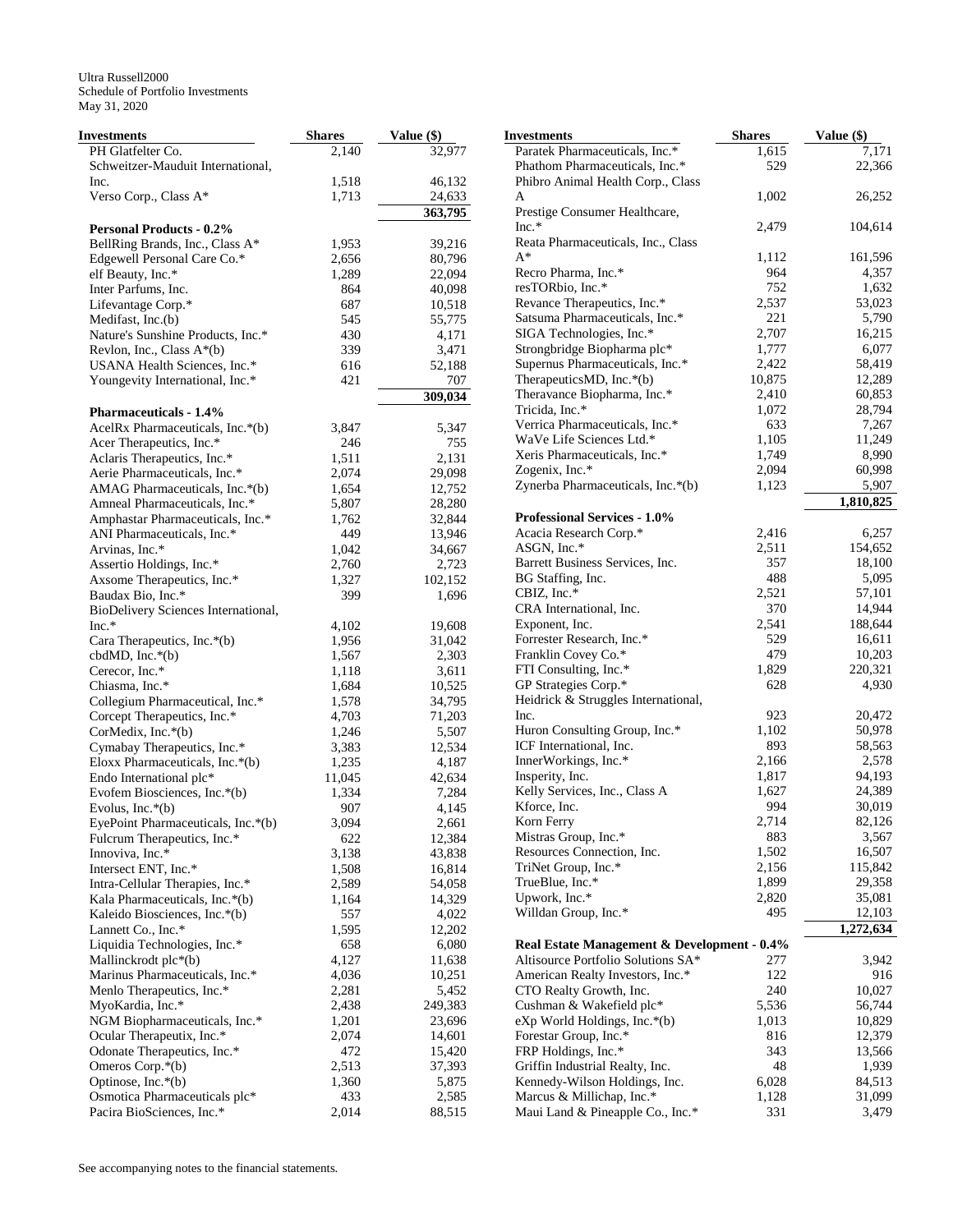| Investments                                                 | <b>Shares</b> | Value (\$)       |
|-------------------------------------------------------------|---------------|------------------|
| Newmark Group, Inc., Class A                                | 7,045         | 29,941           |
| Rafael Holdings, Inc., Class B*                             | 530           | 9,164            |
| RE/MAX Holdings, Inc., Class A                              | 879           | 24,603           |
| Realogy Holdings Corp.                                      | 5,590         | 33,875           |
| Redfin Corp.*                                               | 4,398         | 131,896          |
| RMR Group, Inc. (The), Class A                              | 745           | 20,085           |
| St Joe Co. (The)*                                           | 1,640         | 31,570           |
| Stratus Properties, Inc.*                                   | 289           | 4,901            |
| Tejon Ranch Co.*                                            | 1,031         | 14,785           |
| Transcontinental Realty Investors,                          |               |                  |
| $Inc.*$                                                     | 52            | 1,050            |
|                                                             |               | 531,303          |
| Road & Rail - 0.4%                                          |               |                  |
| ArcBest Corp.                                               | 1,251         | 28,010           |
| Avis Budget Group, Inc.*(b)                                 | 2,827         | 60,865           |
| Covenant Transportation Group,                              |               |                  |
| Inc., Class A*                                              | 621           | 7,825            |
| Daseke, Inc.*                                               | 2,244         | 6,205            |
| Heartland Express, Inc.                                     | 2,256         | 49,406<br>49,312 |
| Marten Transport Ltd.<br>PAM Transportation Services, Inc.* | 1,927         |                  |
| Saia, Inc.*                                                 | 94            | 3,281<br>138,044 |
| Universal Logistics Holdings, Inc.                          | 1,273<br>391  | 5,810            |
| US Xpress Enterprises, Inc., Class                          |               |                  |
| A*                                                          | 1,072         | 5,467            |
| Werner Enterprises, Inc.                                    | 2,224         | 102,793          |
| YRC Worldwide, Inc.*                                        | 1,635         | 2,420            |
|                                                             |               | 459,438          |
| Semiconductors & Semiconductor Equipment - 2.5%             |               |                  |
| Adesto Technologies Corp.*                                  | 1,329         | 16,041           |
| Advanced Energy Industries, Inc.*                           | 1,869         | 124,905          |
| Alpha & Omega Semiconductor                                 |               |                  |
| $Ltd.*$                                                     | 994           | 10,457           |
| Ambarella, Inc.*                                            | 1,590         | 90,217           |
| Amkor Technology, Inc.*                                     | 4,824         | 51,038           |
| Axcelis Technologies, Inc.*                                 | 1,585         | 42,557           |
| AXT, Inc.*                                                  | 1,893         | 10,014           |
| Brooks Automation, Inc.                                     | 3,559         | 142,253          |
| Cabot Microelectronics Corp.                                | 1,426         | 206,570          |
| CEVA, Inc.*                                                 | 1,068         | 36,814           |
| Cirrus Logic, Inc.*                                         | 2,862         | 207,438          |
| Cohu, Inc.                                                  | 1,978         | 29,789           |
| Diodes, Inc.*                                               | 2,041         | 99,274           |
| DSP Group, Inc.*                                            | 1,084         | 19,534           |
| Enphase Energy, Inc.*                                       | 4,512         | 262,553          |
| FormFactor, Inc.*                                           | 3,708         | 93,330           |
| GSI Technology, Inc.*                                       | 788           | 5,934            |
| Ichor Holdings Ltd.*                                        | 1,093         | 24,866           |
| Impinj, Inc.*                                               | 824           | 21,300           |
| Inphi Corp.*                                                | 2,209         | 277,605          |
| Lattice Semiconductor Corp.*                                | 6,198         | 154,144          |
| <b>MACOM Technology Solutions</b>                           |               |                  |
| Holdings, Inc.*                                             | 2,258         | 71,692           |
| MaxLinear, Inc.*                                            | 3,246         | 56,221           |
| NeoPhotonics Corp.*                                         | 1,934         | 16,768           |
| NVE Corp.                                                   | 235           | 14,225           |
| Onto Innovation, Inc.*                                      | 2,364         | 73,473           |
| PDF Solutions, Inc.*                                        | 1,388         | 23,679           |
| Photronics, Inc.*                                           | 3,126         | 37,481           |
| Power Integrations, Inc.                                    | 1,392         | 150,823          |
| Rambus, Inc.*                                               | 5,426         | 84,320           |
| Semtech Corp.*                                              | 3,238         | 172,197          |
| Silicon Laboratories, Inc.*                                 | 2,111         | 197,716          |
| SiTime Corp.*                                               | 241           | 7,184            |

| Investments                                           | <b>Shares</b>  | Value (\$)       |
|-------------------------------------------------------|----------------|------------------|
| SMART Global Holdings, Inc.*                          | 666            | 17,836           |
| SunPower Corp.*                                       | 3,643          | 26,303           |
| Synaptics, Inc.*                                      | 1,681          | 107,113          |
| Ultra Clean Holdings, Inc.*                           | 1,943          | 40,278           |
| Veeco Instruments, Inc.*                              | 2,365          | 27,765           |
| Xperi Corp.                                           | 5,216          | 71,720           |
|                                                       |                | 3,123,427        |
| Software - 3.8%                                       |                |                  |
| 8x8, Inc.*<br>A10 Networks, Inc.*                     | 4,753<br>2,450 | 69,109<br>16,660 |
| ACI Worldwide, Inc.*                                  | 5,658          | 156,048          |
| Agilysys, Inc.*                                       | 1,016          | 19,538           |
| Alarm.com Holdings, Inc.*                             | 2,081          | 98,410           |
| Altair Engineering, Inc., Class A*                    | 1,965          | 76,812           |
| American Software, Inc., Class A                      | 1,457          | 28,339           |
| Appfolio, Inc., Class A*                              | 772            | 122,370          |
| Appian Corp.*(b)                                      | 1,674          | 95,351           |
| Avaya Holdings Corp.*                                 | 4,690          | 68,474           |
| Benefitfocus, Inc.*                                   | 1,455          | 18,522           |
| Blackbaud, Inc.                                       | 2,400          | 140,664          |
| Blackline, Inc.*                                      | 2,124          | 157,813          |
| Bottomline Technologies DE, Inc.*                     | 2,127          | 107,626          |
| Box, Inc., Class A*                                   | 7,191          | 143,676          |
| ChannelAdvisor Corp.*                                 | 1,311          | 18,288           |
| Cloudera, Inc.*                                       | 12,147         | 124,507          |
| CommVault Systems, Inc.*                              | 2,051          | 82,983           |
| Cornerstone OnDemand, Inc.*<br>Digimarc Corp.*        | 2,798<br>575   | 108,143<br>9,884 |
| Digital Turbine, Inc.*                                | 3,853          | 24,736           |
| Domo, Inc., Class B*                                  | 877            | 22,206           |
| Ebix, Inc.                                            | 1,143          | 25,615           |
| eGain Corp.*                                          | 1,012          | 10,535           |
| Envestnet, Inc.*                                      | 2,371          | 172,158          |
| Everbridge, Inc.*                                     | 1,634          | 238,989          |
| Five9, Inc.*                                          | 2,938          | 306,140          |
| ForeScout Technologies, Inc.*                         | 2,123          | 50,081           |
| GTY Technology Holdings, Inc.*                        | 1,946          | 7,297            |
| Ideanomics, Inc.*                                     | 5,038          | 1,984            |
| Intelligent Systems Corp.*                            | 334            | 10,698           |
| J2 Global, Inc.*                                      | 2,292          | 179,464          |
| LivePerson, Inc.*                                     | 3,051          | 114,260          |
| Majesco*                                              | 374            | 2,629            |
| MicroStrategy, Inc., Class A*<br>Mitek Systems, Inc.* | 399<br>1,953   | 49,667<br>18,221 |
| MobileIron, Inc.*                                     | 4,840          | 21,877           |
| Model N, Inc.*                                        | 1,637          | 52,580           |
| OneSpan, Inc.*                                        | 1,609          | 32,695           |
| Pareteum Corp.*                                       | 6,321          | 2,757            |
| Phunware, Inc.*                                       | 1,549          | 1,998            |
| Ping Identity Holding Corp.*                          | 677            | 19,166           |
| Progress Software Corp.                               | 2,214          | 89,446           |
| PROS Holdings, Inc.*                                  | 1,637          | 63,761           |
| Q2 Holdings, Inc.*                                    | 2,331          | 192,587          |
| QAD, Inc., Class A                                    | 564            | 25,758           |
| Qualys, Inc.*                                         | 1,654          | 190,739          |
| Rapid7, Inc.*                                         | 2,421          | 118,363          |
| Rimini Street, Inc.*                                  | 999            | 4,605            |
| Rosetta Stone, Inc.*                                  | 1,020          | 18,952           |
| Sailpoint Technologies Holdings,                      |                |                  |
| $Inc.*$                                               | 4,213          | 96,183           |
| SecureWorks Corp., Class A*<br>SharpSpring, Inc.*     | 400<br>533     | 5,384<br>5,277   |
| ShotSpotter, Inc.*                                    | 399            | 9,277            |
| Sprout Social, Inc., Class A*                         | 468            | 12,893           |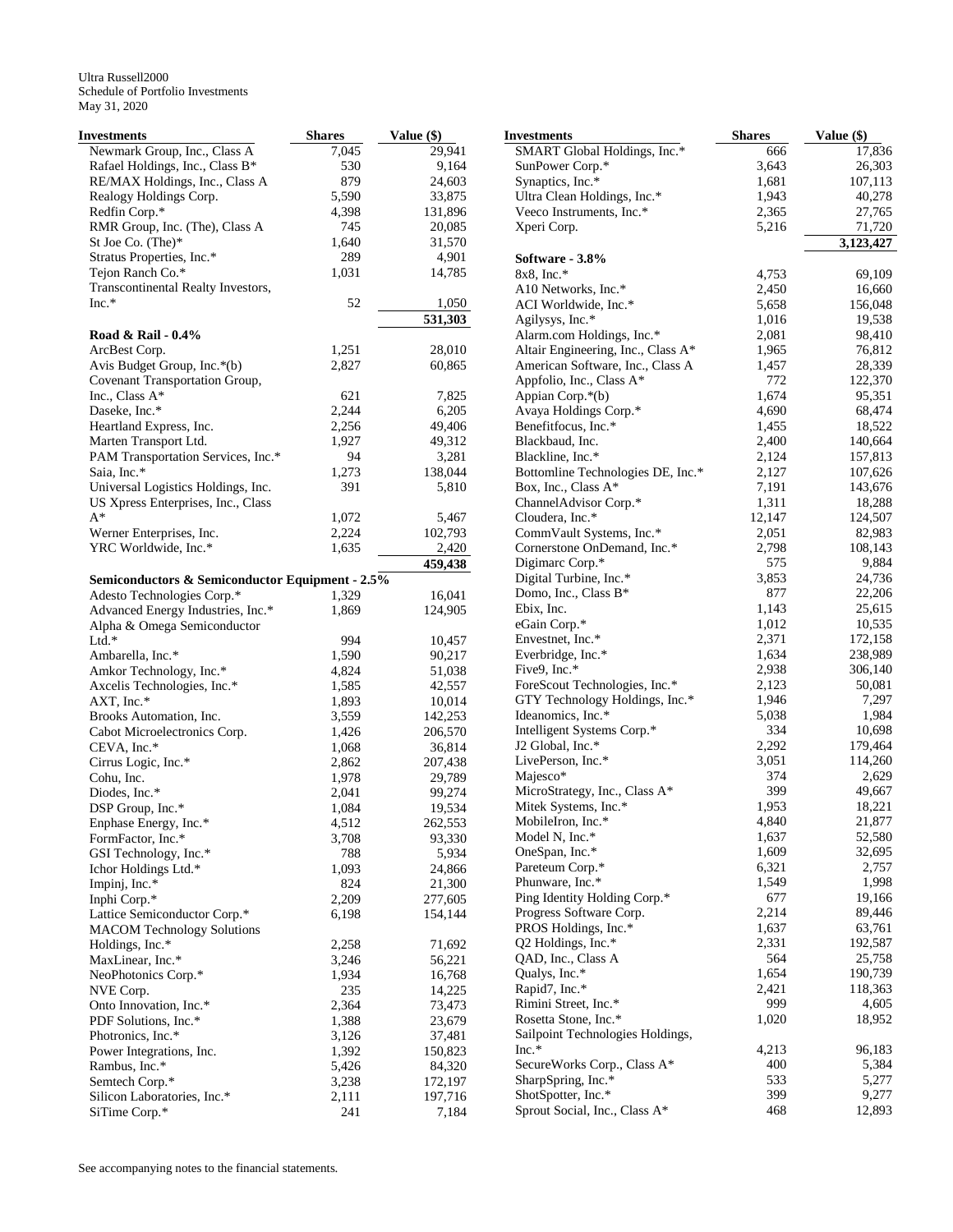| <b>Investments</b>                                  | <b>Shares</b> | Value (\$)       | <b>Investments</b>                                | <b>Shares</b> | Value (\$) |
|-----------------------------------------------------|---------------|------------------|---------------------------------------------------|---------------|------------|
| SPS Commerce, Inc.*                                 | 1,719         | 117,167          | Sonic Automotive, Inc., Class A                   | 1,196         | 31,431     |
| SVMK, Inc.*                                         | 4,265         | 85,940           | Sportsman's Warehouse Holdings,                   |               |            |
| Synchronoss Technologies, Inc.*                     | 1,907         | 5,197            | Inc.*                                             | 2,085         | 23,289     |
| Telenav, Inc.*                                      | 1,654         | 8,187            | Tailored Brands, Inc.(b)                          | 2,353         | 3,035      |
| Tenable Holdings, Inc.*                             | 1,851         | 57,881           | Tilly's, Inc., Class A                            | 1,080         | 5,530      |
| Upland Software, Inc.*                              | 1,125         | 38,869           | Winmark Corp.                                     | 121           | 17,408     |
| Varonis Systems, Inc.*                              | 1,472         | 124,222          | Zumiez, Inc.*                                     | 981           | 23,907     |
| Verint Systems, Inc.*                               | 3,263         | 151,305          |                                                   |               | 1,830,407  |
| VirnetX Holding Corp.(b)                            | 3,014         | 20,043           | Technology Hardware, Storage & Peripherals - 0.1% |               |            |
| Workiva, Inc.*                                      | 1,805         | 80,395           | 3D Systems Corp.*                                 | 5,651         | 41,648     |
| Yext, Inc.*                                         | 4,729         | 74,671           | AstroNova, Inc.                                   | 340           | 2,186      |
| Zix Corp.*                                          | 2,626         | 17,647           | Avid Technology, Inc.*                            | 1,392         | 9,828      |
| Zuora, Inc., Class A*                               | 4,344         | 52,171           | Diebold Nixdorf, Inc.*                            | 3,771         | 18,063     |
|                                                     |               | 4,695,890        | Immersion Corp.*                                  | 1,531         | 10,342     |
| <b>Specialty Retail - 1.5%</b>                      |               |                  | Sonim Technologies, Inc.*                         | 485           | 403        |
| Aaron's, Inc.                                       | 3,320         | 122,541          | Stratasys Ltd.*                                   | 2,526         | 45,114     |
| Abercrombie & Fitch Co., Class A                    | 3,085         | 35,848           |                                                   |               | 127,584    |
| American Eagle Outfitters, Inc.                     | 7,726         | 70,770           | Textiles, Apparel & Luxury Goods - 0.5%           |               |            |
| America's Car-Mart, Inc.*                           | 301           | 23,951           | Crocs, Inc.*                                      | 3,391         | 97,152     |
| Asbury Automotive Group, Inc.*                      | 949           | 68,594           | Culp, Inc.                                        | 541           | 4,171      |
| Ascena Retail Group, Inc.*                          | 382           | 638              | Deckers Outdoor Corp.*                            | 1,380         | 251,891    |
| At Home Group, Inc.*(b)                             | 2,341         | 11,096           | Delta Apparel, Inc.*                              | 305           | 3,755      |
| Barnes & Noble Education, Inc.*                     | 2,042         | 3,165            | Fossil Group, Inc.*(b)                            | 2,297         | 7,006      |
| Bed Bath & Beyond, Inc.(b)                          | 5,985         | 43,511           | G-III Apparel Group Ltd.*                         | 2,169         | 22,406     |
| Boot Barn Holdings, Inc.*                           | 1,396         | 29,986           | Kontoor Brands, Inc.(b)                           | 2,173         | 31,769     |
| Buckle, Inc. (The)                                  | 1,419         | 19,980           | Movado Group, Inc.                                | 773           | 8,117      |
| Caleres, Inc.                                       | 1,936         | 13,881           | Oxford Industries, Inc.                           | 816           | 34,778     |
| Camping World Holdings, Inc.,                       |               |                  | Rocky Brands, Inc.                                | 341           | 7,072      |
| Class $A(b)$                                        | 1,618         | 34,269           | Steven Madden Ltd.                                | 4,126         | 97,044     |
| Cato Corp. (The), Class A                           | 1,089         | 10,563           | Superior Group of Cos., Inc.                      | 523           | 5,235      |
| Chico's FAS, Inc.                                   | 5,733         | 7,740            | Unifi, Inc.*                                      | 708           | 9,721      |
| Children's Place, Inc. (The)(b)                     | 721           | 30,022           | Vera Bradley, Inc.*                               | 986           | 5,177      |
| Citi Trends, Inc.                                   | 536           | 8,705            | Vince Holding Corp.*                              | 151           | 942        |
| Conn's, Inc.*                                       | 886           | 6,397            | Wolverine World Wide, Inc.                        | 3,911         | 81,896     |
| Container Store Group, Inc. (The)*                  | 779           | 2,220            |                                                   |               | 668,132    |
| Designer Brands, Inc., Class A                      | 3,014         | 18,476           | Thrifts & Mortgage Finance - 1.1%                 |               |            |
| Express, Inc.*                                      | 3,073         | 6,023            | Axos Financial, Inc.*                             | 2,839         | 61,890     |
| GameStop Corp., Class A*(b)                         | 3,224         | 13,089           | Bridgewater Bancshares, Inc.*                     | 1,099         | 11,452     |
| Genesco, Inc.*                                      | 697           | 12,888           | Capitol Federal Financial, Inc.                   | 6,489         | 76,083     |
| GNC Holdings, Inc., Class A*                        | 4,015         | 3,029            | Columbia Financial, Inc.*                         | 2,561         | 36,110     |
| Group 1 Automotive, Inc.                            | 866           | 54,506           | ESSA Bancorp, Inc.                                | 459           | 6,587      |
| Guess?, Inc.                                        | 2,260         | 21,628           | Essent Group Ltd.                                 | 4,733         | 156,426    |
| Haverty Furniture Cos., Inc.                        | 877           | 15,172           | Federal Agricultural Mortgage                     |               |            |
| Hibbett Sports, Inc.*                               | 847           | 16,364           | Corp., Class C                                    | 443           | 28,410     |
| Hudson Ltd., Class A*                               | 1,949         | 9,823            | First Defiance Financial Corp.                    | 1,814         | 30,130     |
| J Jill, Inc. $*(b)$                                 | 825           | 506              | Flagstar Bancorp, Inc.                            | 1,707         | 50,015     |
| Lithia Motors, Inc., Class A                        | 1,102         | 132,890          | FS Bancorp, Inc.                                  | 197           | 8,321      |
| Lumber Liquidators Holdings,                        |               |                  | Greene County Bancorp, Inc.                       | 162           | 3,569      |
| $Inc.*(b)$                                          | 1,401         | 13,926           | <b>Hingham Institution For Savings</b>            |               |            |
| MarineMax, Inc.*                                    | 1,035         | 19,696           | (The)                                             | 68            | 11,162     |
| Michaels Cos., Inc. (The) $*(b)$                    | 3,896         | 15,039           | Home Bancorp, Inc.                                | 375           | 8,910      |
| Monro, Inc.                                         | 1,604         | 88,380           | HomeStreet, Inc.                                  | 1,080         | 25,726     |
| Murphy USA, Inc.*                                   | 1,431         | 166,139          | Kearny Financial Corp.                            | 3,823         | 32,763     |
| National Vision Holdings, Inc.*                     | 3,849         | 103,076          | Luther Burbank Corp.                              | 981           | 10,085     |
| Office Depot, Inc.                                  | 26,700        | 65,949           | Merchants Bancorp                                 | 424           | 7,242      |
| OneWater Marine, Inc., Class A*                     | 225           | 3,319            | Meridian Bancorp, Inc.                            | 2,358         | 27,164     |
| Party City Holdco, Inc.*                            | 2,646         | 3,413            | Meta Financial Group, Inc.                        | 1,665         | 30,170     |
| Rent-A-Center, Inc.                                 | 2,423         | 61,690           | MMA Capital Holdings, Inc.*                       | 236           | 5,890      |
| $RH^*$                                              | 831           | 180,236          | Mr Cooper Group, Inc.*                            | 3,740         | 41,701     |
| RTW Retailwinds, Inc.*                              | 1,486         | 669              | NMI Holdings, Inc., Class A*                      | 3,243         | 49,829     |
| Sally Beauty Holdings, Inc.*<br>Shoe Carnival, Inc. | 5,736         | 74,797           | Northfield Bancorp, Inc.                          | 2,144         | 23,434     |
| Signet Jewelers Ltd.                                | 446<br>2,548  | 11,592<br>26,881 | Northwest Bancshares, Inc.                        | 5,622         | 55,995     |
| Sleep Number Corp.*                                 | 1,371         | 42,734           | Ocwen Financial Corp.*                            | 6,613         | 4,888      |
|                                                     |               |                  |                                                   |               |            |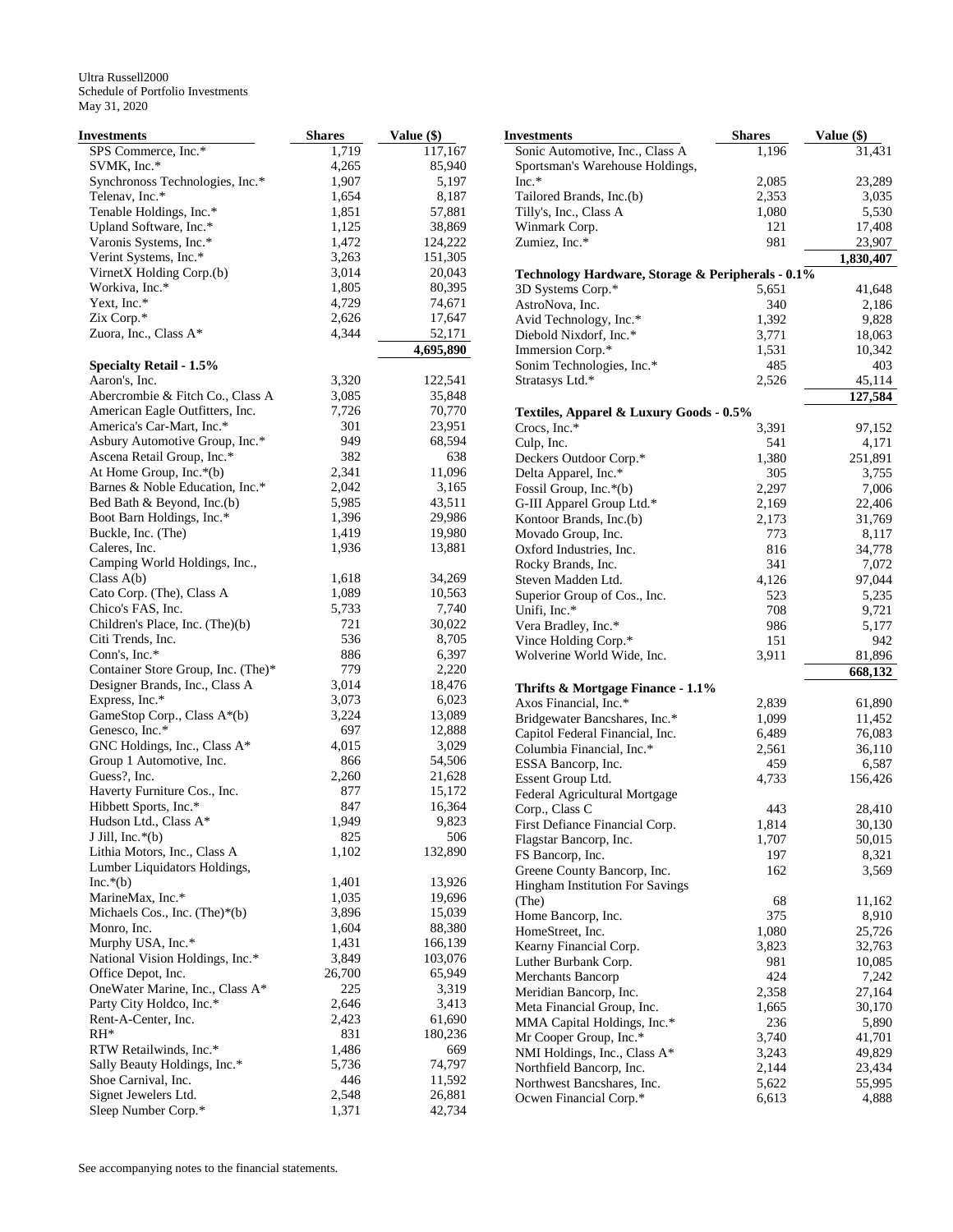| Investments                                        | <b>Shares</b> | Value (\$)      |
|----------------------------------------------------|---------------|-----------------|
| OP Bancorp                                         | 645           | 4,089           |
| PCSB Financial Corp.                               | 762           | 10,180          |
| PDL Community Bancorp*                             | 409           | 3,656           |
| PennyMac Financial Services, Inc.                  | 1,227         | 41,203          |
| Pioneer Bancorp, Inc.*                             | 542           | 5,176           |
| Provident Bancorp, Inc.                            | 424           | 3,612           |
| Provident Financial Holdings, Inc.                 | 288           | 3,707           |
| Provident Financial Services, Inc.                 | 2,999         | 39,077          |
| Prudential Bancorp, Inc.                           | 430           | 5,255           |
| Radian Group, Inc.                                 | 9,944         | 157,911         |
| Riverview Bancorp, Inc.                            | 1,045         | 5,225           |
| Southern Missouri Bancorp, Inc.                    | 381           | 9,266           |
| Sterling Bancorp, Inc.                             | 802           | 2,286           |
| Territorial Bancorp, Inc.                          | 383           | 9,740           |
| Timberland Bancorp, Inc.                           | 365           | 6,559           |
| TrustCo Bank Corp.                                 | 4,672         | 29,434          |
| Velocity Financial, Inc.*<br>Walker & Dunlop, Inc. | 359<br>1,361  | 1,396<br>55,120 |
| Washington Federal, Inc.                           | 3,806         | 98,423          |
| Waterstone Financial, Inc.                         | 1,160         | 17,284          |
| Western New England Bancorp,                       |               |                 |
| Inc.                                               | 1,171         | 6,183           |
| WSFS Financial Corp.                               | 2,492         | 68,954          |
|                                                    |               | 1,387,688       |
| Tobacco - 0.1%                                     |               |                 |
| 22nd Century Group, Inc.*                          | 5,681         | 4,706           |
| Pyxus International, Inc.*                         | 418           | 1,175           |
| Turning Point Brands, Inc.(b)                      | 407           | 9,764           |
| Universal Corp.                                    | 1,192         | 52,519          |
| Vector Group Ltd.                                  | 5,451         | 62,305          |
| <b>Trading Companies &amp; Distributors - 0.9%</b> |               | 130,469         |
| Applied Industrial Technologies,                   |               |                 |
| Inc.                                               | 1,884         | 109,272         |
| Beacon Roofing Supply, Inc.*                       | 2,666         | 65,637          |
| BlueLinx Holdings, Inc.*                           | 439           | 3,029           |
| BMC Stock Holdings, Inc.*                          | 3,273         | 85,654          |
| CAI International, Inc.*                           | 807           | 15,180          |
| DXP Enterprises, Inc.*                             | 799           | 14,086          |
| EVI Industries, Inc.*(b)                           | 226           | 4,443           |
| Foundation Building Materials,                     |               |                 |
| $Inc.*$                                            | 1,001         | 13,333          |
| GATX Corp.                                         | 1,720         | 107,913         |
| General Finance Corp.*                             | 570           | 3,380           |
| GMS, Inc.*                                         | 1,983         | 40,632          |
| H&E Equipment Services, Inc.                       | 1,569         | 26,893          |
| Herc Holdings, Inc.*                               | 1,185         | 33,772          |
| Kaman Corp.                                        | 1,360         | 54,400          |
| Lawson Products, Inc.*                             | 206           | 6,398           |
| MRC Global, Inc.*                                  | 3,865         | 22,881          |
| NOW, Inc.*                                         | 5,320         | 39,634          |
| Rush Enterprises, Inc., Class A                    | 1,336         | 55,604          |
| Rush Enterprises, Inc., Class B                    | 221           | 8,091           |
| SiteOne Landscape Supply, Inc.*                    | 2,007         | 213,364         |
| Systemax, Inc.                                     | 607           | 12,741          |
| Textainer Group Holdings Ltd.*                     | 2,559         | 20,933          |
| Titan Machinery, Inc.*<br>Transcat, Inc.*          | 931<br>343    | 9,748<br>8,589  |
| Triton International Ltd.                          | 2,658         | 81,069          |
| Veritiv Corp.*                                     | 637           | 7,937           |
| Willis Lease Finance Corp.*                        | 142           |                 |
|                                                    |               | 2,993           |

| <b>Investments</b>                                | <b>Shares</b> | Value $(\$)$ |
|---------------------------------------------------|---------------|--------------|
| <b>Water Utilities - 0.4%</b>                     |               |              |
| American States Water Co.                         | 1,802         | 147,782      |
| Artesian Resources Corp., Class A                 | 393           | 13,798       |
| Cadiz, Inc. $*(b)$                                | 646           | 7,151        |
| California Water Service Group                    | 2,362         | 111,014      |
| Consolidated Water Co. Ltd.                       | 708           | 10,500       |
| Global Water Resources, Inc.                      | 606           | 6,515        |
| Middlesex Water Co.                               | 833           | 56,527       |
| Pure Cycle Corp.*                                 | 952           | 9,672        |
| SJW Group                                         | 1,293         | 81,252       |
| York Water Co. (The)                              | 634           | 28,150       |
|                                                   |               | 472,361      |
| <b>Wireless Telecommunication Services - 0.1%</b> |               |              |
| Boingo Wireless, Inc.*                            | 2,135         | 29,249       |
| Gogo, Inc. $*(b)$                                 | 2,696         | 5,608        |
| Shenandoah Telecommunications                     |               |              |
| Co.                                               | 2,355         | 123,897      |
| Spok Holdings, Inc.                               | 864           | 8,873        |
|                                                   |               | 167,627      |
| <b>TOTAL COMMON STOCKS</b>                        |               |              |
| (Cost \$90, 246, 597)                             |               | 86,012,059   |
|                                                   |               |              |
|                                                   | Number of     |              |
| <b>Investments</b>                                | <b>Rights</b> | Value (\$)   |
|                                                   |               |              |
| <b>RIGHTS - 0.0%</b>                              |               |              |
| Biotechnology - 0.0%                              |               |              |
| Oncternal Therapeutics, Inc.,                     |               |              |
| $CVR*(d)(e)$                                      | 42            |              |
| Tobira Therapeutics, Inc.,                        |               |              |
| $CVR*(d)(e)$                                      | 756           |              |
|                                                   |               |              |
| <b>Pharmaceuticals - 0.0%</b>                     |               |              |
| ANI Pharmaceuticals, Inc.,                        |               |              |
| $CVR*(d)(e)$                                      | 2             |              |
| Omthera Pharmaceuticals, Inc.,                    |               |              |
| $CVR*(d)(e)$                                      | 3,327         |              |
|                                                   |               |              |
| <b>TOTAL RIGHTS</b>                               |               |              |
| $(Cost$ \$-)                                      |               |              |
| <b>Investments</b>                                | <b>Shares</b> | Value (\$)   |

#### **SECURITIES LENDING REINVESTMENTS(f) - 1.0%**

#### **INVESTMENT COMPANIES - 1.0%**

| <b>BlackRock Liquidity FedFund, Institutional Class</b> |           |           |
|---------------------------------------------------------|-----------|-----------|
| 0.11% (Cost \$1,283,894)                                | 1.283.894 | 1.283.894 |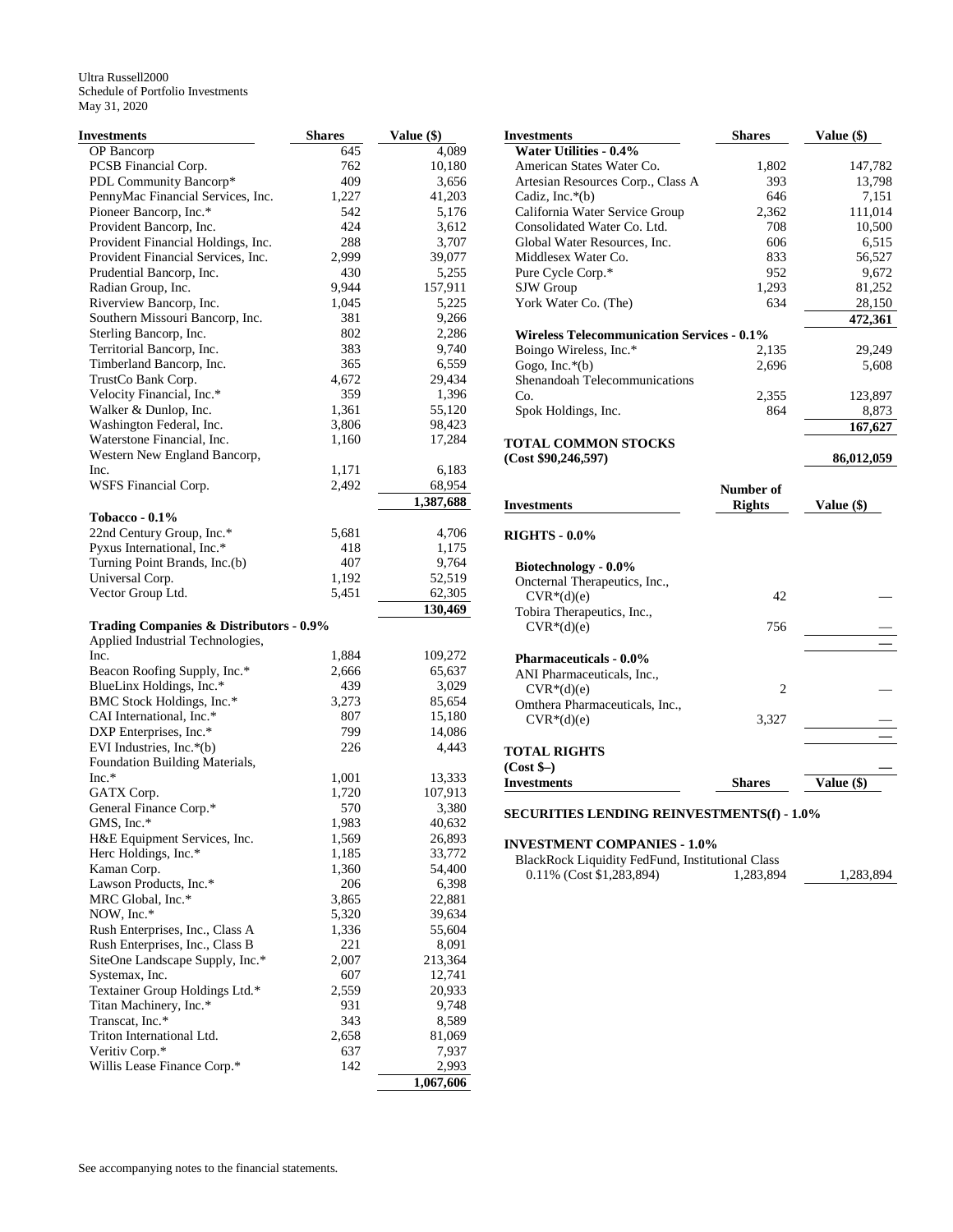| <b>Investments</b>                                                                                                                             | <b>Principal</b><br>Amount (\$) | Value (\$)  |
|------------------------------------------------------------------------------------------------------------------------------------------------|---------------------------------|-------------|
| <b>SHORT-TERM INVESTMENTS - 38.9%</b>                                                                                                          |                                 |             |
| REPURCHASE AGREEMENTS(g) - 38.9%                                                                                                               |                                 |             |
| Repurchase Agreements with various<br>counterparties, rate 0.05%, dated<br>$5/29/2020$ , due $6/1/2020$ , total to be<br>received \$48,485,824 |                                 |             |
| (Cost \$48.485.621)                                                                                                                            | 48.485.621                      | 48,485,621  |
| Total Investments - 108.9%<br>(Cost \$140 016 112)                                                                                             |                                 | 135 781 574 |

| (Cost \$140,016,112)                           | 135,781,574    |
|------------------------------------------------|----------------|
| Liabilities in Excess of Other Assets - (8.9%) | (11, 117, 346) |
| <b>Net Assets - 100.0%</b>                     | 124,664,228    |

\* Non-income producing security.

- (a) All or a portion of these securities are segregated in connection with obligations for swaps with a total value of \$26,187,435.
- (b) The security or a portion of this security is on loan at May 31, 2020. The total value of securities on loan at May 31, 2020 was \$1,526,672, collateralized in the form of cash with a value of \$1,309,304 that was reinvested in the securities shown in the Securities Lending Reinvestment section of the Schedule of Investments and \$271,689 of collateral in the form of U.S. Government Treasury Securities, interest rates ranging from 0.00% – 8.75%, and maturity dates ranging from June 23, 2020 – May 15, 2048; a total value of \$1,580,993.
- (c) Represents less than 0.05% of net assets.
- (d) Security fair valued as of May 31, 2020 in accordance with procedures approved by the Board of Trustees. Total value of all such securities at May 31, 2020 amounted to \$0, which represents approximately 0.00% of net assets of the Fund.
- (e) Illiquid security.
- (f) The security was purchased with cash collateral held from securities on loan at May 31, 2020. The total value of securities purchased was \$1,283,894.
- (g) The Fund invests in Repurchase Agreements jointly with other funds in the Trust. See "Repurchase Agreements" in the Notes to Financial Statements to view the details of each individual agreement and counterparty as well as a description of the securities subject to repurchase.

# **Abbreviations**

Contingent Value Rights - No defined expiration

As of May 31, 2020, the gross unrealized appreciation (depreciation) of investments based on the aggregate cost of investment securities and derivative instruments, if applicable, for federal income tax purposes was as follows:

| Aggregate gross unrealized appreciation | S | 15.461.785   |
|-----------------------------------------|---|--------------|
| Aggregate gross unrealized depreciation |   | (47.441.415) |
| Net unrealized depreciation             |   | (31.979.630) |
| Federal income tax cost                 |   | 140.133.427  |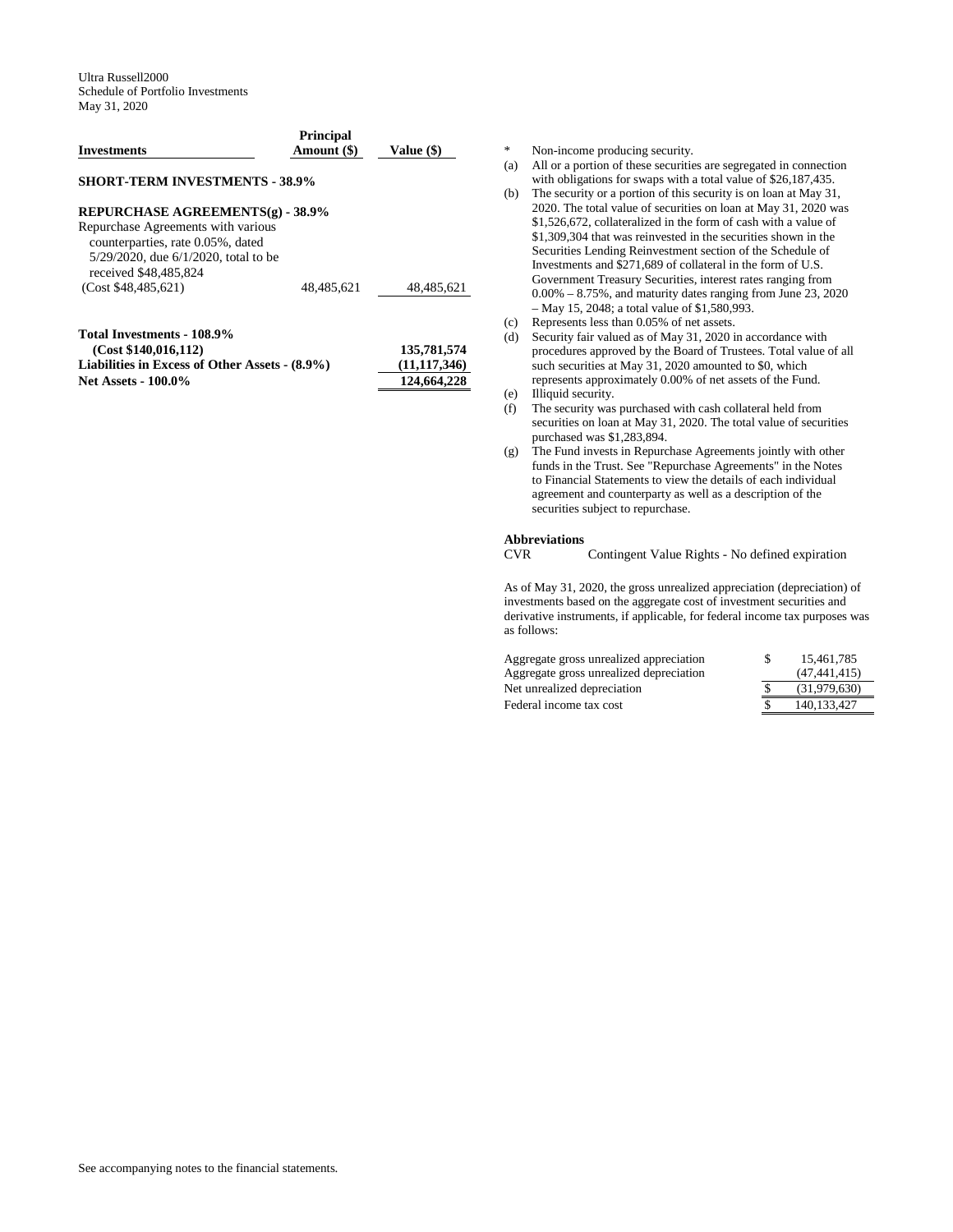## **Futures Contracts Purchased**

Ultra Russell2000 had the following open long futures contracts as of May 31, 2020:

|                           | . . | -- | Number of | <b>Expiration</b> | <b>Trading</b>  |                        | Value and<br>Unrealized |
|---------------------------|-----|----|-----------|-------------------|-----------------|------------------------|-------------------------|
|                           |     |    | Contracts | Date              | <b>Aurrency</b> | <b>Notional Amount</b> | Appreciation            |
| Russell 2000 E-Mini Index |     |    | 138       | 6/19/2020         | USD             | 9.598.590              | 1.141.921               |

# **Swap Agreements<sup>a</sup>**

Ultra Russell2000 had the following open non-exchange traded total return swap agreements as of May 31, 2020:

| <b>Notional</b><br>Amount (\$) | <b>Termination</b><br><b>Date</b> <sup>b</sup> | Counterparty                                                               | <b>Rate Paid</b> | (Received) <sup>c</sup> Underlying Instrument   | <b>Value and</b><br><b>Unrealized</b><br>Appreciation/<br>(Depreciation) <sup>d</sup> Counterparty Counterparty Net Amount <sup>6</sup><br>\$) | <b>Financial</b><br><b>Instruments</b><br>for the<br>Benefit of (the (the Fund)/<br>Fund)/the<br>$($ \$) | Cash<br><b>Collateral for</b><br>the Benefit of<br>the<br>\$) | $($)$      |
|--------------------------------|------------------------------------------------|----------------------------------------------------------------------------|------------------|-------------------------------------------------|------------------------------------------------------------------------------------------------------------------------------------------------|----------------------------------------------------------------------------------------------------------|---------------------------------------------------------------|------------|
|                                |                                                | Bank of                                                                    |                  |                                                 |                                                                                                                                                |                                                                                                          |                                                               |            |
| 29,001,070                     | 11/6/2020                                      | America NA                                                                 | (0.28)%          | Russell 2000® Index                             | 6,413,636                                                                                                                                      | (6,413,636)                                                                                              |                                                               |            |
|                                |                                                | <b>BNP</b> Paribas                                                         |                  |                                                 |                                                                                                                                                |                                                                                                          |                                                               |            |
| 3,815,487                      | 11/6/2020                                      | <b>SA</b>                                                                  | 0.12%            | Russell 2000® Index                             | (7,614,079)                                                                                                                                    | 7,614,079                                                                                                |                                                               |            |
|                                |                                                |                                                                            |                  |                                                 |                                                                                                                                                |                                                                                                          |                                                               |            |
| 15,144,851                     | 11/6/2020                                      | Citibank NA                                                                | 0.24%            | Russell 2000® Index                             | (2,117,697)                                                                                                                                    | 270,171                                                                                                  | 1,847,526                                                     |            |
| 6,487,862                      | 11/8/2021                                      | <b>Credit Suisse</b><br>International                                      | 0.37%            | Russell 2000® Index                             | (10,749,065)                                                                                                                                   |                                                                                                          | 10,749,065                                                    |            |
| 13,853,970                     | 12/7/2020                                      | Goldman<br>Sachs<br>International                                          | 0.34%            | Russell 2000 <sup>®</sup> Index                 | (1,239,844)                                                                                                                                    | 265,701                                                                                                  | 974,143                                                       |            |
| 3,111,284                      | 1/6/2021                                       | Morgan<br>Stanley & Co.<br>International<br>plc<br>Morgan<br>Stanley & Co. | 0.12%            | iShares <sup>®</sup> Russell 2000<br><b>ETF</b> | (430,623)                                                                                                                                      |                                                                                                          |                                                               |            |
|                                |                                                | International                                                              |                  |                                                 |                                                                                                                                                |                                                                                                          |                                                               |            |
| 3,337,332                      | 1/6/2021                                       | plc                                                                        | $(0.14)$ %       | Russell 2000 <sup>®</sup> Index                 | (5,464,614)                                                                                                                                    |                                                                                                          |                                                               |            |
| 6,448,616                      |                                                |                                                                            |                  |                                                 | (5,895,237)                                                                                                                                    | 71                                                                                                       | 5,859,739                                                     | (35, 427)  |
| 75,793,955                     | 1/6/2021                                       | Societe<br>Generale                                                        | 0.42%            | Russell 2000® Index                             | (4,310,793)                                                                                                                                    | 3,831,132                                                                                                | 3,227                                                         | (476, 434) |
| 3,190,958                      | 11/8/2021                                      | <b>UBS AG</b>                                                              | 0.22%            | Russell 2000® Index                             | (3,256,619)                                                                                                                                    | 3,253,877                                                                                                | 2,742                                                         |            |
|                                |                                                |                                                                            |                  |                                                 |                                                                                                                                                |                                                                                                          |                                                               |            |
| 153,736,769                    |                                                |                                                                            |                  |                                                 | (28,769,698)                                                                                                                                   |                                                                                                          |                                                               |            |
|                                |                                                |                                                                            |                  | Total<br>Unrealized Appreciation<br>Total       | 6,413,636                                                                                                                                      |                                                                                                          |                                                               |            |
|                                |                                                |                                                                            |                  | Unrealized Depreciation                         | (35, 183, 334)                                                                                                                                 |                                                                                                          |                                                               |            |

<sup>a</sup> The Fund's Swap Agreements are not accounted for as hedging instruments under ASC 815.

b Agreements may be terminated at will by either party without penalty. Payment is due at termination/maturity.<br>Reflects the floating financing rate, as of May 31, 2020, on the notional amount of the swap agreement paid t

Reflects the floating financing rate, as of May 31, 2020, on the notional amount of the swap agreement paid to the counterparty or received from the counterparty, excluding any commissions. This amount is included as part of the unrealized appreciation/(depreciation).

<sup>d</sup> The Fund discloses amounts due to the Fund from the counterparty (unrealized appreciation on swap agreements) at period end as an asset on its Statements of Assets and Liabilities. Amounts due to the counterparty from the Fund (unrealized depreciation on swap agreements) are disclosed as a liability on its Statements of Assets and Liabilities. The Fund presents these amounts on a gross basis and does not offset or "net" these amounts on its Statements of Assets and Liabilities.

e Represents the "uncollateralized" amount due from or (to) the counterparty at period end. These amounts could be due to timing differences between the movement of collateral in relation to market movements, or due to agreement provisions allowing minimum "thresholds" that would need to be exceeded prior to the movement of collateral. To the extent that a net amount is due from a counterparty, the Fund would be exposed to the counterparty by such amount and could suffer losses or delays in recovery of that amount in the event of a counterparty default.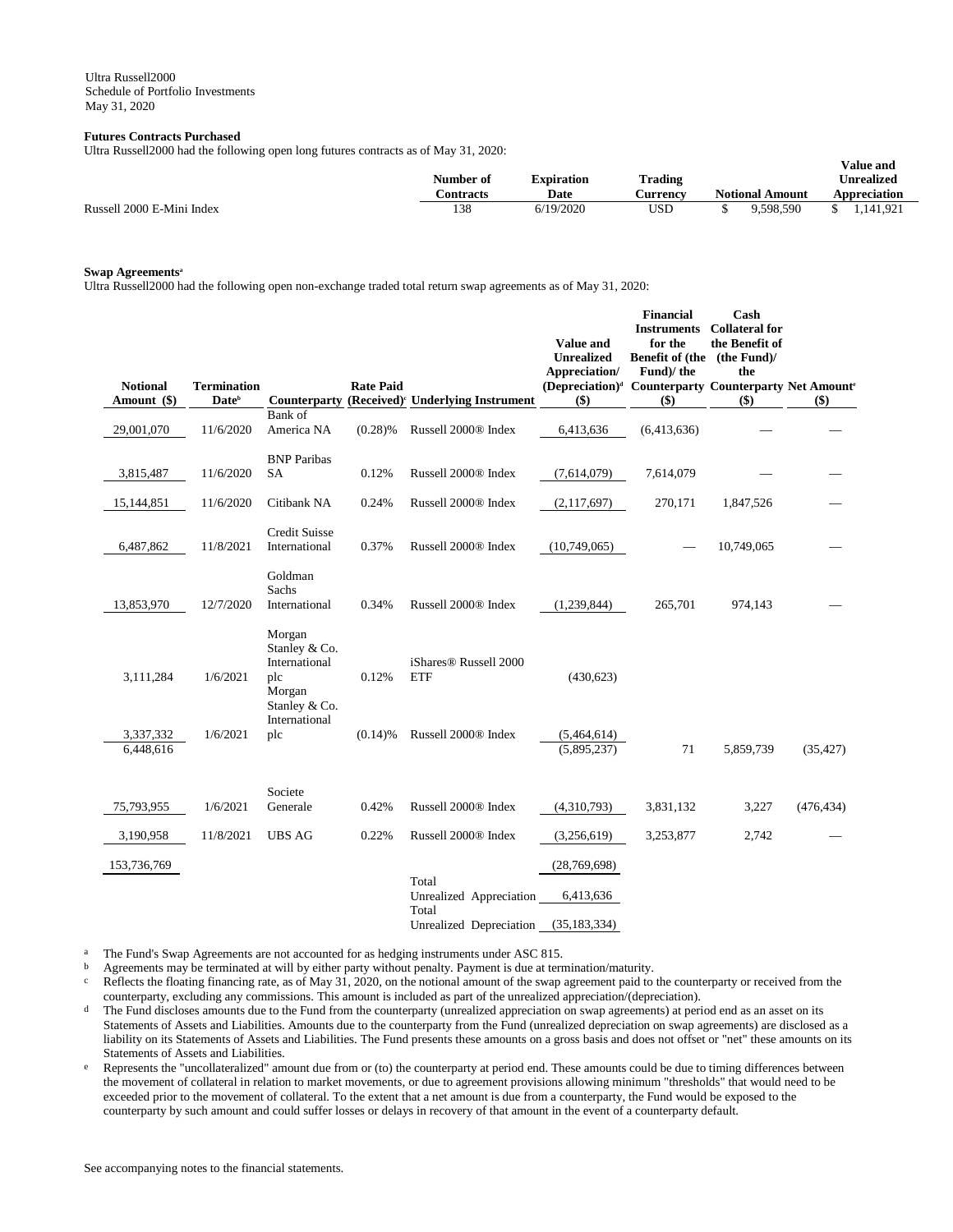# **Abbreviations**

USD U.S. Dollar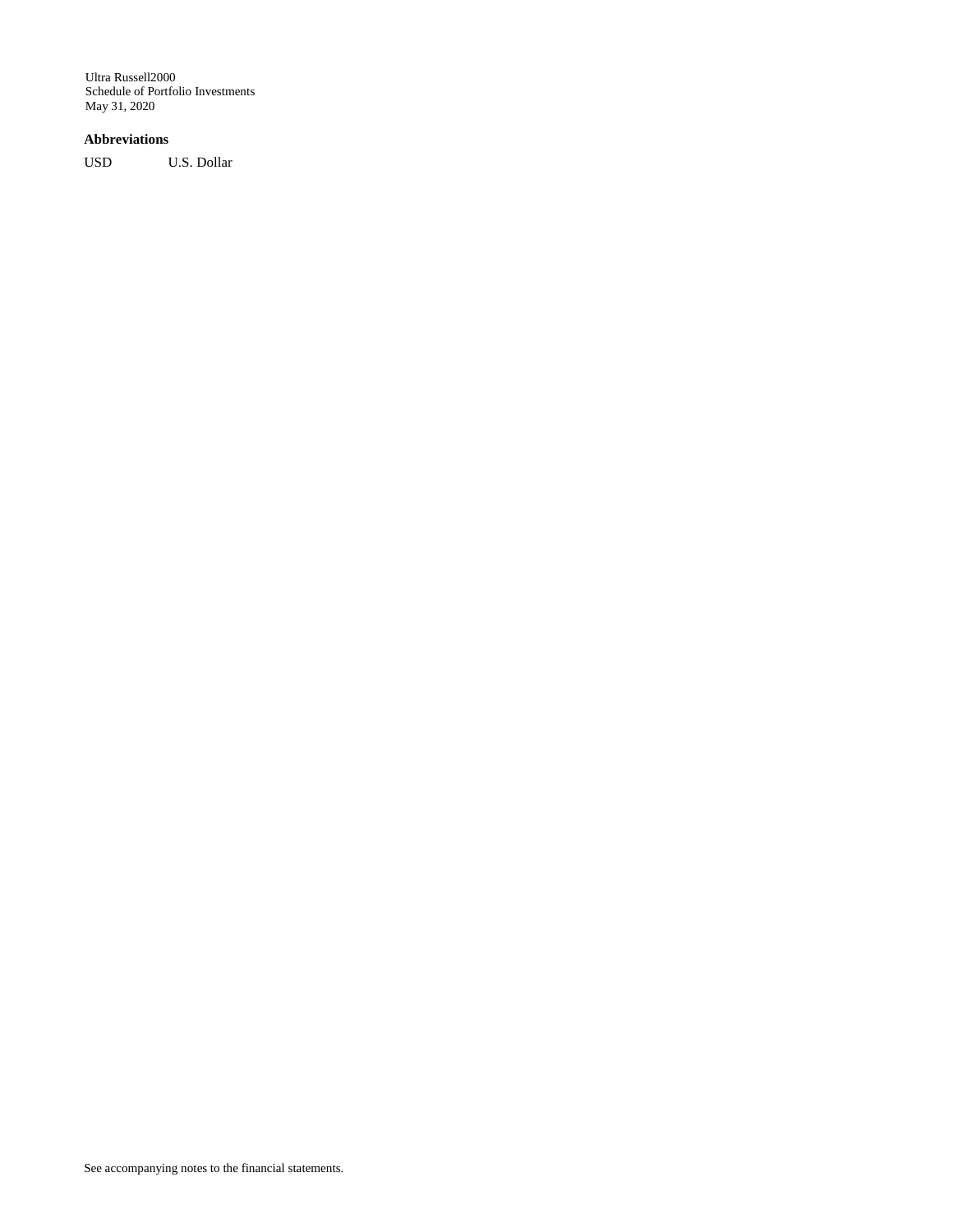| <b>Investments</b>                   | <b>Shares</b> | Value (\$) |
|--------------------------------------|---------------|------------|
| <b>COMMON STOCKS(a) - 71.2%</b>      |               |            |
| Aerospace & Defense - 1.3%           |               |            |
| Boeing Co. (The)                     | 32,601        | 4,754,856  |
| General Dynamics Corp.               | 14,281        | 2,096,879  |
| Howmet Aerospace, Inc.               | 23,616        | 308,897    |
| Huntington Ingalls Industries, Inc.  | 2,494         | 498,526    |
| L3Harris Technologies, Inc.          | 13,477        | 2,687,988  |
| Lockheed Martin Corp.                | 15,132        | 5,877,874  |
| Northrop Grumman Corp.               | 9,556         | 3,203,171  |
| Raytheon Technologies Corp.          | 89,500        | 5,774,540  |
| Textron, Inc.                        | 13,919        | 431,071    |
| TransDigm Group, Inc.                | 3,036         | 1,289,754  |
|                                      |               | 26,923,556 |
| Air Freight & Logistics - 0.4%       |               |            |
| CH Robinson Worldwide, Inc.          | 8,245         | 668,917    |
| Expeditors International of          |               |            |
| Washington, Inc.                     | 10,383        | 792,950    |
| FedEx Corp.                          | 14,633        | 1,910,484  |
| United Parcel Service, Inc., Class B | 42,721        | 4,259,711  |
|                                      |               | 7,632,062  |
| <b>Airlines - 0.1%</b>               |               |            |
| Alaska Air Group, Inc.               | 7,504         | 256,562    |
| American Airlines Group, Inc.(b)     | 23,767        | 249,554    |
| Delta Air Lines, Inc.                | 35,091        | 884,644    |
| Southwest Airlines Co.               | 32,114        | 1,030,859  |
| United Airlines Holdings, Inc.*(b)   | 15,176        | 425,535    |
|                                      |               | 2,847,154  |
| <b>Auto Components - 0.1%</b>        |               |            |
| Aptiv plc                            | 15,555        | 1,172,069  |
| BorgWarner, Inc.                     | 12,588        | 404,704    |
|                                      |               | 1,576,773  |
| <b>Automobiles - 0.2%</b>            |               |            |
| Ford Motor Co.                       | 237,394       | 1,355,520  |
| General Motors Co.                   | 76,651        | 1,983,728  |
| Harley-Davidson, Inc.                | 9,406         | 200,724    |
|                                      |               | 3,539,972  |
| <b>Banks</b> - 2.7%                  |               |            |
| Bank of America Corp.                | 493,532       | 11,903,992 |
| Citigroup, Inc.                      | 133,093       | 6,376,486  |
| Citizens Financial Group, Inc.       | 26,502        | 638,698    |
| Comerica, Inc.                       | 8,787         | 319,407    |
| Fifth Third Bancorp                  | 43,264        | 838,889    |
| First Republic Bank                  | 10,273        | 1,111,230  |
| Huntington Bancshares, Inc.          | 62,960        | 559,714    |
| JPMorgan Chase & Co.                 | 191,209       | 18,606,548 |
| KeyCorp                              | 60,047        | 711,557    |
| M&T Bank Corp.                       | 8,046         | 850,140    |
| People's United Financial, Inc.      | 27,075        | 310,009    |
| PNC Financial Services Group, Inc.   |               |            |
| (The)                                | 26,713        | 3,046,351  |
| Regions Financial Corp.              | 58,808        | 665,118    |
| SVB Financial Group*                 | 3,143         | 674,959    |
| Truist Financial Corp.               | 81,756        | 3,006,986  |
| <b>US Bancorp</b>                    | 86,646        | 3,081,132  |
| Wells Fargo & Co.                    | 234,630       | 6,210,656  |
| Zions Bancorp NA                     | 10,392        | 341,949    |
|                                      |               | 59,253,821 |
| Beverages - 1.2%                     |               |            |
| Brown-Forman Corp., Class B          | 11,108        | 732,350    |
| Coca-Cola Co. (The)                  | 235,077       | 10,973,394 |
| Constellation Brands, Inc., Class A  | 10,211        | 1,763,440  |

| Investments                                    | <b>Shares</b>     | Value (\$)             |
|------------------------------------------------|-------------------|------------------------|
| Molson Coors Beverage Co., Class               |                   |                        |
| В                                              | 11,452            | 434,718                |
| Monster Beverage Corp.*                        | 23,275            | 1,673,705              |
| PepsiCo, Inc.                                  | 85,010            | 11,183,066             |
|                                                |                   | 26,760,673             |
| Biotechnology - 1.8%                           |                   |                        |
| AbbVie, Inc.<br>Alexion Pharmaceuticals, Inc.* | 107,485<br>13,491 | 9,960,635<br>1,617,571 |
| Amgen, Inc.                                    | 36,223            | 8,320,423              |
| Biogen, Inc.*                                  | 11,000            | 3,377,990              |
| Gilead Sciences, Inc.                          | 77,128            | 6,002,872              |
| Incyte Corp.*                                  | 10,899            | 1,110,717              |
| Regeneron Pharmaceuticals, Inc.*               | 6,149             | 3,768,169              |
| Vertex Pharmaceuticals, Inc.*                  | 15,678            | 4,514,637              |
|                                                |                   | 38,673,014             |
| <b>Building Products - 0.3%</b>                |                   |                        |
| Allegion plc                                   | 5,667             | 565,000                |
| AO Smith Corp.<br>Carrier Global Corp.*        | 8,356<br>49,460   | 396,910<br>1,012,446   |
| Fortune Brands Home & Security,                |                   |                        |
| Inc.                                           | 8,482             | 517,063                |
| Johnson Controls International plc             | 47,029            | 1,477,181              |
| Masco Corp.                                    | 17,320            | 807,978                |
| Trane Technologies plc                         | 14,606            | 1,317,607              |
|                                                |                   | 6,094,185              |
| Capital Markets - 1.9%                         |                   |                        |
| Ameriprise Financial, Inc.                     | 7,723             | 1,081,761              |
| Bank of New York Mellon Corp.                  |                   |                        |
| (The)<br>BlackRock, Inc.                       | 51,161<br>9,293   | 1,901,654<br>4,912,652 |
| Cboe Global Markets, Inc.                      | 6,757             | 719,350                |
| Charles Schwab Corp. (The)                     | 69,698            | 2,502,855              |
| CME Group, Inc.                                | 21,847            | 3,989,262              |
| E*TRADE Financial Corp.                        | 13,772            | 627,177                |
| Franklin Resources, Inc.                       | 17,004            | 320,866                |
| Goldman Sachs Group, Inc. (The)                | 18,207            | 3,577,493              |
| Intercontinental Exchange, Inc.                | 33,947            | 3,301,346              |
| Invesco Ltd.                                   | 22,690            | 180,839                |
| MarketAxess Holdings, Inc.                     | 2,312             | 1,175,860              |
| Moody's Corp.<br>Morgan Stanley                | 9,899<br>71,000   | 2,647,092<br>3,138,200 |
| MSCI, Inc.                                     | 5,163             | 1,697,853              |
| Nasdaq, Inc.                                   | 6,994             | 828,509                |
| Northern Trust Corp.                           | 12,918            | 1,020,651              |
| Raymond James Financial, Inc.                  | 7,528             | 521,540                |
| S&P Global, Inc.                               | 14,896            | 4,841,498              |
| State Street Corp.                             | 22,168            | 1,351,361              |
| T. Rowe Price Group, Inc.                      | 14,246            | 1,722,341              |
| Chemicals - 1.3%                               |                   | 42,060,160             |
| Air Products and Chemicals, Inc.               | 13,439            | 3,247,534              |
| Albemarle Corp.                                | 6,463             | 494,549                |
| Celanese Corp.                                 | 7,369             | 662,547                |
| CF Industries Holdings, Inc.                   | 13,255            | 389,299                |
| Corteva, Inc.                                  | 45,625            | 1,246,019              |
| Dow, Inc.                                      | 45,203            | 1,744,836              |
| DuPont de Nemours, Inc.                        | 45,161            | 2,291,017              |
| Eastman Chemical Co.                           | 8,291             | 564,451                |
| Ecolab, Inc.                                   | 15,288            | 3,249,923              |
| FMC Corp.                                      | 7,902             | 777,636                |
| International Flavors & Fragrances,<br>Inc.    | 6,510             | 867,067                |
| Linde plc                                      | 32,749            | 6,626,433              |
|                                                |                   |                        |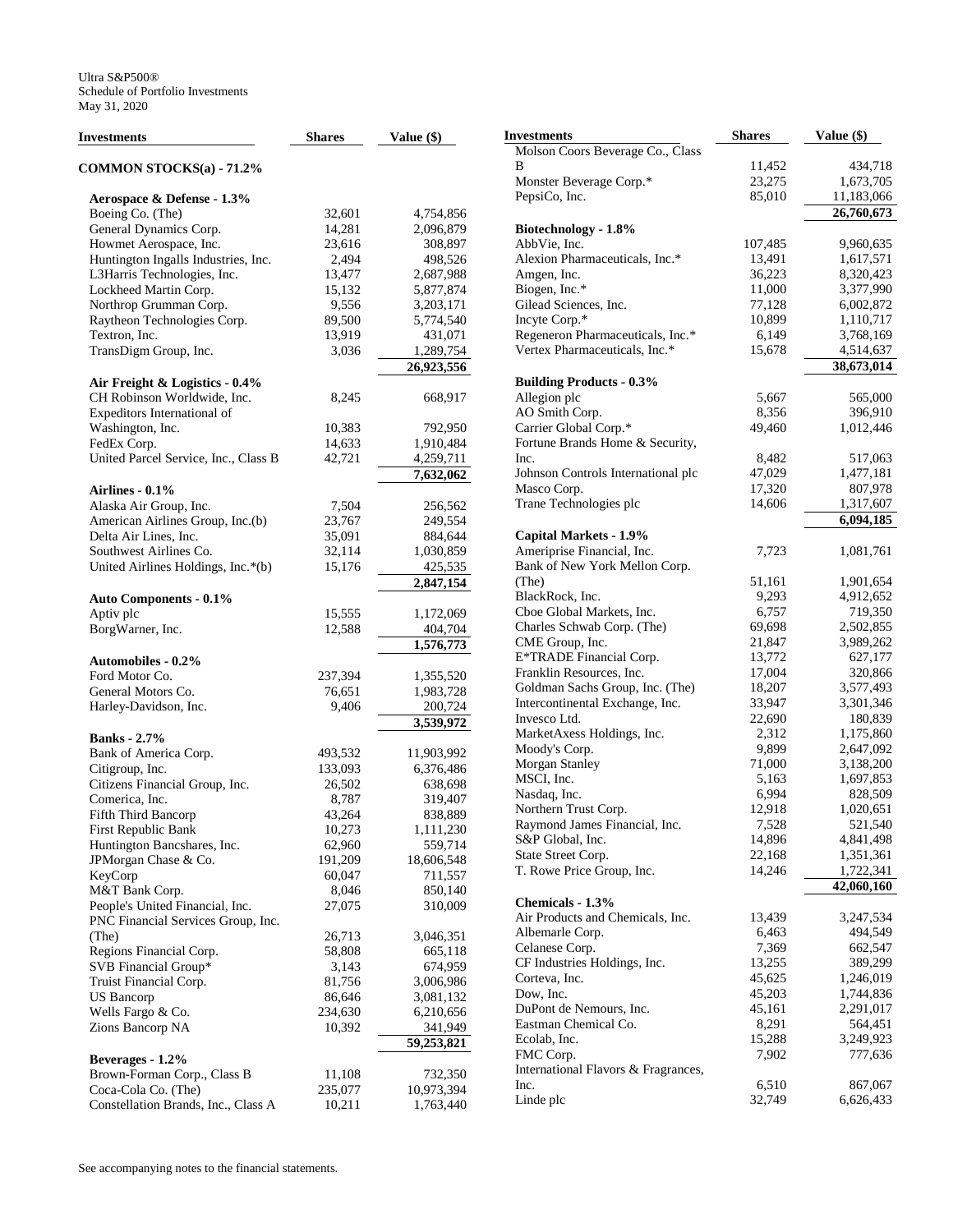| <b>Investments</b>                                                 | <b>Shares</b>     | Value (\$)             |
|--------------------------------------------------------------------|-------------------|------------------------|
| LyondellBasell Industries NV,                                      |                   |                        |
| Class A                                                            | 15,644            | 997,461                |
| Mosaic Co. (The)                                                   | 21,316            | 257,710                |
| PPG Industries, Inc.                                               | 14,416            | 1,465,675              |
| Sherwin-Williams Co. (The)                                         | 5,009             | 2,974,595              |
|                                                                    |                   | 27,856,752             |
| <b>Commercial Services &amp; Supplies - 0.3%</b>                   |                   |                        |
| Cintas Corp.                                                       | 5,111             | 1,267,324              |
| Copart, Inc.*                                                      | 12,471            | 1,114,783              |
| Republic Services, Inc.                                            | 12,840            | 1,097,306              |
| Rollins, Inc.<br>Waste Management, Inc.                            | 8,584             | 358,811                |
|                                                                    | 23,793            | 2,539,903<br>6,378,127 |
| <b>Communications Equipment - 0.7%</b>                             |                   |                        |
| Arista Networks, Inc.*                                             | 3,307             | 772,052                |
| Cisco Systems, Inc.                                                | 258,621           | 12,367,256             |
| F5 Networks, Inc.*                                                 | 3,707             | 537,219                |
| Juniper Networks, Inc.                                             | 20,405            | 495,025                |
| Motorola Solutions, Inc.                                           | 10,445            | 1,413,522              |
|                                                                    |                   | 15,585,074             |
| <b>Construction &amp; Engineering - 0.1%</b>                       |                   |                        |
| Jacobs Engineering Group, Inc.                                     | 8,260             | 694,005                |
| Quanta Services, Inc.                                              | 8,675             | 320,368                |
|                                                                    |                   | 1,014,373              |
| <b>Construction Materials - 0.1%</b>                               |                   |                        |
| Martin Marietta Materials, Inc.                                    | 3,810             | 731,863                |
| Vulcan Materials Co.                                               | 8,069             | 874,034                |
| <b>Consumer Finance - 0.3%</b>                                     |                   | 1,605,897              |
| American Express Co.                                               | 40,906            | 3,888,933              |
| Capital One Financial Corp.                                        | 28,391            | 1,931,724              |
| <b>Discover Financial Services</b>                                 | 19,110            | 907,916                |
| <b>Synchrony Financial</b>                                         | 34,407            | 700,871                |
|                                                                    |                   | 7,429,444              |
| <b>Containers &amp; Packaging - 0.2%</b>                           |                   |                        |
| Amcor plc                                                          | 98,770            | 1,008,442              |
| Avery Dennison Corp.                                               | 5,091             | 563,421                |
| Ball Corp.                                                         | 19,942            | 1,421,067              |
| International Paper Co.                                            | 23,905            | 813,965                |
| Packaging Corp. of America                                         | 5,771             | 585,237                |
| Sealed Air Corp.                                                   | 9,420             | 302,382                |
| Westrock Co.                                                       | 15,723            | 441,187                |
|                                                                    |                   | 5,135,701              |
| Distributors - 0.1%                                                |                   |                        |
| Genuine Parts Co.                                                  | 8,858             | 738,846                |
| LKQ Corp.*                                                         | 18,682            | 513,007                |
|                                                                    |                   | 1,251,853              |
| Diversified Consumer Services - 0.0%(c)<br>H&R Block, Inc.         |                   |                        |
|                                                                    | 11,900            | 202,300                |
| <b>Diversified Financial Services - 1.0%</b>                       |                   |                        |
| Berkshire Hathaway, Inc., Class B*                                 | 119,246           | 22,129,673             |
|                                                                    |                   |                        |
| <b>Diversified Telecommunication Services - 1.3%</b><br>AT&T, Inc. | 445,336           | 13,743,069             |
| CenturyLink, Inc.                                                  |                   | 588,011                |
| Verizon Communications, Inc.                                       | 59,818<br>252,176 | 14,469,859             |
|                                                                    |                   | 28,800,939             |
| <b>Electric Utilities - 1.5%</b>                                   |                   |                        |
| Alliant Energy Corp.                                               | 14,654            | 723,321                |
| American Electric Power Co., Inc.                                  | 30,112            | 2,567,048              |
| Duke Energy Corp.                                                  | 44,443            | 3,805,654              |
| <b>Edison International</b>                                        | 21,862            | 1,270,401              |

| Investments                                                | <b>Shares</b>    | Value (\$)           |
|------------------------------------------------------------|------------------|----------------------|
| Entergy Corp.                                              | 12,139           | 1,235,993            |
| Evergy, Inc.                                               | 13,895           | 857,183              |
| <b>Eversource Energy</b>                                   | 19,737           | 1,651,987            |
| Exelon Corp.                                               | 59,264           | 2,270,404            |
| FirstEnergy Corp.                                          | 32,939           | 1,392,002            |
| NextEra Energy, Inc.                                       | 29,797           | 7,614,921            |
| NRG Energy, Inc.                                           | 15,338           | 552,935              |
| Pinnacle West Capital Corp.                                | 6,853            | 533,849              |
| PPL Corp.                                                  | 46,809           | 1,307,843            |
| Southern Co. (The)                                         | 63,934           | 3,648,713            |
| Xcel Energy, Inc.                                          | 31,967           | 2,078,814            |
|                                                            |                  |                      |
|                                                            |                  | 31,511,068           |
| <b>Electrical Equipment - 0.3%</b>                         |                  |                      |
| AMETEK, Inc.                                               | 13,936           | 1,278,070            |
| Eaton Corp. plc                                            | 25,202           | 2,139,650            |
| Emerson Electric Co.                                       | 37,136           | 2,266,039            |
| Rockwell Automation, Inc.                                  | 7,045            | 1,522,847            |
|                                                            |                  | 7,206,606            |
| Electronic Equipment, Instruments & Components - 0.4%      |                  |                      |
| Amphenol Corp., Class A                                    | 18,075           | 1,745,322            |
| CDW Corp.                                                  | 8,758            | 971,350              |
| Corning, Inc.                                              | 46,887           | 1,068,555            |
| FLIR Systems, Inc.                                         | 8,178            | 377,823              |
| IPG Photonics Corp.*                                       | 2,169            | 337,062              |
| Keysight Technologies, Inc.*                               | 11,436           | 1,236,575            |
| TE Connectivity Ltd.                                       | 20,391           | 1,656,769            |
| Zebra Technologies Corp., Class                            |                  |                      |
| $A^*$                                                      | 3,287            | 858,959              |
|                                                            |                  | 8,252,415            |
| <b>Energy Equipment &amp; Services - 0.2%</b>              |                  |                      |
| Baker Hughes Co.                                           | 39,617           | 654,077              |
| Halliburton Co.                                            | 53,514           | 628,789              |
| National Oilwell Varco, Inc.                               | 23,521           | 293,307              |
| Schlumberger Ltd.                                          |                  |                      |
|                                                            | 84,396           | 1,558,794            |
| TechnipFMC plc                                             | 25,620           | 189,588<br>3,324,555 |
| <b>Entertainment - 1.4%</b>                                |                  |                      |
|                                                            |                  |                      |
| Activision Blizzard, Inc.                                  | 46,836           | 3,371,255            |
| Electronic Arts, Inc.*                                     | 17,799           | 2,187,141            |
| Live Nation Entertainment, Inc.*                           | 8,591            | 422,334              |
| Netflix, Inc.*                                             | 26,717           | 11,213,926           |
| Take-Two Interactive Software,                             |                  |                      |
| $Inc.*$                                                    | 6,900            | 939,573              |
| Walt Disney Co. (The)                                      | 109,879          | 12,888,807           |
|                                                            |                  | 31,023,036           |
| <b>Equity Real Estate Investment Trusts (REITs) - 2.0%</b> |                  |                      |
| Alexandria Real Estate Equities,                           |                  |                      |
| Inc.                                                       | 7,473            | 1,148,750            |
| American Tower Corp.                                       | 27,003           | 6,971,364            |
| Apartment Investment and                                   |                  |                      |
| Management Co., Class A                                    | 9,080            | 334,780              |
| AvalonBay Communities, Inc.                                | 8,513            | 1,328,113            |
| Boston Properties, Inc.                                    | 8,766            | 753,701              |
| Crown Castle International Corp.                           | 25,346           | 4,363,567            |
| Digital Realty Trust, Inc.                                 | 16,025           | 2,300,549            |
| Duke Realty Corp.                                          | 22,408           | 772,628              |
| Equinix, Inc.                                              | 5,375            | 3,749,761            |
| <b>Equity Residential</b>                                  | 21,282           | 1,288,838            |
| Essex Property Trust, Inc.                                 | 4,029            | 978,120              |
| Extra Space Storage, Inc.                                  | 7,895            | 763,841              |
|                                                            | 4,282            | 342,175              |
| Federal Realty Investment Trust                            |                  |                      |
| Healthpeak Properties, Inc.<br>Host Hotels & Resorts, Inc. | 30,173<br>43,722 | 743,463              |
|                                                            |                  | 522,041              |
|                                                            |                  |                      |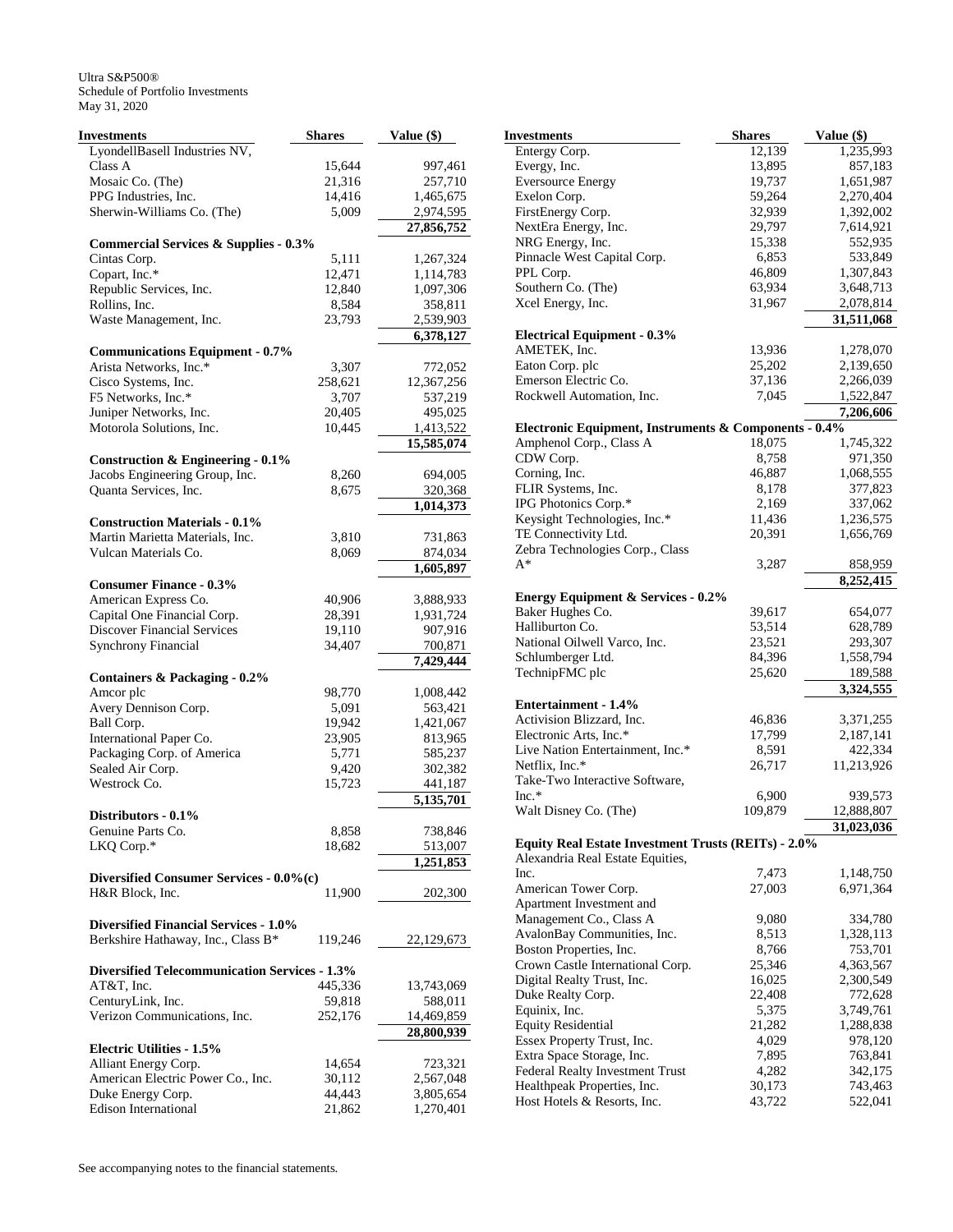| <b>Investments</b>                                        | <b>Shares</b>    | Value (\$)            |
|-----------------------------------------------------------|------------------|-----------------------|
| Iron Mountain, Inc.                                       | 17,506           | 450,955               |
| Kimco Realty Corp.                                        | 25,741           | 285,982               |
| Mid-America Apartment                                     |                  |                       |
| Communities, Inc.                                         | 6,953            | 809,051               |
| Prologis, Inc.                                            | 45,006           | 4,118,049             |
| Public Storage                                            | 9,158            | 1,856,693             |
| Realty Income Corp.                                       | 20,888           | 1,155,315             |
| Regency Centers Corp.                                     | 10,215           | 437,100               |
| SBA Communications Corp.                                  | 6,865            | 2,156,502             |
| Simon Property Group, Inc.                                | 18,709           | 1,079,509             |
| SL Green Realty Corp.                                     | 4,970            | 209,336               |
| UDR, Inc.                                                 | 17,868           | 660,759               |
| Ventas, Inc.                                              | 22,723           | 794,169<br>349,789    |
| Vornado Realty Trust<br>Welltower, Inc.                   | 9,660            | 1,253,728             |
| Weyerhaeuser Co.                                          | 24,743<br>45,426 |                       |
|                                                           |                  | 917,151<br>42,895,779 |
| Food & Staples Retailing - 1.1%                           |                  |                       |
| Costco Wholesale Corp.                                    | 26,933           | 8,308,022             |
| Kroger Co. (The)                                          | 48,893           | 1,594,890             |
| Sysco Corp.                                               | 31,105           | 1,715,752             |
| Walgreens Boots Alliance, Inc.                            | 45,705           | 1,962,573             |
| Walmart, Inc.                                             | 86,481           | 10,728,833            |
|                                                           |                  | 24,310,070            |
| Food Products - 0.8%                                      |                  |                       |
| Archer-Daniels-Midland Co.                                | 33,937           | 1,334,064             |
| Campbell Soup Co.                                         | 10,297           | 524,941               |
| Conagra Brands, Inc.                                      | 29,667           | 1,032,115             |
| General Mills, Inc.                                       | 36,846           | 2,322,772             |
| Hershey Co. (The)                                         | 9,040            | 1,226,547             |
| Hormel Foods Corp.                                        | 16,965           | 828,401               |
| JM Smucker Co. (The)                                      | 6,953            | 792,155               |
| Kellogg Co.                                               | 15,181           | 991,471               |
| Kraft Heinz Co. (The)                                     | 37,967           | 1,156,855             |
| Lamb Weston Holdings, Inc.<br>McCormick & Co., Inc. (Non- | 8,905            | 534,834               |
| Voting)<br>Mondelez International, Inc., Class            | 7,534            | 1,319,656             |
| A                                                         | 87,777           | 4,574,937             |
| Tyson Foods, Inc., Class A                                | 17,996           | 1,105,674             |
|                                                           |                  | 17,744,422            |
| Gas Utilities - $0.0\%$ (c)                               |                  |                       |
| Atmos Energy Corp.                                        | 7,276            | 747,827               |
| Health Care Equipment & Supplies - 2.8%                   |                  |                       |
| <b>Abbott Laboratories</b>                                | 107,746          | 10,227,250            |
| ABIOMED, Inc.*                                            | 2,753            | 616,397               |
| Align Technology, Inc.*                                   | 4,372            | 1,073,851             |
| Baxter International, Inc.                                | 31,125           | 2,801,561             |
| Becton Dickinson and Co.                                  | 17,977           | 4,439,061             |
| Boston Scientific Corp.*                                  | 84,971           | 3,228,048             |
| Cooper Cos., Inc. (The)                                   | 3,022            | 957,914               |
| Danaher Corp.                                             | 38,362           | 6,391,493             |
| DENTSPLY SIRONA, Inc.                                     | 13,559           | 630,765               |
| DexCom, Inc.*                                             | 5,559            | 2,103,025             |
| Edwards Lifesciences Corp.*                               | 12,715           | 2,857,315             |
| Hologic, Inc.*                                            | 16,347           | 866,391               |
| IDEXX Laboratories, Inc.*                                 | 5,231            | 1,615,751             |
| Intuitive Surgical, Inc.*                                 | 7,046            | 4,086,891             |
| Medtronic plc                                             | 81,714           | 8,055,366             |
| ResMed, Inc.                                              | 8,765            | 1,409,587             |
| STERIS plc                                                | 5,168            | 857,320               |
| Stryker Corp.                                             | 19,629           | 3,841,984             |

| Investments                                        | <b>Shares</b> | Value (\$) |
|----------------------------------------------------|---------------|------------|
| Teleflex, Inc.                                     | 2,822         | 1,023,991  |
| Varian Medical Systems, Inc.*                      | 5,542         | 672,743    |
| West Pharmaceutical Services, Inc.                 | 4,511         | 974,557    |
| Zimmer Biomet Holdings, Inc.                       | 12,539        | 1,584,177  |
|                                                    |               | 60,315,438 |
| <b>Health Care Providers &amp; Services - 2.1%</b> |               |            |
| AmerisourceBergen Corp.                            | 9,164         | 873,696    |
| Anthem, Inc.                                       | 15,459        | 4,546,647  |
| Cardinal Health, Inc.                              | 17,831        | 975,177    |
| Centene Corp.*                                     | 35,591        | 2,357,904  |
| Cigna Corp.                                        | 22,764        | 4,491,793  |
| CVS Health Corp.                                   | 79,310        | 5,200,357  |
| DaVita, Inc.*                                      | 5,466         | 442,527    |
| HCA Healthcare, Inc.                               | 16,128        | 1,724,083  |
| Henry Schein, Inc.*                                | 8,946         | 543,201    |
| Humana, Inc.                                       | 8,074         | 3,315,588  |
| Laboratory Corp. of America                        |               |            |
| Holdings*                                          | 5,919         | 1,037,719  |
| McKesson Corp.                                     | 9,846         | 1,562,265  |
| Quest Diagnostics, Inc.                            | 8,211         | 971,197    |
| UnitedHealth Group, Inc.                           | 57,758        | 17,607,526 |
| Universal Health Services, Inc.,                   |               |            |
| Class B                                            | 4,896         | 516,283    |
|                                                    |               | 46,165,963 |
| <b>Health Care Technology - 0.1%</b>               |               |            |
| Cerner Corp.                                       | 19,148        | 1,395,889  |
|                                                    |               |            |
| Hotels, Restaurants & Leisure - 1.2%               |               |            |
| Carnival Corp.(b)                                  | 28,393        | 446,906    |
| Chipotle Mexican Grill, Inc.*                      | 1,559         | 1,565,096  |
| Darden Restaurants, Inc.                           | 7,951         | 611,114    |
| Domino's Pizza, Inc.                               | 2,357         | 909,425    |
| Hilton Worldwide Holdings, Inc.                    | 17,202        | 1,364,290  |
| Las Vegas Sands Corp.                              | 20,602        | 987,660    |
| Marriott International, Inc., Class A              | 16,546        | 1,464,321  |
| McDonald's Corp.                                   | 45,910        | 8,553,951  |
| <b>MGM</b> Resorts International                   | 31,395        | 539,366    |
| Norwegian Cruise Line Holdings                     |               |            |
| Ltd. $*(b)$                                        | 15,188        | 237,844    |
| Royal Caribbean Cruises Ltd.                       | 10,479        | 543,546    |
| Starbucks Corp.                                    | 71,998        | 5,615,124  |
| Wynn Resorts Ltd.                                  | 5,888         | 490,352    |
| Yum! Brands, Inc.                                  | 18,438        | 1,654,442  |
|                                                    |               | 24,983,437 |
| <b>Household Durables - 0.3%</b>                   |               |            |
| DR Horton, Inc.                                    | 20,442        | 1,130,443  |
| Garmin Ltd.                                        | 8,809         | 794,308    |
| Leggett & Platt, Inc.                              | 8,022         | 245,393    |
| Lennar Corp., Class A                              | 17,054        | 1,031,085  |
| Mohawk Industries, Inc.*                           | 3,624         | 337,757    |
| Newell Brands, Inc.                                | 23,230        | 305,474    |
| NVR, Inc.*                                         | 212           | 682,981    |
| PulteGroup, Inc.                                   | 15,530        | 527,554    |
| Whirlpool Corp.                                    | 3,853         | 469,372    |
|                                                    |               | 5,524,367  |
| <b>Household Products - 1.3%</b>                   |               |            |
| Church & Dwight Co., Inc.                          | 14,961        | 1,123,122  |
| Clorox Co. (The)                                   | 7,651         | 1,578,019  |
| Colgate-Palmolive Co.                              | 52,248        | 3,779,098  |
| Kimberly-Clark Corp.                               | 20,898        | 2,955,813  |
| Procter & Gamble Co. (The)                         | 152,031       | 17,623,433 |
|                                                    |               | 27,059,485 |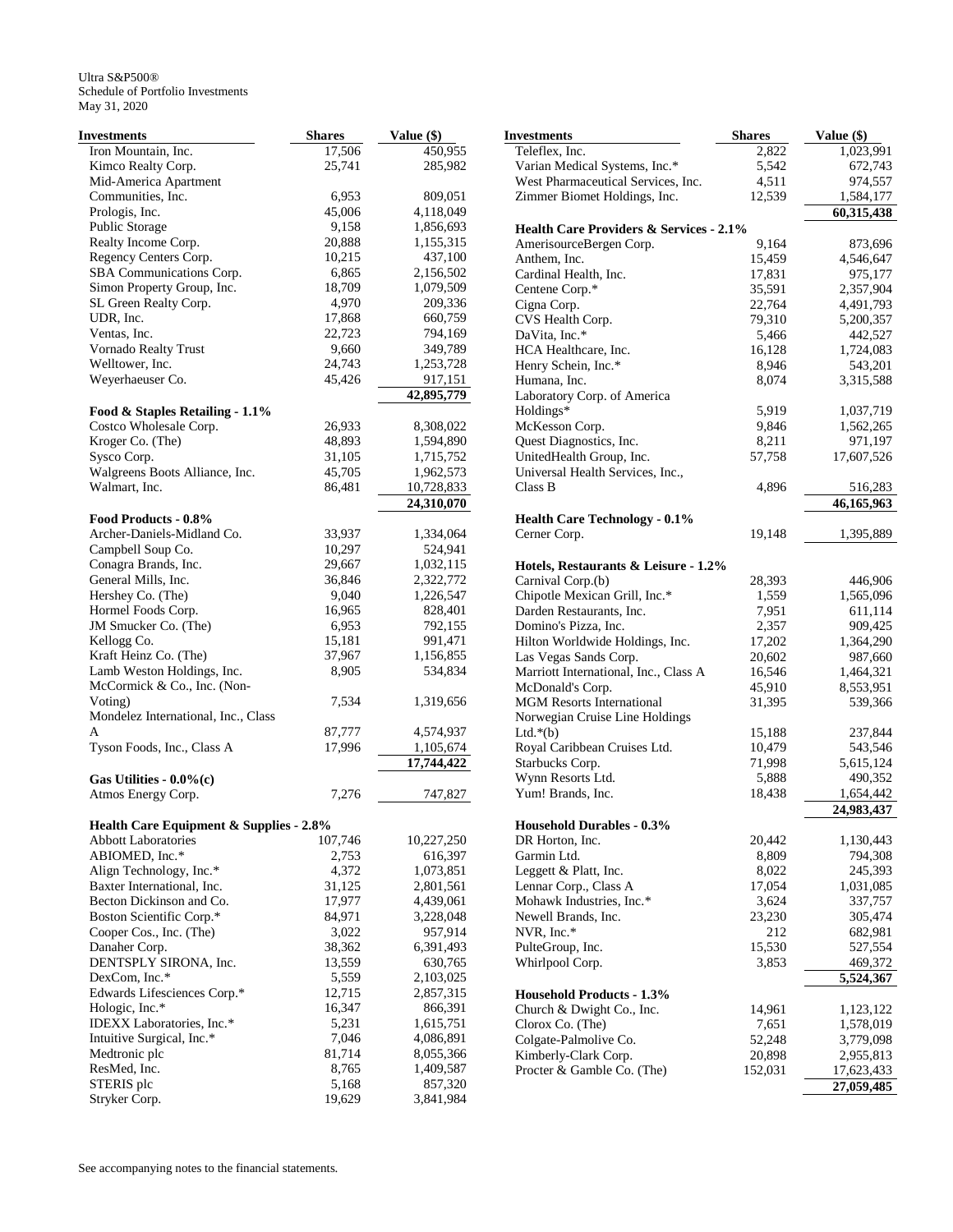| Investments                                                     | <b>Shares</b> | Value (\$)   |
|-----------------------------------------------------------------|---------------|--------------|
| Independent Power and Renewable Electricity Producers - 0.0%(c) |               |              |
| AES Corp. (The)                                                 | 40,473        | 505,508      |
|                                                                 |               |              |
| <b>Industrial Conglomerates - 0.8%</b>                          |               |              |
| 3M Co.                                                          | 35,058        | 5,484,474    |
| General Electric Co.                                            | 532,425       | 3,498,032    |
| Honeywell International, Inc.                                   | 43,560        | 6,353,226    |
| Roper Technologies, Inc.                                        | 6,344         | 2,498,267    |
|                                                                 |               | 17,833,999   |
| Insurance - 1.4%                                                |               |              |
| Aflac, Inc.                                                     | 44,749        | 1,631,996    |
| Allstate Corp. (The)                                            | 19,750        | 1,931,747    |
| American International Group, Inc.                              | 53,035        | 1,594,232    |
| Aon plc, Class A                                                | 14,274        | 2,811,264    |
| Arthur J Gallagher & Co.                                        | 11,372        | 1,072,152    |
|                                                                 |               |              |
| Assurant, Inc.<br>Chubb Ltd.                                    | 3,698         | 379,341      |
|                                                                 | 27,630        | 3,369,202    |
| Cincinnati Financial Corp.                                      | 9,262         | 545,995      |
| Everest Re Group Ltd.                                           | 2,487         | 493,446      |
| Globe Life, Inc.                                                | 6,074         | 467,819      |
| Hartford Financial Services Group,                              |               |              |
| Inc. (The)                                                      | 21,972        | 841,308      |
| Lincoln National Corp.                                          | 12,090        | 458,574      |
| Loews Corp.                                                     | 15,594        | 518,345      |
| Marsh & McLennan Cos., Inc.                                     | 30,767        | 3,258,841    |
| MetLife, Inc.                                                   | 47,654        | 1,716,020    |
| Principal Financial Group, Inc.                                 | 15,743        | 607,995      |
| Progressive Corp. (The)                                         | 35,641        | 2,768,593    |
| Prudential Financial, Inc.                                      | 24,507        | 1,493,947    |
| Travelers Cos., Inc. (The)                                      | 15,736        | 1,683,437    |
| Unum Group                                                      | 12,574        | 190,496      |
| Willis Towers Watson plc                                        | 7,839         | 1,590,533    |
| WR Berkley Corp.                                                | 8,847         | 512,684      |
|                                                                 |               | 29,937,967   |
| <b>Interactive Media &amp; Services - 4.0%</b>                  |               |              |
| Alphabet, Inc., Class A*                                        | 18,268        | 26, 187, 543 |
| Alphabet, Inc., Class C*                                        | 18,224        | 26,040,638   |
| Facebook, Inc., Class A*                                        | 146,738       | 33,029,257   |
| Twitter, Inc.*                                                  | 47,330        | 1,465,810    |
|                                                                 |               | 86,723,248   |
| <b>Internet &amp; Direct Marketing Retail - 3.2%</b>            |               |              |
| Amazon.com, Inc.*                                               | 25,390        | 62,011,774   |
| Booking Holdings, Inc.*                                         | 2,552         | 4,183,800    |
| eBay, Inc.                                                      | 46,614        | 2,122,802    |
| Expedia Group, Inc.                                             | 8,527         | 677,726      |
|                                                                 |               | 68,996,102   |
| IT Services - 4.1%                                              |               |              |
| Accenture plc, Class A                                          | 38,715        | 7,805,718    |
| Akamai Technologies, Inc.*                                      | 9,852         | 1,042,342    |
| Alliance Data Systems Corp.                                     | 2,499         | 115,779      |
| Automatic Data Processing, Inc.                                 | 26,380        | 3,864,406    |
| Broadridge Financial Solutions,                                 |               |              |
| Inc.                                                            | 6,988         | 846,247      |
| <b>Cognizant Technology Solutions</b>                           |               |              |
| Corp., Class A                                                  | 33,381        | 1,769,193    |
| DXC Technology Co.                                              | 15,606        | 221,761      |
| <b>Fidelity National Information</b>                            |               |              |
| Services, Inc.                                                  | 37,468        | 5,201,682    |
| Fiserv, Inc.*                                                   | 34,817        | 3,717,411    |
| FleetCor Technologies, Inc.*                                    | 5,291         | 1,289,893    |
| Gartner, Inc.*                                                  | 5,453         | 663,630      |
| Global Payments, Inc.                                           | 18,323        | 3,288,795    |

| <b>Investments</b>                               | <b>Shares</b> | Value (\$) |
|--------------------------------------------------|---------------|------------|
| <b>International Business Machines</b>           |               |            |
| Corp.                                            | 53,983        | 6,742,477  |
| Jack Henry & Associates, Inc.                    | 4,689         | 848,053    |
| Leidos Holdings, Inc.                            | 8,113         | 854,218    |
| Mastercard, Inc., Class A                        | 54,130        | 16,287,176 |
| Paychex, Inc.                                    | 19,421        | 1,403,750  |
| PayPal Holdings, Inc.*                           | 71,597        | 11,098,251 |
| VeriSign, Inc.*                                  | 6,299         | 1,379,544  |
| Visa, Inc., Class A                              | 104,360       | 20,375,246 |
| Western Union Co. (The)                          | 25,559        | 511,691    |
|                                                  |               | 89,327,263 |
| Leisure Products - 0.0%(c)                       |               |            |
| Hasbro, Inc.                                     | 7,757         | 570,217    |
|                                                  |               |            |
| Life Sciences Tools & Services - 0.8%            |               |            |
| Agilent Technologies, Inc.                       | 18,866        | 1,662,849  |
| Illumina, Inc.*                                  | 8,961         | 3,253,291  |
| IQVIA Holdings, Inc.*                            | 11,001        | 1,644,869  |
| Mettler-Toledo International, Inc.*              | 1,485         | 1,180,575  |
| PerkinElmer, Inc.                                | 6,774         | 680,584    |
| Thermo Fisher Scientific, Inc.                   | 24,446        | 8,536,299  |
| Waters Corp.*                                    | 3,927         | 784,811    |
|                                                  |               | 17,743,278 |
| Machinery - 1.1%                                 | 33,691        |            |
| Caterpillar, Inc.<br>Cummins, Inc.               |               | 4,047,300  |
|                                                  | 9,340         | 1,584,064  |
| Deere & Co.                                      | 19,195        | 2,919,943  |
| Dover Corp.                                      | 8,856         | 861,246    |
| Flowserve Corp.                                  | 7,977         | 208,200    |
| Fortive Corp.                                    | 18,014        | 1,098,494  |
| <b>IDEX</b> Corp.                                | 4,636         | 738,839    |
| Illinois Tool Works, Inc.                        | 17,830        | 3,074,962  |
| Ingersoll Rand, Inc.*                            | 21,097        | 594,935    |
| Otis Worldwide Corp.                             | 24,730        | 1,302,034  |
| PACCAR, Inc.                                     | 21,086        | 1,557,412  |
| Parker-Hannifin Corp.                            | 7,832         | 1,409,525  |
| Pentair plc                                      | 10,247        | 401,068    |
| Snap-on, Inc.                                    | 3,343         | 433,554    |
| Stanley Black & Decker, Inc.                     | 9,266         | 1,162,420  |
| Westinghouse Air Brake                           |               |            |
| Technologies Corp.                               | 11,102        | 677,999    |
| Xylem, Inc.                                      | 10,978        | 728,280    |
| <b>Media - 0.9%</b>                              |               | 22,800,275 |
| Charter Communications, Inc.,                    |               |            |
| Class $A^*$                                      | 9,559         | 5,200,096  |
| Comcast Corp., Class A                           | 276,760       | 10,959,696 |
| Discovery, Inc., Class A*                        | 9,639         | 209,648    |
| Discovery, Inc., Class C*                        | 20,448        | 400,576    |
| DISH Network Corp., Class A*                     | 15,607        | 493,962    |
| Fox Corp., Class A                               | 21,612        | 630,422    |
| Fox Corp., Class B                               | 9,899         | 284,893    |
| Interpublic Group of Cos., Inc.                  |               |            |
| (The)                                            | 23,638        | 404,446    |
| News Corp., Class A                              | 23,688        | 290,178    |
|                                                  |               |            |
| News Corp., Class B                              | 7,423         | 91,006     |
| Omnicom Group, Inc.                              | 13,273        | 727,228    |
| ViacomCBS, Inc.                                  | 32,944        | 683,259    |
|                                                  |               | 20,375,410 |
| Metals & Mining - 0.2%<br>Freeport-McMoRan, Inc. | 88,452        | 802,260    |
| Newmont Corp.                                    | 49,980        | 2,922,331  |
|                                                  |               |            |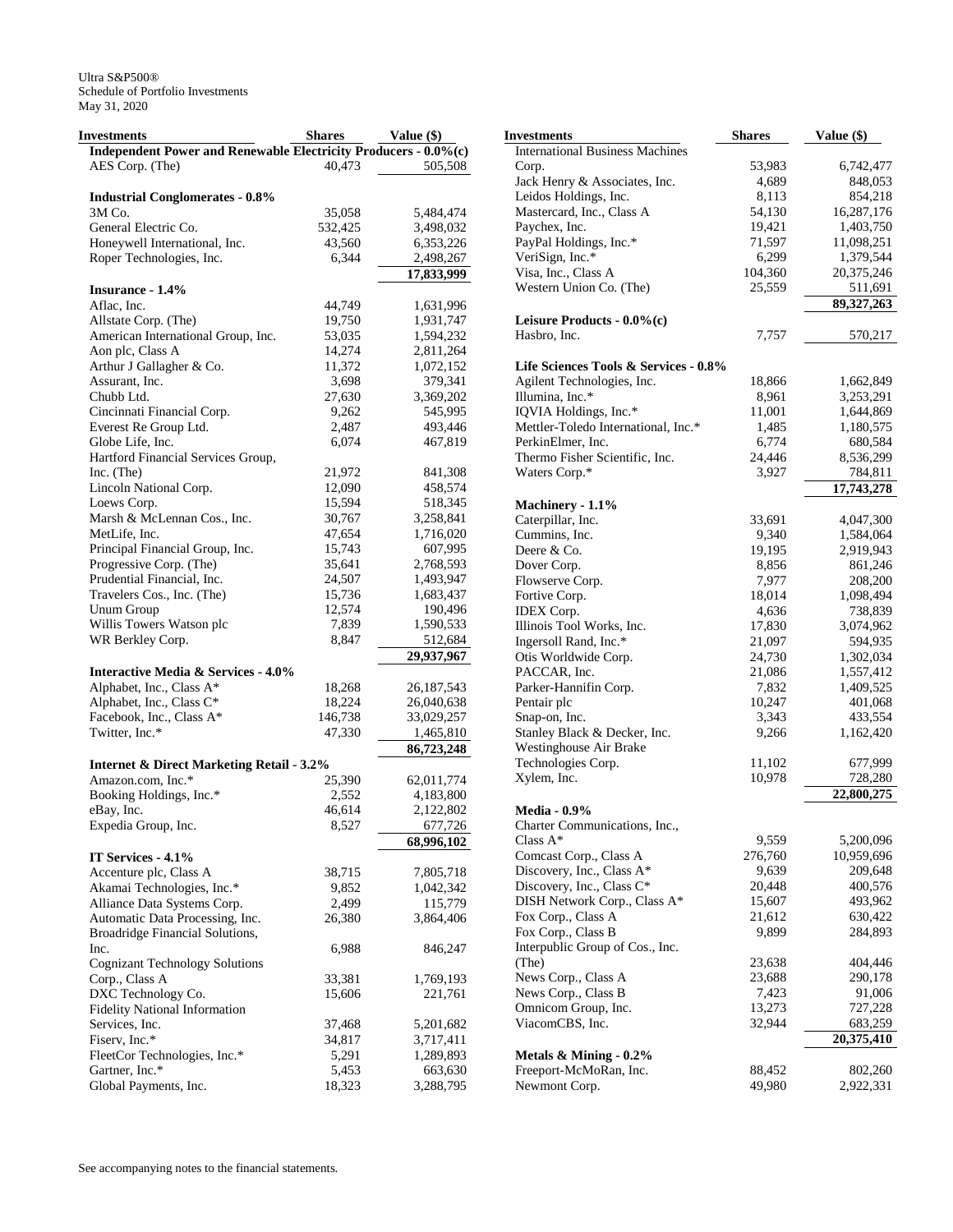| Investments                                          | <b>Shares</b> | Value (\$) |
|------------------------------------------------------|---------------|------------|
| Nucor Corp.                                          | 18,486        | 781,218    |
|                                                      |               | 4,505,809  |
| <b>Multiline Retail - 0.4%</b>                       |               |            |
| Dollar General Corp.                                 | 15,523        | 2,972,810  |
| Dollar Tree, Inc.*                                   | 14,428        | 1,412,068  |
| Kohl's Corp.                                         | 9,544         | 183,436    |
| Nordstrom, Inc.                                      | 6,531         | 105,345    |
| Target Corp.                                         | 30,892        | 3,779,018  |
|                                                      |               | 8,452,677  |
| <b>Multi-Utilities - 0.7%</b>                        |               |            |
| Ameren Corp.                                         | 14,999        | 1,120,875  |
| CenterPoint Energy, Inc.                             | 30,618        | 544,388    |
| CMS Energy Corp.                                     | 17,304        | 1,013,669  |
| Consolidated Edison, Inc.                            | 20,267        | 1,521,241  |
| Dominion Energy, Inc.                                | 50,178        | 4,265,632  |
| DTE Energy Co.                                       | 11,711        | 1,259,752  |
| NiSource, Inc.                                       | 22,772        | 542,657    |
| Public Service Enterprise Group,                     |               |            |
| Inc.                                                 | 30,831        | 1,573,614  |
| Sempra Energy                                        | 17,184        | 2,170,511  |
| WEC Energy Group, Inc.                               | 19,229        | 1,763,876  |
| Oil, Gas & Consumable Fuels - 1.9%                   |               | 15,776,215 |
| Apache Corp.                                         | 22,924        | 247,350    |
| Cabot Oil & Gas Corp.                                | 24,869        | 493,401    |
| Chevron Corp.                                        | 115,273       | 10,570,534 |
| Concho Resources, Inc.                               | 12,255        | 668,143    |
| ConocoPhillips                                       | 66,894        | 2,821,589  |
| Devon Energy Corp.                                   | 23,603        | 255,149    |
| Diamondback Energy, Inc.                             | 9,825         | 418,349    |
| EOG Resources, Inc.                                  | 35,466        | 1,807,702  |
| Exxon Mobil Corp.                                    | 257,941       | 11,728,577 |
| Hess Corp.                                           | 15,790        | 749,551    |
| HollyFrontier Corp.                                  | 9,053         | 284,717    |
| Kinder Morgan, Inc.                                  | 118,748       | 1,876,218  |
| Marathon Oil Corp.                                   | 48,765        | 260,405    |
| Marathon Petroleum Corp.                             | 39,584        | 1,390,982  |
| Noble Energy, Inc.                                   | 29,158        | 254,549    |
| Occidental Petroleum Corp.                           | 54,460        | 705,257    |
| ONEOK, Inc.                                          | 25,183        | 923,964    |
| Phillips 66                                          | 27,089        | 2,119,985  |
| Pioneer Natural Resources Co.                        | 10,099        | 925,068    |
| Valero Energy Corp.                                  | 25,034        | 1,668,266  |
| Williams Cos., Inc. (The)                            | 73,890        | 1,509,573  |
|                                                      |               | 41,679,329 |
| <b>Personal Products - 0.1%</b>                      |               |            |
| Coty, Inc., Class A                                  | 17,999        | 65,336     |
| Estee Lauder Cos., Inc. (The), Class                 |               |            |
| A                                                    | 13,567        | 2,679,076  |
|                                                      |               | 2,744,412  |
| <b>Pharmaceuticals - 3.3%</b>                        |               |            |
| Bristol-Myers Squibb Co.                             | 142,897       | 8,533,809  |
| Eli Lilly and Co.                                    | 51,508        | 7,878,149  |
| Johnson & Johnson                                    | 160,448       | 23,866,640 |
| Merck & Co., Inc.                                    | 155,211       | 12,528,632 |
| Mylan NV*                                            | 31,464        | 537,090    |
| Perrigo Co. plc                                      | 8,299         | 454,536    |
| Pfizer, Inc.                                         | 337,377       | 12,884,428 |
| Zoetis, Inc.                                         | 29,037        | 4,047,467  |
|                                                      |               | 70,730,751 |
| <b>Professional Services - 0.2%</b><br>Equifax, Inc. | 7,382         | 1,133,580  |
| IHS Markit Ltd.                                      | 24,446        | 1,698,019  |
|                                                      |               |            |

| Investments                                         | <b>Shares</b>   | Value (\$)              |
|-----------------------------------------------------|-----------------|-------------------------|
| Nielsen Holdings plc                                | 21,691          | 301,288                 |
| Robert Half International, Inc.                     | 7,167           | 363,654                 |
| Verisk Analytics, Inc.                              | 9,990           | 1,725,073               |
|                                                     |                 | 5,221,614               |
| Real Estate Management & Development - $0.0\%$ (c)  |                 |                         |
| CBRE Group, Inc., Class A*                          | 20,412          | 897,720                 |
|                                                     |                 |                         |
| Road & Rail - 0.7%                                  |                 |                         |
| CSX Corp.                                           | 47,407          | 3,393,393               |
| JB Hunt Transport Services, Inc.                    | 5,197           | 621,925                 |
| Kansas City Southern                                | 6,043           | 909,592                 |
| Norfolk Southern Corp.                              | 15,895          | 2,833,920               |
| Old Dominion Freight Line, Inc.                     | 5,840           | 999,166                 |
| Union Pacific Corp.                                 | 42,320          | 7,188,475               |
|                                                     |                 | 15,946,471              |
| Semiconductors & Semiconductor Equipment - 3.3%     |                 |                         |
| Advanced Micro Devices, Inc.*                       | 71,306          | 3,836,263               |
| Analog Devices, Inc.                                | 22,453          | 2,536,066               |
| Applied Materials, Inc.                             | 56,284          | 3,162,035               |
| Broadcom, Inc.                                      | 24,182          | 7,043,491               |
| Intel Corp.                                         | 265,211         | 16,689,728              |
| KLA Corp.                                           | 9,620           | 1,692,735               |
| Lam Research Corp.                                  | 8,845           | 2,420,611               |
| Maxim Integrated Products, Inc.                     | 16,498          | 951,605                 |
|                                                     | 14,568          |                         |
| Microchip Technology, Inc.                          |                 | 1,398,819               |
| Micron Technology, Inc.*<br>NVIDIA Corp.            | 67,518          | 3,234,787               |
|                                                     | 37,312<br>7,083 | 13,246,506              |
| Qorvo, Inc.*                                        |                 | 741,874                 |
| QUALCOMM, Inc.                                      | 69,627          | 5,631,432               |
| Skyworks Solutions, Inc.<br>Texas Instruments, Inc. | 10,387          | 1,231,275               |
| Xilinx, Inc.                                        | 56,978          | 6,765,568               |
|                                                     | 15,330          | 1,409,594               |
| Software - 6.2%                                     |                 | 71,992,389              |
| Adobe, Inc.*                                        |                 |                         |
| ANSYS, Inc.*                                        | 29,511<br>5,216 | 11,408,953<br>1,476,128 |
| Autodesk, Inc.*                                     | 13,415          | 2,822,248               |
| Cadence Design Systems, Inc.*                       | 17,106          | 1,561,607               |
| Citrix Systems, Inc.                                | 7,013           | 1,038,765               |
| Fortinet, Inc.*                                     | 8,654           | 1,204,637               |
| Intuit, Inc.                                        |                 |                         |
|                                                     | 15,869          | 4,607,088<br>85,238,922 |
| Microsoft Corp.<br>NortonLifeLock, Inc.             | 465,151         |                         |
|                                                     | 34,955          | 796,275                 |
| Oracle Corp.                                        | 132,073         | 7,101,565               |
| Paycom Software, Inc.*                              | 2,991           | 889,015                 |
| salesforce.com, Inc.*                               | 54,074          | 9,451,594               |
| ServiceNow, Inc.*                                   | 11,497          | 4,460,031               |
| Synopsys, Inc.*                                     | 9,165           | 1,658,040               |
|                                                     |                 | 133,714,868             |
| <b>Specialty Retail - 1.7%</b>                      |                 |                         |
| Advance Auto Parts, Inc.                            | 4,223           | 588,348                 |
| AutoZone, Inc.*                                     | 1,453           | 1,667,841               |
| Best Buy Co., Inc.                                  | 13,882          | 1,084,045               |
| CarMax, Inc.*                                       | 10,023          | 882,525                 |
| Gap, Inc. (The)                                     | 12,972          | 115,451                 |
| Home Depot, Inc. (The)                              | 66,500          | 16,523,920              |
| L Brands, Inc.                                      | 14,159          | 229,234                 |
| Lowe's Cos., Inc.                                   | 46,726          | 6,090,734               |
| O'Reilly Automotive, Inc.*                          | 4,612           | 1,924,311               |
| Ross Stores, Inc.                                   | 22,053          | 2,138,259               |
| Tiffany & Co.                                       | 6,581           | 843,224                 |
| TJX Cos., Inc. (The)                                | 73,941          | 3,901,127               |
| Tractor Supply Co.                                  | 7,217           | 880,618                 |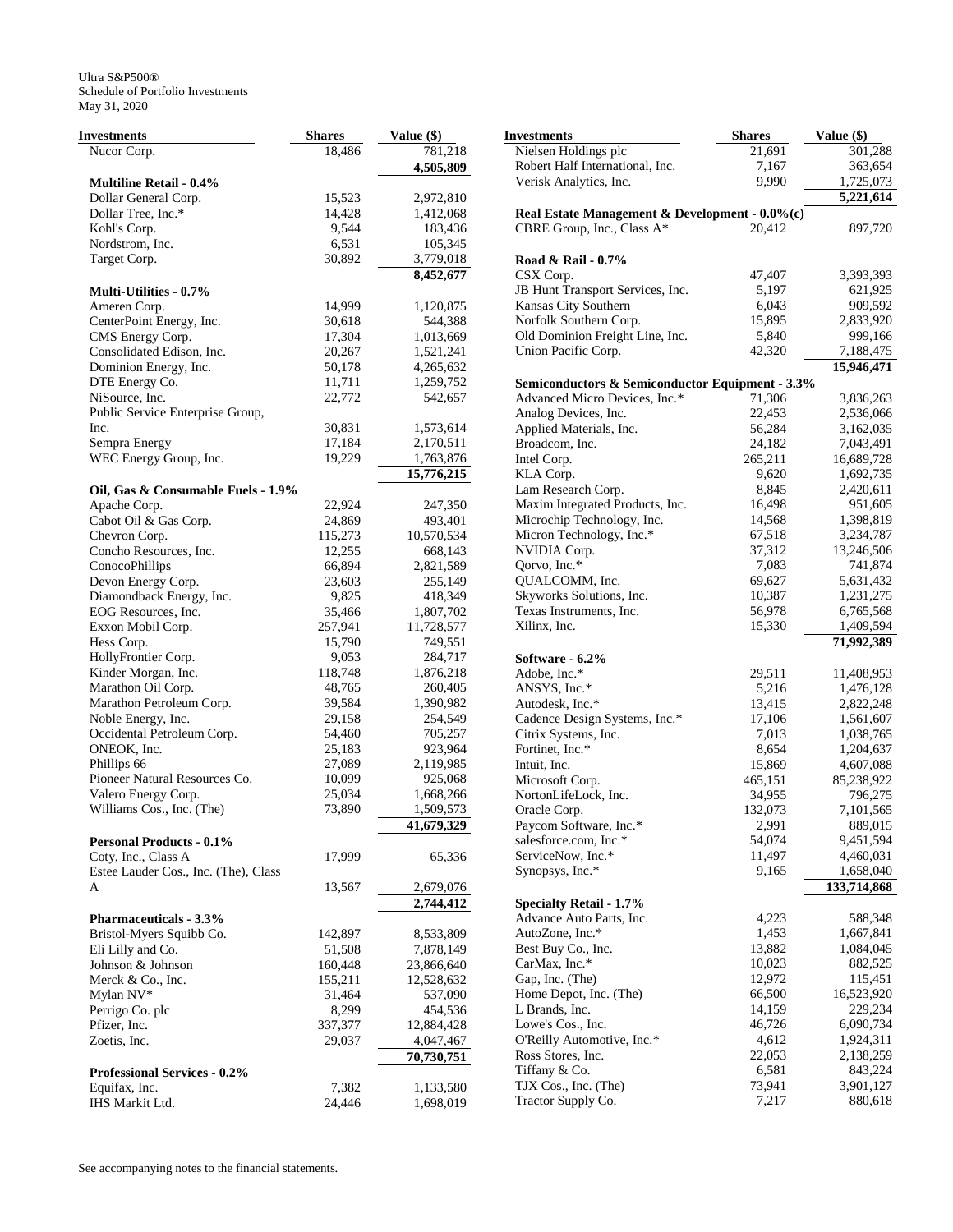| Investments                                          | <b>Shares</b> | Value (\$)    |
|------------------------------------------------------|---------------|---------------|
| Ulta Beauty, Inc.*                                   | 3,485         | 850,375       |
|                                                      |               | 37,720,012    |
| Technology Hardware, Storage & Peripherals - 4.0%    |               |               |
| Apple, Inc.                                          | 254,622       | 80,954,519    |
| Hewlett Packard Enterprise Co.                       | 78,887        | 765,993       |
| HP, Inc.                                             | 90,372        | 1,368,232     |
| NetApp, Inc.                                         | 13,914        | 619,729       |
| Seagate Technology plc                               | 14,093        | 747,493       |
| Western Digital Corp.                                | 18,130        | 804,428       |
| Xerox Holdings Corp.                                 | 11,333        | 179,968       |
|                                                      |               | 85,440,362    |
| Textiles, Apparel & Luxury Goods - 0.5%              |               |               |
| Hanesbrands, Inc.                                    | 22,051        | 217,423       |
| NIKE, Inc., Class B                                  | 75,961        | 7,488,235     |
| PVH Corp.                                            | 4,521         | 205,570       |
| Ralph Lauren Corp.                                   | 3,032         | 228,946       |
| Tapestry, Inc.                                       | 16,822        | 228,779       |
| Under Armour, Inc., Class A*                         | 11,473        | 100,389       |
| Under Armour, Inc., Class C*                         | 11,863        | 93,243        |
| VF Corp.                                             | 19,964        | 1,119,981     |
|                                                      |               | 9,682,566     |
| Tobacco - $0.5\%$                                    |               |               |
| Altria Group, Inc.                                   | 113,887       | 4,447,287     |
| Philip Morris International, Inc.                    | 94,850        | 6,958,196     |
|                                                      |               | 11,405,483    |
| Trading Companies & Distributors - 0.1%              |               |               |
| Fastenal Co.                                         | 34,964        | 1,442,615     |
| United Rentals, Inc.*                                | 4,582         | 636,394       |
| WW Grainger, Inc.                                    | 2,659         | 823,279       |
|                                                      |               | 2,902,288     |
| Water Utilities - 0.1%                               |               |               |
| American Water Works Co., Inc.                       | 11,020        | 1,399,540     |
|                                                      |               |               |
| <b>Wireless Telecommunication Services - 0.1%</b>    |               |               |
| T-Mobile US, Inc.*                                   | 23,208        | 2,321,728     |
|                                                      |               |               |
| TOTAL COMMON STOCKS                                  |               |               |
| (Cost \$1,598,478,168)                               |               | 1,542,559,361 |
|                                                      |               |               |
| <b>SECURITIES LENDING REINVESTMENTS(d) - 0.0%(c)</b> |               |               |
| <b>INVESTMENT COMPANIES - 0.0%(c)</b>                |               |               |
| BlackRock Liquidity FedFund, Institutional Class     |               |               |
| 0.11% (Cost \$382,751)                               | 382,751       | 382,751       |
|                                                      |               |               |
|                                                      |               |               |

|                    | <b>Principal</b> |              |
|--------------------|------------------|--------------|
| <b>Investments</b> | Amount (\$)      | Value $(\$)$ |
|                    |                  |              |

#### **SHORT-TERM INVESTMENTS - 26.2%**

| <b>REPURCHASE AGREEMENTS(e) - 14.6%</b>    |             |             |
|--------------------------------------------|-------------|-------------|
| Repurchase Agreements with various         |             |             |
| counterparties, rate 0.05%, dated          |             |             |
| $5/29/2020$ , due $6/1/2020$ , total to be |             |             |
| received \$315,854,584                     |             |             |
| (Cost \$315,853,268)                       | 315,853,268 | 315,853,268 |

| <b>Investments</b>                          | <b>Principal</b><br>Amount (\$) | Value (\$)    |
|---------------------------------------------|---------------------------------|---------------|
| <b>U.S. TREASURY OBLIGATIONS - 11.6%</b>    |                                 |               |
| U.S. Treasury Bills                         |                                 |               |
| $0.02\%$ , $6/25/2020(f)$                   | 200,000,000                     | 199,985,000   |
| $0.06\%$ , $9/24/2020(f)$                   | 50,000,000                      | 49.974.045    |
| TOTAL U.S. TREASURY OBLIGATIONS             |                                 |               |
| (Cost \$249,987,084)                        |                                 | 249,959,045   |
| <b>TOTAL SHORT-TERM</b>                     |                                 |               |
| <b>INVESTMENTS</b>                          |                                 |               |
| (Cost \$565,840,352)                        |                                 | 565,812,313   |
| Total Investments - 97.4%                   |                                 |               |
| (Cost \$2,164,701,271)                      |                                 | 2,108,754,425 |
| <b>Other Assets Less Liabilities - 2.6%</b> |                                 | 57,074,451    |
| <b>Net Assets - 100.0%</b>                  |                                 | 2,165,828,876 |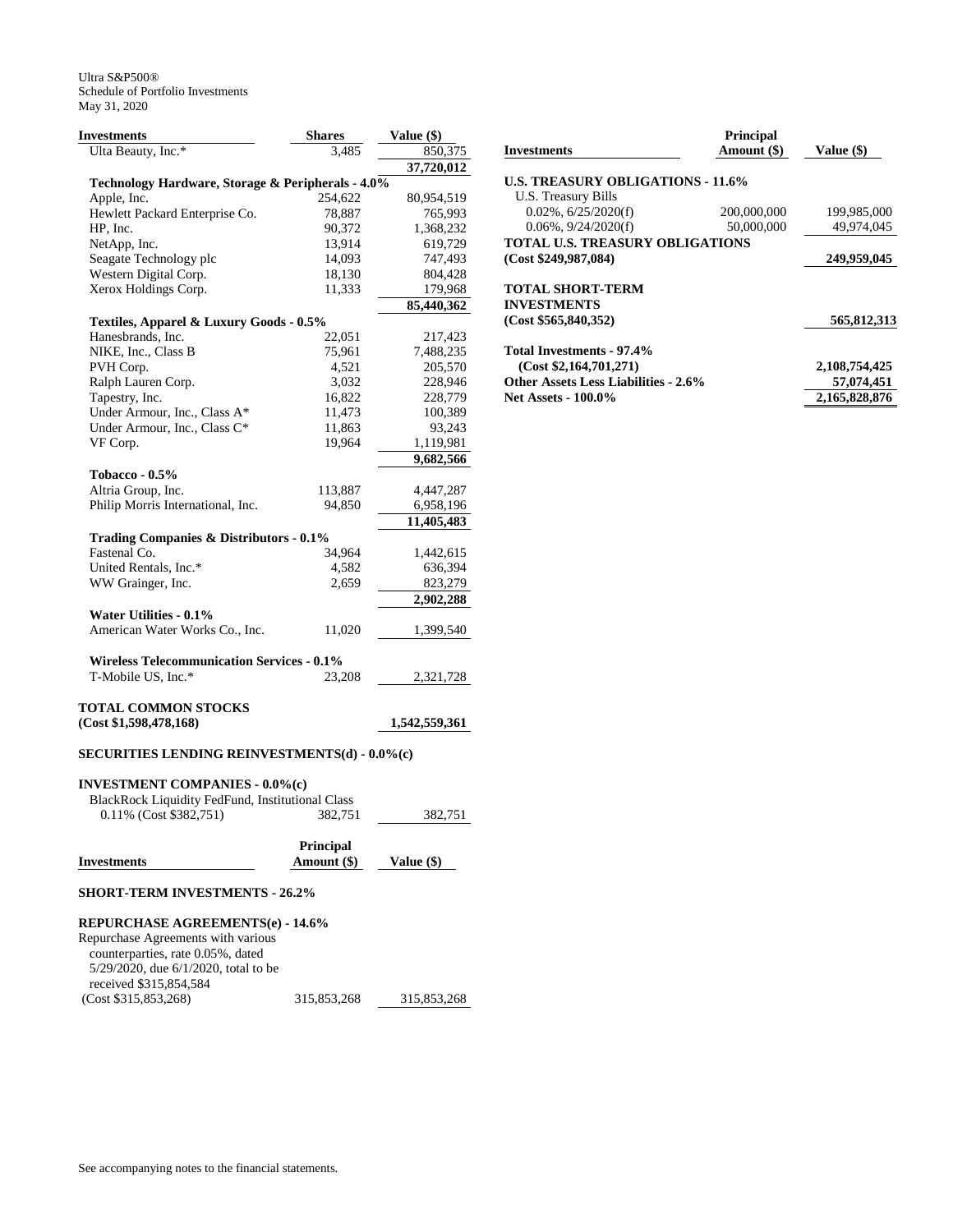- \* Non-income producing security.
- (a) All or a portion of these securities are segregated in connection with obligations for swaps with a total value of \$516,204,508.
- (b) The security or a portion of this security is on loan at May 31, 2020. The total value of securities on loan at May 31, 2020 was \$402,123, collateralized in the form of cash with a value of \$382,751 that was reinvested in the securities shown in the Securities Lending Reinvestment section of the Schedule of Investments and \$39,598 of collateral in the form of U.S. Government Treasury Securities, interest rates ranging from 0.13% – 8.75%, and maturity dates ranging from August 15, 2020 – May 15, 2048; a total value of \$422,349.
- (c) Represents less than 0.05% of net assets.
- (d) The security was purchased with cash collateral held from securities on loan at May 31, 2020. The total value of securities purchased was \$382,751.
- (e) The Fund invests in Repurchase Agreements jointly with other funds in the Trust. See "Repurchase Agreements" in the Notes to Financial Statements to view the details of each individual agreement and counterparty as well as a description of the securities subject to repurchase.
- (f) The rate shown was the current yield as of May 31, 2020.

As of May 31, 2020, the gross unrealized appreciation (depreciation) of investments based on the aggregate cost of investment securities and derivative instruments, if applicable, for federal income tax purposes was as follows:

| Aggregate gross unrealized appreciation | 231,380,574     |
|-----------------------------------------|-----------------|
| Aggregate gross unrealized depreciation | (382.863.130)   |
| Net unrealized depreciation             | (151.482.556)   |
| Federal income tax cost                 | \$2,288,891,046 |

## **Futures Contracts Purchased**

Ultra S&P500® had the following open long futures contracts as of May 31, 2020:

|                      | -- |           |                   |                |                        | Value and         |
|----------------------|----|-----------|-------------------|----------------|------------------------|-------------------|
|                      |    | Number of | <b>Expiration</b> | <b>Trading</b> |                        | <b>Unrealized</b> |
|                      |    | Contracts | Date              | Aurrency       | <b>Notional Amount</b> | Appreciation      |
| S&P 500 E-Mini Index |    | .062      | 6/19/2020         | USD            | 161.331.075            | 18,060,849        |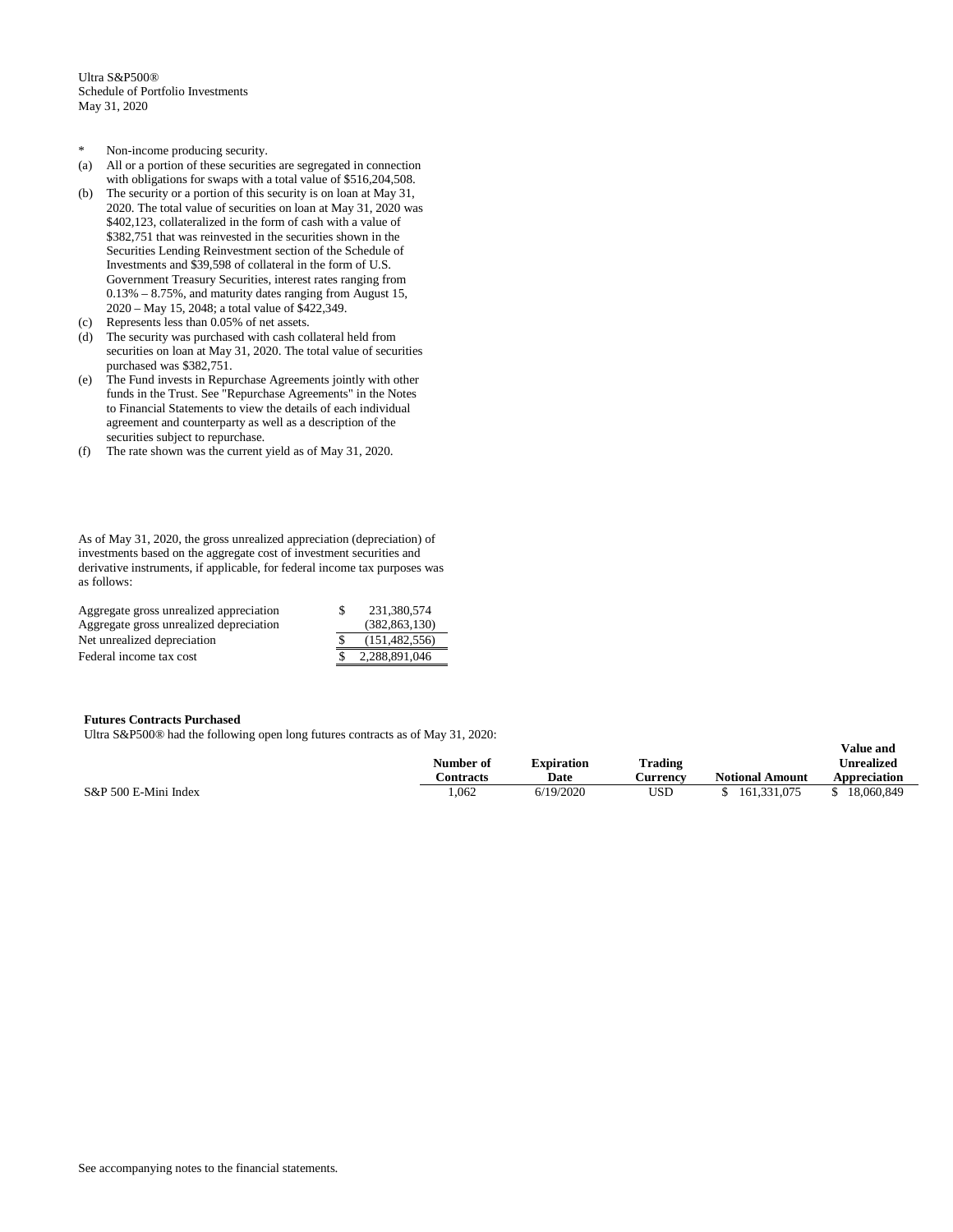#### **Swap Agreements<sup>a</sup>**

Ultra S&P500® had the following open non-exchange traded total return swap agreements as of May 31, 2020:

| <b>Notional</b>              | <b>Termination</b> |                                                 | <b>Rate Paid</b> |                                                                                    | Value and<br><b>Unrealized</b><br>Appreciation/<br>(Depreciation) <sup>d</sup> Counterparty Counterparty | <b>Financial</b><br><b>Instruments</b><br>for the<br>Benefit of (the (the Fund)/<br>Fund)/ the | Cash<br><b>Collateral for</b><br>the Benefit of<br>the | <b>Net</b>                 |
|------------------------------|--------------------|-------------------------------------------------|------------------|------------------------------------------------------------------------------------|----------------------------------------------------------------------------------------------------------|------------------------------------------------------------------------------------------------|--------------------------------------------------------|----------------------------|
| Amount (\$)                  | Date <sup>b</sup>  |                                                 |                  | Counterparty (Received) <sup>e</sup> Underlying Instrument                         | $($)$                                                                                                    | $($ \$)                                                                                        | $($)$                                                  | Amount <sup>e</sup> $(\$)$ |
| 420,825,769                  | 12/7/2020          | Bank of<br>America NA                           | (0.38)%          | S&P 500®                                                                           | (12, 197, 094)                                                                                           |                                                                                                | 12,197,094                                             |                            |
| 135,264,782                  | 11/8/2021          | <b>BNP</b> Paribas<br><b>SA</b>                 | 0.77%            | S&P 500®                                                                           | (9,090,404)                                                                                              | 9,088,259                                                                                      | 2,145                                                  |                            |
| 51,433,617                   | 11/6/2020          | Citibank NA                                     | 0.39%            | S&P 500®                                                                           | (72, 209, 797)                                                                                           | 71,870,409                                                                                     | 339,388                                                |                            |
| 413,557,336                  | 11/8/2021          | <b>Credit Suisse</b><br>International           | 0.47%            | S&P 500®                                                                           | (2,002,045)                                                                                              |                                                                                                | 2,002,045                                              |                            |
| 375,923,576                  | 3/8/2021           | Goldman<br>Sachs<br>International<br>Goldman    | 0.64%            | S&P 500®                                                                           | 62,390,237                                                                                               |                                                                                                |                                                        |                            |
| 706,917,320<br>1,082,840,896 | 12/7/2020          | Sachs<br>International                          | 0.54%            | SPDR® S&P 500® ETF<br>Trust                                                        | 52,063,824<br>114,454,061                                                                                | (114, 454, 061)                                                                                |                                                        |                            |
| 33,045,985                   | 11/8/2021          | Morgan<br>Stanley & Co.<br>International<br>plc | 0.23%            | S&P 500®                                                                           | (719, 257)                                                                                               |                                                                                                | 719,257                                                |                            |
| 328,267,947                  | 1/6/2021           | Societe<br>Generale                             | 0.47%            | S&P 500®                                                                           | (9,788,533)                                                                                              | 9,663,884                                                                                      | 124,649                                                |                            |
| 164,015,657                  | 11/6/2020          | <b>UBS AG</b>                                   | 0.72%            | S&P 500®                                                                           | 2,146,285                                                                                                | (1,416,860)                                                                                    |                                                        | 729,425                    |
| 2,629,251,989                |                    |                                                 |                  | Total<br>Unrealized Appreciation<br>Total<br>Unrealized Depreciation (106,007,130) | 10,593,216<br>116,600,346                                                                                |                                                                                                |                                                        |                            |

<sup>a</sup> The Fund's Swap Agreements are not accounted for as hedging instruments under ASC 815.<br>  $\frac{1}{2}$  Agreements may be terminated at will by either party without penalty. Payment is due at term

b Agreements may be terminated at will by either party without penalty. Payment is due at termination/maturity.<br>Reflects the floating financing rate, as of May 31, 2020, on the notional amount of the swap agreement paid t

Reflects the floating financing rate, as of May 31, 2020, on the notional amount of the swap agreement paid to the counterparty or received from the counterparty, excluding any commissions. This amount is included as part of the unrealized appreciation/(depreciation).

<sup>d</sup> The Fund discloses amounts due to the Fund from the counterparty (unrealized appreciation on swap agreements) at period end as an asset on its Statements of Assets and Liabilities. Amounts due to the counterparty from the Fund (unrealized depreciation on swap agreements) are disclosed as a liability on its Statements of Assets and Liabilities. The Fund presents these amounts on a gross basis and does not offset or "net" these amounts on its Statements of Assets and Liabilities.

<sup>e</sup> Represents the "uncollateralized" amount due from or (to) the counterparty at period end. These amounts could be due to timing differences between the movement of collateral in relation to market movements, or due to agreement provisions allowing minimum "thresholds" that would need to be exceeded prior to the movement of collateral. To the extent that a net amount is due from a counterparty, the Fund would be exposed to the counterparty by such amount and could suffer losses or delays in recovery of that amount in the event of a counterparty default.

# **Abbreviations**

USD U.S. Dollar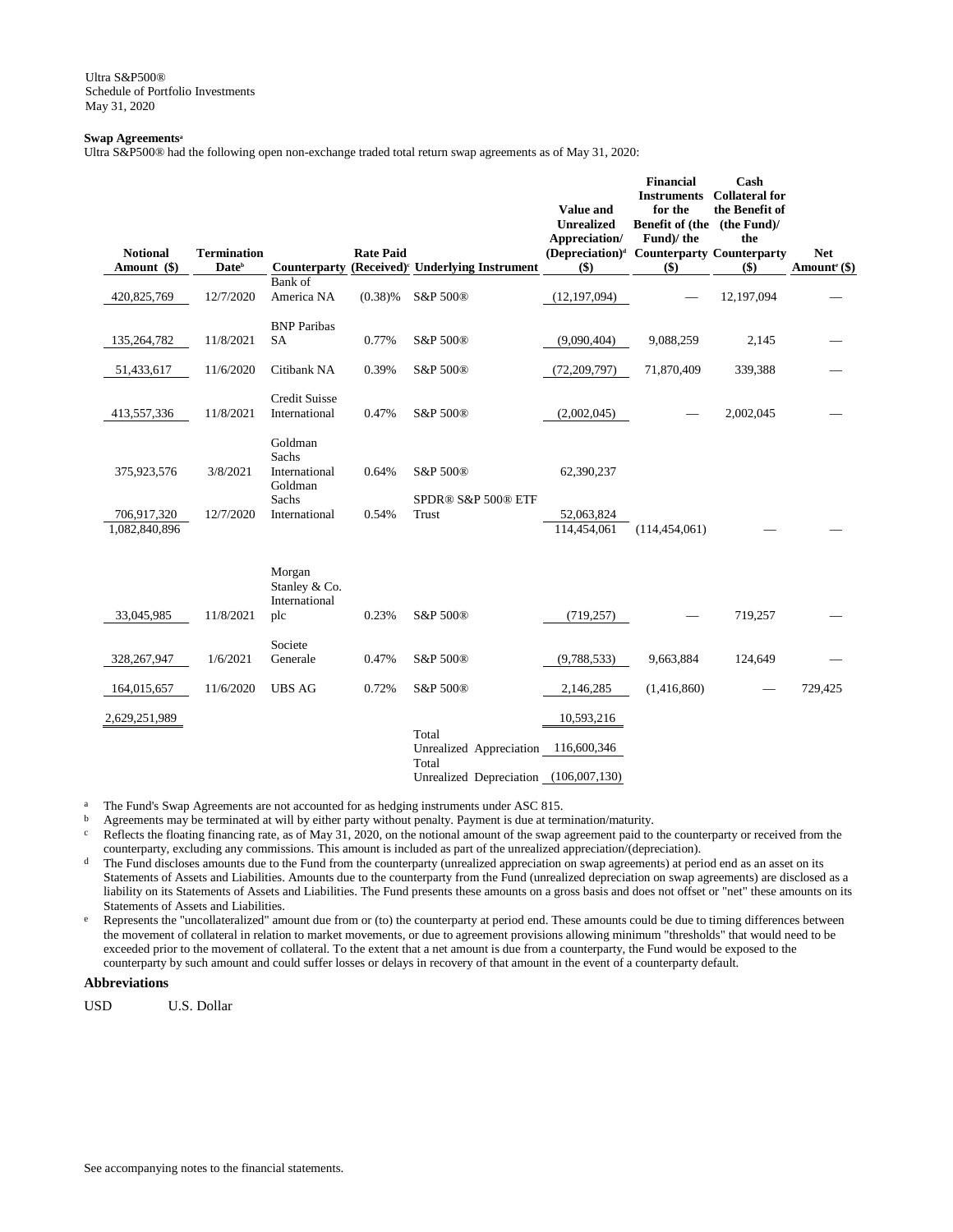| Investments                                                     | <b>Shares</b> | Value (\$) |
|-----------------------------------------------------------------|---------------|------------|
| <b>COMMON STOCKS(a) - 72.4%</b>                                 |               |            |
| Aerospace & Defense - 1.1%                                      |               |            |
| AAR Corp.                                                       | 552           | 11,134     |
| Aerojet Rocketdyne Holdings, Inc.*                              | 1,216         | 53,321     |
| AeroVironment, Inc.*                                            | 362           | 25,640     |
| Cubic Corp.                                                     | 523           | 21,553     |
| Moog, Inc., Class A                                             | 540           | 29,317     |
| National Presto Industries, Inc.                                | 84            | 7,559      |
| Park Aerospace Corp.                                            | 328           | 3,979      |
| Triumph Group, Inc.                                             | 839           | 6,284      |
| Air Freight & Logistics - 0.5%<br>Atlas Air Worldwide Holdings, |               | 158,787    |
| $Inc.*$                                                         | 432           | 16,874     |
| Echo Global Logistics, Inc.*                                    | 457           | 9,460      |
| Forward Air Corp.                                               | 474           | 23,548     |
| Hub Group, Inc., Class A*                                       | 560           | 26,191     |
|                                                                 |               | 76,073     |
| Airlines - 0.4%                                                 |               |            |
| Allegiant Travel Co.                                            | 222           | 23,654     |
| Hawaiian Holdings, Inc.                                         | 781           | 11,270     |
| SkyWest, Inc.                                                   | 846           | 27,131     |
|                                                                 |               | 62,055     |
| <b>Auto Components - 1.4%</b><br>American Axle & Manufacturing  |               |            |
| Holdings, Inc.*                                                 | 1,884         | 13,395     |
| Cooper Tire & Rubber Co.                                        | 841           | 21,639     |
| Cooper-Standard Holdings, Inc.*                                 | 282           | 2,958      |
| Dorman Products, Inc.*                                          | 489           | 34,191     |
| Fox Factory Holding Corp.*                                      | 645           | 46,511     |
| Garrett Motion, Inc.*                                           | 1,254         | 6,483      |
| Gentherm, Inc.*                                                 | 548           | 22,304     |
| LCI Industries                                                  | 421           | 41,650     |
| Motorcar Parts of America, Inc.*                                | 320           | 5,062      |
| Standard Motor Products, Inc.                                   | 340           | 14,467     |
|                                                                 |               | 208,660    |
| <b>Automobiles - 0.2%</b>                                       |               |            |
| Winnebago Industries, Inc.                                      | 566           | 30,790     |
| <b>Banks</b> - 5.9%                                             |               |            |
| Allegiance Bancshares, Inc.                                     | 321           | 8,221      |
| Ameris Bancorp                                                  | 1,098         | 26,605     |
| Banc of California, Inc.                                        | 752           | 8,234      |
| Banner Corp.                                                    | 594           | 22,311     |
| Berkshire Hills Bancorp, Inc.                                   | 721           | 7,801      |
| Boston Private Financial Holdings,                              |               |            |
| Inc.                                                            | 1,396         | 9,591      |
| Brookline Bancorp, Inc.                                         | 1,340         | 12,462     |
| Cadence Bancorp                                                 | 2,148         | 17,334     |
| Central Pacific Financial Corp.                                 | 479           | 7,717      |
| City Holding Co.                                                | 275           | 17,298     |
| Columbia Banking System, Inc.                                   | 1,211         | 29,500     |
| Community Bank System, Inc.                                     | 869           | 51,636     |
| Customers Bancorp, Inc.*                                        | 484           | 5,368      |
| CVB Financial Corp.                                             | 2,233         | 43,566     |
| Dime Community Bancshares, Inc.                                 | 517           | 7,460      |
| Eagle Bancorp, Inc.                                             | 564           | 18,251     |
| First Bancorp/PR                                                | 3,645         | 19,938     |
| First Commonwealth Financial                                    |               |            |
| Corp.                                                           | 1,649         | 13,489     |
| <b>First Financial Bancorp</b>                                  | 1,667         | 22,154     |

| Investments                                                        | <b>Shares</b> | Value (\$)       |
|--------------------------------------------------------------------|---------------|------------------|
| First Midwest Bancorp, Inc.                                        | 1,846         | 24,090           |
| Franklin Financial Network, Inc.                                   | 225           | 5,548            |
| Glacier Bancorp, Inc.                                              | 1,440         | 59,314           |
| Great Western Bancorp, Inc.                                        | 943           | 13,428           |
| Hanmi Financial Corp.                                              | 521           | 4,705            |
| Heritage Financial Corp.                                           | 613           | 11,647           |
| Hope Bancorp, Inc.                                                 | 2,127         | 20,196           |
| Independent Bank Corp.                                             | 579           | 40,223           |
| National Bank Holdings Corp.,                                      |               |                  |
| Class A                                                            | 522           | 13,729           |
| NBT Bancorp, Inc.                                                  | 737           | 23,083           |
| <b>OFG</b> Bancorp                                                 | 862           | 10,473           |
| Old National Bancorp                                               | 2,855         | 38,799           |
| Pacific Premier Bancorp, Inc.                                      | 1,316         | 28,452           |
| Preferred Bank                                                     | 230           | 8,641            |
| S&T Bancorp, Inc.                                                  | 645           | 14,345           |
| Seacoast Banking Corp. of Florida*<br>ServisFirst Bancshares, Inc. | 863           | 18,770           |
| Simmons First National Corp.,                                      | 773           | 26,962           |
| Class A                                                            | 1,914         | 32,825           |
| Southside Bancshares, Inc.                                         | 533           | 15,031           |
| Tompkins Financial Corp.                                           | 206           | 13,256           |
| Triumph Bancorp, Inc.*                                             | 391           | 9,599            |
| United Community Banks, Inc.                                       | 1,326         | 25,923           |
| Veritex Holdings, Inc.                                             | 791           | 13,858           |
| Westamerica Bancorp                                                | 455           | 26,836           |
|                                                                    |               | 848,669          |
| Beverages - 0.3%                                                   |               |                  |
| Coca-Cola Consolidated, Inc.                                       | 77            | 18,744           |
| MGP Ingredients, Inc.                                              | 223           | 8,365            |
| National Beverage Corp.*(b)                                        | 196           | 11,168           |
|                                                                    |               | 38,277           |
| Biotechnology - 1.9%                                               |               |                  |
| Anika Therapeutics, Inc.*                                          | 240           | 8,047            |
| Coherus Biosciences, Inc.*                                         | 1,006         | 18,752           |
| Cytokinetics, Inc.*                                                | 992           | 20,544           |
| Eagle Pharmaceuticals, Inc.*                                       | 170           | 8,714            |
| Emergent BioSolutions, Inc.*                                       | 735           | 61,365           |
| Enanta Pharmaceuticals, Inc.*                                      | 268           | 13,799           |
| Momenta Pharmaceuticals, Inc.*                                     | 1,905         | 59,969           |
| Myriad Genetics, Inc.*                                             | 1,248         | 18,133           |
| Progenics Pharmaceuticals, Inc.*                                   | 1,448         | 6,147            |
| REGENXBIO, Inc.*                                                   | 525           | 19,772           |
| Spectrum Pharmaceuticals, Inc.*<br>Vanda Pharmaceuticals, Inc.*    | 1,892<br>894  | 5,563            |
| Xencor, Inc.*                                                      | 828           | 10,478<br>25,047 |
|                                                                    |               | 276,330          |
| <b>Building Products - 1.7%</b>                                    |               |                  |
| AAON, Inc.                                                         | 681           | 36,890           |
| American Woodmark Corp.*                                           | 263           | 16,506           |
| Apogee Enterprises, Inc.                                           | 443           | 9,148            |
| Gibraltar Industries, Inc.*                                        | 541           | 23,809           |
| Griffon Corp.                                                      | 714           | 11,995           |
| Insteel Industries, Inc.                                           | 308           | 5,436            |
| Patrick Industries, Inc.                                           | 376           | 19,503           |
| PGT Innovations, Inc.*                                             | 982           | 13,365           |
| Quanex Building Products Corp.                                     | 555           | 6,882            |
| Simpson Manufacturing Co., Inc.                                    | 677           | 54,201           |
| UFP Industries, Inc.                                               | 1,030         | 47,102           |
|                                                                    |               | 244,837          |
| Capital Markets - 0.6%                                             |               |                  |
| Blucora, Inc.*                                                     | 823           | 9,999            |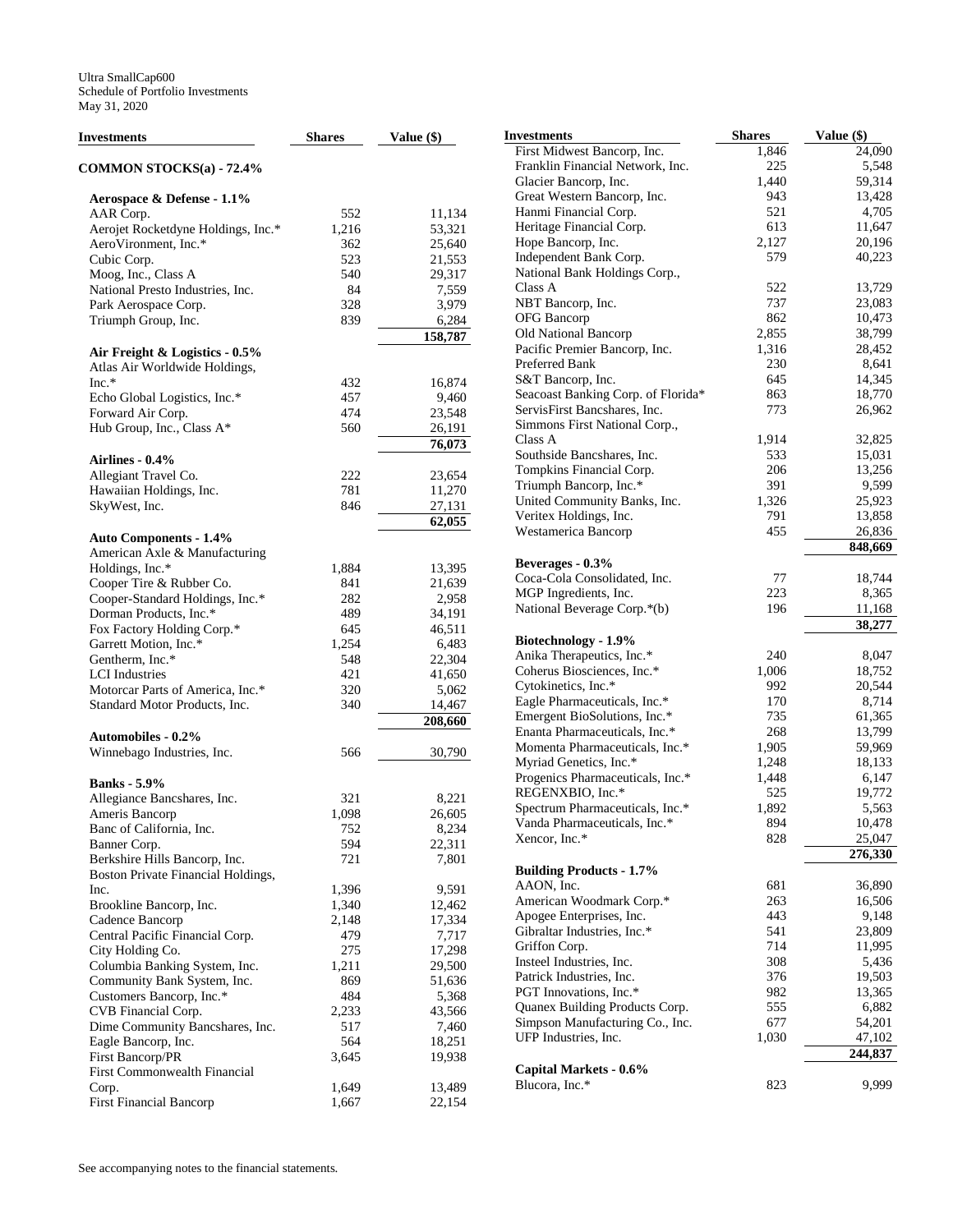| Investments                                      | <b>Shares</b> | Value (\$)        |
|--------------------------------------------------|---------------|-------------------|
| Donnelley Financial Solutions,                   |               |                   |
| $Inc.*$                                          | 521           | 4,246             |
| Greenhill $& Co., Inc.$                          | 250           | 2,493             |
| INTL. FCStone, Inc.*                             | 275           | 14,028            |
| Piper Sandler Cos.                               | 291           | 17,355            |
| Virtus Investment Partners, Inc.                 | 122           | 11,344            |
| Waddell & Reed Financial, Inc.,                  |               |                   |
| Class A                                          | 1,181         | 15,400            |
| WisdomTree Investments, Inc.                     | 1,978         | 5,914             |
|                                                  |               | 80,779            |
| Chemicals - 2.1%                                 |               |                   |
| AdvanSix, Inc.*                                  | 469           | 5,553             |
| American Vanguard Corp.                          | 444           | 5,905             |
| Balchem Corp.                                    | 539           | 54,250            |
| Ferro Corp.*                                     | 1,374         | 16,515            |
| FutureFuel Corp.                                 | 431           | 5,638             |
| GCP Applied Technologies, Inc.*                  | 902           | 18,166            |
| Hawkins, Inc.                                    | 160           | 6,864             |
| HB Fuller Co.                                    | 855           | 32,165            |
| Innospec, Inc.                                   | 411           | 31,684            |
| Koppers Holdings, Inc.*                          | 348           | 5,766             |
| Kraton Corp.*                                    | 530           | 8,083             |
| Livent Corp.*                                    | 2,449         | 16,506            |
| Quaker Chemical Corp.                            | 218           | 37,245            |
| Rayonier Advanced Materials, Inc.                | 835           | 1,812             |
| Stepan Co.                                       | 335           | 32,549            |
| Tredegar Corp.                                   | 415           | 6,354             |
| Trinseo SA                                       | 656           | 13,501            |
|                                                  |               | 298,556           |
| <b>Commercial Services &amp; Supplies - 1.5%</b> |               |                   |
| ABM Industries, Inc.                             | 1,115         | 34,264            |
| Brady Corp., Class A                             | 836           | 42,745            |
| Harsco Corp.*                                    | 1,317         | 14,698            |
| Interface, Inc.                                  | 979           | 8,312             |
| Matthews International Corp., Class              |               |                   |
| A                                                | 525           | 10,867            |
| Mobile Mini, Inc.                                | 740           | 23,710            |
| Pitney Bowes, Inc.                               | 2,864         | 6,788             |
| RR Donnelley & Sons Co.                          | 1,184         | 1,290             |
| Team, Inc.*                                      | 510           | 2,514             |
| UniFirst Corp.                                   | 257           | 46,208            |
| US Ecology, Inc.                                 | 428           | 14,411            |
| Viad Corp.                                       | 343           | 6,291             |
|                                                  |               | 212,098           |
| <b>Communications Equipment - 0.7%</b>           |               |                   |
| ADTRAN, Inc.                                     | 802           | 9,143             |
| Applied Optoelectronics, Inc.*(b)                | 320           | 2,826             |
| CalAmp Corp.*                                    | 573           | 4,412             |
| <b>Comtech Telecommunications</b>                |               |                   |
| Corp.                                            | 410           | 7,302             |
| Digi International, Inc.*                        | 476           | 5,298             |
| Extreme Networks, Inc.*                          | 2,037         | 6,722             |
| Harmonic, Inc.*                                  | 1,502         | 8,096             |
| NETGEAR, Inc.*                                   | 507           | 13,045            |
| Plantronics, Inc.(b)                             |               |                   |
|                                                  | 548           | 7,140             |
| Viavi Solutions, Inc.*                           | 3,857         | 44,703<br>108,687 |
| <b>Construction &amp; Engineering - 0.6%</b>     |               |                   |
| Aegion Corp.*                                    | 515           | 7,730             |
| Arcosa, Inc.                                     | 813           | 31,032            |
| Comfort Systems USA, Inc.                        | 614           | 22,718            |
| Granite Construction, Inc.                       | 784           | 13,799            |
|                                                  |               |                   |

| $($)$   | <b>Investments</b>                                    | <b>Shares</b> | Value (\$) |
|---------|-------------------------------------------------------|---------------|------------|
|         | MYR Group, Inc.*                                      | 280           | 8,067      |
| 4,246   |                                                       |               | 83,346     |
| 2,493   | <b>Construction Materials - 0.0%(c)</b>               |               |            |
| 14,028  | US Concrete, Inc.*                                    | 266           | 5,549      |
| 17,355  |                                                       |               |            |
| 11,344  | <b>Consumer Finance - 0.6%</b>                        |               |            |
|         |                                                       |               |            |
| 15,400  | Encore Capital Group, Inc.*                           | 464           | 14,741     |
|         | Enova International, Inc.*                            | 568           | 8,037      |
| 5,914   | EZCORP, Inc., Class A*                                | 881           | 4,546      |
| 80,779  | Green Dot Corp., Class A*                             | 795           | 30,353     |
|         | PRA Group, Inc.*                                      | 762           | 26,000     |
| 5,553   | World Acceptance Corp.*                               | 94            | 6,251      |
| 5,905   |                                                       |               | 89,928     |
| 54,250  | Containers & Packaging - 0.1%                         |               |            |
| 16,515  | Myers Industries, Inc.                                | 596           | 8,112      |
| 5,638   |                                                       |               |            |
| 18,166  | Distributors - 0.1%                                   |               |            |
| 6,864   | Core-Mark Holding Co., Inc.                           | 765           | 21,405     |
| 32,165  |                                                       |               |            |
| 31,684  | <b>Diversified Consumer Services - 0.6%</b>           |               |            |
| 5,766   | American Public Education, Inc.*                      | 258           |            |
| 8,083   |                                                       |               | 8,109      |
| 16,506  | Perdoceo Education Corp.*                             | 1,182         | 19,243     |
| 37,245  | Regis Corp.*                                          | 405           | 4,260      |
| 1,812   | Strategic Education, Inc.                             | 368           | 62,424     |
|         |                                                       |               | 94,036     |
| 32,549  | <b>Diversified Telecommunication Services - 1.1%</b>  |               |            |
| 6,354   | ATN International, Inc.                               | 184           | 10,930     |
| 13,501  | Cincinnati Bell, Inc.*                                | 846           | 12,462     |
| 298,556 | Cogent Communications Holdings,                       |               |            |
|         | Inc.                                                  | 700           | 53,564     |
| 34,264  | <b>Consolidated Communications</b>                    |               |            |
| 42,745  | Holdings, Inc.*                                       | 1,208         | 7,320      |
| 14,698  | Iridium Communications, Inc.*                         | 1,627         | 37,421     |
| 8,312   | Vonage Holdings Corp.*                                | 3,827         | 36,854     |
|         |                                                       |               | 158,551    |
| 10,867  | <b>Electric Utilities - 0.3%</b>                      |               |            |
| 23,710  | El Paso Electric Co.                                  | 683           | 46,423     |
| 6,788   |                                                       |               |            |
| 1,290   | <b>Electrical Equipment - 0.5%</b>                    |               |            |
| 2,514   | AZZ, Inc.                                             | 439           | 13,899     |
| 46,208  | Encore Wire Corp.                                     | 353           | 17,046     |
| 14,411  | Powell Industries, Inc.                               | 148           |            |
| 6,291   |                                                       |               | 3,937      |
| 212,098 | Sunrun, Inc.*                                         | 1,308         | 21,843     |
|         | Vicor Corp.*                                          | 309           | 18,843     |
| 9,143   |                                                       |               | 75,568     |
| 2,826   | Electronic Equipment, Instruments & Components - 3.3% |               |            |
| 4,412   | Anixter International, Inc.*                          | 506           | 48,429     |
|         | Arlo Technologies, Inc.*                              | 1,269         | 2,805      |
| 7,302   | Badger Meter, Inc.                                    | 489           | 29,922     |
|         | Bel Fuse, Inc., Class B                               | 170           | 1,593      |
| 5,298   | Benchmark Electronics, Inc.                           | 633           | 13,413     |
| 6,722   | CTS Corp.                                             | 547           | 11,673     |
| 8,096   | Daktronics, Inc.                                      | 627           | 2,658      |
| 13,045  | ePlus, Inc.*                                          | 227           | 16,732     |
| 7,140   | Fabrinet*                                             | 621           | 39,707     |
| 44,703  | FARO Technologies, Inc.*                              | 291           | 16,377     |
| 108,687 | Insight Enterprises, Inc.*                            | 601           | 30,807     |
|         | Itron, Inc.*                                          | 589           | 37,943     |
| 7,730   | KEMET Corp.                                           | 974           | 26,327     |
| 31,032  | Knowles Corp.*                                        | 1,445         | 21,733     |
| 22,718  | Methode Electronics, Inc.                             | 622           | 19,500     |
| 13,799  |                                                       | 297           |            |
|         | MTS Systems Corp.                                     |               | 5,230      |
|         | OSI Systems, Inc.*                                    | 287           | 21,746     |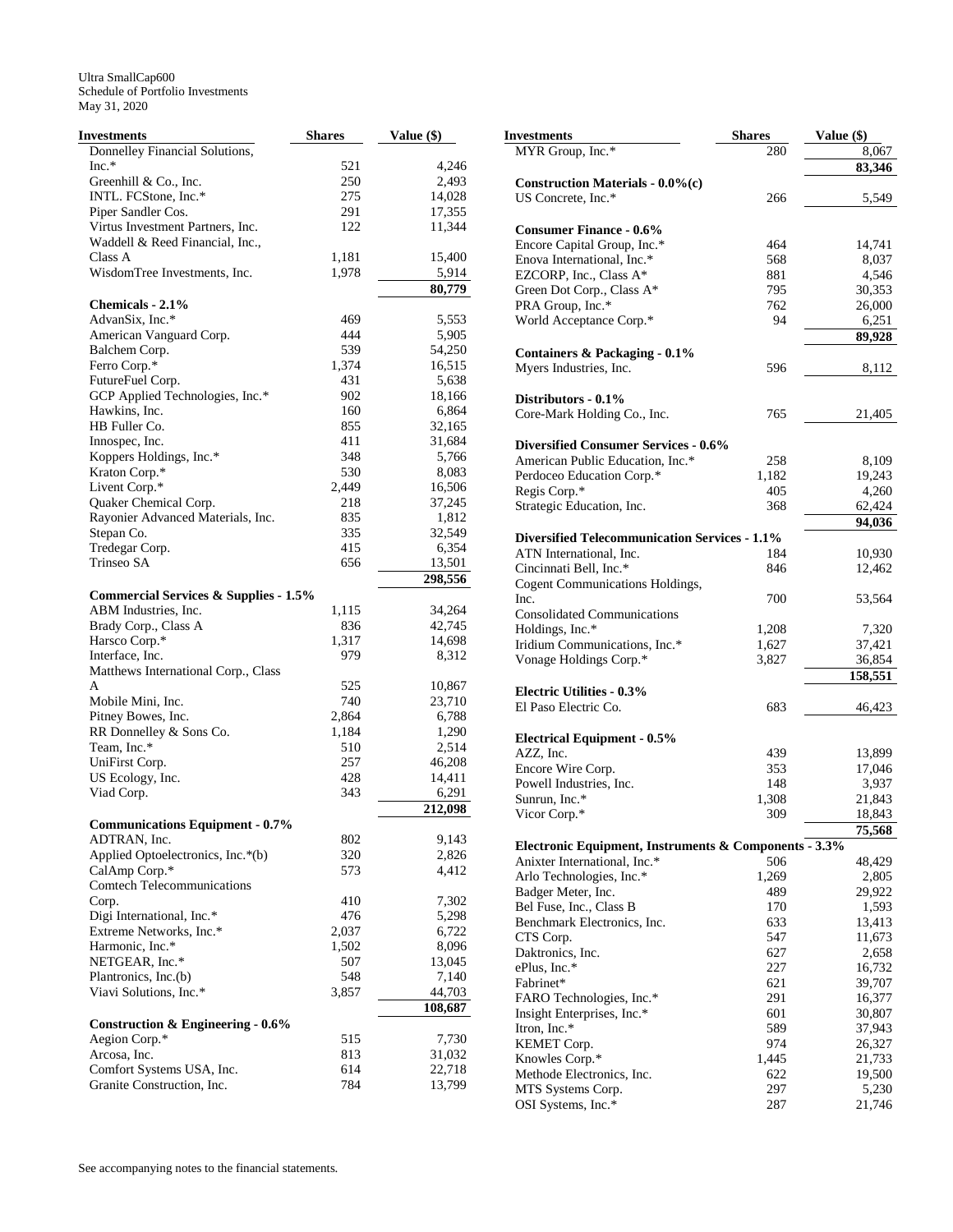| Investments                                         | <b>Shares</b> | Value (\$) | <b>Investments</b>       |
|-----------------------------------------------------|---------------|------------|--------------------------|
| PC Connection, Inc.                                 | 185           | 8,007      | Kite Realty Grou         |
| Plexus Corp.*                                       | 489           | 31,404     | Lexington Realty         |
| Rogers Corp.*                                       | 311           | 33,669     | LTC Properties,          |
| Sanmina Corp.*                                      | 1,173         | 31,214     | <b>National Storage</b>  |
| ScanSource, Inc.*                                   | 424           | 10,452     | NexPoint Reside          |
| TTM Technologies, Inc.*                             | 1,646         | 19,044     | <b>Office Properties</b> |
|                                                     |               | 480,385    | Pennsylvania RE          |
| <b>Energy Equipment &amp; Services - 1.1%</b>       |               |            | Retail Opportuni         |
| Archrock, Inc.                                      | 2,139         | 13,583     | Corp.                    |
| Core Laboratories NV                                | 733           | 14,821     | <b>RPT</b> Realty        |
| DMC Global, Inc.                                    | 247           | 7,052      | Safehold, Inc.           |
| Dril-Quip, Inc.*                                    | 608           | 18,477     | Saul Centers, Inc.       |
| Era Group, Inc.*                                    | 332           | 1,663      | Summit Hotel Pr          |
| Exterran Corp.*                                     | 470           | 3,017      | Tanger Factory (         |
| Geospace Technologies Corp.*                        | 227           | 1,789      | Inc(b)                   |
| Helix Energy Solutions Group,                       |               |            | Uniti Group, Inc.        |
| $Inc.*$                                             | 2,369         | 7,960      | Universal Health         |
| Helmerich & Payne, Inc.                             | 1,814         | 36,516     | Trust                    |
| Matrix Service Co.*                                 | 455           | 5,014      | Urstadt Biddle P.        |
| Nabors Industries Ltd.                              | 111           | 4,114      | Class A                  |
| Newpark Resources, Inc.*                            | 1,501         | 3,032      | <b>Washington Prin</b>   |
| Oceaneering International, Inc.*                    | 1,656         | 10,631     | <b>Washington REI</b>    |
| Oil States International, Inc.*                     | 1,013         | 4,295      | Whitestone REIT          |
| Patterson-UTI Energy, Inc.                          | 3,244         | 11,970     | Xenia Hotels & l         |
| ProPetro Holding Corp.*                             | 1,378         | 6,821      |                          |
| RPC, Inc.*                                          | 860           | 2,735      | Food & Staples           |
| SEACOR Holdings, Inc.*                              | 295           | 7,906      | Andersons, Inc.          |
| TETRA Technologies, Inc.*                           | 2,100         | 693        | Chefs' Warehous          |
| US Silica Holdings, Inc.(b)                         | 1,229         | 3,626      | PriceSmart, Inc.         |
| Valaris plc*                                        | 3,314         | 1,110      | SpartanNash Co.          |
|                                                     |               | 166,825    | <b>United Natural F</b>  |
| <b>Entertainment - 0.2%</b>                         |               |            |                          |
| Glu Mobile, Inc.*                                   | 1,934         | 19,302     | <b>Food Products -</b>   |
| Marcus Corp. (The)                                  | 386           | 5,203      | B&G Foods, Inc.          |
|                                                     |               | 24,505     | Calavo Growers,          |
| Equity Real Estate Investment Trusts (REITs) - 5.0% |               |            | Cal-Maine Foods          |
| <b>Acadia Realty Trust</b>                          | 1,458         | 17,102     | <b>Fresh Del Monte</b>   |
| Agree Realty Corp.                                  | 805           | 50,530     | J&J Snack Foods          |
| Alexander & Baldwin, Inc.                           | 1,138         | 12,985     | John B Sanfilipp         |
| American Assets Trust, Inc.                         | 804           | 21,041     | Seneca Foods Co          |
| Armada Hoffler Properties, Inc.                     | 930           | 8,017      |                          |
| CareTrust REIT, Inc.                                | 1,602         | 29,845     | Gas Utilities - 0.       |
| CBL & Associates Properties, Inc.*                  | 2,907         | 873        | Northwest Natur          |
| Cedar Realty Trust, Inc.                            | 1,439         | 1,071      | South Jersey Ind         |
| Chatham Lodging Trust                               | 785           | 5,299      |                          |
| Community Healthcare Trust, Inc.                    | 343           | 12,492     | <b>Health Care Eq</b>    |
| DiamondRock Hospitality Co.                         | 3,356         | 20,102     | AngioDynamics,           |
| Diversified Healthcare Trust                        | 3,966         | 14,198     | Cardiovascular S         |
| Easterly Government Properties,                     |               |            | CONMED Corp.             |
| Inc.                                                | 1,245         | 31,212     | CryoLife, Inc.*          |
| <b>Essential Properties Realty Trust,</b>           |               |            | Cutera, Inc.*            |
| Inc.                                                | 1,477         | 20,146     | Glaukos Corp.*           |
| Four Corners Property Trust, Inc.                   | 1,156         | 24,993     | Heska Corp.*             |
| Franklin Street Properties Corp.                    | 1,797         | 9,596      | Inogen, Inc.*            |
| Getty Realty Corp.                                  | 574           | 15,280     | Integer Holdings         |
| Global Net Lease, Inc.                              | 1,501         | 21,059     | Invacare Corp.           |
| Hersha Hospitality Trust                            | 598           | 3,014      | Lantheus Holdin          |
| Independence Realty Trust, Inc.                     | 1,525         | 15,082     | LeMaitre Vascul          |
| <b>Industrial Logistics Properties Trust</b>        | 1,094         | 20,513     | Meridian Bioscie         |
| Innovative Industrial Properties,                   |               |            | Merit Medical S          |
| Inc(b)                                              | 287           | 23,454     | Mesa Laboratori          |
| <b>Investors Real Estate Trust</b>                  | 196           | 13,896     | Natus Medical, I         |
| iStar, Inc.                                         | 1,253         | 13,695     | Neogen Corp.*            |

| <b>Investments</b>                                  | <b>Shares</b> | Value (\$)       |
|-----------------------------------------------------|---------------|------------------|
| <b>Kite Realty Group Trust</b>                      | 1,409         | 13,667           |
| Lexington Realty Trust                              | 4,160         | 40,435           |
| LTC Properties, Inc.                                | 668           | 24,589           |
| National Storage Affiliates Trust                   | 995           | 29,860           |
| NexPoint Residential Trust, Inc.                    | 380           | 12,152           |
| Office Properties Income Trust                      | 809           | 20,460           |
| Pennsylvania REIT(b)                                | 998           | 1,128            |
| <b>Retail Opportunity Investments</b>               |               |                  |
| Corp.                                               | 1,946         | 18,273           |
| <b>RPT</b> Realty                                   | 1,349         | 7,784            |
| Safehold, Inc.                                      | 223           | 12,218           |
| Saul Centers, Inc.                                  | 196           | 5,955            |
| Summit Hotel Properties, Inc.                       | 1,764         | 11,025           |
| Tanger Factory Outlet Centers,                      |               |                  |
| Inc.(b)                                             | 1,558         | 9,582            |
| Uniti Group, Inc.                                   | 3,244         | 26,763           |
| Universal Health Realty Income                      |               |                  |
| Trust                                               | 212           | 19,799           |
| Urstadt Biddle Properties, Inc.,                    |               |                  |
| Class A                                             | 501           | 6,393            |
| Washington Prime Group, Inc.                        | 3,124         | 2,001            |
| <b>Washington REIT</b>                              | 1,353         | 29,671           |
| <b>Whitestone REIT</b>                              | 681           | 4,188            |
| Xenia Hotels & Resorts, Inc.                        | 1,891         | 17,019           |
|                                                     |               | 718,457          |
| Food & Staples Retailing - 0.4%                     |               |                  |
| Andersons, Inc. (The)                               | 547           | 7,089            |
| Chefs' Warehouse, Inc. (The)*                       | 427           | 6,320            |
| PriceSmart, Inc.                                    | 375           | 20,392           |
| SpartanNash Co.                                     | 611           | 13,082           |
| United Natural Foods, Inc.*                         | 894           | 17,522<br>64,405 |
| Food Products - 0.9%                                |               |                  |
| B&G Foods, Inc.(b)                                  | 1,074         | 24,938           |
| Calavo Growers, Inc.                                | 275           | 16,090           |
| Cal-Maine Foods, Inc.*                              | 509           | 22,681           |
| Fresh Del Monte Produce, Inc.                       | 509           | 12,669           |
| J&J Snack Foods Corp.                               | 251           | 32,286           |
| John B Sanfilippo & Son, Inc.                       | 147           | 12,780           |
| Seneca Foods Corp., Class A*                        | 116           | 4,231            |
|                                                     |               | 125,675          |
| Gas Utilities - 0.5%                                |               |                  |
| Northwest Natural Holding Co.                       | 510           | 32,696           |
| South Jersey Industries, Inc.                       | 1,551         | 43,986           |
|                                                     |               | 76,682           |
| <b>Health Care Equipment &amp; Supplies - 2.8%</b>  |               |                  |
| AngioDynamics, Inc.*                                | 633           | 6,463            |
| Cardiovascular Systems, Inc.*                       | 588           | 22,767           |
| CONMED Corp.                                        | 479           | 35,163           |
| CryoLife, Inc.*                                     | 630           | 14,320           |
| Cutera, Inc.*                                       | 239           | 3,174            |
| Glaukos Corp.*                                      | 657           | 25,610           |
| Heska Corp.*                                        | 118           | 10,376           |
| Inogen, Inc.*                                       | 307           | 11,666           |
| Integer Holdings Corp.*                             | 547           | 43,312           |
| Invacare Corp.                                      | 564           | 3,474            |
| Lantheus Holdings, Inc.*<br>LeMaitre Vascular, Inc. | 658<br>275    | 9,034            |
| Meridian Bioscience, Inc.*                          | 717           | 7,395            |
| Merit Medical Systems, Inc.*                        | 926           | 11,085<br>41,661 |
| Mesa Laboratories, Inc.                             | 67            | 17,705           |
| Natus Medical, Inc.*                                | 572           | 12,241           |
| Neogen Corp.*                                       | 881           | 62,745           |
|                                                     |               |                  |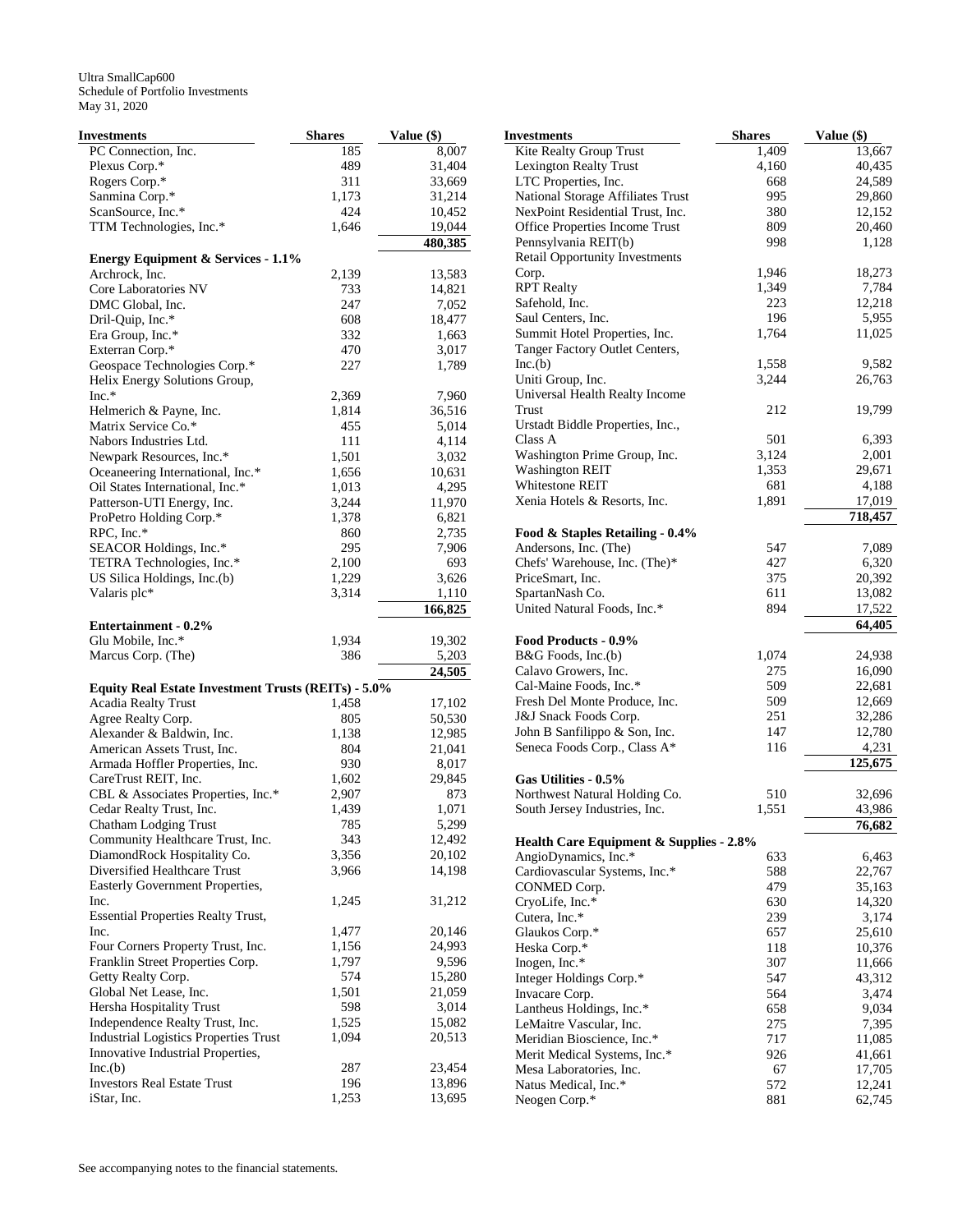| Investments                                                            | <b>Shares</b> | Value (\$)        |
|------------------------------------------------------------------------|---------------|-------------------|
| OraSure Technologies, Inc.*                                            | 1,036         | 15,063            |
| Orthofix Medical, Inc.*                                                | 320           | 10,906            |
| Surmodics, Inc.*                                                       | 228           | 8,431             |
| Tactile Systems Technology, Inc.*                                      | 320           | 15,504            |
| Varex Imaging Corp.*                                                   | 644           | 12,081            |
|                                                                        |               | 400,176           |
| <b>Health Care Providers &amp; Services - 2.1%</b>                     |               |                   |
| Addus HomeCare Corp.*<br>AMN Healthcare Services, Inc.*                | 228<br>784    | 22,563            |
| BioTelemetry, Inc.*                                                    | 571           | 34,778<br>26,940  |
| Community Health Systems, Inc.*                                        | 1,976         | 6,225             |
| CorVel Corp.*                                                          | 152           | 10,319            |
| Covetrus, Inc.*                                                        | 1,637         | 25,013            |
| Cross Country Healthcare, Inc.*                                        | 618           | 3,751             |
| Ensign Group, Inc. (The)                                               | 841           | 36,769            |
| Hanger, Inc.*                                                          | 626           | 11,493            |
| Magellan Health, Inc.*                                                 | 364           | 27,296            |
| Owens & Minor, Inc.                                                    | 1,055         | 8,366             |
| Pennant Group, Inc. (The)*                                             | 439           | 11,190            |
| Providence Service Corp. (The)*                                        | 194           | 15,617            |
| RadNet, Inc.*                                                          | 701           | 11,945            |
| Select Medical Holdings Corp.*                                         | 1,803         | 29,101            |
| Tivity Health, Inc.*(b)                                                | 724           | 7,711             |
| US Physical Therapy, Inc.                                              | 215           | 15,940            |
|                                                                        |               | 305,017           |
| <b>Health Care Technology - 1.0%</b><br>Computer Programs and Systems, |               |                   |
| Inc.                                                                   | 208           | 4,601             |
| HealthStream, Inc.*                                                    | 429           | 9,773             |
| HMS Holdings Corp.*                                                    | 1,477         | 46,141            |
| NextGen Healthcare, Inc.*                                              | 812           | 8,380             |
| Omnicell, Inc.*                                                        | 704           | 47,105            |
| Simulations Plus, Inc.                                                 | 203           | 10,286            |
| Tabula Rasa HealthCare, Inc.*(b)                                       | 331           | 17,685            |
|                                                                        |               | 143,971           |
| Hotels, Restaurants & Leisure - 1.1%                                   |               |                   |
| BJ's Restaurants, Inc.<br>Bloomin' Brands, Inc.                        | 321<br>1,456  | 6,972<br>16,613   |
| Chuy's Holdings, Inc.*                                                 | 280           | 4,477             |
| Dave & Buster's Entertainment, Inc.                                    | 517           | 6,819             |
| Dine Brands Global, Inc.                                               | 281           | 12,755            |
| El Pollo Loco Holdings, Inc.*                                          | 328           | 4,549             |
| Fiesta Restaurant Group, Inc.*                                         | 417           | 3,432             |
| Monarch Casino & Resort, Inc.*                                         | 200           | 8,028             |
| Red Robin Gourmet Burgers,                                             |               |                   |
| $Inc.*(b)$                                                             | 216           | 2,994             |
| Ruth's Hospitality Group, Inc.                                         | 454           | 3,682             |
| Shake Shack, Inc., Class A*                                            | 522           | 28,997            |
| Wingstop, Inc.                                                         | 493           | 60,121<br>159,439 |
| <b>Household Durables - 2.2%</b>                                       |               |                   |
| Cavco Industries, Inc.*                                                | 143           | 27,197            |
| Century Communities, Inc.*                                             | 477           | 14,090            |
| Ethan Allen Interiors, Inc.                                            | 410           | 4,633             |
| Installed Building Products, Inc.*                                     | 357           | 22,948            |
| iRobot Corp.*                                                          | 476           | 35,091            |
| La-Z-Boy, Inc.                                                         | 779           | 20,036            |
| LGI Homes, Inc.*                                                       | 371           | 30,949            |
| M/I Homes, Inc.*                                                       | 473           | 15,836            |
| MDC Holdings, Inc.                                                     | 838           | 28,484            |
| Meritage Homes Corp.*                                                  | 603           | 41,908            |
| TopBuild Corp.*                                                        | 570           | 65,374            |
| Tupperware Brands Corp.                                                | 817           | 2,639             |

| Investments                                                                       | <b>Shares</b> | Value (\$)       |
|-----------------------------------------------------------------------------------|---------------|------------------|
| Universal Electronics, Inc.*                                                      | 232           | 10,496           |
|                                                                                   |               | 319,681          |
| <b>Household Products - 0.5%</b>                                                  |               |                  |
| Central Garden & Pet Co.*                                                         | 164           | 6,017            |
| Central Garden & Pet Co., Class A*                                                | 674           | 23,091           |
| WD-40 Co.                                                                         | 231           | 44,318           |
|                                                                                   |               | 73,426           |
| <b>Industrial Conglomerates - 0.1%</b><br>Raven Industries, Inc.                  | 601           | 12,891           |
|                                                                                   |               |                  |
| <b>Insurance - 2.3%</b>                                                           |               |                  |
| Ambac Financial Group, Inc.*                                                      | 765           | 10,266           |
| American Equity Investment Life                                                   |               |                  |
| Holding Co.                                                                       | 1,529         | 33,164           |
| AMERISAFE, Inc.                                                                   | 322           | 19,764           |
| eHealth, Inc.*                                                                    | 419           | 54,646           |
| Employers Holdings, Inc.                                                          | 533           | 15,931           |
| HCI Group, Inc.                                                                   | 106           | 4,754            |
| Horace Mann Educators Corp.<br>James River Group Holdings Ltd.                    | 690<br>510    | 25,199<br>19,722 |
| Kinsale Capital Group, Inc.                                                       | 346           | 51,665           |
| Palomar Holdings, Inc.*                                                           | 295           | 21,954           |
| ProAssurance Corp.                                                                | 902           | 12,448           |
| Safety Insurance Group, Inc.                                                      | 245           | 18,679           |
| Stewart Information Services Corp.                                                | 397           | 12,236           |
| Third Point Reinsurance Ltd.*                                                     | 1,343         | 9,911            |
| United Fire Group, Inc.                                                           | 356           | 9,551            |
| United Insurance Holdings Corp.                                                   | 350           | 2,744            |
| Universal Insurance Holdings, Inc.                                                | 512           | 9,144            |
|                                                                                   |               | 331,778          |
| Interactive Media & Services - 0.0%(c)                                            |               |                  |
| QuinStreet, Inc.*                                                                 | 773           | 7,838            |
|                                                                                   |               |                  |
| <b>Internet &amp; Direct Marketing Retail - 0.6%</b><br>Liquidity Services, Inc.* | 451           | 2,575            |
| PetMed Express, Inc.                                                              | 339           | 12,238           |
| Shutterstock, Inc.                                                                | 321           | 12,173           |
| Stamps.com, Inc.*                                                                 | 274           | 54,293           |
|                                                                                   |               | 81,279           |
| IT Services - 1.7%                                                                |               |                  |
| Cardtronics plc, Class A*                                                         | 606           | 14,659           |
| CSG Systems International, Inc.                                                   | 554           | 26,232           |
| EVERTEC, Inc.                                                                     | 1,002         | 29,178           |
| ExlService Holdings, Inc.*                                                        | 572           | 34,989           |
| ManTech International Corp., Class                                                |               |                  |
| A<br>NIC, Inc.                                                                    | 452<br>1,124  | 35,139<br>27,043 |
| Perficient, Inc.*                                                                 | 546           | 18,586           |
| Sykes Enterprises, Inc.*                                                          | 645           | 17,583           |
| TTEC Holdings, Inc.                                                               | 296           | 12,539           |
| Unisys Corp.*                                                                     | 870           | 9,883            |
| Virtusa Corp.*                                                                    | 500           | 15,035           |
|                                                                                   |               | 240,866          |
| <b>Leisure Products - 0.6%</b>                                                    |               |                  |
| Callaway Golf Co.                                                                 | 1,578         | 24,175           |
| Sturm Ruger & Co., Inc.                                                           | 279           | 17,393           |
| Vista Outdoor, Inc.*                                                              | 970           | 9,419            |
| YETI Holdings, Inc.*                                                              | 1,102         | 35,374           |
| Life Sciences Tools & Services - 0.8%                                             |               | 86,361           |
| Luminex Corp.                                                                     | 702           | 21,874           |
| Medpace Holdings, Inc.*                                                           | 459           | 42,604           |
|                                                                                   |               |                  |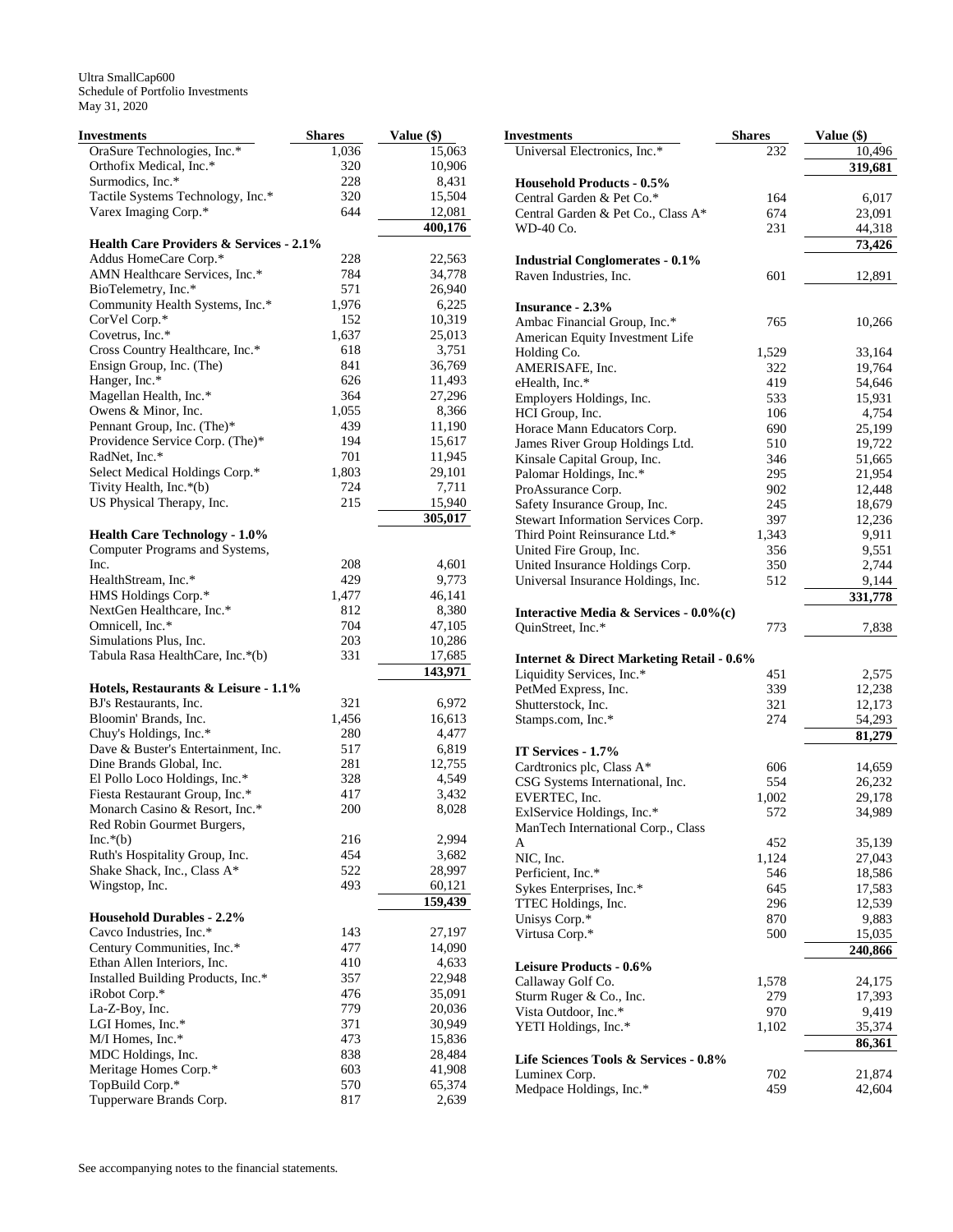| <b>Investments</b>                                                  | <b>Shares</b> | Value (\$)       |
|---------------------------------------------------------------------|---------------|------------------|
| NeoGenomics, Inc.*                                                  | 1,753         | 46,788           |
|                                                                     |               | 111,266          |
| Machinery - 4.2%                                                    |               |                  |
| Alamo Group, Inc.                                                   | 162           | 16,738           |
| Albany International Corp., Class A                                 | 515           | 31,055           |
| Astec Industries, Inc.                                              | 378           | 16,057           |
| Barnes Group, Inc.                                                  | 801           | 30,262           |
| Briggs & Stratton Corp.(b)                                          | 710           | 1,164            |
| Chart Industries, Inc.*                                             | 601           | 23,589           |
| CIRCOR International, Inc.*                                         | 334           | 5,371            |
| Enerpac Tool Group Corp.                                            | 903           | 16,164           |
| EnPro Industries, Inc.                                              | 349           | 15,733           |
| ESCO Technologies, Inc.                                             | 435           | 35,935           |
| Federal Signal Corp.<br>Franklin Electric Co., Inc.                 | 1,016         | 29,606           |
|                                                                     | 645           | 32,714           |
| Greenbrier Cos., Inc. (The)<br>Hillenbrand, Inc.                    | 547<br>1,244  | 11,607<br>32,021 |
| John Bean Technologies Corp.                                        | 533           | 43,786           |
| Lindsay Corp.                                                       | 182           | 17,093           |
| Lydall, Inc.*                                                       | 293           | 3,170            |
| Meritor, Inc.*                                                      | 1,240         | 25,271           |
| Mueller Industries, Inc.                                            | 957           | 25,629           |
| Proto Labs, Inc.*                                                   | 449           | 56,731           |
| SPX Corp.*                                                          | 741           | 29,625           |
| SPX FLOW, Inc.*                                                     | 713           | 24,656           |
| Standex International Corp.                                         | 207           | 10,952           |
| Tennant Co.                                                         | 307           | 19,630           |
| Titan International, Inc.                                           | 834           | 1,026            |
| Wabash National Corp.                                               | 907           | 8,662            |
| Watts Water Technologies, Inc.,                                     |               |                  |
| Class A                                                             | 464           | 38,586           |
|                                                                     |               | 602,833          |
| <b>Marine - 0.1%</b>                                                |               |                  |
| Matson, Inc.                                                        | 720           | 20,570           |
|                                                                     |               |                  |
| <b>Media - 0.3%</b>                                                 |               |                  |
| EW Scripps Co. (The), Class A                                       | 913           | 7,916            |
| Gannett Co., Inc.                                                   | 2,037         | 2,668            |
| Meredith Corp.                                                      | 674           | 10,069           |
| Scholastic Corp.                                                    | 515           | 15,141           |
| TechTarget, Inc.*                                                   | 385           | 10,584           |
|                                                                     |               | 46,378           |
| Metals & Mining - 0.9%                                              |               |                  |
| Arconic Corp.*                                                      | 1,565         | 22,646           |
| Century Aluminum Co.*                                               | 832           | 4,959            |
| Cleveland-Cliffs, Inc.(b)                                           | 6,655         | 34,739           |
| Haynes International, Inc.                                          | 208           | 4,749            |
| Kaiser Aluminum Corp.                                               | 266           | 19,085           |
| Materion Corp.                                                      | 344           | 18,060           |
| Olympic Steel, Inc.                                                 | 153           | 1,688            |
| SunCoke Energy, Inc.                                                | 1,452         | 4,951            |
| TimkenSteel Corp.*                                                  | 667           | 2,334            |
| Warrior Met Coal, Inc.                                              | 858           | 12,081           |
|                                                                     |               | 125,292          |
| Mortgage Real Estate Investment Trusts (REITs) - 0.7%               |               |                  |
| Apollo Commercial Real Estate                                       |               |                  |
| Finance, Inc.                                                       | 2,404         | 19,785           |
| ARMOUR Residential REIT, Inc.                                       | 988           | 7,736            |
| Capstead Mortgage Corp.                                             | 1,587         | 8,030            |
| Granite Point Mortgage Trust, Inc.                                  | 919           | 4,522            |
| Invesco Mortgage Capital, Inc.(b)<br>KKR Real Estate Finance Trust, | 2,698         | 7,473            |
| Inc.                                                                | 407           | 6,589            |
|                                                                     |               |                  |

| Investments                                                       | <b>Shares</b> | Value (\$)       |
|-------------------------------------------------------------------|---------------|------------------|
| New York Mortgage Trust, Inc.                                     | 6,128         | 12,746           |
| PennyMac Mortgage Investment                                      |               |                  |
| Trust                                                             | 1,680         | 18,497           |
| Ready Capital Corp.                                               | 625           | 3,669            |
| Redwood Trust, Inc.                                               | 1,890         | 10,112           |
|                                                                   |               | 99,159           |
| <b>Multiline Retail - 0.4%</b>                                    |               |                  |
| Big Lots, Inc.                                                    | 656           | 25,420           |
| Macy's, $Inc.(b)$                                                 | 5,139         | 32,684<br>58,104 |
| <b>Multi-Utilities - 0.3%</b>                                     |               |                  |
| Avista Corp.                                                      | 1,119         | 43,831           |
|                                                                   |               |                  |
| Oil, Gas & Consumable Fuels - 1.0%<br>Bonanza Creek Energy, Inc.* | 311           | 5,256            |
| Callon Petroleum Co.*                                             | 6,549         | 4,379            |
| CONSOL Energy, Inc.*                                              | 434           | 2,956            |
| Denbury Resources, Inc.*(b)                                       | 8,261         | 1,760            |
| Dorian LPG Ltd.*                                                  | 486           | 3,995            |
| Green Plains, Inc.*(b)                                            | 566           | 4,839            |
| Gulfport Energy Corp.*                                            | 2,435         | 3,677            |
| HighPoint Resources Corp.*                                        | 1,822         | 437              |
| Laredo Petroleum, Inc.*                                           | 3,020         | 2,563            |
| Oasis Petroleum, Inc.*                                            | 4,848         | 2,233            |
| Par Pacific Holdings, Inc.*                                       | 618           | 5,741            |
| PDC Energy, Inc.*                                                 | 1,630         | 19,853           |
| Penn Virginia Corp.*                                              | 225           | 1,976            |
| QEP Resources, Inc.                                               | 3,986         | 3,402            |
| Range Resources Corp.(b)                                          | 3,498         | 20,953           |
| Renewable Energy Group, Inc.*                                     | 654           | 18,606           |
| REX American Resources Corp.*                                     | 95            | 5,572            |
| Ring Energy, Inc.*                                                | 996           | 1,185            |
| SM Energy Co.                                                     | 1,777         | 6,255            |
| Southwestern Energy Co.*                                          | 9,081         | 27,334           |
| Talos Energy, Inc.*                                               | 336           | 4,082            |
|                                                                   |               | 147,054          |
| Paper & Forest Products - 0.5%                                    |               |                  |
| Boise Cascade Co.                                                 | 654           | 22,255           |
| Clearwater Paper Corp.*<br>Mercer International, Inc.             | 277           | 8,025            |
| Neenah, Inc.                                                      | 672<br>282    | 5,423            |
| PH Glatfelter Co.                                                 | 741           | 14,258<br>11,419 |
| Schweitzer-Mauduit International,                                 |               |                  |
| Inc.                                                              | 519           | 15,772           |
|                                                                   |               | 77,152           |
| <b>Personal Products - 0.4%</b>                                   |               |                  |
| Inter Parfums, Inc.                                               | 296           | 13,738           |
| Medifast, Inc.(b)                                                 | 195           | 19,956           |
| USANA Health Sciences, Inc.*                                      | 210           | 17,791           |
| <b>Pharmaceuticals - 1.0%</b>                                     |               | 51,485           |
| AMAG Pharmaceuticals, Inc.*(b)                                    | 570           | 4,395            |
| Amphastar Pharmaceuticals, Inc.*                                  | 577           | 10,755           |
| ANI Pharmaceuticals, Inc.*                                        | 156           | 4,846            |
| Corcept Therapeutics, Inc.*                                       | 1,726         | 26,132           |
| Endo International plc*                                           | 3,385         | 13,066           |
| Innoviva, Inc.*                                                   | 1,123         | 15,688           |
| Lannett Co., Inc.*                                                | 562           | 4,299            |
| Pacira BioSciences, Inc.*                                         | 701           | 30,809           |
| Phibro Animal Health Corp., Class                                 |               |                  |
| A                                                                 | 341           | 8,934            |
| Supernus Pharmaceuticals, Inc.*                                   | 882           | 21,274           |
|                                                                   |               | 140,198          |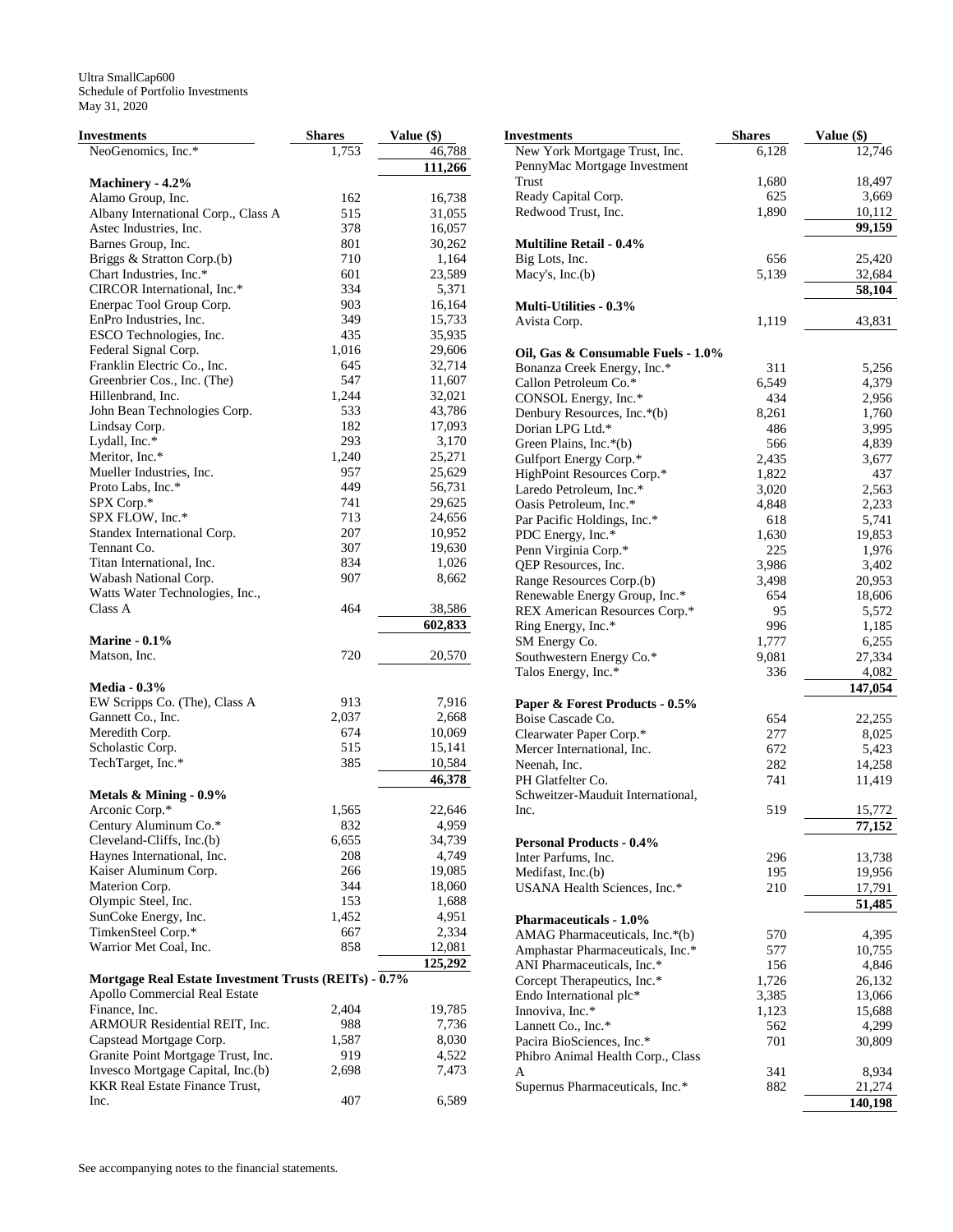| Investments                                     | <b>Shares</b> | Value (\$) |
|-------------------------------------------------|---------------|------------|
| <b>Professional Services - 0.9%</b>             |               |            |
| Exponent, Inc.                                  | 870           | 64,589     |
| Forrester Research, Inc.*                       | 178           | 5,589      |
| Heidrick & Struggles International,             |               |            |
| Inc.                                            | 321           | 7,120      |
| Kelly Services, Inc., Class A                   | 555           | 8,319      |
| Korn Ferry                                      | 927           | 28,051     |
| Resources Connection, Inc.                      | 506           | 5,561      |
| TrueBlue, Inc.*                                 | 654           | 10,111     |
|                                                 |               | 129,340    |
| Real Estate Management & Development - 0.3%     |               |            |
| Marcus & Millichap, Inc.*                       | 394           | 10,863     |
| RE/MAX Holdings, Inc., Class A                  | 298           | 8,341      |
| Realogy Holdings Corp.                          | 1,916         | 11,611     |
| St Joe Co. (The)*                               | 529           | 10,183     |
|                                                 |               | 40,998     |
| Road & Rail - 0.6%                              |               |            |
| ArcBest Corp.                                   | 429           | 9,605      |
| Heartland Express, Inc.                         | 784           | 17,170     |
| Marten Transport Ltd.                           | 651           | 16,659     |
| Saia, Inc.*                                     | 433           | 46,955     |
|                                                 |               | 90,389     |
| Semiconductors & Semiconductor Equipment - 3.0% |               |            |
| Advanced Energy Industries, Inc.*               | 643           | 42,972     |
| Axcelis Technologies, Inc.*                     | 545           | 14,633     |
| Brooks Automation, Inc.                         | 1,214         | 48,524     |
| CEVA, Inc.*                                     | 368           | 12,685     |
| Cohu, Inc.                                      | 692           | 10,421     |
| Diodes, Inc.*                                   | 693           | 33,707     |
| DSP Group, Inc.*                                | 386           | 6,956      |
| FormFactor, Inc.*                               | 1,272         | 32,016     |
| Ichor Holdings Ltd.*                            | 377           | 8,577      |
| Kulicke & Soffa Industries, Inc.                | 1,063         | 23,769     |
| MaxLinear, Inc.*                                | 1,094         | 18,948     |
| Onto Innovation, Inc.*                          | 825           | 25,641     |
| PDF Solutions, Inc.*                            | 467           | 7,967      |
| Photronics, Inc.*                               | 1,128         | 13,525     |
| Power Integrations, Inc.                        | 493           | 53,416     |
| Rambus, Inc.*                                   | 1,870         | 29,060     |
| SMART Global Holdings, Inc.*                    | 220           | 5,892      |
| Ultra Clean Holdings, Inc.*                     | 668           | 13,848     |
| Veeco Instruments, Inc.*                        | 822           | 9,650      |
| Xperi Corp.                                     | 1,787         | 24,571     |
|                                                 |               | 436,778    |
| Software - 2.1%                                 |               |            |
| $8x8$ , Inc.*                                   | 1,681         | 24,442     |
| Agilysys, Inc.*                                 | 344           | 6,615      |
| Alarm.com Holdings, Inc.*                       | 709           | 33,528     |
| Bottomline Technologies DE, Inc.*               | 640           | 32,384     |
| Ebix, Inc.                                      | 376           | 8,426      |
| LivePerson, Inc.*                               | 1,034         | 38,723     |
| MicroStrategy, Inc., Class A*                   | 137           | 17,054     |
| OneSpan, Inc.*                                  | 546           | 11,095     |
| Progress Software Corp.                         | 750           | 30,300     |
| Qualys, Inc.*                                   | 559           | 64,464     |
| SPS Commerce, Inc.*                             | 586           | 39,942     |
|                                                 |               | 306,973    |
| <b>Specialty Retail - 2.2%</b>                  |               |            |
| Abercrombie & Fitch Co., Class A                | 1,053         | 12,236     |
| America's Car-Mart, Inc.*                       | 104           | 8,275      |
| Asbury Automotive Group, Inc.*                  | 326           | 23,563     |
| Barnes & Noble Education, Inc.*                 | 642           | 995        |
| Boot Barn Holdings, Inc.*                       | 480           | 10,310     |

| Investments                                                | <b>Shares</b> | Value (\$) |
|------------------------------------------------------------|---------------|------------|
| Buckle, Inc. (The)                                         | 479           | 6,744      |
| Caleres, Inc.                                              | 682           | 4,890      |
| Cato Corp. (The), Class A                                  | 364           | 3,531      |
| Chico's FAS, Inc.                                          | 1,987         | 2,683      |
| Children's Place, Inc. (The)(b)                            | 265           | 11,035     |
| Conn's, Inc.*                                              | 318           | 2,296      |
| Designer Brands, Inc., Class A                             | 925           | 5,670      |
| Express, Inc.*                                             | 1,126         | 2,207      |
| GameStop Corp., Class A*(b)                                | 1,106         | 4,490      |
| Genesco, Inc.*                                             | 240           | 4,438      |
| Group 1 Automotive, Inc.                                   | 294           | 18,504     |
| Guess?, Inc.                                               | 715           | 6,843      |
| Haverty Furniture Cos., Inc.                               | 303           | 5,242      |
| Hibbett Sports, Inc.*                                      | 296<br>380    | 5,719      |
| Lithia Motors, Inc., Class A                               |               | 45,824     |
| Lumber Liquidators Holdings,<br>$Inc.*(b)$                 | 480           | 4,771      |
| MarineMax, Inc.*                                           | 360           | 6,851      |
| Michaels Cos., Inc. $(Thei)*$                              | 1,277         | 4,929      |
| Monro, Inc.                                                | 557           | 30,691     |
| Office Depot, Inc.                                         | 9,168         | 22,645     |
| Rent-A-Center, Inc.                                        | 826           | 21,030     |
| Shoe Carnival, Inc.                                        | 151           | 3,925      |
| Signet Jewelers Ltd.                                       | 878           | 9,263      |
| Sleep Number Corp.*                                        | 477           | 14,868     |
| Sonic Automotive, Inc., Class A                            | 408           | 10,722     |
| Tailored Brands, Inc.(b)                                   | 845           | 1,090      |
| Zumiez, Inc.*                                              | 344           | 8,383      |
|                                                            |               | 324,663    |
| Technology Hardware, Storage & Peripherals - 0.1%          |               |            |
| 3D Systems Corp.*                                          | 1,989         | 14,659     |
| Diebold Nixdorf, Inc.*                                     | 1,288         | 6,169      |
|                                                            |               | 20,828     |
| Textiles, Apparel & Luxury Goods - 1.2%                    |               |            |
| Capri Holdings Ltd.*                                       | 2,535         | 38,126     |
| Crocs, Inc.*                                               | 1,151         | 32,976     |
| Fossil Group, Inc.*                                        | 779           | 2,376      |
| G-III Apparel Group Ltd.*                                  | 721           | 7,448      |
| Kontoor Brands, Inc.(b)                                    | 782           | 11,433     |
| Movado Group, Inc.                                         | 275           | 2,887      |
| Oxford Industries, Inc.                                    | 287           | 12,232     |
| Steven Madden Ltd.                                         | 1,296         | 30,482     |
| Unifi, Inc.*                                               | 246           | 3,378      |
| Vera Bradley, Inc.*                                        | 391           | 2,053      |
| Wolverine World Wide, Inc.                                 | 1,357         | 28,416     |
|                                                            |               | 171,807    |
| Thrifts & Mortgage Finance - 1.0%<br>Axos Financial, Inc.* | 894           | 19,489     |
| Flagstar Bancorp, Inc.                                     | 579           | 16,965     |
| HomeStreet, Inc.                                           | 410           | 9,766      |
| Meta Financial Group, Inc.                                 | 580           | 10,510     |
| NMI Holdings, Inc., Class A*                               | 1,139         | 17,501     |
| Northfield Bancorp, Inc.                                   | 726           | 7,935      |
| Northwest Bancshares, Inc.                                 | 1,975         | 19,671     |
| Provident Financial Services, Inc.                         | 1,006         | 13,108     |
| TrustCo Bank Corp.                                         | 1,625         | 10,238     |
| Walker & Dunlop, Inc.                                      | 481           | 19,480     |
|                                                            |               | 144,663    |
| Tobacco - 0.3%                                             |               |            |
| Universal Corp.                                            | 417           | 18,373     |
| Vector Group Ltd.                                          | 1,935         | 22,117     |
|                                                            |               | 40,490     |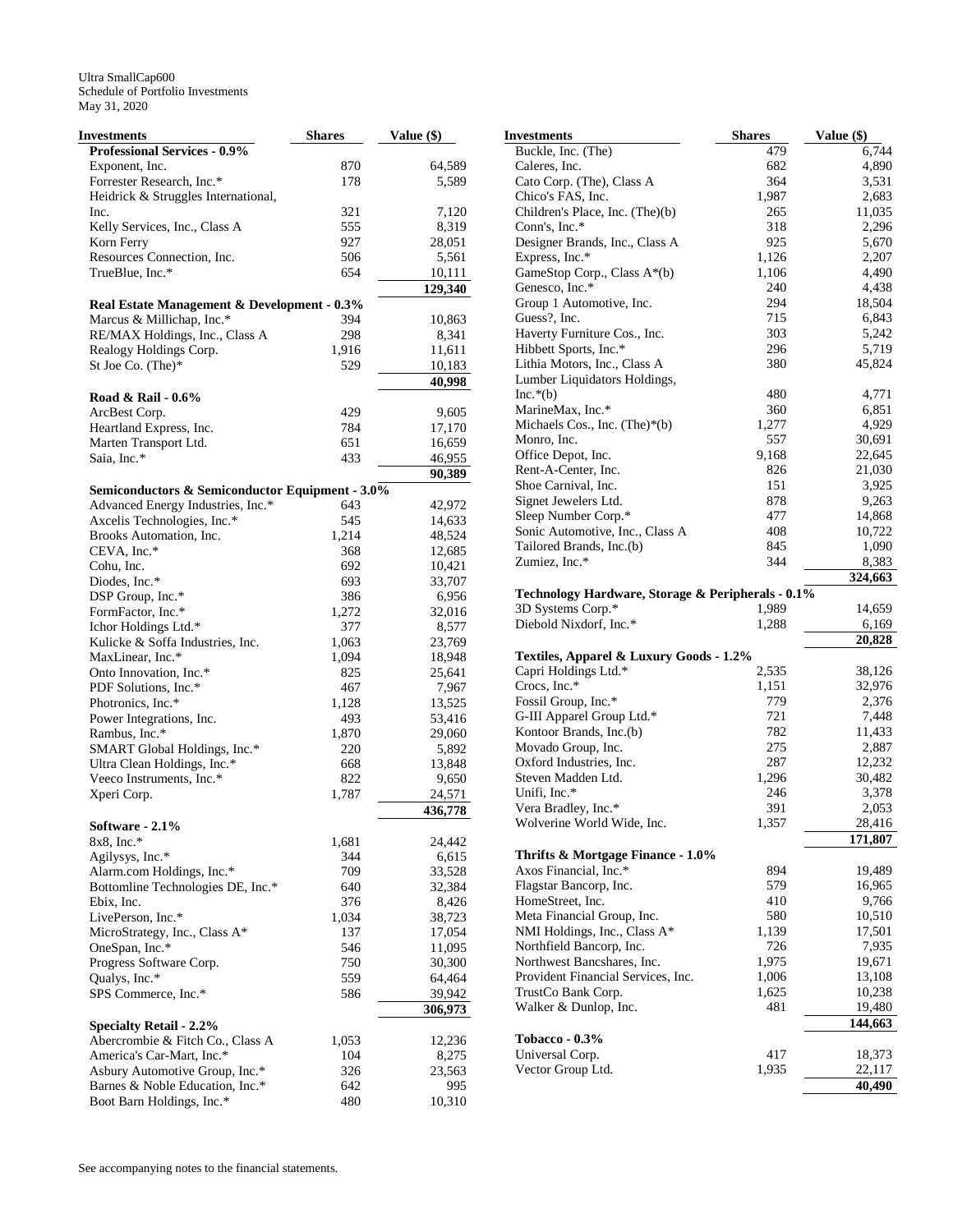| <b>Investments</b>                                | <b>Shares</b> | Value (\$) |
|---------------------------------------------------|---------------|------------|
| Trading Companies & Distributors - 0.6%           |               |            |
| Applied Industrial Technologies,                  |               |            |
| Inc.                                              | 649           | 37,642     |
| DXP Enterprises, Inc.*                            | 270           | 4,760      |
| Foundation Building Materials,                    |               |            |
| $Inc.*$                                           | 296           | 3,943      |
| GMS, Inc.*                                        | 707           | 14,486     |
| Kaman Corp.                                       | 468           | 18,720     |
| Veritiv Corp.*                                    | 214           | 2,667      |
|                                                   |               | 82,218     |
| Water Utilities - 0.6%                            |               |            |
| American States Water Co.                         | 618           | 50,682     |
| California Water Service Group                    | 807           | 37,929     |
|                                                   |               | 88,611     |
| <b>Wireless Telecommunication Services - 0.3%</b> |               |            |
| Shenandoah Telecommunications                     |               |            |
| Co.                                               | 787           | 41,404     |
| Spok Holdings, Inc.                               | 295           | 3,030      |
|                                                   |               | 44.434     |
| <b>TOTAL COMMON STOCKS</b>                        |               |            |
| (Cost \$13,313,625)                               |               | 10,492,687 |

## **SECURITIES LENDING REINVESTMENTS(d) - 0.8%**

#### **INVESTMENT COMPANIES - 0.8%**

| BlackRock Liquidity FedFund, Institutional Class |         |         |
|--------------------------------------------------|---------|---------|
| $0.11\%$ (Cost \$112,859)                        | 112,859 | 112,859 |

|             | <b>Principal</b> |              |
|-------------|------------------|--------------|
| Investments | Amount (\$)      | Value $(\$)$ |
|             |                  |              |

## **SHORT-TERM INVESTMENTS - 24.2%**

## **REPURCHASE AGREEMENTS(e) - 24.2%**

| Repurchase Agreements with various         |           |           |
|--------------------------------------------|-----------|-----------|
| counterparties, rate 0.05%, dated          |           |           |
| $5/29/2020$ , due $6/1/2020$ , total to be |           |           |
| received \$3,497.559                       |           |           |
| (Cost \$3,497,544)                         | 3.497.544 | 3.497.544 |

| Total Investments - 97.4%                   |            |
|---------------------------------------------|------------|
| (Cost \$16.924.028)                         | 14,103,090 |
| <b>Other Assets Less Liabilities - 2.6%</b> | 375,007    |
| <b>Net Assets - 100.0%</b>                  | 14.478.097 |

\* Non-income producing security.

- (a) All or a portion of these securities are segregated in connection with obligations for swaps with a total value of \$540,007.
- (b) The security or a portion of this security is on loan at May 31, 2020. The total value of securities on loan at May 31, 2020 was \$194,261, collateralized in the form of cash with a value of \$112,859 that was reinvested in the securities shown in the Securities Lending Reinvestment section of the Schedule of Investments and \$91,365 of collateral in the form of U.S. Government Treasury Securities, interest rates ranging from 0.13% – 8.75%, and maturity dates ranging from August 15, 2020 – May 15, 2048; a total value of \$204,224.
- (c) Represents less than 0.05% of net assets.
- (d) The security was purchased with cash collateral held from securities on loan at May 31, 2020. The total value of securities purchased was \$112,859.
- (e) The Fund invests in Repurchase Agreements jointly with other funds in the Trust. See "Repurchase Agreements" in the Notes to Financial Statements to view the details of each individual agreement and counterparty as well as a description of the securities subject to repurchase.

As of May 31, 2020, the gross unrealized appreciation (depreciation) of investments based on the aggregate cost of investment securities and derivative instruments, if applicable, for federal income tax purposes was as follows:

| Aggregate gross unrealized appreciation | S | 641.858     |
|-----------------------------------------|---|-------------|
| Aggregate gross unrealized depreciation |   | (9.261.250) |
| Net unrealized depreciation             |   | (8.619.392) |
| Federal income tax cost                 |   | 16.940.353  |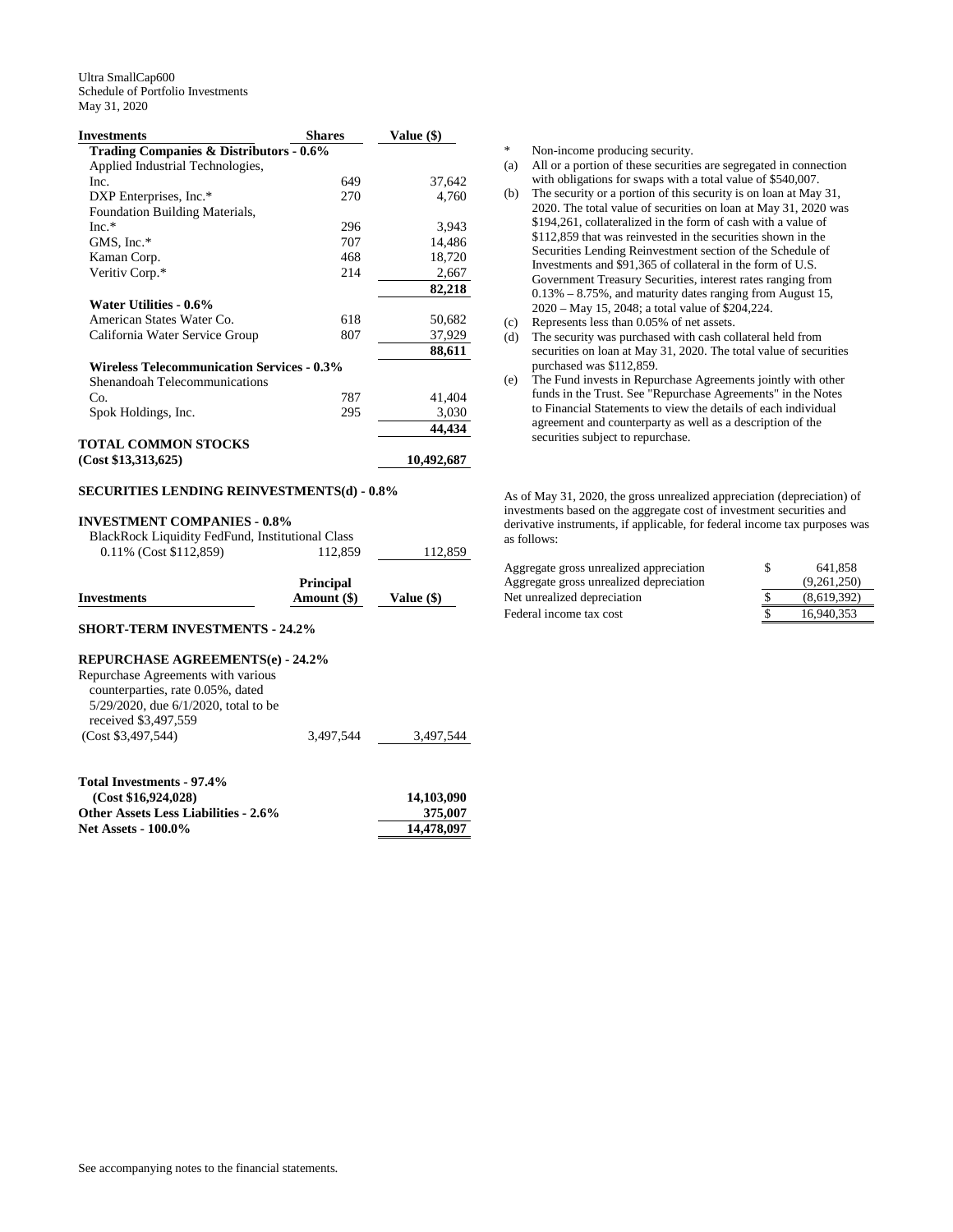## **Swap Agreements<sup>a</sup>**

Ultra SmallCap600 had the following open non-exchange traded total return swap agreements as of May 31, 2020:

| <b>Notional</b><br>Amount (\$) | <b>Termination</b><br>Date <sup>b</sup> | Counterparty         | <b>Rate Paid</b> | (Received) <sup>c</sup> Underlying Instrument | <b>Value and</b><br><b>Unrealized</b><br><b>Depreciation</b> <sup>d</sup><br>$($)$ | <b>Financial</b><br><b>Instruments</b><br>for the Benefit the Benefit of<br>of (the Fund)/<br>the<br><b>Counterparty Counterparty Net Amounter</b><br>$($ \$ | Cash<br><b>Collateral for</b><br>(the Fund)<br>the<br><b>(\$)</b> | $($)$     |
|--------------------------------|-----------------------------------------|----------------------|------------------|-----------------------------------------------|------------------------------------------------------------------------------------|--------------------------------------------------------------------------------------------------------------------------------------------------------------|-------------------------------------------------------------------|-----------|
|                                |                                         | Bank of              |                  |                                               |                                                                                    |                                                                                                                                                              |                                                                   |           |
| 4,133,629                      | 11/6/2020                               | America NA           | 0.49%            | S&P SmallCap 600®                             | (140,705)                                                                          |                                                                                                                                                              | 140,705                                                           |           |
| 1,668,059                      | 1/20/2021                               | Citibank NA          | 0.44%            | S&P SmallCap 600®                             | (385,079)                                                                          | 211,296                                                                                                                                                      | 173,783                                                           |           |
|                                |                                         | <b>Credit Suisse</b> |                  |                                               |                                                                                    |                                                                                                                                                              |                                                                   |           |
| 1,887,309                      | 11/8/2021                               | International        | 0.42%            | S&P SmallCap 600®                             | (851,016)                                                                          |                                                                                                                                                              | 851,016                                                           |           |
|                                |                                         | Morgan               |                  |                                               |                                                                                    |                                                                                                                                                              |                                                                   |           |
|                                |                                         | Stanley & Co.        |                  |                                               |                                                                                    |                                                                                                                                                              |                                                                   |           |
|                                |                                         | International        |                  |                                               |                                                                                    |                                                                                                                                                              |                                                                   |           |
| 3,091,170                      | 1/6/2021                                | plc                  | 0.02%            | S&P SmallCap 600®                             | (1,605,494)                                                                        | 6                                                                                                                                                            | 1,524,607                                                         | (80, 881) |
|                                |                                         | Societe              |                  |                                               |                                                                                    |                                                                                                                                                              |                                                                   |           |
| 7,368,391                      | 11/6/2020                               | Generale             | 0.62%            | S&P SmallCap 600 <sup>®</sup>                 | (783, 315)                                                                         |                                                                                                                                                              | 783,315                                                           |           |
| 317,670                        | 11/6/2020                               | <b>UBS AG</b>        | 0.52%            | S&P SmallCap 600®                             | (2,016,520)                                                                        |                                                                                                                                                              | 2,016,520                                                         |           |
| 18,466,228                     |                                         |                      |                  |                                               |                                                                                    |                                                                                                                                                              |                                                                   |           |
|                                |                                         |                      |                  |                                               | (5,782,129)                                                                        |                                                                                                                                                              |                                                                   |           |
|                                |                                         |                      |                  | Total                                         |                                                                                    |                                                                                                                                                              |                                                                   |           |

Unrealized Depreciation (5,782,129)

<sup>a</sup> The Fund's Swap Agreements are not accounted for as hedging instruments under ASC 815.<br>  $\frac{b}{a}$  Agreements may be terminated at will by either party without penalty. Payment is due at term

b Agreements may be terminated at will by either party without penalty. Payment is due at termination/maturity.<br>  $\frac{1}{2}$  Reflects the floating financing rate, as of May 31, 2020, on the notional amount of the swan agree

Reflects the floating financing rate, as of May 31, 2020, on the notional amount of the swap agreement paid to the counterparty or received from the counterparty, excluding any commissions. This amount is included as part of the unrealized appreciation/(depreciation).

- <sup>d</sup> The Fund discloses amounts due to the Fund from the counterparty (unrealized appreciation on swap agreements) at period end as an asset on its Statements of Assets and Liabilities. Amounts due to the counterparty from the Fund (unrealized depreciation on swap agreements) are disclosed as a liability on its Statements of Assets and Liabilities. The Fund presents these amounts on a gross basis and does not offset or "net" these amounts on its Statements of Assets and Liabilities.
- $e$  Represents the "uncollateralized" amount due from or (to) the counterparty at period end. These amounts could be due to timing differences between the movement of collateral in relation to market movements, or due to agreement provisions allowing minimum "thresholds" that would need to be exceeded prior to the movement of collateral. To the extent that a net amount is due from a counterparty, the Fund would be exposed to the counterparty by such amount and could suffer losses or delays in recovery of that amount in the event of a counterparty default.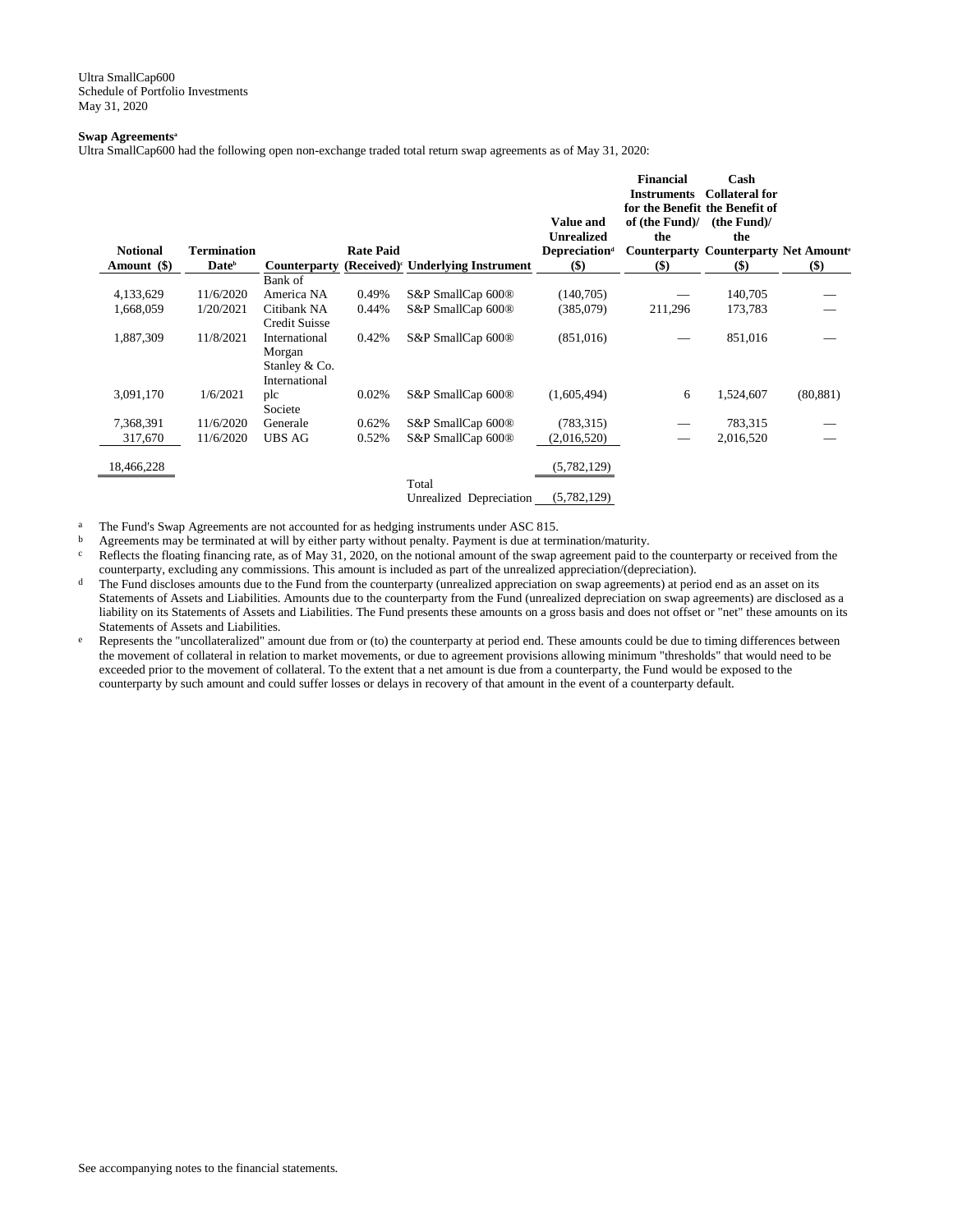| Investments                              | <b>Shares</b> | Value $(\$)$ | <b>Investments</b>                                                | <b>Shares</b> | Value (\$) |
|------------------------------------------|---------------|--------------|-------------------------------------------------------------------|---------------|------------|
|                                          |               |              | Beverages - 0.2%                                                  |               |            |
| <b>COMMON STOCKS(a) - 61.1%</b>          |               |              | Boston Beer Co., Inc. (The), Class                                |               |            |
|                                          |               |              | $A^*$                                                             | 76            | 42,919     |
| Aerospace & Defense - 1.1%               |               |              |                                                                   |               |            |
| Axon Enterprise, Inc.*                   | 492           | 37,372       | Biotechnology - 0.7%                                              |               |            |
| Curtiss-Wright Corp.                     | 352           | 35,306       | Arrowhead Pharmaceuticals, Inc.*                                  | 827           | 26,663     |
| Mercury Systems, Inc.*                   | 458           | 40,922       | Exelixis, Inc.*                                                   | 2,509         | 61,997     |
| Teledyne Technologies, Inc.*             | 301           | 112,610      | Ligand Pharmaceuticals, Inc.*(b)                                  | 142           | 14,423     |
|                                          |               | 226,210      | United Therapeutics Corp.*                                        | 365           | 43,052     |
| Air Freight & Logistics - 0.3%           |               |              |                                                                   |               | 146,135    |
| XPO Logistics, Inc.*                     | 763           | 60,132       | <b>Building Products - 0.8%</b>                                   |               |            |
|                                          |               |              | Lennox International, Inc.                                        | 287           | 61,372     |
| Airlines - $0.1\%$                       |               |              | Owens Corning                                                     | 898           | 47,145     |
| JetBlue Airways Corp.*                   | 2,381         | 23,977       | Resideo Technologies, Inc.*                                       | 1,007         | 7,109      |
|                                          |               |              | Trex Co., Inc.*                                                   | 481           | 57,778     |
|                                          |               |              |                                                                   |               | 173,404    |
| <b>Auto Components - 0.8%</b>            | 718           | 12,213       | Capital Markets - 1.7%                                            |               |            |
| Adient plc*                              |               |              | Affiliated Managers Group, Inc.                                   | 409           | 27,248     |
| Dana, Inc.                               | 1,184<br>709  | 14,966       | Eaton Vance Corp.                                                 | 936           | 33,743     |
| Delphi Technologies plc*<br>Gentex Corp. | 2,086         | 9,132        | Evercore, Inc., Class A                                           | 322           | 17,745     |
|                                          |               | 55,154       |                                                                   | 314           |            |
| Goodyear Tire & Rubber Co. (The)         | 1,915         | 14,573       | FactSet Research Systems, Inc.<br>Federated Hermes, Inc., Class B | 794           | 96,558     |
| Lear Corp.                               | 455           | 48,253       |                                                                   |               | 17,579     |
| Visteon Corp.*                           | 231           | 16,632       | Interactive Brokers Group, Inc.,                                  |               |            |
|                                          |               | 170,923      | Class A                                                           | 637           | 26,977     |
| <b>Automobiles - 0.2%</b>                |               |              | Janus Henderson Group plc                                         | 1,284         | 27,683     |
| Thor Industries, Inc.                    | 456           | 39,307       | Legg Mason, Inc.                                                  | 671           | 33,436     |
|                                          |               |              | SEI Investments Co.                                               | 1,041         | 56,443     |
| <b>Banks</b> - 3.6%                      |               |              | Stifel Financial Corp.                                            | 563           | 26,861     |
| Associated Banc-Corp.                    | 1,315         | 18,423       |                                                                   |               | 364,273    |
| <b>BancorpSouth Bank</b>                 | 793           | 17,628       | Chemicals - 1.6%                                                  |               |            |
| Bank of Hawaii Corp.                     | 330           | 21,229       | Ashland Global Holdings, Inc.                                     | 495           | 33,244     |
| <b>Bank OZK</b>                          | 999           | 22,468       | Cabot Corp.                                                       | 472           | 16,860     |
| Cathay General Bancorp                   | 624           | 16,967       | Chemours Co. (The)                                                | 1,345         | 17,633     |
| CIT Group, Inc.                          | 779           | 14,131       | Ingevity Corp.*                                                   | 345           | 18,171     |
| Commerce Bancshares, Inc.                | 854           | 54,425       | Minerals Technologies, Inc.                                       | 287           | 14,152     |
| Cullen/Frost Bankers, Inc.               | 472           | 35,858       | NewMarket Corp.                                                   | 58            | 25,296     |
| East West Bancorp, Inc.                  | 1,204         | 42,080       | Olin Corp.                                                        | 1,314         | 15,808     |
| First Financial Bankshares, Inc.         | 1,122         | 34,378       | PolyOne Corp.                                                     | 747           | 18,511     |
| First Horizon National Corp.             | 2,566         | 23,992       | RPM International, Inc.                                           | 1,071         | 80,089     |
| FNB Corp.                                | 2,680         | 19,859       | Scotts Miracle-Gro Co. (The)                                      | 327           | 46,620     |
| Fulton Financial Corp.                   | 1,354         | 15,178       | Sensient Technologies Corp.                                       | 351           | 17,592     |
| Hancock Whitney Corp.                    | 719           | 15,545       | Valvoline, Inc.                                                   | 1,554         | 28,516     |
| Home BancShares, Inc.                    | 1,281         | 18,536       |                                                                   |               | 332,492    |
| International Bancshares Corp.           | 472           | 14,528       | <b>Commercial Services &amp; Supplies - 1.0%</b>                  |               |            |
| PacWest Bancorp                          | 990           | 17,137       | Brink's Co. (The)                                                 | 412           | 16,521     |
| Pinnacle Financial Partners, Inc.        | 593           | 23,631       | Clean Harbors, Inc.*                                              | 424           | 25,181     |
| Prosperity Bancshares, Inc.              | 780           | 51,004       | Deluxe Corp.                                                      | 350           | 8,166      |
| Signature Bank                           | 444           | 45,692       | Healthcare Services Group, Inc.                                   | 610           | 14,591     |
| <b>Sterling Bancorp</b>                  | 1,667         | 20,504       | Herman Miller, Inc.                                               | 486           | 11,188     |
| Synovus Financial Corp.                  | 1,208         | 23,182       | HNI Corp.                                                         | 354           | 9,017      |
| TCF Financial Corp.                      | 1,266         | 36,613       | KAR Auction Services, Inc.                                        | 1,061         | 15,225     |
| Texas Capital Bancshares, Inc.*          | 415           | 11,105       | MSA Safety, Inc.                                                  | 294           | 34,968     |
| Trustmark Corp.                          | 527           | 12,537       | Stericycle, Inc.*                                                 | 752           | 41,232     |
| UMB Financial Corp.                      | 355           | 18,204       | Tetra Tech, Inc.                                                  | 450           | 35,505     |
| Umpqua Holdings Corp.                    | 1,814         | 20,662       |                                                                   |               | 211,594    |
| United Bankshares, Inc.                  | 1,049         | 30,505       | <b>Communications Equipment - 0.8%</b>                            |               |            |
| <b>Valley National Bancorp</b>           | 3,227         | 25,751       | Ciena Corp.*                                                      | 1,275         | 70,457     |
| Webster Financial Corp.                  | 762           | 21,565       | InterDigital, Inc.                                                | 257           | 14,127     |
| Wintrust Financial Corp.                 | 472           | 19,994       | Lumentum Holdings, Inc.*                                          | 638           | 46,778     |
|                                          |               | 763,311      | NetScout Systems, Inc.*                                           | 541           | 14,861     |
|                                          |               |              | ViaSat, Inc.*                                                     | 478           | 20,076     |
|                                          |               |              |                                                                   |               | 166,299    |
|                                          |               |              |                                                                   |               |            |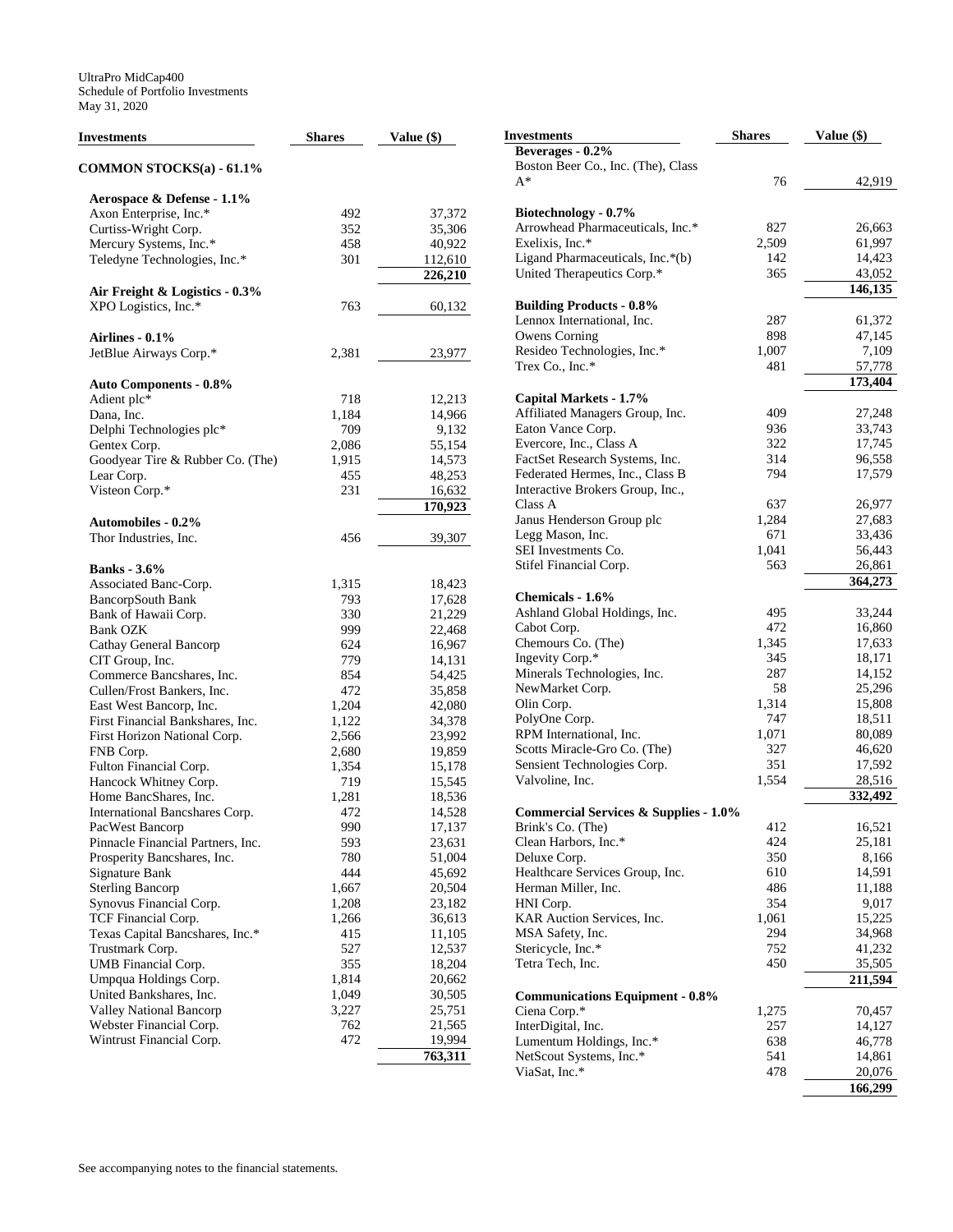| Investments                                           | <b>Shares</b> | Value (\$) |
|-------------------------------------------------------|---------------|------------|
| <b>Construction &amp; Engineering - 0.7%</b>          |               |            |
| AECOM*                                                | 1,297         | 50,285     |
| Dycom Industries, Inc.*                               | 257           | 10,820     |
| EMCOR Group, Inc.                                     | 463           | 29,424     |
| Fluor Corp.                                           | 1,155         | 13,409     |
| MasTec, Inc.*                                         | 496           | 19,418     |
| Valmont Industries, Inc.                              | 178           | 20,292     |
|                                                       |               | 143,648    |
| <b>Construction Materials - 0.1%</b>                  |               |            |
|                                                       |               |            |
| Eagle Materials, Inc.                                 | 344           | 22,965     |
|                                                       |               |            |
| <b>Consumer Finance - 0.4%</b>                        |               |            |
| FirstCash. Inc.                                       | 352           | 24,559     |
| LendingTree, Inc.*(b)                                 | 61            | 15,861     |
| Navient Corp.                                         | 1,406         | 10,461     |
| SLM Corp.                                             | 3,481         | 26,386     |
|                                                       |               | 77,267     |
| Containers & Packaging - 0.7%                         |               |            |
| AptarGroup, Inc.                                      | 528           | 58,814     |
| Greif, Inc., Class A                                  | 217           | 7,374      |
| O-I Glass, Inc.                                       | 1,279         | 9,797      |
|                                                       |               |            |
| Silgan Holdings, Inc.                                 | 639           | 21,368     |
| Sonoco Products Co.                                   | 827           | 42,847     |
|                                                       |               | 140,200    |
| Distributors - 0.4%                                   |               |            |
| Pool Corp.                                            | 329           | 88,508     |
|                                                       |               |            |
| <b>Diversified Consumer Services - 0.7%</b>           |               |            |
| Adtalem Global Education, Inc.*                       | 444           | 14,857     |
| Graham Holdings Co., Class B                          | 38            | 13,613     |
| Grand Canyon Education, Inc.*                         | 396           | 38,645     |
| Service Corp. International                           | 1,509         | 59,500     |
| WW International, Inc.*                               | 382           | 9,130      |
|                                                       |               | 135,745    |
| <b>Diversified Financial Services - 0.1%</b>          |               |            |
|                                                       |               |            |
| Jefferies Financial Group, Inc.                       | 1,973         | 28,904     |
|                                                       |               |            |
| <b>Electric Utilities - 0.8%</b>                      |               |            |
| ALLETE, Inc.                                          | 424           | 24,902     |
| Hawaiian Electric Industries, Inc.                    | 901           | 35,553     |
| IDACORP, Inc.                                         | 415           | 38,690     |
| OGE Energy Corp.                                      | 1,652         | 51,741     |
| PNM Resources, Inc.                                   | 655           | 26,737     |
|                                                       |               | 177,623    |
| <b>Electrical Equipment - 1.0%</b>                    |               |            |
| Acuity Brands, Inc.                                   | 327           | 28,171     |
| EnerSys                                               | 351           | 22,218     |
| Generac Holdings, Inc.*                               | 514           | 57,193     |
| Hubbell, Inc.                                         | 448           |            |
|                                                       |               | 54,844     |
| nVent Electric plc                                    | 1,284         | 23,536     |
| Regal Beloit Corp.                                    | 338           | 26,885     |
|                                                       |               | 212,847    |
| Electronic Equipment, Instruments & Components - 2.4% |               |            |
| Arrow Electronics, Inc.*                              | 671           | 46,353     |
| Avnet, Inc.                                           | 833           | 22,691     |
| Belden, Inc.                                          | 320           | 10,893     |
| Cognex Corp.                                          | 1,411         | 80,060     |
| Coherent, Inc.*                                       | 201           | 29,187     |
| II-VI, Inc. $*$                                       | 720           | 34,222     |
| Jabil, Inc.                                           | 1,147         | 34,318     |
|                                                       |               |            |
| Littelfuse, Inc.                                      | 202           | 32,823     |
| National Instruments Corp.                            | 976           | 37,791     |
| SYNNEX Corp.                                          | 338           | 36,048     |

| <b>Investments</b>                                         | <b>Shares</b> | Value (\$) |
|------------------------------------------------------------|---------------|------------|
| Tech Data Corp.*                                           | 293           | 39,918     |
| Trimble, Inc.*                                             | 2,054         | 80,352     |
| Vishay Intertechnology, Inc.                               | 1,092         | 17,756     |
|                                                            |               | 502,412    |
| <b>Energy Equipment &amp; Services - 0.1%</b>              |               |            |
| Apergy Corp.*(b)                                           | 635           | 5,759      |
| Transocean Ltd.*                                           | 4,738         | 6,302      |
|                                                            |               | 12,061     |
| Entertainment - 0.2%                                       |               |            |
| Cinemark Holdings, Inc.                                    | 879           | 13,211     |
| World Wrestling Entertainment,                             |               |            |
| Inc., Class A                                              | 395           | 18,277     |
|                                                            |               | 31,488     |
| <b>Equity Real Estate Investment Trusts (REITs) - 5.7%</b> |               |            |
| American Campus Communities,                               |               |            |
| Inc.                                                       | 1,134         | 36,628     |
| Brixmor Property Group, Inc.                               | 2,459         | 27,442     |
| <b>Camden Property Trust</b>                               | 798           | 73,073     |
| CoreCivic, Inc.                                            | 978           | 11,765     |
| CoreSite Realty Corp.                                      | 333           | 41,565     |
| Corporate Office Properties Trust                          | 923           | 23,047     |
| Cousins Properties, Inc.                                   | 1,210         | 37,655     |
| CyrusOne, Inc.                                             | 937           | 69,657     |
| Douglas Emmett, Inc.                                       | 1,363         | 40,018     |
| EastGroup Properties, Inc.                                 | 315           | 36,619     |
| <b>EPR</b> Properties                                      | 651           | 20,552     |
| First Industrial Realty Trust, Inc.                        | 1,047         | 39,660     |
| GEO Group, Inc. (The)                                      | 1,001         | 11,992     |
| Healthcare Realty Trust, Inc.                              | 1,105         | 33,924     |
| Highwoods Properties, Inc.                                 | 856           | 32,759     |
| Hudson Pacific Properties, Inc.                            | 1,274         | 30,793     |
| <b>JBG SMITH Properties</b>                                | 976           | 29,016     |
| Kilroy Realty Corp.                                        | 806           | 46,039     |
| Lamar Advertising Co., Class A                             | 709           | 47,007     |
| Life Storage, Inc.                                         | 383           | 37,335     |
| Macerich Co. (The)(b)                                      | 907           | 6,177      |
| Mack-Cali Realty Corp.                                     | 748           | 11,377     |
| Medical Properties Trust, Inc.                             | 4,271         | 77,220     |
| National Retail Properties, Inc.                           | 1,417         | 44,480     |
| Omega Healthcare Investors, Inc.                           | 1,802         | 56,114     |
| Park Hotels & Resorts, Inc.                                | 1,971         | 19,375     |
| Pebblebrook Hotel Trust                                    | 1,076         | 14,698     |
| Physicians Realty Trust                                    | 1,641         | 28,340     |
| PotlatchDeltic Corp.                                       | 556           | 18,898     |
| PS Business Parks, Inc.                                    | 164           | 21,917     |
| Rayonier, Inc.                                             | 1,147         | 27,241     |
| Sabra Health Care REIT, Inc.                               | 1,694         | 22,801     |
| Service Properties Trust                                   | 1,356<br>824  | 9,153      |
| Spirit Realty Capital, Inc.                                |               | 23,426     |
| STORE Capital Corp.                                        | 1,775         | 34,329     |
| Taubman Centers, Inc.                                      | 508           | 21,001     |
| <b>Urban Edge Properties</b>                               | 951           | 9,272      |
| Weingarten Realty Investors                                | 1,000         | 17,880     |
|                                                            |               | 1,190,245  |
| Food & Staples Retailing - 0.5%                            |               |            |
| BJ's Wholesale Club Holdings,                              |               |            |
| $Inc.*$                                                    | 1,006         | 36,216     |
| Casey's General Stores, Inc.                               | 303           | 48,398     |
| Sprouts Farmers Market, Inc.*                              | 974           | 24,477     |
|                                                            |               | 109,091    |
| Food Products - 1.3%                                       |               |            |
| Darling Ingredients, Inc.*                                 | 1,352         | 31,515     |
| Flowers Foods, Inc.                                        | 1,588         | 37,461     |
|                                                            |               |            |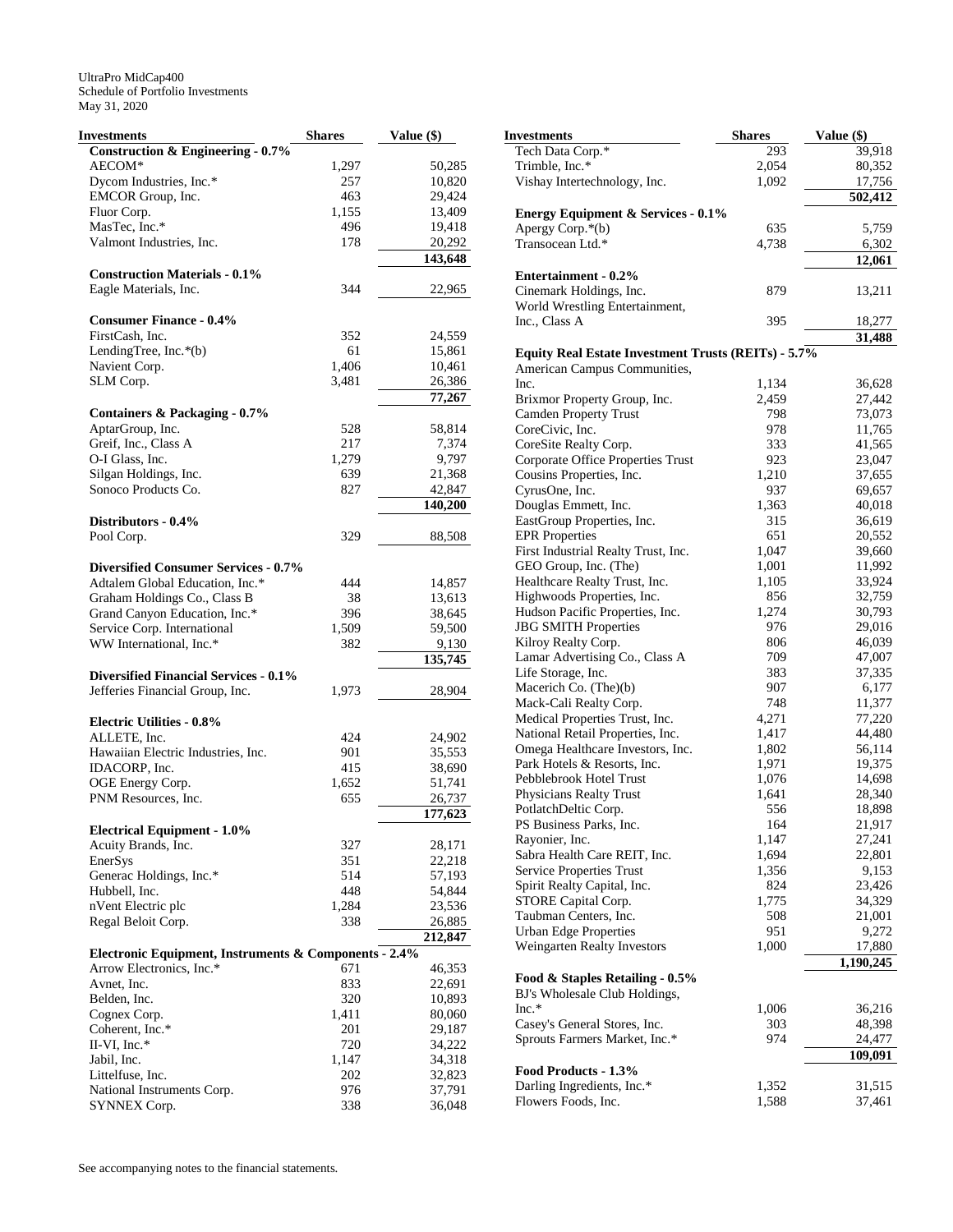| 20,934<br>665<br>Ingredion, Inc.<br>553<br>46,579<br>Lancaster Colony Corp.<br>164<br>25,167<br>Pilgrim's Pride Corp.*<br>433<br>8,950<br>Post Holdings, Inc.*<br>549<br>47,796<br>Sanderson Farms, Inc.<br>161<br>21,255<br>Tootsie Roll Industries, Inc.<br>138<br>4,917<br>TreeHouse Foods, Inc.*<br>467<br>24,616<br>269,190<br>Gas Utilities - 1.0%<br>National Fuel Gas Co.<br>714<br>29,967<br>792<br>New Jersey Resources Corp.<br>27,815<br>ONE Gas, Inc.<br>434<br>36,443<br>Southwest Gas Holdings, Inc.<br>450<br>34,177<br>421<br>Spire, Inc.<br>30,699<br>UGI Corp.<br>1,726<br>54,956<br>214,057<br><b>Health Care Equipment &amp; Supplies - 2.0%</b><br>Avanos Medical, Inc.*<br>396<br>11,508<br>Cantel Medical Corp.<br>308<br>12,961<br>Globus Medical, Inc., Class A*<br>637<br>34,812<br>Haemonetics Corp.*<br>421<br>46,175<br>Hill-Rom Holdings, Inc.<br>553<br>56,223<br>ICU Medical, Inc.*<br>161<br>32,139<br><b>Integra LifeSciences Holdings</b><br>$Corp.*$<br>587<br>30,588<br>LivaNova plc*<br>400<br>21,396<br>Masimo Corp.*<br>404<br>97,037<br>NuVasive, Inc.*<br>427<br>25,876<br>Penumbra, Inc.*<br>45,864<br>266<br>414,579<br><b>Health Care Providers &amp; Services - 2.0%</b><br>Acadia Healthcare Co., Inc.*<br>732<br>20,943<br>Amedisys, Inc.*<br>268<br>51,469<br>Chemed Corp.<br>129<br>61,728<br>Encompass Health Corp.<br>814<br>59,625<br>HealthEquity, Inc.*<br>584<br>36,190<br>LHC Group, Inc.*<br>245<br>39,815<br>MEDNAX, Inc.*<br>694<br>10,778<br>Molina Healthcare, Inc.*<br>518<br>96,255<br>Patterson Cos., Inc.<br>710<br>13,980<br>Tenet Healthcare Corp.*<br>856<br>18,627<br>409,410<br><b>Health Care Technology - <math>0.0\%</math> (c)</b><br>Allscripts Healthcare Solutions,<br>$Inc.*$<br>1,334<br>8,431<br>Hotels, Restaurants & Leisure - 2.2%<br>Boyd Gaming Corp.<br>663<br>14,175<br>Brinker International, Inc.<br>309<br>8,142<br>Caesars Entertainment Corp.*<br>4,605<br>52,451<br>7,303<br>Cheesecake Factory, Inc. (The)<br>340<br>Choice Hotels International, Inc.<br>261<br>21,097<br>293<br>Churchill Downs, Inc.<br>38,872<br>Cracker Barrel Old Country Store,<br>Inc.<br>197<br>21,105<br>682<br>43,559<br>Dunkin' Brands Group, Inc.<br>539<br>Eldorado Resorts, Inc.*(b)<br>19,113<br>Jack in the Box, Inc.<br>194<br>13,002<br><b>Marriott Vacations Worldwide</b><br>308<br>Corp.<br>27,668<br>Papa John's International, Inc.<br>183<br>14,254<br>Penn National Gaming, Inc.*<br>1,039<br>34,089 | Investments                       | <b>Shares</b> | Value (\$) |
|------------------------------------------------------------------------------------------------------------------------------------------------------------------------------------------------------------------------------------------------------------------------------------------------------------------------------------------------------------------------------------------------------------------------------------------------------------------------------------------------------------------------------------------------------------------------------------------------------------------------------------------------------------------------------------------------------------------------------------------------------------------------------------------------------------------------------------------------------------------------------------------------------------------------------------------------------------------------------------------------------------------------------------------------------------------------------------------------------------------------------------------------------------------------------------------------------------------------------------------------------------------------------------------------------------------------------------------------------------------------------------------------------------------------------------------------------------------------------------------------------------------------------------------------------------------------------------------------------------------------------------------------------------------------------------------------------------------------------------------------------------------------------------------------------------------------------------------------------------------------------------------------------------------------------------------------------------------------------------------------------------------------------------------------------------------------------------------------------------------------------------------------------------------------------------------------------------------------------------------------------------------------------------------------------------------------------------------------------------------------------------------------------------------------------------------------------------------------------------------------|-----------------------------------|---------------|------------|
|                                                                                                                                                                                                                                                                                                                                                                                                                                                                                                                                                                                                                                                                                                                                                                                                                                                                                                                                                                                                                                                                                                                                                                                                                                                                                                                                                                                                                                                                                                                                                                                                                                                                                                                                                                                                                                                                                                                                                                                                                                                                                                                                                                                                                                                                                                                                                                                                                                                                                                | Hain Celestial Group, Inc. (The)* |               |            |
|                                                                                                                                                                                                                                                                                                                                                                                                                                                                                                                                                                                                                                                                                                                                                                                                                                                                                                                                                                                                                                                                                                                                                                                                                                                                                                                                                                                                                                                                                                                                                                                                                                                                                                                                                                                                                                                                                                                                                                                                                                                                                                                                                                                                                                                                                                                                                                                                                                                                                                |                                   |               |            |
|                                                                                                                                                                                                                                                                                                                                                                                                                                                                                                                                                                                                                                                                                                                                                                                                                                                                                                                                                                                                                                                                                                                                                                                                                                                                                                                                                                                                                                                                                                                                                                                                                                                                                                                                                                                                                                                                                                                                                                                                                                                                                                                                                                                                                                                                                                                                                                                                                                                                                                |                                   |               |            |
|                                                                                                                                                                                                                                                                                                                                                                                                                                                                                                                                                                                                                                                                                                                                                                                                                                                                                                                                                                                                                                                                                                                                                                                                                                                                                                                                                                                                                                                                                                                                                                                                                                                                                                                                                                                                                                                                                                                                                                                                                                                                                                                                                                                                                                                                                                                                                                                                                                                                                                |                                   |               |            |
|                                                                                                                                                                                                                                                                                                                                                                                                                                                                                                                                                                                                                                                                                                                                                                                                                                                                                                                                                                                                                                                                                                                                                                                                                                                                                                                                                                                                                                                                                                                                                                                                                                                                                                                                                                                                                                                                                                                                                                                                                                                                                                                                                                                                                                                                                                                                                                                                                                                                                                |                                   |               |            |
|                                                                                                                                                                                                                                                                                                                                                                                                                                                                                                                                                                                                                                                                                                                                                                                                                                                                                                                                                                                                                                                                                                                                                                                                                                                                                                                                                                                                                                                                                                                                                                                                                                                                                                                                                                                                                                                                                                                                                                                                                                                                                                                                                                                                                                                                                                                                                                                                                                                                                                |                                   |               |            |
|                                                                                                                                                                                                                                                                                                                                                                                                                                                                                                                                                                                                                                                                                                                                                                                                                                                                                                                                                                                                                                                                                                                                                                                                                                                                                                                                                                                                                                                                                                                                                                                                                                                                                                                                                                                                                                                                                                                                                                                                                                                                                                                                                                                                                                                                                                                                                                                                                                                                                                |                                   |               |            |
|                                                                                                                                                                                                                                                                                                                                                                                                                                                                                                                                                                                                                                                                                                                                                                                                                                                                                                                                                                                                                                                                                                                                                                                                                                                                                                                                                                                                                                                                                                                                                                                                                                                                                                                                                                                                                                                                                                                                                                                                                                                                                                                                                                                                                                                                                                                                                                                                                                                                                                |                                   |               |            |
|                                                                                                                                                                                                                                                                                                                                                                                                                                                                                                                                                                                                                                                                                                                                                                                                                                                                                                                                                                                                                                                                                                                                                                                                                                                                                                                                                                                                                                                                                                                                                                                                                                                                                                                                                                                                                                                                                                                                                                                                                                                                                                                                                                                                                                                                                                                                                                                                                                                                                                |                                   |               |            |
|                                                                                                                                                                                                                                                                                                                                                                                                                                                                                                                                                                                                                                                                                                                                                                                                                                                                                                                                                                                                                                                                                                                                                                                                                                                                                                                                                                                                                                                                                                                                                                                                                                                                                                                                                                                                                                                                                                                                                                                                                                                                                                                                                                                                                                                                                                                                                                                                                                                                                                |                                   |               |            |
|                                                                                                                                                                                                                                                                                                                                                                                                                                                                                                                                                                                                                                                                                                                                                                                                                                                                                                                                                                                                                                                                                                                                                                                                                                                                                                                                                                                                                                                                                                                                                                                                                                                                                                                                                                                                                                                                                                                                                                                                                                                                                                                                                                                                                                                                                                                                                                                                                                                                                                |                                   |               |            |
|                                                                                                                                                                                                                                                                                                                                                                                                                                                                                                                                                                                                                                                                                                                                                                                                                                                                                                                                                                                                                                                                                                                                                                                                                                                                                                                                                                                                                                                                                                                                                                                                                                                                                                                                                                                                                                                                                                                                                                                                                                                                                                                                                                                                                                                                                                                                                                                                                                                                                                |                                   |               |            |
|                                                                                                                                                                                                                                                                                                                                                                                                                                                                                                                                                                                                                                                                                                                                                                                                                                                                                                                                                                                                                                                                                                                                                                                                                                                                                                                                                                                                                                                                                                                                                                                                                                                                                                                                                                                                                                                                                                                                                                                                                                                                                                                                                                                                                                                                                                                                                                                                                                                                                                |                                   |               |            |
|                                                                                                                                                                                                                                                                                                                                                                                                                                                                                                                                                                                                                                                                                                                                                                                                                                                                                                                                                                                                                                                                                                                                                                                                                                                                                                                                                                                                                                                                                                                                                                                                                                                                                                                                                                                                                                                                                                                                                                                                                                                                                                                                                                                                                                                                                                                                                                                                                                                                                                |                                   |               |            |
|                                                                                                                                                                                                                                                                                                                                                                                                                                                                                                                                                                                                                                                                                                                                                                                                                                                                                                                                                                                                                                                                                                                                                                                                                                                                                                                                                                                                                                                                                                                                                                                                                                                                                                                                                                                                                                                                                                                                                                                                                                                                                                                                                                                                                                                                                                                                                                                                                                                                                                |                                   |               |            |
|                                                                                                                                                                                                                                                                                                                                                                                                                                                                                                                                                                                                                                                                                                                                                                                                                                                                                                                                                                                                                                                                                                                                                                                                                                                                                                                                                                                                                                                                                                                                                                                                                                                                                                                                                                                                                                                                                                                                                                                                                                                                                                                                                                                                                                                                                                                                                                                                                                                                                                |                                   |               |            |
|                                                                                                                                                                                                                                                                                                                                                                                                                                                                                                                                                                                                                                                                                                                                                                                                                                                                                                                                                                                                                                                                                                                                                                                                                                                                                                                                                                                                                                                                                                                                                                                                                                                                                                                                                                                                                                                                                                                                                                                                                                                                                                                                                                                                                                                                                                                                                                                                                                                                                                |                                   |               |            |
|                                                                                                                                                                                                                                                                                                                                                                                                                                                                                                                                                                                                                                                                                                                                                                                                                                                                                                                                                                                                                                                                                                                                                                                                                                                                                                                                                                                                                                                                                                                                                                                                                                                                                                                                                                                                                                                                                                                                                                                                                                                                                                                                                                                                                                                                                                                                                                                                                                                                                                |                                   |               |            |
|                                                                                                                                                                                                                                                                                                                                                                                                                                                                                                                                                                                                                                                                                                                                                                                                                                                                                                                                                                                                                                                                                                                                                                                                                                                                                                                                                                                                                                                                                                                                                                                                                                                                                                                                                                                                                                                                                                                                                                                                                                                                                                                                                                                                                                                                                                                                                                                                                                                                                                |                                   |               |            |
|                                                                                                                                                                                                                                                                                                                                                                                                                                                                                                                                                                                                                                                                                                                                                                                                                                                                                                                                                                                                                                                                                                                                                                                                                                                                                                                                                                                                                                                                                                                                                                                                                                                                                                                                                                                                                                                                                                                                                                                                                                                                                                                                                                                                                                                                                                                                                                                                                                                                                                |                                   |               |            |
|                                                                                                                                                                                                                                                                                                                                                                                                                                                                                                                                                                                                                                                                                                                                                                                                                                                                                                                                                                                                                                                                                                                                                                                                                                                                                                                                                                                                                                                                                                                                                                                                                                                                                                                                                                                                                                                                                                                                                                                                                                                                                                                                                                                                                                                                                                                                                                                                                                                                                                |                                   |               |            |
|                                                                                                                                                                                                                                                                                                                                                                                                                                                                                                                                                                                                                                                                                                                                                                                                                                                                                                                                                                                                                                                                                                                                                                                                                                                                                                                                                                                                                                                                                                                                                                                                                                                                                                                                                                                                                                                                                                                                                                                                                                                                                                                                                                                                                                                                                                                                                                                                                                                                                                |                                   |               |            |
|                                                                                                                                                                                                                                                                                                                                                                                                                                                                                                                                                                                                                                                                                                                                                                                                                                                                                                                                                                                                                                                                                                                                                                                                                                                                                                                                                                                                                                                                                                                                                                                                                                                                                                                                                                                                                                                                                                                                                                                                                                                                                                                                                                                                                                                                                                                                                                                                                                                                                                |                                   |               |            |
|                                                                                                                                                                                                                                                                                                                                                                                                                                                                                                                                                                                                                                                                                                                                                                                                                                                                                                                                                                                                                                                                                                                                                                                                                                                                                                                                                                                                                                                                                                                                                                                                                                                                                                                                                                                                                                                                                                                                                                                                                                                                                                                                                                                                                                                                                                                                                                                                                                                                                                |                                   |               |            |
|                                                                                                                                                                                                                                                                                                                                                                                                                                                                                                                                                                                                                                                                                                                                                                                                                                                                                                                                                                                                                                                                                                                                                                                                                                                                                                                                                                                                                                                                                                                                                                                                                                                                                                                                                                                                                                                                                                                                                                                                                                                                                                                                                                                                                                                                                                                                                                                                                                                                                                |                                   |               |            |
|                                                                                                                                                                                                                                                                                                                                                                                                                                                                                                                                                                                                                                                                                                                                                                                                                                                                                                                                                                                                                                                                                                                                                                                                                                                                                                                                                                                                                                                                                                                                                                                                                                                                                                                                                                                                                                                                                                                                                                                                                                                                                                                                                                                                                                                                                                                                                                                                                                                                                                |                                   |               |            |
|                                                                                                                                                                                                                                                                                                                                                                                                                                                                                                                                                                                                                                                                                                                                                                                                                                                                                                                                                                                                                                                                                                                                                                                                                                                                                                                                                                                                                                                                                                                                                                                                                                                                                                                                                                                                                                                                                                                                                                                                                                                                                                                                                                                                                                                                                                                                                                                                                                                                                                |                                   |               |            |
|                                                                                                                                                                                                                                                                                                                                                                                                                                                                                                                                                                                                                                                                                                                                                                                                                                                                                                                                                                                                                                                                                                                                                                                                                                                                                                                                                                                                                                                                                                                                                                                                                                                                                                                                                                                                                                                                                                                                                                                                                                                                                                                                                                                                                                                                                                                                                                                                                                                                                                |                                   |               |            |
|                                                                                                                                                                                                                                                                                                                                                                                                                                                                                                                                                                                                                                                                                                                                                                                                                                                                                                                                                                                                                                                                                                                                                                                                                                                                                                                                                                                                                                                                                                                                                                                                                                                                                                                                                                                                                                                                                                                                                                                                                                                                                                                                                                                                                                                                                                                                                                                                                                                                                                |                                   |               |            |
|                                                                                                                                                                                                                                                                                                                                                                                                                                                                                                                                                                                                                                                                                                                                                                                                                                                                                                                                                                                                                                                                                                                                                                                                                                                                                                                                                                                                                                                                                                                                                                                                                                                                                                                                                                                                                                                                                                                                                                                                                                                                                                                                                                                                                                                                                                                                                                                                                                                                                                |                                   |               |            |
|                                                                                                                                                                                                                                                                                                                                                                                                                                                                                                                                                                                                                                                                                                                                                                                                                                                                                                                                                                                                                                                                                                                                                                                                                                                                                                                                                                                                                                                                                                                                                                                                                                                                                                                                                                                                                                                                                                                                                                                                                                                                                                                                                                                                                                                                                                                                                                                                                                                                                                |                                   |               |            |
|                                                                                                                                                                                                                                                                                                                                                                                                                                                                                                                                                                                                                                                                                                                                                                                                                                                                                                                                                                                                                                                                                                                                                                                                                                                                                                                                                                                                                                                                                                                                                                                                                                                                                                                                                                                                                                                                                                                                                                                                                                                                                                                                                                                                                                                                                                                                                                                                                                                                                                |                                   |               |            |
|                                                                                                                                                                                                                                                                                                                                                                                                                                                                                                                                                                                                                                                                                                                                                                                                                                                                                                                                                                                                                                                                                                                                                                                                                                                                                                                                                                                                                                                                                                                                                                                                                                                                                                                                                                                                                                                                                                                                                                                                                                                                                                                                                                                                                                                                                                                                                                                                                                                                                                |                                   |               |            |
|                                                                                                                                                                                                                                                                                                                                                                                                                                                                                                                                                                                                                                                                                                                                                                                                                                                                                                                                                                                                                                                                                                                                                                                                                                                                                                                                                                                                                                                                                                                                                                                                                                                                                                                                                                                                                                                                                                                                                                                                                                                                                                                                                                                                                                                                                                                                                                                                                                                                                                |                                   |               |            |
|                                                                                                                                                                                                                                                                                                                                                                                                                                                                                                                                                                                                                                                                                                                                                                                                                                                                                                                                                                                                                                                                                                                                                                                                                                                                                                                                                                                                                                                                                                                                                                                                                                                                                                                                                                                                                                                                                                                                                                                                                                                                                                                                                                                                                                                                                                                                                                                                                                                                                                |                                   |               |            |
|                                                                                                                                                                                                                                                                                                                                                                                                                                                                                                                                                                                                                                                                                                                                                                                                                                                                                                                                                                                                                                                                                                                                                                                                                                                                                                                                                                                                                                                                                                                                                                                                                                                                                                                                                                                                                                                                                                                                                                                                                                                                                                                                                                                                                                                                                                                                                                                                                                                                                                |                                   |               |            |
|                                                                                                                                                                                                                                                                                                                                                                                                                                                                                                                                                                                                                                                                                                                                                                                                                                                                                                                                                                                                                                                                                                                                                                                                                                                                                                                                                                                                                                                                                                                                                                                                                                                                                                                                                                                                                                                                                                                                                                                                                                                                                                                                                                                                                                                                                                                                                                                                                                                                                                |                                   |               |            |
|                                                                                                                                                                                                                                                                                                                                                                                                                                                                                                                                                                                                                                                                                                                                                                                                                                                                                                                                                                                                                                                                                                                                                                                                                                                                                                                                                                                                                                                                                                                                                                                                                                                                                                                                                                                                                                                                                                                                                                                                                                                                                                                                                                                                                                                                                                                                                                                                                                                                                                |                                   |               |            |
|                                                                                                                                                                                                                                                                                                                                                                                                                                                                                                                                                                                                                                                                                                                                                                                                                                                                                                                                                                                                                                                                                                                                                                                                                                                                                                                                                                                                                                                                                                                                                                                                                                                                                                                                                                                                                                                                                                                                                                                                                                                                                                                                                                                                                                                                                                                                                                                                                                                                                                |                                   |               |            |
|                                                                                                                                                                                                                                                                                                                                                                                                                                                                                                                                                                                                                                                                                                                                                                                                                                                                                                                                                                                                                                                                                                                                                                                                                                                                                                                                                                                                                                                                                                                                                                                                                                                                                                                                                                                                                                                                                                                                                                                                                                                                                                                                                                                                                                                                                                                                                                                                                                                                                                |                                   |               |            |
|                                                                                                                                                                                                                                                                                                                                                                                                                                                                                                                                                                                                                                                                                                                                                                                                                                                                                                                                                                                                                                                                                                                                                                                                                                                                                                                                                                                                                                                                                                                                                                                                                                                                                                                                                                                                                                                                                                                                                                                                                                                                                                                                                                                                                                                                                                                                                                                                                                                                                                |                                   |               |            |
|                                                                                                                                                                                                                                                                                                                                                                                                                                                                                                                                                                                                                                                                                                                                                                                                                                                                                                                                                                                                                                                                                                                                                                                                                                                                                                                                                                                                                                                                                                                                                                                                                                                                                                                                                                                                                                                                                                                                                                                                                                                                                                                                                                                                                                                                                                                                                                                                                                                                                                |                                   |               |            |
|                                                                                                                                                                                                                                                                                                                                                                                                                                                                                                                                                                                                                                                                                                                                                                                                                                                                                                                                                                                                                                                                                                                                                                                                                                                                                                                                                                                                                                                                                                                                                                                                                                                                                                                                                                                                                                                                                                                                                                                                                                                                                                                                                                                                                                                                                                                                                                                                                                                                                                |                                   |               |            |
|                                                                                                                                                                                                                                                                                                                                                                                                                                                                                                                                                                                                                                                                                                                                                                                                                                                                                                                                                                                                                                                                                                                                                                                                                                                                                                                                                                                                                                                                                                                                                                                                                                                                                                                                                                                                                                                                                                                                                                                                                                                                                                                                                                                                                                                                                                                                                                                                                                                                                                |                                   |               |            |
|                                                                                                                                                                                                                                                                                                                                                                                                                                                                                                                                                                                                                                                                                                                                                                                                                                                                                                                                                                                                                                                                                                                                                                                                                                                                                                                                                                                                                                                                                                                                                                                                                                                                                                                                                                                                                                                                                                                                                                                                                                                                                                                                                                                                                                                                                                                                                                                                                                                                                                |                                   |               |            |
|                                                                                                                                                                                                                                                                                                                                                                                                                                                                                                                                                                                                                                                                                                                                                                                                                                                                                                                                                                                                                                                                                                                                                                                                                                                                                                                                                                                                                                                                                                                                                                                                                                                                                                                                                                                                                                                                                                                                                                                                                                                                                                                                                                                                                                                                                                                                                                                                                                                                                                |                                   |               |            |
|                                                                                                                                                                                                                                                                                                                                                                                                                                                                                                                                                                                                                                                                                                                                                                                                                                                                                                                                                                                                                                                                                                                                                                                                                                                                                                                                                                                                                                                                                                                                                                                                                                                                                                                                                                                                                                                                                                                                                                                                                                                                                                                                                                                                                                                                                                                                                                                                                                                                                                |                                   |               |            |
|                                                                                                                                                                                                                                                                                                                                                                                                                                                                                                                                                                                                                                                                                                                                                                                                                                                                                                                                                                                                                                                                                                                                                                                                                                                                                                                                                                                                                                                                                                                                                                                                                                                                                                                                                                                                                                                                                                                                                                                                                                                                                                                                                                                                                                                                                                                                                                                                                                                                                                |                                   |               |            |
|                                                                                                                                                                                                                                                                                                                                                                                                                                                                                                                                                                                                                                                                                                                                                                                                                                                                                                                                                                                                                                                                                                                                                                                                                                                                                                                                                                                                                                                                                                                                                                                                                                                                                                                                                                                                                                                                                                                                                                                                                                                                                                                                                                                                                                                                                                                                                                                                                                                                                                |                                   |               |            |
|                                                                                                                                                                                                                                                                                                                                                                                                                                                                                                                                                                                                                                                                                                                                                                                                                                                                                                                                                                                                                                                                                                                                                                                                                                                                                                                                                                                                                                                                                                                                                                                                                                                                                                                                                                                                                                                                                                                                                                                                                                                                                                                                                                                                                                                                                                                                                                                                                                                                                                |                                   |               |            |
|                                                                                                                                                                                                                                                                                                                                                                                                                                                                                                                                                                                                                                                                                                                                                                                                                                                                                                                                                                                                                                                                                                                                                                                                                                                                                                                                                                                                                                                                                                                                                                                                                                                                                                                                                                                                                                                                                                                                                                                                                                                                                                                                                                                                                                                                                                                                                                                                                                                                                                |                                   |               |            |
|                                                                                                                                                                                                                                                                                                                                                                                                                                                                                                                                                                                                                                                                                                                                                                                                                                                                                                                                                                                                                                                                                                                                                                                                                                                                                                                                                                                                                                                                                                                                                                                                                                                                                                                                                                                                                                                                                                                                                                                                                                                                                                                                                                                                                                                                                                                                                                                                                                                                                                |                                   |               |            |
|                                                                                                                                                                                                                                                                                                                                                                                                                                                                                                                                                                                                                                                                                                                                                                                                                                                                                                                                                                                                                                                                                                                                                                                                                                                                                                                                                                                                                                                                                                                                                                                                                                                                                                                                                                                                                                                                                                                                                                                                                                                                                                                                                                                                                                                                                                                                                                                                                                                                                                |                                   |               |            |
|                                                                                                                                                                                                                                                                                                                                                                                                                                                                                                                                                                                                                                                                                                                                                                                                                                                                                                                                                                                                                                                                                                                                                                                                                                                                                                                                                                                                                                                                                                                                                                                                                                                                                                                                                                                                                                                                                                                                                                                                                                                                                                                                                                                                                                                                                                                                                                                                                                                                                                |                                   |               |            |
|                                                                                                                                                                                                                                                                                                                                                                                                                                                                                                                                                                                                                                                                                                                                                                                                                                                                                                                                                                                                                                                                                                                                                                                                                                                                                                                                                                                                                                                                                                                                                                                                                                                                                                                                                                                                                                                                                                                                                                                                                                                                                                                                                                                                                                                                                                                                                                                                                                                                                                |                                   |               |            |
|                                                                                                                                                                                                                                                                                                                                                                                                                                                                                                                                                                                                                                                                                                                                                                                                                                                                                                                                                                                                                                                                                                                                                                                                                                                                                                                                                                                                                                                                                                                                                                                                                                                                                                                                                                                                                                                                                                                                                                                                                                                                                                                                                                                                                                                                                                                                                                                                                                                                                                |                                   |               |            |
|                                                                                                                                                                                                                                                                                                                                                                                                                                                                                                                                                                                                                                                                                                                                                                                                                                                                                                                                                                                                                                                                                                                                                                                                                                                                                                                                                                                                                                                                                                                                                                                                                                                                                                                                                                                                                                                                                                                                                                                                                                                                                                                                                                                                                                                                                                                                                                                                                                                                                                |                                   |               |            |
|                                                                                                                                                                                                                                                                                                                                                                                                                                                                                                                                                                                                                                                                                                                                                                                                                                                                                                                                                                                                                                                                                                                                                                                                                                                                                                                                                                                                                                                                                                                                                                                                                                                                                                                                                                                                                                                                                                                                                                                                                                                                                                                                                                                                                                                                                                                                                                                                                                                                                                |                                   |               |            |
|                                                                                                                                                                                                                                                                                                                                                                                                                                                                                                                                                                                                                                                                                                                                                                                                                                                                                                                                                                                                                                                                                                                                                                                                                                                                                                                                                                                                                                                                                                                                                                                                                                                                                                                                                                                                                                                                                                                                                                                                                                                                                                                                                                                                                                                                                                                                                                                                                                                                                                |                                   |               |            |
|                                                                                                                                                                                                                                                                                                                                                                                                                                                                                                                                                                                                                                                                                                                                                                                                                                                                                                                                                                                                                                                                                                                                                                                                                                                                                                                                                                                                                                                                                                                                                                                                                                                                                                                                                                                                                                                                                                                                                                                                                                                                                                                                                                                                                                                                                                                                                                                                                                                                                                |                                   |               |            |
|                                                                                                                                                                                                                                                                                                                                                                                                                                                                                                                                                                                                                                                                                                                                                                                                                                                                                                                                                                                                                                                                                                                                                                                                                                                                                                                                                                                                                                                                                                                                                                                                                                                                                                                                                                                                                                                                                                                                                                                                                                                                                                                                                                                                                                                                                                                                                                                                                                                                                                |                                   |               |            |

| Investments                                          | <b>Shares</b> | Value $(\$)$ |
|------------------------------------------------------|---------------|--------------|
| Scientific Games Corp.*                              | 442           | 6,953        |
| Six Flags Entertainment Corp.                        | 648           | 14,891       |
| Texas Roadhouse, Inc.                                | 540           | 27,999       |
| Wendy's Co. (The)                                    | 1,518         | 32,273       |
| Wyndham Destinations, Inc.                           | 750           | 23,850       |
| Wyndham Hotels & Resorts, Inc.                       | 785           | 36,055       |
|                                                      |               | 456,851      |
| <b>Household Durables - 0.7%</b>                     |               |              |
| Helen of Troy Ltd.*                                  | 208           | 37,839       |
| KB Home                                              | 706           | 23,355       |
| Taylor Morrison Home Corp., Class                    |               |              |
| $A^*$                                                | 1,091         | 21,089       |
| Tempur Sealy International, Inc.*                    | 376           | 24,526       |
| Toll Brothers, Inc.                                  | 997           | 32,213       |
| TRI Pointe Group, Inc.*                              | 1,146         | 16,411       |
|                                                      |               | 155,433      |
| <b>Household Products - 0.1%</b>                     |               |              |
| Energizer Holdings, Inc.                             | 529           | 23,213       |
| <b>Industrial Conglomerates - 0.3%</b>               |               |              |
| Carlisle Cos., Inc.                                  | 467           | 55,975       |
|                                                      |               |              |
| <b>Insurance - 2.8%</b>                              |               |              |
| Alleghany Corp.                                      | 117           | 60,033       |
| American Financial Group, Inc.                       | 619           | 37,289       |
| Brighthouse Financial, Inc.*                         | 904           | 26,858       |
| Brown & Brown, Inc.                                  | 1,930         | 77,586       |
| CNO Financial Group, Inc.                            | 1,246         | 17,880       |
| First American Financial Corp.                       | 927           | 46,804       |
| Genworth Financial, Inc., Class A*                   | 4,149         | 12,654       |
| Hanover Insurance Group, Inc.                        |               |              |
| (The)                                                | 325           | 32,614       |
| Kemper Corp.                                         | 518           | 32,841       |
| Mercury General Corp.                                | 224           | 9,011        |
| Old Republic International Corp.                     | 2,356         | 36,730       |
| Primerica, Inc.                                      | 342           | 38,865       |
| Reinsurance Group of America,                        |               |              |
| Inc.                                                 | 516           | 46,827       |
| RenaissanceRe Holdings Ltd.                          | 365           | 61,269       |
| RLI Corp.                                            | 330           | 26,057       |
| Selective Insurance Group, Inc.                      | 492           | 25,805       |
|                                                      |               | 589,123      |
| <b>Interactive Media &amp; Services - 0.1%</b>       | 868           |              |
| TripAdvisor, Inc.<br>Yelp, Inc.*                     |               | 16,735       |
|                                                      | 528           | 11,479       |
| <b>Internet &amp; Direct Marketing Retail - 0.6%</b> |               | 28,214       |
| Etsy, Inc.*                                          | 977           | 79,117       |
| Grubhub, Inc.*                                       | 752           | 42,669       |
|                                                      |               | 121,786      |
| IT Services - 1.3%                                   |               |              |
| CACI International, Inc., Class A*                   | 208           | 52,162       |
| KBR, Inc.                                            | 1,170         | 27,436       |
| LiveRamp Holdings, Inc.*                             | 557           | 28,090       |
| MAXIMUS, Inc.                                        | 528           | 38,027       |
| Perspecta, Inc.                                      | 1,134         | 25,141       |
| Sabre Corp.                                          | 2,256         | 15,724       |
| Science Applications International                   |               |              |
| Corp.                                                | 405           | 35,656       |
| WEX, Inc.*                                           | 357           | 52,865       |
|                                                      |               | 275,101      |
| Leisure Products - 0.5%                              |               |              |
| Brunswick Corp.                                      | 671           | 36,912       |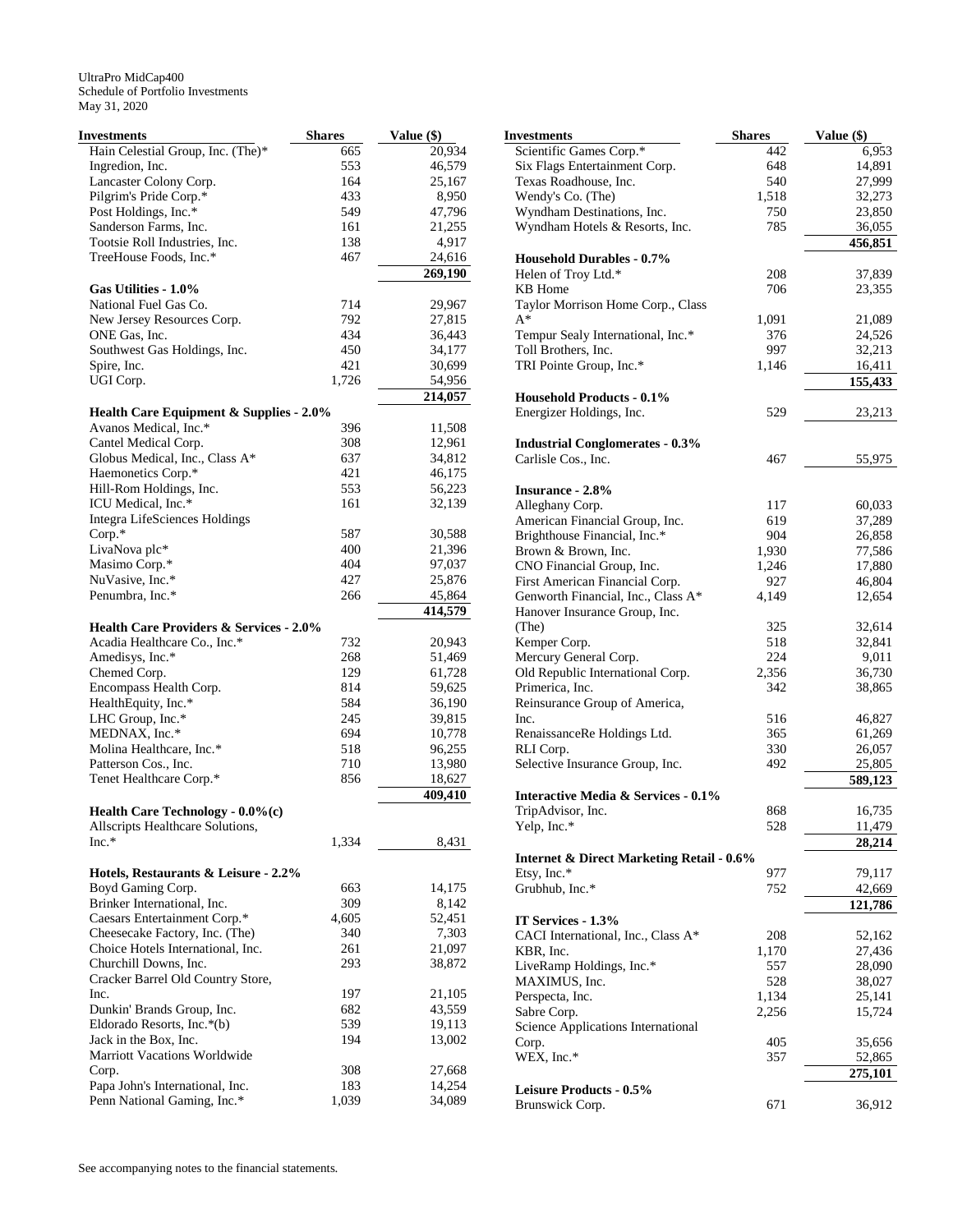| Investments                           | <b>Shares</b> | Value (\$)       |
|---------------------------------------|---------------|------------------|
| Mattel, Inc.*                         | 2,858         | 26,322           |
| Polaris, Inc.                         | 476           | 41,574           |
|                                       |               | 104,808          |
| Life Sciences Tools & Services - 1.8% |               |                  |
| Bio-Rad Laboratories, Inc., Class     |               |                  |
| $A^*$                                 | 178           | 87,455           |
| Bio-Techne Corp.                      | 314           | 83,147           |
| <b>Charles River Laboratories</b>     |               |                  |
| International, Inc.*                  | 401           | 72,044           |
| PRA Health Sciences, Inc.*            | 522           | 54,027           |
| Repligen Corp.*                       | 384           | 50,292           |
| Syneos Health, Inc.*                  | 514           | 31,349           |
|                                       |               |                  |
|                                       |               | 378,314          |
| Machinery - 2.6%                      |               |                  |
| AGCO Corp.                            | 518           | 28,609           |
| Colfax Corp.*                         | 690           | 19,361           |
| Crane Co.                             | 421           | 23,458           |
| Donaldson Co., Inc.                   | 1,046         | 49,633           |
| Graco, Inc.                           | 1,376         | 66,337           |
| ITT, Inc.                             | 724           | 41,775           |
| Kennametal, Inc.                      | 680           | 18,863           |
| Lincoln Electric Holdings, Inc.       | 508           | 41,742           |
| Nordson Corp.                         | 425           | 80,049           |
| Oshkosh Corp.                         | 562           | 40,363           |
| Terex Corp.                           | 539           | 8,473            |
| Timken Co. (The)                      | 559           | 23,780           |
| Toro Co. (The)                        | 880           | 62,541           |
| Trinity Industries, Inc.              | 807           | 16,116           |
| Woodward, Inc.                        | 467           | 32,027           |
|                                       |               | 553,127          |
| <b>Marine - 0.1%</b>                  |               |                  |
| Kirby Corp.*                          | 494           | 25,332           |
|                                       |               |                  |
| <b>Media - 0.8%</b>                   |               |                  |
| AMC Networks, Inc., Class A*          | 365           | 10,319           |
| Cable One, Inc.                       | 41            | 77,362           |
| John Wiley & Sons, Inc., Class A      | 362           | 14,552           |
| New York Times Co. (The), Class       |               |                  |
| A                                     | 1,191         | 46,723           |
|                                       |               |                  |
| TEGNA, Inc.                           | 1,790         | 20,979           |
|                                       |               | 169,935          |
| Metals & Mining - 1.2%                |               |                  |
| Allegheny Technologies, Inc.*         | 1,036         | 8,993            |
| Carpenter Technology Corp.            | 395           | 9,231            |
| Commercial Metals Co.                 | 978           | 16,782           |
| Compass Minerals International,       |               |                  |
| Inc.                                  | 281           | 13,539           |
| Reliance Steel & Aluminum Co.         | 552           | 53,544           |
| Royal Gold, Inc.                      | 541           | 72,061           |
| Steel Dynamics, Inc.                  | 1,779         | 47,250           |
| United States Steel Corp.             | 1,397         | 11,232           |
| Worthington Industries, Inc.          | 304           | 9,096            |
|                                       |               | 241,728          |
| <b>Multiline Retail - 0.2%</b>        |               |                  |
| Dillard's, Inc., Class A(b)           | 83            | 2,491            |
| Ollie's Bargain Outlet Holdings,      |               |                  |
| $Inc.*$                               | 450           | 41,152           |
|                                       |               | 43,643           |
| Multi-Utilities - 0.4%                |               |                  |
| Black Hills Corp.                     | 509           |                  |
| MDU Resources Group, Inc.             | 1,655         | 31,410<br>36,013 |
|                                       |               |                  |
| NorthWestern Corp.                    | 415           | 24,950           |
|                                       |               | 92,373           |

| Investments                                       | <b>Shares</b> | Value (\$)       |
|---------------------------------------------------|---------------|------------------|
| Oil, Gas & Consumable Fuels - 0.7%                |               |                  |
| Antero Midstream Corp.                            | 2,444         | 11,682           |
| Cimarex Energy Co.                                | 840           | 22,075           |
| CNX Resources Corp.*                              | 1,538         | 15,672           |
| EQT Corp.                                         | 2,108         | 28,121           |
| Equitrans Midstream Corp.(b)                      | 1,682         | 13,607           |
| Matador Resources Co.*(b)                         | 899           | 7,048            |
| Murphy Oil Corp.                                  | 1,231         | 14,711           |
| PBF Energy, Inc., Class A                         | 839           | 8,910            |
| World Fuel Services Corp.                         | 541           | 13,785           |
| WPX Energy, Inc.*                                 | 3,430         | 19,448           |
| Paper & Forest Products - 0.2%                    |               | 155,059          |
| Domtar Corp.                                      | 473           | 9,649            |
| Louisiana-Pacific Corp.                           | 970           | 22,902           |
|                                                   |               | 32,551           |
| <b>Personal Products - 0.1%</b>                   |               |                  |
| Edgewell Personal Care Co.*                       | 448           | 13,628           |
| Nu Skin Enterprises, Inc., Class A                | 458           | 17,029           |
|                                                   |               | 30,657           |
| <b>Pharmaceuticals - 0.7%</b>                     |               |                  |
| Catalent, Inc.*                                   | 1,275         | 99,106           |
| Nektar Therapeutics*                              | 1,450         | 31,465           |
| Prestige Consumer Healthcare,                     |               |                  |
| $Inc.*$                                           | 414           | 17,471           |
|                                                   |               | 148,042          |
| <b>Professional Services - 0.7%</b>               |               |                  |
| ASGN, Inc.*                                       | 436           | 26,853           |
| CoreLogic, Inc.                                   | 655           | 32,462           |
| FTI Consulting, Inc.*                             | 311           | 37,463           |
| Insperity, Inc.                                   | 311           | 16,122           |
| ManpowerGroup, Inc.                               | 485           | 33,533           |
|                                                   |               | 146,433          |
| Real Estate Management & Development - 0.2%       |               |                  |
| Jones Lang LaSalle, Inc.                          | 424           | 43,418           |
| Road & Rail - 0.6%                                |               |                  |
| Avis Budget Group, Inc.*(b)                       | 469           | 10,097           |
| Knight-Swift Transportation                       |               |                  |
| Holdings, Inc.                                    | 1,017         | 42,317           |
| Landstar System, Inc.                             | 322           | 37,436           |
| Ryder System, Inc.                                | 441           | 15,109           |
| Werner Enterprises, Inc.                          | 367           | 16,963           |
|                                                   |               | 121,922          |
| Semiconductors & Semiconductor Equipment - 2.8%   |               |                  |
| Cabot Microelectronics Corp.                      | 240           | 34,766           |
| Cirrus Logic, Inc.*                               | 480           | 34,790           |
| Cree, Inc.*                                       | 889           | 46,842           |
| Enphase Energy, Inc.*                             | 658           | 38,289           |
| First Solar, Inc.*                                | 624           | 29,091           |
| MKS Instruments, Inc.                             | 449           | 47,428           |
| Monolithic Power Systems, Inc.                    | 335           | 70,266           |
| Semtech Corp.*                                    | 549           | 29,196           |
| Silicon Laboratories, Inc.*                       | 359           | 33,624           |
| SolarEdge Technologies, Inc.*<br>Synaptics, Inc.* | 400<br>274    | 56,760<br>17,459 |
| Teradyne, Inc.                                    | 1,386         | 92,890           |
| Universal Display Corp.                           | 351           | 51,457           |
|                                                   |               | 582,858          |
| Software - 2.9%                                   |               |                  |
| ACI Worldwide, Inc.*                              | 953           | 26,284           |
| Blackbaud, Inc.                                   | 408           | 23,913           |
| CDK Global, Inc.                                  | 1,004         | 39,467           |
|                                                   |               |                  |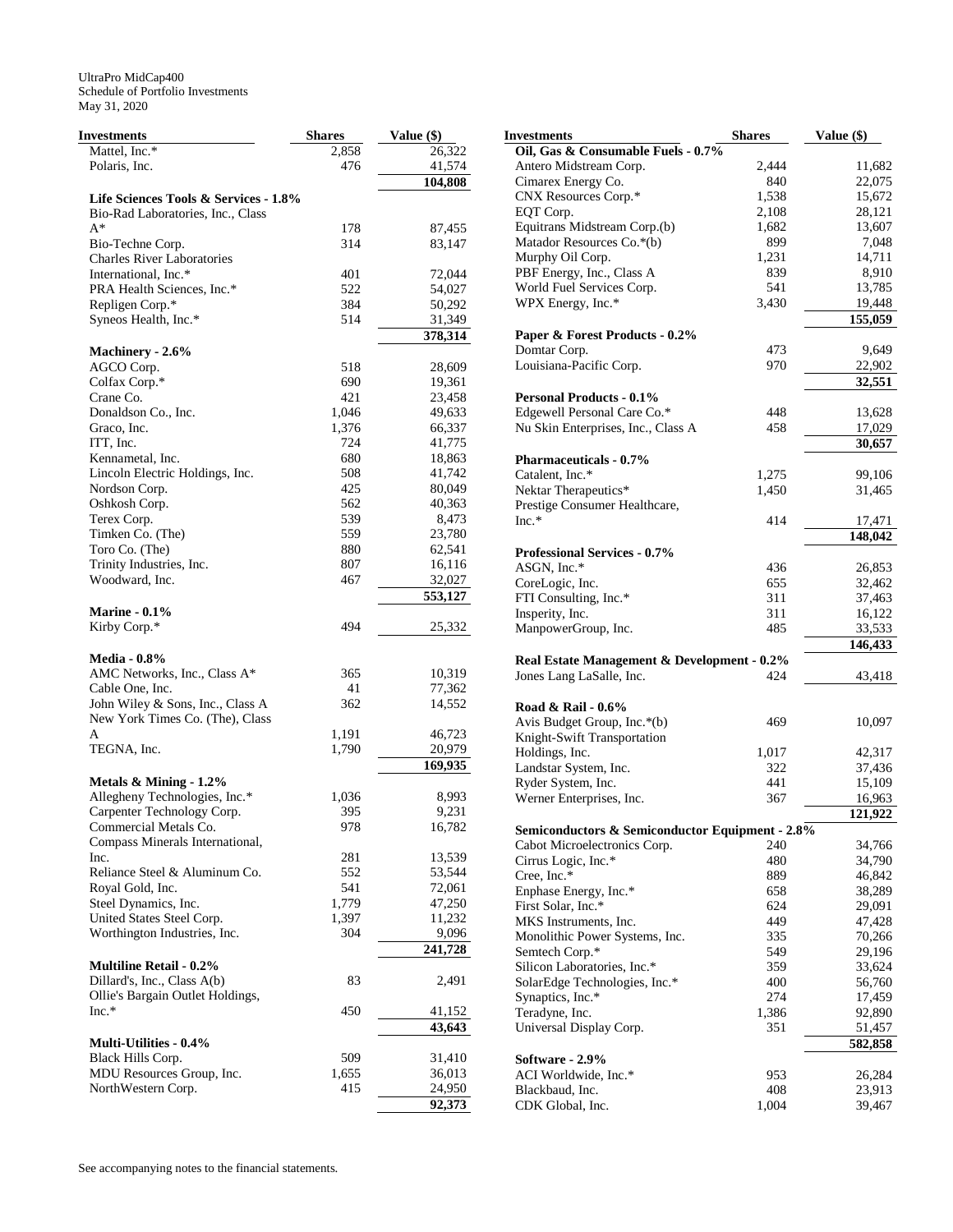| <b>Investments</b>                                              | <b>Shares</b> | Value $(\$)$ |
|-----------------------------------------------------------------|---------------|--------------|
| Ceridian HCM Holding, Inc.*                                     | 834           | 57,437       |
| CommVault Systems, Inc.*                                        | 347           | 14,040       |
| Fair Isaac Corp.*                                               | 240           | 96,636       |
| J2 Global, Inc.*                                                | 381           | 29,832       |
| LogMeIn, Inc.                                                   | 401           | 34,045       |
| Manhattan Associates, Inc.*                                     | 528           | 46,675       |
| Paylocity Holding Corp.*                                        | 293           | 38,091       |
| PTC, Inc.*                                                      | 860           | 65,687       |
| Teradata Corp.*                                                 | 926           | 19,826       |
| Tyler Technologies, Inc.*                                       | 322           | 120,849      |
|                                                                 |               | 612,782      |
| <b>Specialty Retail - 1.4%</b>                                  |               |              |
| Aaron's, Inc.                                                   | 554           | 20,448       |
| American Eagle Outfitters, Inc.                                 | 1,305         | 11,954       |
| AutoNation, Inc.*                                               | 486           | 19,187       |
| Bed Bath & Beyond, Inc.(b)                                      | 1,040         | 7,561        |
| Dick's Sporting Goods, Inc.                                     | 524           | 18,896       |
| Five Below, Inc.*                                               | 458           | 47,930       |
| Foot Locker, Inc.                                               | 884           | 24,487       |
| Murphy USA, Inc.*                                               | 240           | 27,864       |
| $RH^*$                                                          | 136           | 29,497       |
| Sally Beauty Holdings, Inc.*                                    | 958           | 12,492       |
| Urban Outfitters, Inc.*                                         | 581           | 9,842        |
| Williams-Sonoma, Inc.                                           | 639           | 53,171       |
|                                                                 |               | 283,329      |
|                                                                 |               |              |
| Technology Hardware, Storage & Peripherals - 0.1%<br>NCR Corp.* |               | 18,952       |
|                                                                 | 1,050         |              |
|                                                                 |               |              |
| Textiles, Apparel & Luxury Goods - 0.6%                         |               |              |
| Carter's, Inc.                                                  | 365           | 31,357       |
| Columbia Sportswear Co.                                         | 240           | 17,534       |
| Deckers Outdoor Corp.*                                          | 231           | 42,165       |
| Skechers USA, Inc., Class A*                                    | 1,104         | 34,577       |
|                                                                 |               | 125,633      |
| Thrifts & Mortgage Finance - 0.4%                               |               |              |
| Essent Group Ltd.                                               | 809           | 26,737       |
| New York Community Bancorp,                                     |               |              |
| Inc.                                                            | 3,854         | 38,733       |
| Washington Federal, Inc.                                        | 651           | 16,835       |
|                                                                 |               | 82,305       |
| Trading Companies & Distributors - 0.5%                         |               |              |
| GATX Corp.                                                      | 287           | 18,006       |
| MSC Industrial Direct Co., Inc.,                                |               |              |
| Class A                                                         | 370           | 25,656       |
| NOW, Inc.*                                                      | 889           | 6,623        |
|                                                                 |               |              |
| Watsco, Inc.                                                    | 267           | 47,502       |
|                                                                 |               | 97,787       |
| Water Utilities - 0.4%                                          |               |              |
| Essential Utilities, Inc.                                       | 1,784         | 78,068       |
|                                                                 |               |              |
| <b>Wireless Telecommunication Services - 0.1%</b>               |               |              |
| Telephone and Data Systems, Inc.                                | 804           | 16,474       |
|                                                                 |               |              |
| <b>TOTAL COMMON STOCKS</b>                                      |               |              |
| (Cost \$12,943,719)                                             |               | 12,800,873   |
|                                                                 |               |              |
| <b>SECURITIES LENDING REINVESTMENTS(d) - 0.3%</b>               |               |              |
|                                                                 |               |              |
| <b>INVESTMENT COMPANIES - 0.3%</b>                              |               |              |

| BlackRock Liquidity FedFund, Institutional Class |        |        |
|--------------------------------------------------|--------|--------|
| $0.11\%$ (Cost \$55,164)                         | 55.164 | 55.164 |

| <b>Investments</b>                      | <b>Principal</b><br>Amount (\$) | Value (\$) |
|-----------------------------------------|---------------------------------|------------|
| <b>SHORT-TERM INVESTMENTS - 20.7%</b>   |                                 |            |
| <b>REPURCHASE AGREEMENTS(e) - 20.7%</b> |                                 |            |
| Repurchase Agreements with various      |                                 |            |
| counterparties, rate 0.05%, dated       |                                 |            |
| 5/29/2020, due 6/1/2020, total to be    |                                 |            |
| received \$4,345,886                    |                                 |            |
| (Cost \$4,345,867)                      | 4.345.867                       | 4.345.867  |
|                                         |                                 |            |

| Total Investments - 82.1%                    |            |
|----------------------------------------------|------------|
| (Cost \$17,344,750)                          | 17,201,904 |
| <b>Other Assets Less Liabilities - 17.9%</b> | 3.745.613  |
| <b>Net Assets - 100.0%</b>                   | 20,947,517 |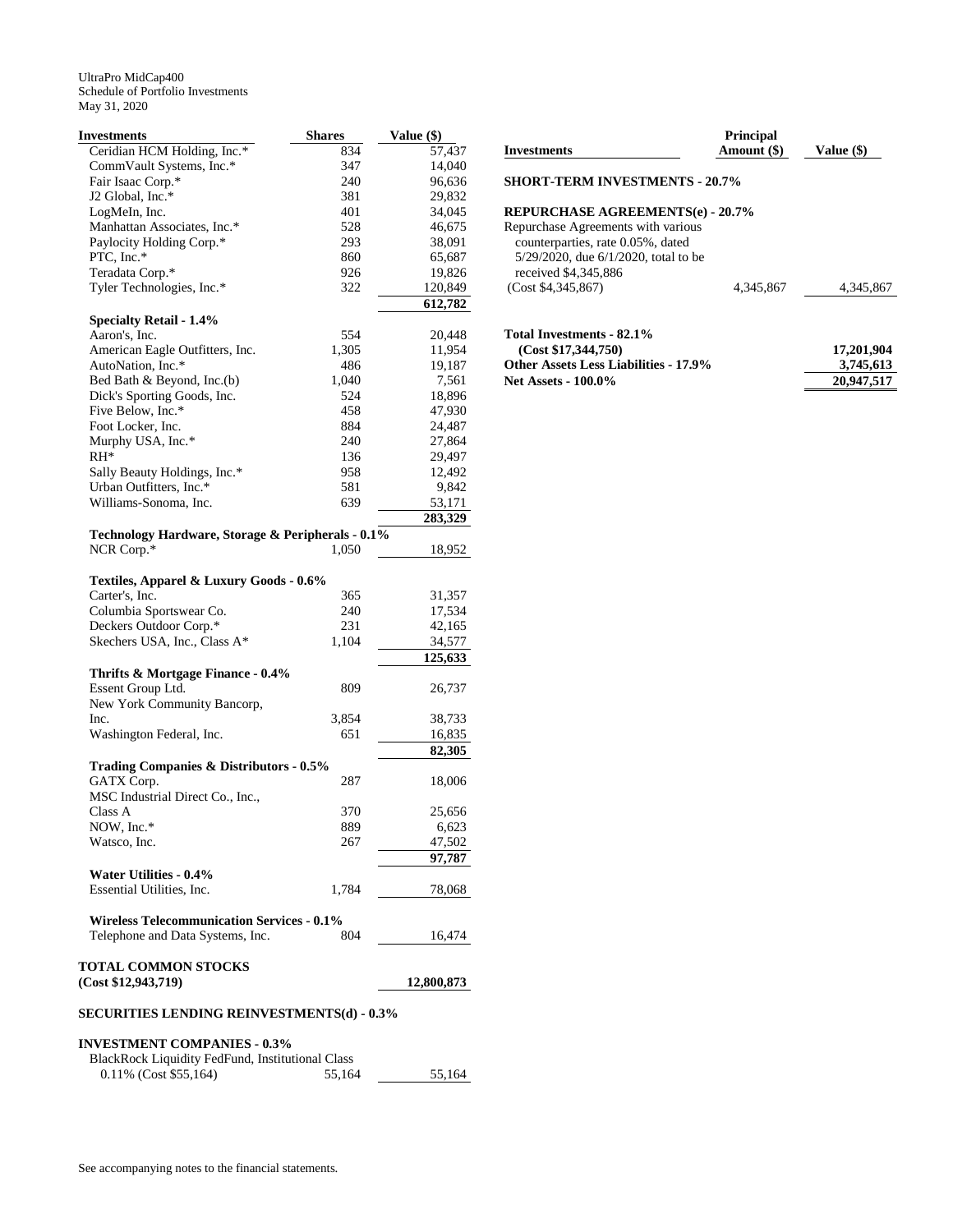- \* Non-income producing security.
- (a) All or a portion of these securities are segregated in connection with obligations for swaps with a total value of \$1,684,816.
- (b) The security or a portion of this security is on loan at May 31, 2020. The total value of securities on loan at May 31, 2020 was \$79,736, collateralized in the form of cash with a value of \$55,164 that was reinvested in the securities shown in the Securities Lending Reinvestment section of the Schedule of Investments and \$26,683 of collateral in the form of U.S. Government Treasury Securities, interest rates ranging from 0.13% – 8.75%, and maturity dates ranging from August 15, 2020 – November 15, 2048; a total value of \$81,847.
- (c) Represents less than 0.05% of net assets.
- (d) The security was purchased with cash collateral held from securities on loan at May 31, 2020. The total value of securities purchased was \$55,164.
- (e) The Fund invests in Repurchase Agreements jointly with other funds in the Trust. See "Repurchase Agreements" in the Notes to Financial Statements to view the details of each individual agreement and counterparty as well as a description of the securities subject to repurchase.

As of May 31, 2020, the gross unrealized appreciation (depreciation) of investments based on the aggregate cost of investment securities and derivative instruments, if applicable, for federal income tax purposes was as follows:

| Aggregate gross unrealized appreciation | 2.956.404   |
|-----------------------------------------|-------------|
| Aggregate gross unrealized depreciation | (7,133,451) |
| Net unrealized depreciation             | (4.177.047) |
| Federal income tax cost                 | 18.464.163  |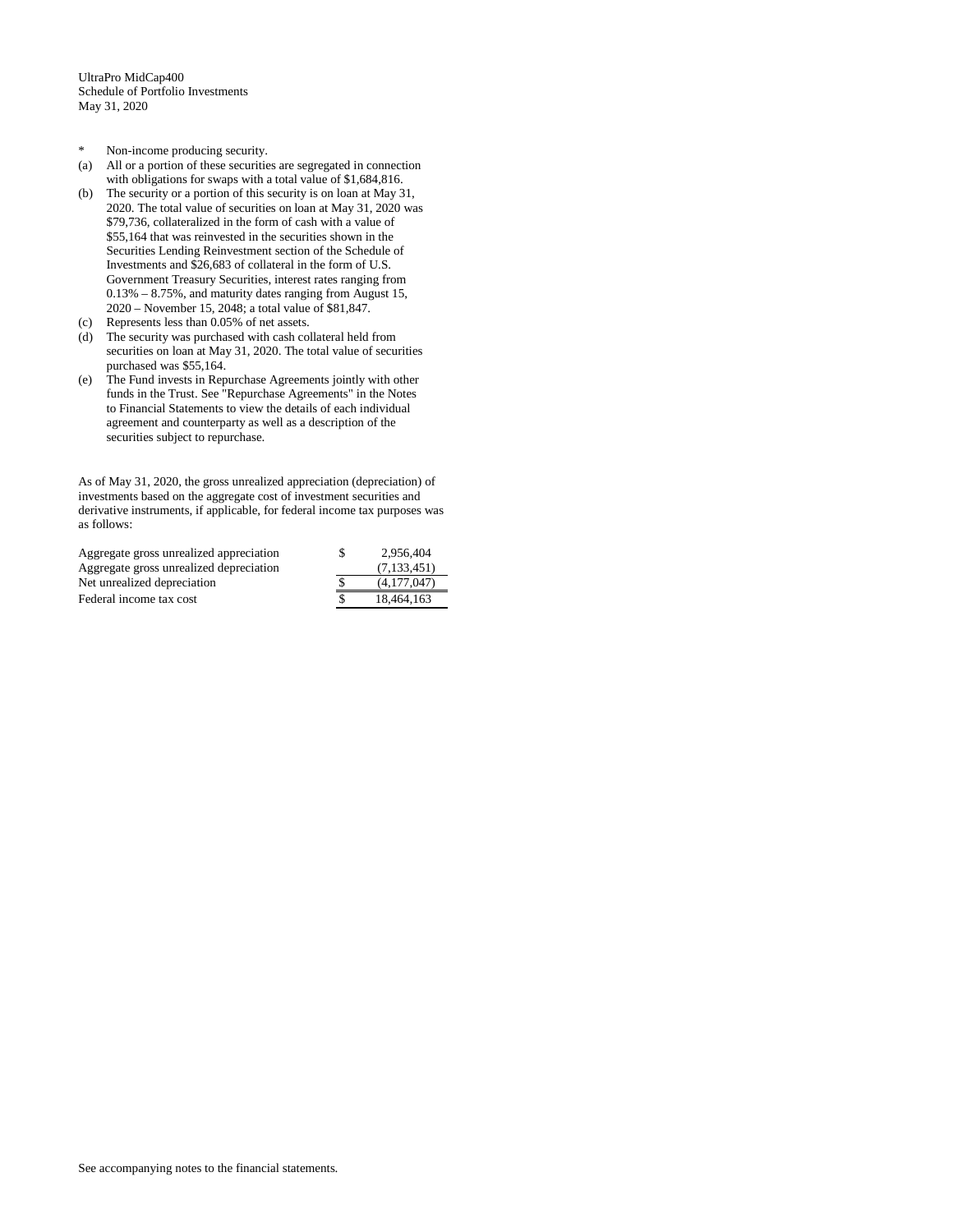## **Futures Contracts Purchased**

UltraPro MidCap400 had the following open long futures contracts as of May 31, 2020:

|                             | Number of | <b>Expiration</b> | Trading  | v alue allu<br><b>Unrealized</b> |                        |  |              |
|-----------------------------|-----------|-------------------|----------|----------------------------------|------------------------|--|--------------|
|                             | `ontracts | Date              | Aurrency |                                  | <b>Notional Amount</b> |  | Appreciation |
| S&P Midcap 400 E-Mini Index |           | 6/19/2020         | USD      |                                  | .232.700               |  | 170.698      |

**Value and** 

## **Swap Agreements<sup>a</sup>**

UltraPro MidCap400 had the following open non-exchange traded total return swap agreements as of May 31, 2020:

| <b>Notional</b><br>Amount (\$) | <b>Termination</b><br>Date <sup>b</sup> | <b>Counterparty</b>                                       | <b>Rate Paid</b> | (Received) <sup>c</sup> Underlying Instrument | <b>Value and</b><br><b>Unrealized</b><br>Appreciation/<br>(Depreciation) <sup>d</sup><br>\$) | <b>Financial</b><br><b>Instruments</b><br>for the<br><b>Benefit of (the</b><br>Fund)/the<br><b>Counterparty Counterparty</b><br>$($)$ | Cash<br><b>Collateral for</b><br>the Benefit of<br>(the Fund)/<br>the<br>\$) | <b>Net</b><br>Amount <sup>e</sup> (\$) |
|--------------------------------|-----------------------------------------|-----------------------------------------------------------|------------------|-----------------------------------------------|----------------------------------------------------------------------------------------------|---------------------------------------------------------------------------------------------------------------------------------------|------------------------------------------------------------------------------|----------------------------------------|
|                                |                                         | Bank of                                                   |                  |                                               |                                                                                              |                                                                                                                                       |                                                                              |                                        |
| 4,996,639                      | 12/7/2020                               | America NA<br><b>BNP</b> Paribas                          | 0.62%            | S&P MidCap 400 <sup>®</sup>                   | (213, 251)                                                                                   |                                                                                                                                       | 213,251                                                                      |                                        |
| 5,388,479                      | 11/6/2020                               | <b>SA</b>                                                 | 0.62%            | S&P MidCap 400 <sup>®</sup>                   | (716, 422)                                                                                   |                                                                                                                                       | 716,422                                                                      |                                        |
| 506,254                        | 11/6/2020                               | Citibank NA<br><b>Credit Suisse</b>                       | 0.49%            | S&P MidCap 400 <sup>®</sup>                   | (2,313,058)                                                                                  | 88,014                                                                                                                                | 2,225,044                                                                    |                                        |
| 7,650,251                      | 11/8/2021                               | International<br>Goldman<br>Sachs                         | 0.47%            | S&P MidCap 400 <sup>®</sup>                   | (607, 239)                                                                                   |                                                                                                                                       | 607,239                                                                      |                                        |
| 11,584,770                     | 12/7/2020                               | International<br>Morgan<br>Stanley & Co.<br>International | 0.54%            | S&P MidCap 400 <sup>®</sup>                   | 311,490                                                                                      | (311, 490)                                                                                                                            |                                                                              |                                        |
| 3,803,076                      | 1/6/2021                                | plc<br>Societe                                            | 0.05%            | S&P MidCap 400 <sup>®</sup>                   | (161, 862)                                                                                   |                                                                                                                                       | 161,862                                                                      |                                        |
| 6,030,945                      | 1/6/2021                                | Generale                                                  | 0.34%            | S&P MidCap 400®                               | 1,353,624                                                                                    | (1,326,424)                                                                                                                           |                                                                              | 27,200                                 |
| 8,847,973                      | 11/8/2021                               | <b>UBS AG</b>                                             | 0.57%            | S&P MidCap 400 <sup>®</sup>                   | (738, 768)                                                                                   |                                                                                                                                       | 738,768                                                                      |                                        |
| 48,808,387                     |                                         |                                                           |                  | Total                                         | (3,085,486)                                                                                  |                                                                                                                                       |                                                                              |                                        |
|                                |                                         |                                                           |                  | Unrealized Appreciation<br>Total              | 1,665,114                                                                                    |                                                                                                                                       |                                                                              |                                        |
|                                |                                         |                                                           |                  | Unrealized Depreciation                       | (4,750,600)                                                                                  |                                                                                                                                       |                                                                              |                                        |

<sup>a</sup> The Fund's Swap Agreements are not accounted for as hedging instruments under ASC 815.

b Agreements may be terminated at will by either party without penalty. Payment is due at termination/maturity.

- $c$  Reflects the floating financing rate, as of May 31, 2020, on the notional amount of the swap agreement paid to the counterparty or received from the counterparty, excluding any commissions. This amount is included as part of the unrealized appreciation/(depreciation).
- The Fund discloses amounts due to the Fund from the counterparty (unrealized appreciation on swap agreements) at period end as an asset on its Statements of Assets and Liabilities. Amounts due to the counterparty from the Fund (unrealized depreciation on swap agreements) are disclosed as a liability on its Statements of Assets and Liabilities. The Fund presents these amounts on a gross basis and does not offset or "net" these amounts on its Statements of Assets and Liabilities.
- e Represents the "uncollateralized" amount due from or (to) the counterparty at period end. These amounts could be due to timing differences between the movement of collateral in relation to market movements, or due to agreement provisions allowing minimum "thresholds" that would need to be exceeded prior to the movement of collateral. To the extent that a net amount is due from a counterparty, the Fund would be exposed to the counterparty by such amount and could suffer losses or delays in recovery of that amount in the event of a counterparty default.

# **Abbreviations**

USD U.S. Dollar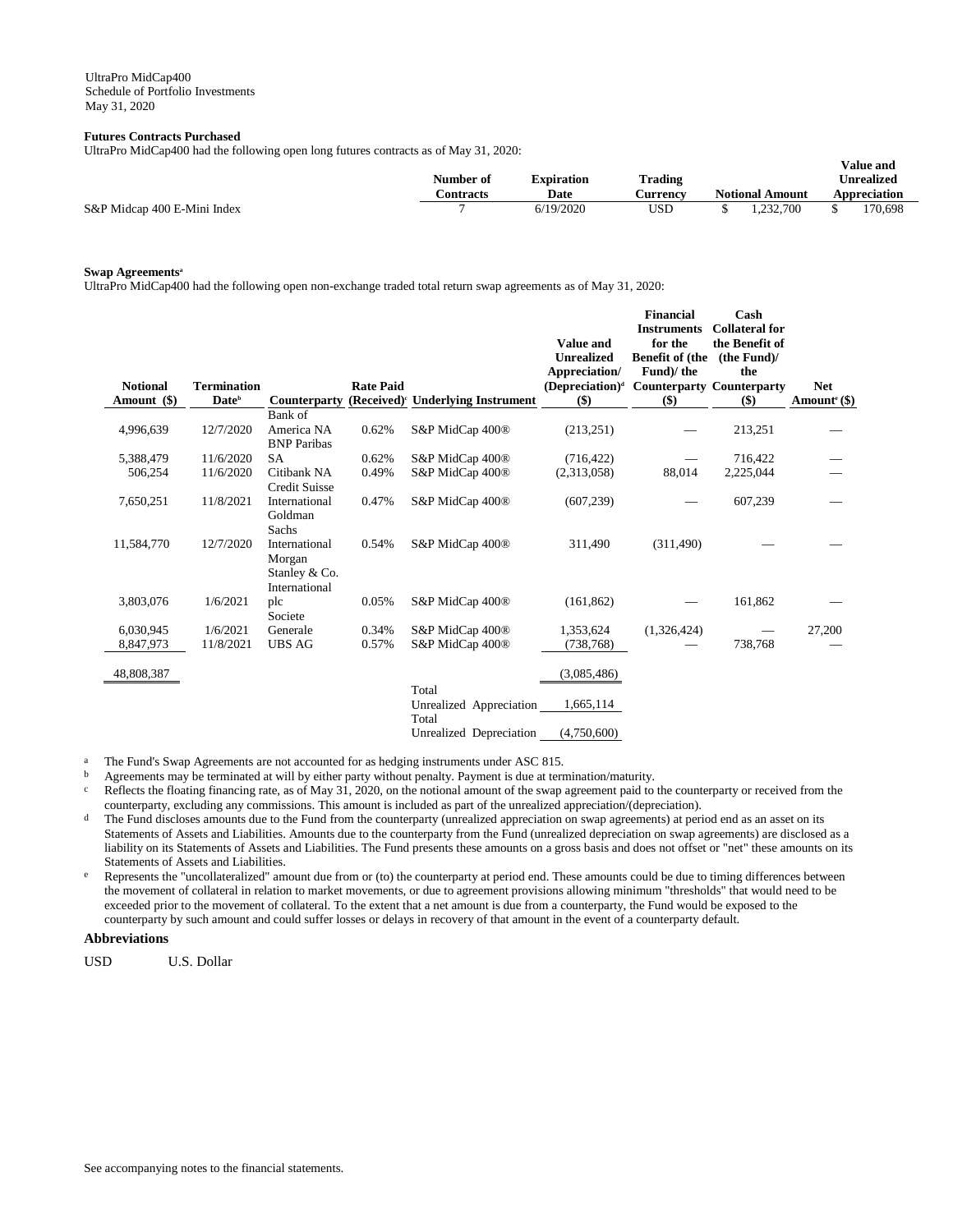| <b>Investments</b>                                         | <b>Shares</b>  | Value (\$)         | <b>Inves</b>          |
|------------------------------------------------------------|----------------|--------------------|-----------------------|
| COMMON STOCKS(a) - 70.4%                                   |                |                    | All<br>Am             |
|                                                            |                |                    | Am                    |
| Aerospace & Defense - 0.9%                                 |                |                    | Am<br>Inc.            |
| AAR Corp.                                                  | 2,477          | 49,961             | Am                    |
| Aerojet Rocketdyne Holdings, Inc.*<br>AeroVironment, Inc.* | 5,427<br>1,586 | 237,974<br>112,336 | Am                    |
| Astronics Corp.*                                           | 1,690          | 15,430             | Arr                   |
| Axon Enterprise, Inc.*                                     | 4,340          | 329,666            | Atla                  |
| Cubic Corp.                                                | 2,323          | 95,731             | Atla                  |
| Ducommun, Inc.*                                            | 797            | 25,663             | Bar                   |
| Kratos Defense & Security                                  |                |                    | Bar                   |
| Solutions, Inc.*                                           | 6,683          | 123,970            | Bar                   |
| Maxar Technologies, Inc.                                   | 4,436          | 66,851             | Bar                   |
| Mercury Systems, Inc.*                                     | 4,035          | 360,527            | Bar                   |
| Moog, Inc., Class A                                        | 2,304          | 125,084            | Bar                   |
| National Presto Industries, Inc.                           | 369            | 33,206             | Bar                   |
| Park Aerospace Corp.                                       | 1,388          | 16,837             | Bar                   |
| Parsons Corp.*                                             | 1,428          | 58,063             | (Th)                  |
| Triumph Group, Inc.                                        | 3,658          | 27,398             | Bar                   |
| Vectrus, Inc.*                                             | 838            | 46,023             | Bar                   |
|                                                            |                | 1,724,720          | Bar                   |
| Air Freight & Logistics - 0.2%                             |                |                    | Bar                   |
| Air Transport Services Group, Inc.*                        | 4,350          | 93,699             | Bar                   |
| Atlas Air Worldwide Holdings,                              |                |                    | Bar                   |
| $Inc.*$                                                    | 1,727          | 67,457             | Bay                   |
| Echo Global Logistics, Inc.*                               | 1,994          | 41,276             | BC.                   |
| Forward Air Corp.                                          | 2,095          | 104,079            | Ber                   |
| Hub Group, Inc., Class A*                                  | 2,403          | 112,388            | <b>Bos</b>            |
| Radiant Logistics, Inc.*                                   | 2,904          | 11,587             | Inc.                  |
|                                                            |                | 430,486            | Bri                   |
| Airlines - 0.2%                                            |                |                    | <b>Bro</b>            |
| Allegiant Travel Co.                                       | 965            | 102,821            | Bry                   |
| Hawaiian Holdings, Inc.                                    | 3,347          | 48,297             | Bus                   |
| Mesa Air Group, Inc.*                                      | 2,143          | 6,965              | Byl                   |
| SkyWest, Inc.                                              | 3,657          | 117,280            | C&<br>Cac             |
| Spirit Airlines, Inc.*(b)                                  | 5,096          | 65,993             | Car                   |
|                                                            |                | 341,356            | Car                   |
| <b>Auto Components - 0.7%</b>                              |                |                    | Cap                   |
| Adient plc*                                                | 6,514          | 110,803            | Cap                   |
| American Axle & Manufacturing                              |                |                    | Cap                   |
| Holdings, Inc.*                                            | 8,320          | 59,155             | Car                   |
| Cooper Tire & Rubber Co.                                   | 3,736          | 96,127             | Cat                   |
| Cooper-Standard Holdings, Inc.*                            | 1,246          | 13,071             | CB'                   |
| Dana, Inc.                                                 | 10,733         | 135.665            | Cer                   |
| Dorman Products, Inc.*                                     | 2,007          | 140,329            | Cer                   |
| Fox Factory Holding Corp.*<br>Gentherm, Inc.*              | 2,814          | 202,918            | Cer                   |
|                                                            | 2,455          | 99,918             | Bar                   |
| <b>LCI</b> Industries                                      | 1,811          | 179,162            | Cer                   |
| Modine Manufacturing Co.*                                  | 3,651          | 19,533             | Che                   |
| Motorcar Parts of America, Inc.*                           | 1,380          | 21,832             | Citi                  |
| Standard Motor Products, Inc.<br>Stoneridge, Inc.*         | 1,563          | 66,506             | City                  |
| Tenneco, Inc., Class A*                                    | 1,965<br>3,770 | 40,440<br>25,485   | Civ                   |
| Visteon Corp.*                                             | 2,081          | 149,832            | CN.                   |
|                                                            |                | 1,360,776          | $\cos$                |
| Automobiles - 0.1%                                         |                |                    | Coc                   |
| Winnebago Industries, Inc.                                 | 2,312          |                    | Col                   |
|                                                            |                | 125,773            | Col                   |
| <b>Banks</b> - 5.6%                                        |                |                    | Cor                   |
| 1st Constitution Bancorp                                   | 658            | 8,449              | Cor                   |
| 1st Source Corp.                                           | 1,045          | 36,147             | Cor                   |
| ACNB Corp.                                                 | 595            | 14,780             | Cor<br>$C_{\alpha r}$ |

| Investments                                               | <b>Shares</b>  | Value (\$)       |
|-----------------------------------------------------------|----------------|------------------|
| Allegiance Bancshares, Inc.                               | 1,388          | 35,547           |
| Amalgamated Bank, Class A                                 | 1,039          | 11,668           |
| Amerant Bancorp, Inc.*                                    | 1,447          | 18,869           |
| American National Bankshares,                             |                |                  |
| Inc.                                                      | 797            | 19,813           |
| Ameris Bancorp                                            | 4,559          | 110,465          |
| Ames National Corp.                                       | 659            | 13,246           |
| Arrow Financial Corp.                                     | 952            | 27,846           |
| Atlantic Capital Bancshares, Inc.*                        | 1,596          | 18,194           |
| Atlantic Union Bankshares Corp.                           | 5,957          | 137,905          |
| Banc of California, Inc.                                  | 3,369          | 36,891           |
| BancFirst Corp.                                           | 1,386<br>3,767 | 52,834<br>33,150 |
| Bancorp, Inc. (The)*<br>BancorpSouth Bank                 | 7,371          | 163,857          |
| Bank First Corp.(b)                                       | 429            | 26,748           |
| <b>Bank of Commerce Holdings</b>                          | 1,292          | 9,858            |
| <b>Bank of Marin Bancorp</b>                              | 986            | 33,179           |
| Bank of NT Butterfield & Son Ltd.                         |                |                  |
| (The)                                                     | 3,935          | 96,132           |
| Bank of Princeton (The)                                   | 417            | 8,611            |
| Bank7 Corp.                                               | 277            | 2,825            |
| BankFinancial Corp.                                       | 1,037          | 9,416            |
| Bankwell Financial Group, Inc.                            | 494            | 7,232            |
| Banner Corp.                                              | 2,611          | 98,069           |
| <b>Bar Harbor Bankshares</b>                              | 1,132          | 22,323           |
| Baycom Corp.*                                             | 783            | 10,320           |
| BCB Bancorp, Inc.                                         | 1,105          | 10,597           |
| Berkshire Hills Bancorp, Inc.                             | 3,347          | 36,215           |
| Boston Private Financial Holdings,                        |                |                  |
| Inc.                                                      | 6,160          | 42,319           |
| Bridge Bancorp, Inc.                                      | 1,215          | 25,879           |
| Brookline Bancorp, Inc.                                   | 5,795          | 53,894           |
| Bryn Mawr Bank Corp.                                      | 1,485          | 41,238           |
| Business First Bancshares, Inc.                           | 936            | 13,563           |
| Byline Bancorp, Inc.                                      | 1,731          | 21,032           |
| C&F Financial Corp.                                       | 250            | 9,010            |
| Cadence Bancorp<br>Cambridge Bancorp                      | 9,329<br>355   | 75,285<br>20,590 |
| Camden National Corp.                                     | 1,111          | 37,263           |
| Capital Bancorp, Inc.*                                    | 598            | 6,805            |
| Capital City Bank Group, Inc.                             | 998            | 20,309           |
| Capstar Financial Holdings, Inc.                          | 1,085          | 12,499           |
| Carter Bank & Trust                                       | 1,682          | 11,875           |
| Cathay General Bancorp                                    | 5,697          | 154,901          |
| CBTX, Inc.                                                | 1,343          | 27,424           |
| CenterState Bank Corp.                                    | 8,957          | 141,521          |
| Central Pacific Financial Corp.                           | 2,048          | 32,993           |
| Central Valley Community                                  |                |                  |
| Bancorp                                                   | 830            | 12,500           |
| Century Bancorp, Inc., Class A                            | 211            | 15,909           |
| Chemung Financial Corp.                                   | 266            | 6,735            |
| Citizens & Northern Corp.                                 | 890            | 17,070           |
| City Holding Co.                                          | 1,181          | 74,285           |
| Civista Bancshares, Inc.                                  | 1,139          | 17,358           |
| CNB Financial Corp.                                       | 1,078          | 19,102           |
| Coastal Financial Corp.*                                  | 577            | 7,328            |
| Codorus Valley Bancorp, Inc.                              | 701            | 9,288            |
| Colony Bankcorp, Inc.                                     | 570            | 7,250            |
| Columbia Banking System, Inc.                             | 5,355          | 130,448          |
| Community Bank System, Inc.                               | 3,778          | 224,489          |
| Community Bankers Trust Corp.                             | 1,623          | 9,137            |
| Community Financial Corp. (The)                           | 363            | 8,603            |
| Community Trust Bancorp, Inc.<br>ConnectOne Bancorp, Inc. | 1,149<br>2,522 | 37,733<br>36,973 |
|                                                           |                |                  |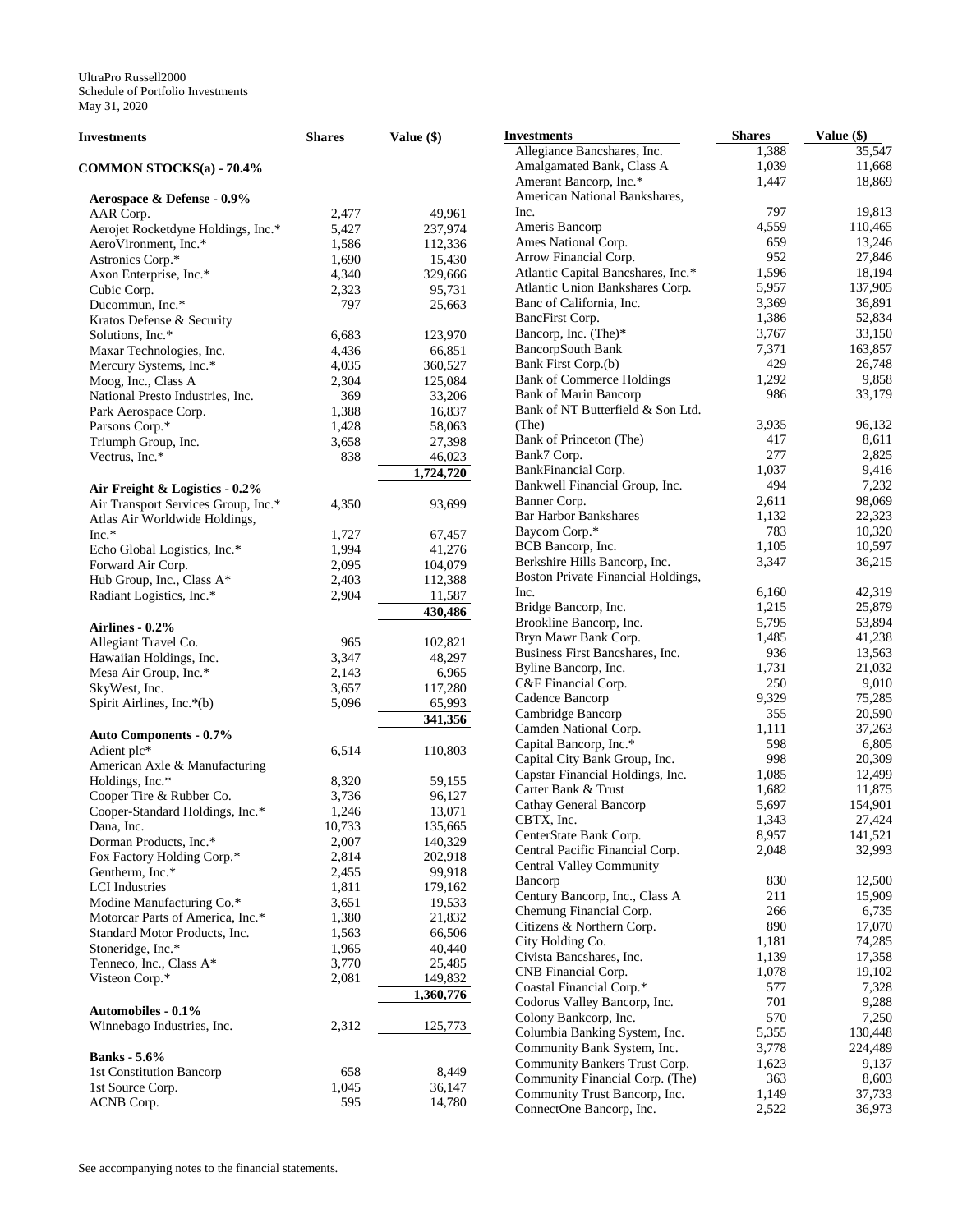| Investments                         | <b>Shares</b> | Value (\$) | <b>Investments</b>                 | <b>Shares</b> | Value (\$) |
|-------------------------------------|---------------|------------|------------------------------------|---------------|------------|
| CrossFirst Bankshares, Inc.*        | 3,518         | 34,230     | Hope Bancorp, Inc.                 | 8,920         | 84,695     |
| Customers Bancorp, Inc.*            | 2,106         | 23,356     | Horizon Bancorp, Inc.              | 2,726         | 27,969     |
| CVB Financial Corp.                 | 9,920         | 193,539    | Howard Bancorp, Inc.*              | 961           | 9,908      |
| Dime Community Bancshares, Inc.     | 2,300         | 33,189     | <b>IBERIABANK</b> Corp.            | 3,844         | 163,024    |
| Eagle Bancorp, Inc.                 | 2,406         | 77,858     | Independent Bank Corp.             | 2,455         | 170,549    |
| Enterprise Bancorp, Inc.            | 666           | 15,345     | Independent Bank Corp./MI          | 1,592         | 22,001     |
| Enterprise Financial Services Corp. | 1,806         | 53,042     | Independent Bank Group, Inc.       | 2,627         | 99,511     |
| Equity Bancshares, Inc., Class A*   | 1,103         | 17,990     | International Bancshares Corp.     | 4,113         | 126,598    |
| Esquire Financial Holdings, Inc.*   | 481           | 8,240      | Investar Holding Corp.             | 683           | 8,913      |
| Evans Bancorp, Inc.                 | 380           | 9,287      | Investors Bancorp, Inc.            | 16,837        | 146,145    |
| Farmers & Merchants Bancorp, Inc.   | 727           | 15,798     | Lakeland Bancorp, Inc.             | 3,603         | 39,993     |
| Farmers National Banc Corp.         | 1,899         | 22,313     | Lakeland Financial Corp.           | 1,825         | 77,909     |
| FB Financial Corp.                  | 1,264         | 29,843     | LCNB Corp.                         | 901           | 13,398     |
| Fidelity D&D Bancorp, Inc.          | 208           | 7,902      | Level One Bancorp, Inc.            | 379           | 7,129      |
| Financial Institutions, Inc.        | 1,152         | 20,379     | Live Oak Bancshares, Inc.          | 1,930         | 26,132     |
| First Bancorp, Inc. (The)           | 755           | 15,561     | Macatawa Bank Corp.                | 1,926         | 14,233     |
| First Bancorp/NC                    | 2,176         | 55,314     | Mackinac Financial Corp.           | 683           | 7,178      |
| First Bancorp/PR                    | 15,948        | 87,236     | MainStreet Bancshares, Inc.*       | 525           | 6,967      |
| First Bancshares, Inc. (The)        | 1,374         | 29,115     | Malvern Bancorp, Inc.*             | 559           | 6,641      |
| First Bank                          | 1,230         | 9,188      | Mercantile Bank Corp.              | 1,186         | 27,207     |
| First Busey Corp.                   | 3,800         | 68,058     | Metrocity Bankshares, Inc.(b)      | 1,177         | 13,606     |
| First Business Financial Services,  |               |            | Metropolitan Bank Holding Corp.*   | 519           | 14,532     |
| Inc.                                | 614           | 10,162     | Mid Penn Bancorp, Inc.             | 512           | 9,554      |
| First Capital, Inc.(b)              | 240           | 14,748     | Midland States Bancorp, Inc.       | 1,617         | 24,206     |
| <b>First Choice Bancorp</b>         | 747           | 10,495     | MidWestOne Financial Group, Inc.   | 875           | 16,791     |
| First Commonwealth Financial        |               |            | MVB Financial Corp.                | 705           | 10,011     |
| Corp.                               | 7,278         | 59,534     | National Bank Holdings Corp.,      |               |            |
| First Community Bankshares, Inc.    | 1,324         | 28,294     | Class A                            | 2,192         | 57,650     |
| <b>First Financial Bancorp</b>      | 7,208         | 95,794     | National Bankshares, Inc.          | 469           | 14,445     |
| First Financial Bankshares, Inc.    | 9,627         | 294,971    | NBT Bancorp, Inc.                  | 3,162         | 99,034     |
| First Financial Corp.               | 970           | 34,047     | Nicolet Bankshares, Inc.*          | 683           | 38,187     |
| First Financial Northwest, Inc.     | 581           | 5,676      | Northeast Bank                     | 614           | 10,536     |
| First Foundation, Inc.              | 2,908         | 43,329     | Northrim Bancorp, Inc.             | 479           | 11,051     |
| First Guaranty Bancshares, Inc.     | 381           | 4,534      | Norwood Financial Corp.            | 429           | 10,506     |
| First Internet Bancorp              | 701           | 11,272     | Oak Valley Bancorp                 | 509           | 7,004      |
| First Interstate BancSystem, Inc.,  |               |            | OceanFirst Financial Corp.         | 4,038         | 67,435     |
| Class A                             | 2,799         | 87,469     | OFG Bancorp                        | 3,758         | 45,660     |
| First Merchants Corp.               | 3,995         | 112,100    | Ohio Valley Banc Corp.             | 308           | 7,715      |
| First Mid Bancshares, Inc.          | 1,077         | 27,410     | Old National Bancorp               | 12,505        | 169,943    |
| First Midwest Bancorp, Inc.         | 7,874         | 102,756    | Old Second Bancorp, Inc.           | 2,162         | 16,647     |
| <b>First Northwest Bancorp</b>      | 653           | 8,855      | Origin Bancorp, Inc.               | 1,411         | 29,433     |
| First of Long Island Corp. (The)    | 1,708         | 26,081     | Orrstown Financial Services, Inc.  | 746           | 10,056     |
| Flushing Financial Corp.            | 2,008         | 22,771     | Pacific Mercantile Bancorp*        | 1,445         | 5,491      |
| FNCB Bancorp, Inc.                  | 1,271         | 7,067      | Pacific Premier Bancorp, Inc.      | 5,785         | 125,072    |
| Franklin Financial Network, Inc.    | 974           | 24,019     | Park National Corp.                | 986           | 73,822     |
| Franklin Financial Services Corp.   | 307           | 7,675      | Parke Bancorp, Inc.                | 734           | 10,217     |
| Fulton Financial Corp.              | 11,881        | 133,186    | <b>PCB</b> Bancorp                 | 901           | 8,127      |
| FVCBankcorp, Inc.*                  | 906           | 10,084     | Peapack-Gladstone Financial Corp.  | 1,364         | 25,684     |
| German American Bancorp, Inc.       | 1,831         | 56,724     | Penns Woods Bancorp, Inc.          | 509           | 10,923     |
| Glacier Bancorp, Inc.               | 6,441         | 265,305    | Peoples Bancorp of North Carolina, |               |            |
| Great Southern Bancorp, Inc.        | 811           | 32,894     | Inc.                               | 340           | 5,950      |
| Great Western Bancorp, Inc.         | 4,202         | 59,836     | Peoples Bancorp, Inc.              | 1,341         | 30,132     |
| Guaranty Bancshares, Inc.           | 604           | 15,354     | Peoples Financial Services Corp.   | 510           | 16,856     |
| Hancock Whitney Corp.               | 6,383         | 138,000    | People's Utah Bancorp              | 1,164         | 28,832     |
| Hanmi Financial Corp.               | 2,230         | 20,137     | Preferred Bank                     | 1,016         | 38,171     |
| HarborOne Bancorp, Inc.*            | 1,945         | 15,502     | Premier Financial Bancorp, Inc.    | 962           | 12,756     |
| Hawthorn Bancshares, Inc.           | 419           | 8,254      | Professional Holding Corp., Class  |               |            |
| HBT Financial, Inc.                 | 674           | 8,573      | $A^*$                              | 254           | 3,602      |
| Heartland Financial USA, Inc.       | 2,570         | 82,266     | QCR Holdings, Inc.                 | 1,092         | 33,164     |
| Heritage Commerce Corp.             | 4,036         | 32,813     | RBB Bancorp                        | 1,198         | 15,370     |
| Heritage Financial Corp.            | 2,705         | 51,395     | Red River Bancshares, Inc.         | 366           | 14,732     |
| Hilltop Holdings, Inc.              | 5,194         | 97,076     | Reliant Bancorp, Inc.              | 770           | 10,780     |
| Home BancShares, Inc.               | 11,496        | 166,347    | Renasant Corp.                     | 4,148         | 100,050    |
| HomeTrust Bancshares, Inc.          | 1,147         | 17,687     | Republic Bancorp, Inc., Class A    | 720           | 23,076     |
|                                     |               |            |                                    |               |            |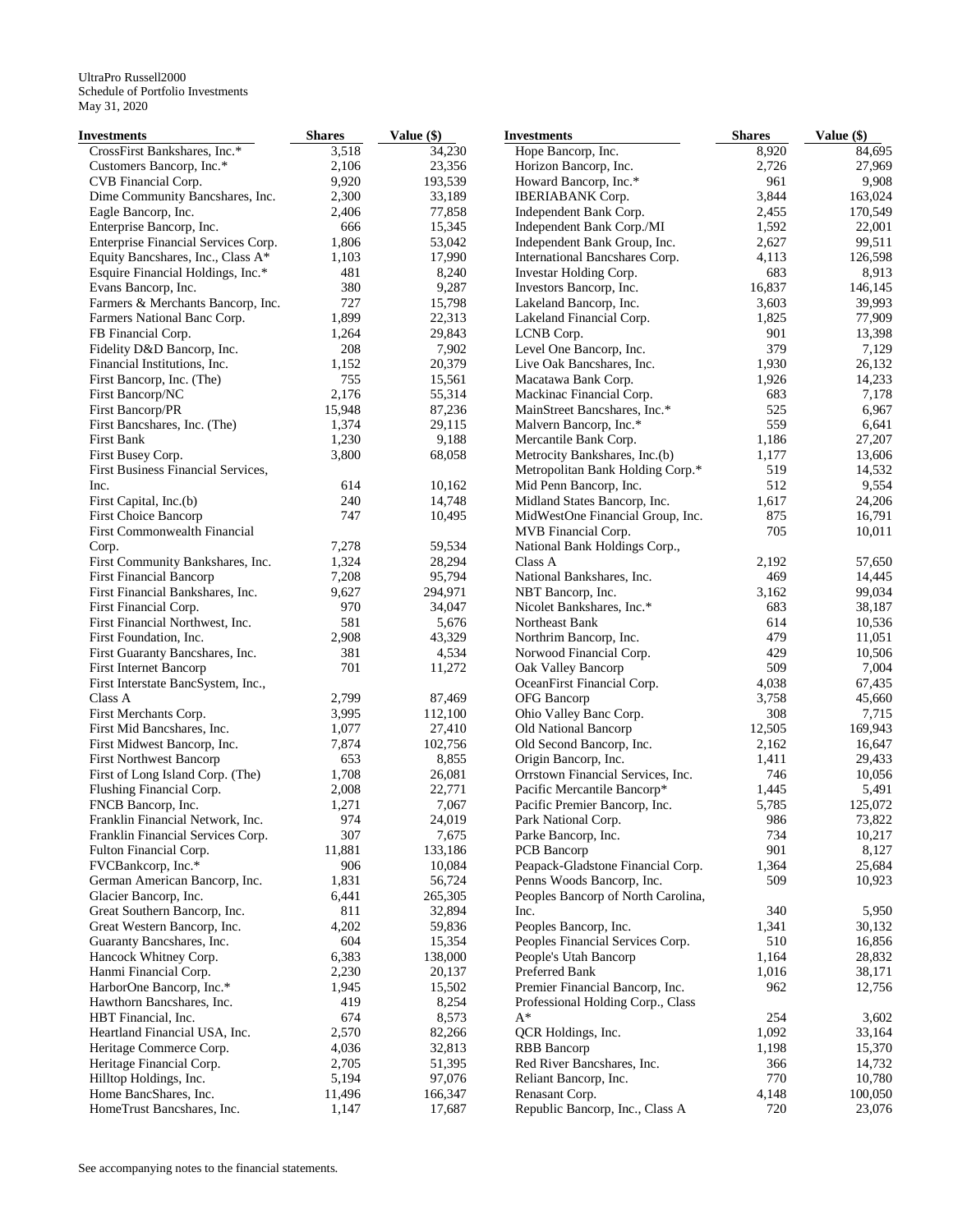| Republic First Bancorp, Inc.*<br>3,253<br>7,710<br>Affimed NV*<br>5,461<br>17,967<br>7,987<br>Richmond Mutual Bancorp, Inc.*<br>936<br>10,408<br>29,792<br>Agenus, Inc.*<br>1,576<br>S&T Bancorp, Inc.<br>2,832<br>62,984<br>AgeX Therapeutics, Inc.*<br>1,781<br>Sandy Spring Bancorp, Inc.<br>2,548<br>61,789<br>Aimmune Therapeutics, Inc.*<br>3,350<br>55,643<br>SB One Bancorp<br>602<br>10,228<br>Akcea Therapeutics, Inc.*(b)<br>941<br>14,021<br>3,759<br>81,758<br>Seacoast Banking Corp. of Florida*<br>Akebia Therapeutics, Inc.*<br>8,866<br>103,200<br>Select Bancorp, Inc.*<br>1,173<br>8,798<br>Akero Therapeutics, Inc.*<br>622<br>15,811<br>952<br>ServisFirst Bancshares, Inc.<br>3,541<br>123,510<br>Albireo Pharma, Inc.*<br>25,476<br>Shore Bancshares, Inc.<br>920<br>9,200<br>Aldeyra Therapeutics, Inc.*<br>1,705<br>8,389<br>1,053<br>19,839<br>Alector, Inc.*<br>2,588<br>84,628<br>Sierra Bancorp<br>Silvergate Capital Corp., Class A*<br>236<br>Allakos, Inc.*(b)<br>1,480<br>96,200<br>3,443<br>Simmons First National Corp.,<br>Allogene Therapeutics, Inc.*<br>2,909<br>140,097<br>Class A<br>7,101<br>Amicus Therapeutics, Inc.*<br>19,131<br>238,659<br>121,782<br>953<br>1,835<br>SmartFinancial, Inc.<br>14,676<br>AnaptysBio, Inc.*<br>35,012<br>753<br>South Plains Financial, Inc.<br>9,940<br>Anavex Life Sciences Corp.*(b)<br>3,655<br>15,022<br>2,486<br>130,711<br>Anika Therapeutics, Inc.*<br>998<br>33,463<br>South State Corp.<br>143,351<br>Southern First Bancshares, Inc.*<br>527<br>15,315<br>Apellis Pharmaceuticals, Inc.*<br>4,255<br>Applied Therapeutics, Inc.*<br>609<br>27,722<br>Southern National Bancorp of<br>480<br>1,468<br>14,768<br>Aprea Therapeutics, Inc.*<br>12,893<br>Virginia, Inc.<br>Southside Bancshares, Inc.<br>2,392<br>67,454<br>Arcus Biosciences, Inc.*<br>2,411<br>75,585<br>12,365<br>Spirit of Texas Bancshares, Inc.*<br>1,027<br>Arcutis Biotherapeutics, Inc.*<br>777<br>26,068<br>Stock Yards Bancorp, Inc.<br>1,510<br>51,385<br>Ardelyx, Inc.*<br>4,631<br>33,945<br>813<br>Arena Pharmaceuticals, Inc.*<br>Summit Financial Group, Inc.<br>13,658<br>3,769<br>225,273<br>1,068<br>68,726<br>Arrowhead Pharmaceuticals, Inc.*<br>7,472<br>240,897<br>Tompkins Financial Corp.<br>Towne Bank<br>4,971<br>93,753<br>Assembly Biosciences, Inc.*<br>2,125<br>41,416<br>1,987<br>56,371<br>Atara Biotherapeutics, Inc.*<br>3,831<br>TriCo Bancshares<br>44,057<br>TriState Capital Holdings, Inc.*<br>2,014<br>30,109<br>Athenex, Inc.*<br>5,091<br>55,339<br>Triumph Bancorp, Inc.*<br>1,665<br>40,876<br>Athersys, Inc.*(b)<br>10,004<br>29,112<br>1,279<br>Trustmark Corp.<br>4,759<br>113,217<br>Atreca, Inc., Class A*<br>23,623<br>UMB Financial Corp.<br>3,281<br>168,250<br>Avid Bioservices, Inc.*<br>4,166<br>24,329<br>1,780<br>Union Bankshares, Inc.(b)<br>289<br>5,664<br>Avrobio, Inc.*<br>35,992<br>585<br>United Bankshares, Inc.<br>9,187<br>267,158<br>Axcella Health, Inc.*<br>3,510<br>5,830<br>113,976<br>Beam Therapeutics, Inc.*<br>923<br>23,583<br>United Community Banks, Inc.<br>960<br>998<br>6,118<br>Beyondspring, Inc.*<br>16,320<br>United Security Bancshares<br>587<br>BioCryst Pharmaceuticals, Inc.*<br>11,703<br>Unity Bancorp, Inc.<br>8,400<br>52,605<br>Univest Financial Corp.<br>2,123<br>34,902<br><b>Biohaven Pharmaceutical Holding</b><br>Valley National Bancorp<br>28,696<br>228,994<br>$Co.$ Ltd. $*$<br>3,178<br>198,530<br>Veritex Holdings, Inc.<br>3,661<br>64,141<br>BioSpecifics Technologies Corp.*<br>456<br>28,363<br>Bioxcel Therapeutics, Inc.*<br>516<br>Washington Trust Bancorp, Inc.<br>1,119<br>35,774<br>24,025<br>WesBanco, Inc.<br>4,780<br>Black Diamond Therapeutics, Inc.*<br>901<br>35,184<br>102,388<br>West Bancorp, Inc.<br>1,181<br>20,833<br>Blueprint Medicines Corp.*<br>4,039<br>263,100<br>1,931<br>113,890<br>Bridgebio Pharma, Inc.*<br>5,575<br>163,515<br>Westamerica Bancorp<br>Cabaletta Bio, Inc.*<br>495<br>4,232<br>10,359,239<br>Calithera Biosciences, Inc.*<br>4,140<br>24,095<br>Beverages - 0.3%<br>3,003<br>692<br>Calyxt, Inc.*(b)<br>Boston Beer Co., Inc. (The), Class<br>CareDx, Inc.*<br>3,058<br>98,223<br>621<br>350,697<br>A*<br>CASI Pharmaceuticals, Inc.*<br>3,723<br>9,829<br>2,245<br>20,811<br>Celsius Holdings, Inc.*(b)<br>Castle Biosciences, Inc.*<br>704<br>27,055<br>Coca-Cola Consolidated, Inc.<br>349<br>84,957<br>7,166<br>30,885<br>Catalyst Pharmaceuticals, Inc.*<br>Craft Brew Alliance, Inc.*(b)<br>861<br>13,010<br>436<br>Celcuity, Inc.*<br>MGP Ingredients, Inc.<br>956<br>35,860<br>Cellular Biomedicine Group,<br>National Beverage Corp.*(b)<br>879<br>50,085<br>$Inc.*(b)$<br>899<br>12,379<br>New Age Beverages Corp.*(b)<br>5,504<br>8,311<br>CEL-SCI Corp.*(b)<br>2,442<br>563,731<br>Centogene NV*<br>138<br>Biotechnology - 7.1%<br>Checkpoint Therapeutics, Inc.*<br>2,616<br>218<br>5,616<br>89bio, Inc. $*(b)$<br>ChemoCentryx, Inc.*<br>3,027<br>188,855<br>13,756<br>Abeona Therapeutics, Inc.*<br>4,156<br>Chimerix, Inc.*<br>3,560<br>ACADIA Pharmaceuticals, Inc.*<br>8,380<br>416,318<br>3,739<br>Clovis Oncology, Inc. $*(b)$<br>332,365<br>Acceleron Pharma, Inc.*<br>3,363<br>Coherus Biosciences, Inc.*<br>4,648<br>Acorda Therapeutics, Inc.*<br>3,313<br>2,477<br>Concert Pharmaceuticals, Inc.*<br>1,989<br>Adamas Pharmaceuticals, Inc.*<br>1,691<br>4,667<br>Constellation Pharmaceuticals,<br>ADMA Biologics, Inc.*<br>5,289<br>17,401<br>$Inc.*$<br>1,409<br>50,062<br>Aduro Biotech, Inc.*<br>4,886<br>15,977<br>Corbus Pharmaceuticals Holdings,<br>Adverum Biotechnologies, Inc.*<br>4,705<br>97,064<br>4,890<br>$Inc.*(b)$<br>36,479<br>Aeglea BioTherapeutics, Inc.*<br>1,943<br>17,118 | <b>Investments</b> | <b>Shares</b> | Value (\$) | <b>Investments</b> | <b>Shares</b> | Value (\$) |
|----------------------------------------------------------------------------------------------------------------------------------------------------------------------------------------------------------------------------------------------------------------------------------------------------------------------------------------------------------------------------------------------------------------------------------------------------------------------------------------------------------------------------------------------------------------------------------------------------------------------------------------------------------------------------------------------------------------------------------------------------------------------------------------------------------------------------------------------------------------------------------------------------------------------------------------------------------------------------------------------------------------------------------------------------------------------------------------------------------------------------------------------------------------------------------------------------------------------------------------------------------------------------------------------------------------------------------------------------------------------------------------------------------------------------------------------------------------------------------------------------------------------------------------------------------------------------------------------------------------------------------------------------------------------------------------------------------------------------------------------------------------------------------------------------------------------------------------------------------------------------------------------------------------------------------------------------------------------------------------------------------------------------------------------------------------------------------------------------------------------------------------------------------------------------------------------------------------------------------------------------------------------------------------------------------------------------------------------------------------------------------------------------------------------------------------------------------------------------------------------------------------------------------------------------------------------------------------------------------------------------------------------------------------------------------------------------------------------------------------------------------------------------------------------------------------------------------------------------------------------------------------------------------------------------------------------------------------------------------------------------------------------------------------------------------------------------------------------------------------------------------------------------------------------------------------------------------------------------------------------------------------------------------------------------------------------------------------------------------------------------------------------------------------------------------------------------------------------------------------------------------------------------------------------------------------------------------------------------------------------------------------------------------------------------------------------------------------------------------------------------------------------------------------------------------------------------------------------------------------------------------------------------------------------------------------------------------------------------------------------------------------------------------------------------------------------------------------------------------------------------------------------------------------------------------------------------------------------------------------------------------------------------------------------------------------------------------------------------------------------------------------------------------------------------------------------------------------------------------------------------------------------------------------------------------------------------------------------------------------------------------------------------------------------------------------------------------------------------------------------------------------------------------------------------------------------------------------------------------------------------------------------------------------------------------------------------------------------------------------------------------------------------------------------------------------------------------------------------------------------------------------------------------------------------------------------------------------------------------------------------------------------------------------------------------------------------------------------------------------------------------------------------------------------------------------------------------------------------------------------------------------------------------------------------------------------------------------------------------------------------------------------------------------------------------------------------------------------------------------------------|--------------------|---------------|------------|--------------------|---------------|------------|
|                                                                                                                                                                                                                                                                                                                                                                                                                                                                                                                                                                                                                                                                                                                                                                                                                                                                                                                                                                                                                                                                                                                                                                                                                                                                                                                                                                                                                                                                                                                                                                                                                                                                                                                                                                                                                                                                                                                                                                                                                                                                                                                                                                                                                                                                                                                                                                                                                                                                                                                                                                                                                                                                                                                                                                                                                                                                                                                                                                                                                                                                                                                                                                                                                                                                                                                                                                                                                                                                                                                                                                                                                                                                                                                                                                                                                                                                                                                                                                                                                                                                                                                                                                                                                                                                                                                                                                                                                                                                                                                                                                                                                                                                                                                                                                                                                                                                                                                                                                                                                                                                                                                                                                                                                                                                                                                                                                                                                                                                                                                                                                                                                                                                                                                                                    |                    |               |            |                    |               |            |
|                                                                                                                                                                                                                                                                                                                                                                                                                                                                                                                                                                                                                                                                                                                                                                                                                                                                                                                                                                                                                                                                                                                                                                                                                                                                                                                                                                                                                                                                                                                                                                                                                                                                                                                                                                                                                                                                                                                                                                                                                                                                                                                                                                                                                                                                                                                                                                                                                                                                                                                                                                                                                                                                                                                                                                                                                                                                                                                                                                                                                                                                                                                                                                                                                                                                                                                                                                                                                                                                                                                                                                                                                                                                                                                                                                                                                                                                                                                                                                                                                                                                                                                                                                                                                                                                                                                                                                                                                                                                                                                                                                                                                                                                                                                                                                                                                                                                                                                                                                                                                                                                                                                                                                                                                                                                                                                                                                                                                                                                                                                                                                                                                                                                                                                                                    |                    |               |            |                    |               |            |
|                                                                                                                                                                                                                                                                                                                                                                                                                                                                                                                                                                                                                                                                                                                                                                                                                                                                                                                                                                                                                                                                                                                                                                                                                                                                                                                                                                                                                                                                                                                                                                                                                                                                                                                                                                                                                                                                                                                                                                                                                                                                                                                                                                                                                                                                                                                                                                                                                                                                                                                                                                                                                                                                                                                                                                                                                                                                                                                                                                                                                                                                                                                                                                                                                                                                                                                                                                                                                                                                                                                                                                                                                                                                                                                                                                                                                                                                                                                                                                                                                                                                                                                                                                                                                                                                                                                                                                                                                                                                                                                                                                                                                                                                                                                                                                                                                                                                                                                                                                                                                                                                                                                                                                                                                                                                                                                                                                                                                                                                                                                                                                                                                                                                                                                                                    |                    |               |            |                    |               |            |
|                                                                                                                                                                                                                                                                                                                                                                                                                                                                                                                                                                                                                                                                                                                                                                                                                                                                                                                                                                                                                                                                                                                                                                                                                                                                                                                                                                                                                                                                                                                                                                                                                                                                                                                                                                                                                                                                                                                                                                                                                                                                                                                                                                                                                                                                                                                                                                                                                                                                                                                                                                                                                                                                                                                                                                                                                                                                                                                                                                                                                                                                                                                                                                                                                                                                                                                                                                                                                                                                                                                                                                                                                                                                                                                                                                                                                                                                                                                                                                                                                                                                                                                                                                                                                                                                                                                                                                                                                                                                                                                                                                                                                                                                                                                                                                                                                                                                                                                                                                                                                                                                                                                                                                                                                                                                                                                                                                                                                                                                                                                                                                                                                                                                                                                                                    |                    |               |            |                    |               |            |
|                                                                                                                                                                                                                                                                                                                                                                                                                                                                                                                                                                                                                                                                                                                                                                                                                                                                                                                                                                                                                                                                                                                                                                                                                                                                                                                                                                                                                                                                                                                                                                                                                                                                                                                                                                                                                                                                                                                                                                                                                                                                                                                                                                                                                                                                                                                                                                                                                                                                                                                                                                                                                                                                                                                                                                                                                                                                                                                                                                                                                                                                                                                                                                                                                                                                                                                                                                                                                                                                                                                                                                                                                                                                                                                                                                                                                                                                                                                                                                                                                                                                                                                                                                                                                                                                                                                                                                                                                                                                                                                                                                                                                                                                                                                                                                                                                                                                                                                                                                                                                                                                                                                                                                                                                                                                                                                                                                                                                                                                                                                                                                                                                                                                                                                                                    |                    |               |            |                    |               |            |
|                                                                                                                                                                                                                                                                                                                                                                                                                                                                                                                                                                                                                                                                                                                                                                                                                                                                                                                                                                                                                                                                                                                                                                                                                                                                                                                                                                                                                                                                                                                                                                                                                                                                                                                                                                                                                                                                                                                                                                                                                                                                                                                                                                                                                                                                                                                                                                                                                                                                                                                                                                                                                                                                                                                                                                                                                                                                                                                                                                                                                                                                                                                                                                                                                                                                                                                                                                                                                                                                                                                                                                                                                                                                                                                                                                                                                                                                                                                                                                                                                                                                                                                                                                                                                                                                                                                                                                                                                                                                                                                                                                                                                                                                                                                                                                                                                                                                                                                                                                                                                                                                                                                                                                                                                                                                                                                                                                                                                                                                                                                                                                                                                                                                                                                                                    |                    |               |            |                    |               |            |
|                                                                                                                                                                                                                                                                                                                                                                                                                                                                                                                                                                                                                                                                                                                                                                                                                                                                                                                                                                                                                                                                                                                                                                                                                                                                                                                                                                                                                                                                                                                                                                                                                                                                                                                                                                                                                                                                                                                                                                                                                                                                                                                                                                                                                                                                                                                                                                                                                                                                                                                                                                                                                                                                                                                                                                                                                                                                                                                                                                                                                                                                                                                                                                                                                                                                                                                                                                                                                                                                                                                                                                                                                                                                                                                                                                                                                                                                                                                                                                                                                                                                                                                                                                                                                                                                                                                                                                                                                                                                                                                                                                                                                                                                                                                                                                                                                                                                                                                                                                                                                                                                                                                                                                                                                                                                                                                                                                                                                                                                                                                                                                                                                                                                                                                                                    |                    |               |            |                    |               |            |
|                                                                                                                                                                                                                                                                                                                                                                                                                                                                                                                                                                                                                                                                                                                                                                                                                                                                                                                                                                                                                                                                                                                                                                                                                                                                                                                                                                                                                                                                                                                                                                                                                                                                                                                                                                                                                                                                                                                                                                                                                                                                                                                                                                                                                                                                                                                                                                                                                                                                                                                                                                                                                                                                                                                                                                                                                                                                                                                                                                                                                                                                                                                                                                                                                                                                                                                                                                                                                                                                                                                                                                                                                                                                                                                                                                                                                                                                                                                                                                                                                                                                                                                                                                                                                                                                                                                                                                                                                                                                                                                                                                                                                                                                                                                                                                                                                                                                                                                                                                                                                                                                                                                                                                                                                                                                                                                                                                                                                                                                                                                                                                                                                                                                                                                                                    |                    |               |            |                    |               |            |
|                                                                                                                                                                                                                                                                                                                                                                                                                                                                                                                                                                                                                                                                                                                                                                                                                                                                                                                                                                                                                                                                                                                                                                                                                                                                                                                                                                                                                                                                                                                                                                                                                                                                                                                                                                                                                                                                                                                                                                                                                                                                                                                                                                                                                                                                                                                                                                                                                                                                                                                                                                                                                                                                                                                                                                                                                                                                                                                                                                                                                                                                                                                                                                                                                                                                                                                                                                                                                                                                                                                                                                                                                                                                                                                                                                                                                                                                                                                                                                                                                                                                                                                                                                                                                                                                                                                                                                                                                                                                                                                                                                                                                                                                                                                                                                                                                                                                                                                                                                                                                                                                                                                                                                                                                                                                                                                                                                                                                                                                                                                                                                                                                                                                                                                                                    |                    |               |            |                    |               |            |
|                                                                                                                                                                                                                                                                                                                                                                                                                                                                                                                                                                                                                                                                                                                                                                                                                                                                                                                                                                                                                                                                                                                                                                                                                                                                                                                                                                                                                                                                                                                                                                                                                                                                                                                                                                                                                                                                                                                                                                                                                                                                                                                                                                                                                                                                                                                                                                                                                                                                                                                                                                                                                                                                                                                                                                                                                                                                                                                                                                                                                                                                                                                                                                                                                                                                                                                                                                                                                                                                                                                                                                                                                                                                                                                                                                                                                                                                                                                                                                                                                                                                                                                                                                                                                                                                                                                                                                                                                                                                                                                                                                                                                                                                                                                                                                                                                                                                                                                                                                                                                                                                                                                                                                                                                                                                                                                                                                                                                                                                                                                                                                                                                                                                                                                                                    |                    |               |            |                    |               |            |
|                                                                                                                                                                                                                                                                                                                                                                                                                                                                                                                                                                                                                                                                                                                                                                                                                                                                                                                                                                                                                                                                                                                                                                                                                                                                                                                                                                                                                                                                                                                                                                                                                                                                                                                                                                                                                                                                                                                                                                                                                                                                                                                                                                                                                                                                                                                                                                                                                                                                                                                                                                                                                                                                                                                                                                                                                                                                                                                                                                                                                                                                                                                                                                                                                                                                                                                                                                                                                                                                                                                                                                                                                                                                                                                                                                                                                                                                                                                                                                                                                                                                                                                                                                                                                                                                                                                                                                                                                                                                                                                                                                                                                                                                                                                                                                                                                                                                                                                                                                                                                                                                                                                                                                                                                                                                                                                                                                                                                                                                                                                                                                                                                                                                                                                                                    |                    |               |            |                    |               |            |
|                                                                                                                                                                                                                                                                                                                                                                                                                                                                                                                                                                                                                                                                                                                                                                                                                                                                                                                                                                                                                                                                                                                                                                                                                                                                                                                                                                                                                                                                                                                                                                                                                                                                                                                                                                                                                                                                                                                                                                                                                                                                                                                                                                                                                                                                                                                                                                                                                                                                                                                                                                                                                                                                                                                                                                                                                                                                                                                                                                                                                                                                                                                                                                                                                                                                                                                                                                                                                                                                                                                                                                                                                                                                                                                                                                                                                                                                                                                                                                                                                                                                                                                                                                                                                                                                                                                                                                                                                                                                                                                                                                                                                                                                                                                                                                                                                                                                                                                                                                                                                                                                                                                                                                                                                                                                                                                                                                                                                                                                                                                                                                                                                                                                                                                                                    |                    |               |            |                    |               |            |
|                                                                                                                                                                                                                                                                                                                                                                                                                                                                                                                                                                                                                                                                                                                                                                                                                                                                                                                                                                                                                                                                                                                                                                                                                                                                                                                                                                                                                                                                                                                                                                                                                                                                                                                                                                                                                                                                                                                                                                                                                                                                                                                                                                                                                                                                                                                                                                                                                                                                                                                                                                                                                                                                                                                                                                                                                                                                                                                                                                                                                                                                                                                                                                                                                                                                                                                                                                                                                                                                                                                                                                                                                                                                                                                                                                                                                                                                                                                                                                                                                                                                                                                                                                                                                                                                                                                                                                                                                                                                                                                                                                                                                                                                                                                                                                                                                                                                                                                                                                                                                                                                                                                                                                                                                                                                                                                                                                                                                                                                                                                                                                                                                                                                                                                                                    |                    |               |            |                    |               |            |
|                                                                                                                                                                                                                                                                                                                                                                                                                                                                                                                                                                                                                                                                                                                                                                                                                                                                                                                                                                                                                                                                                                                                                                                                                                                                                                                                                                                                                                                                                                                                                                                                                                                                                                                                                                                                                                                                                                                                                                                                                                                                                                                                                                                                                                                                                                                                                                                                                                                                                                                                                                                                                                                                                                                                                                                                                                                                                                                                                                                                                                                                                                                                                                                                                                                                                                                                                                                                                                                                                                                                                                                                                                                                                                                                                                                                                                                                                                                                                                                                                                                                                                                                                                                                                                                                                                                                                                                                                                                                                                                                                                                                                                                                                                                                                                                                                                                                                                                                                                                                                                                                                                                                                                                                                                                                                                                                                                                                                                                                                                                                                                                                                                                                                                                                                    |                    |               |            |                    |               |            |
|                                                                                                                                                                                                                                                                                                                                                                                                                                                                                                                                                                                                                                                                                                                                                                                                                                                                                                                                                                                                                                                                                                                                                                                                                                                                                                                                                                                                                                                                                                                                                                                                                                                                                                                                                                                                                                                                                                                                                                                                                                                                                                                                                                                                                                                                                                                                                                                                                                                                                                                                                                                                                                                                                                                                                                                                                                                                                                                                                                                                                                                                                                                                                                                                                                                                                                                                                                                                                                                                                                                                                                                                                                                                                                                                                                                                                                                                                                                                                                                                                                                                                                                                                                                                                                                                                                                                                                                                                                                                                                                                                                                                                                                                                                                                                                                                                                                                                                                                                                                                                                                                                                                                                                                                                                                                                                                                                                                                                                                                                                                                                                                                                                                                                                                                                    |                    |               |            |                    |               |            |
|                                                                                                                                                                                                                                                                                                                                                                                                                                                                                                                                                                                                                                                                                                                                                                                                                                                                                                                                                                                                                                                                                                                                                                                                                                                                                                                                                                                                                                                                                                                                                                                                                                                                                                                                                                                                                                                                                                                                                                                                                                                                                                                                                                                                                                                                                                                                                                                                                                                                                                                                                                                                                                                                                                                                                                                                                                                                                                                                                                                                                                                                                                                                                                                                                                                                                                                                                                                                                                                                                                                                                                                                                                                                                                                                                                                                                                                                                                                                                                                                                                                                                                                                                                                                                                                                                                                                                                                                                                                                                                                                                                                                                                                                                                                                                                                                                                                                                                                                                                                                                                                                                                                                                                                                                                                                                                                                                                                                                                                                                                                                                                                                                                                                                                                                                    |                    |               |            |                    |               |            |
|                                                                                                                                                                                                                                                                                                                                                                                                                                                                                                                                                                                                                                                                                                                                                                                                                                                                                                                                                                                                                                                                                                                                                                                                                                                                                                                                                                                                                                                                                                                                                                                                                                                                                                                                                                                                                                                                                                                                                                                                                                                                                                                                                                                                                                                                                                                                                                                                                                                                                                                                                                                                                                                                                                                                                                                                                                                                                                                                                                                                                                                                                                                                                                                                                                                                                                                                                                                                                                                                                                                                                                                                                                                                                                                                                                                                                                                                                                                                                                                                                                                                                                                                                                                                                                                                                                                                                                                                                                                                                                                                                                                                                                                                                                                                                                                                                                                                                                                                                                                                                                                                                                                                                                                                                                                                                                                                                                                                                                                                                                                                                                                                                                                                                                                                                    |                    |               |            |                    |               |            |
|                                                                                                                                                                                                                                                                                                                                                                                                                                                                                                                                                                                                                                                                                                                                                                                                                                                                                                                                                                                                                                                                                                                                                                                                                                                                                                                                                                                                                                                                                                                                                                                                                                                                                                                                                                                                                                                                                                                                                                                                                                                                                                                                                                                                                                                                                                                                                                                                                                                                                                                                                                                                                                                                                                                                                                                                                                                                                                                                                                                                                                                                                                                                                                                                                                                                                                                                                                                                                                                                                                                                                                                                                                                                                                                                                                                                                                                                                                                                                                                                                                                                                                                                                                                                                                                                                                                                                                                                                                                                                                                                                                                                                                                                                                                                                                                                                                                                                                                                                                                                                                                                                                                                                                                                                                                                                                                                                                                                                                                                                                                                                                                                                                                                                                                                                    |                    |               |            |                    |               |            |
|                                                                                                                                                                                                                                                                                                                                                                                                                                                                                                                                                                                                                                                                                                                                                                                                                                                                                                                                                                                                                                                                                                                                                                                                                                                                                                                                                                                                                                                                                                                                                                                                                                                                                                                                                                                                                                                                                                                                                                                                                                                                                                                                                                                                                                                                                                                                                                                                                                                                                                                                                                                                                                                                                                                                                                                                                                                                                                                                                                                                                                                                                                                                                                                                                                                                                                                                                                                                                                                                                                                                                                                                                                                                                                                                                                                                                                                                                                                                                                                                                                                                                                                                                                                                                                                                                                                                                                                                                                                                                                                                                                                                                                                                                                                                                                                                                                                                                                                                                                                                                                                                                                                                                                                                                                                                                                                                                                                                                                                                                                                                                                                                                                                                                                                                                    |                    |               |            |                    |               |            |
|                                                                                                                                                                                                                                                                                                                                                                                                                                                                                                                                                                                                                                                                                                                                                                                                                                                                                                                                                                                                                                                                                                                                                                                                                                                                                                                                                                                                                                                                                                                                                                                                                                                                                                                                                                                                                                                                                                                                                                                                                                                                                                                                                                                                                                                                                                                                                                                                                                                                                                                                                                                                                                                                                                                                                                                                                                                                                                                                                                                                                                                                                                                                                                                                                                                                                                                                                                                                                                                                                                                                                                                                                                                                                                                                                                                                                                                                                                                                                                                                                                                                                                                                                                                                                                                                                                                                                                                                                                                                                                                                                                                                                                                                                                                                                                                                                                                                                                                                                                                                                                                                                                                                                                                                                                                                                                                                                                                                                                                                                                                                                                                                                                                                                                                                                    |                    |               |            |                    |               |            |
|                                                                                                                                                                                                                                                                                                                                                                                                                                                                                                                                                                                                                                                                                                                                                                                                                                                                                                                                                                                                                                                                                                                                                                                                                                                                                                                                                                                                                                                                                                                                                                                                                                                                                                                                                                                                                                                                                                                                                                                                                                                                                                                                                                                                                                                                                                                                                                                                                                                                                                                                                                                                                                                                                                                                                                                                                                                                                                                                                                                                                                                                                                                                                                                                                                                                                                                                                                                                                                                                                                                                                                                                                                                                                                                                                                                                                                                                                                                                                                                                                                                                                                                                                                                                                                                                                                                                                                                                                                                                                                                                                                                                                                                                                                                                                                                                                                                                                                                                                                                                                                                                                                                                                                                                                                                                                                                                                                                                                                                                                                                                                                                                                                                                                                                                                    |                    |               |            |                    |               |            |
|                                                                                                                                                                                                                                                                                                                                                                                                                                                                                                                                                                                                                                                                                                                                                                                                                                                                                                                                                                                                                                                                                                                                                                                                                                                                                                                                                                                                                                                                                                                                                                                                                                                                                                                                                                                                                                                                                                                                                                                                                                                                                                                                                                                                                                                                                                                                                                                                                                                                                                                                                                                                                                                                                                                                                                                                                                                                                                                                                                                                                                                                                                                                                                                                                                                                                                                                                                                                                                                                                                                                                                                                                                                                                                                                                                                                                                                                                                                                                                                                                                                                                                                                                                                                                                                                                                                                                                                                                                                                                                                                                                                                                                                                                                                                                                                                                                                                                                                                                                                                                                                                                                                                                                                                                                                                                                                                                                                                                                                                                                                                                                                                                                                                                                                                                    |                    |               |            |                    |               |            |
|                                                                                                                                                                                                                                                                                                                                                                                                                                                                                                                                                                                                                                                                                                                                                                                                                                                                                                                                                                                                                                                                                                                                                                                                                                                                                                                                                                                                                                                                                                                                                                                                                                                                                                                                                                                                                                                                                                                                                                                                                                                                                                                                                                                                                                                                                                                                                                                                                                                                                                                                                                                                                                                                                                                                                                                                                                                                                                                                                                                                                                                                                                                                                                                                                                                                                                                                                                                                                                                                                                                                                                                                                                                                                                                                                                                                                                                                                                                                                                                                                                                                                                                                                                                                                                                                                                                                                                                                                                                                                                                                                                                                                                                                                                                                                                                                                                                                                                                                                                                                                                                                                                                                                                                                                                                                                                                                                                                                                                                                                                                                                                                                                                                                                                                                                    |                    |               |            |                    |               |            |
|                                                                                                                                                                                                                                                                                                                                                                                                                                                                                                                                                                                                                                                                                                                                                                                                                                                                                                                                                                                                                                                                                                                                                                                                                                                                                                                                                                                                                                                                                                                                                                                                                                                                                                                                                                                                                                                                                                                                                                                                                                                                                                                                                                                                                                                                                                                                                                                                                                                                                                                                                                                                                                                                                                                                                                                                                                                                                                                                                                                                                                                                                                                                                                                                                                                                                                                                                                                                                                                                                                                                                                                                                                                                                                                                                                                                                                                                                                                                                                                                                                                                                                                                                                                                                                                                                                                                                                                                                                                                                                                                                                                                                                                                                                                                                                                                                                                                                                                                                                                                                                                                                                                                                                                                                                                                                                                                                                                                                                                                                                                                                                                                                                                                                                                                                    |                    |               |            |                    |               |            |
|                                                                                                                                                                                                                                                                                                                                                                                                                                                                                                                                                                                                                                                                                                                                                                                                                                                                                                                                                                                                                                                                                                                                                                                                                                                                                                                                                                                                                                                                                                                                                                                                                                                                                                                                                                                                                                                                                                                                                                                                                                                                                                                                                                                                                                                                                                                                                                                                                                                                                                                                                                                                                                                                                                                                                                                                                                                                                                                                                                                                                                                                                                                                                                                                                                                                                                                                                                                                                                                                                                                                                                                                                                                                                                                                                                                                                                                                                                                                                                                                                                                                                                                                                                                                                                                                                                                                                                                                                                                                                                                                                                                                                                                                                                                                                                                                                                                                                                                                                                                                                                                                                                                                                                                                                                                                                                                                                                                                                                                                                                                                                                                                                                                                                                                                                    |                    |               |            |                    |               |            |
|                                                                                                                                                                                                                                                                                                                                                                                                                                                                                                                                                                                                                                                                                                                                                                                                                                                                                                                                                                                                                                                                                                                                                                                                                                                                                                                                                                                                                                                                                                                                                                                                                                                                                                                                                                                                                                                                                                                                                                                                                                                                                                                                                                                                                                                                                                                                                                                                                                                                                                                                                                                                                                                                                                                                                                                                                                                                                                                                                                                                                                                                                                                                                                                                                                                                                                                                                                                                                                                                                                                                                                                                                                                                                                                                                                                                                                                                                                                                                                                                                                                                                                                                                                                                                                                                                                                                                                                                                                                                                                                                                                                                                                                                                                                                                                                                                                                                                                                                                                                                                                                                                                                                                                                                                                                                                                                                                                                                                                                                                                                                                                                                                                                                                                                                                    |                    |               |            |                    |               |            |
|                                                                                                                                                                                                                                                                                                                                                                                                                                                                                                                                                                                                                                                                                                                                                                                                                                                                                                                                                                                                                                                                                                                                                                                                                                                                                                                                                                                                                                                                                                                                                                                                                                                                                                                                                                                                                                                                                                                                                                                                                                                                                                                                                                                                                                                                                                                                                                                                                                                                                                                                                                                                                                                                                                                                                                                                                                                                                                                                                                                                                                                                                                                                                                                                                                                                                                                                                                                                                                                                                                                                                                                                                                                                                                                                                                                                                                                                                                                                                                                                                                                                                                                                                                                                                                                                                                                                                                                                                                                                                                                                                                                                                                                                                                                                                                                                                                                                                                                                                                                                                                                                                                                                                                                                                                                                                                                                                                                                                                                                                                                                                                                                                                                                                                                                                    |                    |               |            |                    |               |            |
|                                                                                                                                                                                                                                                                                                                                                                                                                                                                                                                                                                                                                                                                                                                                                                                                                                                                                                                                                                                                                                                                                                                                                                                                                                                                                                                                                                                                                                                                                                                                                                                                                                                                                                                                                                                                                                                                                                                                                                                                                                                                                                                                                                                                                                                                                                                                                                                                                                                                                                                                                                                                                                                                                                                                                                                                                                                                                                                                                                                                                                                                                                                                                                                                                                                                                                                                                                                                                                                                                                                                                                                                                                                                                                                                                                                                                                                                                                                                                                                                                                                                                                                                                                                                                                                                                                                                                                                                                                                                                                                                                                                                                                                                                                                                                                                                                                                                                                                                                                                                                                                                                                                                                                                                                                                                                                                                                                                                                                                                                                                                                                                                                                                                                                                                                    |                    |               |            |                    |               |            |
|                                                                                                                                                                                                                                                                                                                                                                                                                                                                                                                                                                                                                                                                                                                                                                                                                                                                                                                                                                                                                                                                                                                                                                                                                                                                                                                                                                                                                                                                                                                                                                                                                                                                                                                                                                                                                                                                                                                                                                                                                                                                                                                                                                                                                                                                                                                                                                                                                                                                                                                                                                                                                                                                                                                                                                                                                                                                                                                                                                                                                                                                                                                                                                                                                                                                                                                                                                                                                                                                                                                                                                                                                                                                                                                                                                                                                                                                                                                                                                                                                                                                                                                                                                                                                                                                                                                                                                                                                                                                                                                                                                                                                                                                                                                                                                                                                                                                                                                                                                                                                                                                                                                                                                                                                                                                                                                                                                                                                                                                                                                                                                                                                                                                                                                                                    |                    |               |            |                    |               |            |
|                                                                                                                                                                                                                                                                                                                                                                                                                                                                                                                                                                                                                                                                                                                                                                                                                                                                                                                                                                                                                                                                                                                                                                                                                                                                                                                                                                                                                                                                                                                                                                                                                                                                                                                                                                                                                                                                                                                                                                                                                                                                                                                                                                                                                                                                                                                                                                                                                                                                                                                                                                                                                                                                                                                                                                                                                                                                                                                                                                                                                                                                                                                                                                                                                                                                                                                                                                                                                                                                                                                                                                                                                                                                                                                                                                                                                                                                                                                                                                                                                                                                                                                                                                                                                                                                                                                                                                                                                                                                                                                                                                                                                                                                                                                                                                                                                                                                                                                                                                                                                                                                                                                                                                                                                                                                                                                                                                                                                                                                                                                                                                                                                                                                                                                                                    |                    |               |            |                    |               |            |
|                                                                                                                                                                                                                                                                                                                                                                                                                                                                                                                                                                                                                                                                                                                                                                                                                                                                                                                                                                                                                                                                                                                                                                                                                                                                                                                                                                                                                                                                                                                                                                                                                                                                                                                                                                                                                                                                                                                                                                                                                                                                                                                                                                                                                                                                                                                                                                                                                                                                                                                                                                                                                                                                                                                                                                                                                                                                                                                                                                                                                                                                                                                                                                                                                                                                                                                                                                                                                                                                                                                                                                                                                                                                                                                                                                                                                                                                                                                                                                                                                                                                                                                                                                                                                                                                                                                                                                                                                                                                                                                                                                                                                                                                                                                                                                                                                                                                                                                                                                                                                                                                                                                                                                                                                                                                                                                                                                                                                                                                                                                                                                                                                                                                                                                                                    |                    |               |            |                    |               |            |
|                                                                                                                                                                                                                                                                                                                                                                                                                                                                                                                                                                                                                                                                                                                                                                                                                                                                                                                                                                                                                                                                                                                                                                                                                                                                                                                                                                                                                                                                                                                                                                                                                                                                                                                                                                                                                                                                                                                                                                                                                                                                                                                                                                                                                                                                                                                                                                                                                                                                                                                                                                                                                                                                                                                                                                                                                                                                                                                                                                                                                                                                                                                                                                                                                                                                                                                                                                                                                                                                                                                                                                                                                                                                                                                                                                                                                                                                                                                                                                                                                                                                                                                                                                                                                                                                                                                                                                                                                                                                                                                                                                                                                                                                                                                                                                                                                                                                                                                                                                                                                                                                                                                                                                                                                                                                                                                                                                                                                                                                                                                                                                                                                                                                                                                                                    |                    |               |            |                    |               |            |
|                                                                                                                                                                                                                                                                                                                                                                                                                                                                                                                                                                                                                                                                                                                                                                                                                                                                                                                                                                                                                                                                                                                                                                                                                                                                                                                                                                                                                                                                                                                                                                                                                                                                                                                                                                                                                                                                                                                                                                                                                                                                                                                                                                                                                                                                                                                                                                                                                                                                                                                                                                                                                                                                                                                                                                                                                                                                                                                                                                                                                                                                                                                                                                                                                                                                                                                                                                                                                                                                                                                                                                                                                                                                                                                                                                                                                                                                                                                                                                                                                                                                                                                                                                                                                                                                                                                                                                                                                                                                                                                                                                                                                                                                                                                                                                                                                                                                                                                                                                                                                                                                                                                                                                                                                                                                                                                                                                                                                                                                                                                                                                                                                                                                                                                                                    |                    |               |            |                    |               |            |
|                                                                                                                                                                                                                                                                                                                                                                                                                                                                                                                                                                                                                                                                                                                                                                                                                                                                                                                                                                                                                                                                                                                                                                                                                                                                                                                                                                                                                                                                                                                                                                                                                                                                                                                                                                                                                                                                                                                                                                                                                                                                                                                                                                                                                                                                                                                                                                                                                                                                                                                                                                                                                                                                                                                                                                                                                                                                                                                                                                                                                                                                                                                                                                                                                                                                                                                                                                                                                                                                                                                                                                                                                                                                                                                                                                                                                                                                                                                                                                                                                                                                                                                                                                                                                                                                                                                                                                                                                                                                                                                                                                                                                                                                                                                                                                                                                                                                                                                                                                                                                                                                                                                                                                                                                                                                                                                                                                                                                                                                                                                                                                                                                                                                                                                                                    |                    |               |            |                    |               |            |
|                                                                                                                                                                                                                                                                                                                                                                                                                                                                                                                                                                                                                                                                                                                                                                                                                                                                                                                                                                                                                                                                                                                                                                                                                                                                                                                                                                                                                                                                                                                                                                                                                                                                                                                                                                                                                                                                                                                                                                                                                                                                                                                                                                                                                                                                                                                                                                                                                                                                                                                                                                                                                                                                                                                                                                                                                                                                                                                                                                                                                                                                                                                                                                                                                                                                                                                                                                                                                                                                                                                                                                                                                                                                                                                                                                                                                                                                                                                                                                                                                                                                                                                                                                                                                                                                                                                                                                                                                                                                                                                                                                                                                                                                                                                                                                                                                                                                                                                                                                                                                                                                                                                                                                                                                                                                                                                                                                                                                                                                                                                                                                                                                                                                                                                                                    |                    |               |            |                    |               |            |
|                                                                                                                                                                                                                                                                                                                                                                                                                                                                                                                                                                                                                                                                                                                                                                                                                                                                                                                                                                                                                                                                                                                                                                                                                                                                                                                                                                                                                                                                                                                                                                                                                                                                                                                                                                                                                                                                                                                                                                                                                                                                                                                                                                                                                                                                                                                                                                                                                                                                                                                                                                                                                                                                                                                                                                                                                                                                                                                                                                                                                                                                                                                                                                                                                                                                                                                                                                                                                                                                                                                                                                                                                                                                                                                                                                                                                                                                                                                                                                                                                                                                                                                                                                                                                                                                                                                                                                                                                                                                                                                                                                                                                                                                                                                                                                                                                                                                                                                                                                                                                                                                                                                                                                                                                                                                                                                                                                                                                                                                                                                                                                                                                                                                                                                                                    |                    |               |            |                    |               |            |
|                                                                                                                                                                                                                                                                                                                                                                                                                                                                                                                                                                                                                                                                                                                                                                                                                                                                                                                                                                                                                                                                                                                                                                                                                                                                                                                                                                                                                                                                                                                                                                                                                                                                                                                                                                                                                                                                                                                                                                                                                                                                                                                                                                                                                                                                                                                                                                                                                                                                                                                                                                                                                                                                                                                                                                                                                                                                                                                                                                                                                                                                                                                                                                                                                                                                                                                                                                                                                                                                                                                                                                                                                                                                                                                                                                                                                                                                                                                                                                                                                                                                                                                                                                                                                                                                                                                                                                                                                                                                                                                                                                                                                                                                                                                                                                                                                                                                                                                                                                                                                                                                                                                                                                                                                                                                                                                                                                                                                                                                                                                                                                                                                                                                                                                                                    |                    |               |            |                    |               |            |
|                                                                                                                                                                                                                                                                                                                                                                                                                                                                                                                                                                                                                                                                                                                                                                                                                                                                                                                                                                                                                                                                                                                                                                                                                                                                                                                                                                                                                                                                                                                                                                                                                                                                                                                                                                                                                                                                                                                                                                                                                                                                                                                                                                                                                                                                                                                                                                                                                                                                                                                                                                                                                                                                                                                                                                                                                                                                                                                                                                                                                                                                                                                                                                                                                                                                                                                                                                                                                                                                                                                                                                                                                                                                                                                                                                                                                                                                                                                                                                                                                                                                                                                                                                                                                                                                                                                                                                                                                                                                                                                                                                                                                                                                                                                                                                                                                                                                                                                                                                                                                                                                                                                                                                                                                                                                                                                                                                                                                                                                                                                                                                                                                                                                                                                                                    |                    |               |            |                    |               |            |
|                                                                                                                                                                                                                                                                                                                                                                                                                                                                                                                                                                                                                                                                                                                                                                                                                                                                                                                                                                                                                                                                                                                                                                                                                                                                                                                                                                                                                                                                                                                                                                                                                                                                                                                                                                                                                                                                                                                                                                                                                                                                                                                                                                                                                                                                                                                                                                                                                                                                                                                                                                                                                                                                                                                                                                                                                                                                                                                                                                                                                                                                                                                                                                                                                                                                                                                                                                                                                                                                                                                                                                                                                                                                                                                                                                                                                                                                                                                                                                                                                                                                                                                                                                                                                                                                                                                                                                                                                                                                                                                                                                                                                                                                                                                                                                                                                                                                                                                                                                                                                                                                                                                                                                                                                                                                                                                                                                                                                                                                                                                                                                                                                                                                                                                                                    |                    |               |            |                    |               |            |
|                                                                                                                                                                                                                                                                                                                                                                                                                                                                                                                                                                                                                                                                                                                                                                                                                                                                                                                                                                                                                                                                                                                                                                                                                                                                                                                                                                                                                                                                                                                                                                                                                                                                                                                                                                                                                                                                                                                                                                                                                                                                                                                                                                                                                                                                                                                                                                                                                                                                                                                                                                                                                                                                                                                                                                                                                                                                                                                                                                                                                                                                                                                                                                                                                                                                                                                                                                                                                                                                                                                                                                                                                                                                                                                                                                                                                                                                                                                                                                                                                                                                                                                                                                                                                                                                                                                                                                                                                                                                                                                                                                                                                                                                                                                                                                                                                                                                                                                                                                                                                                                                                                                                                                                                                                                                                                                                                                                                                                                                                                                                                                                                                                                                                                                                                    |                    |               |            |                    |               |            |
|                                                                                                                                                                                                                                                                                                                                                                                                                                                                                                                                                                                                                                                                                                                                                                                                                                                                                                                                                                                                                                                                                                                                                                                                                                                                                                                                                                                                                                                                                                                                                                                                                                                                                                                                                                                                                                                                                                                                                                                                                                                                                                                                                                                                                                                                                                                                                                                                                                                                                                                                                                                                                                                                                                                                                                                                                                                                                                                                                                                                                                                                                                                                                                                                                                                                                                                                                                                                                                                                                                                                                                                                                                                                                                                                                                                                                                                                                                                                                                                                                                                                                                                                                                                                                                                                                                                                                                                                                                                                                                                                                                                                                                                                                                                                                                                                                                                                                                                                                                                                                                                                                                                                                                                                                                                                                                                                                                                                                                                                                                                                                                                                                                                                                                                                                    |                    |               |            |                    |               |            |
|                                                                                                                                                                                                                                                                                                                                                                                                                                                                                                                                                                                                                                                                                                                                                                                                                                                                                                                                                                                                                                                                                                                                                                                                                                                                                                                                                                                                                                                                                                                                                                                                                                                                                                                                                                                                                                                                                                                                                                                                                                                                                                                                                                                                                                                                                                                                                                                                                                                                                                                                                                                                                                                                                                                                                                                                                                                                                                                                                                                                                                                                                                                                                                                                                                                                                                                                                                                                                                                                                                                                                                                                                                                                                                                                                                                                                                                                                                                                                                                                                                                                                                                                                                                                                                                                                                                                                                                                                                                                                                                                                                                                                                                                                                                                                                                                                                                                                                                                                                                                                                                                                                                                                                                                                                                                                                                                                                                                                                                                                                                                                                                                                                                                                                                                                    |                    |               |            |                    |               |            |
|                                                                                                                                                                                                                                                                                                                                                                                                                                                                                                                                                                                                                                                                                                                                                                                                                                                                                                                                                                                                                                                                                                                                                                                                                                                                                                                                                                                                                                                                                                                                                                                                                                                                                                                                                                                                                                                                                                                                                                                                                                                                                                                                                                                                                                                                                                                                                                                                                                                                                                                                                                                                                                                                                                                                                                                                                                                                                                                                                                                                                                                                                                                                                                                                                                                                                                                                                                                                                                                                                                                                                                                                                                                                                                                                                                                                                                                                                                                                                                                                                                                                                                                                                                                                                                                                                                                                                                                                                                                                                                                                                                                                                                                                                                                                                                                                                                                                                                                                                                                                                                                                                                                                                                                                                                                                                                                                                                                                                                                                                                                                                                                                                                                                                                                                                    |                    |               |            |                    |               |            |
|                                                                                                                                                                                                                                                                                                                                                                                                                                                                                                                                                                                                                                                                                                                                                                                                                                                                                                                                                                                                                                                                                                                                                                                                                                                                                                                                                                                                                                                                                                                                                                                                                                                                                                                                                                                                                                                                                                                                                                                                                                                                                                                                                                                                                                                                                                                                                                                                                                                                                                                                                                                                                                                                                                                                                                                                                                                                                                                                                                                                                                                                                                                                                                                                                                                                                                                                                                                                                                                                                                                                                                                                                                                                                                                                                                                                                                                                                                                                                                                                                                                                                                                                                                                                                                                                                                                                                                                                                                                                                                                                                                                                                                                                                                                                                                                                                                                                                                                                                                                                                                                                                                                                                                                                                                                                                                                                                                                                                                                                                                                                                                                                                                                                                                                                                    |                    |               |            |                    |               |            |
|                                                                                                                                                                                                                                                                                                                                                                                                                                                                                                                                                                                                                                                                                                                                                                                                                                                                                                                                                                                                                                                                                                                                                                                                                                                                                                                                                                                                                                                                                                                                                                                                                                                                                                                                                                                                                                                                                                                                                                                                                                                                                                                                                                                                                                                                                                                                                                                                                                                                                                                                                                                                                                                                                                                                                                                                                                                                                                                                                                                                                                                                                                                                                                                                                                                                                                                                                                                                                                                                                                                                                                                                                                                                                                                                                                                                                                                                                                                                                                                                                                                                                                                                                                                                                                                                                                                                                                                                                                                                                                                                                                                                                                                                                                                                                                                                                                                                                                                                                                                                                                                                                                                                                                                                                                                                                                                                                                                                                                                                                                                                                                                                                                                                                                                                                    |                    |               |            |                    |               |            |
|                                                                                                                                                                                                                                                                                                                                                                                                                                                                                                                                                                                                                                                                                                                                                                                                                                                                                                                                                                                                                                                                                                                                                                                                                                                                                                                                                                                                                                                                                                                                                                                                                                                                                                                                                                                                                                                                                                                                                                                                                                                                                                                                                                                                                                                                                                                                                                                                                                                                                                                                                                                                                                                                                                                                                                                                                                                                                                                                                                                                                                                                                                                                                                                                                                                                                                                                                                                                                                                                                                                                                                                                                                                                                                                                                                                                                                                                                                                                                                                                                                                                                                                                                                                                                                                                                                                                                                                                                                                                                                                                                                                                                                                                                                                                                                                                                                                                                                                                                                                                                                                                                                                                                                                                                                                                                                                                                                                                                                                                                                                                                                                                                                                                                                                                                    |                    |               |            |                    |               |            |
|                                                                                                                                                                                                                                                                                                                                                                                                                                                                                                                                                                                                                                                                                                                                                                                                                                                                                                                                                                                                                                                                                                                                                                                                                                                                                                                                                                                                                                                                                                                                                                                                                                                                                                                                                                                                                                                                                                                                                                                                                                                                                                                                                                                                                                                                                                                                                                                                                                                                                                                                                                                                                                                                                                                                                                                                                                                                                                                                                                                                                                                                                                                                                                                                                                                                                                                                                                                                                                                                                                                                                                                                                                                                                                                                                                                                                                                                                                                                                                                                                                                                                                                                                                                                                                                                                                                                                                                                                                                                                                                                                                                                                                                                                                                                                                                                                                                                                                                                                                                                                                                                                                                                                                                                                                                                                                                                                                                                                                                                                                                                                                                                                                                                                                                                                    |                    |               |            |                    |               |            |
|                                                                                                                                                                                                                                                                                                                                                                                                                                                                                                                                                                                                                                                                                                                                                                                                                                                                                                                                                                                                                                                                                                                                                                                                                                                                                                                                                                                                                                                                                                                                                                                                                                                                                                                                                                                                                                                                                                                                                                                                                                                                                                                                                                                                                                                                                                                                                                                                                                                                                                                                                                                                                                                                                                                                                                                                                                                                                                                                                                                                                                                                                                                                                                                                                                                                                                                                                                                                                                                                                                                                                                                                                                                                                                                                                                                                                                                                                                                                                                                                                                                                                                                                                                                                                                                                                                                                                                                                                                                                                                                                                                                                                                                                                                                                                                                                                                                                                                                                                                                                                                                                                                                                                                                                                                                                                                                                                                                                                                                                                                                                                                                                                                                                                                                                                    |                    |               |            |                    |               |            |
|                                                                                                                                                                                                                                                                                                                                                                                                                                                                                                                                                                                                                                                                                                                                                                                                                                                                                                                                                                                                                                                                                                                                                                                                                                                                                                                                                                                                                                                                                                                                                                                                                                                                                                                                                                                                                                                                                                                                                                                                                                                                                                                                                                                                                                                                                                                                                                                                                                                                                                                                                                                                                                                                                                                                                                                                                                                                                                                                                                                                                                                                                                                                                                                                                                                                                                                                                                                                                                                                                                                                                                                                                                                                                                                                                                                                                                                                                                                                                                                                                                                                                                                                                                                                                                                                                                                                                                                                                                                                                                                                                                                                                                                                                                                                                                                                                                                                                                                                                                                                                                                                                                                                                                                                                                                                                                                                                                                                                                                                                                                                                                                                                                                                                                                                                    |                    |               |            |                    |               | 4,242      |
|                                                                                                                                                                                                                                                                                                                                                                                                                                                                                                                                                                                                                                                                                                                                                                                                                                                                                                                                                                                                                                                                                                                                                                                                                                                                                                                                                                                                                                                                                                                                                                                                                                                                                                                                                                                                                                                                                                                                                                                                                                                                                                                                                                                                                                                                                                                                                                                                                                                                                                                                                                                                                                                                                                                                                                                                                                                                                                                                                                                                                                                                                                                                                                                                                                                                                                                                                                                                                                                                                                                                                                                                                                                                                                                                                                                                                                                                                                                                                                                                                                                                                                                                                                                                                                                                                                                                                                                                                                                                                                                                                                                                                                                                                                                                                                                                                                                                                                                                                                                                                                                                                                                                                                                                                                                                                                                                                                                                                                                                                                                                                                                                                                                                                                                                                    |                    |               |            |                    |               |            |
|                                                                                                                                                                                                                                                                                                                                                                                                                                                                                                                                                                                                                                                                                                                                                                                                                                                                                                                                                                                                                                                                                                                                                                                                                                                                                                                                                                                                                                                                                                                                                                                                                                                                                                                                                                                                                                                                                                                                                                                                                                                                                                                                                                                                                                                                                                                                                                                                                                                                                                                                                                                                                                                                                                                                                                                                                                                                                                                                                                                                                                                                                                                                                                                                                                                                                                                                                                                                                                                                                                                                                                                                                                                                                                                                                                                                                                                                                                                                                                                                                                                                                                                                                                                                                                                                                                                                                                                                                                                                                                                                                                                                                                                                                                                                                                                                                                                                                                                                                                                                                                                                                                                                                                                                                                                                                                                                                                                                                                                                                                                                                                                                                                                                                                                                                    |                    |               |            |                    |               |            |
|                                                                                                                                                                                                                                                                                                                                                                                                                                                                                                                                                                                                                                                                                                                                                                                                                                                                                                                                                                                                                                                                                                                                                                                                                                                                                                                                                                                                                                                                                                                                                                                                                                                                                                                                                                                                                                                                                                                                                                                                                                                                                                                                                                                                                                                                                                                                                                                                                                                                                                                                                                                                                                                                                                                                                                                                                                                                                                                                                                                                                                                                                                                                                                                                                                                                                                                                                                                                                                                                                                                                                                                                                                                                                                                                                                                                                                                                                                                                                                                                                                                                                                                                                                                                                                                                                                                                                                                                                                                                                                                                                                                                                                                                                                                                                                                                                                                                                                                                                                                                                                                                                                                                                                                                                                                                                                                                                                                                                                                                                                                                                                                                                                                                                                                                                    |                    |               |            |                    |               | 32,552     |
|                                                                                                                                                                                                                                                                                                                                                                                                                                                                                                                                                                                                                                                                                                                                                                                                                                                                                                                                                                                                                                                                                                                                                                                                                                                                                                                                                                                                                                                                                                                                                                                                                                                                                                                                                                                                                                                                                                                                                                                                                                                                                                                                                                                                                                                                                                                                                                                                                                                                                                                                                                                                                                                                                                                                                                                                                                                                                                                                                                                                                                                                                                                                                                                                                                                                                                                                                                                                                                                                                                                                                                                                                                                                                                                                                                                                                                                                                                                                                                                                                                                                                                                                                                                                                                                                                                                                                                                                                                                                                                                                                                                                                                                                                                                                                                                                                                                                                                                                                                                                                                                                                                                                                                                                                                                                                                                                                                                                                                                                                                                                                                                                                                                                                                                                                    |                    |               |            |                    |               | 2,432      |
|                                                                                                                                                                                                                                                                                                                                                                                                                                                                                                                                                                                                                                                                                                                                                                                                                                                                                                                                                                                                                                                                                                                                                                                                                                                                                                                                                                                                                                                                                                                                                                                                                                                                                                                                                                                                                                                                                                                                                                                                                                                                                                                                                                                                                                                                                                                                                                                                                                                                                                                                                                                                                                                                                                                                                                                                                                                                                                                                                                                                                                                                                                                                                                                                                                                                                                                                                                                                                                                                                                                                                                                                                                                                                                                                                                                                                                                                                                                                                                                                                                                                                                                                                                                                                                                                                                                                                                                                                                                                                                                                                                                                                                                                                                                                                                                                                                                                                                                                                                                                                                                                                                                                                                                                                                                                                                                                                                                                                                                                                                                                                                                                                                                                                                                                                    |                    |               |            |                    |               | 5,546      |
|                                                                                                                                                                                                                                                                                                                                                                                                                                                                                                                                                                                                                                                                                                                                                                                                                                                                                                                                                                                                                                                                                                                                                                                                                                                                                                                                                                                                                                                                                                                                                                                                                                                                                                                                                                                                                                                                                                                                                                                                                                                                                                                                                                                                                                                                                                                                                                                                                                                                                                                                                                                                                                                                                                                                                                                                                                                                                                                                                                                                                                                                                                                                                                                                                                                                                                                                                                                                                                                                                                                                                                                                                                                                                                                                                                                                                                                                                                                                                                                                                                                                                                                                                                                                                                                                                                                                                                                                                                                                                                                                                                                                                                                                                                                                                                                                                                                                                                                                                                                                                                                                                                                                                                                                                                                                                                                                                                                                                                                                                                                                                                                                                                                                                                                                                    |                    |               |            |                    |               |            |
|                                                                                                                                                                                                                                                                                                                                                                                                                                                                                                                                                                                                                                                                                                                                                                                                                                                                                                                                                                                                                                                                                                                                                                                                                                                                                                                                                                                                                                                                                                                                                                                                                                                                                                                                                                                                                                                                                                                                                                                                                                                                                                                                                                                                                                                                                                                                                                                                                                                                                                                                                                                                                                                                                                                                                                                                                                                                                                                                                                                                                                                                                                                                                                                                                                                                                                                                                                                                                                                                                                                                                                                                                                                                                                                                                                                                                                                                                                                                                                                                                                                                                                                                                                                                                                                                                                                                                                                                                                                                                                                                                                                                                                                                                                                                                                                                                                                                                                                                                                                                                                                                                                                                                                                                                                                                                                                                                                                                                                                                                                                                                                                                                                                                                                                                                    |                    |               |            |                    |               | 11,107     |
|                                                                                                                                                                                                                                                                                                                                                                                                                                                                                                                                                                                                                                                                                                                                                                                                                                                                                                                                                                                                                                                                                                                                                                                                                                                                                                                                                                                                                                                                                                                                                                                                                                                                                                                                                                                                                                                                                                                                                                                                                                                                                                                                                                                                                                                                                                                                                                                                                                                                                                                                                                                                                                                                                                                                                                                                                                                                                                                                                                                                                                                                                                                                                                                                                                                                                                                                                                                                                                                                                                                                                                                                                                                                                                                                                                                                                                                                                                                                                                                                                                                                                                                                                                                                                                                                                                                                                                                                                                                                                                                                                                                                                                                                                                                                                                                                                                                                                                                                                                                                                                                                                                                                                                                                                                                                                                                                                                                                                                                                                                                                                                                                                                                                                                                                                    |                    |               |            |                    |               | 25,874     |
|                                                                                                                                                                                                                                                                                                                                                                                                                                                                                                                                                                                                                                                                                                                                                                                                                                                                                                                                                                                                                                                                                                                                                                                                                                                                                                                                                                                                                                                                                                                                                                                                                                                                                                                                                                                                                                                                                                                                                                                                                                                                                                                                                                                                                                                                                                                                                                                                                                                                                                                                                                                                                                                                                                                                                                                                                                                                                                                                                                                                                                                                                                                                                                                                                                                                                                                                                                                                                                                                                                                                                                                                                                                                                                                                                                                                                                                                                                                                                                                                                                                                                                                                                                                                                                                                                                                                                                                                                                                                                                                                                                                                                                                                                                                                                                                                                                                                                                                                                                                                                                                                                                                                                                                                                                                                                                                                                                                                                                                                                                                                                                                                                                                                                                                                                    |                    |               |            |                    |               | 86,639     |
|                                                                                                                                                                                                                                                                                                                                                                                                                                                                                                                                                                                                                                                                                                                                                                                                                                                                                                                                                                                                                                                                                                                                                                                                                                                                                                                                                                                                                                                                                                                                                                                                                                                                                                                                                                                                                                                                                                                                                                                                                                                                                                                                                                                                                                                                                                                                                                                                                                                                                                                                                                                                                                                                                                                                                                                                                                                                                                                                                                                                                                                                                                                                                                                                                                                                                                                                                                                                                                                                                                                                                                                                                                                                                                                                                                                                                                                                                                                                                                                                                                                                                                                                                                                                                                                                                                                                                                                                                                                                                                                                                                                                                                                                                                                                                                                                                                                                                                                                                                                                                                                                                                                                                                                                                                                                                                                                                                                                                                                                                                                                                                                                                                                                                                                                                    |                    |               |            |                    |               | 21,123     |
|                                                                                                                                                                                                                                                                                                                                                                                                                                                                                                                                                                                                                                                                                                                                                                                                                                                                                                                                                                                                                                                                                                                                                                                                                                                                                                                                                                                                                                                                                                                                                                                                                                                                                                                                                                                                                                                                                                                                                                                                                                                                                                                                                                                                                                                                                                                                                                                                                                                                                                                                                                                                                                                                                                                                                                                                                                                                                                                                                                                                                                                                                                                                                                                                                                                                                                                                                                                                                                                                                                                                                                                                                                                                                                                                                                                                                                                                                                                                                                                                                                                                                                                                                                                                                                                                                                                                                                                                                                                                                                                                                                                                                                                                                                                                                                                                                                                                                                                                                                                                                                                                                                                                                                                                                                                                                                                                                                                                                                                                                                                                                                                                                                                                                                                                                    |                    |               |            |                    |               |            |
|                                                                                                                                                                                                                                                                                                                                                                                                                                                                                                                                                                                                                                                                                                                                                                                                                                                                                                                                                                                                                                                                                                                                                                                                                                                                                                                                                                                                                                                                                                                                                                                                                                                                                                                                                                                                                                                                                                                                                                                                                                                                                                                                                                                                                                                                                                                                                                                                                                                                                                                                                                                                                                                                                                                                                                                                                                                                                                                                                                                                                                                                                                                                                                                                                                                                                                                                                                                                                                                                                                                                                                                                                                                                                                                                                                                                                                                                                                                                                                                                                                                                                                                                                                                                                                                                                                                                                                                                                                                                                                                                                                                                                                                                                                                                                                                                                                                                                                                                                                                                                                                                                                                                                                                                                                                                                                                                                                                                                                                                                                                                                                                                                                                                                                                                                    |                    |               |            |                    |               |            |
|                                                                                                                                                                                                                                                                                                                                                                                                                                                                                                                                                                                                                                                                                                                                                                                                                                                                                                                                                                                                                                                                                                                                                                                                                                                                                                                                                                                                                                                                                                                                                                                                                                                                                                                                                                                                                                                                                                                                                                                                                                                                                                                                                                                                                                                                                                                                                                                                                                                                                                                                                                                                                                                                                                                                                                                                                                                                                                                                                                                                                                                                                                                                                                                                                                                                                                                                                                                                                                                                                                                                                                                                                                                                                                                                                                                                                                                                                                                                                                                                                                                                                                                                                                                                                                                                                                                                                                                                                                                                                                                                                                                                                                                                                                                                                                                                                                                                                                                                                                                                                                                                                                                                                                                                                                                                                                                                                                                                                                                                                                                                                                                                                                                                                                                                                    |                    |               |            |                    |               |            |
|                                                                                                                                                                                                                                                                                                                                                                                                                                                                                                                                                                                                                                                                                                                                                                                                                                                                                                                                                                                                                                                                                                                                                                                                                                                                                                                                                                                                                                                                                                                                                                                                                                                                                                                                                                                                                                                                                                                                                                                                                                                                                                                                                                                                                                                                                                                                                                                                                                                                                                                                                                                                                                                                                                                                                                                                                                                                                                                                                                                                                                                                                                                                                                                                                                                                                                                                                                                                                                                                                                                                                                                                                                                                                                                                                                                                                                                                                                                                                                                                                                                                                                                                                                                                                                                                                                                                                                                                                                                                                                                                                                                                                                                                                                                                                                                                                                                                                                                                                                                                                                                                                                                                                                                                                                                                                                                                                                                                                                                                                                                                                                                                                                                                                                                                                    |                    |               |            |                    |               |            |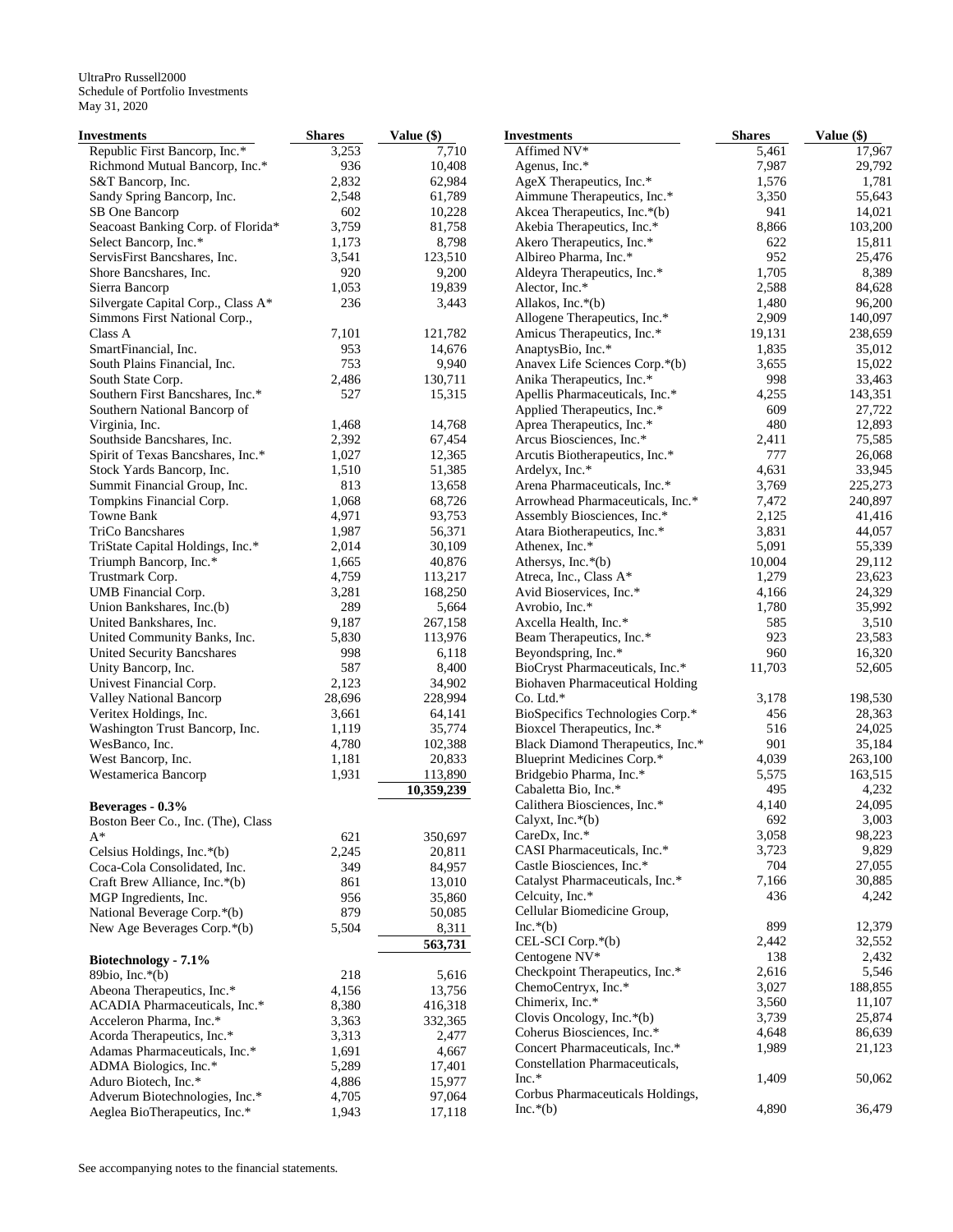| Investments                                                   | <b>Shares</b>  | Value (\$)        | <b>Investments</b>                       | <b>Shares</b>  | Value $(\$)$     |
|---------------------------------------------------------------|----------------|-------------------|------------------------------------------|----------------|------------------|
| Cortexyme, Inc. $*(b)$                                        | 848            | 39,084            | LogicBio Therapeutics, Inc.*(b)          | 609            | 4,178            |
| Crinetics Pharmaceuticals, Inc.*                              | 820            | 13,399            | MacroGenics, Inc.*                       | 3,664          | 70,495           |
| Cue Biopharma, Inc.*                                          | 1,483          | 41,049            | Madrigal Pharmaceuticals, Inc.*          | 683            | 79,242           |
| Cyclerion Therapeutics, Inc.*                                 | 1,753          | 6,977             | Magenta Therapeutics, Inc.*(b)           | 1,425          | 12,597           |
| Cytokinetics, Inc.*                                           | 4,193          | 86,837            | MannKind Corp.*(b)                       | 13,973         | 21,099           |
| CytomX Therapeutics, Inc.*                                    | 3,344          | 29,628            | Marker Therapeutics, Inc.*(b)            | 2,028          | 4,604            |
| Deciphera Pharmaceuticals, Inc.*                              | 1,559          | 91,311            | MediciNova, Inc.*(b)                     | 3,111          | 16,613           |
| Denali Therapeutics, Inc.*                                    | 3,872          | 107,758           | MEI Pharma, Inc.*                        | 7,556          | 27,617           |
| Dicerna Pharmaceuticals, Inc.*                                | 3,969          | 85,611            | MeiraGTx Holdings plc*                   | 1,285          | 19,069           |
| Dynavax Technologies Corp.*                                   | 6,174          | 37,785            | Mersana Therapeutics, Inc.*              | 2,664          | 60,313           |
| Eagle Pharmaceuticals, Inc.*                                  | 678            | 34,754            | Millendo Therapeutics, Inc.*             | 939            | 2,498            |
| Editas Medicine, Inc.*                                        | 3,873          | 104,842           | Minerva Neurosciences, Inc.*             | 2,225          | 8,255            |
| Eidos Therapeutics, Inc.*                                     | 837            | 40,938            | Mirati Therapeutics, Inc.*               | 2,231          | 221,293          |
| Eiger BioPharmaceuticals, Inc.*                               | 1,755          | 21,183            | Mirum Pharmaceuticals, Inc.*(b)          | 392            | 6,605            |
| Emergent BioSolutions, Inc.*                                  | 3,389          | 282,948           | Molecular Templates, Inc.*               | 1,520          | 23,590           |
| Enanta Pharmaceuticals, Inc.*                                 | 1,413          | 72,755            | Momenta Pharmaceuticals, Inc.*           | 8,487          | 267,171          |
| Enochian Biosciences, Inc.*(b)                                | 1,023          | 3,632             | Morphic Holding, Inc.*(b)                | 797            | 16,562           |
| Epizyme, Inc.*                                                | 5,768          | 101,228           | Mustang Bio, Inc.*                       | 2,105          | 7,852            |
| Esperion Therapeutics, Inc.*(b)                               | 1,884          | 79,825            | Myriad Genetics, Inc.*                   | 5,334          | 77,503           |
| Evelo Biosciences, Inc.*(b)                                   | 1,089          | 4,759             | Natera, Inc.*                            | 4,679          | 205,174          |
| Fate Therapeutics, Inc.*                                      | 4,547          | 147,459           | NextCure, Inc.*                          | 1,070          | 33,395           |
| FibroGen, Inc.*                                               | 5,836<br>2,519 | 195,156<br>13,351 | Novavax, Inc.*                           | 2,467<br>1,661 | 113,581<br>4,584 |
| Five Prime Therapeutics, Inc.*<br>Flexion Therapeutics, Inc.* | 2,520          | 28,804            | Oncocyte Corp.*<br>OPKO Health, Inc.*(b) | 28,987         | 66,090           |
| Frequency Therapeutics, Inc.*(b)                              | 434            | 8,055             | Organogenesis Holdings, Inc.*            | 895            | 3,696            |
| G1 Therapeutics, Inc.*                                        | 2,553          | 43,324            | Oyster Point Pharma, Inc.*               | 422            | 12,010           |
| Galectin Therapeutics, Inc.*(b)                               | 2,978          | 9,023             | Palatin Technologies, Inc.*              | 16,959         | 8,597            |
| Galera Therapeutics, Inc.*                                    | 129            | 1,349             | PDL BioPharma, Inc.*                     | 8,393          | 27,445           |
| Geron Corp.*(b)                                               | 13,946         | 22,453            | Pfenex, Inc.*                            | 2,217          | 16,206           |
| Global Blood Therapeutics, Inc.*                              | 4,301          | 300,726           | PhaseBio Pharmaceuticals, Inc.*(b)       | 1,026          | 6,166            |
| GlycoMimetics, Inc.*                                          | 2,537          | 7,180             | Pieris Pharmaceuticals, Inc.*            | 3,467          | 12,481           |
| Gossamer Bio, Inc.*                                           | 3,219          | 39,111            | PolarityTE, Inc.*                        | 1,593          | 1,555            |
| Gritstone Oncology, Inc.*                                     | 1,864          | 12,041            | Portola Pharmaceuticals, Inc.*           | 5,662          | 101,633          |
| Halozyme Therapeutics, Inc.*                                  | 10,071         | 244,423           | Precigen, Inc. $*(b)$                    | 5,391          | 11,860           |
| Harpoon Therapeutics, Inc.*                                   | 547            | 11,903            | Precision BioSciences, Inc.*             | 2,666          | 18,689           |
| Heron Therapeutics, Inc.*                                     | 6,269          | 114,221           | Prevail Therapeutics, Inc.*              | 1,052          | 17,547           |
| Homology Medicines, Inc.*                                     | 1,856          | 26,429            | Principia Biopharma, Inc.*               | 1,383          | 88,360           |
| Hookipa Pharma, Inc.*                                         | 749            | 8,172             | Progenics Pharmaceuticals, Inc.*         | 6,467          | 27,452           |
| IGM Biosciences, Inc.*(b)                                     | 372            | 24,098            | Protagonist Therapeutics, Inc.*          | 1,323          | 21,869           |
| ImmunoGen, Inc.*                                              | 12,747         | 59,656            | Prothena Corp. plc*                      | 3,012          | 32,108           |
| Immunomedics, Inc.*                                           | 15,162         | 509,292           | PTC Therapeutics, Inc.*                  | 4,524          | 229,412          |
| Inovio Pharmaceuticals, Inc.*(b)                              | 7,126          | 105,109           | Puma Biotechnology, Inc.*                | 2,324          | 23,728           |
| Insmed, Inc.*                                                 | 6,663          | 161,844           | Radius Health, Inc.*                     | 3,357          | 42,500           |
| Intellia Therapeutics, Inc.*(b)                               | 2,940          | 51,479            | RAPT Therapeutics, Inc.*                 | 132            | 2,413            |
| Intercept Pharmaceuticals, Inc.*                              | 1,879          | 135,777           | REGENXBIO, Inc.*                         | 2,490          | 93,773           |
| Invitae Corp.*(b)                                             | 6,437          | 108,270           | Replimune Group, Inc.*                   | 1,001          | 18,799           |
| Iovance Biotherapeutics, Inc.*                                | 8,753          | 280,884           | Retrophin, Inc.*                         | 3,102          | 48,655           |
| Ironwood Pharmaceuticals, Inc.*                               | 11,689         | 113,734           | REVOLUTION Medicines, Inc.*              | 1,047          | 32,164           |
| Jounce Therapeutics, Inc.*                                    | 1,210          | 6,522             | Rhythm Pharmaceuticals, Inc.*            | 2,188          | 42,425           |
| Kadmon Holdings, Inc.*                                        | 11,916         | 52,907            | Rigel Pharmaceuticals, Inc.*             | 12,624         | 24,680           |
| KalVista Pharmaceuticals, Inc.*                               | 948            | 10,665            | Rocket Pharmaceuticals, Inc.*            | 2,382          | 44,805           |
| Karuna Therapeutics, Inc.*                                    | 782            | 73,399            | Rubius Therapeutics, Inc.*(b)            | 2,616          | 16,873           |
| Karyopharm Therapeutics, Inc.*                                | 4,477          | 82,780            | Sangamo Therapeutics, Inc.*              | 8,591          | 96,133           |
| Kezar Life Sciences, Inc.*                                    | 2,300          | 10,971            | Savara, Inc.*                            | 2,616          | 6,383            |
| Kindred Biosciences, Inc.*                                    | 2,744          | 11,772            | Scholar Rock Holding Corp.*              | 1,312          | 24,141           |
| Kiniksa Pharmaceuticals Ltd., Class                           |                |                   | Seres Therapeutics, Inc.*                | 2,707          | 14,861           |
| $A^*$                                                         | 1,048          | 21,872            | Solid Biosciences, Inc.*(b)              | 1,463          | 4,316            |
| Kodiak Sciences, Inc.*                                        | 2,093          | 135,229           | Sorrento Therapeutics, Inc.*(b)          | 9,737          | 49,172           |
| Krystal Biotech, Inc.*                                        | 783            | 40,254            | Spectrum Pharmaceuticals, Inc.*          | 8,311          | 24,434           |
| Kura Oncology, Inc.*                                          | 2,560          | 43,750            | Spero Therapeutics, Inc.*                | 968            | 11,442           |
| La Jolla Pharmaceutical Co.*(b)                               | 1,538          | 7,259             | SpringWorks Therapeutics, Inc.*          | 778            | 29,618           |
| Lexicon Pharmaceuticals, Inc.*(b)                             | 3,117          | 5,953             | Stemline Therapeutics, Inc.*             | 3,414          | 40,558           |
| Ligand Pharmaceuticals, Inc.*                                 | 1,277          | 129,705           | Stoke Therapeutics, Inc.*                | 1,266          | 35,018           |
| Lineage Cell Therapeutics, Inc.*                              | 8,030          | 7,080             | Sutro Biopharma, Inc.*                   | 819            | 8,198            |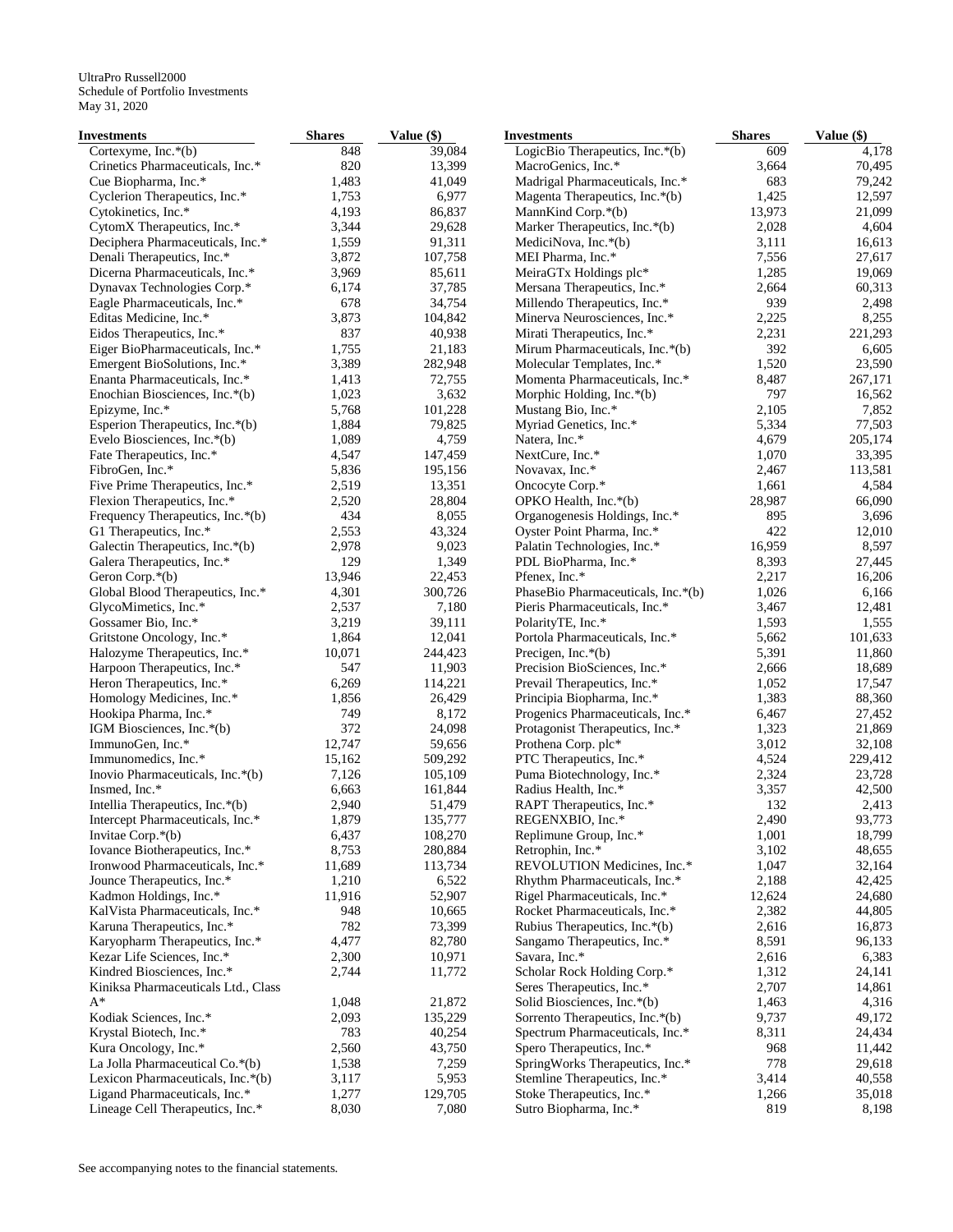| Investments                                 | <b>Shares</b> | Value (\$)   | <b>Investments</b>                  | <b>Shares</b> | Value (\$) |
|---------------------------------------------|---------------|--------------|-------------------------------------|---------------|------------|
| Syndax Pharmaceuticals, Inc.*               | 1,675         | 27,135       | Diamond Hill Investment Group,      |               |            |
| Synlogic, Inc.*                             | 1,165         | 2,924        | Inc.                                | 232           | 24,351     |
| Syros Pharmaceuticals, Inc.*                | 2,603         | 25,483       | Donnelley Financial Solutions,      |               |            |
| TCR2 Therapeutics, Inc.*                    | 878           | 8,868        | $Inc.*$                             | 2,316         | 18,875     |
| TG Therapeutics, Inc.*                      | 6,442         | 120,143      | Federated Hermes, Inc., Class B     | 7,164         | 158,611    |
| Tocagen, Inc.*(b)                           | 1,573         | 1,903        | Fidus Investment Corp.              | 1             | 6          |
| Translate Bio, Inc.*                        | 2,580         | 53,458       | Focus Financial Partners, Inc.,     |               |            |
| Turning Point Therapeutics, Inc.*           | 2,066         | 143,071      | Class $A^*$                         | 2,278         | 63,420     |
| Twist Bioscience Corp.*                     | 1,946         | 73,851       | GAIN Capital Holdings, Inc.(b)      | 1,437         | 9,024      |
| Tyme Technologies, Inc.*(b)                 | 4,473         | 6,888        | GAMCO Investors, Inc., Class A      | 385           | 4,974      |
| Ultragenyx Pharmaceutical, Inc.*            | 4,085         | 279,659      | Greenhill & Co., Inc.               | 1,128         | 11,246     |
| UNITY Biotechnology, Inc.*(b)               | 2,129         | 17,415       | Hamilton Lane, Inc., Class A        | 1,635         | 119,633    |
| UroGen Pharma Ltd.*                         | 1,395         | 32,741       | Houlihan Lokey, Inc.                | 3,126         | 189,060    |
| Vanda Pharmaceuticals, Inc.*                | 3,898         | 45,685       | INTL. FCStone, Inc.*                | 1,177         | 60,039     |
| VBI Vaccines, Inc.*                         | 11,572        | 25,227       | Moelis & Co., Class A               | 3,535         | 118,882    |
| Veracyte, Inc.*                             | 3,485         | 86,916       | Oppenheimer Holdings, Inc., Class   |               |            |
| Vericel Corp.*                              | 3,346         | 48,115       | A                                   | 709           | 15,017     |
| Viela Bio, Inc.*                            | 409           | 19,182       | Piper Sandler Cos.                  | 985           | 58,745     |
| Viking Therapeutics, Inc.*                  | 4,873         | 34,842       | PJT Partners, Inc., Class A         | 1,679         | 91,825     |
| Vir Biotechnology, Inc.*                    | 537           | 18,355       | Pzena Investment Management,        |               |            |
| Voyager Therapeutics, Inc.*                 | 1,818         | 21,998       | Inc., Class A                       | 1,313         | 5,357      |
| X4 Pharmaceuticals, Inc.*                   | 1,148         | 9,804        | Safeguard Scientifics, Inc.         | 1,448         | 9,166      |
| XBiotech, Inc.*                             | 978           | 13,663       | Sculptor Capital Management, Inc.,  |               |            |
|                                             | 3,513         | 106,268      | Class A                             |               | 15,688     |
| Xencor, Inc.*<br>Y-mAbs Therapeutics, Inc.* | 1,755         | 67,006       |                                     | 1,251<br>631  | 4,316      |
|                                             |               |              | Siebert Financial Corp.*            |               |            |
| ZIOPHARM Oncology, Inc.*(b)                 | 13,848        | 40,990       | <b>Silvercrest Asset Management</b> |               |            |
|                                             |               | 13, 144, 358 | Group, Inc., Class A                | 645           | 7,269      |
| <b>Building Products - 1.2%</b>             |               |              | Stifel Financial Corp.              | 4,938         | 235,592    |
| AAON, Inc.                                  | 3,057         | 165,598      | Value Line, Inc.                    | 79            | 2,252      |
| Advanced Drainage Systems, Inc.             | 3,223         | 142,908      | Virtus Investment Partners, Inc.    | 479           | 44,537     |
| American Woodmark Corp.*                    | 1,256         | 78,826       | Waddell & Reed Financial, Inc.,     |               |            |
| Apogee Enterprises, Inc.                    | 1,948         | 40,226       | Class A                             | 5,053         | 65,891     |
| Armstrong Flooring, Inc.*                   | 1,314         | 4,494        | Westwood Holdings Group, Inc.       | 600           | 10,638     |
| Builders FirstSource, Inc.*                 | 8,468         | 176,219      | WisdomTree Investments, Inc.        | 9,862         | 29,487     |
| Caesarstone Ltd.                            | 1,665         | 18,548       |                                     |               | 1,964,635  |
| Cornerstone Building Brands, Inc.*          | 3,450         | 18,699       | Chemicals - 1.2%                    |               |            |
| CSW Industrials, Inc.                       | 1,103         | 78,931       | Advanced Emissions Solutions,       |               |            |
| Gibraltar Industries, Inc.*                 | 2,382         | 104,832      | Inc.(b)                             | 1,230         | 6,199      |
| Griffon Corp.                               | 2,711         | 45,545       | AdvanSix, Inc.*                     | 2,072         | 24,532     |
| Insteel Industries, Inc.                    | 1,366         | 24,110       | American Vanguard Corp.             | 2,143         | 28,502     |
| JELD-WEN Holding, Inc.*                     | 5,017         | 68,382       | Amyris, Inc.*(b)                    | 4,511         | 16,826     |
| Masonite International Corp.*               | 1,830         | 121,475      | Balchem Corp.                       | 2,396         | 241,157    |
| Patrick Industries, Inc.                    | 1,692         | 87,764       | Chase Corp.                         | 543           | 54,110     |
| PGT Innovations, Inc.*                      | 4,216         | 57,380       | Ferro Corp.*                        | 6,062         | 72,865     |
| Quanex Building Products Corp.              | 2,444         | 30,305       | Flotek Industries, Inc.*(b)         | 3,991         | 3,911      |
| Simpson Manufacturing Co., Inc.             | 3,322         | 265,959      | FutureFuel Corp.                    | 1,922         | 25,140     |
| Trex Co., Inc.*                             | 4,367         | 524,564      | GCP Applied Technologies, Inc.*     | 4,019         | 80,943     |
| UFP Industries, Inc.                        | 4,423         | 202,264      | Hawkins, Inc.                       | 726           | 31,145     |
|                                             |               | 2,257,029    | HB Fuller Co.                       | 3,784         | 142,354    |
| Capital Markets - 1.1%                      |               |              | Ingevity Corp.*                     | 3,124         | 164,541    |
| Ares Management Corp.                       | 5,311         | 200,543      | Innospec, Inc.                      | 1,802         | 138,916    |
| Artisan Partners Asset                      |               |              | Intrepid Potash, Inc.*              | 7,078         | 8,706      |
| Management, Inc., Class A                   | 3,720         | 107,768      | Koppers Holdings, Inc.*             | 1,400         | 23,198     |
| Assetmark Financial Holdings,               |               |              | Kraton Corp.*                       | 2,325         | 35,456     |
| $Inc.*$                                     | 1,025         | 27,368       | Kronos Worldwide, Inc.              | 1,682         | 16,416     |
| Associated Capital Group, Inc.,             |               |              | Livent Corp.*                       | 10,896        | 73,439     |
| Class A                                     | 142           | 5,835        | LSB Industries, Inc.*               | 1,669         | 1,803      |
| B Riley Financial, Inc.                     | 1,535         | 29,518       | Marrone Bio Innovations, Inc.*      | 3,872         | 4,143      |
| Blucora, Inc.*                              | 3,622         | 44,007       | Minerals Technologies, Inc.         | 2,561         | 126,283    |
| Brightsphere Investment Group,              |               |              | Orion Engineered Carbons SA         | 4,478         | 49,527     |
| Inc.                                        | 4,883         | 40,773       | PolyOne Corp.                       | 6,843         | 169,570    |
| Cohen & Steers, Inc.                        | 1,692         | 107,527      | PQ Group Holdings, Inc.*            | 2,810         | 35,266     |
| Cowen, Inc., Class A                        | 2,096         | 27,395       | Quaker Chemical Corp.               | 976           | 166,750    |
|                                             |               |              | Rayonier Advanced Materials, Inc.   | 3,602         | 7,816      |
|                                             |               |              |                                     |               |            |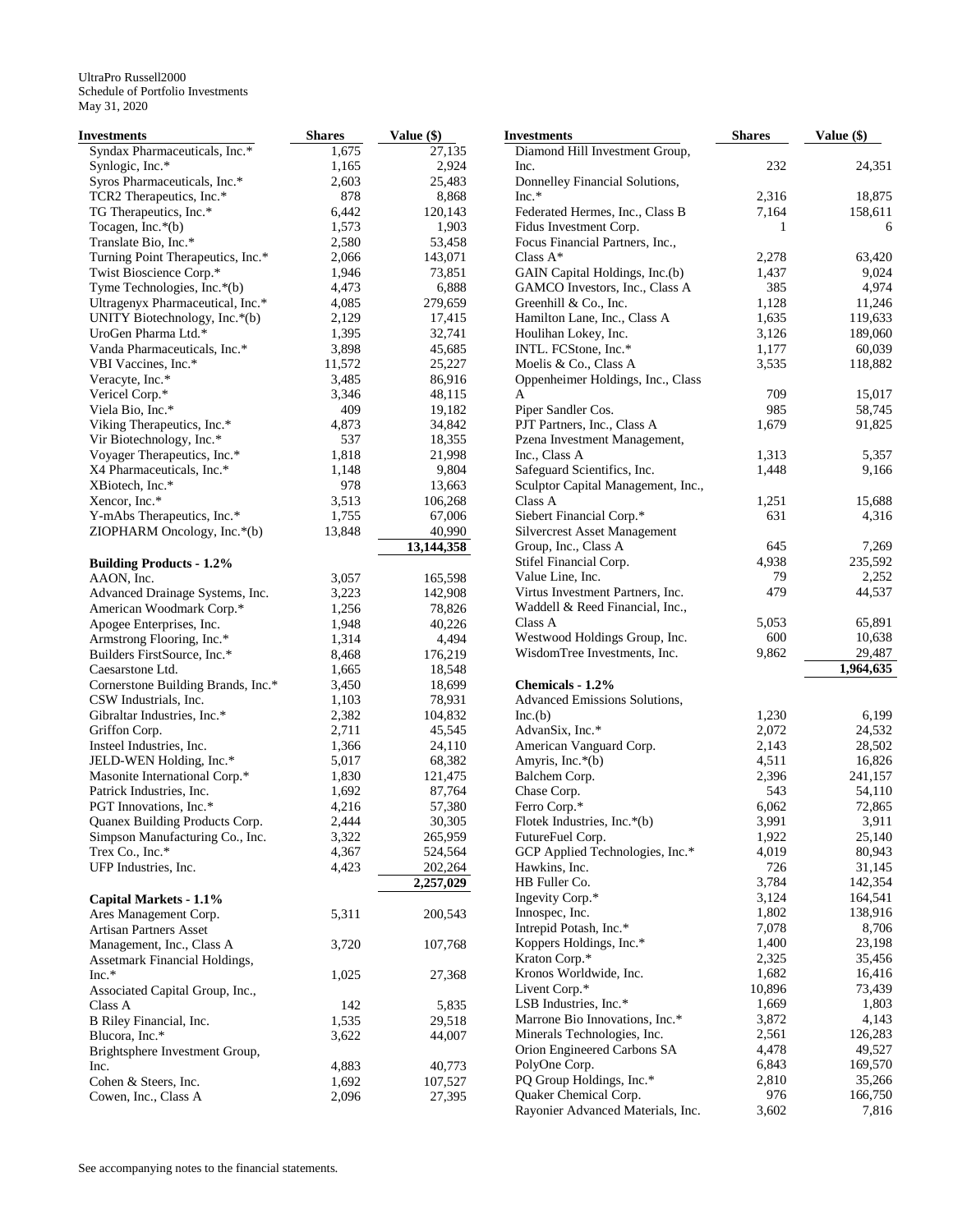| <b>Investments</b>                               | <b>Shares</b> | Value (\$)        | <b>Investments</b>                       | <b>Shares</b> | Value (\$) |
|--------------------------------------------------|---------------|-------------------|------------------------------------------|---------------|------------|
| Sensient Technologies Corp.                      | 3,148         | 157,778           | Extreme Networks, Inc.*                  | 8,664         | 28,591     |
| Stepan Co.                                       | 1,521         | 147,780           | Harmonic, Inc.*                          | 6,607         | 35,612     |
| Trecora Resources*                               | 1,586         | 10,135            | Infinera Corp.*                          | 13,157        | 65,522     |
| Tredegar Corp.                                   | 1,934         | 29,610            | Inseego Corp.*(b)                        | 3,379         | 35,885     |
| Trinseo SA                                       | 2,917         | 60,032            | InterDigital, Inc.                       | 2,307         | 126,816    |
| Tronox Holdings plc, Class A                     | 6,782         | 45,032            | KVH Industries, Inc.*                    | 1,215         | 11,166     |
| Valhi, Inc.                                      | 2,148         | 1,684             | Lumentum Holdings, Inc.*                 | 5,572         | 408,539    |
|                                                  |               | 2,201,565         | NETGEAR, Inc.*                           | 2,213         | 56,940     |
| <b>Commercial Services &amp; Supplies - 1.7%</b> |               |                   | NetScout Systems, Inc.*                  | 5,265         | 144,630    |
| ABM Industries, Inc.                             | 4,946         | 151,991           | Plantronics, Inc.(b)                     | 2,512         | 32,731     |
| ACCO Brands Corp.                                | 7,161         | 44,327            | Ribbon Communications, Inc.*             | 4,431         | 19,496     |
| Advanced Disposal Services, Inc.*                | 5,399         | 168,341           | TESSCO Technologies, Inc.                | 490           | 2,607      |
| Brady Corp., Class A                             | 3,595         | 183,812           | Viavi Solutions, Inc.*                   | 17,018        | 197,239    |
| BrightView Holdings, Inc.*                       | 2,321         | 31,774            |                                          |               | 1,559,225  |
| Brink's Co. (The)                                | 3,709         | 148,731           | Construction & Engineering - 0.7%        |               |            |
| Casella Waste Systems, Inc., Class               |               |                   | Aegion Corp.*                            | 2,247         | 33,727     |
| $A^*$                                            | 3,406         | 173,536           | Ameresco, Inc., Class A*                 | 1,669         | 35,817     |
| CECO Environmental Corp.*                        | 2,296         | 12,192            | Arcosa, Inc.                             | 3,615         | 137,984    |
| Charah Solutions, Inc.*                          | 687           | 1,271             | Argan, Inc.                              | 1,094         | 40,467     |
| Cimpress plc*                                    | 1,391         | 125,371           | Comfort Systems USA, Inc.                | 2,702         | 99,974     |
| CompX International, Inc.                        | 121           | 1,702             | Concrete Pumping Holdings, Inc.*         | 1,968         | 6,553      |
| Covanta Holding Corp.                            | 8,766         | 78,894            | Construction Partners, Inc., Class       |               |            |
| Deluxe Corp.                                     | 3,135         | 73,139            | $A^*$                                    | 1,388         | 24,568     |
| Ennis, Inc.                                      | 1,894         | 33,713            | Dycom Industries, Inc.*                  | 2,259         | 95,104     |
| Harsco Corp.*                                    | 5,793         | 64,650            | EMCOR Group, Inc.                        | 4,147         | 263,542    |
| Healthcare Services Group, Inc.                  | 5,521         | 132,062           | Granite Construction, Inc.               | 3,485         | 61,336     |
| Heritage-Crystal Clean, Inc.*                    | 1,111         | 18,842            | Great Lakes Dredge & Dock Corp.*         | 4,573         | 42,392     |
| Herman Miller, Inc.                              | 4,353         | 100,206           | IES Holdings, Inc.*                      | 612           | 14,321     |
| HNI Corp.                                        | 3,182         | 81,045            | MasTec, Inc.*                            | 4,458         | 174,531    |
| Interface, Inc.                                  | 4,283         | 36,363            | MYR Group, Inc.*                         | 1,193         | 34,370     |
| Kimball International, Inc., Class B             | 2,635         | 29,486            | Northwest Pipe Co.*                      | 705           | 17,688     |
| Knoll, Inc.                                      | 3,641         | 38,449            | NV5 Global, Inc.*                        | 766           | 36,125     |
| Matthews International Corp., Class              |               |                   | Primoris Services Corp.                  | 3,306         | 55,177     |
| A                                                | 2,253         | 46,637            | Sterling Construction Co., Inc.*         | 1,937         | 17,530     |
| McGrath RentCorp                                 | 1,790         | 99,810            | Tutor Perini Corp.*                      | 2,964         | 31,122     |
| Mobile Mini, Inc.                                | 3,260         | 104,450           | WillScot Corp.*                          | 3,836         | 51,172     |
|                                                  | 2,623         | 311,980           |                                          |               | 1,273,500  |
| MSA Safety, Inc.                                 | 619           | 1,937             |                                          |               |            |
| NL Industries, Inc.                              | 1,335         |                   | <b>Construction Materials - 0.1%</b>     |               |            |
| PICO Holdings, Inc.*                             | 12,726        | 11,187<br>30,161  | Forterra, Inc.*                          | 1,378         | 12,154     |
| Pitney Bowes, Inc.                               | 2,387         | 6,803             | Summit Materials, Inc., Class A*         | 8,447         | 128,310    |
| Quad/Graphics, Inc.                              | 5,243         | 5,715             | United States Lime & Minerals,           |               |            |
| RR Donnelley & Sons Co.<br>SP Plus Corp.*        | 1,707         | 34,772            | Inc.                                     | 149           | 11,050     |
|                                                  | 6,546         | 75,803            | US Concrete, Inc.*                       | 1,187         | 24,761     |
| Steelcase, Inc., Class A                         | 2,205         |                   |                                          |               | 176,275    |
| Team, Inc.*                                      | 4,060         | 10,871<br>320,334 | <b>Consumer Finance - 0.4%</b>           |               |            |
| Tetra Tech, Inc.                                 | 1,125         |                   | Curo Group Holdings Corp.                | 1,156         | 7,734      |
| UniFirst Corp.                                   | 1,799         | 202,275           | Elevate Credit, Inc.*                    | 1,623         | 2,759      |
| US Ecology, Inc.                                 | 1,490         | 60,561            | Encore Capital Group, Inc.*              | 2,295         | 72,912     |
| Viad Corp.                                       | 650           | 27,327            | Enova International, Inc.*               | 2,394         | 33,875     |
| VSE Corp.                                        |               | 16,900            | EZCORP, Inc., Class A*                   | 3,782         | 19,515     |
|                                                  |               | 3,097,420         | FirstCash, Inc.                          | 3,059         | 213,426    |
| <b>Communications Equipment - 0.8%</b>           |               |                   | Green Dot Corp., Class A*                | 3,592         | 137,143    |
| Acacia Communications, Inc.*                     | 2,818         | 190,215           | LendingClub Corp.*                       | 4,987         | 26,680     |
| ADTRAN, Inc.                                     | 3,515         | 40,071            | Medallion Financial Corp.*               | 1,526         | 3,556      |
| Applied Optoelectronics, Inc.*(b)                | 1,414         | 12,486            | Nelnet, Inc., Class A                    | 1,329         | 65,506     |
| CalAmp Corp.*                                    | 2,466         | 18,988            | Oportun Financial Corp.*                 | 538           | 5,192      |
| Calix, Inc.*                                     | 3,463         | 48,828            | PRA Group, Inc.*                         | 3,343         | 114,063    |
| Cambium Networks Corp.*                          | 410           | 1,796             | Regional Management Corp.*               | 635           | 10,071     |
| Casa Systems, Inc.*                              | 2,353         | 10,235            | World Acceptance Corp.*                  | 403           | 26,800     |
| Clearfield, Inc.*                                | 832           | 11,507            |                                          |               | 739,232    |
| Comtech Telecommunications                       |               |                   | <b>Containers &amp; Packaging - 0.1%</b> |               |            |
| Corp.                                            | 1,761         | 31,363            | Greif, Inc., Class A                     | 1,922         | 65,309     |
| DASAN Zhone Solutions, Inc.*                     | 585           | 4,300             | Greif, Inc., Class B                     | 448           | 17,176     |
| Digi International, Inc.*                        | 2,126         | 23,662            |                                          |               |            |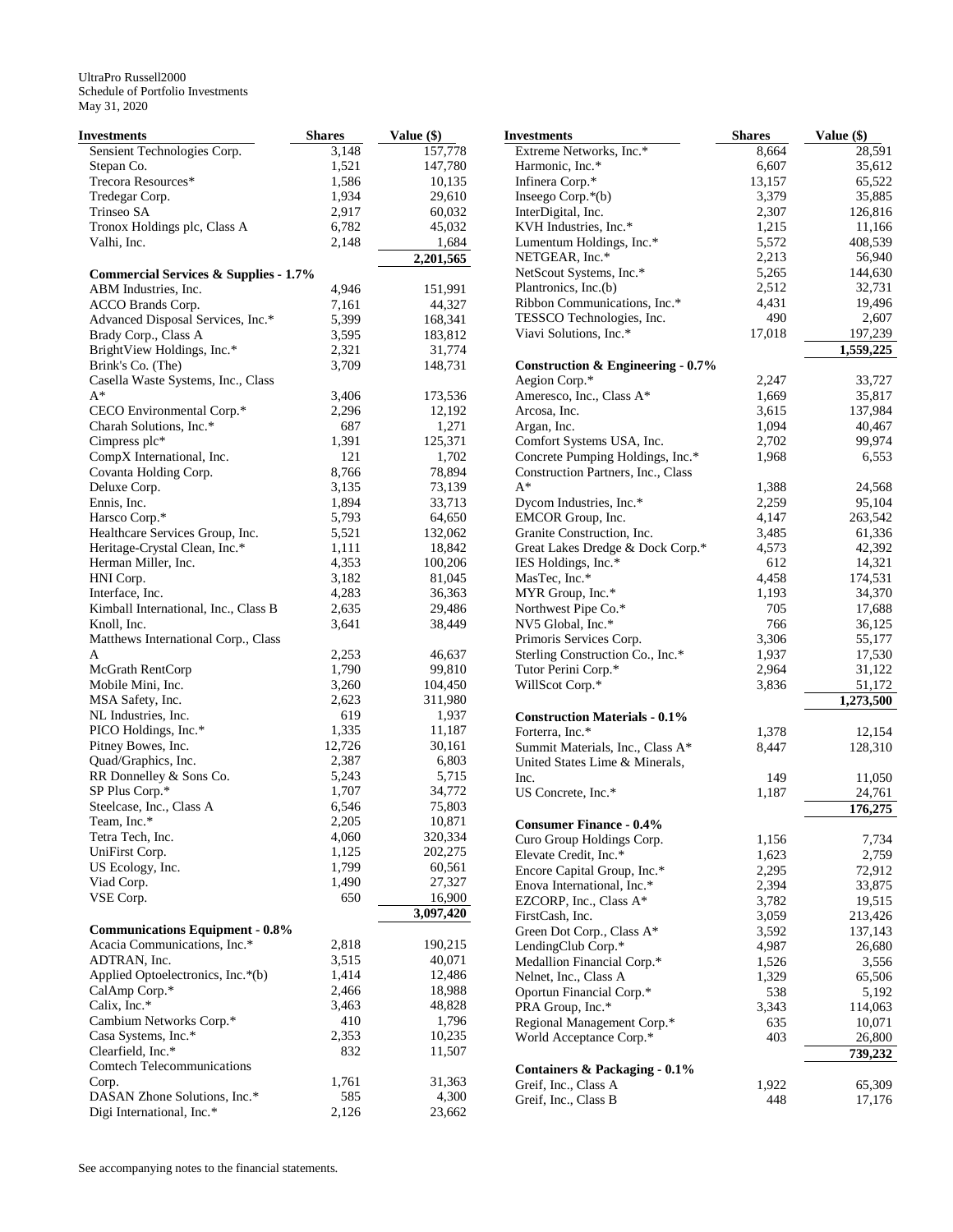| Investments                                                     | <b>Shares</b> | Value (\$) |
|-----------------------------------------------------------------|---------------|------------|
| Myers Industries, Inc.                                          | 2,634         | 35,849     |
| UFP Technologies, Inc.*                                         | 503           | 22,741     |
|                                                                 |               | 141,075    |
| Distributors - 0.1%                                             |               |            |
| Core-Mark Holding Co., Inc.                                     | 3,364         | 94,125     |
| Funko, Inc., Class A*(b)                                        | 1,629         | 9,204      |
| Greenlane Holdings, Inc., Class                                 |               |            |
| $A^*(b)$                                                        | 732           | 2,518      |
| Weyco Group, Inc.                                               | 447           | 8,345      |
|                                                                 |               | 114,192    |
| <b>Diversified Consumer Services - 0.7%</b>                     |               |            |
| Adtalem Global Education, Inc.*                                 | 3,914         | 130,962    |
| American Public Education, Inc.*                                | 1,126         | 35,390     |
| Carriage Services, Inc.                                         | 1,221         | 22,857     |
| Chegg, Inc.*                                                    | 8,796         | 537,260    |
| Collectors Universe, Inc.                                       | 666           | 14,812     |
| Houghton Mifflin Harcourt Co.*                                  | 7,717         | 11,807     |
| $K12$ , Inc.*                                                   | 2,917         | 71,817     |
| Laureate Education, Inc., Class A*<br>OneSpaWorld Holdings Ltd. | 8,307         | 80,827     |
|                                                                 | 3,357         | 21,955     |
| Perdoceo Education Corp.*                                       | 5,115         | 83,272     |
| Regis Corp.*<br>Select Interior Concepts, Inc., Class           | 1,733         | 18,231     |
| $A^*$                                                           | 1,561         | 5,011      |
| Strategic Education, Inc.                                       | 1,586         | 269,033    |
| WW International, Inc.*                                         | 3,463         | 82,766     |
|                                                                 |               | 1,386,000  |
| <b>Diversified Financial Services - 0.1%</b>                    |               |            |
| Alerus Financial Corp.                                          | 222           | 4,025      |
| Banco Latinoamericano de                                        |               |            |
| Comercio Exterior SA, Class E                                   | 2,292         | 27,045     |
| Cannae Holdings, Inc.*                                          | 5,489         | 202,160    |
| GWG Holdings, Inc.*(b)                                          | 215           | 1,701      |
| Marlin Business Services Corp.                                  | 641           | 4,801      |
| On Deck Capital, Inc.*                                          | 4,370         | 3,268      |
|                                                                 |               | 243,000    |
| <b>Diversified Telecommunication Services - 0.5%</b>            |               |            |
| Anterix, Inc.*                                                  | 800           | 42,880     |
| ATN International, Inc.                                         | 821           | 48,767     |
| Bandwidth, Inc., Class A*                                       | 1,197         | 132,687    |
| Cincinnati Bell, Inc.*                                          | 3,685         | 54,280     |
| Cogent Communications Holdings,                                 |               |            |
| Inc.                                                            | 3,153         | 241,268    |
| <b>Consolidated Communications</b>                              |               |            |
| Holdings, Inc.*                                                 | 5,236         | 31,730     |
| IDT Corp., Class B*                                             | 1,236         | 7,836      |
| Iridium Communications, Inc.*                                   | 7,378         | 169,694    |
| Ooma, Inc.*                                                     | 1,515         | 18,998     |
| ORBCOMM, Inc.*                                                  | 5,424         | 14,862     |
| Vonage Holdings Corp.*                                          | 16,839        | 162,160    |
|                                                                 |               | 925,162    |
| <b>Electric Utilities - 0.7%</b>                                |               |            |
| ALLETE, Inc.                                                    | 3,853         | 226,287    |
| El Paso Electric Co.                                            | 3,016         | 204,997    |
| Genie Energy Ltd., Class B                                      | 1,054         | 9,075      |
| MGE Energy, Inc.                                                | 2,589         | 175,767    |
| Otter Tail Corp.                                                | 2,924         | 125,469    |
| PNM Resources, Inc.                                             | 5,919         | 241,614    |
| Portland General Electric Co.                                   | 6,670         | 314,224    |
| Spark Energy, Inc., Class A                                     | 882           | 7,250      |
|                                                                 |               | 1,304,683  |
| <b>Electrical Equipment - 0.8%</b>                              |               |            |
| Allied Motion Technologies, Inc.                                | 531           | 19,217     |

| Investments                                           | Shares         | Value (\$)        |
|-------------------------------------------------------|----------------|-------------------|
| American Superconductor Corp.*                        | 1,590          | 11,528            |
| Atkore International Group, Inc.*                     | 3,526          | 94,638            |
| AZZ, Inc.                                             | 1,930          | 61,104            |
| Bloom Energy Corp., Class A*(b)                       | 4,098          | 32,907            |
| Encore Wire Corp.                                     | 1,512          | 73,014            |
| Energous Corp.*                                       | 2,123          | 4,097             |
| EnerSys                                               | 3,170          | 200,661           |
| Generac Holdings, Inc.*                               | 4,544          | 505,611           |
| Plug Power, Inc.*(b)                                  | 22,167         | 93,323            |
| Powell Industries, Inc.                               | 664            | 17,662            |
| Preformed Line Products Co.                           | 228            | 11,316            |
| Sunrun, Inc.*                                         | 8,405          | 140,364           |
| Thermon Group Holdings, Inc.*                         | 2,416          | 38,728            |
| TPI Composites, Inc.*                                 | 2,159          | 44,799            |
| Vicor Corp.*                                          | 1,324          | 80,738            |
| Vivint Solar, Inc.*                                   | 3,279          | 24,658            |
|                                                       |                | 1,454,365         |
| Electronic Equipment, Instruments & Components - 1.9% |                |                   |
| Airgain, Inc.*                                        | 668            | 6,032             |
| Akoustis Technologies, Inc.*(b)                       | 2,241          | 16,561            |
| Anixter International, Inc.*                          | 2,263          | 216,592           |
| Arlo Technologies, Inc.*                              | 5,576          | 12,323            |
| Badger Meter, Inc.                                    | 2,125          | 130,029           |
| Bel Fuse, Inc., Class B                               | 737            | 6,906             |
| Belden, Inc.                                          | 2,899          | 98,682            |
| Benchmark Electronics, Inc.                           | 2,745          | 58,166            |
| Coda Octopus Group, Inc.*                             | 448            | 2,509             |
| CTS Corp.                                             | 2,415          | 51,536            |
| Daktronics, Inc.                                      | 2,722          | 11,541            |
| ePlus, Inc.*                                          | 991            | 73,047            |
| Fabrinet*                                             | 2,708          | 173,149           |
| FARO Technologies, Inc.*                              | 1,283          | 72,207            |
| Fitbit, Inc., Class A*                                | 17,184         | 108,947           |
| II-VI, Inc. $*$                                       | 6,729          | 319,829           |
| Insight Enterprises, Inc.*                            | 2,591          | 132,815           |
| Iteris, Inc.*                                         | 2,988          | 14,372            |
| Itron, Inc.*                                          | 2,547          | 164,078           |
| KEMET Corp.                                           | 4,229          | 114,310           |
| Kimball Electronics, Inc.*                            | 1,819          | 25,812            |
| Knowles Corp.*                                        | 6,044          | 90,902            |
| Methode Electronics, Inc.                             | 2,715          | 85,115            |
| MTS Systems Corp.                                     | 1,432          | 25,217            |
| Napco Security Technologies, Inc.*                    | 858            | 19,494            |
| nLight, Inc.*<br>Novanta, Inc.*                       | 2,473<br>2,510 | 53,318<br>257,802 |
| OSI Systems, Inc.*                                    | 1,254          | 95,016            |
| PAR Technology Corp.*(b)                              | 858            | 21,459            |
| PC Connection, Inc.                                   | 834            | 36,095            |
| Plexus Corp.*                                         | 2,148          | 137,945           |
| Rogers Corp.*                                         | 1,374          | 148,749           |
| Sanmina Corp.*                                        | 5,089          | 135,418           |
| ScanSource, Inc.*                                     | 1,873          | 46,169            |
| Tech Data Corp.*                                      | 2,638          | 359,401           |
| TTM Technologies, Inc.*                               | 7,370          | 85,271            |
| Vishay Intertechnology, Inc.                          | 9,859          | 160,307           |
| Vishay Precision Group, Inc.*                         | 772            | 18,235            |
| Wrap Technologies, Inc.*(b)                           | 610            | 3,934             |
|                                                       |                | 3,589,290         |
| <b>Energy Equipment &amp; Services - 0.4%</b>         |                |                   |
| Archrock, Inc.                                        | 9,571          | 60,776            |
| Cactus, Inc., Class A                                 | 3,498          | 66,742            |
| Covia Holdings Corp.*                                 | 3,087          | 1,550             |
| DMC Global, Inc.                                      | 1,052          | 30,035            |
| Dril-Quip, Inc.*                                      | 2,689          | 81,719            |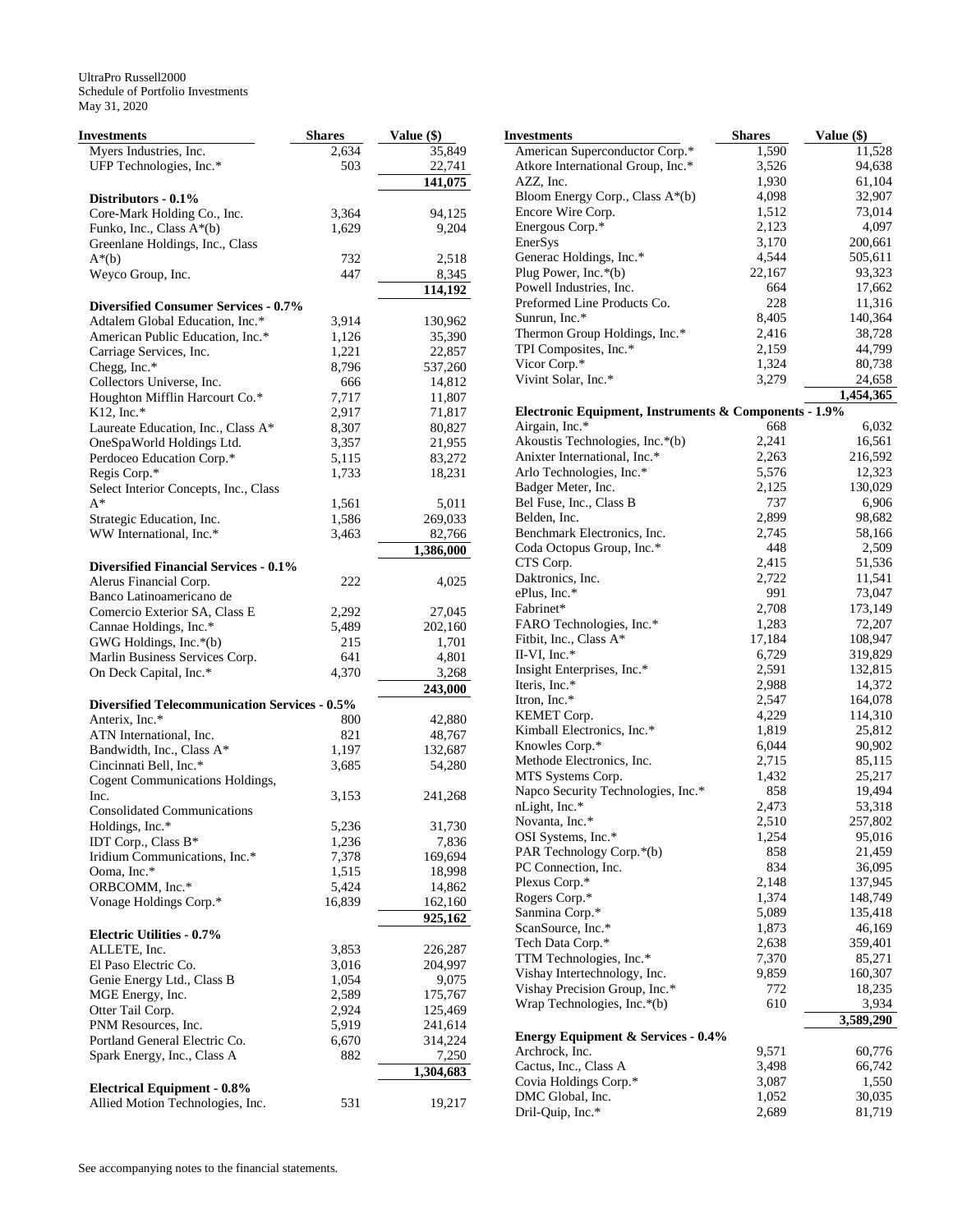| Investments                                                | <b>Shares</b> | Value (\$) | <b>Investments</b>                                | <b>Shares</b> | Value (\$) |
|------------------------------------------------------------|---------------|------------|---------------------------------------------------|---------------|------------|
| Era Group, Inc.*                                           | 1,447         | 7,249      | Alexander & Baldwin, Inc.                         | 5,097         | 58,157     |
| Exterran Corp.*                                            | 2,154         | 13,829     | Alexander's, Inc.                                 | 158           | 41,055     |
| Forum Energy Technologies,                                 |               |            | American Assets Trust, Inc.                       | 3,591         | 93,976     |
| $Inc.*(b)$                                                 | 6,145         | 1,782      | American Finance Trust, Inc.                      | 7,924         | 58,004     |
| Frank's International NV*                                  | 7,918         | 17,816     | Armada Hoffler Properties, Inc.                   | 4,154         | 35,807     |
| FTS International, Inc.*                                   | 117           | 717        | Ashford Hospitality Trust, Inc.                   | 6,684         | 4,612      |
| Geospace Technologies Corp.*                               | 994           | 7,833      | Bluerock Residential Growth REIT,                 |               |            |
| Helix Energy Solutions Group,                              |               |            | Inc.                                              | 1,749         | 11,246     |
| $Inc.*$                                                    | 10,539        | 35,411     | Braemar Hotels & Resorts, Inc.                    | 2,230         | 7,582      |
| Independence Contract Drilling,                            |               |            | BRT Apartments Corp.                              | 732           | 8,257      |
| Inc.*                                                      | 177           | 1,092      | CareTrust REIT, Inc.                              | 7,093         | 132,143    |
| KLX Energy Services Holdings,                              |               |            | CatchMark Timber Trust, Inc.,                     |               |            |
| $Inc.*$                                                    | 1,614         | 2,389      | Class A                                           | 3,641         | 28,582     |
| Liberty Oilfield Services, Inc.,                           |               |            | CBL & Associates Properties, Inc.*                | 12,590        | 3,782      |
| Class A                                                    | 3,941         | 20,296     | Cedar Realty Trust, Inc.                          | 6,368         | 4,741      |
| Mammoth Energy Services, Inc.*                             | 973           | 1,226      |                                                   | 3,410         | 23,018     |
|                                                            |               |            | Chatham Lodging Trust                             |               |            |
| Matrix Service Co.*                                        | 1,949         | 21,478     | CIM Commercial Trust Corp.                        | 881           | 8,722      |
| Nabors Industries Ltd.                                     | 523           | 19,382     | City Office REIT, Inc.                            | 3,968         | 36,823     |
| National Energy Services Reunited                          |               |            | Clipper Realty, Inc.                              | 1,070         | 7,897      |
| $Corp.*$                                                   | 1,748         | 9,929      | Community Healthcare Trust, Inc.                  | 1,425         | 51,899     |
| Natural Gas Services Group, Inc.*                          | 953           | 5,966      | CoreCivic, Inc.                                   | 8,852         | 106,490    |
| NCS Multistage Holdings, Inc.*(b)                          | 852           | 443        | CorEnergy Infrastructure Trust, Inc.              | 957           | 9,567      |
| Newpark Resources, Inc.*                                   | 6,606         | 13,344     | CorePoint Lodging, Inc.                           | 2,971         | 11,765     |
| NexTier Oilfield Solutions, Inc.*                          | 11,835        | 34,321     | DiamondRock Hospitality Co.                       | 14,962        | 89,622     |
| Nine Energy Service, Inc.*                                 | 1,178         | 2,391      | Diversified Healthcare Trust                      | 17,587        | 62,961     |
| Noble Corp. plc*                                           | 18,449        | 2,398      | Easterly Government Properties,                   |               |            |
| Oceaneering International, Inc.*                           | 7,361         | 47,258     | Inc.                                              | 5,527         | 138,562    |
| Oil States International, Inc.*                            | 4,450         | 18,868     | EastGroup Properties, Inc.                        | 2,854         | 331,778    |
| Pacific Drilling SA*                                       | 2,215         | 901        | <b>Essential Properties Realty Trust,</b>         |               |            |
| ProPetro Holding Corp.*                                    | 5,937         | 29,388     | Inc.                                              | 6,804         | 92,807     |
| RigNet, Inc.*                                              | 1,074         | 1,053      | Farmland Partners, Inc.(b)                        | 2,066         | 14,255     |
| RPC, Inc.*                                                 | 4,314         | 13,719     | First Industrial Realty Trust, Inc.               | 9,370         | 354,936    |
| SEACOR Holdings, Inc.*                                     | 1,293         | 34,652     | Four Corners Property Trust, Inc.                 | 5,210         | 112,640    |
| SEACOR Marine Holdings, Inc.*                              | 1,461         | 2,265      | Franklin Street Properties Corp.                  | 7,712         | 41,182     |
| Seadrill Ltd.*                                             | 4,353         | 2,046      | Front Yard Residential Corp.                      | 3,680         | 27,600     |
| Select Energy Services, Inc., Class                        |               |            | GEO Group, Inc. (The)                             | 8,842         | 105,927    |
| $A^*$                                                      | 4,318         | 25,649     | Getty Realty Corp.                                | 2,476         | 65,911     |
| Smart Sand, Inc.*                                          | 1,606         | 1,702      | Gladstone Commercial Corp.                        | 2,407         | 43,133     |
| Solaris Oilfield Infrastructure, Inc.,                     |               |            |                                                   | 1,362         | 19,749     |
|                                                            |               |            | Gladstone Land Corp.<br>Global Medical REIT, Inc. |               |            |
| Class A                                                    | 2,311         | 16,015     |                                                   | 2,867         | 30,734     |
| TETRA Technologies, Inc.*                                  | 9,018         | 2,976      | Global Net Lease, Inc.                            | 6,690         | 93,861     |
| Tidewater, Inc.*                                           | 2,929         | 13,971     | Hannon Armstrong Sustainable                      |               |            |
| US Silica Holdings, Inc.(b)                                | 5,474         | 16,148     | Infrastructure Capital, Inc.                      | 4,704         | 136,463    |
| US Well Services, Inc.*                                    | 1,470         | 693        | Healthcare Realty Trust, Inc.                     | 9,840         | 302,088    |
|                                                            |               | 687,418    | Hersha Hospitality Trust                          | 2,552         | 12,862     |
| Entertainment - 0.2%                                       |               |            | Independence Realty Trust, Inc.                   | 6,765         | 66,906     |
| AMC Entertainment Holdings, Inc.,                          |               |            | <b>Industrial Logistics Properties Trust</b>      | 4,802         | 90,038     |
| Class $A(b)$                                               | 3,829         | 19,643     | Innovative Industrial Properties,                 |               |            |
| Eros International plc*                                    | 5,420         | 17,507     | Inc(b)                                            | 1,210         | 98,881     |
| Gaia, Inc.*                                                | 776           | 6,076      | <b>Investors Real Estate Trust</b>                | 864           | 61,258     |
| Glu Mobile, Inc.*                                          | 8,574         | 85,569     | iStar, Inc.                                       | 4,417         | 48,278     |
| IMAX Corp.*                                                | 3,886         | 49,002     | Jernigan Capital, Inc.                            | 1,656         | 19,988     |
| Liberty Media Corp.-Liberty                                |               |            | Kite Realty Group Trust                           | 6,156         | 59,713     |
| Braves, Class A*                                           | 736           | 16,626     | <b>Lexington Realty Trust</b>                     | 17,963        | 174,600    |
| Liberty Media Corp.-Liberty                                |               |            | LTC Properties, Inc.                              | 2,925         | 107,669    |
| Braves, Class C*                                           | 2,664         | 58,475     | Mack-Cali Realty Corp.                            | 6,436         | 97,892     |
| LiveXLive Media, Inc.*                                     | 2,480         | 7,093      | Monmouth Real Estate Investment                   |               |            |
| Marcus Corp. (The)                                         |               |            | Corp.                                             | 7,034         | 91,301     |
|                                                            | 1,661         | 22,390     | National Health Investors, Inc.                   | 3,165         | 175,626    |
| Reading International, Inc., Class                         |               |            | National Storage Affiliates Trust                 | 4,391         | 131,774    |
| A*                                                         | 1,198         | 4,193      |                                                   |               |            |
|                                                            |               | 286,574    | New Senior Investment Group, Inc.                 | 6,219         | 18,035     |
| <b>Equity Real Estate Investment Trusts (REITs) - 4.4%</b> |               |            | NexPoint Residential Trust, Inc.                  | 1,478         | 47,266     |
| Acadia Realty Trust                                        | 6,355         | 74,544     | Office Properties Income Trust                    | 3,513         | 88,844     |
| Agree Realty Corp.                                         | 3,082         | 193,457    | One Liberty Properties, Inc.                      | 1,155         | 18,307     |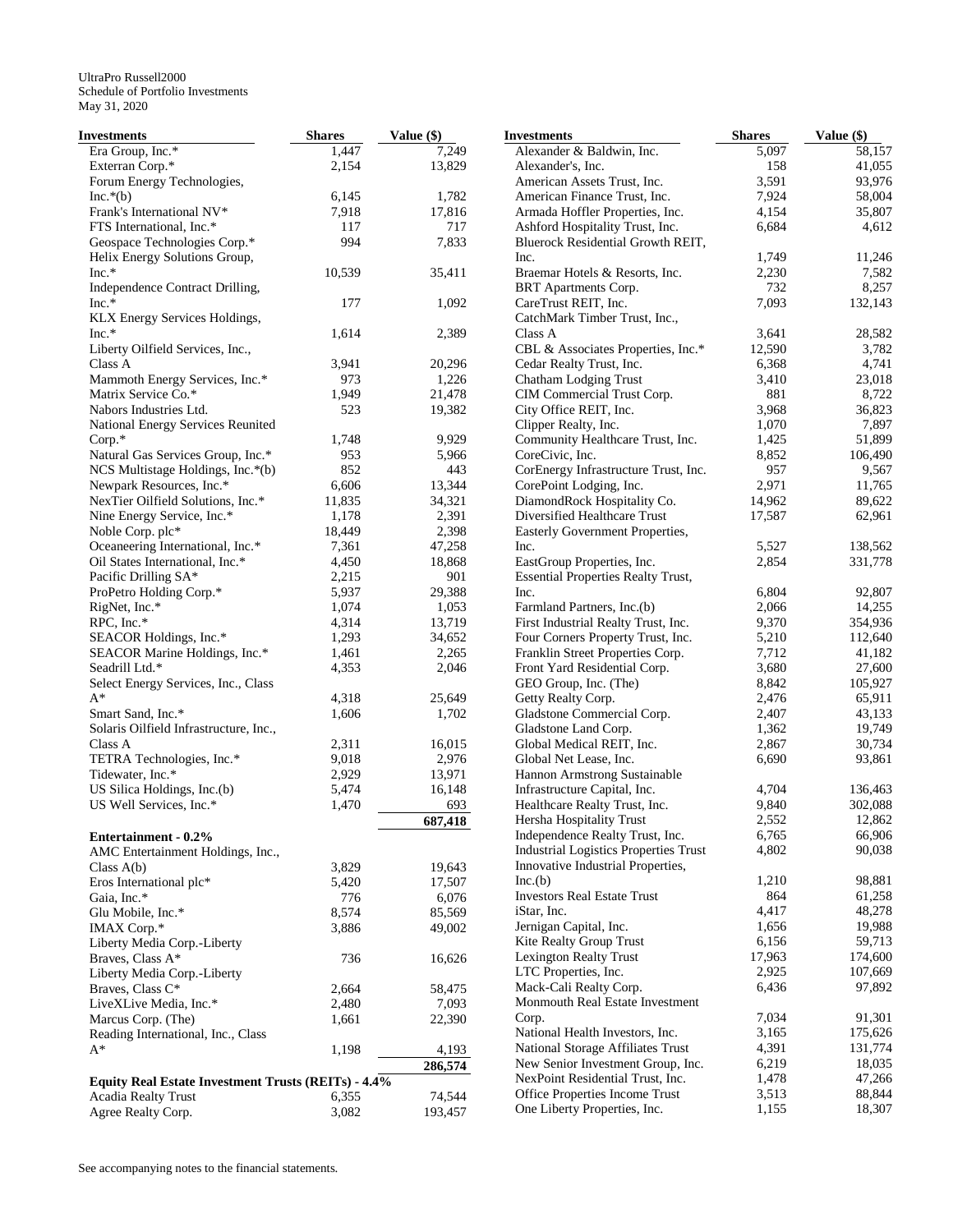| <b>Investments</b>                                       | <b>Shares</b> | Value (\$) | <b>Investments</b>                      | <b>Shares</b> | Value (\$) |
|----------------------------------------------------------|---------------|------------|-----------------------------------------|---------------|------------|
| Pebblebrook Hotel Trust                                  | 9,670         | 132,092    | Farmer Bros Co.*                        | 794           | 6,122      |
| Pennsylvania REIT(b)                                     | 5,153         | 5,823      | Fresh Del Monte Produce, Inc.           | 2,279         | 56,724     |
| Physicians Realty Trust                                  | 14,023        | 242,177    | Freshpet, Inc.*                         | 2,564         | 197,889    |
| Piedmont Office Realty Trust, Inc.,                      |               |            | Hostess Brands, Inc.*                   | 8,850         | 106,864    |
| Class A                                                  | 9,304         | 155,191    | J&J Snack Foods Corp.                   | 1,118         | 143,808    |
| PotlatchDeltic Corp.                                     | 4,885         | 166,041    | John B Sanfilippo & Son, Inc.           | 641           | 55,728     |
| Preferred Apartment Communities,                         |               |            | Lancaster Colony Corp.                  | 1,404         | 215,458    |
| Inc., Class A                                            | 3,401         | 23,773     | Landec Corp.*                           | 1,930         | 20,593     |
| PS Business Parks, Inc.                                  | 1,487         | 198,723    | Limoneira Co.                           | 1,155         | 15,431     |
| QTS Realty Trust, Inc., Class A                          | 4,275         | 293,265    | Sanderson Farms, Inc.                   | 1,479         | 195,258    |
| Retail Opportunity Investments                           |               |            | Seneca Foods Corp., Class A*            | 488           | 17,797     |
| Corp.                                                    | 8,514         | 79,946     | Simply Good Foods Co. (The)*            | 6,135         | 104,479    |
| Retail Value, Inc.                                       | 1,107         | 12,830     | Tootsie Roll Industries, Inc.           | 1,244         | 44,307     |
| Rexford Industrial Realty, Inc.                          | 8,440         | 335,912    |                                         |               | 1,763,429  |
| <b>RLJ</b> Lodging Trust                                 | 12,562        | 129,514    | Gas Utilities - 0.9%                    |               |            |
| <b>RPT</b> Realty                                        | 5,803         | 33,483     | Chesapeake Utilities Corp.              | 1,186         | 107,143    |
| Ryman Hospitality Properties, Inc.                       | 3,640         | 124,415    | New Jersey Resources Corp.              | 7,083         | 248,755    |
| Sabra Health Care REIT, Inc.                             | 14,934        | 201,012    | Northwest Natural Holding Co.           | 2,247         | 144,055    |
| Safehold, Inc.                                           | 945           | 51,777     | ONE Gas, Inc.                           | 3,882         | 325,972    |
| Saul Centers, Inc.                                       | 896           | 27,220     | RGC Resources, Inc.                     | 558           | 14,731     |
| Seritage Growth Properties, Class                        |               |            | South Jersey Industries, Inc.           | 6,881         | 195,145    |
| $A^*(b)$                                                 | 2,506         | 19,722     | Southwest Gas Holdings, Inc.            | 4,035         | 306,458    |
| STAG Industrial, Inc.                                    | 11,131        | 299,424    | Spire, Inc.                             | 3,696         | 269,513    |
| Summit Hotel Properties, Inc.                            | 7,692         | 48,075     |                                         |               | 1,611,772  |
| Sunstone Hotel Investors, Inc.                           | 16,678        | 147,600    | Health Care Equipment & Supplies - 3.3% |               |            |
| Tanger Factory Outlet Centers,                           |               |            | Accelerate Diagnostics, Inc.*(b)        | 2,013         | 16,809     |
| Inc.(b)                                                  | 6,702         | 41,217     | Accuray, Inc.*                          | 6,630         | 13,923     |
| Terreno Realty Corp.                                     | 4,898         | 250,729    | Alphatec Holdings, Inc.*                | 2,878         | 12,807     |
| UMH Properties, Inc.                                     | 2,692         | 33,596     | AngioDynamics, Inc.*                    | 2,752         | 28,098     |
| Uniti Group, Inc.                                        | 13,774        | 113,636    | Antares Pharma, Inc.*                   | 12,095        | 34,713     |
| Universal Health Realty Income                           |               |            |                                         |               |            |
| Trust                                                    | 953           | 89,001     | Apyx Medical Corp.*                     | 2,506         | 11,127     |
| <b>Urban Edge Properties</b>                             | 8,551         | 83,372     | AtriCure, Inc.*                         | 2,829         | 135,254    |
| Urstadt Biddle Properties, Inc.,                         |               |            | Atrion Corp.                            | 107           | 68,693     |
| Class A                                                  | 2,196         | 28,021     | Avanos Medical, Inc.*                   | 3,515         | 102,146    |
| Washington Prime Group, Inc.                             | 13,878        | 8,890      | Axogen, Inc.*                           | 2,522         | 24,463     |
| <b>Washington REIT</b>                                   | 6,114         | 134,080    | Axonics Modulation Technologies,        |               |            |
| Whitestone REIT                                          | 2,842         | 17,478     | $Inc.*(b)$                              | 1,379<br>547  | 50,568     |
| Xenia Hotels & Resorts, Inc.                             | 8,413         | 75,717     | BioLife Solutions, Inc.*                |               | 8,998      |
|                                                          |               | 8,089,325  | BioSig Technologies, Inc.*              | 1,219         | 11,434     |
|                                                          |               |            | Cardiovascular Systems, Inc.*           | 2,564         | 99,278     |
| Food & Staples Retailing - 0.5%<br>Andersons, Inc. (The) | 2,338         |            | Cerus Corp.*                            | 11,663        | 72,544     |
|                                                          |               | 30,301     | Conformis, Inc.*                        | 4,802         | 4,748      |
| BJ's Wholesale Club Holdings,<br>$Inc.*$                 | 8,288         | 298,368    | CONMED Corp.                            | 2,023         | 148,508    |
|                                                          | 1.815         | 26,862     | CryoLife, Inc.*                         | 2,708         | 61,553     |
| Chefs' Warehouse, Inc. (The) $*$                         | 1,625         | 11,635     | CryoPort, Inc.*(b)                      | 2,341         | 57,518     |
| HF Foods Group, Inc.*(b)                                 |               |            | Cutera, Inc.*                           | 1,043         | 13,851     |
| Ingles Markets, Inc., Class A                            | 1,053         | 44,868     | CytoSorbents Corp.*                     | 2,273         | 23,207     |
| Natural Grocers by Vitamin                               |               |            | ElectroCore, Inc.*(b)                   | 961           | 893        |
| Cottage, Inc.                                            | 674           | 9,706      | GenMark Diagnostics, Inc.*              | 4,142         | 39,308     |
| Performance Food Group Co.*                              | 9,513         | 253,521    | Glaukos Corp.*                          | 2,891         | 112,691    |
| PriceSmart, Inc.                                         | 1,662         | 90,380     | Globus Medical, Inc., Class A*          | 5,648         | 308,663    |
| Rite Aid Corp.*(b)                                       | 4,096         | 53,780     | Haemonetics Corp.*                      | 3,752         | 411,519    |
| SpartanNash Co.                                          | 2,673         | 57,229     | Heska Corp.*                            | 519           | 45,636     |
| United Natural Foods, Inc.*                              | 3,968         | 77,773     | Inogen, Inc.*                           | 1,355         | 51,490     |
| Village Super Market, Inc., Class A                      | 613           | 14,669     | Integer Holdings Corp.*                 | 2,408         | 190,665    |
| Weis Markets, Inc.                                       | 708           | 39,457     | IntriCon Corp.*                         | 614           | 8,682      |
|                                                          |               | 1,008,549  | Invacare Corp.                          | 2,498         | 15,388     |
| Food Products - 1.0%                                     |               |            | iRadimed Corp.*                         | 339           | 7,882      |
| Alico, Inc.                                              | 385           | 12,355     | iRhythm Technologies, Inc.*             | 1,985         | 246,755    |
| $B&G$ Foods, Inc.(b)                                     | 4,713         | 109,436    | Lantheus Holdings, Inc.*                | 2,868         | 39,378     |
| Bridgford Foods Corp.*                                   | 130           | 2,049      | LeMaitre Vascular, Inc.                 | 1,223         | 32,886     |
| Calavo Growers, Inc.                                     | 1,203         | 70,387     | LivaNova plc*                           | 3,612         | 193,206    |
| Cal-Maine Foods, Inc.*                                   | 2,341         | 104,315    | Meridian Bioscience, Inc.*              | 3,150         | 48,699     |
| Darling Ingredients, Inc.*                               | 12,202        | 284,429    | Merit Medical Systems, Inc.*            | 3,983         | 179,195    |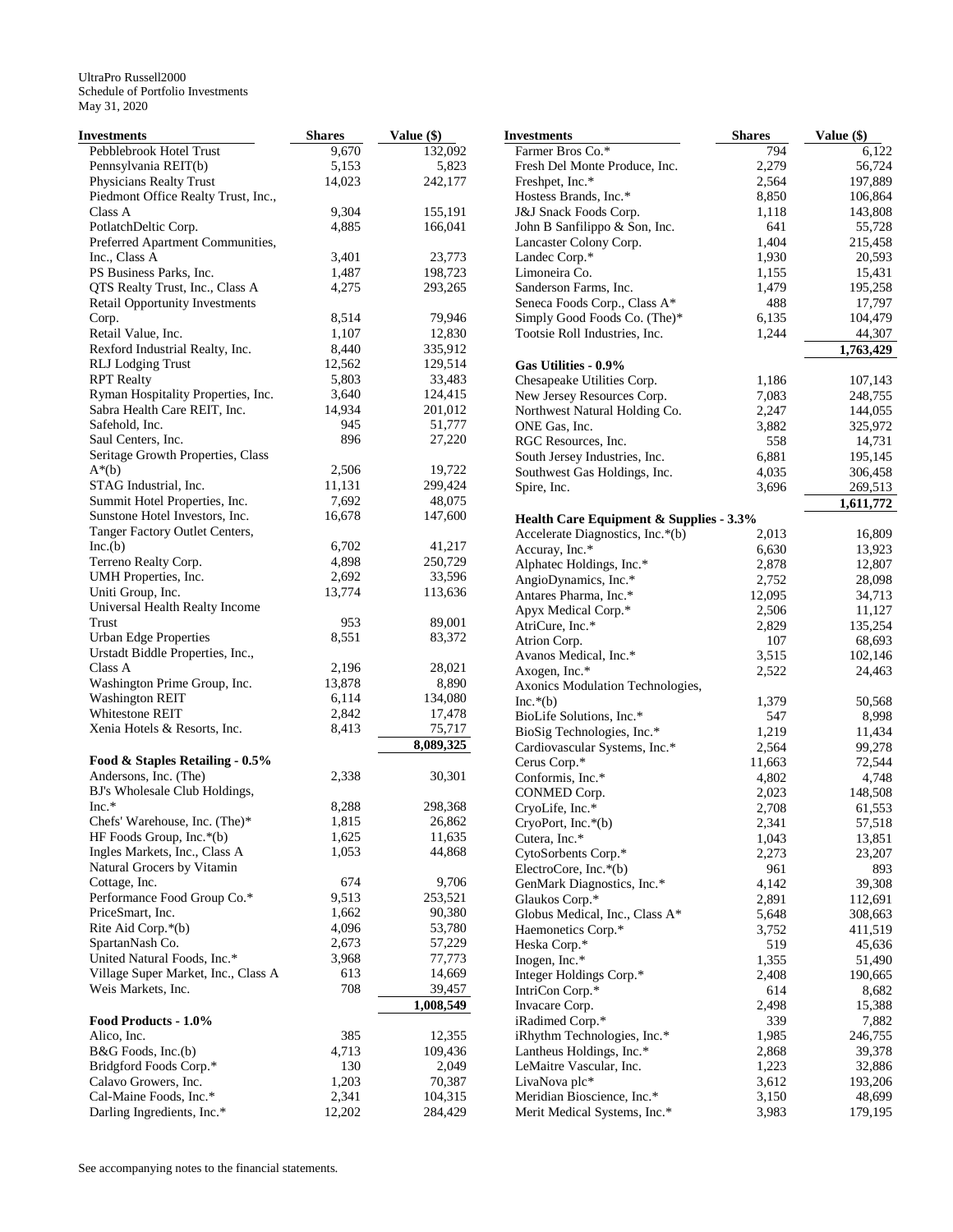| Investments                                                                   | <b>Shares</b>  | Value (\$)       |
|-------------------------------------------------------------------------------|----------------|------------------|
| Mesa Laboratories, Inc.                                                       | 298            | 78,747           |
| Misonix, Inc.*                                                                | 683            | 9,514            |
| Natus Medical, Inc.*                                                          | 2,505          | 53,607           |
| Neogen Corp.*                                                                 | 3,853          | 274,411          |
| Neuronetics, Inc.*                                                            | 988            | 1,808            |
| Nevro Corp.*                                                                  | 2,221          | 278,958          |
| Novocure Ltd.*                                                                | 6,483          | 437,149          |
| NuVasive, Inc.*                                                               | 3,858          | 233,795          |
| OraSure Technologies, Inc.*<br>Orthofix Medical, Inc.*                        | 4,581<br>1,341 | 66,608           |
| OrthoPediatrics Corp.*                                                        | 746            | 45,701<br>34,413 |
| Quidel Corp.*                                                                 | 2,663          | 466,025          |
| Rockwell Medical, Inc.*(b)                                                    | 4,894          | 10,473           |
| RTI Surgical Holdings, Inc.*                                                  | 4,226          | 11,495           |
| SeaSpine Holdings Corp.*                                                      | 1,614          | 17,189           |
| Senseonics Holdings, Inc.*                                                    | 9,094          | 4,244            |
| Shockwave Medical, Inc.*                                                      | 1,900          | 83,619           |
| SI-BONE, Inc.*                                                                | 1,423          | 24,888           |
| Sientra, Inc.*                                                                | 2,868          | 11,128           |
| Silk Road Medical, Inc.*                                                      | 1,198          | 45,847           |
| Soliton, Inc. $*(b)$                                                          | 414            | 4,111            |
| STAAR Surgical Co.*                                                           | 3,311          | 128,467          |
| Surmodics, Inc.*                                                              | 968            | 35,797           |
| Tactile Systems Technology, Inc.*                                             | 1,370          | 66,377           |
| Tandem Diabetes Care, Inc.*                                                   | 4,181          | 347,650          |
| TransEnterix, Inc.*                                                           | 1,763          | 746              |
| TransMedics Group, Inc.*                                                      | 1,062          | 14,029           |
| Utah Medical Products, Inc.                                                   | 258            | 25,666           |
| Vapotherm, Inc.*                                                              | 1,115          | 29,692           |
| Varex Imaging Corp.*                                                          | 2,797          | 52,472           |
| ViewRay, Inc. $*(b)$                                                          | 7,914          | 13,849           |
| Wright Medical Group NV*                                                      | 9,372          | 276,943          |
| Zynex, Inc. $*(b)$                                                            | 1,198          | 23,241           |
|                                                                               |                | 6,141,835        |
| <b>Health Care Providers &amp; Services - 1.7%</b><br>1Life Healthcare, Inc.* | 1,447          | 46,738           |
|                                                                               | 929            | 91,934           |
| Addus HomeCare Corp.*<br>Amedisys, Inc.*                                      | 2,336          | 448,629          |
| American Renal Associates                                                     |                |                  |
| Holdings, Inc.*                                                               | 1,364          | 8,443            |
| AMN Healthcare Services, Inc.*                                                | 3,421          | 151,756          |
| Apollo Medical Holdings, Inc.*                                                | 628            | 11,863           |
| Avalon GloboCare Corp.*(b)                                                    | 1,604          | 2,550            |
| BioTelemetry, Inc.*                                                           | 2,467          | 116,393          |
| Brookdale Senior Living, Inc.*                                                | 13,712         | 50,186           |
| Catasys, Inc. $*(b)$                                                          | 535            | 10,598           |
| Community Health Systems, Inc.*                                               | 6,401          | 20,163           |
| CorVel Corp.*                                                                 | 658            | 44,672           |
| Cross Country Healthcare, Inc.*                                               | 2,652          | 16,098           |
| Ensign Group, Inc. (The)                                                      | 3,769          | 164,781          |
| Enzo Biochem, Inc.*                                                           | 3,312          | 9,439            |
| Exagen, Inc. $*(b)$                                                           | 247            | 2,863            |
| Genesis Healthcare, Inc.*                                                     | 6,219          | 5,361            |
| Hanger, Inc.*                                                                 | 2,692          | 49,425           |
| HealthEquity, Inc.*                                                           | 5,137          | 318,340          |
| Joint Corp. (The)*                                                            | 969            | 14,642           |
| LHC Group, Inc.*                                                              | 2,256          | 366,623          |
| Magellan Health, Inc.*                                                        | 1,654          | 124,033          |
| National HealthCare Corp.                                                     | 907            | 60,832           |
| National Research Corp.                                                       | 892<br>2,263   | 50,594<br>34,398 |
| Option Care Health, Inc.*<br>Owens & Minor, Inc.                              | 4,580          | 36,319           |
| Patterson Cos., Inc.                                                          | 6,217          | 122,413          |
| Pennant Group, Inc. (The)*                                                    | 1,857          | 47,335           |
|                                                                               |                |                  |

| <b>Investments</b>                                         | Shares         | Value $(\$)$   |
|------------------------------------------------------------|----------------|----------------|
| PetIQ, Inc.*(b)                                            | 1,466          | 44,977         |
| Progyny, Inc. $*(b)$                                       | 881            | 21,990         |
| Providence Service Corp. (The)*                            | 865            | 69,632         |
| R1 RCM, Inc.*                                              | 7,678          | 81,464         |
| RadNet, Inc.*                                              | 3,156          | 53,778         |
| Select Medical Holdings Corp.*                             | 8,173          | 131,912        |
| Surgery Partners, Inc.*                                    | 1,826          | 24,477         |
| Tenet Healthcare Corp.*                                    | 7,642          | 166,290        |
| Tivity Health, Inc.*(b)                                    | 3,526          | 37,552         |
| Triple-S Management Corp., Class                           |                |                |
| $B^*$                                                      | 1,701          | 33,850         |
| US Physical Therapy, Inc.                                  | 933            | 69,173         |
| <b>Health Care Technology - 1.3%</b>                       |                | 3,162,516      |
|                                                            |                |                |
| Allscripts Healthcare Solutions,<br>$Inc.*$                |                |                |
|                                                            | 12,009         | 75,897         |
| Castlight Health, Inc., Class B*                           | 7,568          | 5,961          |
| Computer Programs and Systems,                             |                |                |
| Inc.                                                       | 946            | 20,926         |
| Evolent Health, Inc., Class A*                             | 5,502          | 48,858         |
| Health Catalyst, Inc.*                                     | 1,415          | 38,403         |
| HealthStream, Inc.*                                        | 1,929          | 43,943         |
| HMS Holdings Corp.*                                        | 6,526          | 203,872        |
| Inovalon Holdings, Inc., Class A*                          | 5,405          | 101,722        |
| Inspire Medical Systems, Inc.*                             | 1,001          | 81,622         |
| Livongo Health, Inc.*                                      | 3,823          | 229,112        |
| NextGen Healthcare, Inc.*                                  | 4,048          | 41,775         |
| Omnicell, Inc.*                                            | 3,077          | 205,882        |
| OptimizeRx Corp.*                                          | 1,023          | 11,621         |
| Phreesia, Inc.*                                            | 2,022          | 59,285         |
| Schrodinger, Inc.*                                         | 1,032          | 70,640         |
| Simulations Plus, Inc.                                     | 887            | 44,944         |
| Tabula Rasa HealthCare, Inc.*(b)                           | 1,451          | 77,527         |
| Teladoc Health, Inc.*                                      | 5,364          | 933,658        |
| Vocera Communications, Inc.*                               | 2,312          | 45,385         |
|                                                            |                | 2,341,033      |
| Hotels, Restaurants & Leisure - 1.7%                       |                |                |
| BBX Capital Corp.                                          | 4,772          | 8,542<br>4,262 |
| Biglari Holdings, Inc., Class B*<br>BJ's Restaurants, Inc. | 70             |                |
|                                                            | 1,417<br>6,496 | 30,777         |
| Bloomin' Brands, Inc.<br>Bluegreen Vacations Corp.         |                | 74,119         |
|                                                            | 532            | 2,320          |
| Boyd Gaming Corp.                                          | 5,986          | 127,981        |
| Brinker International, Inc.                                | 2,775          | 73,121         |
| Carrols Restaurant Group, Inc.*                            | 2,587          | 11,098         |
| Century Casinos, Inc.*                                     | 2,025          | 11,077         |
| Cheesecake Factory, Inc. (The)                             | 3,090          | 66,373         |
| Churchill Downs, Inc.                                      | 2,611          | 346,401        |
| Chuy's Holdings, Inc.*                                     | 1,231          | 19,684         |
| Cracker Barrel Old Country Store,                          |                |                |
| Inc.                                                       | 1,789          | 191,656        |
| Dave & Buster's Entertainment, Inc.                        | 2,296          | 30,284         |
| Del Taco Restaurants, Inc.*                                | 2,144          | 13,078         |
| Denny's Corp.*                                             | 4,303          | 46,666         |
| Dine Brands Global, Inc.                                   | 1,187          | 53,878         |
| Drive Shack, Inc.*                                         | 4,485          | 7,983          |
| El Pollo Loco Holdings, Inc.*                              | 1,453          | 20,153         |
| Eldorado Resorts, Inc.*(b)                                 | 4,908          | 174,038        |
| Everi Holdings, Inc.*                                      | 5,966          | 37,049         |
| Fiesta Restaurant Group, Inc.*                             | 1,738          | 14,304         |
| Golden Entertainment, Inc.*                                | 1,264          | 15,414         |
| Inspired Entertainment, Inc.*                              | 658            | 1,770          |
| J Alexander's Holdings, Inc.*                              | 971            | 4,117          |
| Jack in the Box, Inc.                                      | 1,722          | 115,408        |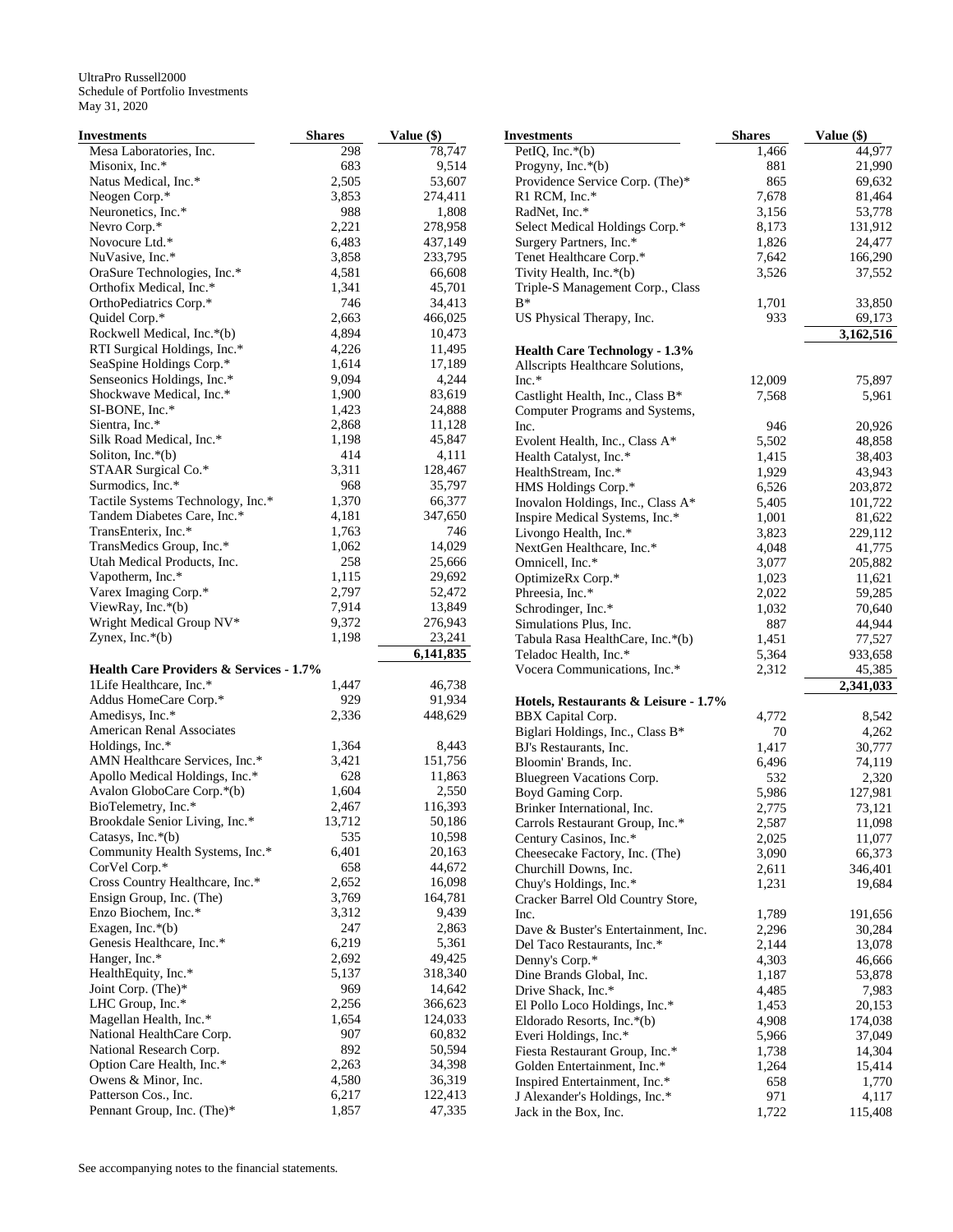| Investments                                                                      | <b>Shares</b> | Value (\$) | <b>Investments</b>                                                  | <b>Shares</b> | Value (\$) |
|----------------------------------------------------------------------------------|---------------|------------|---------------------------------------------------------------------|---------------|------------|
| Kura Sushi USA, Inc., Class A <sup>*</sup> (b)<br>Lindblad Expeditions Holdings, | 252           | 3,677      | <b>Household Products - 0.2%</b><br>Central Garden & Pet Co.*       | 734           | 26,930     |
| $Inc.*$                                                                          | 1,703         | 13,369     | Central Garden & Pet Co., Class A*                                  | 3,003         | 102,883    |
| Marriott Vacations Worldwide                                                     |               |            |                                                                     | 391           | 13,853     |
|                                                                                  |               | 276,408    | Oil-Dri Corp. of America                                            |               |            |
| Corp.                                                                            | 3,077         |            | WD-40 Co.                                                           | 1,023         | 196,263    |
| Monarch Casino & Resort, Inc.*                                                   | 839           | 33,677     |                                                                     |               | 339,929    |
| Nathan's Famous, Inc.                                                            | 217           | 12,159     | <b>Independent Power and Renewable Electricity Producers - 0.3%</b> |               |            |
| Noodles & Co.*                                                                   | 2,125         | 12,453     | Atlantic Power Corp.*                                               | 7,919         | 16,630     |
| Papa John's International, Inc.                                                  | 1,644         | 128,051    | Clearway Energy, Inc., Class A                                      | 2,593         | 52,612     |
| Penn National Gaming, Inc.*                                                      | 9,329         | 306,085    | Clearway Energy, Inc., Class C                                      | 5,884         | 128,918    |
| PlayAGS, Inc.*                                                                   | 1,997         | 10,404     | Ormat Technologies, Inc.                                            | 2,949         | 214,717    |
| Potbelly Corp.*                                                                  | 1,548         | 3,251      | Sunnova Energy International,                                       |               |            |
| RCI Hospitality Holdings, Inc.                                                   | 639           | 9,259      | $Inc.*$                                                             | 2,360         | 35,400     |
| Red Lion Hotels Corp.*                                                           | 1,788         | 3,147      | TerraForm Power, Inc., Class A                                      | 5,920         | 108,810    |
| Red Robin Gourmet Burgers,                                                       |               |            |                                                                     |               | 557,087    |
| $Inc.*(b)$                                                                       | 963           | 13,347     | Industrial Conglomerates - 0.0%(c)                                  |               |            |
| Red Rock Resorts, Inc., Class A                                                  | 5,200         | 71,760     | Raven Industries, Inc.                                              | 2,654         | 56,928     |
| Ruth's Hospitality Group, Inc.                                                   | 2,054         | 16,658     |                                                                     |               |            |
| Scientific Games Corp.*                                                          | 4,162         | 65,468     | Insurance - 1.6%                                                    |               |            |
| SeaWorld Entertainment, Inc.*                                                    | 3,503         | 63,264     | Ambac Financial Group, Inc.*                                        | 3,356         | 45,038     |
| Shake Shack, Inc., Class A*                                                      | 2,155         | 119,710    |                                                                     |               |            |
| Target Hospitality Corp.*                                                        | 2,418         | 5,755      | American Equity Investment Life<br>Holding Co.                      | 6,697         | 145,258    |
| Texas Roadhouse, Inc.                                                            | 4,921         | 255,154    |                                                                     |               |            |
| Twin River Worldwide Holdings,                                                   |               |            | AMERISAFE, Inc.                                                     | 1,421         | 87,221     |
| Inc.                                                                             | 1,296         | 27,099     | Argo Group International Holdings                                   |               |            |
| Wingstop, Inc.                                                                   | 2,178         | 265,607    | Ltd.                                                                | 2,426         | 74,454     |
|                                                                                  |               |            | Benefytt Technologies, Inc.*(b)                                     | 724           | 14,212     |
|                                                                                  |               | 3,217,315  | BRP Group, Inc., Class A*                                           | 1,312         | 16,269     |
| <b>Household Durables - 1.4%</b>                                                 |               |            | Citizens, Inc.*(b)                                                  | 3,675         | 22,344     |
| Bassett Furniture Industries, Inc.                                               | 714           | 4,570      | CNO Financial Group, Inc.                                           | 11,012        | 158,022    |
| Beazer Homes USA, Inc.*                                                          | 2,167         | 21,280     | Crawford & Co., Class A                                             | 1,209         | 7,278      |
| Casper Sleep, Inc.*(b)                                                           | 501           | 3,537      | Donegal Group, Inc., Class A                                        | 766           | 10,916     |
| Cavco Industries, Inc.*                                                          | 640           | 121,722    | eHealth, Inc.*                                                      | 1,694         | 220,931    |
| Century Communities, Inc.*                                                       | 2,123         | 62,713     | Employers Holdings, Inc.                                            | 2,346         | 70,122     |
| Ethan Allen Interiors, Inc.                                                      | 1,745         | 19,718     | Enstar Group Ltd.*                                                  | 852           | 121,325    |
| Flexsteel Industries, Inc.                                                       | 565           | 5,610      | FBL Financial Group, Inc., Class A                                  | 720           | 25,711     |
| GoPro, Inc., Class $A^*(b)$                                                      | 9,458         | 44,547     | FedNat Holding Co.                                                  | 857           | 10,447     |
| Green Brick Partners, Inc.*                                                      | 1,806         | 19,324     | Genworth Financial, Inc., Class A*                                  | 37,601        | 114,683    |
| Hamilton Beach Brands Holding                                                    |               |            | Global Indemnity Ltd.                                               | 618           | 14,993     |
| Co., Class A                                                                     | 480           | 4,584      | Goosehead Insurance, Inc., Class                                    |               |            |
| Helen of Troy Ltd.*                                                              | 1,864         | 339,099    | $A^*$                                                               | 849           | 50,898     |
| Hooker Furniture Corp.                                                           | 867           | 14,132     | Greenlight Capital Re Ltd., Class                                   |               |            |
| Installed Building Products, Inc.*                                               | 1,682         | 108,119    | $A^*$                                                               | 2,164         | 15,667     |
| iRobot Corp.*(b)                                                                 | 2,064         | 152,158    | Hallmark Financial Services, Inc.*                                  | 961           | 2,239      |
| KB Home                                                                          | 6,445         | 213,201    | HCI Group, Inc.                                                     | 455           | 20,407     |
| La-Z-Boy, Inc.                                                                   | 3,332         | 85,699     | Heritage Insurance Holdings, Inc.                                   | 1,947         | 24,415     |
| Legacy Housing Corp.*                                                            | 430           | 5,594      |                                                                     |               |            |
| LGI Homes, Inc.*                                                                 | 1,492         | 124,463    | Horace Mann Educators Corp.                                         | 3,073         | 112,226    |
| Lifetime Brands, Inc.                                                            | 884           | 5,030      | Independence Holding Co.                                            | 369           | 10,719     |
|                                                                                  | 666           |            | Investors Title Co.                                                 | 104           | 13,114     |
| Lovesac Co. $(The)*(b)$                                                          |               | 12,194     | James River Group Holdings Ltd.                                     | 2,196         | 84,919     |
| M/I Homes, Inc.*                                                                 | 2,014         | 67,429     | Kinsale Capital Group, Inc.                                         | 1,520         | 226,966    |
| MDC Holdings, Inc.                                                               | 3,752         | 127,530    | MBIA, Inc.*                                                         | 5,589         | 39,570     |
| Meritage Homes Corp.*                                                            | 2,692         | 187,094    | National General Holdings Corp.                                     | 5,016         | 101,825    |
| Purple Innovation, Inc.*                                                         | 618           | 8,862      | National Western Life Group, Inc.,                                  |               |            |
| Skyline Champion Corp.*                                                          | 3,739         | 92,877     | Class A                                                             | 169           | 33,112     |
| Sonos, Inc.*                                                                     | 5,967         | 64,802     | NI Holdings, Inc.*                                                  | 713           | 10,688     |
| Taylor Morrison Home Corp., Class                                                |               |            | Palomar Holdings, Inc.*                                             | 1,378         | 102,551    |
| A*                                                                               | 9,708         | 187,656    | ProAssurance Corp.                                                  | 3,955         | 54,579     |
| TopBuild Corp.*                                                                  | 2,487         | 285,234    | ProSight Global, Inc.*                                              | 659           | 5,839      |
| TRI Pointe Group, Inc.*                                                          | 10,282        | 147,238    | Protective Insurance Corp., Class B                                 | 674           | 9,315      |
| Tupperware Brands Corp.                                                          | 3,642         | 11,764     | RLI Corp.                                                           | 2,967         | 234,274    |
| Universal Electronics, Inc.*                                                     | 1,009         | 45,647     | Safety Insurance Group, Inc.                                        | 1,095         | 83,483     |
| ZAGG, Inc.*                                                                      | 2,073         | 6,188      | Selective Insurance Group, Inc.                                     | 4,358         | 228,577    |
|                                                                                  |               | 2,599,615  | State Auto Financial Corp.                                          | 1,279         | 25,503     |
|                                                                                  |               |            |                                                                     |               |            |

108,810 **557,087**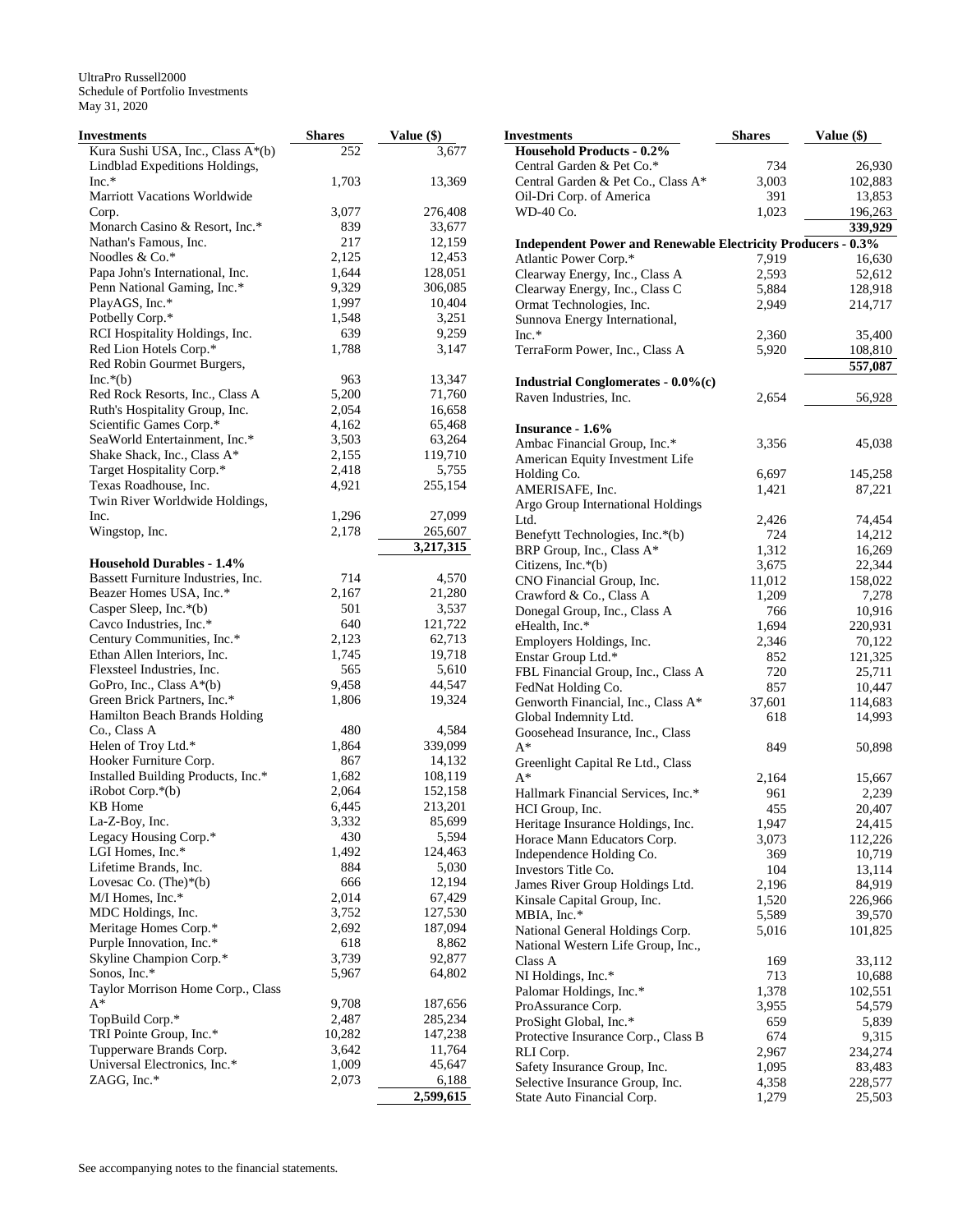| Investments                                                                               | <b>Shares</b> | Value (\$)           |
|-------------------------------------------------------------------------------------------|---------------|----------------------|
| Stewart Information Services Corp.                                                        | 1,743         | 53,719               |
| Third Point Reinsurance Ltd.*                                                             | 5,491         | 40,524               |
| Tiptree, Inc.                                                                             | 1,855         | 11,316               |
| Trupanion, Inc.*(b)                                                                       | 2,145         | 64,607               |
| United Fire Group, Inc.                                                                   | 1,571         | 42,150               |
| United Insurance Holdings Corp.                                                           | 1,520         | 11,917               |
| Universal Insurance Holdings, Inc.                                                        | 2,208         | 39,435               |
| Watford Holdings Ltd.*                                                                    | 1,316         | 19,437               |
|                                                                                           |               | 2,933,215            |
| <b>Interactive Media &amp; Services - 0.2%</b>                                            |               |                      |
| Cargurus, Inc.*                                                                           | 5,575         | 144,839              |
| Cars.com, Inc.*                                                                           | 4,983         | 30,745               |
| DHI Group, Inc.*                                                                          | 3,718         | 9,927                |
| Eventbrite, Inc., Class A*                                                                | 2,715         | 23,403               |
| EverQuote, Inc., Class A*                                                                 | 655           | 35,318               |
| Liberty TripAdvisor Holdings, Inc.,                                                       |               |                      |
| Class $A^*$                                                                               | 5,316         | 12,626               |
| Meet Group, Inc. (The)*                                                                   | 5,136         | 31,740               |
| QuinStreet, Inc.*                                                                         | 3,429         | 34,770               |
| Travelzoo*                                                                                | 391           | 2,393                |
| TrueCar, Inc.*                                                                            | 7,810         | 21,087               |
| Yelp, Inc.*                                                                               | 5,092         | 110,700              |
|                                                                                           |               | $\overline{457,}548$ |
| <b>Internet &amp; Direct Marketing Retail - 0.4%</b><br>1-800-Flowers.com, Inc., Class A* |               |                      |
|                                                                                           | 1,836         | 40,649               |
| Duluth Holdings, Inc., Class B*(b)                                                        | 796           | 3,614                |
| Groupon, Inc.*                                                                            | 33,384        | 42,565               |
| Lands' End, Inc.*                                                                         | 784           | 4,923                |
| Leaf Group Ltd.*                                                                          | 1,308         | 3,571                |
| Liquidity Services, Inc.*                                                                 | 1,986         | 11,340               |
| PetMed Express, Inc.                                                                      | 1,454         | 52,489               |
| Quotient Technology, Inc.*                                                                | 5,573         | 38,788               |
| RealReal, Inc. (The)*                                                                     | 3,858         | 51,736               |
| Rubicon Project, Inc. (The)*                                                              | 7,263         | 45,539               |
| Shutterstock, Inc.                                                                        | 1,418         | 53,771               |
| Stamps.com, Inc.*                                                                         | 1,235         | 244,715              |
| Stitch Fix, Inc., Class A*(b)                                                             | 3,077         | 71,140               |
| Waitr Holdings, Inc.*(b)                                                                  | 4,391         | 10,846<br>675,686    |
| IT Services - 1.6%                                                                        |               |                      |
| Brightcove, Inc.*                                                                         | 2,903         | 23,311               |
| Cardtronics plc, Class A*                                                                 | 2,696         | 65,216               |
| Cass Information Systems, Inc.                                                            | 1,047         | 42,236               |
| Conduent, Inc.*                                                                           | 12,855        | 30,723               |
| CSG Systems International, Inc.                                                           | 2,443         | 115,676              |
| <b>Endurance International Group</b>                                                      |               |                      |
| Holdings, Inc.*                                                                           | 5,378         | 19,253               |
| EVERTEC, Inc.                                                                             | 4,503         | 131,127              |
| Evo Payments, Inc., Class A*                                                              | 2,968         | 65,712               |
| Exela Technologies, Inc.*(b)                                                              | 3,327         | 1,081                |
| ExlService Holdings, Inc.*                                                                | 2,491         | 152,374              |
| GTT Communications, Inc.*(b)                                                              | 2,504         | 20,007               |
| Hackett Group, Inc. (The)                                                                 | 1,796         | 24,767               |
| I3 Verticals, Inc., Class A*                                                              | 1,090         | 31,457               |
| Information Services Group, Inc.*                                                         | 2,659         | 4,574                |
| International Money Express, Inc.*                                                        | 1,339         | 14,769               |
| KBR, Inc.                                                                                 | 10,531        | 246,952              |
| Limelight Networks, Inc.*                                                                 | 8,624         | 42,603               |
| LiveRamp Holdings, Inc.*                                                                  | 4,979         | 251,091              |
| ManTech International Corp., Class                                                        |               |                      |
| A                                                                                         | 2,000         | 155,480              |
| MAXIMUS, Inc.                                                                             | 4,727         | 340,439              |
| NIC, Inc.                                                                                 | 4,876         | 117,317              |

| Investments                             | <b>Shares</b>  | Value (\$) |
|-----------------------------------------|----------------|------------|
| Paysign, Inc.*                          | 2,237          | 16,151     |
| Perficient, Inc.*                       | 2,361          | 80,368     |
| Perspecta, Inc.                         | 10,392         | 230,391    |
| PRGX Global, Inc.*                      | 1,536          | 6,052      |
| Priority Technology Holdings,           |                |            |
| $Inc.*$                                 | 481            | 899        |
| Science Applications International      |                |            |
| Corp.                                   | 4,312          | 379,629    |
| StarTek, Inc.*                          | 1,233          | 5,191      |
| Sykes Enterprises, Inc.*                | 2,851          | 77,718     |
| TTEC Holdings, Inc.                     | 1,284          | 54,390     |
| Tucows, Inc., Class A*(b)               | 700            | 42,049     |
| Unisys Corp.*                           | 3,784          | 42,986     |
| Verra Mobility Corp.*                   | 9,494          | 103,580    |
| Virtusa Corp.*                          | 2,129          | 64,019     |
|                                         |                | 2,999,588  |
| Leisure Products - 0.4%                 |                |            |
| Acushnet Holdings Corp.                 | 2,615          | 87,393     |
| American Outdoor Brands Corp.*          | 4,037          | 47,717     |
| Callaway Golf Co.                       | 6,943          | 106,367    |
| Clarus Corp.                            | 1,745          | 18,323     |
| Escalade, Inc.                          | 817            | 8,235      |
| Johnson Outdoors, Inc., Class A         | 398            | 30,889     |
| Malibu Boats, Inc., Class A*            | 1,532          | 72,203     |
| Marine Products Corp.                   | 548            | 6,165      |
| MasterCraft Boat Holdings, Inc.*        | 1,370          | 20,358     |
| Sturm Ruger & Co., Inc.                 | 1,243          | 77,489     |
| Vista Outdoor, Inc.*                    | 4,296          | 41,714     |
| YETI Holdings, Inc.*                    | 5,199          | 166,888    |
|                                         |                | 683,741    |
| Life Sciences Tools & Services - 0.8%   |                |            |
| ChromaDex Corp.*                        | 3,049          | 14,666     |
| Codexis, Inc.*                          |                | 48,786     |
| Fluidigm Corp.*                         | 3,928<br>5,137 | 22,397     |
| Luminex Corp.                           | 3,140          | 97,842     |
| Medpace Holdings, Inc.*                 | 2,063          | 191,488    |
| NanoString Technologies, Inc.*          |                | 78,065     |
| NeoGenomics, Inc.*                      | 2,557<br>7,089 | 189,206    |
| Pacific Biosciences of California,      |                |            |
| $Inc.*$                                 | 10,577         | 37,231     |
| Personalis, Inc.*                       |                | 16,623     |
|                                         | 1,404          |            |
| Quanterix Corp.*                        | 998            | 27,535     |
| Repligen Corp.*<br>Syneos Health, Inc.* | 3,889          | 509,342    |
|                                         | 4,631          | 282,445    |
|                                         |                | 1,515,626  |
| Machinery - 2.5%                        |                |            |
| Alamo Group, Inc.                       | 726            | 75,010     |
| Albany International Corp., Class A     | 2,275          | 137,183    |
| Altra Industrial Motion Corp.           | 4,768          | 147,808    |
| Astec Industries, Inc.                  | 1,657          | 70,389     |
| Barnes Group, Inc.                      | 3,501          | 132,268    |
| Blue Bird Corp.*                        | 1,143          | 16,402     |
| Briggs & Stratton Corp.                 | 3,057          | 5,013      |
| Chart Industries, Inc.*                 | 2,676          | 105,033    |
| CIRCOR International, Inc.*             | 1,450          | 23,316     |
| Columbus McKinnon Corp.                 | 1,711          | 52,032     |
| Commercial Vehicle Group, Inc.*         | 2,255          | 5,705      |
| Douglas Dynamics, Inc.                  | 1,664          | 60,803     |
| Eastern Co. (The)                       | 403            | 7,540      |
| Energy Recovery, Inc.*                  | 2,799          | 21,510     |
| Enerpac Tool Group Corp.                | 4,084          | 73,104     |
| EnPro Industries, Inc.                  | 1,528          | 68,882     |
| ESCO Technologies, Inc.                 | 1,898          | 156,794    |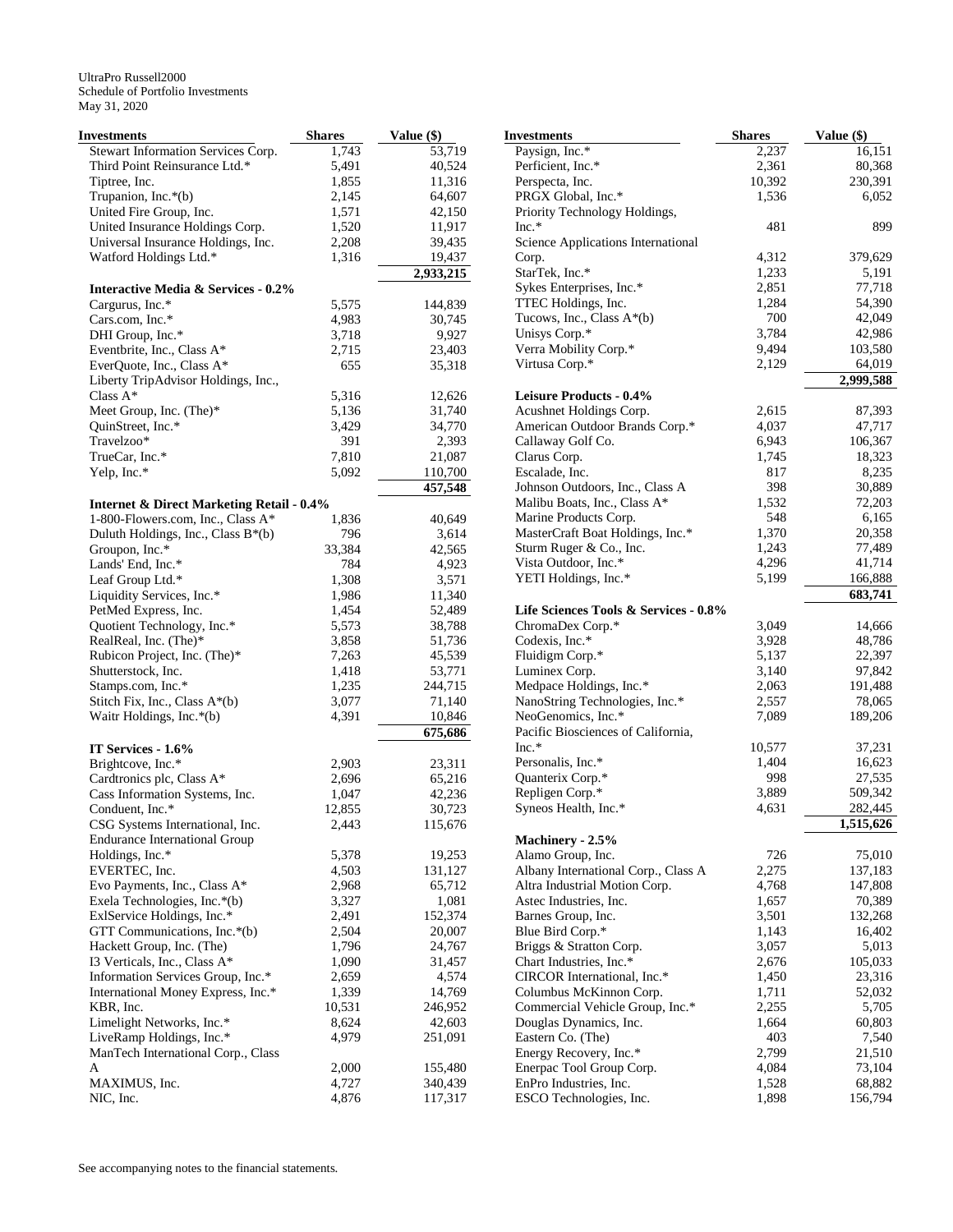| Investments                                       | <b>Shares</b> | Value (\$)        | <b>Investments</b>                                    | <b>Shares</b>  | Value (\$)      |
|---------------------------------------------------|---------------|-------------------|-------------------------------------------------------|----------------|-----------------|
| Evoqua Water Technologies Corp.*                  | 5,641         | 106,107           | Cumulus Media, Inc., Class A*                         | 1,069          | 5,527           |
| Federal Signal Corp.                              | 4,438         | 129,323           | Daily Journal Corp.*(b)                               | 84             | 23,528          |
| Franklin Electric Co., Inc.                       | 3,433         | 174,122           | Emerald Holding, Inc.                                 | 1,833          | 4,069           |
| Gencor Industries, Inc.*                          | 675           | 8,039             | Entercom Communications Corp.,                        |                |                 |
| Gorman-Rupp Co. (The)                             | 1,309         | 40,134            | Class A                                               | 8,852          | 14,783          |
| Graham Corp.                                      | 713           | 8,157             | Entravision Communications Corp.,                     |                |                 |
| Greenbrier Cos., Inc. (The)                       | 2,382         | 50,546            | Class A                                               | 4,441          | 6,662           |
| Helios Technologies, Inc.                         | 2,170         | 77,621            | EW Scripps Co. (The), Class A                         | 4,096          | 35,512          |
| Hillenbrand, Inc.                                 | 5,418         | 139,459           | Fluent, Inc.*                                         | 3,165          | 6,314           |
| Hurco Cos., Inc.                                  | 479           | 14,974            | Gannett Co., Inc.                                     | 8,717          | 11,419          |
| Hyster-Yale Materials Handling,                   |               |                   | Gray Television, Inc.*                                | 6,781          | 94,527          |
| Inc.                                              | 751           | 27,494            | Hemisphere Media Group, Inc.*                         | 1,288          | 12,622          |
| John Bean Technologies Corp.                      | 2,318         | 190,424           | Lee Enterprises, Inc.*                                | 3,975          | 4,412           |
| Kadant, Inc.                                      | 815           | 78,916            | Liberty Latin America Ltd., Class                     |                |                 |
| Kennametal, Inc.                                  | 6,101         | 169,242           | A*                                                    | 3,429          | 34,187          |
| LB Foster Co., Class A*                           | 741           | 9,055             | Liberty Latin America Ltd., Class<br>$C^*$            |                |                 |
| Lindsay Corp.                                     | 803           | 75,418            |                                                       | 8,439          | 81,014          |
| Luxfer Holdings plc                               | 2,037         | 28,498            | Loral Space & Communications,                         |                |                 |
| Lydall, Inc.*                                     | 1,267         | 13,709            | Inc.                                                  | 957            | 18,020          |
| Manitowoc Co., Inc. (The)*                        | 2,607         | 24,375            | Marchex, Inc., Class B*                               | 2,682          | 4,157           |
| Mayville Engineering Co., Inc.*<br>Meritor, Inc.* | 469           | 2,870             | MDC Partners, Inc., Class A*<br>Meredith Corp.        | 4,168<br>2,958 | 5,481<br>44,193 |
| Miller Industries, Inc.                           | 5,276<br>821  | 107,525<br>24,326 | MSG Networks, Inc., Class A*                          | 3,191          | 39,505          |
| Mueller Industries, Inc.                          | 4,121         |                   | National CineMedia, Inc.                              | 4,633          | 12,741          |
|                                                   |               | 110,360           |                                                       |                |                 |
| Mueller Water Products, Inc., Class<br>A          | 11,661        | 108,914           | Saga Communications, Inc., Class<br>A                 | 281            | 7,466           |
| Navistar International Corp.*                     | 3,684         | 92,616            | Scholastic Corp.                                      | 2,199          | 64,651          |
| NN, Inc.                                          | 3,100         | 13,857            | TechTarget, Inc.*                                     | 1,712          | 47,063          |
| Omega Flex, Inc.                                  | 215           | 21,994            | TEGNA, Inc.                                           | 16,153         | 189,313         |
| Park-Ohio Holdings Corp.                          | 641           | 9,352             | Tribune Publishing Co.                                | 1,301          | 12,360          |
| Proto Labs, Inc.*                                 | 2,004         | 253,205           | WideOpenWest, Inc.*                                   | 1,831          | 11,920          |
| RBC Bearings, Inc.*                               | 1,801         | 253,311           |                                                       |                | 919,974         |
| REV Group, Inc.                                   | 2,018         | 12,310            | Metals & Mining - 0.8%                                |                |                 |
| Rexnord Corp.                                     | 7,905         | 237,940           | Allegheny Technologies, Inc.*                         | 9,346          | 81,123          |
| Spartan Motors, Inc.                              | 2,512         | 42,905            | Carpenter Technology Corp.                            | 3,499          | 81,772          |
| SPX Corp.*                                        | 3,245         | 129,735           | Century Aluminum Co.*                                 | 3,732          | 22,243          |
| SPX FLOW, Inc.*                                   | 3,112         | 107,613           | Cleveland-Cliffs, Inc.(b)                             | 29,327         | 153,087         |
| Standex International Corp.                       | 915           | 48,413            | Coeur Mining, Inc.*                                   | 17,696         | 101,752         |
| Tennant Co.                                       | 1,337         | 85,488            | Commercial Metals Co.                                 | 8,760          | 150,321         |
| Terex Corp.                                       | 4,708         | 74,010            | Compass Minerals International,                       |                |                 |
| Titan International, Inc.                         | 3,723         | 4,579             | Inc.                                                  | 2,534          | 122,088         |
| TriMas Corp.*                                     | 3,325         | 78,636            | Contura Energy, Inc.*                                 | 1,347          | 5,172           |
| Twin Disc, Inc.*                                  | 778           | 4,271             | Gold Resource Corp.                                   | 4,488          | 17,503          |
| Wabash National Corp.                             | 3,914         | 37,379            | Haynes International, Inc.                            | 920            | 21,004          |
| Watts Water Technologies, Inc.,                   |               |                   | Hecla Mining Co.                                      | 38,509         | 127,850         |
| Class A                                           | 2,049         | 170,395           | Kaiser Aluminum Corp.                                 | 1,165          | 83,589          |
| Welbilt, Inc.*                                    | 9,648         | 58,660            | Materion Corp.                                        | 1,508          | 79,170          |
|                                                   |               | 4,615,069         | Novagold Resources, Inc.*                             | 17,194         | 164,375         |
| <b>Marine - 0.1%</b>                              |               |                   | Olympic Steel, Inc.                                   | 684            | 7,544           |
| Costamare, Inc.                                   | 3,837         | 17,650            | Ramaco Resources, Inc.*(b)                            | 611            | 1,656           |
| Eagle Bulk Shipping, Inc.*                        | 3,255         | 5,761             | Ryerson Holding Corp.*                                | 1,201          | 5,993           |
| Genco Shipping & Trading Ltd.                     | 1,126         | 5,315             | Schnitzer Steel Industries, Inc.,                     |                |                 |
| Matson, Inc.                                      | 3,157         | 90,195            | Class A                                               | 1,939          | 30,442          |
| Safe Bulkers, Inc.*                               | 3,778         | 3,854             | SunCoke Energy, Inc.                                  | 5,263          | 17,947          |
| Scorpio Bulkers, Inc.                             | 405           | 7,051             | Synalloy Corp.*                                       | 617            | 5,763           |
|                                                   |               | 129,826           | TimkenSteel Corp.*                                    | 2,990          | 10,465          |
| <b>Media - 0.5%</b>                               |               |                   | Warrior Met Coal, Inc.                                | 3,846          | 54,152          |
| Boston Omaha Corp., Class A*                      | 786           | 12,828            | Worthington Industries, Inc.                          | 2,871          | 85,900          |
| Cardlytics, Inc.*                                 | 1,060         | 72,175            |                                                       |                | 1,430,911       |
| Central European Media                            |               |                   | Mortgage Real Estate Investment Trusts (REITs) - 0.5% |                |                 |
| Enterprises Ltd., Class A*                        | 6,583         | 26,332            | AG Mortgage Investment Trust,                         |                |                 |
| Clear Channel Outdoor Holdings,                   |               |                   | Inc.                                                  | 2,412          | 5,934           |
| $Inc.*$                                           | 3,627         | 3,503             | Anworth Mortgage Asset Corp.                          | 7,253          | 10,589          |
| comScore, Inc.*                                   | 3,636         | 13,690            |                                                       |                |                 |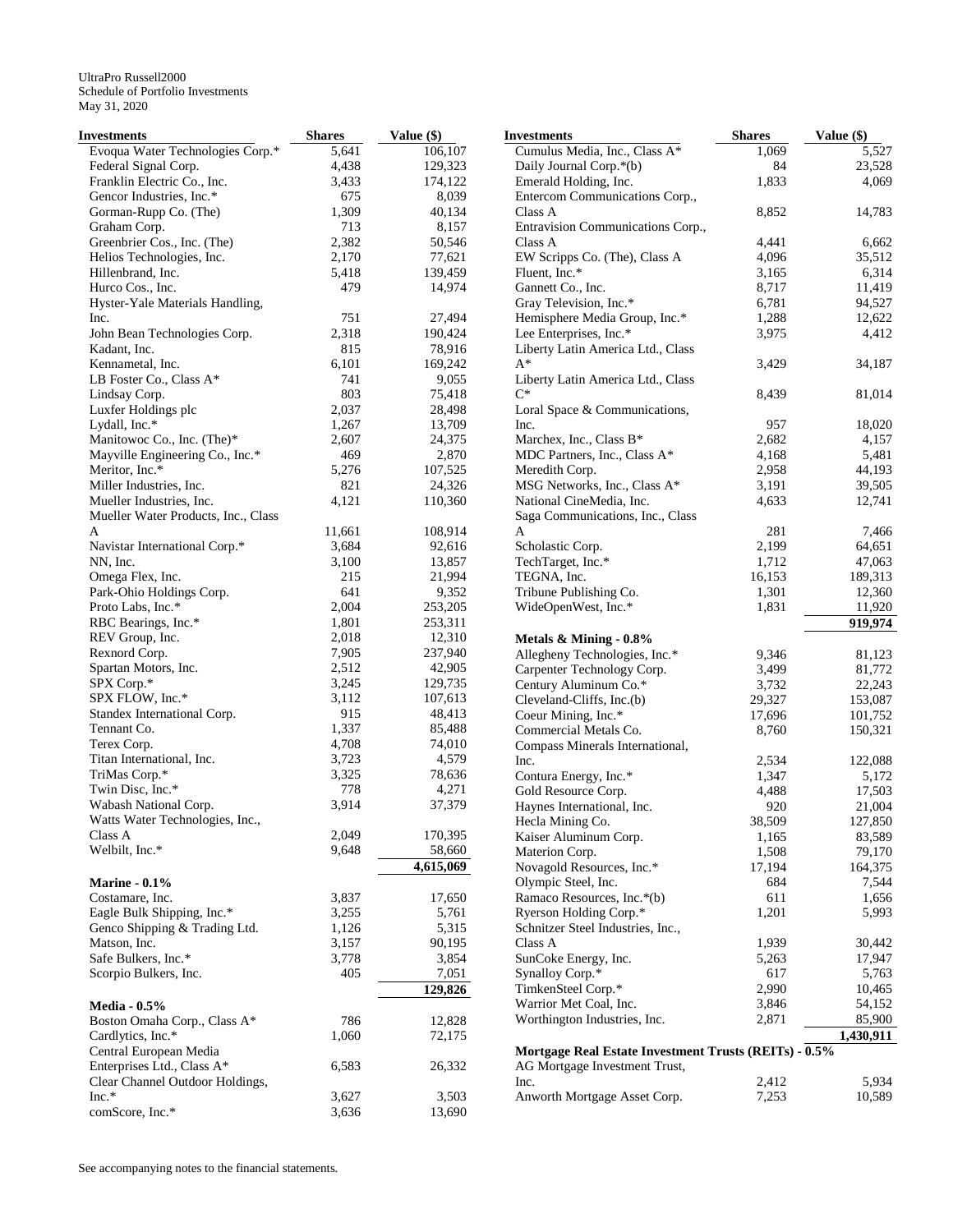| Investments                           | <b>Shares</b> | Value (\$) | <b>Investments</b>                       | <b>Shares</b> | Value (\$) |
|---------------------------------------|---------------|------------|------------------------------------------|---------------|------------|
| Apollo Commercial Real Estate         |               |            | Earthstone Energy, Inc., Class           |               |            |
| Finance, Inc.                         | 11,464        | 94,349     | $A^*(b)$                                 | 1,468         | 4,375      |
| Ares Commercial Real Estate Corp.     | 2,320         | 17,284     | Energy Fuels, Inc.*                      | 7,268         | 12,501     |
| Arlington Asset Investment Corp.,     |               |            | Evolution Petroleum Corp.                | 2,018         | 4,924      |
| Class A                               | 2,680         | 6,432      | Extraction Oil & Gas, Inc.*(b)           | 6,284         | 1,822      |
| ARMOUR Residential REIT, Inc.         | 4,379         | 34,288     | Falcon Minerals Corp.                    | 2,875         | 7,159      |
| Blackstone Mortgage Trust, Inc.,      |               |            | GasLog Ltd.                              | 3,007         | 10,314     |
| Class A                               | 9,532         | 224,860    | Golar LNG Ltd.                           | 7,002         | 55,526     |
| Capstead Mortgage Corp.               | 6,947         | 35,152     | Goodrich Petroleum Corp.*                | 675           | 5,427      |
| Cherry Hill Mortgage Investment       |               |            | Green Plains, Inc.*(b)                   | 2,536         | 21,683     |
| Corp.                                 | 1,182         | 10,201     | Gulfport Energy Corp.*                   | 11,883        | 17,943     |
| Colony Credit Real Estate, Inc.       | 6,011         | 29,754     | Hallador Energy Co.                      | 1,519         | 1,069      |
| Dynex Capital, Inc.(b)                | 1,661         | 21,360     | HighPoint Resources Corp.*               | 8,344         | 2,003      |
| Ellington Financial, Inc.             | 2,961         | 30,202     | International Seaways, Inc.              | 1,874         | 42,502     |
| Exantas Capital Corp.                 | 2,264         | 4,528      | Laredo Petroleum, Inc.*                  | 13,399        | 11,369     |
|                                       |               |            |                                          |               |            |
| Granite Point Mortgage Trust, Inc.    | 4,028         | 19,818     | Magnolia Oil & Gas Corp., Class<br>$A^*$ |               |            |
| Great Ajax Corp.                      | 1,281         | 10,504     |                                          | 7,508         | 41,669     |
| Invesco Mortgage Capital, Inc.(b)     | 12,329        | 34,151     | Matador Resources Co.*(b)                | 8,250         | 64,680     |
| <b>KKR Real Estate Finance Trust,</b> |               |            | Montage Resources Corp.*(b)              | 1,590         | 9,731      |
| Inc.                                  | 1,875         | 30,356     | NACCO Industries, Inc., Class A          | 274           | 7,201      |
| Ladder Capital Corp.                  | 7,668         | 60,961     | NextDecade Corp.*                        | 927           | 1,400      |
| New York Mortgage Trust, Inc.         | 27,940        | 58,115     | Nordic American Tankers Ltd.             | 10,349        | 47,295     |
| Orchid Island Capital, Inc.           | 4,815         | 20,079     | Northern Oil and Gas, Inc.*              | 22,027        | 17,166     |
| PennyMac Mortgage Investment          |               |            | Oasis Petroleum, Inc.*                   | 23,316        | 10,739     |
| Trust                                 | 7,342         | 80,835     | Overseas Shipholding Group, Inc.,        |               |            |
| Ready Capital Corp.                   | 2,778         | 16,307     | Class $A^*$                              | 4,804         | 10,617     |
| Redwood Trust, Inc.                   | 8,310         | 44,458     | Panhandle Oil and Gas, Inc., Class       |               |            |
| TPG RE Finance Trust, Inc.            | 3,683         | 27,291     | A                                        | 1,140         | 4,765      |
| Western Asset Mortgage Capital        |               |            | Par Pacific Holdings, Inc.*              | 2,631         | 24,442     |
| Corp.                                 | 3,860         | 7,643      | PDC Energy, Inc.*                        | 7,422         | 90,400     |
|                                       |               | 935,451    | Peabody Energy Corp.                     | 4,756         | 14,981     |
| <b>Multiline Retail - 0.1%</b>        |               |            | Penn Virginia Corp.*                     | 1,027         | 9,017      |
| Big Lots, Inc.                        | 2,892         | 112,065    | PrimeEnergy Resources Corp.*             | 37            | 2,811      |
| Dillard's, Inc., Class A(b)           | 732           | 21,967     | QEP Resources, Inc.                      | 17,286        | 14,755     |
|                                       |               | 134,032    | Renewable Energy Group, Inc.*            | 2,739         | 77,925     |
|                                       |               |            | REX American Resources Corp.*            | 417           | 24,457     |
| <b>Multi-Utilities - 0.4%</b>         |               |            | Ring Energy, Inc.*(b)                    | 4,469         | 5,318      |
| Avista Corp.                          | 4,946         | 193,735    | Rosehill Resources, Inc.*                | 783           | 263        |
| Black Hills Corp.                     | 4,536         | 279,917    | SandRidge Energy, Inc.*                  | 2,286         | 3,612      |
| NorthWestern Corp.                    | 3,762         | 226,171    | Scorpio Tankers, Inc.                    | 3,276         | 58,116     |
| Unitil Corp.                          | 1,084         | 52,216     |                                          | 6,040         | 59,917     |
|                                       |               | 752,039    | SFL Corp. Ltd.                           |               |            |
| Oil, Gas & Consumable Fuels - 1.0%    |               |            | SilverBow Resources, Inc.*               | 527           | 1,992      |
| Abraxas Petroleum Corp.*(b)           | 11,838        | 2,299      | SM Energy Co.                            | 8,324         | 29,300     |
| Altus Midstream Co.*                  | 3,738         | 2,579      | Southwestern Energy Co.*                 | 40,384        | 121,556    |
| Amplify Energy Corp.                  | 976           | 1,074      | Talos Energy, Inc.*                      | 1,497         | 18,189     |
| Arch Resources, Inc.                  | 1,120         | 36,915     | Teekay Corp.*                            | 5,100         | 14,943     |
| Ardmore Shipping Corp.                | 2,481         | 14,489     | Teekay Tankers Ltd., Class A*            | 1,760         | 30,589     |
| Berry Corp.                           | 4,623         | 19,601     | Tellurian, Inc.*(b)                      | 7,017         | 7,016      |
| Bonanza Creek Energy, Inc.*           | 1,405         | 23,744     | Uranium Energy Corp.*(b)                 | 13,468        | 14,141     |
| Brigham Minerals, Inc., Class A       | 2,096         | 27,772     | W&T Offshore, Inc.*(b)                   | 6,992         | 18,249     |
| California Resources Corp.*(b)        | 3,602         | 4,791      | Whiting Petroleum Corp.*(b)              | 6,756         | 4,729      |
| Callon Petroleum Co.*                 | 28,346        | 18,955     | World Fuel Services Corp.                | 4,792         | 122,100    |
| Chaparral Energy, Inc., Class A*      | 2,334         | 1,164      |                                          |               | 1,765,188  |
| Clean Energy Fuels Corp.*             | 9,978         | 20,854     | Paper & Forest Products - 0.3%           |               |            |
| CNX Resources Corp.*                  | 13,849        | 141,121    | Boise Cascade Co.                        | 2,885         | 98,176     |
| Comstock Resources, Inc.*             | 1,150         | 6,164      | Clearwater Paper Corp.*                  | 1,187         | 34,387     |
| CONSOL Energy, Inc.*                  | 1,914         | 13,034     | Louisiana-Pacific Corp.                  | 8,376         | 197,757    |
| CVR Energy, Inc.                      | 2,195         | 44,778     | Neenah, Inc.                             | 1,244         | 62,897     |
| Delek US Holdings, Inc.               | 5,500         | 108,183    | PH Glatfelter Co.                        | 3,236         | 49,867     |
| Denbury Resources, Inc.*              | 35,787        | 7,623      | Schweitzer-Mauduit International,        |               |            |
| DHT Holdings, Inc.                    | 8,219         | 48,821     | Inc.                                     | 2,294         | 69,715     |
| Diamond S Shipping, Inc.*             | 2,006         | 21,966     | Verso Corp., Class A*                    | 2,589         | 37,230     |
| Dorian LPG Ltd.*                      | 2,015         |            |                                          |               | 550,029    |
|                                       |               | 16,563     |                                          |               |            |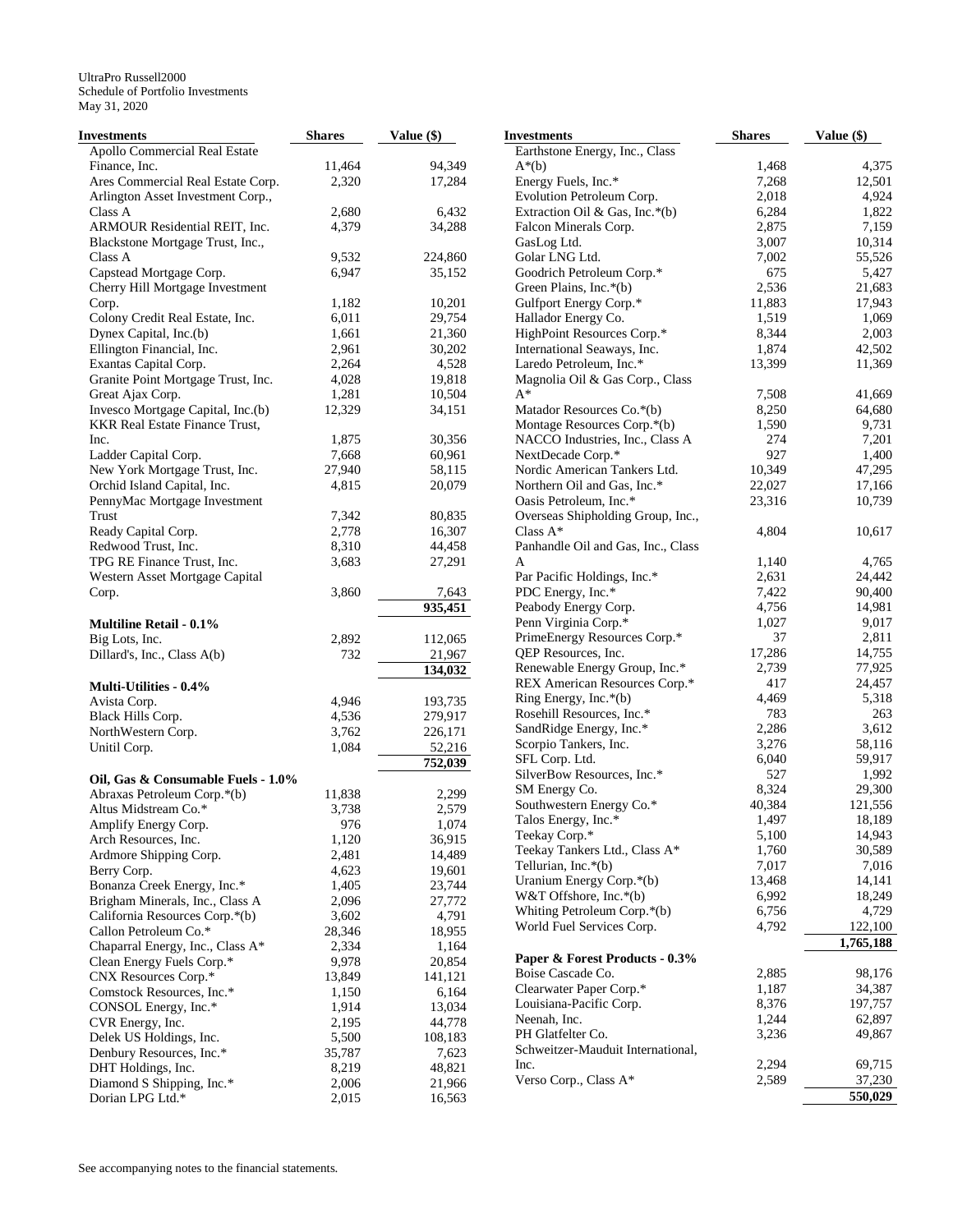| Investments                         | <b>Shares</b> | Value $(\$)$ | <b>Investments</b>                          | <b>Shares</b> | Value $(\$)$ |
|-------------------------------------|---------------|--------------|---------------------------------------------|---------------|--------------|
| <b>Personal Products - 0.3%</b>     |               |              | Prestige Consumer Healthcare,               |               |              |
| BellRing Brands, Inc., Class A*     | 2,954         | 59,316       | $Inc.*$                                     | 3,746         | 158,081      |
| Edgewell Personal Care Co.*         | 4,017         | 122,197      | Reata Pharmaceuticals, Inc., Class          |               |              |
| elf Beauty, Inc.*                   | 1,948         | 33,389       | $A^*$                                       | 1,689         | 245,445      |
| Inter Parfums, Inc.                 | 1,311         | 60,844       | Recro Pharma, Inc.*                         | 1,381         | 6,242        |
| Lifevantage Corp.*                  | 1,043         | 15,968       | resTORbio, Inc.*                            | 1,144         | 2,482        |
| Medifast, Inc.(b)                   | 824           | 84,328       | Revance Therapeutics, Inc.*                 | 3,858         | 80,632       |
| Nature's Sunshine Products, Inc.*   | 656           | 6,363        | Satsuma Pharmaceuticals, Inc.*              | 333           | 8,725        |
| Revlon, Inc., Class A*(b)           | 513           | 5,253        | SIGA Technologies, Inc.*                    | 4,101         | 24,565       |
| USANA Health Sciences, Inc.*        | 933           | 79,044       | Strongbridge Biopharma plc*                 | 2,734         | 9,350        |
| Youngevity International, Inc.*     | 635           | 1,067        | Supernus Pharmaceuticals, Inc.*             | 3,679         | 88,737       |
|                                     |               | 467,769      | TherapeuticsMD, Inc.*(b)                    | 16,504        | 18,650       |
| <b>Pharmaceuticals - 1.5%</b>       |               |              | Theravance Biopharma, Inc.*                 | 3,658         | 92,365       |
| AcelRx Pharmaceuticals, Inc.*(b)    | 5,887         | 8,183        | Tricida, Inc.*                              | 1,628         | 43,728       |
| Acer Therapeutics, Inc.*            | 378           | 1,160        | Verrica Pharmaceuticals, Inc.*              | 956           | 10,975       |
| Aclaris Therapeutics, Inc.*(b)      | 2,291         | 3,230        | WaVe Life Sciences Ltd.*                    | 1,730         | 17,611       |
| Aerie Pharmaceuticals, Inc.*        | 3,156         | 44,279       | Xeris Pharmaceuticals, Inc.*                | 2,671         | 13,729       |
| AMAG Pharmaceuticals, Inc.*(b)      | 2,466         | 19,013       | Zogenix, Inc.*                              | 3,195         | 93,070       |
| Amneal Pharmaceuticals, Inc.*       | 8,782         | 42,768       | Zynerba Pharmaceuticals, Inc.*(b)           | 1,728         | 9,089        |
| Amphastar Pharmaceuticals, Inc.*    | 2,671         | 49,787       |                                             |               | 2,745,290    |
| ANI Pharmaceuticals, Inc.*          | 679           | 21,090       | <b>Professional Services - 1.0%</b>         |               |              |
| Arvinas, Inc.*                      | 1,579         | 52,533       | Acacia Research Corp.*                      | 3,672         | 9,511        |
| Assertio Holdings, Inc.*            | 4,859         | 4,794        | ASGN, Inc.*                                 | 3,796         | 233,796      |
| Axsome Therapeutics, Inc.*          | 2,005         | 154,345      | Barrett Business Services, Inc.             | 535           | 27,125       |
| Baudax Bio, Inc.*                   | 605           | 2,571        | BG Staffing, Inc.                           | 738           | 7,705        |
| BioDelivery Sciences International, |               |              | CBIZ, Inc.*                                 | 3,811         | 86,319       |
| $Inc.*$                             | 6,152         | 29,407       | CRA International, Inc.                     | 559           | 22,578       |
| Cara Therapeutics, Inc.*            | 2,958         | 46,943       | Exponent, Inc.                              | 3,844         | 285,379      |
| cbdMD, $Inc.*(b)$                   | 2,346         | 3,449        | Forrester Research, Inc.*                   | 794           | 24,932       |
| Cerecor, Inc.*                      | 1,692         | 5,465        | Franklin Covey Co.*                         | 724           | 15,421       |
| Chiasma, Inc.*                      | 2,545         | 15,906       | FTI Consulting, Inc.*                       | 2,768         | 333,433      |
| Collegium Pharmaceutical, Inc.*     | 2,386         | 52,611       | GP Strategies Corp.*                        | 946           | 7,426        |
| Corcept Therapeutics, Inc.*         | 7,112         | 107,676      | Heidrick & Struggles International,         |               |              |
| CorMedix, Inc.*(b)                  | 1,886         | 8,336        | Inc.                                        | 1,398         | 31,008       |
| Cymabay Therapeutics, Inc.*         | 5,116         | 18,955       | Huron Consulting Group, Inc.*               | 1,658         | 76,699       |
| Eloxx Pharmaceuticals, Inc.*        | 1,869         | 6,336        | ICF International, Inc.                     | 1,342         | 88,008       |
| Endo International plc*             | 16,675        | 64,366       | InnerWorkings, Inc.*                        | 3,267         | 3,888        |
| Evofem Biosciences, Inc.*(b)        | 2,023         | 11,046       | Insperity, Inc.                             | 2,747         | 142,404      |
| Evolus, Inc. $*(b)$                 | 1,377         | 6,293        | Kelly Services, Inc., Class A               | 2,456         | 36,815       |
| EyePoint Pharmaceuticals, Inc.*     | 4,727         | 4,065        | Kforce, Inc.                                | 1,492         | 45,058       |
| Fulcrum Therapeutics, Inc.*         | 956           | 19,034       | Korn Ferry                                  | 4,094         | 123,884      |
| Innoviva, Inc.*                     | 4,767         | 66,595       | Mistras Group, Inc.*                        | 1,338         | 5,406        |
| Intersect ENT, Inc.*                | 2,281         | 25,433       | Resources Connection, Inc.                  | 2,274         | 24,991       |
| Intra-Cellular Therapies, Inc.*     | 3,916         | 81,766       | TriNet Group, Inc.*                         | 3,262         | 175,267      |
| Kala Pharmaceuticals, Inc.*(b)      | 1,777         | 21,875       | TrueBlue, Inc.*                             | 2,871         | 44,386       |
| Kaleido Biosciences, Inc.*(b)       | 850           | 6,137        | Upwork, Inc.*                               | 4,304         | 53,542       |
| Lannett Co., Inc.*                  | 2,414         | 18,467       | Willdan Group, Inc.*                        | 741           | 18,117       |
| Liquidia Technologies, Inc.*        | 1,016         | 9,388        |                                             |               | 1,923,098    |
| Mallinckrodt plc*(b)                | 6,241         | 17,600       | Real Estate Management & Development - 0.4% |               |              |
| Marinus Pharmaceuticals, Inc.*      | 6,179         | 15,695       | Altisource Portfolio Solutions SA*          | 421           | 5,991        |
| Menlo Therapeutics, Inc.*           | 3,400         | 8,126        | American Realty Investors, Inc.*            | 186           | 1,397        |
| MyoKardia, Inc.*                    | 3,685         | 376,939      | CTO Realty Growth, Inc.                     | 363           | 15,166       |
| NGM Biopharmaceuticals, Inc.*       | 1,820         | 35,909       | Cushman & Wakefield plc*                    | 8,370         | 85,793       |
| Ocular Therapeutix, Inc.*(b)        | 3,194         | 22,486       | eXp World Holdings, Inc.*(b)                | 1,537         | 16,431       |
| Odonate Therapeutics, Inc.*         | 717           | 23,424       | Forestar Group, Inc.*                       | 1,235         | 18,735       |
| Omeros Corp.*                       | 3,834         | 57,050       | FRP Holdings, Inc.*                         | 515           | 20,368       |
| Optinose, Inc.*(b)                  | 2,063         | 8,912        | Griffin Industrial Realty, Inc.             | 71            | 2,868        |
| Osmotica Pharmaceuticals plc*       | 661           | 3,946        | Kennedy-Wilson Holdings, Inc.               | 9,117         | 127,820      |
| Pacira BioSciences, Inc.*           | 3,050         | 134,048      | Marcus & Millichap, Inc.*                   | 1,706         | 47,034       |
| Paratek Pharmaceuticals, Inc.*(b)   | 2,440         | 10,834       | Maui Land & Pineapple Co., Inc.*            | 501           | 5,266        |
| Phathom Pharmaceuticals, Inc.*      | 800           | 33,824       | Newmark Group, Inc., Class A                | 10,526        | 44,736       |
| Phibro Animal Health Corp., Class   |               |              | Rafael Holdings, Inc., Class B*             | 801           | 13,849       |
| A                                   | 1,516         | 39,719       | RE/MAX Holdings, Inc., Class A              | 1,331         | 37,255       |
|                                     |               |              | Realogy Holdings Corp.                      | 8,452         | 51,219       |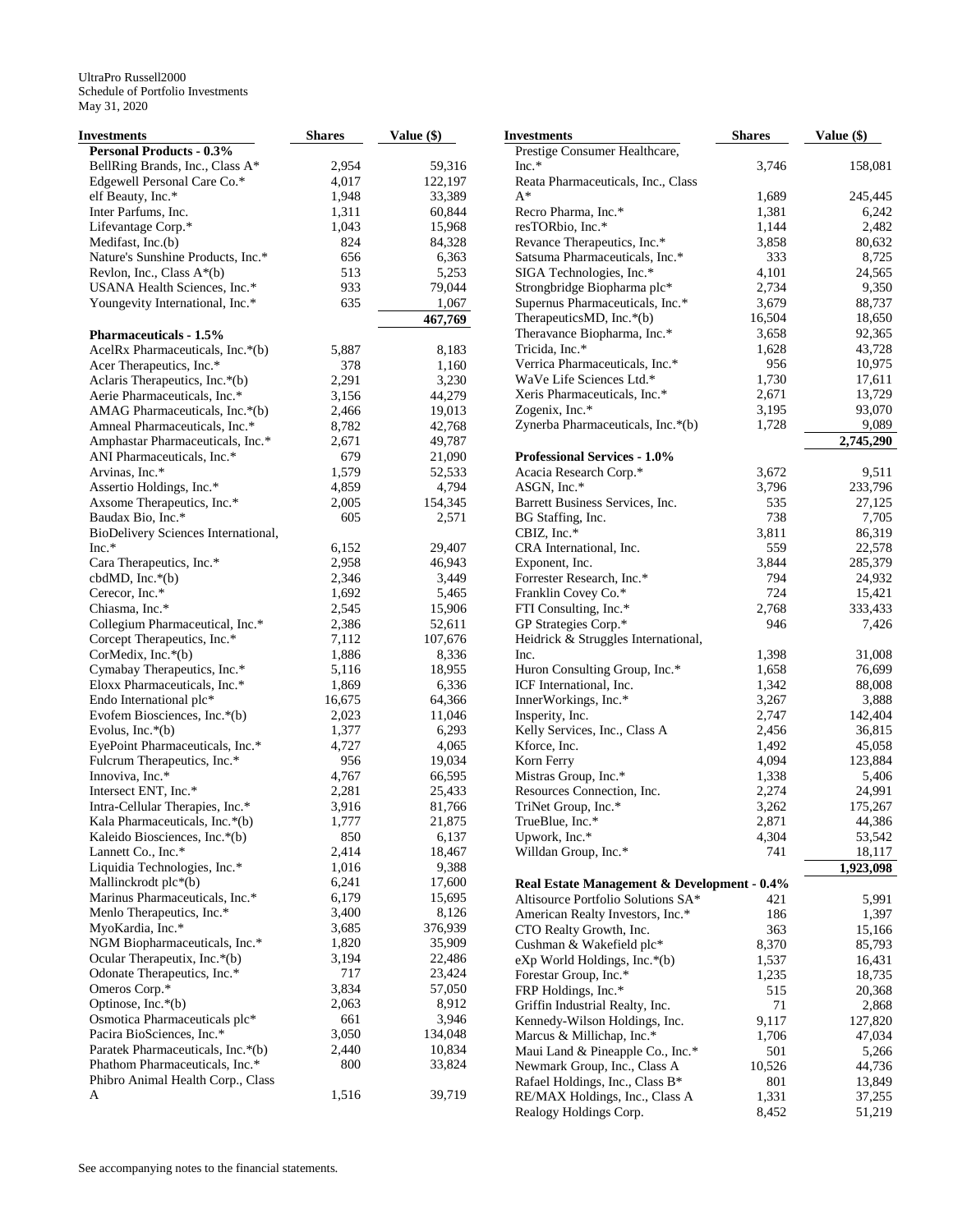| Investments                                     | <b>Shares</b>  | Value (\$)         |
|-------------------------------------------------|----------------|--------------------|
| Redfin Corp.*                                   | 6,672          | 200,093            |
| RMR Group, Inc. (The), Class A                  | 1,123          | 30,276             |
| St Joe Co. (The)*                               | 2,480          | 47,740             |
| Stratus Properties, Inc.*                       | 439            | 7,445              |
| Tejon Ranch Co.*                                | 1,560          | 22,370             |
| Transcontinental Realty Investors,              |                |                    |
| $Inc.*$                                         | 80             | 1,616              |
|                                                 |                | 803,468            |
| Road & Rail - 0.4%                              |                |                    |
| ArcBest Corp.                                   | 1,898          | 42,496             |
| Avis Budget Group, Inc.*(b)                     | 4,283          | 92,213             |
| Covenant Transportation Group,                  |                |                    |
| Inc., Class A*                                  | 937            | 11,806             |
| Daseke, Inc.*                                   | 3,395          | 9,387              |
| Heartland Express, Inc.                         | 3,418          | 74,854             |
| Marten Transport Ltd.                           | 2,921          | 74,748             |
| PAM Transportation Services, Inc.*              | 142            | 4,956              |
| Saia, Inc.*                                     | 1,927          | 208,964            |
| Universal Logistics Holdings, Inc.              | 590            | 8,768              |
| US Xpress Enterprises, Inc., Class              |                |                    |
| A*                                              | 1,622          | 8,272              |
| Werner Enterprises, Inc.                        | 3,376          | 156,039            |
| YRC Worldwide, Inc.*                            | 2,468          | 3,653              |
|                                                 |                | 696,156            |
| Semiconductors & Semiconductor Equipment - 2.6% |                |                    |
| Adesto Technologies Corp.*                      | 2,013          | 24,297             |
| Advanced Energy Industries, Inc.*               | 2,834          | 189,396            |
| Alpha & Omega Semiconductor                     |                |                    |
| $Ltd.*$                                         | 1,515          | 15,938             |
| Ambarella, Inc.*                                | 2,406          | 136,516            |
| Amkor Technology, Inc.*                         | 7,334          | 77,594             |
| Axcelis Technologies, Inc.*                     | 2,404          | 64,547             |
| AXT, Inc.*                                      | 2,867          | 15,166             |
| Brooks Automation, Inc.                         | 5,384          | 215,199            |
| Cabot Microelectronics Corp.                    | 2,154          | 312,028            |
| CEVA, Inc.*                                     | 1,612          | 55,566             |
| Cirrus Logic, Inc.*                             | 4,328          | 313,694            |
| Cohu, Inc.                                      | 2,991          | 45,045             |
| Diodes, Inc.*                                   | 3,091          | 150,346            |
| DSP Group, Inc.*                                | 1,635          | 29,463             |
| Enphase Energy, Inc.*                           | 6,844          | 398,252<br>141,053 |
| FormFactor, Inc.*                               | 5,604          |                    |
| GSI Technology, Inc.*                           | 1,193          | 8,983              |
| Ichor Holdings Ltd.*                            | 1,651          | 37,560             |
| Impinj, Inc.*<br>Inphi Corp.*                   | 1,248<br>3,339 | 32,261<br>419,612  |
| Lattice Semiconductor Corp.*                    | 9,389          | 233,504            |
| <b>MACOM Technology Solutions</b>               |                |                    |
| Holdings, Inc.*                                 | 3,413          | 108,363            |
| MaxLinear, Inc.*                                | 4,908          | 85,007             |
| NeoPhotonics Corp.*                             | 2,925          | 25,360             |
| NVE Corp.                                       | 356            | 21,549             |
| Onto Innovation, Inc.*                          | 3,575          | 111,111            |
| PDF Solutions, Inc.*                            | 2,101          | 35,843             |
| Photronics, Inc.*                               | 4,709          | 56,461             |
| Power Integrations, Inc.                        | 2,105          | 228,077            |
| Rambus, Inc.*                                   | 8,223          | 127,785            |
| Semtech Corp.*                                  | 4,903          | 260,742            |
| Silicon Laboratories, Inc.*                     | 3,198          | 299,525            |
| SiTime Corp.*                                   | 367            | 10,940             |
| SMART Global Holdings, Inc.*                    | 1,006          | 26,941             |
| SunPower Corp.*                                 | 5,500          | 39,710             |
| Synaptics, Inc.*                                | 2,545          | 162,167            |
| Ultra Clean Holdings, Inc.*                     | 2,936          | 60,863             |
|                                                 |                |                    |

| <b>Investments</b>                                              | <b>Shares</b>  | Value (\$)        |
|-----------------------------------------------------------------|----------------|-------------------|
| Veeco Instruments, Inc.*                                        | 3,587          | 42,111            |
| Xperi Corp.                                                     | 7,871          | 108,226           |
|                                                                 |                | 4,726,801         |
| Software - 3.8%                                                 |                |                   |
| $8x8$ , Inc.*                                                   | 7,187          | 104,499           |
| A10 Networks, Inc.*                                             | 3,705          | 25,194            |
| ACI Worldwide, Inc.*                                            | 8,529          | 235,230           |
| Agilysys, Inc.*                                                 | 1,531          | 29,441            |
| Alarm.com Holdings, Inc.*                                       | 3,160          | 149,436           |
| Altair Engineering, Inc., Class A*                              | 2,958          | 115,628           |
| American Software, Inc., Class A<br>Appfolio, Inc., Class A*    | 2,213<br>1,173 | 43,043<br>185,932 |
| Appian Corp.*(b)                                                | 2,530          | 144,109           |
| Avaya Holdings Corp.*                                           | 7,092          | 103,543           |
| Benefitfocus, Inc.*                                             | 2,197          | 27,968            |
| Blackbaud, Inc.                                                 | 3,616          | 211,934           |
| Blackline, Inc.*                                                | 3,218          | 239,097           |
| Bottomline Technologies DE, Inc.*                               | 3,223          | 163,084           |
| Box, Inc., Class A*                                             | 10,871         | 217,203           |
| ChannelAdvisor Corp.*                                           | 1,982          | 27,649            |
| Cloudera, Inc.*                                                 | 18,365         | 188,241           |
| CommVault Systems, Inc.*                                        | 3,102          | 125,507           |
| Cornerstone OnDemand, Inc.*                                     | 4,233          | 163,605           |
| Digimarc Corp.*                                                 | 871            | 14,973            |
| Digital Turbine, Inc.*                                          | 5,866          | 37,660            |
| Domo, Inc., Class B*                                            | 1,326          | 33,574            |
| Ebix, Inc.                                                      | 1,727          | 38,702            |
| eGain Corp.*                                                    | 1,534          | 15,969            |
| Envestnet, Inc.*                                                | 3,587          | 260,452           |
| Everbridge, Inc.*                                               | 2,465          | 360,531           |
| Five9, Inc.*                                                    | 4,454<br>3,211 | 464,107<br>75,748 |
| ForeScout Technologies, Inc.*<br>GTY Technology Holdings, Inc.* | 2,913          | 10,924            |
| Ideanomics, Inc.*                                               | 7,527          | 2,964             |
| Intelligent Systems Corp.*                                      | 507            | 16,239            |
| J2 Global, Inc.*                                                | 3,463          | 271,153           |
| LivePerson, Inc.*                                               | 4,647          | 174,030           |
| Majesco*                                                        | 562            | 3,951             |
| MicroStrategy, Inc., Class A*                                   | 605            | 75,310            |
| Mitek Systems, Inc.*                                            | 2,954          | 27,561            |
| MobileIron, Inc.*                                               | 7,320          | 33,086            |
| Model N, Inc.*                                                  | 2,476          | 79,529            |
| OneSpan, Inc.*                                                  | 2,424          | 49,256            |
| Pareteum Corp.*                                                 | 9,502          | 4,144             |
| Phunware, Inc.*                                                 | 2,348          | 3,029             |
| Ping Identity Holding Corp.*                                    | 1,025          | 29,018            |
| Progress Software Corp.                                         | 3,350          | 135,340           |
| PROS Holdings, Inc.*                                            | 2,477<br>3,527 | 96,479            |
| Q2 Holdings, Inc.*<br>QAD, Inc., Class A                        | 851            | 291,401<br>38,865 |
| Qualys, Inc.*                                                   | 2,506          | 288,992           |
| Rapid7, Inc.*                                                   | 3,675          | 179,671           |
| Rimini Street, Inc.*                                            | 1,516          | 6,989             |
| Rosetta Stone, Inc.*                                            | 1,542          | 28,650            |
| Sailpoint Technologies Holdings,                                |                |                   |
| $Inc.*$                                                         | 6,363          | 145,267           |
| SecureWorks Corp., Class A*                                     | 609            | 8,197             |
| SharpSpring, Inc.*(b)                                           | 817            | 8,088             |
| ShotSpotter, Inc.*                                              | 597            | 13,880            |
| Sprout Social, Inc., Class A*                                   | 713            | 19,643            |
| SPS Commerce, Inc.*                                             | 2,601          | 177,284           |
| SVMK, Inc.*                                                     | 6,456          | 130,088           |
| Synchronoss Technologies, Inc.*                                 | 2,872          | 7,826             |
| Telenav, Inc.*                                                  | 2,506          | 12,405            |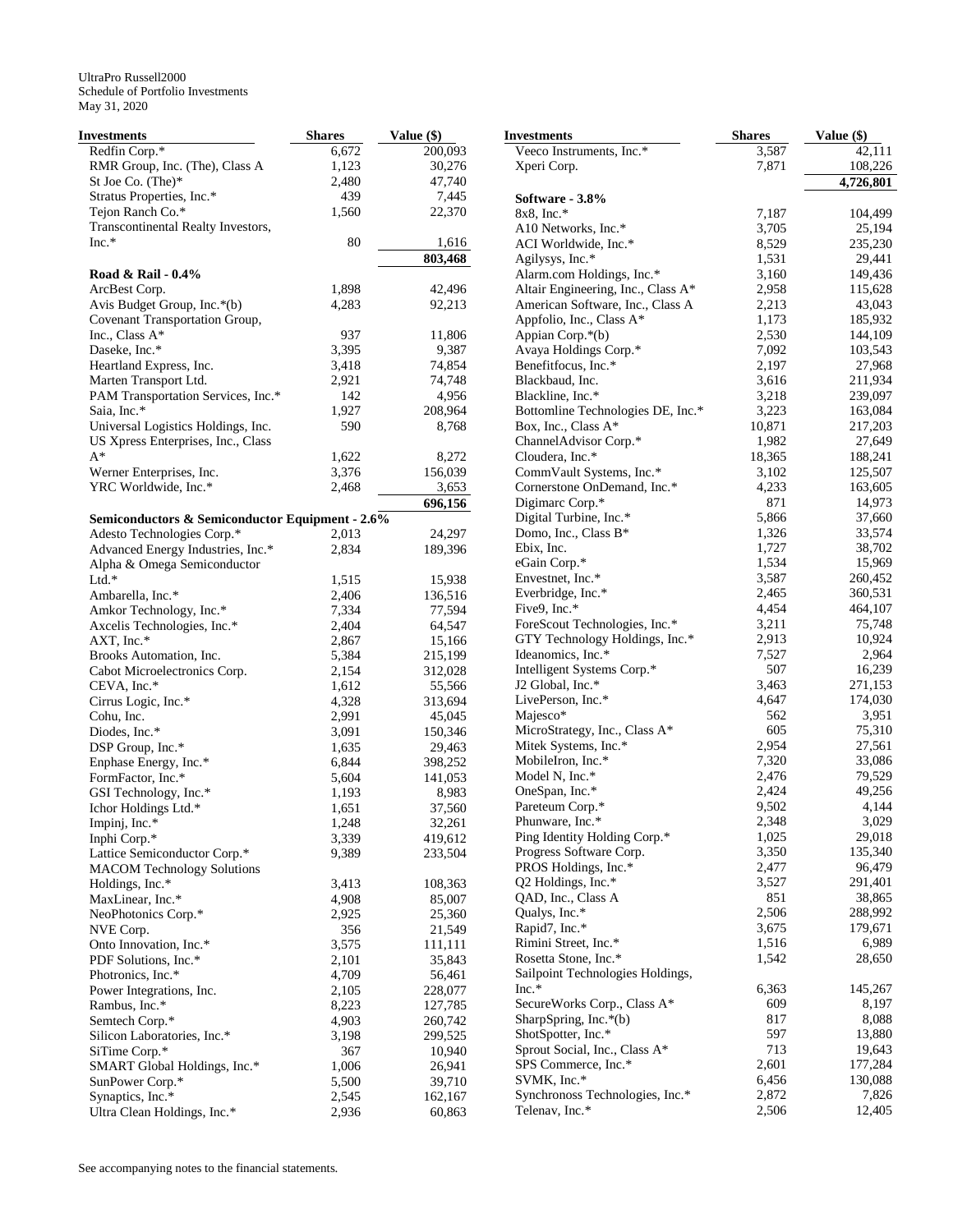| <b>Investments</b>                       | <b>Shares</b>  | Value (\$)       | <b>Investments</b>                   |
|------------------------------------------|----------------|------------------|--------------------------------------|
| Tenable Holdings, Inc.*                  | 2,805          | 87,712           | Tailored Brands,                     |
| Upland Software, Inc.*                   | 1,699          | 58,700           | Tilly's, Inc., Class                 |
| Varonis Systems, Inc.*                   | 2,232          | 188,359          | Winmark Corp.                        |
| Verint Systems, Inc.*                    | 4,918          | 228,048          | Zumiez, Inc.*                        |
| VirnetX Holding Corp.(b)                 | 4,557          | 30,304           |                                      |
| Workiva, Inc.*                           | 2,729          | 121,550          | <b>Technology Hard</b>               |
| Yext, Inc.*                              | 7,149          | 112,883          | 3D Systems Corp                      |
| Zix Corp.*                               | 3,964          | 26,638           | AstroNova, Inc.                      |
| Zuora, Inc., Class A*                    | 6,569          | 78,894           | Avid Technology                      |
|                                          |                | 7,104,406        | Diebold Nixdorf,                     |
| <b>Specialty Retail - 1.5%</b>           |                |                  | Immersion Corp. <sup>8</sup>         |
| Aaron's, Inc.                            | 5,020          | 185,288          | Sonim Technolog                      |
| Abercrombie & Fitch Co., Class A         | 4,661          | 54,161           | Stratasys Ltd.*                      |
| American Eagle Outfitters, Inc.          | 11,682         | 107,007          |                                      |
| America's Car-Mart, Inc.*                | 459            | 36,523           | <b>Textiles, Appare</b>              |
| Asbury Automotive Group, Inc.*           | 1,434          | 103,650          | Crocs, Inc.*                         |
| Ascena Retail Group, Inc.*               | 582            | 972              | Culp, Inc.                           |
| At Home Group, Inc.*(b)                  | 3,540          | 16,780           | Deckers Outdoor                      |
| Barnes & Noble Education, Inc.*          | 3,090          | 4,790            | Delta Apparel, Ind                   |
| Bed Bath & Beyond, Inc.(b)               | 9,010          | 65,503           | Fossil Group, Inc.                   |
| Boot Barn Holdings, Inc.*                | 2,113          | 45,387           | G-III Apparel Gro                    |
| Buckle, Inc. (The)                       | 2,146          | 30,216           | Kontoor Brands, I                    |
| Caleres, Inc.                            | 2,928          | 20,994           | Movado Group, In                     |
| Camping World Holdings, Inc.,            |                |                  | Oxford Industries                    |
| Class $A(b)$                             | 2,446          | 51,806           | Rocky Brands, In                     |
| Cato Corp. (The), Class A                | 1,648          | 15,986           | Steven Madden L                      |
| Chico's FAS, Inc.                        | 8,669          | 11,703           | Superior Group of                    |
| Children's Place, Inc. (The)(b)          | 1,087          | 45,263           | Unifi, Inc.*                         |
| Citi Trends, Inc.                        | 809            | 13,138           | Vera Bradley, Inc.                   |
| Conn's, Inc.*                            | 1,342          | 9,689            | Vince Holding Co                     |
| Container Store Group, Inc.              |                |                  | Wolverine World                      |
| $(The)*(b)$                              | 1,179          | 3,360            |                                      |
| Designer Brands, Inc., Class A           | 4,571          | 28,020           | Thrifts & Mortg                      |
| Express, Inc.*                           | 4,649          | 9,112            | Axos Financial, In                   |
| GameStop Corp., Class A*(b)              | 4,875          | 19,793           | <b>Bridgewater Band</b>              |
| Genesco, Inc.*                           | 1,054          | 19,488           | Capitol Federal F                    |
| GNC Holdings, Inc., Class A*             | 6,072          | 4,581            | Columbia Financi                     |
| Group 1 Automotive, Inc.<br>Guess?, Inc. | 1,312          | 82,577           | ESSA Bancorp, In                     |
| Haverty Furniture Cos., Inc.             | 3,413<br>1,321 | 32,662<br>22,853 | <b>Essent Group Ltd</b>              |
| Hibbett Sports, Inc.*                    | 1,292          | 24,961           | Federal Agricultu                    |
| Hudson Ltd., Class A*                    | 2,946          | 14,848           | Corp., Class C                       |
| J Jill, Inc. $*(b)$                      | 1,248          | 765              | First Defiance Fir                   |
| Lithia Motors, Inc., Class A             | 1,666          | 200,903          | Flagstar Bancorp,                    |
| Lumber Liquidators Holdings,             |                |                  | FS Bancorp, Inc.                     |
| $Inc.*(b)$                               | 2,112          | 20,993           | Greene County B                      |
| MarineMax, Inc.*                         | 1,565          | 29,782           | Hingham Instituti                    |
| Michaels Cos., Inc. (The) $*(b)$         | 5,854          | 22,596           | (The)                                |
| Monro, Inc.                              | 2,424          | 133,562          | Home Bancorp, In                     |
| Murphy USA, Inc.*                        | 2,164          | 251,240          | HomeStreet, Inc.<br>Kearny Financial |
| National Vision Holdings, Inc.*          | 5,829          | 156,101          | Luther Burbank C                     |
| Office Depot, Inc.                       | 40,646         | 100,396          | <b>Merchants Banco</b>               |
| OneWater Marine, Inc., Class A*          | 342            | 5,045            | Meridian Bancorp                     |
| Party City Holdco, Inc.*(b)              | 4,007          | 5,169            | Meta Financial G                     |
| Rent-A-Center, Inc.                      | 3,678          | 93,642           | MMA Capital Ho                       |
| $RH^*$                                   | 1,255          | 272,197          | Mr Cooper Group                      |
| RTW Retailwinds, Inc.*                   | 2,251          | 1,013            | NMI Holdings, In                     |
| Sally Beauty Holdings, Inc.*             | 8,683          | 113,226          | Northfield Bancor                    |
| Shoe Carnival, Inc.                      | 675            | 17,543           | <b>Northwest Bancsl</b>              |
| Signet Jewelers Ltd.                     | 3,848          | 40,596           | Ocwen Financial                      |
| Sleep Number Corp.*                      | 2,084          | 64,958           | OP Bancorp                           |
| Sonic Automotive, Inc., Class A          | 1,809          | 47,541           | <b>PCSB</b> Financial C              |
| Sportsman's Warehouse Holdings,          |                |                  | <b>PDL Community</b>                 |
| $Inc.*$                                  | 3,177          | 35,487           |                                      |

| Investments                                       | <b>Shares</b> | Value (\$) |
|---------------------------------------------------|---------------|------------|
| Tailored Brands, Inc.(b)                          | 3,561         | 4,594      |
| Tilly's, Inc., Class A                            | 1,634         | 8,366      |
| Winmark Corp.                                     | 182           | 26,184     |
| Zumiez, Inc.*                                     | 1,484         | 36,165     |
|                                                   |               | 2,769,175  |
| Technology Hardware, Storage & Peripherals - 0.1% |               |            |
| 3D Systems Corp.*                                 | 8,544         | 62,969     |
| AstroNova, Inc.                                   | 517           | 3,324      |
| Avid Technology, Inc.*                            | 2,104         | 14,854     |
| Diebold Nixdorf, Inc.*                            | 5,705         | 27,327     |
| Immersion Corp.*                                  | 2,313         | 15,624     |
| Sonim Technologies, Inc.*                         | 736           | 611        |
| Stratasys Ltd.*                                   | 3,812         | 68,083     |
|                                                   |               | 192,792    |
| Textiles, Apparel & Luxury Goods - 0.5%           |               |            |
| Crocs, $Inc.*$                                    | 5,127         | 146,888    |
| Culp, Inc.                                        | 820           | 6,322      |
| Deckers Outdoor Corp.*                            | 2,088         | 381,123    |
| Delta Apparel, Inc.*                              | 459           | 5,650      |
| Fossil Group, Inc.*                               | 3,477         | 10,605     |
| G-III Apparel Group Ltd.*                         | 3,236         | 33,428     |
| Kontoor Brands, Inc.(b)                           | 3,287         | 48,056     |
| Movado Group, Inc.                                | 1,169         | 12,274     |
| Oxford Industries, Inc.                           | 1,235         | 52,636     |
| Rocky Brands, Inc.                                | 517           | 10,723     |
| Steven Madden Ltd.                                | 6,211         | 146,083    |
| Superior Group of Cos., Inc.                      | 794           | 7,948      |
| Unifi, Inc.*                                      | 1,072         | 14,719     |
| Vera Bradley, Inc.*                               | 1,481         | 7,775      |
| Vince Holding Corp.*                              | 230           | 1,435      |
| Wolverine World Wide, Inc.                        | 5,936         | 124,300    |
|                                                   |               | 1,009,965  |
| Thrifts & Mortgage Finance - 1.1%                 |               |            |
| Axos Financial, Inc.*                             | 4,283         | 93,369     |
| Bridgewater Bancshares, Inc.*                     | 1,662         | 17,318     |
| Capitol Federal Financial, Inc.                   | 9,811         | 115,034    |
| Columbia Financial, Inc.*                         | 3,872         | 54,595     |
| ESSA Bancorp, Inc.                                | 700           | 10,045     |
| Essent Group Ltd.                                 | 7,157         | 236,539    |
| Federal Agricultural Mortgage                     |               |            |
| Corp., Class C                                    | 668           | 42,839     |
| First Defiance Financial Corp.                    | 2,720         | 45,179     |
| Flagstar Bancorp, Inc.                            | 2,579         | 75,565     |
| FS Bancorp, Inc.                                  | 297           | 12,545     |
| Greene County Bancorp, Inc.                       | 244           | 5,375      |
| Hingham Institution For Savings                   |               |            |
| (The)                                             | 103           | 16,907     |
| Home Bancorp, Inc.                                | 560           | 13,306     |
| HomeStreet, Inc.                                  | 1,622         | 38,636     |
| Kearny Financial Corp.                            | 5,760         | 49,363     |
| Luther Burbank Corp.                              | 1,479         | 15,204     |
| Merchants Bancorp                                 | 640           | 10,931     |
| Meridian Bancorp, Inc.                            | 3,546         | 40,850     |
| Meta Financial Group, Inc.                        | 2,490         | 45,119     |
| MMA Capital Holdings, Inc.*                       | 358           | 8,936      |
| Mr Cooper Group, Inc.*                            | 5,649         | 62,986     |
| NMI Holdings, Inc., Class A*                      | 4,901         | 75,304     |
| Northfield Bancorp, Inc.                          | 3,242         | 35,435     |
| Northwest Bancshares, Inc.                        | 8,434         | 84,003     |
| Ocwen Financial Corp.*                            | 10,000        | 7,392      |
| OP Bancorp                                        | 977           | 6,194      |
| PCSB Financial Corp.                              | 1,149         | 15,351     |
| PDL Community Bancorp*                            | 621           | 5,552      |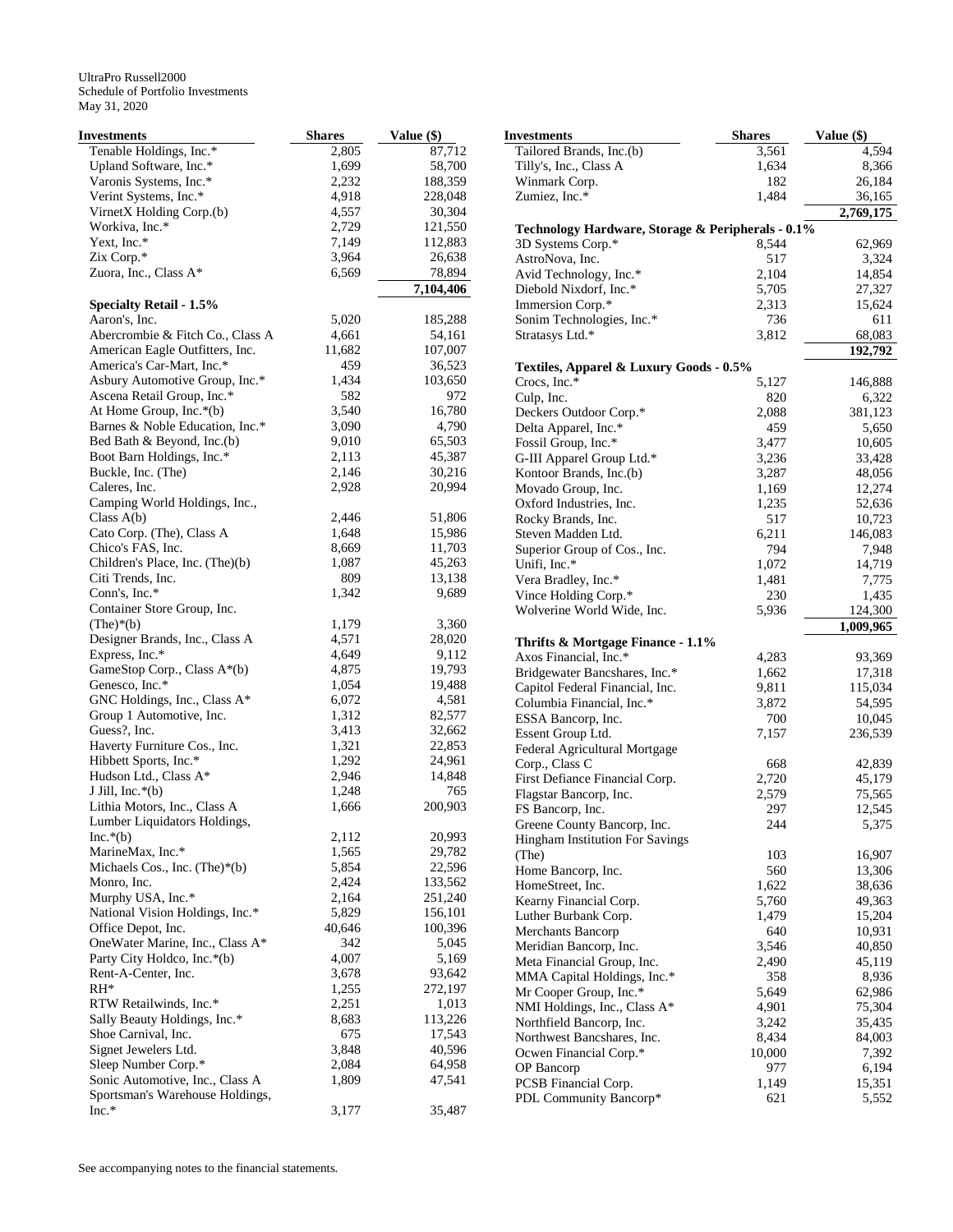| Investments                                                    | <b>Shares</b>   | Value (\$)        |
|----------------------------------------------------------------|-----------------|-------------------|
| PennyMac Financial Services, Inc.                              | 1,856           | 62,325            |
| Pioneer Bancorp, Inc.*                                         | 819             | 7,821             |
| Provident Bancorp, Inc.                                        | 643             | 5,478             |
| Provident Financial Holdings, Inc.                             | 435             | 5,598             |
| Provident Financial Services, Inc.                             | 4,520           | 58,896            |
| Prudential Bancorp, Inc.                                       | 651             | 7,955             |
| Radian Group, Inc.<br>Riverview Bancorp, Inc.                  | 15,035<br>1,588 | 238,756<br>7,940  |
| Southern Missouri Bancorp, Inc.                                | 578             | 14,057            |
| Sterling Bancorp, Inc.                                         | 1,219           | 3,474             |
| Territorial Bancorp, Inc.                                      | 579             | 14,724            |
| Timberland Bancorp, Inc.                                       | 554             | 9,955             |
| TrustCo Bank Corp.                                             | 7,029           | 44,283            |
| Velocity Financial, Inc.*                                      | 542             | 2,108             |
| Walker & Dunlop, Inc.                                          | 2,057           | 83,309            |
| Washington Federal, Inc.                                       | 5,730           | 148,178           |
| Waterstone Financial, Inc.                                     | 1,750           | 26,075            |
| Western New England Bancorp,                                   |                 |                   |
| Inc.                                                           | 1,766           | 9,325             |
| WSFS Financial Corp.                                           | 3,752           | 103,818           |
|                                                                |                 | 2,093,947         |
| Tobacco - $0.1\%$                                              |                 |                   |
| 22nd Century Group, Inc.*                                      | 8,594           | 7,118             |
| Pyxus International, Inc.*                                     | 632             | 1,776             |
| Turning Point Brands, Inc.(b)                                  | 615             | 14,754            |
| Universal Corp.                                                | 1,796           | 79,132            |
| Vector Group Ltd.                                              | 8,243           | 94,217<br>196,997 |
| Trading Companies & Distributors - 0.9%                        |                 |                   |
| Applied Industrial Technologies,                               |                 |                   |
| Inc.                                                           | 2,849           | 165,242           |
| Beacon Roofing Supply, Inc.*                                   | 4,055           | 99,834            |
| BlueLinx Holdings, Inc.*                                       | 663             | 4,575             |
| BMC Stock Holdings, Inc.*                                      | 4,978           | 130,274           |
| CAI International, Inc.*                                       | 1,221           | 22,967            |
| DXP Enterprises, Inc.*                                         | 1,208           | 21,297            |
| EVI Industries, Inc.*(b)                                       | 342             | 6,724             |
| Foundation Building Materials,                                 |                 |                   |
| $Inc.*$                                                        | 1,511           | 20,127            |
| GATX Corp.                                                     | 2,602           | 163,249           |
| General Finance Corp.*                                         | 861             | 5,106             |
| GMS, Inc.*                                                     | 2,998           | 61,429            |
| H&E Equipment Services, Inc.                                   | 2,358           | 40,416            |
| Herc Holdings, Inc.*                                           | 1,791<br>2,056  | 51,043            |
| Kaman Corp.<br>Lawson Products, Inc.*                          | 310             | 82,240<br>9,629   |
| MRC Global, Inc.*                                              | 5,845           | 34,602            |
| NOW, Inc.*                                                     | 8,046           | 59,943            |
| Rush Enterprises, Inc., Class A                                | 2,029           | 84,447            |
| Rush Enterprises, Inc., Class B                                | 335             | 12,264            |
| SiteOne Landscape Supply, Inc.*                                | 3,036           | 322,757           |
| Systemax, Inc.                                                 | 919             | 19,290            |
| Textainer Group Holdings Ltd.*                                 | 3,871           | 31,665            |
| Titan Machinery, Inc.*                                         | 1,415           | 14,815            |
| Transcat, Inc.*                                                | 517             | 12,946            |
| Triton International Ltd.                                      | 4,019           | 122,579           |
| Veritiv Corp.*                                                 | 962             | 11,987            |
| Willis Lease Finance Corp.*                                    | 215             | 4,532             |
|                                                                |                 | 1,615,979         |
| <b>Water Utilities - 0.4%</b>                                  |                 |                   |
| American States Water Co.<br>Artesian Resources Corp., Class A | 2,723<br>596    | 223,313<br>20,926 |
| Cadiz, Inc.*                                                   | 978             | 10,826            |
|                                                                |                 |                   |

| ie (\$)   | Investments                                       | <b>Shares</b>    | Value (\$)  |
|-----------|---------------------------------------------------|------------------|-------------|
| 62,325    | California Water Service Group                    | 3,570            | 167,790     |
| 7,821     | Consolidated Water Co. Ltd.                       | 1,073            | 15,913      |
| 5,478     | Global Water Resources, Inc.                      | 914              | 9,825       |
| 5,598     | Middlesex Water Co.                               | 1,260            | 85,504      |
| 58,896    | Pure Cycle Corp.*                                 | 1,438            | 14,610      |
| 7,955     | SJW Group                                         | 1,955            | 122,852     |
| 238,756   | York Water Co. (The)                              | 957              | 42,491      |
| 7,940     |                                                   |                  | 714,050     |
| 14,057    | <b>Wireless Telecommunication Services - 0.1%</b> |                  |             |
| 3,474     |                                                   |                  |             |
| 14,724    | Boingo Wireless, Inc.*                            | 3,230            | 44,251      |
| 9,955     | Gogo, Inc. $*(b)$                                 | 4,159            | 8,651       |
|           | Shenandoah Telecommunications                     |                  |             |
| 44,283    | Co.                                               | 3,570            | 187,817     |
| 2,108     | Spok Holdings, Inc.                               | 1,304            | 13,392      |
| 83,309    |                                                   |                  | 254,111     |
| 148,178   | <b>TOTAL COMMON STOCKS</b>                        |                  |             |
| 26,075    | (Cost \$131, 124, 784)                            |                  | 130,152,339 |
|           |                                                   |                  |             |
| 9,325     |                                                   | Number of        |             |
| 103,818   | <b>Investments</b>                                | <b>Rights</b>    | Value (\$)  |
| 2,093,947 |                                                   |                  |             |
|           | <b>RIGHTS - 0.0%</b>                              |                  |             |
| 7,118     |                                                   |                  |             |
| 1,776     | Biotechnology - 0.0%                              |                  |             |
| 14,754    | Oncternal Therapeutics, Inc.,                     |                  |             |
| 79,132    | $CVR*(d)(e)$                                      | 23               |             |
| 94,217    | Tobira Therapeutics, Inc.,                        |                  |             |
| 196,997   | $CVR*(d)(e)$                                      | 218              |             |
|           |                                                   |                  |             |
|           |                                                   |                  |             |
| 165,242   | <b>Pharmaceuticals - 0.0%</b>                     |                  |             |
| 99,834    | Omthera Pharmaceuticals, Inc.,                    |                  |             |
| 4,575     | $CVR*(d)(e)$                                      | 363              |             |
| 130,274   | <b>TOTAL RIGHTS</b>                               |                  |             |
|           | $(Cost$ \$-)                                      |                  |             |
| 22,967    | <b>Investments</b>                                | <b>Shares</b>    | Value (\$)  |
| 21,297    |                                                   |                  |             |
| 6,724     | <b>SECURITIES LENDING REINVESTMENTS(f) - 1.3%</b> |                  |             |
|           |                                                   |                  |             |
| 20,127    | <b>INVESTMENT COMPANIES - 1.3%</b>                |                  |             |
| 163,249   | BlackRock Liquidity FedFund, Institutional Class  |                  |             |
| 5,106     | 0.11% (Cost \$2,356,302)                          | 2,356,302        | 2,356,302   |
| 61,429    |                                                   |                  |             |
| 40,416    |                                                   | <b>Principal</b> |             |
| 51,043    | <b>Investments</b>                                | Amount (\$)      | Value (\$)  |
| 82,240    |                                                   |                  |             |
| 9,629     | <b>SHORT-TERM INVESTMENTS - 20.2%</b>             |                  |             |
| 34,602    |                                                   |                  |             |
| 59,943    | REPURCHASE AGREEMENTS(g) - 20.2%                  |                  |             |
| 84,447    |                                                   |                  |             |
| 12,264    | Repurchase Agreements with various                |                  |             |
| 322,757   | counterparties, rate 0.05%, dated                 |                  |             |
| 19,290    | 5/29/2020, due 6/1/2020, total to be              |                  |             |
| 31,665    | received \$37,433,366                             |                  |             |
| 14,815    | (Cost \$37,433,210)                               | 37,433,210       | 37,433,210  |
| 12,946    |                                                   |                  |             |
| 122,579   |                                                   |                  |             |
|           | Total Investments - 91.9%                         |                  |             |
| 11,987    | (Cost \$170,914,296)                              |                  | 169,941,851 |
| 4,532     | $4a$ L and L $3a$ , $124$ , $a$ D $10/$           |                  | $E$ 012.757 |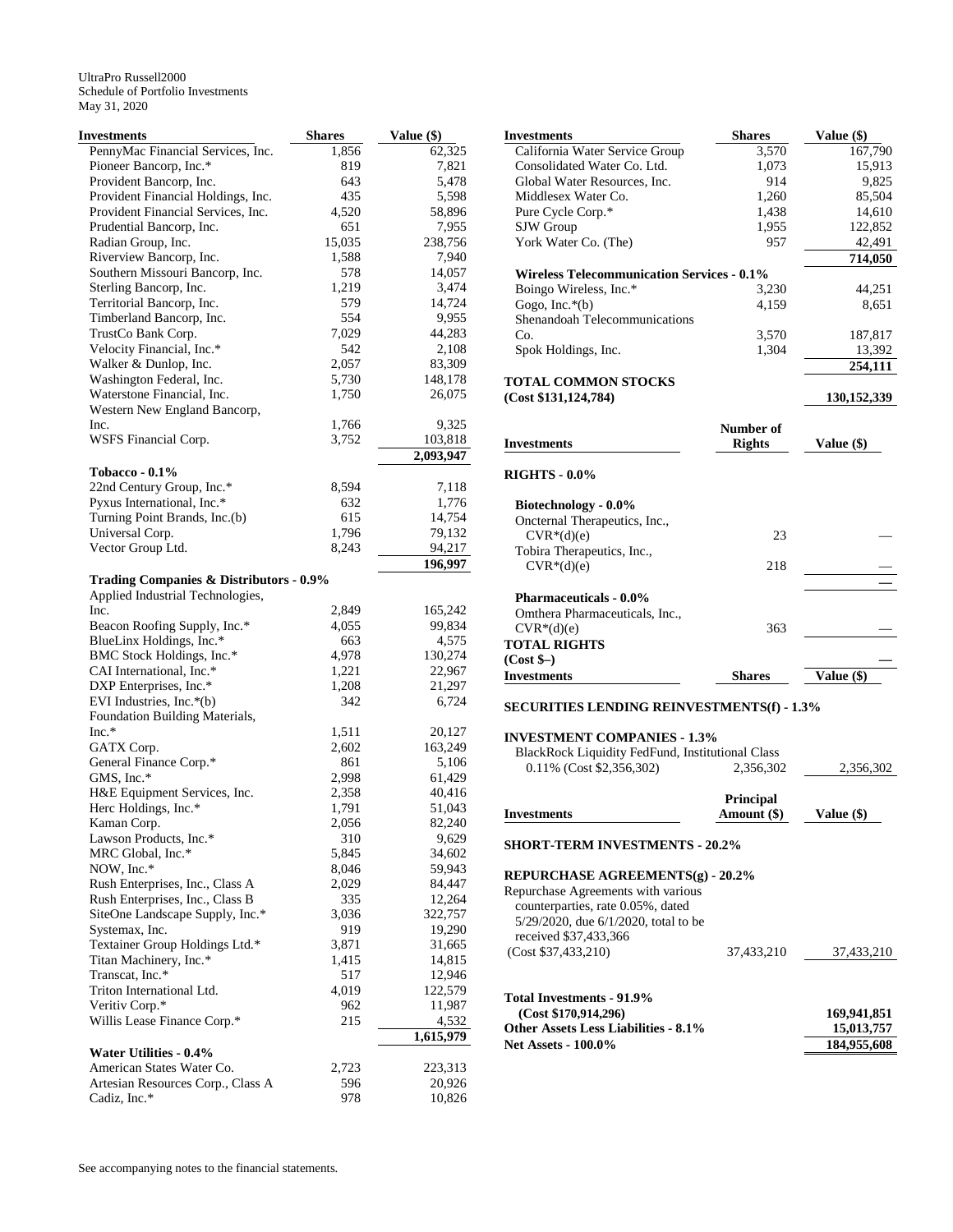- \* Non-income producing security.
- (a) All or a portion of these securities are segregated in connection with obligations for swaps with a total value of \$13,010,328.
- (b) The security or a portion of this security is on loan at May 31, 2020. The total value of securities on loan at May 31, 2020 was \$2,931,611, collateralized in the form of cash with a value of \$2,402,544 that was reinvested in the securities shown in the Securities Lending Reinvestment section of the Schedule of Investments and \$632,104 of collateral in the form of U.S. Government Treasury Securities, interest rates ranging from 0.13% – 8.75%, and maturity dates ranging from August 15, 2020 – November 15, 2048; a total value of \$3,034,648.
- (c) Represents less than 0.05% of net assets.
- (d) Security fair valued as of May 31, 2020 in accordance with procedures approved by the Board of Trustees. Total value of all such securities at May 31, 2020 amounted to \$0, which represents approximately 0.00% of net assets of the Fund.
- (e) Illiquid security.
- (f) The security was purchased with cash collateral held from securities on loan at May 31, 2020. The total value of securities purchased was \$2,356,302.
- (g) The Fund invests in Repurchase Agreements jointly with other funds in the Trust. See "Repurchase Agreements" in the Notes to Financial Statements to view the details of each individual agreement and counterparty as well as a description of the securities subject to repurchase.

**Abbreviations**  Contingent Value Rights - No defined expiration

As of May 31, 2020, the gross unrealized appreciation (depreciation) of investments based on the aggregate cost of investment securities and derivative instruments, if applicable, for federal income tax purposes was as follows:

| Aggregate gross unrealized appreciation | <b>S</b> | 17.939.514   |
|-----------------------------------------|----------|--------------|
| Aggregate gross unrealized depreciation |          | (36,309,087) |
| Net unrealized depreciation             |          | (18.369.573) |
| Federal income tax cost                 |          | 188,522,276  |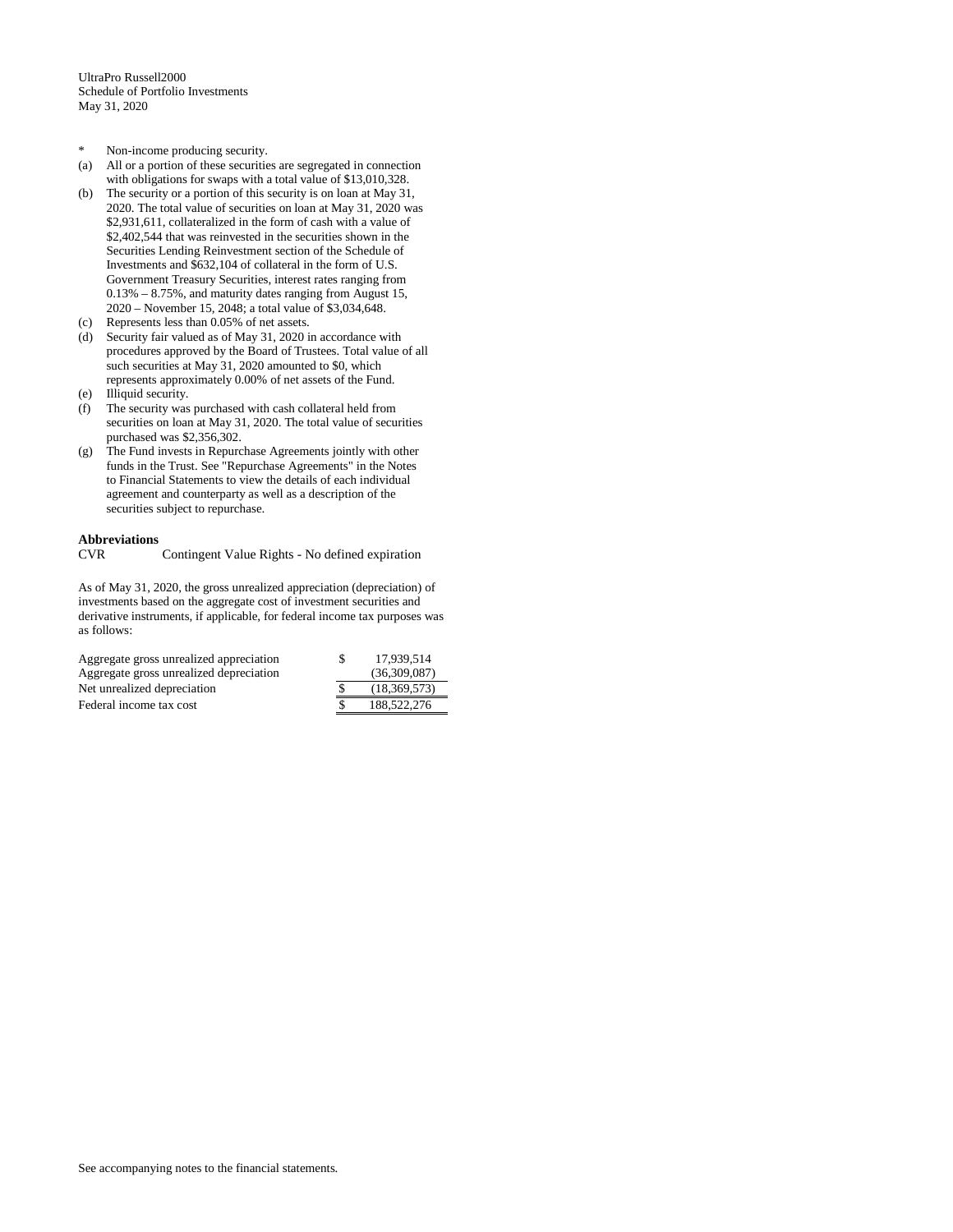## **Futures Contracts Purchased**

UltraPro Russell2000 had the following open long futures contracts as of May 31, 2020:

|                           | Number of | <b>Expiration</b> | <b>Trading</b> |                        | v alue allu<br><b>Unrealized</b> |
|---------------------------|-----------|-------------------|----------------|------------------------|----------------------------------|
|                           | `ontracts | Date              | ∴urrencv       | <b>Notional Amount</b> | Appreciation                     |
| Russell 2000 E-Mini Index | 195       | 6/19/2020         | USD            | 13.563.225             | 2.097.884                        |

**Value and** 

## **Swap Agreements<sup>a</sup>**

UltraPro Russell2000 had the following open non-exchange traded total return swap agreements as of May 31, 2020:

| <b>Notional</b> | <b>Termination</b> |                        | <b>Rate Paid</b> |                                      | <b>Value and</b><br><b>Unrealized</b><br>Appreciation/<br>(Depreciation) <sup>d</sup> | <b>Financial</b><br><b>Instruments</b><br>for the<br><b>Benefit of (the</b><br>Fund)/the<br><b>Counterparty Counterparty</b> | Cash<br><b>Collateral for</b><br>the Benefit of<br>(the Fund)<br>the | <b>Net</b>               |
|-----------------|--------------------|------------------------|------------------|--------------------------------------|---------------------------------------------------------------------------------------|------------------------------------------------------------------------------------------------------------------------------|----------------------------------------------------------------------|--------------------------|
| Amount (\$)     | Date <sup>b</sup>  | <b>Counterparty</b>    |                  | $(Received)^c$ Underlying Instrument | \$)                                                                                   | \$)                                                                                                                          | \$)                                                                  | Amount <sup>e</sup> (\$) |
|                 |                    | Bank of                |                  |                                      |                                                                                       |                                                                                                                              |                                                                      |                          |
| 7,766,515       | 12/7/2020          | America NA             | (0.28)%          | Russell 2000 <sup>®</sup> Index      | (1,292,661)                                                                           |                                                                                                                              | 1,292,661                                                            |                          |
|                 |                    | <b>BNP</b> Paribas     |                  |                                      |                                                                                       |                                                                                                                              |                                                                      |                          |
| 56,241,150      | 11/6/2020          | <b>SA</b>              | 0.12%            | Russell 2000 <sup>®</sup> Index      | 3,853,083                                                                             | (3,853,083)                                                                                                                  |                                                                      |                          |
| 18,899,000      | 1/20/2021          | Citibank NA            | 0.24%            | Russell 2000® Index                  | 1,664,004                                                                             |                                                                                                                              | (1,664,004)                                                          |                          |
|                 |                    | <b>Credit Suisse</b>   |                  |                                      |                                                                                       |                                                                                                                              |                                                                      |                          |
| 81,215,376      | 11/8/2021          | International          | 0.37%            | Russell 2000® Index                  | (1,539,259)                                                                           |                                                                                                                              | 1,539,259                                                            |                          |
|                 |                    | Goldman                |                  |                                      |                                                                                       |                                                                                                                              |                                                                      |                          |
| 21,477,974      | 12/7/2020          | Sachs<br>International | 0.34%            | Russell 2000® Index                  | 97,436                                                                                | (97, 436)                                                                                                                    |                                                                      |                          |
|                 |                    | Morgan                 |                  |                                      |                                                                                       |                                                                                                                              |                                                                      |                          |
|                 |                    | Stanley & Co.          |                  |                                      |                                                                                       |                                                                                                                              |                                                                      |                          |
|                 |                    | International          |                  |                                      |                                                                                       |                                                                                                                              |                                                                      |                          |
| 1,720,245       | 1/6/2021           | plc                    | $(0.14)$ %       | Russell 2000 <sup>®</sup> Index      | (5,209,292)                                                                           |                                                                                                                              | 5,209,292                                                            |                          |
|                 |                    | Societe                |                  |                                      |                                                                                       |                                                                                                                              |                                                                      |                          |
| 163,710,481     | 1/6/2021           | Generale               | 0.42%            | Russell 2000® Index                  | 663.429                                                                               | (663, 429)                                                                                                                   |                                                                      |                          |
| 60,146,578      | 11/6/2020          | <b>UBS AG</b>          | 0.22%            | Russell 2000® Index                  | (123, 772)                                                                            | 116,235                                                                                                                      | 7,537                                                                |                          |
|                 |                    |                        |                  |                                      |                                                                                       |                                                                                                                              |                                                                      |                          |
| 411, 177, 319   |                    |                        |                  |                                      | (1,887,032)                                                                           |                                                                                                                              |                                                                      |                          |
|                 |                    |                        |                  | Total                                |                                                                                       |                                                                                                                              |                                                                      |                          |
|                 |                    |                        |                  | Unrealized Appreciation              | 6,277,952                                                                             |                                                                                                                              |                                                                      |                          |
|                 |                    |                        |                  | Total                                |                                                                                       |                                                                                                                              |                                                                      |                          |
|                 |                    |                        |                  | Unrealized Depreciation              | (8,164,984)                                                                           |                                                                                                                              |                                                                      |                          |

<sup>a</sup> The Fund's Swap Agreements are not accounted for as hedging instruments under ASC 815.

b Agreements may be terminated at will by either party without penalty. Payment is due at termination/maturity.

- $c$  Reflects the floating financing rate, as of May 31, 2020, on the notional amount of the swap agreement paid to the counterparty or received from the counterparty, excluding any commissions. This amount is included as part of the unrealized appreciation/(depreciation).
- The Fund discloses amounts due to the Fund from the counterparty (unrealized appreciation on swap agreements) at period end as an asset on its Statements of Assets and Liabilities. Amounts due to the counterparty from the Fund (unrealized depreciation on swap agreements) are disclosed as a liability on its Statements of Assets and Liabilities. The Fund presents these amounts on a gross basis and does not offset or "net" these amounts on its Statements of Assets and Liabilities.
- e Represents the "uncollateralized" amount due from or (to) the counterparty at period end. These amounts could be due to timing differences between the movement of collateral in relation to market movements, or due to agreement provisions allowing minimum "thresholds" that would need to be exceeded prior to the movement of collateral. To the extent that a net amount is due from a counterparty, the Fund would be exposed to the counterparty by such amount and could suffer losses or delays in recovery of that amount in the event of a counterparty default.

# **Abbreviations**

USD U.S. Dollar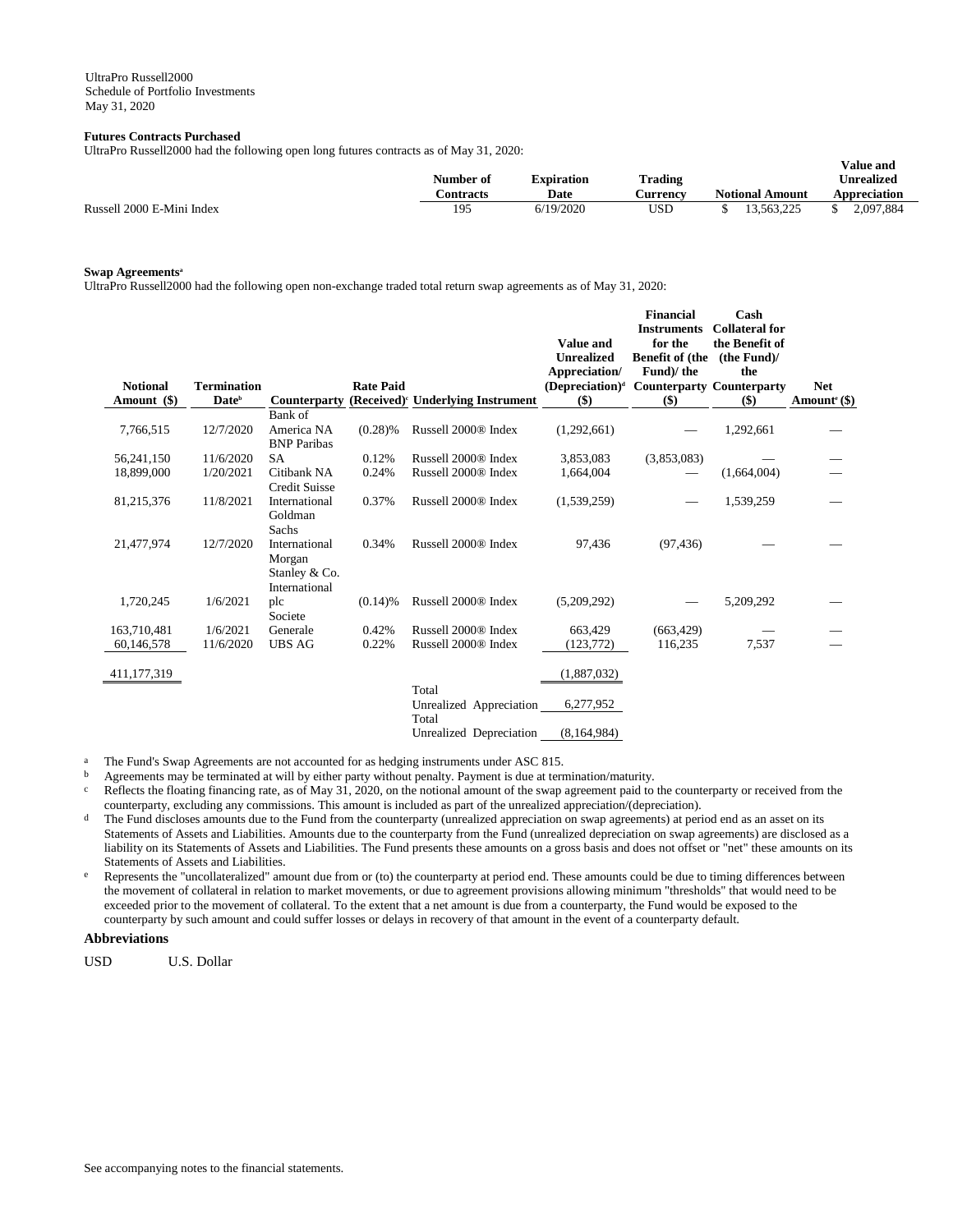| <b>Investments</b>                       | <b>Shares</b>    | Value (\$)           |
|------------------------------------------|------------------|----------------------|
| <b>COMMON STOCKS(a) - 64.3%</b>          |                  |                      |
| Aerospace & Defense - 1.1%               |                  |                      |
| Boeing Co. (The)                         | 18,672           | 2,723,311            |
| General Dynamics Corp.                   | 8,186            | 1,201,951            |
| Howmet Aerospace, Inc.                   | 13,528           | 176,946              |
| Huntington Ingalls Industries, Inc.      | 1,424            | 284,643              |
| L3Harris Technologies, Inc.              | 7,724            | 1,540,552            |
| Lockheed Martin Corp.                    | 8,670            | 3,367,775            |
| Northrop Grumman Corp.                   | 5,479            | 1,836,561            |
| Raytheon Technologies Corp.              | 51,250           | 3,306,650            |
| Textron, Inc.                            | 7,969            | 246,800              |
| TransDigm Group, Inc.                    | 1,739            | 738,762              |
|                                          |                  | 15,423,951           |
| Air Freight & Logistics - 0.3%           |                  |                      |
| CH Robinson Worldwide, Inc.              | 4,725            | 383,339              |
| Expeditors International of              |                  |                      |
| Washington, Inc.                         | 5,952            | 454,554              |
| FedEx Corp.                              | 8,381            | 1,094,224            |
| United Parcel Service, Inc., Class B     | 24,473           | 2,440,203            |
|                                          |                  | 4,372,320            |
| <b>Airlines - 0.1%</b>                   |                  |                      |
| Alaska Air Group, Inc.                   | 4,303            | 147,120              |
| American Airlines Group, Inc.(b)         | 13,613           | 142,936              |
| Delta Air Lines, Inc.                    | 20,101           | 506,746              |
| Southwest Airlines Co.                   | 18,395           | 590,480              |
| United Airlines Holdings, Inc.*(b)       | 8,705            | 244,088              |
|                                          |                  |                      |
| <b>Auto Components - 0.1%</b>            |                  | 1,631,370            |
| Aptiv plc                                | 8,910            | 671,368              |
| BorgWarner, Inc.                         | 7,213            |                      |
|                                          |                  | 231,898<br>903,266   |
| <b>Automobiles - 0.1%</b>                |                  |                      |
| Ford Motor Co.                           | 136,002          | 776,571              |
| General Motors Co.                       | 43,910           | 1,136,391            |
| Harley-Davidson, Inc.                    | 5,385            | 114,916              |
|                                          |                  | 2,027,878            |
| <b>Banks</b> - 2.5%                      |                  |                      |
|                                          |                  |                      |
| Bank of America Corp.<br>Citigroup, Inc. | 282,682          | 6,818,290            |
| Citizens Financial Group, Inc.           | 76,245<br>15,185 | 3,652,898<br>365,958 |
| Comerica, Inc.                           | 5,040            | 183,204              |
| Fifth Third Bancorp                      | 24,786           | 480,601              |
|                                          |                  | 636,905              |
| First Republic Bank                      | 5,888            |                      |
| Huntington Bancshares, Inc.              | 36,072           | 320,680              |
| JPMorgan Chase & Co.<br>KeyCorp          | 109,534          | 10,658,754           |
|                                          | 34,400           | 407,640              |
| M&T Bank Corp.                           | 4,614            | 487,515              |
| People's United Financial, Inc.          | 15,513           | 177,624              |
| PNC Financial Services Group, Inc.       |                  |                      |
| (The)                                    | 15,302           | 1,745,040            |
| Regions Financial Corp.                  | 33,686           | 380,989              |
| SVB Financial Group*                     | 1,799            | 386,335              |
| Truist Financial Corp.                   | 46,838           | 1,722,702            |
| US Bancorp                               | 49,640           | 1,765,198            |
| Wells Fargo & Co.                        | 134,392          | 3,557,356            |
| Zions Bancorp NA                         | 5,957            | 196,015              |
|                                          |                  | 33,943,704           |
| Beverages - 1.1%                         |                  |                      |
| Brown-Forman Corp., Class B              | 6,368            | 419,842              |
| Coca-Cola Co. (The)                      | 134,676          | 6,286,676            |
| Constellation Brands, Inc., Class A      | 5,845            | 1,009,431            |

| Investments                            | <b>Shares</b> | Value (\$) |
|----------------------------------------|---------------|------------|
| Molson Coors Beverage Co., Class       |               |            |
| В                                      | 6,559         | 248,980    |
| Monster Beverage Corp.*                | 13,337        | 959,064    |
| PepsiCo, Inc.                          | 48,700        | 6,406,485  |
|                                        |               | 15,330,478 |
| Biotechnology - 1.6%                   |               |            |
| AbbVie, Inc.                           | 61,574        | 5,706,062  |
| Alexion Pharmaceuticals, Inc.*         | 7,731         | 926,947    |
| Amgen, Inc.                            | 20,753        | 4,766,964  |
| Biogen, Inc.*                          | 6,297         | 1,933,746  |
| Gilead Sciences, Inc.                  | 44,188        | 3,439,152  |
| Incyte Corp.*                          | 6,241         | 636,020    |
| Regeneron Pharmaceuticals, Inc.*       | 3,518         | 2,155,866  |
| Vertex Pharmaceuticals, Inc.*          | 8,985         | 2,587,321  |
|                                        |               | 22,152,078 |
| <b>Building Products - 0.3%</b>        |               |            |
| Allegion plc                           | 3,240         | 323,028    |
| AO Smith Corp.                         | 4,785         | 227,287    |
| Carrier Global Corp.*                  | 28,335        | 580,017    |
| Fortune Brands Home & Security,        |               |            |
| Inc.                                   | 4,857         | 296,083    |
| Johnson Controls International plc     | 26,943        | 846,280    |
| Masco Corp.                            | 9,924         | 462,955    |
| Trane Technologies plc                 | 8,366         | 754,697    |
|                                        |               | 3,490,347  |
| Capital Markets - 1.7%                 |               |            |
| Ameriprise Financial, Inc.             | 4,422         | 619,389    |
| Bank of New York Mellon Corp.<br>(The) | 29,306        | 1,089,304  |
| BlackRock, Inc.                        | 5,323         | 2,813,951  |
| Cboe Global Markets, Inc.              | 3,873         | 412,319    |
| Charles Schwab Corp. (The)             | 39,929        | 1,433,850  |
| CME Group, Inc.                        | 12,518        | 2,285,787  |
| E*TRADE Financial Corp.                | 7,890         | 359,311    |
| Franklin Resources, Inc.               | 9,737         | 183,737    |
| Goldman Sachs Group, Inc. (The)        | 7,498         | 1,473,282  |
| Intercontinental Exchange, Inc.        | 19,449        | 1,891,415  |
| Invesco Ltd.                           | 13,002        | 103,626    |
| MarketAxess Holdings, Inc.             | 1,324         | 673,373    |
| Moody's Corp.                          | 5,670         | 1,516,215  |
| Morgan Stanley                         | 40,671        | 1,797,658  |
| MSCI, Inc.                             | 2,961         | 973,725    |
| Nasdaq, Inc.                           | 4,004         | 474,314    |
| Northern Trust Corp.                   | 7,399         | 584,595    |
| Raymond James Financial, Inc.          | 4,313         | 298,805    |
| S&P Global, Inc.                       | 8,534         | 2,773,721  |
| State Street Corp.                     | 12,698        | 774,070    |
| T. Rowe Price Group, Inc.              | 8,164         | 987,028    |
|                                        |               | 23,519,475 |
| Chemicals - 1.2%                       |               |            |
| Air Products and Chemicals, Inc.       | 7,702         | 1,861,188  |
| Albemarle Corp.                        | 3,706         | 283,583    |
| Celanese Corp.                         | 4,225         | 379,870    |
| CF Industries Holdings, Inc.           | 7,589         | 222,889    |
| Corteva, Inc.                          | 26,139        | 713,856    |
| Dow, Inc.                              | 25,893        | 999,470    |
| DuPont de Nemours, Inc.                | 25,868        | 1,312,284  |
| Eastman Chemical Co.                   | 4,750         | 323,380    |
| Ecolab, Inc.                           | 8,758         | 1,861,776  |
| FMC Corp.                              | 4,523         | 445,108    |
| International Flavors & Fragrances,    |               |            |
| Inc.                                   | 3,735         | 497,465    |
| Linde plc                              | 18,760        | 3,795,898  |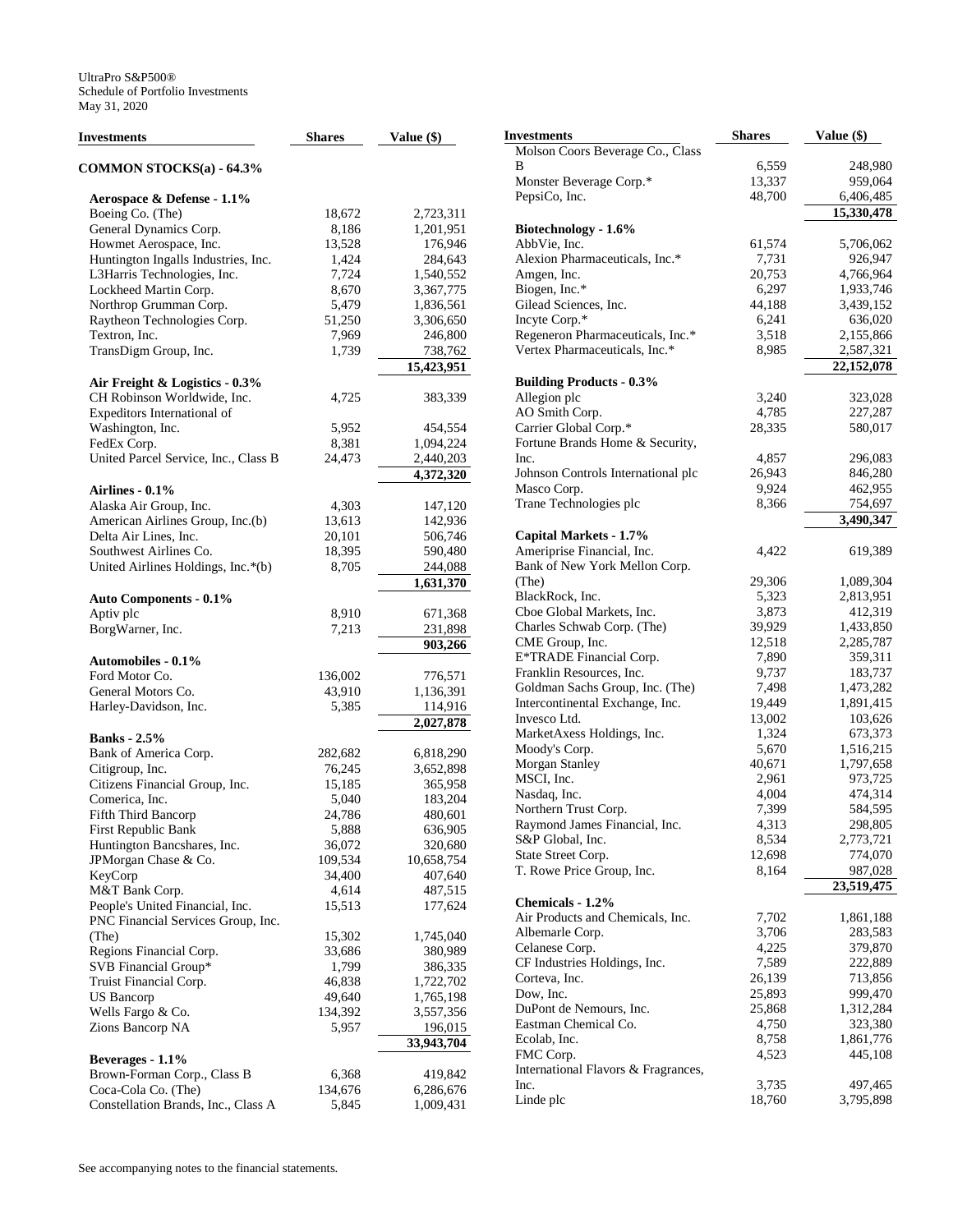| Investments                                              | <b>Shares</b>    | Value (\$)             |
|----------------------------------------------------------|------------------|------------------------|
| LyondellBasell Industries NV,                            |                  |                        |
| Class A                                                  | 8,971            | 571,991                |
| Mosaic Co. (The)                                         | 12,211           | 147,631                |
| PPG Industries, Inc.                                     | 8,257            | 839,489                |
| Sherwin-Williams Co. (The)                               | 2,875            | 1,707,319              |
|                                                          |                  | 15,963,197             |
| <b>Commercial Services &amp; Supplies - 0.3%</b>         |                  |                        |
| Cintas Corp.                                             | 2,932            | 727,019                |
| Copart, Inc.*                                            | 7,139            | 638,155                |
| Republic Services, Inc.                                  | 7,357            | 628,729                |
| Rollins, Inc.                                            | 4,915            | 205,447                |
| Waste Management, Inc.                                   | 13,629           | 1,454,896<br>3,654,246 |
| <b>Communications Equipment - 0.7%</b>                   |                  |                        |
| Arista Networks, Inc.*                                   | 1,889            | 441,006                |
| Cisco Systems, Inc.                                      | 148,165          | 7,085,250              |
| F5 Networks, Inc.*                                       | 2,125            | 307,955                |
| Juniper Networks, Inc.                                   | 11,693           | 283,672                |
| Motorola Solutions, Inc.                                 | 5,987            | 810,221                |
|                                                          |                  | 8,928,104              |
| Construction & Engineering - $0.0\%$ (c)                 |                  |                        |
| Jacobs Engineering Group, Inc.                           | 4,734            | 397,751                |
| Quanta Services, Inc.                                    | 4,965            | 183,357                |
|                                                          |                  | 581,108                |
| <b>Construction Materials - 0.1%</b>                     |                  |                        |
| Martin Marietta Materials, Inc.                          | 2,182            | 419,140                |
| Vulcan Materials Co.                                     | 4,627            | 501,197                |
|                                                          |                  | 920,337                |
| <b>Consumer Finance - 0.3%</b>                           |                  |                        |
| American Express Co.<br>Capital One Financial Corp.      | 23,436<br>16,261 | 2,228,061              |
| <b>Discover Financial Services</b>                       |                  | 1,106,398              |
|                                                          | 10,947<br>19,708 | 520,092                |
| <b>Synchrony Financial</b>                               |                  | 401,452<br>4,256,003   |
| <b>Containers &amp; Packaging - 0.2%</b>                 |                  |                        |
| Amcor plc                                                | 56,581           | 577,692                |
| Avery Dennison Corp.                                     | 2,920            | 323,156                |
| Ball Corp.                                               | 11,423           | 814,003                |
| International Paper Co.                                  | 13,693           | 466,247                |
| Packaging Corp. of America                               | 3,311            | 335,768                |
| Sealed Air Corp.                                         | 5,392            | 173,083                |
| Westrock Co.                                             | 9,011            | 252,849                |
|                                                          |                  | 2,942,798              |
| Distributors - 0.1%                                      |                  |                        |
| Genuine Parts Co.                                        | 5,079            | 423,639                |
| LKQ Corp.*                                               | 10,704           | 293,932                |
|                                                          |                  | 717,571                |
| Diversified Consumer Services - 0.0%(c)                  |                  |                        |
| H&R Block, Inc.                                          | 6,823            | 115,991                |
| <b>Diversified Financial Services - 0.9%</b>             |                  |                        |
| Berkshire Hathaway, Inc., Class B*                       | 68,295           | 12,674,186             |
|                                                          |                  |                        |
| <b>Diversified Telecommunication Services - 1.2%</b>     |                  |                        |
| AT&T, Inc.                                               | 255,126          | 7,873,188              |
| CenturyLink, Inc.                                        | 34,270           | 336,874                |
| Verizon Communications, Inc.                             | 144,441          | 8,288,025              |
|                                                          |                  | 16,498,087             |
| <b>Electric Utilities - 1.3%</b><br>Alliant Energy Corp. | 8,392            | 414,229                |
| American Electric Power Co., Inc.                        | 17,253           | 1,470,818              |
| Duke Energy Corp.                                        | 25,464           | 2,180,482              |
| <b>Edison International</b>                              | 12,524           | 727,770                |
|                                                          |                  |                        |

| Investments                                           | <b>Shares</b> | Value (\$) |
|-------------------------------------------------------|---------------|------------|
| Entergy Corp.                                         | 6,953         | 707,955    |
| Evergy, Inc.                                          | 7,957         | 490,867    |
| <b>Eversource Energy</b>                              | 11,309        | 946,563    |
| Exelon Corp.                                          | 33,952        | 1,300,701  |
| FirstEnergy Corp.                                     | 18,866        | 797,277    |
| NextEra Energy, Inc.                                  | 17,068        | 4,361,898  |
| NRG Energy, Inc.                                      | 8,786         | 316,735    |
| Pinnacle West Capital Corp.                           | 3,925         | 305,758    |
| PPL Corp.                                             | 26,817        | 749,267    |
| Southern Co. (The)                                    | 36,626        | 2,090,246  |
| Xcel Energy, Inc.                                     | 18,314        | 1,190,960  |
|                                                       |               | 18,051,526 |
| <b>Electrical Equipment - 0.3%</b>                    |               |            |
| AMETEK, Inc.                                          | 7,980         | 731,846    |
| Eaton Corp. plc                                       | 14,436        | 1,225,616  |
| Emerson Electric Co.                                  | 21,277        | 1,298,323  |
| Rockwell Automation, Inc.                             | 4,033         | 871,773    |
|                                                       |               | 4,127,558  |
| Electronic Equipment, Instruments & Components - 0.3% |               |            |
| Amphenol Corp., Class A                               | 10,357        | 1,000,072  |
| CDW Corp.                                             | 5,020         | 556,768    |
| Corning, Inc.                                         | 26,861        | 612,162    |
| FLIR Systems, Inc.                                    | 4,688         | 216,585    |
| IPG Photonics Corp.*                                  | 1,244         | 193,318    |
| Keysight Technologies, Inc.*                          | 6,551         | 708,360    |
| TE Connectivity Ltd.                                  | 11,685        | 949,406    |
| Zebra Technologies Corp., Class                       |               |            |
| $A^*$                                                 | 1,878         | 490,759    |
|                                                       |               | 4,727,430  |
| <b>Energy Equipment &amp; Services - 0.1%</b>         |               |            |
| Baker Hughes Co.                                      | 22,695        | 374,694    |
| Halliburton Co.                                       | 30,653        | 360,173    |
| National Oilwell Varco, Inc.                          | 13,477        | 168,058    |
| Schlumberger Ltd.                                     | 48,351        | 893,043    |
| TechnipFMC plc                                        | 14,682        | 108,647    |
|                                                       |               | 1,904,615  |
| <b>Entertainment - 1.3%</b>                           |               |            |
| Activision Blizzard, Inc.                             | 26,832        | 1,931,367  |
| Electronic Arts, Inc.*                                | 10,193        | 1,252,516  |
| Live Nation Entertainment, Inc.*                      | 4,919         | 241,818    |
| Netflix, Inc.*                                        | 15,304        | 6,423,548  |
| Take-Two Interactive Software,                        |               |            |
| $Inc.*$                                               | 3,951         | 538,008    |
| Walt Disney Co. (The)                                 | 62,951        | 7,384,152  |
|                                                       |               | 17,771,409 |
| Equity Real Estate Investment Trusts (REITs) - 1.8%   |               |            |
| Alexandria Real Estate Equities,                      |               |            |
| Inc.                                                  | 4,284         | 658,537    |
| American Tower Corp.                                  | 15,471        | 3,994,148  |
| Apartment Investment and                              |               |            |
| Management Co., Class A                               | 5,200         | 191,724    |
| AvalonBay Communities, Inc.                           | 4,874         | 760,393    |
| Boston Properties, Inc.                               | 5,024         | 431,964    |
| Crown Castle International Corp.                      | 14,516        | 2,499,075  |
| Digital Realty Trust, Inc.                            | 9,180         | 1,317,881  |
| Duke Realty Corp.                                     | 12,834        | 442,516    |
| Equinix, Inc.                                         | 3,078         | 2,147,305  |
| <b>Equity Residential</b>                             | 12,192        | 738,348    |
| Essex Property Trust, Inc.                            | 2,303         | 559,099    |
| Extra Space Storage, Inc.                             | 4,519         | 437,213    |
| Federal Realty Investment Trust                       | 2,458         | 196,419    |
| Healthpeak Properties, Inc.                           | 17,291        | 426,050    |
| Host Hotels & Resorts, Inc.                           | 25,050        | 299,097    |
|                                                       |               |            |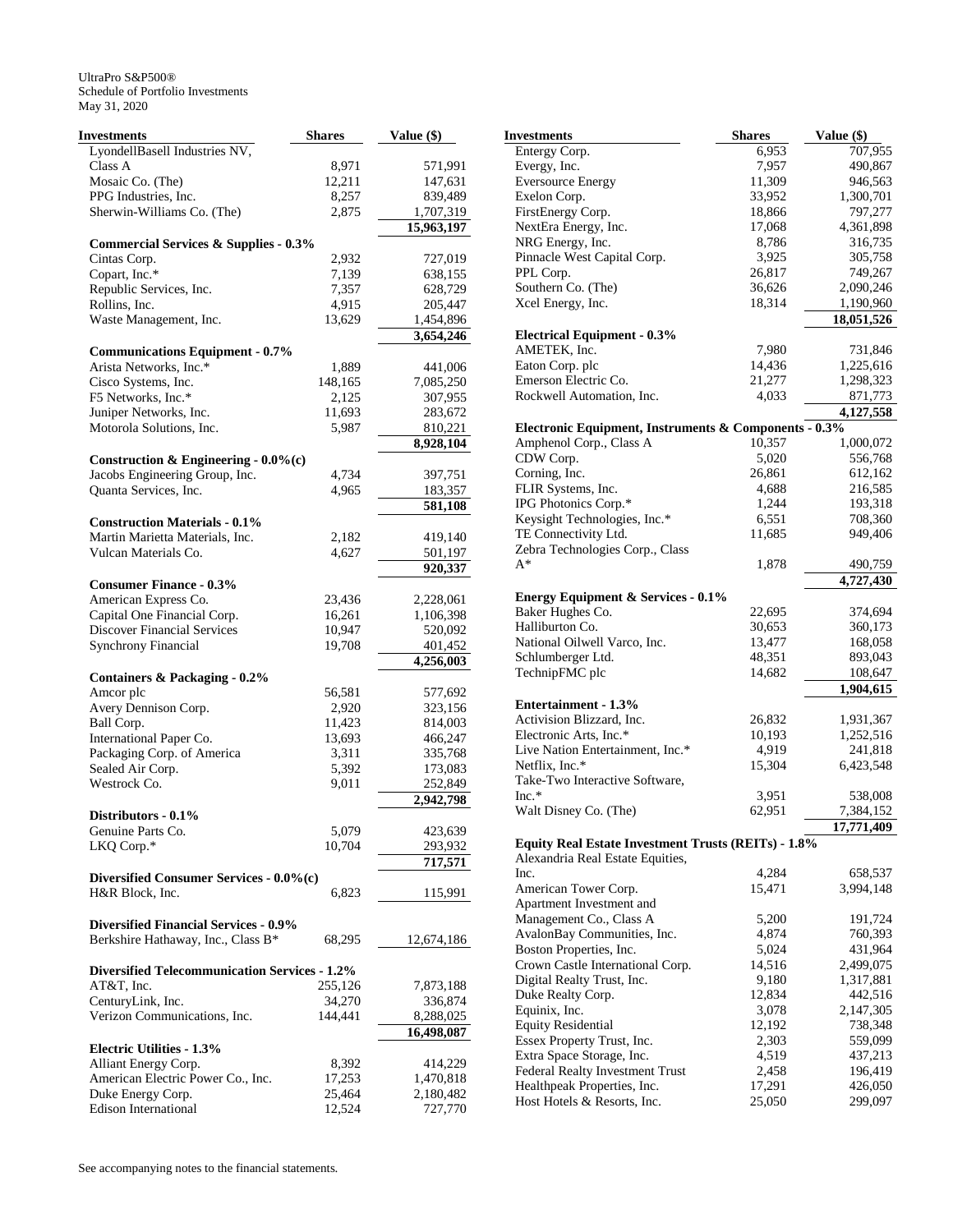| Investments                             | <b>Shares</b>  | Value (\$)           |
|-----------------------------------------|----------------|----------------------|
| Iron Mountain, Inc.                     | 10,027         | 258,296              |
| Kimco Realty Corp.                      | 14,749         | 163,861              |
| Mid-America Apartment                   |                |                      |
| Communities, Inc.                       | 3,981          | 463,229              |
| Prologis, Inc.                          | 25,782         | 2,359,053            |
| Public Storage                          | 5,245          | 1,063,371            |
| Realty Income Corp.                     | 11,971         | 662,116              |
| Regency Centers Corp.                   | 5,847          | 250,193              |
| SBA Communications Corp.                | 3,932          | 1,235,159            |
| Simon Property Group, Inc.              | 10,722         | 618,659              |
| SL Green Realty Corp.                   | 2,853          | 120,168              |
| UDR, Inc.                               | 10,237         | 378,564              |
| Ventas, Inc.                            | 13,020         | 455,049              |
| Vornado Realty Trust                    | 5,536          | 200,459              |
| Welltower, Inc.                         | 14,172         | 718,095              |
| Weyerhaeuser Co.                        | 26,027         | 525,485              |
|                                         |                | 24,571,526           |
| Food & Staples Retailing - 1.0%         |                |                      |
| Costco Wholesale Corp.                  | 15,422         | 4,757,224            |
| Kroger Co. (The)                        | 28,007         | 913,588              |
| Sysco Corp.                             | 17,821         | 983,007              |
| Walgreens Boots Alliance, Inc.          | 26,184         | 1,124,341            |
| Walmart, Inc.                           | 49,545         | 6,146,553            |
|                                         |                | 13,924,713           |
| Food Products - 0.7%                    |                |                      |
| Archer-Daniels-Midland Co.              | 19,443         | 764,304              |
| Campbell Soup Co.                       | 5,902          | 300,884              |
| Conagra Brands, Inc.                    | 16,996         | 591,291              |
| General Mills, Inc.                     | 21,112         | 1,330,900            |
| Hershey Co. (The)                       | 5,181          | 702,958              |
| Hormel Foods Corp.                      | 9,708          | 474,042              |
| JM Smucker Co. (The)                    | 3,981          | 453,555              |
| Kellogg Co.                             | 8,696          | 567,936              |
| Kraft Heinz Co. (The)                   | 21,752         | 662,783              |
| Lamb Weston Holdings, Inc.              | 5,105          | 306,606              |
| McCormick & Co., Inc. (Non-             |                |                      |
| Voting)                                 | 4,317          | 756,166              |
| Mondelez International, Inc., Class     |                |                      |
| A                                       | 50,288         | 2,621,011            |
| Tyson Foods, Inc., Class A              | 10,313         | 633,631              |
|                                         |                | 10,166,067           |
| Gas Utilities - $0.0\%$ (c)             |                |                      |
| Atmos Energy Corp.                      | 4,174          | 429,004              |
| Health Care Equipment & Supplies - 2.5% |                |                      |
| <b>Abbott Laboratories</b>              | 61,713         | 5,857,798            |
| ABIOMED, Inc.*                          | 1,582          | 354,210              |
| Align Technology, Inc.*                 | 2,508          | 616,015              |
| Baxter International, Inc.              | 17,832         | 1,605,058            |
| Becton Dickinson and Co.                | 10,290         | 2,540,910            |
| Boston Scientific Corp.*                | 48,680         | 1,849,353            |
| Cooper Cos., Inc. (The)                 | 1,732          | 549,009              |
| Danaher Corp.                           | 21,980         | 3,662,088            |
| DENTSPLY SIRONA, Inc.                   | 7,769          | 361,414              |
| DexCom, Inc.*                           | 3,180          | 1,203,026            |
| Edwards Lifesciences Corp.*             | 7,287          | 1,637,535            |
| Hologic, Inc.*                          | 9,367          | 496,451              |
| IDEXX Laboratories, Inc.*               |                |                      |
| Intuitive Surgical, Inc.*               | 2,997<br>4,034 | 925,713<br>2,339,841 |
| Medtronic plc                           | 46,815         | 4,615,023            |
| ResMed, Inc.                            | 5,024          |                      |
| STERIS plc                              | 2,964          | 807,960<br>491,698   |
| Stryker Corp.                           | 11,247         | 2,201,375            |
|                                         |                |                      |

| Investments                                                                   | <b>Shares</b>    | Value (\$)            |
|-------------------------------------------------------------------------------|------------------|-----------------------|
| Teleflex, Inc.                                                                | 1,621            | 588,196               |
| Varian Medical Systems, Inc.*                                                 | 3,170            | 384,806               |
| West Pharmaceutical Services, Inc.                                            | 2,581            | 557,599               |
| Zimmer Biomet Holdings, Inc.                                                  | 7,186            | 907,879               |
|                                                                               |                  | 34,552,957            |
| <b>Health Care Providers &amp; Services - 1.9%</b><br>AmerisourceBergen Corp. | 5,249            | 500,440               |
| Anthem, Inc.                                                                  | 8,852            | 2,603,462             |
| Cardinal Health, Inc.                                                         | 10,210           | 558,385               |
| Centene Corp.*                                                                | 20,383           | 1,350,374             |
| Cigna Corp.                                                                   | 13,043           | 2,573,645             |
| CVS Health Corp.                                                              | 45,433           | 2,979,042             |
| DaVita, Inc.*                                                                 | 3,129            | 253,324               |
| HCA Healthcare, Inc.                                                          | 9,234            | 987,115               |
| Henry Schein, Inc.*                                                           | 5,128            | 311,372               |
| Humana, Inc.                                                                  | 4,630            | 1,901,309             |
| Laboratory Corp. of America                                                   |                  |                       |
| Holdings*                                                                     | 3,394            | 595,036               |
| McKesson Corp.                                                                | 5,641            | 895,057               |
| Quest Diagnostics, Inc.                                                       | 4,707            | 556,744               |
| UnitedHealth Group, Inc.                                                      | 33,085           | 10,085,962            |
| Universal Health Services, Inc.,                                              |                  |                       |
| Class B                                                                       | 2,801            | 295,365<br>26,446,632 |
| <b>Health Care Technology - 0.1%</b>                                          |                  |                       |
| Cerner Corp.                                                                  | 10,967           | 799,494               |
|                                                                               |                  |                       |
| Hotels, Restaurants & Leisure - 1.0%                                          |                  |                       |
| Carnival Corp.(b)                                                             | 16,251           | 255,791               |
| Chipotle Mexican Grill, Inc.*                                                 | 892              | 895,488               |
| Darden Restaurants, Inc.                                                      | 4,550            | 349,713               |
| Domino's Pizza, Inc.                                                          | 1,349            | 520,498               |
| Hilton Worldwide Holdings, Inc.                                               | 9,855            | 781,600               |
| Las Vegas Sands Corp.<br>Marriott International, Inc., Class A                | 11,798           | 565,596               |
| McDonald's Corp.                                                              | 9,480            | 838,980<br>4,899,843  |
| <b>MGM Resorts International</b>                                              | 26,298<br>17,971 | 308,742               |
| Norwegian Cruise Line Holdings                                                |                  |                       |
| Ltd. $*(b)$                                                                   | 8,707            | 136,352               |
| Royal Caribbean Cruises Ltd.                                                  | 6,007            | 311,583               |
| Starbucks Corp.                                                               | 41,246           | 3,216,775             |
| Wynn Resorts Ltd.                                                             | 3,378            | 281,320               |
| Yum! Brands, Inc.                                                             | 10,560           | 947,549               |
| <b>Household Durables - 0.2%</b>                                              |                  | 14,309,830            |
| DR Horton, Inc.                                                               | 11,714           | 647,784               |
| Garmin Ltd.                                                                   | 5,051            | 455,449               |
| Leggett & Platt, Inc.                                                         | 4,602            | 140,775               |
| Lennar Corp., Class A                                                         | 9,768            | 590,573               |
| Mohawk Industries, Inc.*                                                      | 2,079            | 193,763               |
| Newell Brands, Inc.                                                           | 13,309           | 175,013               |
| NVR, Inc.*                                                                    | 117              | 376,929               |
| PulteGroup, Inc.                                                              | 8,892            | 302,061               |
| Whirlpool Corp.                                                               | 2,206            | 268,735               |
| <b>Household Products - 1.1%</b>                                              |                  | 3,151,082             |
| Church & Dwight Co., Inc.                                                     | 8,574            | 643,650               |
| Clorox Co. (The)                                                              | 4,382            | 903,788               |
| Colgate-Palmolive Co.                                                         | 29,931           | 2,164,909             |
| Kimberly-Clark Corp.                                                          | 11,974           | 1,693,603             |
| Procter & Gamble Co. (The)                                                    | 87,094           | 10,095,936            |
|                                                                               |                  | 15,501,886            |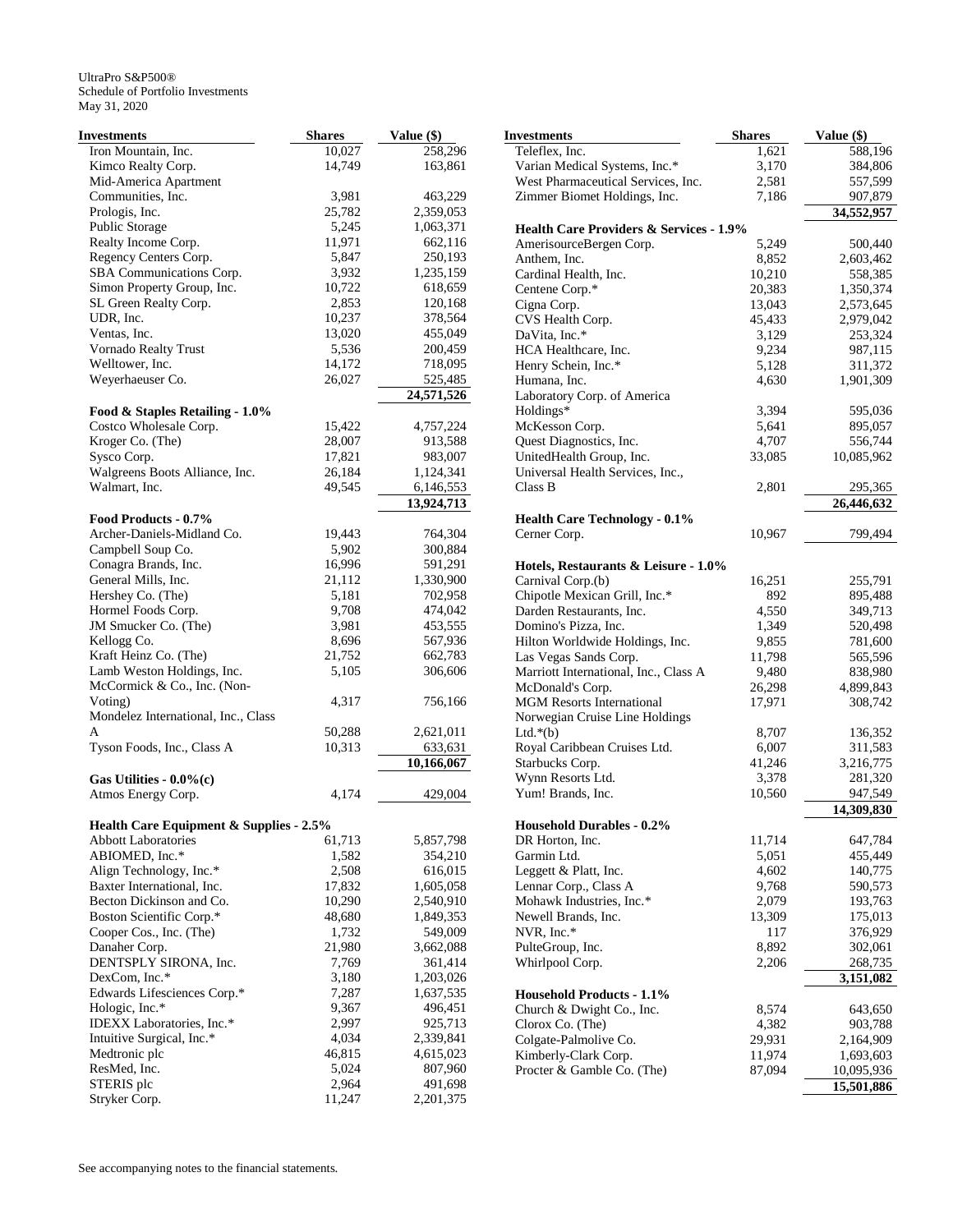| Investments                                                     | <b>Shares</b>   | Value (\$)           |
|-----------------------------------------------------------------|-----------------|----------------------|
| Independent Power and Renewable Electricity Producers - 0.0%(c) |                 |                      |
| AES Corp. (The)                                                 | 23.185          | 289,581              |
|                                                                 |                 |                      |
| <b>Industrial Conglomerates - 0.7%</b>                          |                 |                      |
| 3M Co.                                                          | 20,083          | 3, 141, 784          |
| General Electric Co.                                            | 305,019         | 2,003,975            |
| Honeywell International, Inc.                                   | 24,952          | 3,639,249            |
| Roper Technologies, Inc.                                        | 3,631           | 1,429,888            |
|                                                                 |                 | 10,214,896           |
| Insurance - 1.3%                                                |                 |                      |
| Aflac, Inc.                                                     | 25,637          | 934,981              |
| Allstate Corp. (The)                                            | 11,315          | 1,106,720            |
| American International Group, Inc.                              | 30,387          | 913,433              |
| Aon plc, Class A                                                | 8,180           | 1,611,051            |
| Arthur J Gallagher & Co.                                        | 6,514           | 614,140              |
| Assurant, Inc.                                                  | 2,119           | 217,367              |
| Chubb Ltd.                                                      | 15,824          | 1,929,579            |
| Cincinnati Financial Corp.                                      | 5,303           | 312,612              |
| Everest Re Group Ltd.                                           | 1,420           | 281,742              |
| Globe Life, Inc.                                                | 3,479           | 267,953              |
| Hartford Financial Services Group,                              |                 |                      |
| Inc. (The)                                                      | 12,590          | 482,071              |
| Lincoln National Corp.                                          | 6,927           | 262,741              |
| Loews Corp.                                                     | 8,936           | 297,033              |
| Marsh & McLennan Cos., Inc.                                     | 17,627          | 1,867,052            |
| MetLife, Inc.                                                   | 27,300          | 983,073              |
| Principal Financial Group, Inc.                                 | 9,022           | 348,430              |
| Progressive Corp. (The)                                         | 20,420          | 1,586,226            |
| Prudential Financial, Inc.                                      | 14,037          | 855,695              |
| Travelers Cos., Inc. (The)                                      | 9,018           | 964,746              |
| Unum Group                                                      | 7,206           | 109,171              |
| Willis Towers Watson plc                                        | 4,488           | 910,615              |
| WR Berkley Corp.                                                | 5,072           | 293,922              |
|                                                                 |                 | 17,150,353           |
| Interactive Media & Services - 3.6%                             |                 |                      |
| Alphabet, Inc., Class A*                                        | 10,465          | 15,001,787           |
| Alphabet, Inc., Class C*                                        | 10,440          | 14,917,925           |
| Facebook, Inc., Class A*                                        | 84,044          | 18,917,464           |
| Twitter, Inc.*                                                  | 27,108          | 839,534              |
|                                                                 |                 | 49,676,710           |
| <b>Internet &amp; Direct Marketing Retail - 2.9%</b>            |                 |                      |
| Amazon.com, Inc.*                                               | 14,540          | 35,512,060           |
| Booking Holdings, Inc.*                                         | 1,457           | 2,388,635            |
| eBay, Inc.                                                      | 26,704          | 1,216,100            |
| Expedia Group, Inc.                                             | 4,875           | <u>387,465</u>       |
|                                                                 |                 | 39,504,260           |
| IT Services - 3.7%                                              |                 |                      |
| Accenture plc, Class A                                          | 22,180          | 4,471,932            |
| Akamai Technologies, Inc.*                                      | 5,644           | 597,135              |
| Alliance Data Systems Corp.                                     | 1,427           | 66,113               |
| Automatic Data Processing, Inc.                                 | 15,117          | 2,214,489            |
| Broadridge Financial Solutions,                                 |                 |                      |
| Inc.                                                            | 4,001           | 484,521              |
| <b>Cognizant Technology Solutions</b>                           |                 |                      |
| Corp., Class A                                                  | 19,125          | 1,013,625            |
| DXC Technology Co.                                              |                 |                      |
| <b>Fidelity National Information</b>                            | 8,942           | 127,066              |
| Services, Inc.                                                  |                 | 2,979,708            |
| Fiserv, Inc.*                                                   | 21,463          |                      |
| FleetCor Technologies, Inc.*                                    | 19,949<br>3,031 | 2,129,955<br>738,927 |
| Gartner, Inc.*                                                  |                 |                      |
| Global Payments, Inc.                                           | 3,121<br>10,496 | 379,826<br>1,883,927 |
|                                                                 |                 |                      |

| <b>Investments</b>                         | <b>Shares</b> | Value (\$) |
|--------------------------------------------|---------------|------------|
| <b>International Business Machines</b>     |               |            |
| Corp.                                      | 30,931        | 3,863,282  |
| Jack Henry & Associates, Inc.              | 2,684         | 485,428    |
| Leidos Holdings, Inc.                      | 4,652         | 489,809    |
| Mastercard, Inc., Class A                  | 31,002        | 9,328,192  |
| Paychex, Inc.                              | 11,127        | 804,260    |
| PayPal Holdings, Inc.*                     | 41,008        | 6,356,650  |
| VeriSign, Inc.*                            | 3,604         | 789,312    |
| Visa, Inc., Class A                        | 59,784        | 11,672,228 |
| Western Union Co. (The)                    | 14,642        | 293,133    |
|                                            |               | 51,169,518 |
| Leisure Products - 0.0%(c)<br>Hasbro, Inc. | 4,441         | 326,458    |
|                                            |               |            |
| Life Sciences Tools & Services - 0.7%      |               |            |
| Agilent Technologies, Inc.                 | 10,810        | 952,793    |
| Illumina, Inc.*                            | 5,136         | 1,864,625  |
| IQVIA Holdings, Inc.*                      | 6,297         | 941,528    |
| Mettler-Toledo International, Inc.*        | 851           | 676,545    |
| PerkinElmer, Inc.                          | 3,881         | 389,924    |
| Thermo Fisher Scientific, Inc.             | 14,001        | 4,889,009  |
| Waters Corp.*                              | 2,248         | 449,263    |
|                                            |               | 10,163,687 |
| Machinery - 1.0%<br>Caterpillar, Inc.      | 19,297        | 2,318,149  |
| Cummins, Inc.                              | 5,348         | 907,021    |
| Deere & Co.                                | 10,994        | 1,672,407  |
| Dover Corp.                                | 5,078         | 493,835    |
| Flowserve Corp.                            | 4,573         | 119,355    |
| Fortive Corp.                              | 10,324        | 629,558    |
| <b>IDEX Corp.</b>                          | 2,655         | 423,127    |
| Illinois Tool Works, Inc.                  | 10,209        | 1,760,644  |
| Ingersoll Rand, Inc.*                      | 12,088        | 340,882    |
| Otis Worldwide Corp.                       | 14,168        | 745,945    |
| PACCAR, Inc.                               | 12,082        | 892,377    |
| Parker-Hannifin Corp.                      | 4,484         | 806,985    |
| Pentair plc                                | 5,865         | 229,556    |
| Snap-on, Inc.                              | 1,912         | 247,967    |
| Stanley Black & Decker, Inc.               | 5,306         | 665,638    |
| Westinghouse Air Brake                     |               |            |
| Technologies Corp.                         | 6,365         | 388,711    |
| Xylem, Inc.                                | 6,284         | 416,881    |
|                                            |               | 13,059,038 |
| <b>Media - 0.9%</b>                        |               |            |
| Charter Communications, Inc.,              |               |            |
| Class A*                                   | 5,481         | 2,981,664  |
| Comcast Corp., Class A                     | 158,550       | 6,278,580  |
| Discovery, Inc., Class A*                  | 5,527         | 120,212    |
| Discovery, Inc., Class C*                  | 11,717        | 229,536    |
| DISH Network Corp., Class A*               | 8,943         | 283,046    |
| Fox Corp., Class A                         | 12,376        | 361,008    |
| Fox Corp., Class B                         | 5,670         | 163,183    |
| Interpublic Group of Cos., Inc.            |               |            |
| (The)                                      | 13,541        | 231,686    |
| News Corp., Class A                        | 13,569        | 166,220    |
| News Corp., Class B                        | 4,256         | 52,179     |
| Omnicom Group, Inc.                        | 7,599         | 416,349    |
| ViacomCBS, Inc.                            | 18,869        | 391,343    |
|                                            |               | 11,675,006 |
| Metals & Mining - 0.2%                     |               |            |
| Freeport-McMoRan, Inc.                     | 50,669        | 459,568    |
| Newmont Corp.                              | 28,636        | 1,674,347  |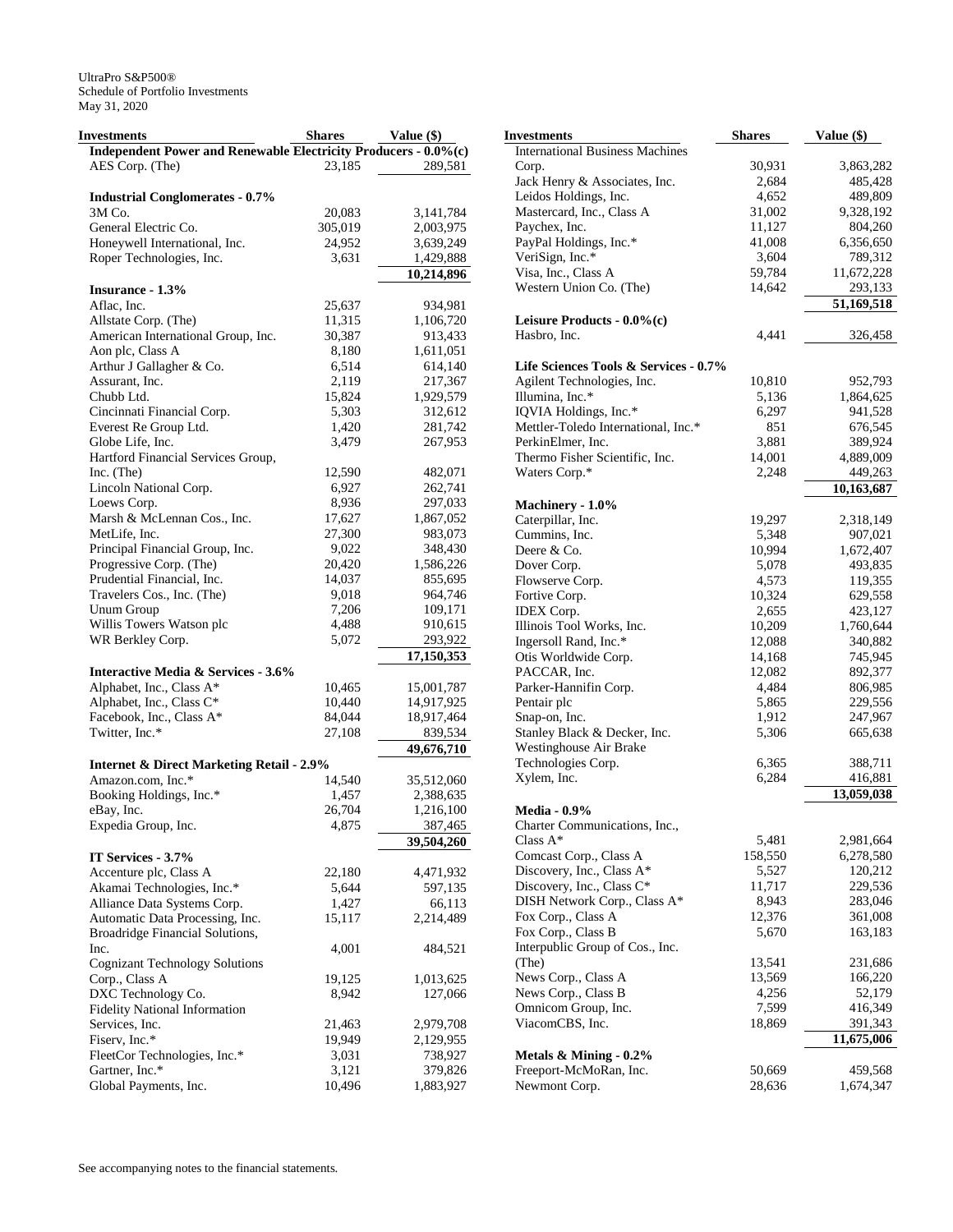| Investments                                    | <b>Shares</b>   | Value (\$)           |
|------------------------------------------------|-----------------|----------------------|
| Nucor Corp.                                    | 10,586          | 447,364              |
|                                                |                 | 2,581,279            |
| <b>Multiline Retail - 0.4%</b>                 |                 |                      |
| Dollar General Corp.                           | 8,887           | 1,701,949            |
| Dollar Tree, Inc.*                             | 8,265           | 808,900              |
| Kohl's Corp.                                   | 5,474           | 105,210              |
| Nordstrom, Inc.                                | 3,747           | 60,439               |
| Target Corp.                                   | 17,699          | 2,165,119            |
|                                                |                 | 4,841,617            |
| <b>Multi-Utilities - 0.7%</b>                  |                 |                      |
| Ameren Corp.                                   | 8,594           | 642,230              |
| CenterPoint Energy, Inc.                       | 17,537          | 311,808              |
| CMS Energy Corp.                               | 9,914           | 580,762              |
| Consolidated Edison, Inc.                      | 11,611          | 871,522              |
| Dominion Energy, Inc.                          | 28,748          | 2,443,867            |
| DTE Energy Co.                                 | 6,705           | 721,257              |
| NiSource, Inc.                                 | 13,047          | 310,910              |
| Public Service Enterprise Group,               |                 |                      |
| Inc.                                           | 17,661          | 901,417              |
| Sempra Energy                                  | 9,850           | 1,244,154            |
| WEC Energy Group, Inc.                         | 11,013          | 1,010,222            |
|                                                |                 | 9,038,149            |
| Oil, Gas & Consumable Fuels - 1.7%             |                 |                      |
| Apache Corp.                                   | 13,132          | 141,694              |
| Cabot Oil & Gas Corp.                          | 14,251          | 282,740              |
| Chevron Corp.                                  | 66,039          | 6,055,776            |
| Concho Resources, Inc.                         | 7,021           | 382,785              |
| ConocoPhillips                                 | 38,322          | 1,616,422            |
| Devon Energy Corp.<br>Diamondback Energy, Inc. | 13,516          | 146,108              |
| EOG Resources, Inc.                            | 5,628<br>20,319 | 239,640<br>1,035,659 |
| Exxon Mobil Corp.                              |                 |                      |
| Hess Corp.                                     | 147,774         | 6,719,284<br>429,509 |
| HollyFrontier Corp.                            | 9,048<br>5,186  | 163,100              |
| Kinder Morgan, Inc.                            | 68,028          | 1,074,842            |
| Marathon Oil Corp.                             | 27,937          | 149,184              |
| Marathon Petroleum Corp.                       | 22,676          | 796,835              |
| Noble Energy, Inc.                             | 16,700          | 145,791              |
| Occidental Petroleum Corp.                     | 31,199          | 404,027              |
| ONEOK, Inc.                                    | 14,426          | 529,290              |
| Phillips 66                                    | 15,525          | 1,214,986            |
| Pioneer Natural Resources Co.                  | 5,783           | 529,723              |
| Valero Energy Corp.                            | 14,344          | 955,884              |
| Williams Cos., Inc. (The)                      | 42,330          | 864,802              |
|                                                |                 | 23,878,081           |
| <b>Personal Products - 0.1%</b>                |                 |                      |
| Coty, Inc., Class A                            | 10,326          | 37,483               |
| Estee Lauder Cos., Inc. (The), Class           |                 |                      |
| A                                              | 7,774           | 1,535,132            |
|                                                |                 | 1,572,615            |
| <b>Pharmaceuticals - 3.0%</b>                  |                 |                      |
| Bristol-Myers Squibb Co.                       | 81,869          | 4,889,217            |
| Eli Lilly and Co.                              | 29,511          | 4,513,707            |
| Johnson & Johnson                              | 91,908          | 13,671,315           |
| Merck & Co., Inc.                              | 88,913          | 7,177,057            |
| Mylan NV*                                      | 18,021          | 307,618              |
| Perrigo Co. plc                                | 4,754           | 260,377              |
| Pfizer, Inc.                                   | 193,277         | 7,381,249            |
| Zoetis, Inc.                                   | 16,632          | 2,318,335            |
|                                                |                 | 40,518,875           |
| <b>Professional Services - 0.2%</b>            |                 |                      |
| Equifax, Inc.                                  | 4,232           | 649,866              |
| IHS Markit Ltd.                                | 14,003          | 972,648              |
|                                                |                 |                      |

| Investments                                     | <b>Shares</b> | Value (\$) |
|-------------------------------------------------|---------------|------------|
| Nielsen Holdings plc                            | 12,428        | 172,625    |
| Robert Half International, Inc.                 | 4,098         | 207,933    |
| Verisk Analytics, Inc.                          | 5,721         | 987,902    |
|                                                 |               | 2,990,974  |
| Real Estate Management & Development - 0.0%(c)  |               |            |
| CBRE Group, Inc., Class A*                      | 11,694        | 514,302    |
|                                                 |               |            |
| Road & Rail - 0.7%                              |               |            |
| CSX Corp.                                       | 27,155        | 1,943,755  |
| JB Hunt Transport Services, Inc.                | 2,980         | 356,617    |
| Kansas City Southern                            | 3,462         | 521,100    |
| Norfolk Southern Corp.                          | 9,107         | 1,623,687  |
| Old Dominion Freight Line, Inc.                 | 3,350         | 573,151    |
| Union Pacific Corp.                             | 24,245        | 4,118,256  |
|                                                 |               | 9,136,566  |
| Semiconductors & Semiconductor Equipment - 3.0% |               |            |
| Advanced Micro Devices, Inc.*                   | 40,849        | 2,197,676  |
| Analog Devices, Inc.                            | 12,864        | 1,452,989  |
| Applied Materials, Inc.                         | 32,262        | 1,812,479  |
| Broadcom, Inc.                                  | 13,857        | 4,036,128  |
| Intel Corp.                                     | 151,925       | 9,560,640  |
| KLA Corp.                                       | 5,513         | 970,068    |
| Lam Research Corp.                              | 5,071         | 1,387,781  |
| Maxim Integrated Products, Inc.                 | 9,454         | 545,307    |
| Microchip Technology, Inc.                      | 8,345         | 801,287    |
| Micron Technology, Inc.*                        | 38,663        | 1,852,344  |
| NVIDIA Corp.                                    | 21,373        | 7,587,842  |
| Qorvo, Inc.*                                    | 4,055         | 424,721    |
| QUALCOMM, Inc.                                  | 39,881        | 3,225,575  |
| Skyworks Solutions, Inc.                        | 5,954         | 705,787    |
| Texas Instruments, Inc.                         | 32,648        | 3,876,624  |
| Xilinx, Inc.                                    | 8,781         | 807,413    |
|                                                 |               | 41,244,661 |
| Software - 5.6%                                 |               |            |
| Adobe, Inc.*                                    | 16,909        | 6,537,019  |
| ANSYS, Inc.*                                    | 2,991         | 846,453    |
| Autodesk, Inc.*                                 | 7,689         | 1,617,612  |
| Cadence Design Systems, Inc.*                   | 9,802         | 894,825    |
| Citrix Systems, Inc.                            | 4,013         | 594,406    |
| Fortinet, Inc.*                                 | 4,954         | 689,597    |
| Intuit, Inc.                                    | 9,092         | 2,639,589  |
| Microsoft Corp.                                 | 266,400       | 48,817,800 |
| NortonLifeLock, Inc.                            | 20,026        | 456,192    |
| Oracle Corp.                                    | 75,657        | 4,068,077  |
| Paycom Software, Inc.*                          | 1,714         | 509,452    |
| salesforce.com, Inc.*                           | 30,978        | 5,414,645  |
| ServiceNow, Inc.*                               | 6,586         | 2,554,907  |
| Synopsys, Inc.*                                 | 5,250         | 949,777    |
|                                                 |               | 76,590,351 |
| <b>Specialty Retail - 1.6%</b>                  |               |            |
| Advance Auto Parts, Inc.                        | 2,425         | 337,851    |
| AutoZone, Inc.*                                 | 833           | 956,167    |
| Best Buy Co., Inc.                              | 7,951         | 620,893    |
| CarMax, Inc.*                                   | 5,742         | 505,583    |
| Gap, Inc. (The)                                 | 7,430         | 66,127     |
| Home Depot, Inc. (The)                          | 38,101        | 9,467,336  |
| L Brands, Inc.                                  | 8,109         | 131,285    |
| Lowe's Cos., Inc.                               | 26,772        | 3,489,730  |
| O'Reilly Automotive, Inc.*                      | 2,641         | 1,101,931  |
| Ross Stores, Inc.                               | 12,634        | 1,224,993  |
| Tiffany & Co.                                   | 3,775         | 483,691    |
| TJX Cos., Inc. (The)                            | 42,347        | 2,234,228  |
| Tractor Supply Co.                              | 4,137         | 504,797    |
|                                                 |               |            |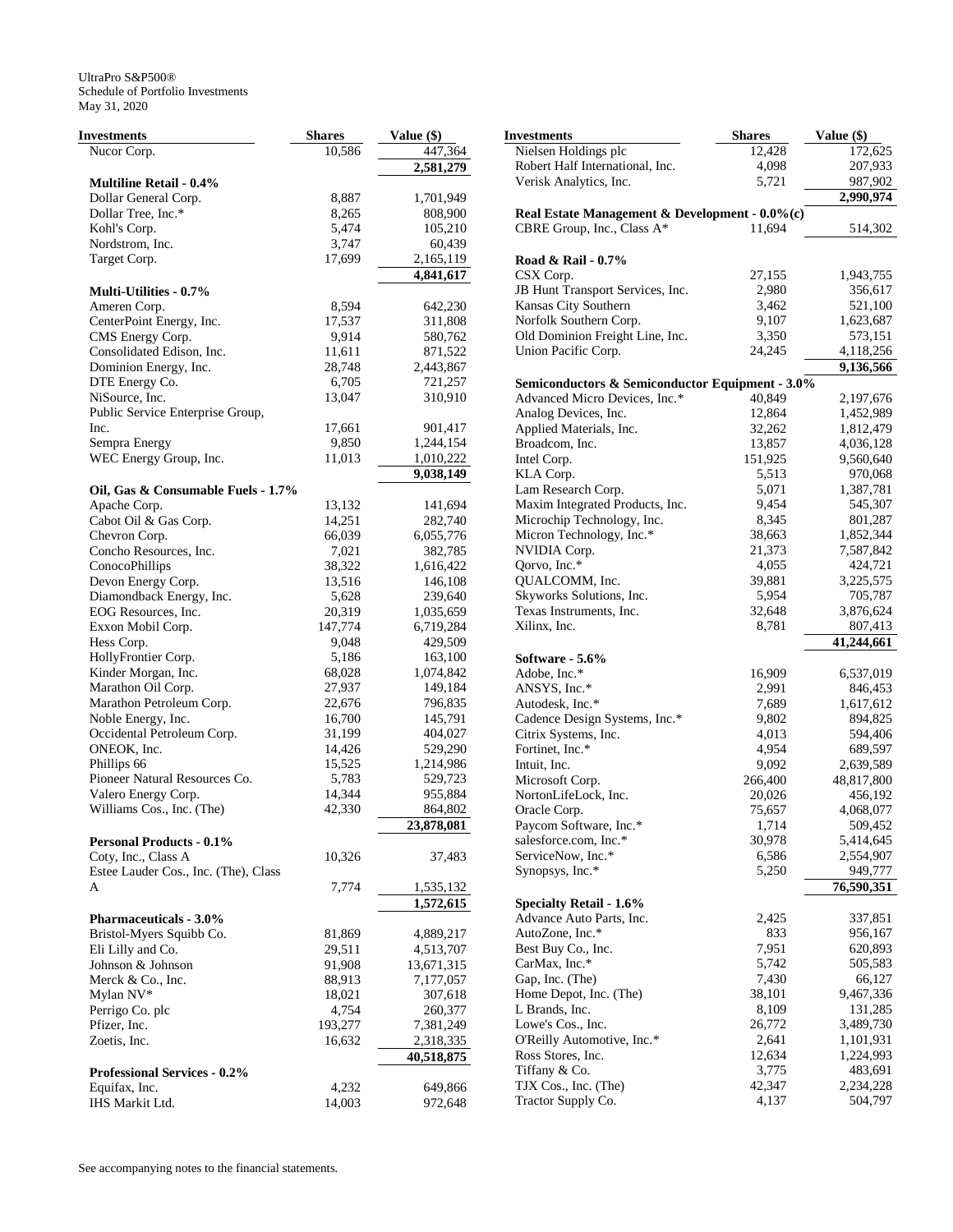| <b>Investments</b>                                   | <b>Shares</b> | Value (\$)   |
|------------------------------------------------------|---------------|--------------|
| Ulta Beauty, Inc.*                                   | 2,002         | 488,508      |
|                                                      |               | 21,613,120   |
| Technology Hardware, Storage & Peripherals - 3.6%    |               |              |
| Apple, Inc.                                          | 145,868       | 46, 377, 272 |
| Hewlett Packard Enterprise Co.                       | 45,192        | 438,814      |
| HP, Inc.                                             | 51,755        | 783,571      |
| NetApp, Inc.                                         | 7,968         | 354,895      |
| Seagate Technology plc                               | 8,076         | 428,351      |
| Western Digital Corp.                                | 10,388        | 460,915      |
| Xerox Holdings Corp.                                 | 6,494         | 103,125      |
|                                                      |               | 48,946,943   |
| Textiles, Apparel & Luxury Goods - 0.4%              |               |              |
| Hanesbrands, Inc.                                    | 12,633        | 124,561      |
| NIKE, Inc., Class B                                  | 43,518        | 4,290,004    |
| PVH Corp.                                            | 2,590         | 117,767      |
| Ralph Lauren Corp.                                   | 1,737         | 131,161      |
| Tapestry, Inc.                                       | 9,636         | 131,050      |
| Under Armour, Inc., Class A*                         | 6,571         | 57,496       |
| Under Armour, Inc., Class C*                         | 6,800         | 53,448       |
| VF Corp.                                             | 11,435        | 641,504      |
|                                                      |               | 5,546,991    |
| Tobacco - $0.5\%$                                    |               |              |
| Altria Group, Inc.                                   | 65,244        | 2,547,778    |
| Philip Morris International, Inc.                    | 54,339        | 3,986,309    |
|                                                      |               | 6,534,087    |
| Trading Companies & Distributors - 0.1%              |               |              |
| Fastenal Co.                                         | 20,031        | 826,479      |
| United Rentals, Inc.*                                | 2,624         | 364,447      |
| WW Grainger, Inc.                                    | 1,527         | 472,790      |
|                                                      |               | 1,663,716    |
| Water Utilities - 0.1%                               |               |              |
| American Water Works Co., Inc.                       | 6,316         | 802,132      |
|                                                      |               |              |
| <b>Wireless Telecommunication Services - 0.1%</b>    |               |              |
| T-Mobile US, Inc.*                                   | 13,297        | 1,330,232    |
|                                                      |               |              |
| TOTAL COMMON STOCKS                                  |               |              |
| (Cost \$860, 332, 627)                               |               | 883,056,422  |
|                                                      |               |              |
| <b>SECURITIES LENDING REINVESTMENTS(d) - 0.0%(c)</b> |               |              |
|                                                      |               |              |
| <b>INVESTMENT COMPANIES - 0.0%(c)</b>                |               |              |
| BlackRock Liquidity FedFund, Institutional Class     |               |              |
| 0.11% (Cost \$190,054)                               | 190,054       | 190,054      |
|                                                      |               |              |
|                                                      | Principal     |              |
| Investments                                          | Amount (\$)   | Value (\$)   |
|                                                      |               |              |

# **SHORT-TERM INVESTMENTS - 30.9%**

| <b>REPURCHASE AGREEMENTS(e) - 9.1%</b>     |             |             |  |  |  |  |
|--------------------------------------------|-------------|-------------|--|--|--|--|
| Repurchase Agreements with various         |             |             |  |  |  |  |
| counterparties, rate 0.05%, dated          |             |             |  |  |  |  |
| $5/29/2020$ , due $6/1/2020$ , total to be |             |             |  |  |  |  |
| received \$124,975,261                     |             |             |  |  |  |  |
| (Cost \$124, 974, 743)                     | 124,974,743 | 124,974,743 |  |  |  |  |

| <b>Investments</b>                          | <b>Principal</b><br>Amount (\$) | Value (\$)    |
|---------------------------------------------|---------------------------------|---------------|
| <b>U.S. TREASURY OBLIGATIONS - 21.8%</b>    |                                 |               |
| U.S. Treasury Bills                         |                                 |               |
| $0.02\%$ , $6/25/2020(f)$                   | 200,000,000                     | 199,985,000   |
| $0.06\%$ , $9/24/2020(f)$                   | 100,000,000                     | 99.948.090    |
| TOTAL U.S. TREASURY OBLIGATIONS             |                                 |               |
| (Cost \$299,977,500)                        |                                 | 299,933,090   |
| TOTAL SHORT-TERM                            |                                 |               |
| <b>INVESTMENTS</b>                          |                                 |               |
| (Cost \$424,952,243)                        |                                 | 424,907,833   |
| Total Investments - 95.2%                   |                                 |               |
| (Cost \$1,285,474,924)                      |                                 | 1,308,154,309 |
| <b>Other Assets Less Liabilities - 4.8%</b> |                                 | 65,239,875    |
| <b>Net Assets - 100.0%</b>                  |                                 | 1,373,394,184 |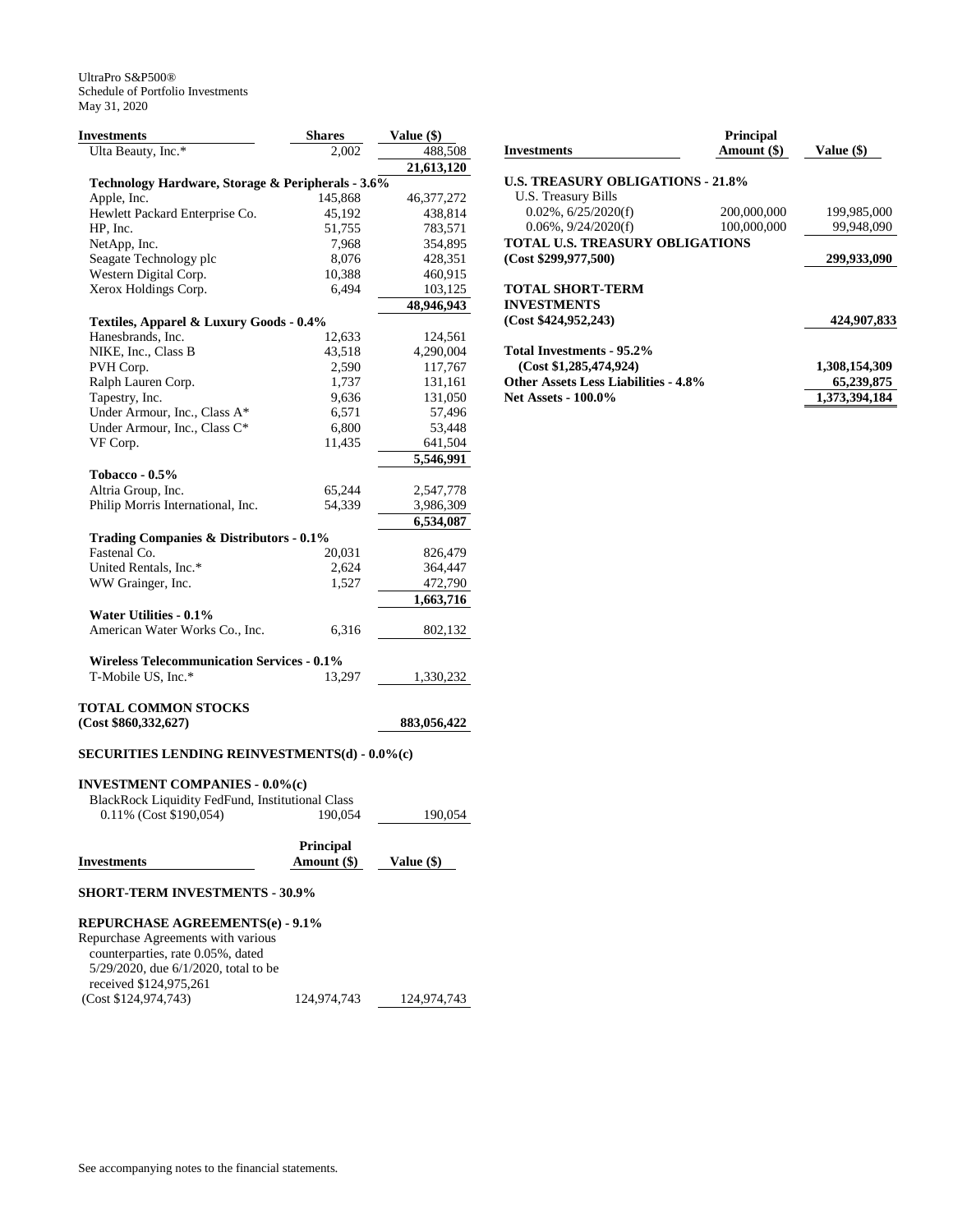- \* Non-income producing security.
- (a) All or a portion of these securities are segregated in connection with obligations for swaps with a total value of \$464,091,538.
- (b) The security or a portion of this security is on loan at May 31, 2020. The total value of securities on loan at May 31, 2020 was \$195,281, collateralized in the form of cash with a value of \$190,054 that was reinvested in the securities shown in the Securities Lending Reinvestment section of the Schedule of Investments and \$14,639 of collateral in the form of U.S. Government Treasury Securities, interest rates ranging from 0.13% – 8.75%, and maturity dates ranging from August 15, 2020 – May 15, 2048; a total value of \$204,693.
- (c) Represents less than 0.05% of net assets.
- (d) The security was purchased with cash collateral held from securities on loan at May 31, 2020. The total value of securities purchased was \$190,054.
- (e) The Fund invests in Repurchase Agreements jointly with other funds in the Trust. See "Repurchase Agreements" in the Notes to Financial Statements to view the details of each individual agreement and counterparty as well as a description of the securities subject to repurchase.
- (f) The rate shown was the current yield as of May 31, 2020.

As of May 31, 2020, the gross unrealized appreciation (depreciation) of investments based on the aggregate cost of investment securities and derivative instruments, if applicable, for federal income tax purposes was as follows:

| 237, 243, 997 |
|---------------|
| (473.484.800) |
| (236.240.803) |
| 1.481.208.850 |
|               |